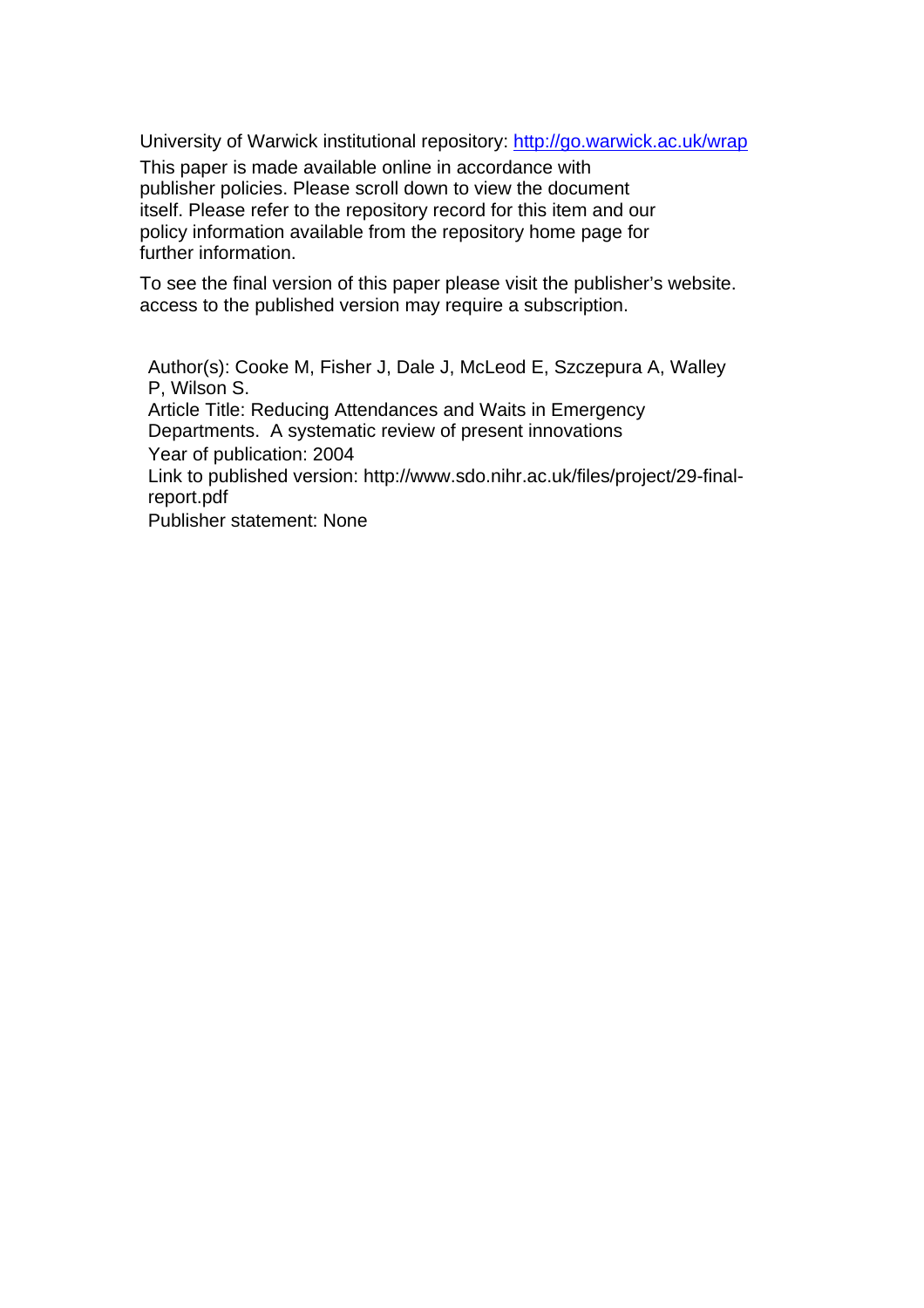# **Reducing Attendances and Waits in Emergency Departments A systematic review of present innovations**

### *Report to the National Co-ordinating Centre for NHS Service Delivery and Organisation R & D (NCCSDO)*

## *January 2004*

*prepared by* 

Matthew Cooke Joanne Fisher Jeremy Dale Eileen McLeod Ala Szczepura Paul Walley Sue Wilson

*Address for correspondence*

Dr. Matthew Cooke Warwick Medical School The University of Warwick Coventry, CV4 7AL

E-mail: M.W.Cooke@warwick.ac.uk Telephone: 02476 572905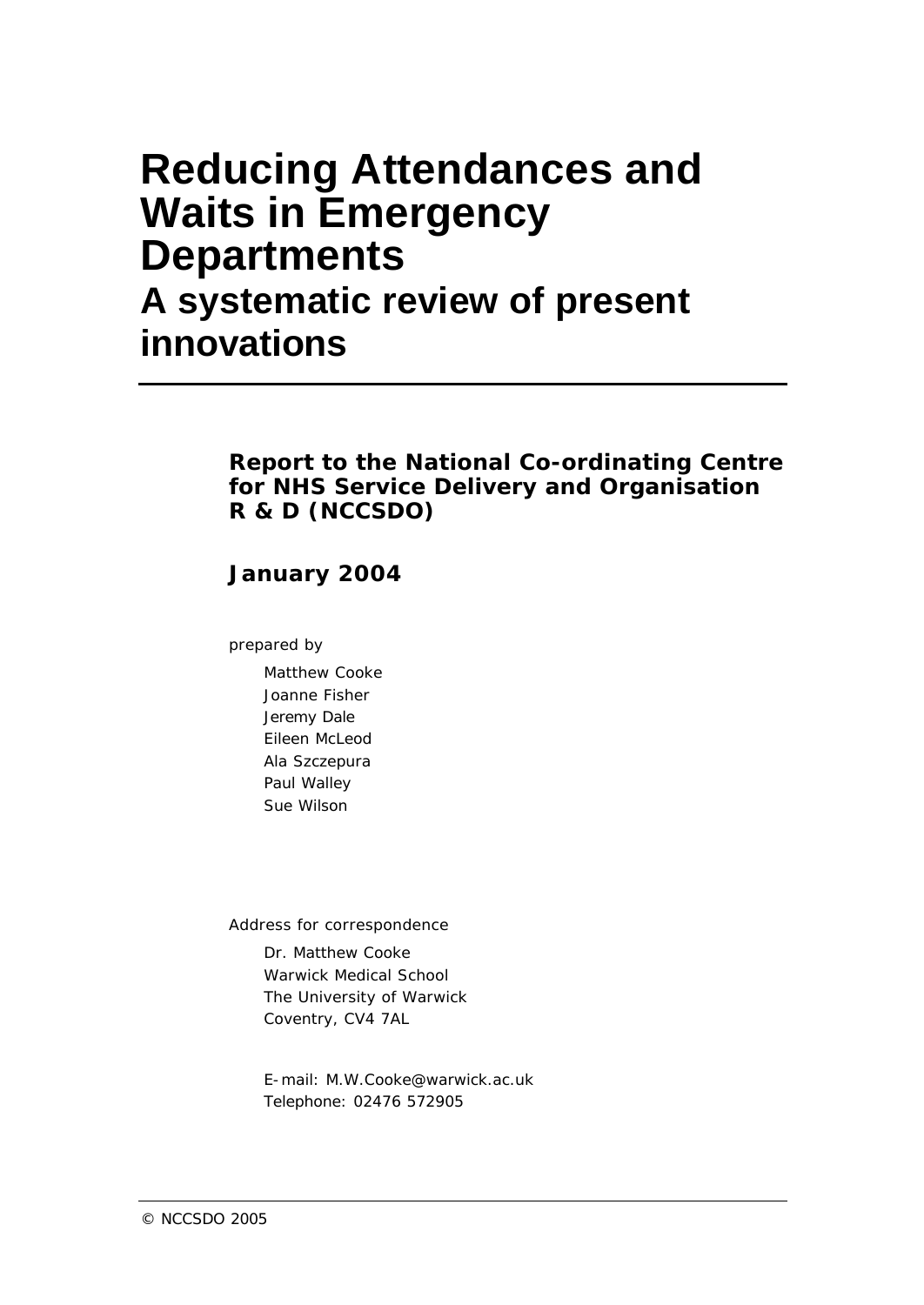# **Contents**

| Index of tables              | 5. |
|------------------------------|----|
| <b>Index of case studies</b> | 6  |
| Acknowledgements             |    |

## *Executive Summary*

| Objectives             | 9  |
|------------------------|----|
| Methods                | 9  |
| Results                | 10 |
| Terminology            | 11 |
| Key points of evidence | 11 |
| Safety                 | 12 |
| Policy                 | 13 |

## *The Report*

| <b>Chapter 1 Introduction</b>                        | 15 |
|------------------------------------------------------|----|
| 1.1 General introduction                             | 15 |
| 1.2 Extent of the problem                            | 18 |
| 1.3 Recent reports on emergency care in the UK       | 19 |
| 1.4 Epidemiology of emergency department attendances | 22 |
| 1.5 What is an excessive wait?                       | 24 |
| 1.6 Causes of wait                                   | 25 |
| 1.7 Effects of delays and overcrowding               | 27 |
| 1.8 Queue theory and applications in health care     | 30 |
| <b>Chapter 2 Methods</b>                             | 33 |
| <b>Chapter 3 Review procedures</b>                   | 37 |
| <b>Chapter 4 Results</b>                             | 40 |
| 4.1 Out of hospital care                             | 40 |
| 4.1.1 Background                                     | 40 |
| 4.1.2 Divert 999 calls to nurse advice               | 41 |
| 4.1.3 Not taking patients to emergency department    | 42 |
| Conclusions                                          | 45 |
| Key points                                           | 46 |
| 4.2 Primary care                                     | 49 |
| 4.2.1 GPs working in the emergency department        | 54 |
| 4.2.2 Interventions in primary care                  | 55 |
| 4.2.3 Walk in centres and minor injuries unit        | 59 |
| 4.2.4 NHS Direct and nurse telephone advice          | 61 |
| Conclusions                                          | 62 |
| Key points                                           | 63 |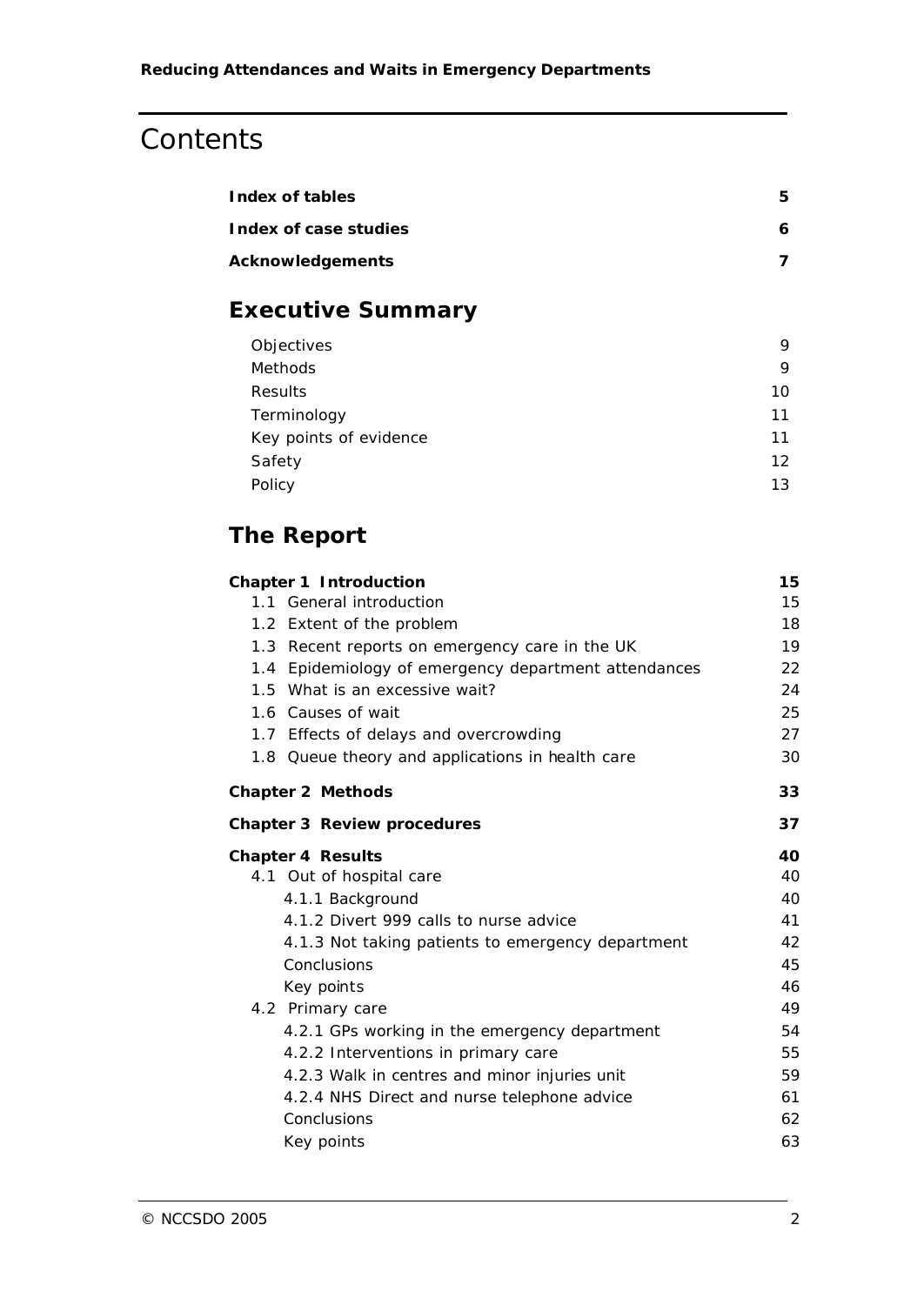|     | 4.3 Emergency department                     | 69  |
|-----|----------------------------------------------|-----|
|     | 4.3.1 Registration and administration        | 69  |
|     | 4.3.2 Triage and initial assessment          | 71  |
|     | 4.3.3 Triage out                             | 72  |
|     | 4.3.4 Co-payment and financial systems       | 75  |
|     | 4.3.5 Fast track for minors                  | 77  |
|     | 4.3.6 Other fast tracks                      | 82  |
|     | 4.3.7 Emergency department clinical changes  | 83  |
|     | 4.3.8 Frequent attenders                     | 85  |
|     | 4.3.9 Social care in emergency department    | 89  |
|     | 4.3.10 Altering patient perception of waits  | 92  |
|     | Conclusions                                  | 93  |
|     | Key points                                   | 94  |
|     | 4.4 Patient education                        | 110 |
|     | Conclusions                                  | 111 |
|     | Key points                                   | 111 |
|     | 4.5 Diagnostics                              | 112 |
|     | 4.5.1 Laboratory tests                       | 112 |
|     | 4.5.2 Imaging                                | 114 |
|     | 4.5.3 Nurse ordering of x-rays               | 116 |
|     | 4.5.4 Emergency department performed imaging | 118 |
|     | Conclusions                                  | 119 |
|     | Key points                                   | 119 |
|     | 4.6 Admission avoidance                      | 129 |
|     | 4.6.1 Heart failure                          | 130 |
|     | 4.6.2 Deep vein thrombosis                   | 130 |
|     | 4.6.3 Thrombolysis                           | 130 |
|     | 4.6.4 Observation units                      | 131 |
|     | 4.6.5 Social care supporting discharge       | 135 |
|     | 4.6.6 Hospital at home                       | 136 |
|     | Conclusions                                  | 137 |
|     | Key points                                   | 137 |
|     | 4.7 Bed management                           | 142 |
|     | 4.7.1 General                                | 142 |
|     | 4.7.2 Discharge lounges                      | 144 |
|     | 4.7.3 Nurse led discharge                    | 144 |
|     | 4.7.4 Discharge planning                     | 144 |
|     | Conclusions                                  | 144 |
|     | Keypoints                                    | 145 |
| 4.8 | Delayed discharge                            | 148 |
|     | Conclusions                                  | 149 |
|     | Key points                                   | 149 |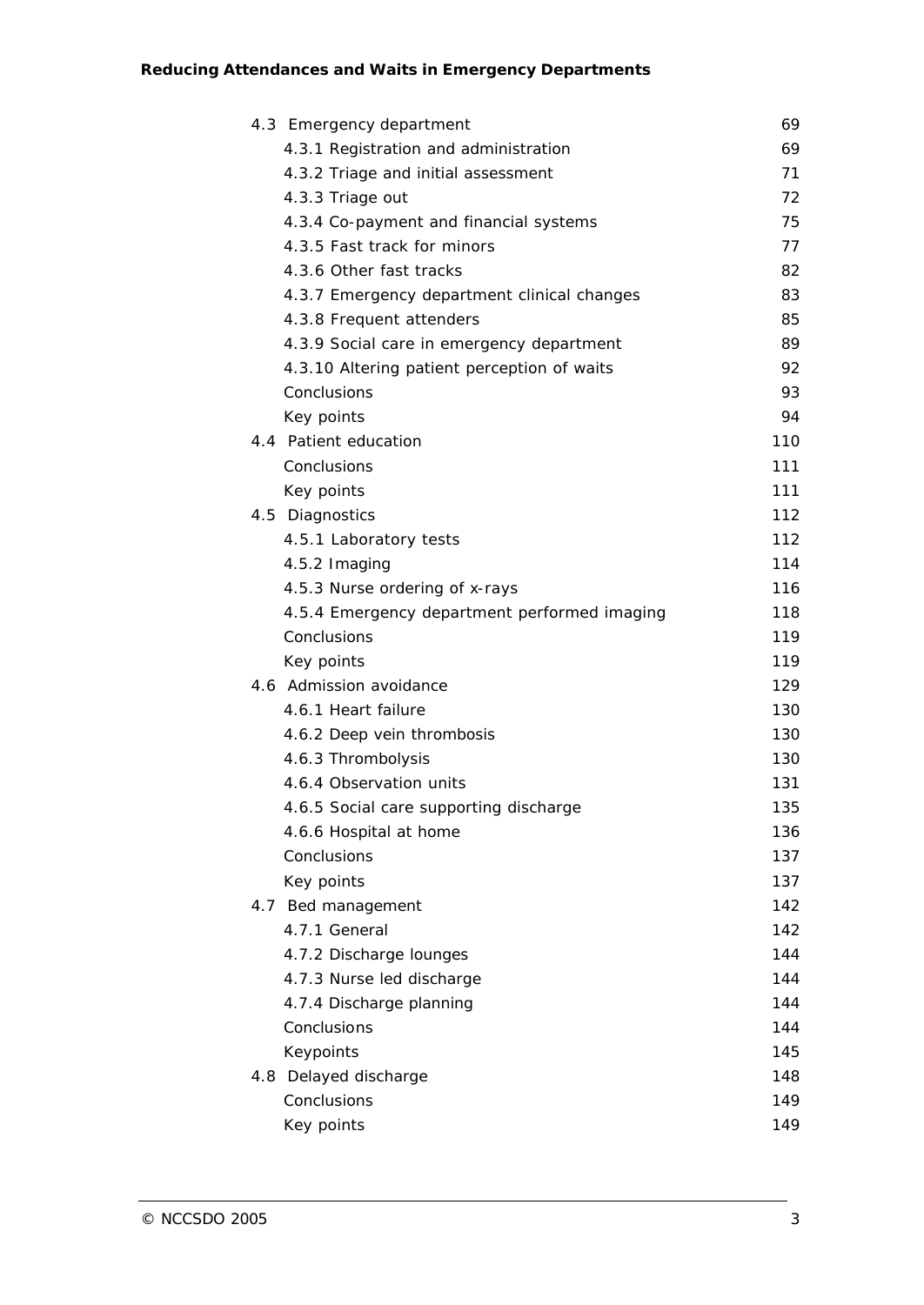| 4.9 Staffing                                | 150 |
|---------------------------------------------|-----|
| 4.9.1 Senior staff                          | 151 |
| 4.9.2 Nurse practitioners                   | 152 |
| 4.9.3 Specialist nurses                     | 153 |
| 4.9.4 Emergency care practitioners          | 154 |
| 4.9.5 Allied health professionals           | 155 |
| Conclusions                                 | 156 |
| Key points                                  |     |
| 4.10 Multi-component studies                |     |
| Conclusions                                 |     |
| Chapter 5 Papers addressing economic issues | 168 |
| <b>Chapter 6 Discussion</b>                 | 175 |
| <b>Chapter 7 Conclusions</b>                | 179 |
| Chapter 8 Further research                  | 181 |
| <b>Chapter 9 Implementation of findings</b> | 183 |
| <b>References</b>                           | 188 |

# *Appendices*

| Appendix 1 Search strategy                                | 236 |
|-----------------------------------------------------------|-----|
| Appendix 2 Sources for case studies and other information | 239 |
| Appendix 4 Related research at Warwick University         | 240 |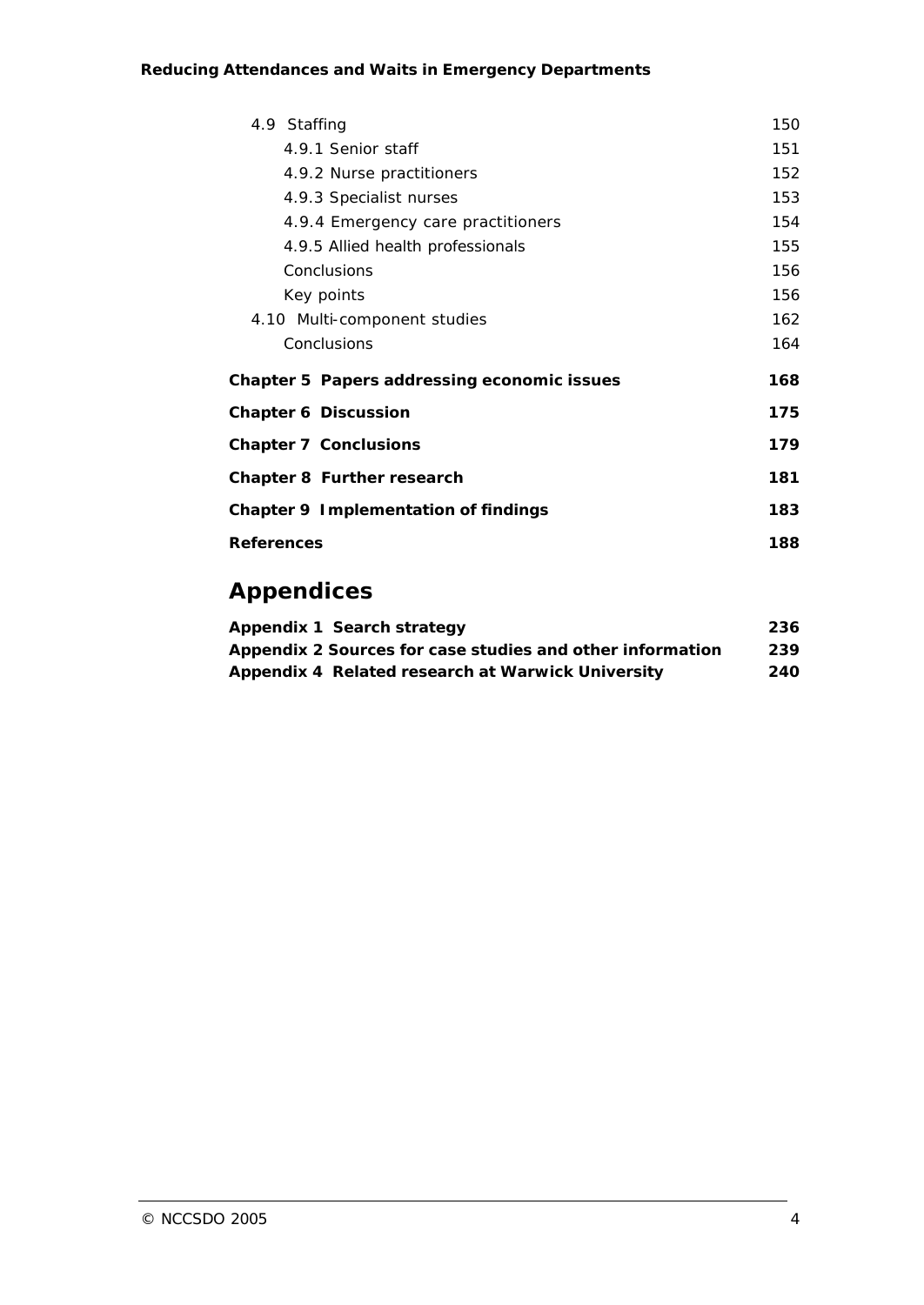# Index of tables

| Table 3 Not taking patients to the emergency department 48 |
|------------------------------------------------------------|
|                                                            |
|                                                            |
| Table 6 NHS Direct and nurse telephone advice 67           |
|                                                            |
|                                                            |
|                                                            |
|                                                            |
| Table 11 Fast track for minor injury patients 102          |
|                                                            |
| Table 13 Emergency department clinical changes 105         |
|                                                            |
| Table 15 Social care in the emergency department  108      |
|                                                            |
|                                                            |
|                                                            |
|                                                            |
|                                                            |
|                                                            |
| . 165                                                      |
| Table 23 Percentage of studies reporting the outcomes of   |
| Table 24 Main findings of the cost-effectiveness data  170 |
|                                                            |
|                                                            |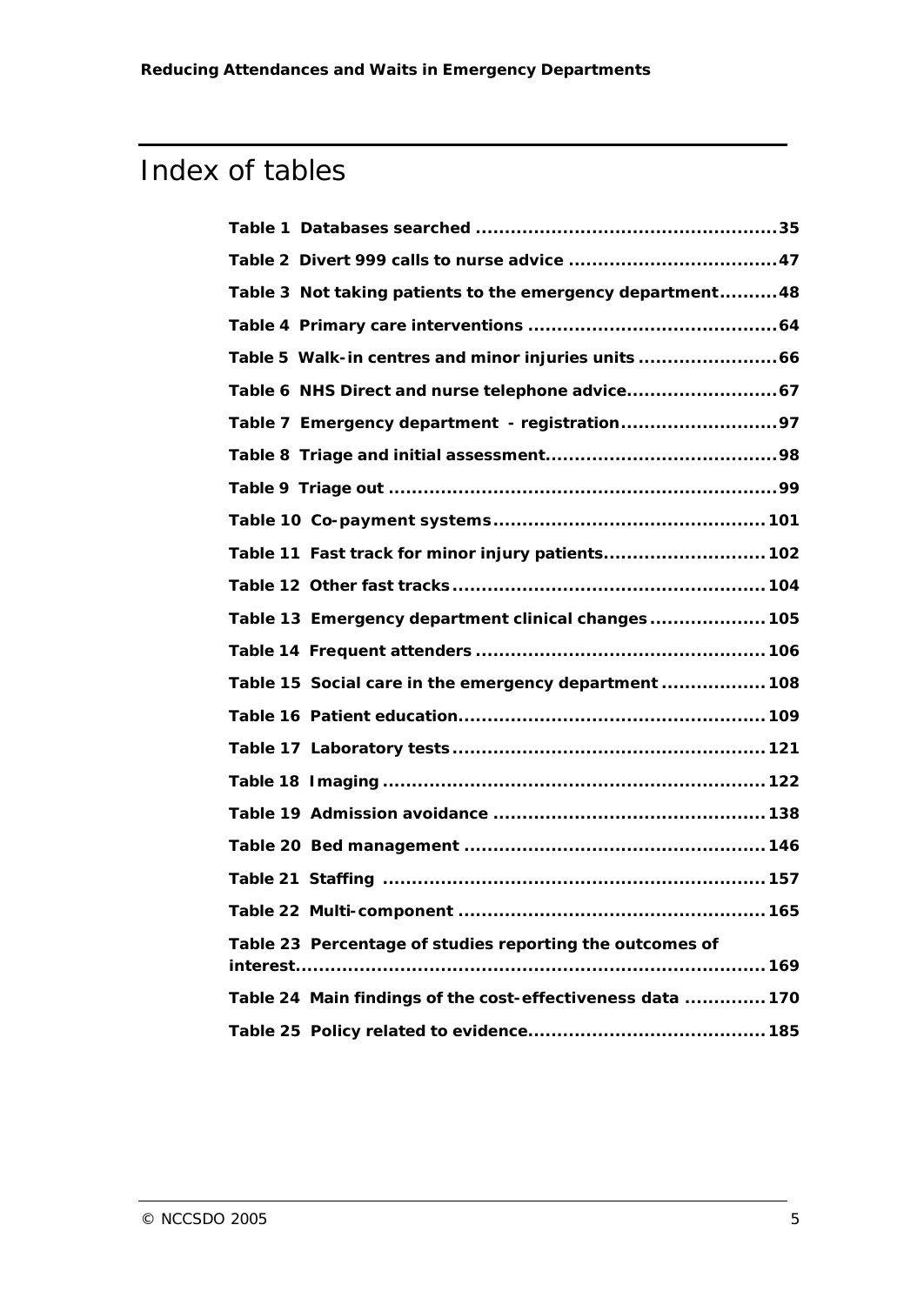# Index of case studies

| Case study 1 Role exchange to facilitate streaming in rural areas49 |
|---------------------------------------------------------------------|
|                                                                     |
|                                                                     |
|                                                                     |
|                                                                     |
|                                                                     |
|                                                                     |
| Case study 8 Nurse-led assessment areas  159                        |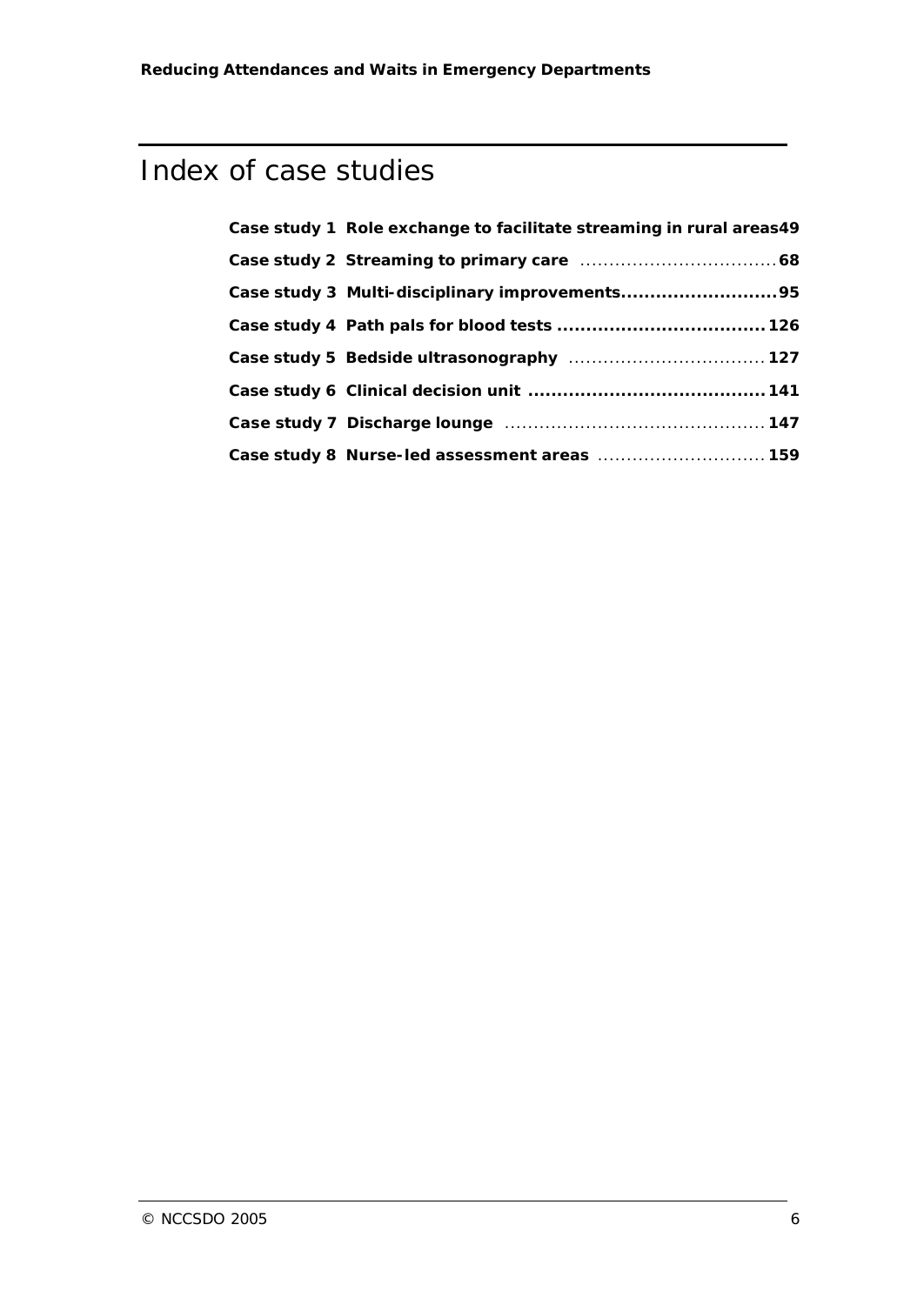# Acknowledgements

This research was undertaken with the support of a project grant from the NHS Service Delivery and Organisation R&D Programme (SDO/29/2002).

Roshni Mangalore of Centre for Health Service Studies undertook the work on the economic analysis.

We are grateful to the Warwick Emergency Care Advisory Group for their comments on the early phase of this project:

| Sir George Alberti    | Malcolm Hazell                     |
|-----------------------|------------------------------------|
| <b>Bill Alexander</b> | Rob Hemmings                       |
| Tina Ambury           | John Heyworth                      |
| Derek Bell            | Linda Holt                         |
| David Carson          | Kevin Mackway-Jones (Chair)        |
| Tim Coats             | Lis Nixon                          |
| Mark Davies           | The Right Reverend Anthony Priddis |
| Michael Hake          | Michael Scott                      |

Sincere thanks are due to all the reviewers:

Bill Alexander Tina Ambury Michael Ardagh Margaret Bamford Sheila Bonas Ravi Chauhan Sarah Connor Sarah Crawford Dharini Ram Cumarasany Angela Dancocks Ben Disney Andrea Docherty Matthew Dunn Orla Dunn David Fatovich John Heyworth Michiyo Iwami Nema Jaberwi Ellen Jorstad-Stein Gerry Kearns Tom Kippax Antje Lindenmeyer Pam Lowe Kal Murali Andi Wild

Kevin Mackway-Jones Cliona Magee Eileen McLeod Matthew O'Meara Rajan Paw Bridget Penhale Vicky Poon Neil Raymond Victoria Richards Rachel Roberts Douglas Rolland Krysia Saul Ash Singal Maria Stutterford Gillian Surr Kim Tolley Maria Tsouroufli Ursula Eddington Anton van Dellen Jim Wardrope Richard Whitfield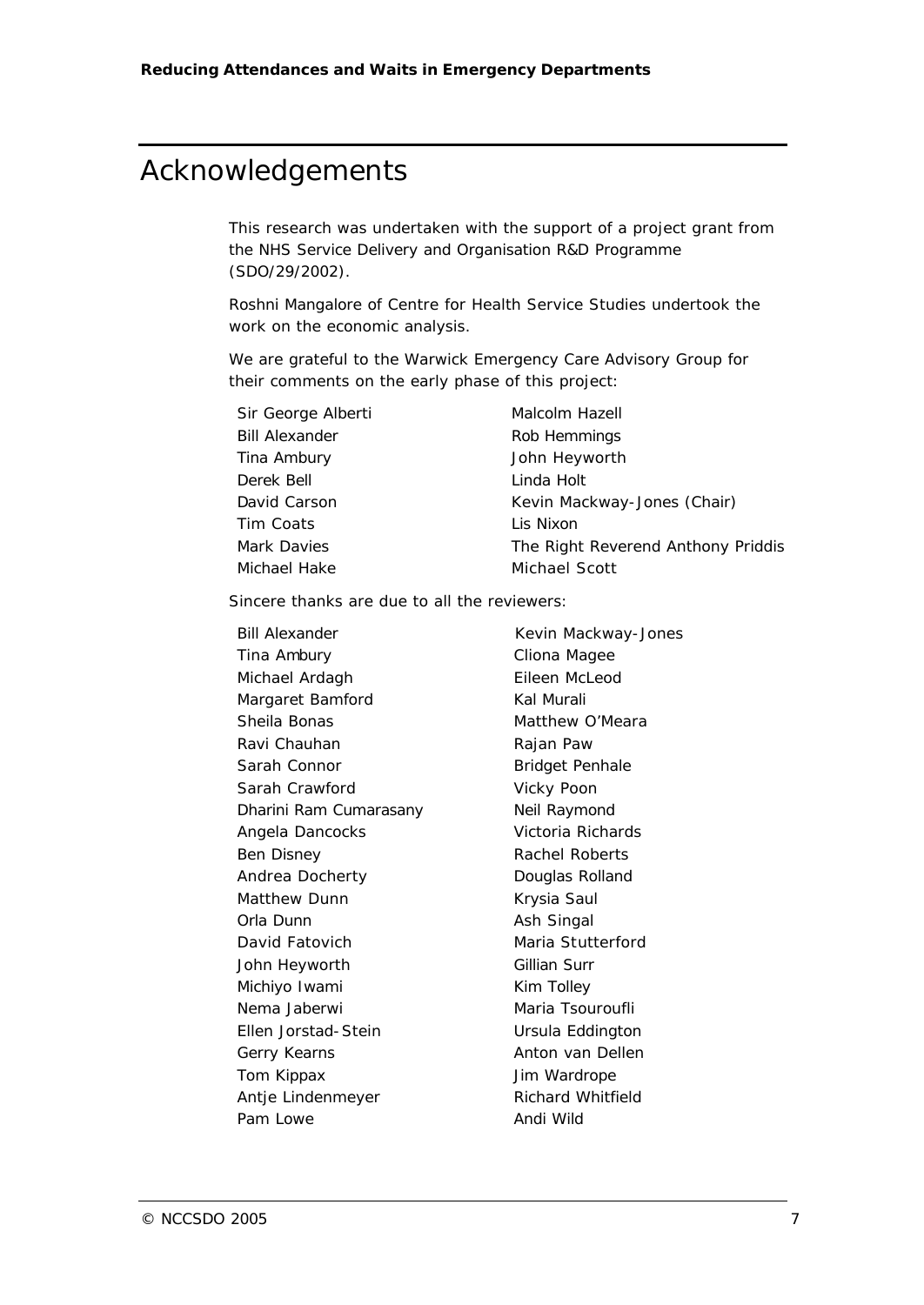#### *Reducing Attendances and Waits in Emergency Departments*

We thank the Emergency Services Collaborative of the NHS Modernisation Agency and the individual contributors for the provision of the case studies listed in this review.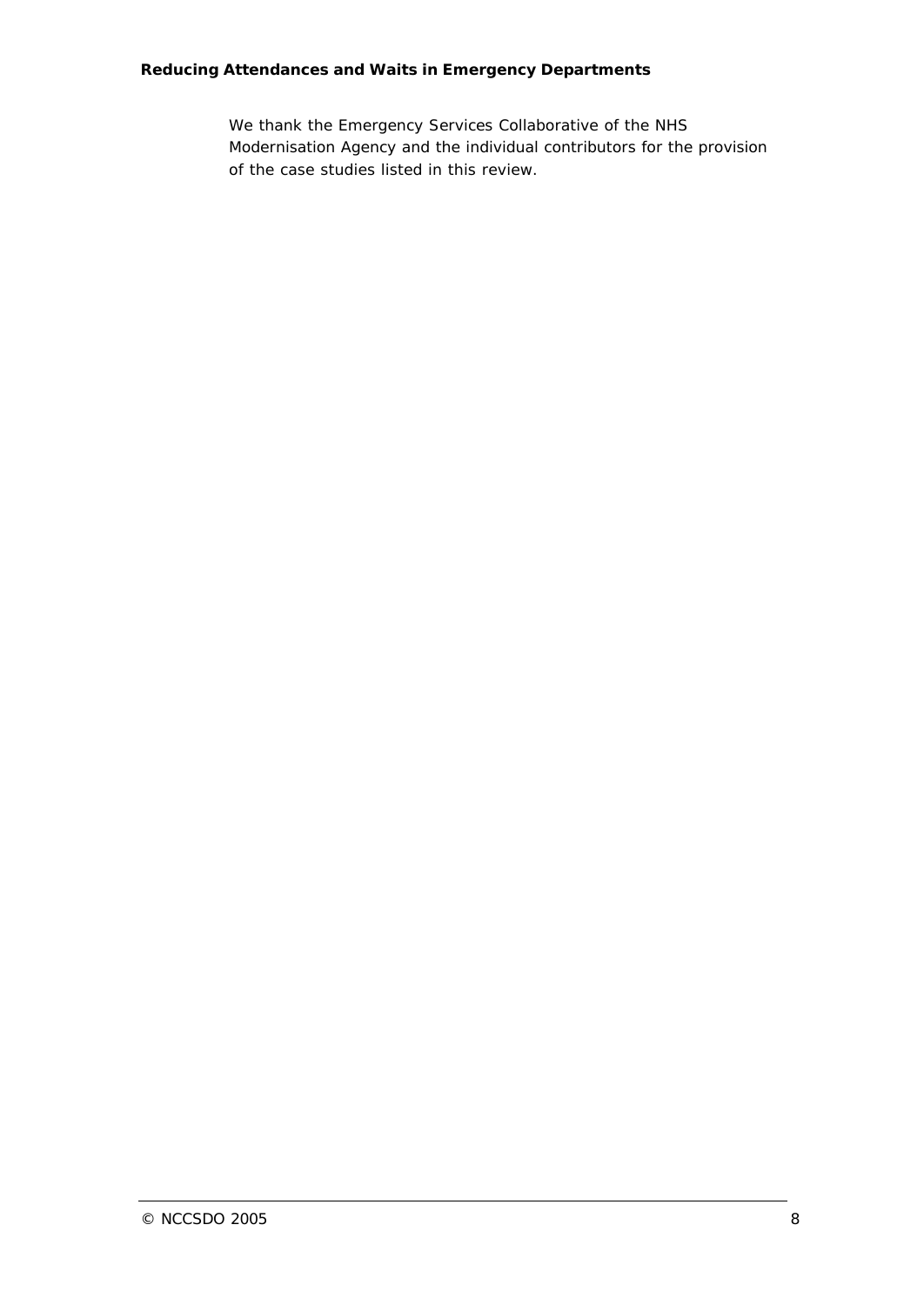# *Executive Summary Key themes and messages*

## **Title**

Reducing the waits in emergency departments is important for patients and is a government priority. In order to reduce waits the whole system must be considered. The flow of patients before arrival at the emergency department determines the workload of the department. The staffing, resources and systems within the emergency department are key to providing high quality timely care. The flow of patients after leaving the emergency department until their return home will determine whether they can be discharged from the department in a timely manner. Despite the present focus on emergency care in the NHS there have been no reviews of the literature to inform the present changes to reduce waits.

## **Objectives**

- 1. To conduct focused systematic reviews to address the following questions:
	- What initiatives in emergency departments have been demonstrated to reduce waiting times and attendances?
	- What initiatives outside emergency departments have been shown to reduce waiting times and attendances?
	- What evidence is there of the clinical and cost-effectiveness of such interventions?
- 2. To inform policy makers and health and social care providers of evidence-based initiatives.
- 3. To assist providers by providing vignettes of good practice and contact details.
- 4. To highlight areas where further research should be commissioned.

# **Methods**

The systematic review was designed to find all articles relating to reducing attendances at emergency departments and reducing waits in emergency departments. Clear search strategies, inclusion criteria, criteria for the assessment of relevance and validity, and procedures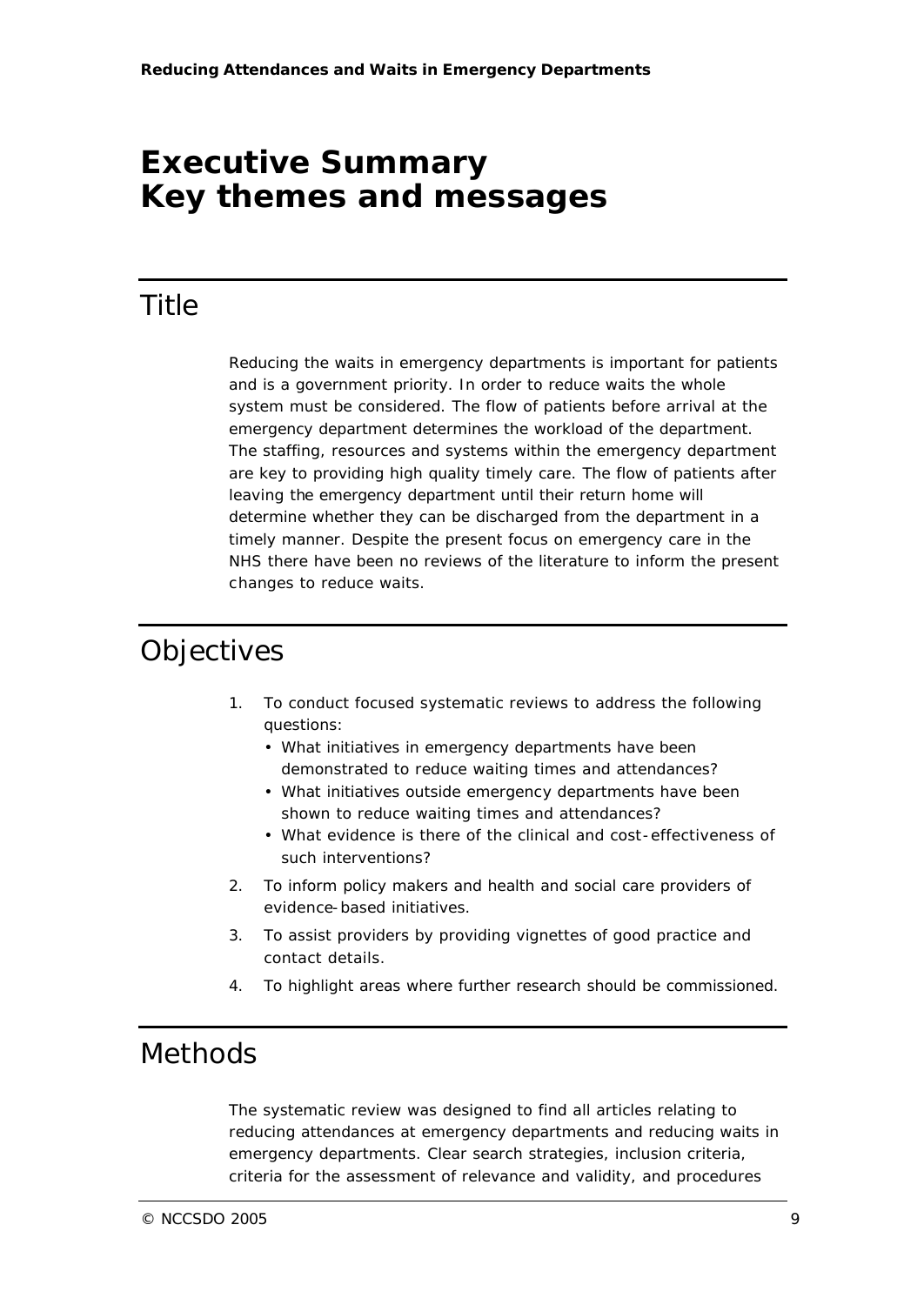for the extraction of data and its synthesis were established. A broad initial search was undertaken of electronic databases (BIDS(ISI), BIND, CINAHL, COIN, EMBASE, HTA, Index to Theses, LIBCAT, MEDLINE, NHS Database of Abstracts of Reviews of Effectiveness, NRR, POINT, PsychLit, PsycINFO, SIGLE, The Cochrane Library, The NHS Database of Economic Evaluations, Trip+). Key journals were manually and electronically searched, relevant web sites were searched and internet searches were conducted (BIOME, Search.Com, Google). Key researchers were contacted and adverts placed in key journals, the Emergency Care Network and on internet mailing lists.

All studies were considered eligible if they included waiting time in emergency departments or attendance numbers at emergency departments as outcome measures. After the initial search, the abstracts of all articles (or full articles if no abstract was available) were reviewed to determine if they contained an appropriate outcome measure. The full article was then studied and if the appropriate outcome measures were used then the article was appraised, including quality scoring. Reviewing was undertaken by a specialist in the appropriate clinical field and an appropriate academic. The information from this appraisal was synthesised into this report.

## Results

A large amount of literature has been published concerning the international problem of waits and delays in emergency departments. Most of the literature, however, describes the extent and opines on the causes of delays. It does not focus on innovations to reduce waits and attendances. In this type of research the gold standard of a randomised controlled trial (RCT) is often impossible and sometimes an inappropriate technique. Therefore all designs of study with appropriate outcome measures have been included.

Within the ambulance service proposals have been made to divert some low priority emergency ambulance (999) calls to NHS Direct and to enable paramedics to either discharge patients or transport them to alternative sources of care. The literature supports the feasibility of both processes but raises concerns about the safety of such systems. In primary care there is a large programme of re-organisation, however there is little evidence of the impact that this will have on emergency departments. The presence of minor injury services and introduction of NHS walk-in centres and NHS Direct has not been shown to have any effect on emergency department attendances.

There is evidence that attendance rates among the chronically ill, older people and high users may be amenable to reduction via a number of educational, social and medical interventions, including the use of community based admission avoidance schemes.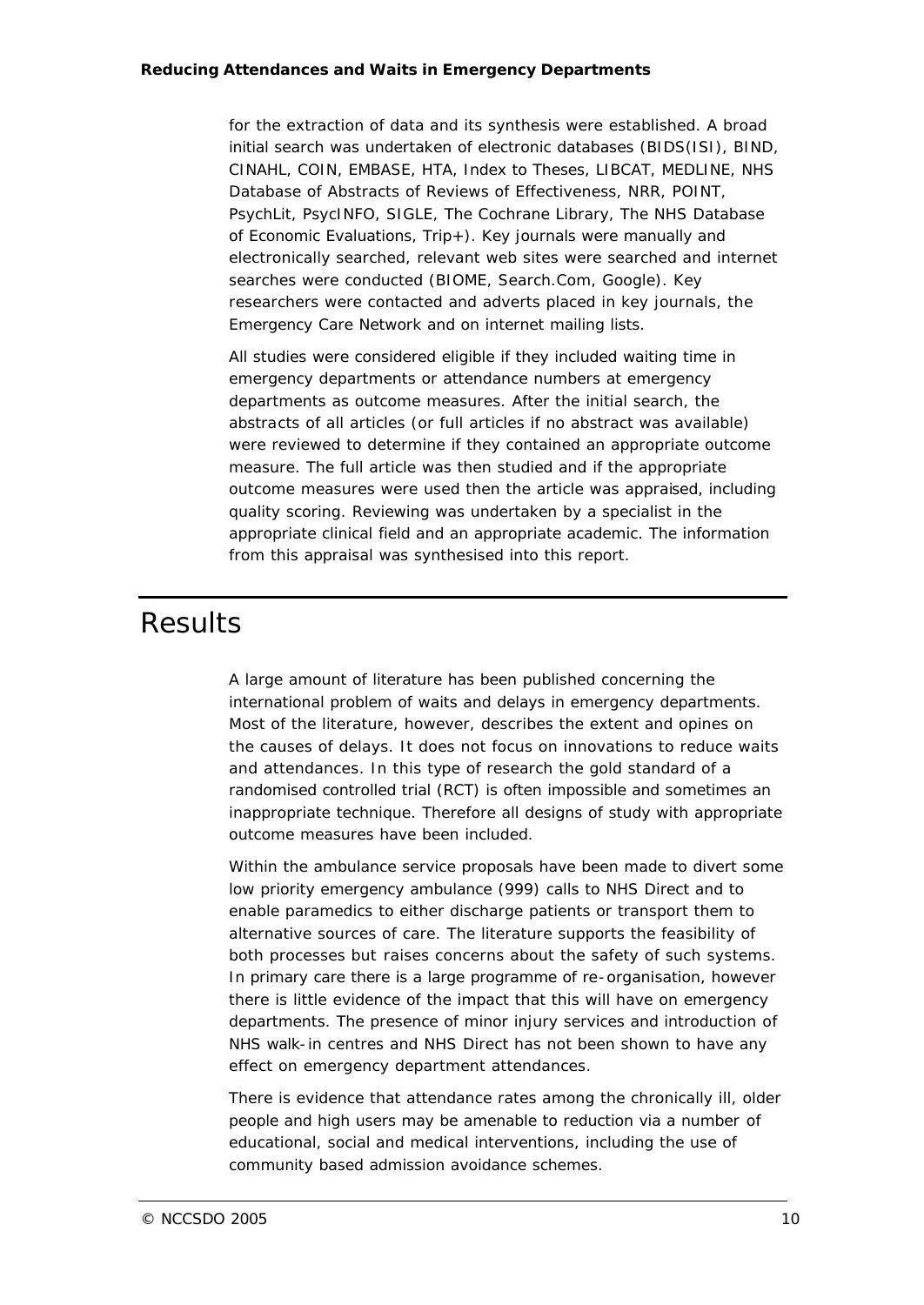#### *Reducing Attendances and Waits in Emergency Departments*

Within the emergency department the key areas where innovations have reduced waits are the introduction of near-patient testing and fast track systems for minor injuries. Systems of diverting people away from emergency departments (for example triage out, co-payment) can be effective but their safety is as yet unproven. Other areas such as the use of nurse practitioners, more senior medical staff, bedside registration and IT solutions need more study but evidence suggests they may be effective.

Surprisingly little research has been undertaken in the areas of bed management, innovations to reduce delayed discharges, working practices and workforce numbers.

The lack of consistent outcome measures and definitions in the area studied has made it difficult to combine study results and to assess whether they can be generalised. It is however apparent that extensive research programmes in emergency care would help to inform the major changes occurring in the delivery and organisation of emergency health care.

# Terminology

The term accident and emergency department is currently being replaced in the UK with the term emergency department, which is also used internationally. In this report we will use the term emergency department (or abbreviation ED) rather than accident and emergency department.

The term 'minor' is used throughout this document to mean less severe (for example minor injuries/illness) rather than applicable to children.

# Key points of evidence

- It is possible to divert some 999 calls to advice lines but the safety of such systems is still being evaluated.
- The role of paramedics in either discharging patients from the scene or deciding on appropriate destinations has not been adequately studied to confirm its safety and effectiveness in the UK.
- There is no evidence around the effects on waiting times of general practitioners (GPs) working in emergency departments.
- Primary care gatekeeping can reduce emergency department attendance but its safety is unknown.
- Walk-in centres and NHS Direct have not been demonstrated to reduce attendances at emergency departments.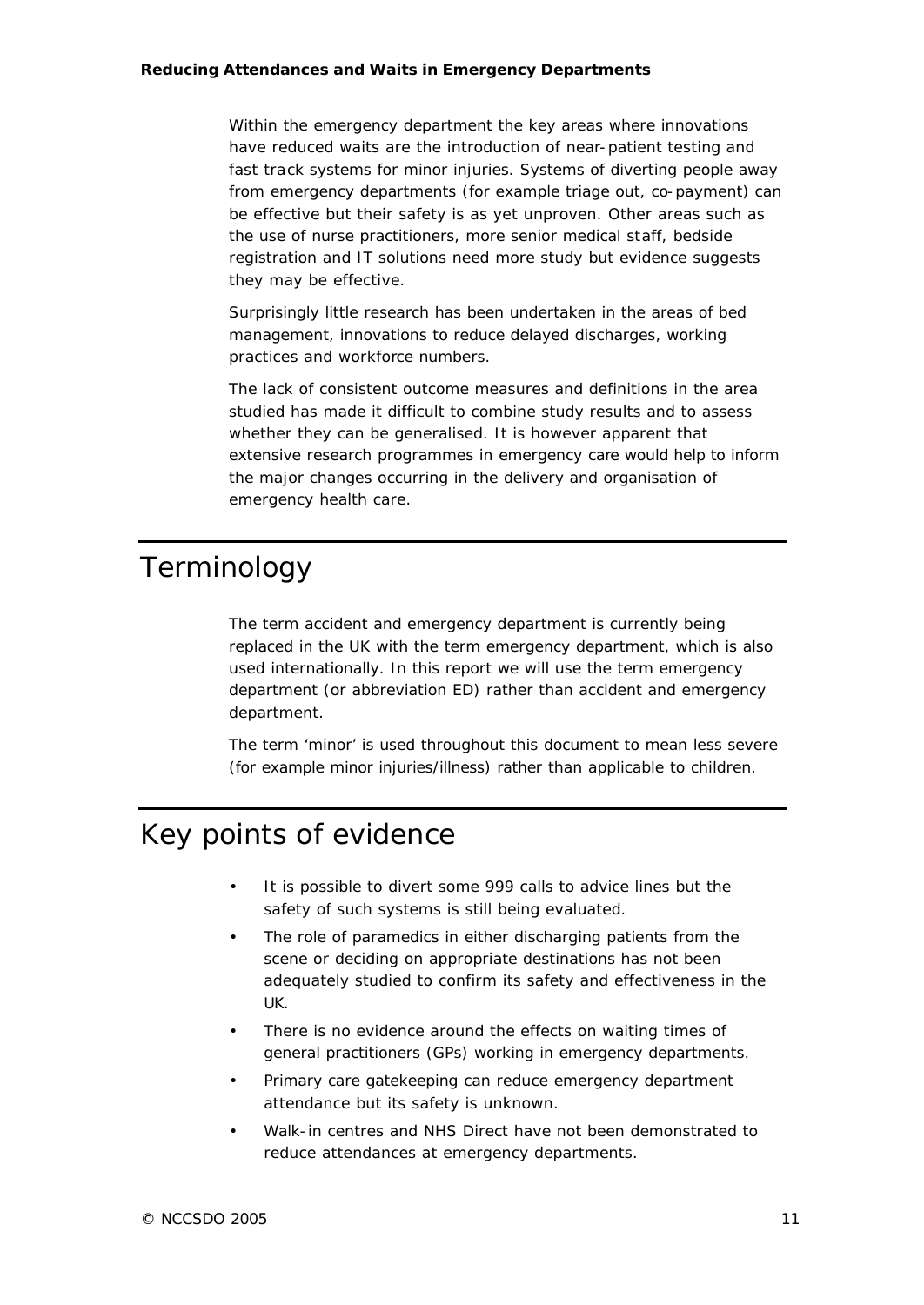- Triage is a risk management tool for busy periods, it may cause delays in care.
- Triaging out of the emergency department can reduce numbers but more work is required to assess the safety of such systems.
- Co-payment systems reduce attendances but may equally reduce attendances by those requiring emergency care.
- Fast track systems for minor injuries reduce waits, ideal configurations include senior staff.
- Attendance by the elderly, those with chronic disease and those with multiple attendances may be reduced by various interventions. Trials are needed in this area, including the role of social workers.
- The benefit of patient education is unproven in most areas except chronic disease management.
- Phoning for advice before going to the emergency department may reduce attendances.
- Specialist nurse care in heart failure, chronic obstructive pulmonary disease (COPD) and deep vein thrombosis (DVT) can reduce hospital admissions.
- Home support (medical and social) can reduce hospital admissions.
- Observation wards may reduce length of stay and avoid admission.
- There is a lack of evidence of innovations in bed management.
- Allowing emergency department staff to admit patients to wards will reduce delays.
- There is a lack of evidence about innovations to reduce delayed discharges from hospital.
- Most evidence looks at the causes of delays rather than solutions.
- Teams of staff available for unpredicted surges in activity may reduce delays.
- Rotational allocation of patients may be better than clinician selfdetermination.
- Senior staff may reduce admissions and delays.
- Nurse practitioners are safe and effective but their effect on waits is unknown.
- The role of other health care professional in emergency care needs evaluation.

# Safety

In some areas innovations are being undertaken where the safety has not been assessed. It is therefore vital that this assessment is made before they are widely adopted. The first two listed below are being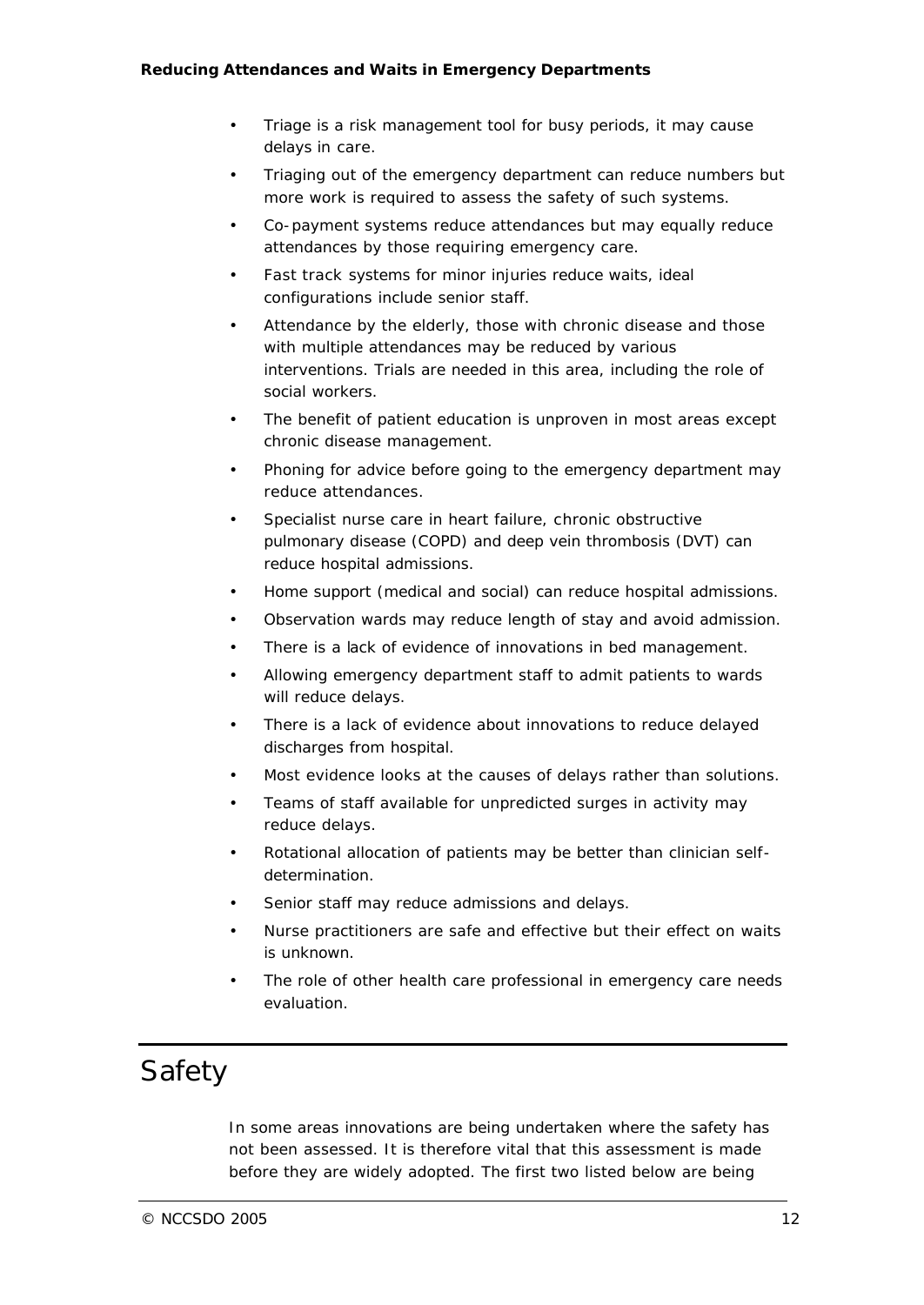#### *Reducing Attendances and Waits in Emergency Departments*

widely introduced in the UK and therefore should be prioritised for safety assessment.

- The role of paramedics in either discharging patients from scene or deciding on appropriate destinations has not been adequately studied to confirm its safety in the UK. Some US studies suggest an unacceptably high critical incident rate but these studies are not directly applicable to the UK.
- The safety of diverting some 999 calls to advice lines, such as NHS Direct, is still being evaluated.
- Primary care gatekeeping can reduce emergency department attendance but its safety is unknown.
- Triaging out of the emergency department can reduce numbers but more work is required to verify the safety of such systems.
- Co-payment systems reduce attendances but may equally reduce attendances by those requiring emergency care. There are no studies to demonstrate the safety of such systems.

# Policy

This work has been actively informing Department of Health policy throughout its production. Hence most of the innovations have already helped to inform developing policy.

Policy that is not supported by good evidence of reducing attendances:

- NHS walk-in centres
- **NHS Direct**
- patient education.

Absence of evidence does not mean evidence of the negative. These initiatives have however been shown to have other advantages and benefits to patient care and the NHS.

Good evidence exists to support the following policies:

- fast track systems for minor injury patients
- chronic disease case management, home support and specialist nurse care to reduce emergency admissions.

Policy areas with a lack of evidence but having expert support include:

- bed management
- reducing delayed discharges
- reorganisation of emergency primary care.

Co-payments have been shown to reduce attendances but safety has not been assessed and they go against the current philosophy of the NHS of free care for all.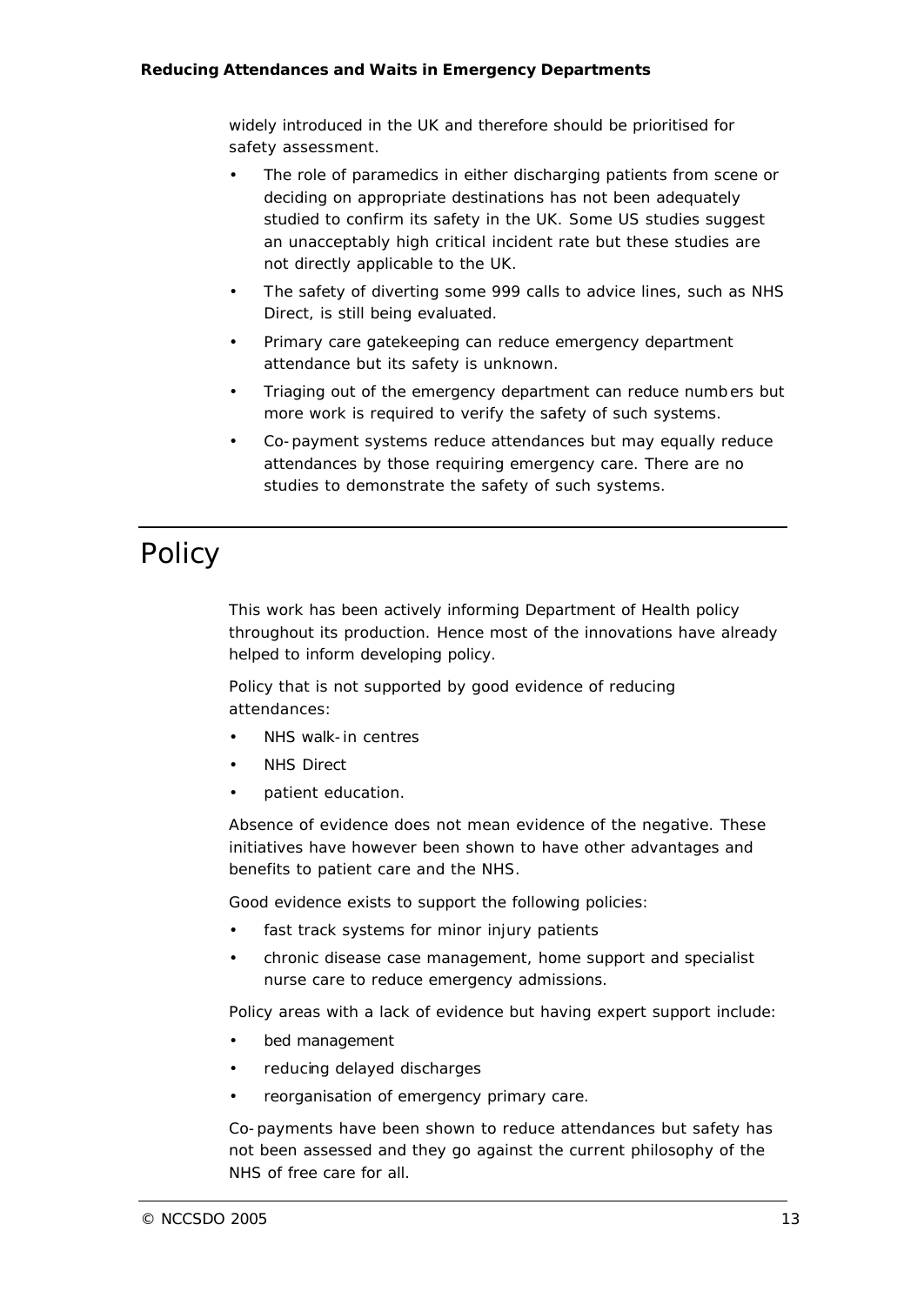# Local decisions

Initiatives that are appropriate for local development include:

- senior staff seeing patients at an earlier stage
- emergency department staff admission rights
- changes to the present triage systems
- escalation clinical teams
- rotational allocation of patients on arrival.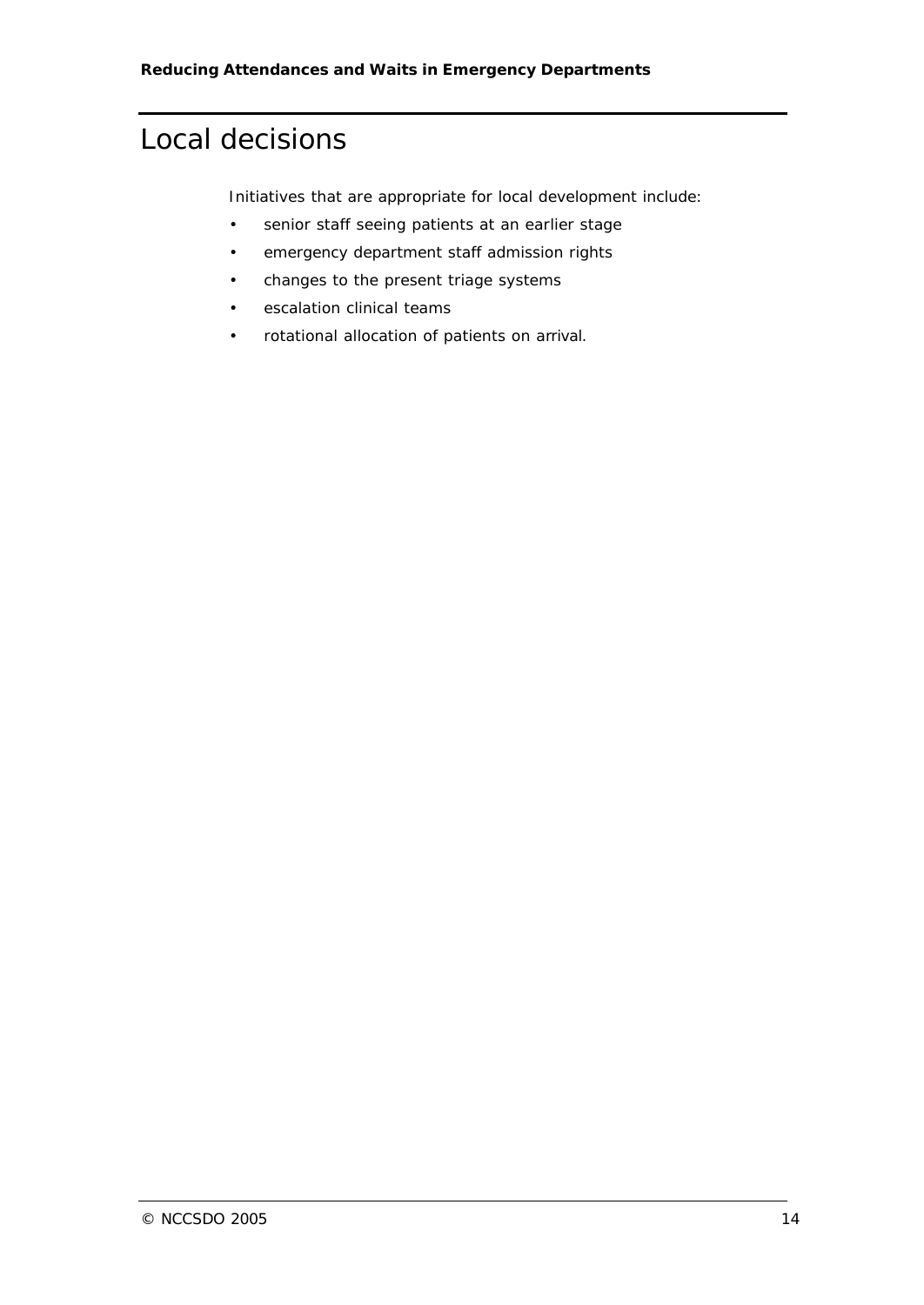# *The Report*

## Chapter 1 Introduction

- *1.1 General introduction*
- *1.2 Extent of the problem*
- *1.3 Recent reports on emergency care in the UK*
- *1.4 Epidemiology of emergency department attendances*
- *1.5 What is an excessive wait?*
- *1.6 Causes of wait*
- *1.7 Effects of delays and overcrowding*
- *1.8 Queue theory and applications in health care*

## *1.1 General introduction*

Waiting time has been cited as the most important cause of dissatisfaction of patients attending emergency departments (Trout *et al.*, 2000). In a recent MORI survey of patients attending emergency departments reduction of the waits was the most important area for improvement (Cooke and Jenner, 2002). Delays have also been associated with adverse outcomes (Derlet and Richards, 2000) and increased violence in emergency departments (Stirling *et al.,* 2001).

Patients follow a complex pathway through the emergency care system, of which the visit to the emergency department may be a small component. The time a person spends within the department is dependent on many factors before, during and after their journey through the emergency department.

Patients arriving at the emergency department may have come via many routes including:

- self-referral
- emergency ambulance
- general practitioner referral
- other health care professionals (for example NHS Direct, walk-in centre)
- other service providers (for example police).

The way in which all these services are provided and the ease of access to alternative services will determine how many patients attend the emergency department. The volume of patients attending an emergency department will be a major determinant of the waiting time, if resources (financial and personnel) are fixed.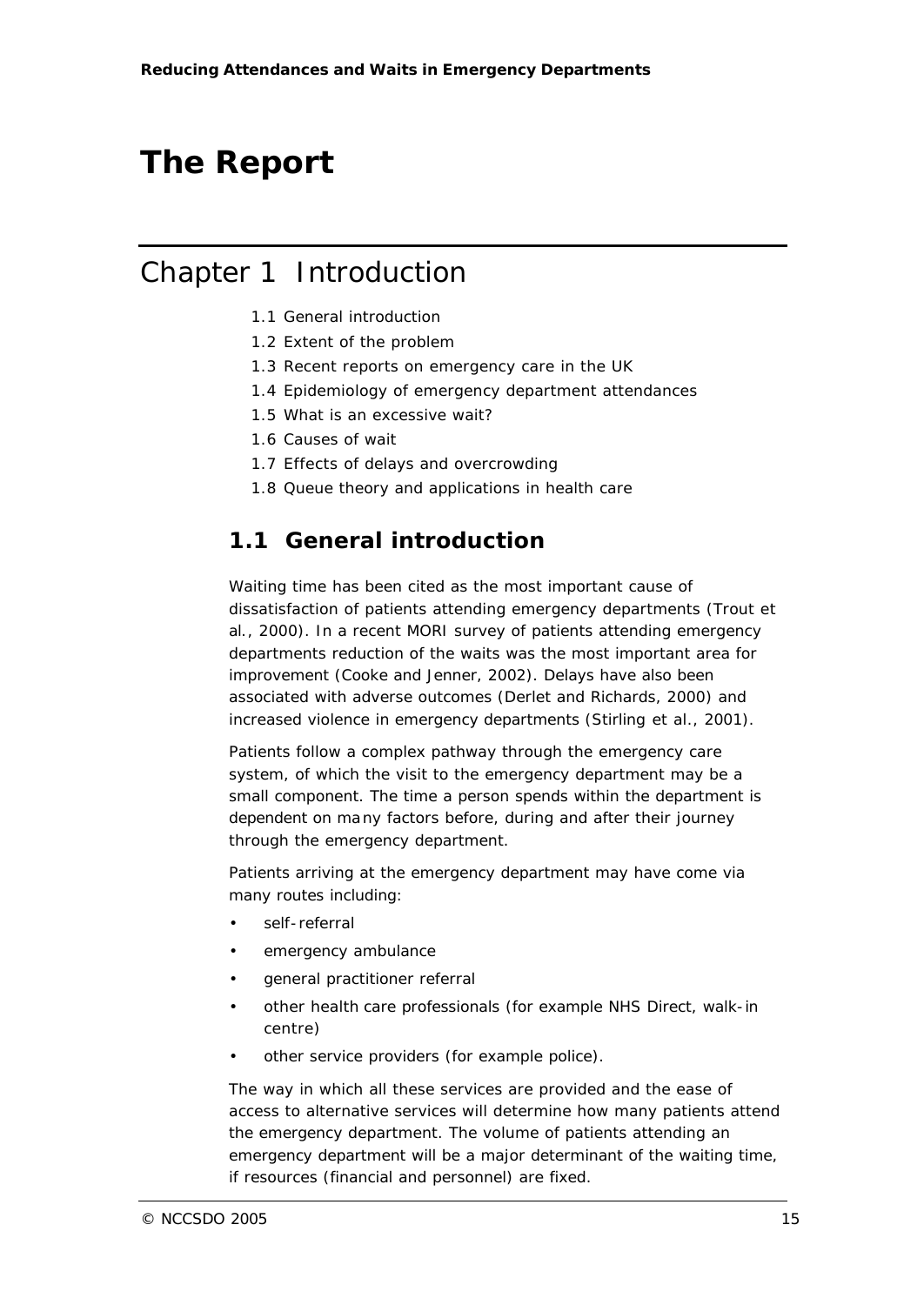#### *Reducing Attendances and Waits in Emergency Departments*

The resources and systems in the emergency department can control the flow of patients. The common causes of delays within the emergency department process are an imbalance between resources and workload, availability of staff and tests and processes creating delays. The resources in the department need to be matched to the workload on an hour by hour basis, despite the inherent variation in that workload.

If the outflow of patients from the emergency department is obstructed this upstream bottleneck will also cause delays in the department. Lack of available beds will not only delay those requiring a bed but create a log jam effect, leading to unavailability of space, and consequent delay of other patients who can be discharged from the emergency department.

Figure 1 (overleaf) demonstrates the flow of patients through the emergency care system.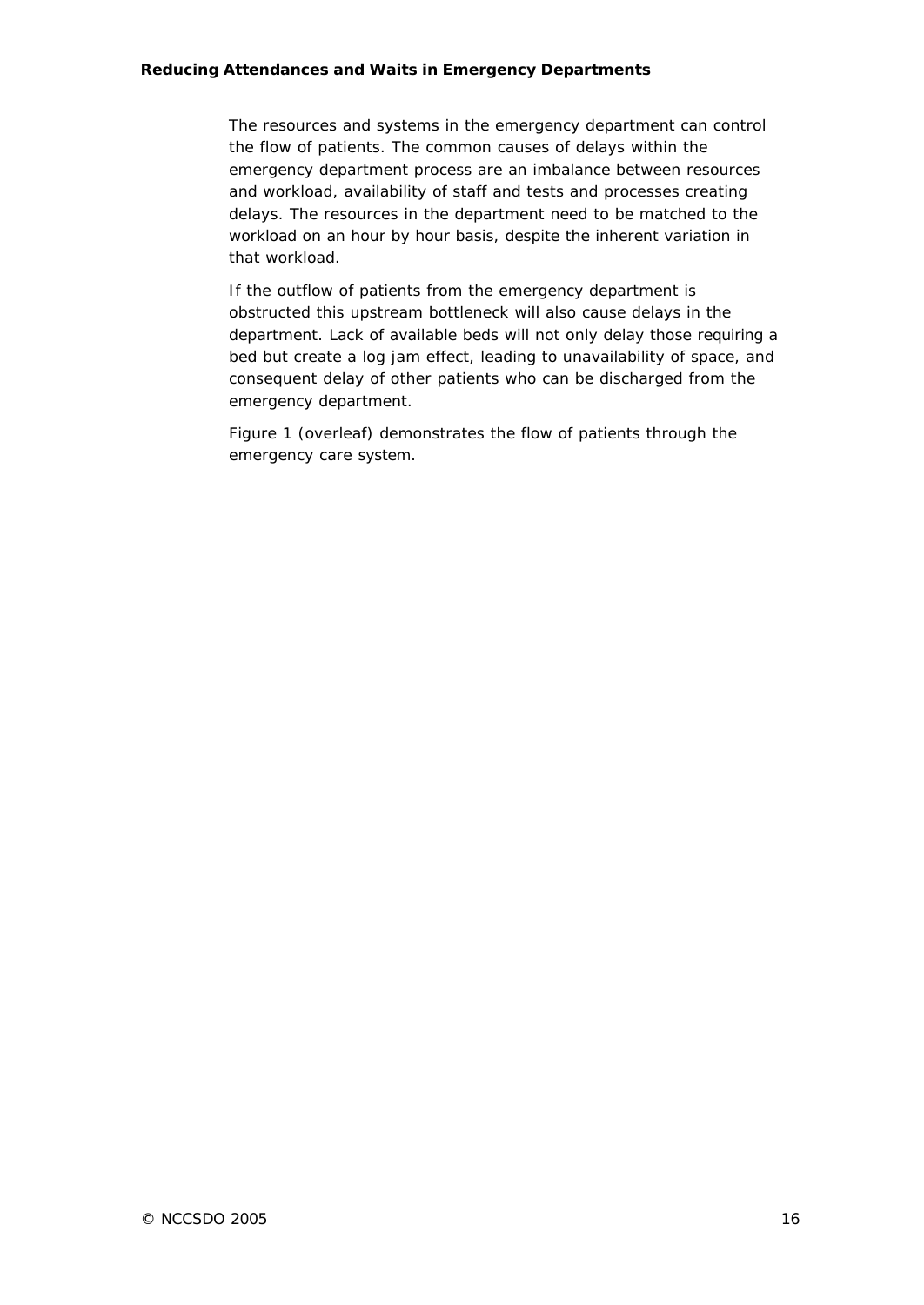

**Figure 1 The flow of patients through the emergency care system**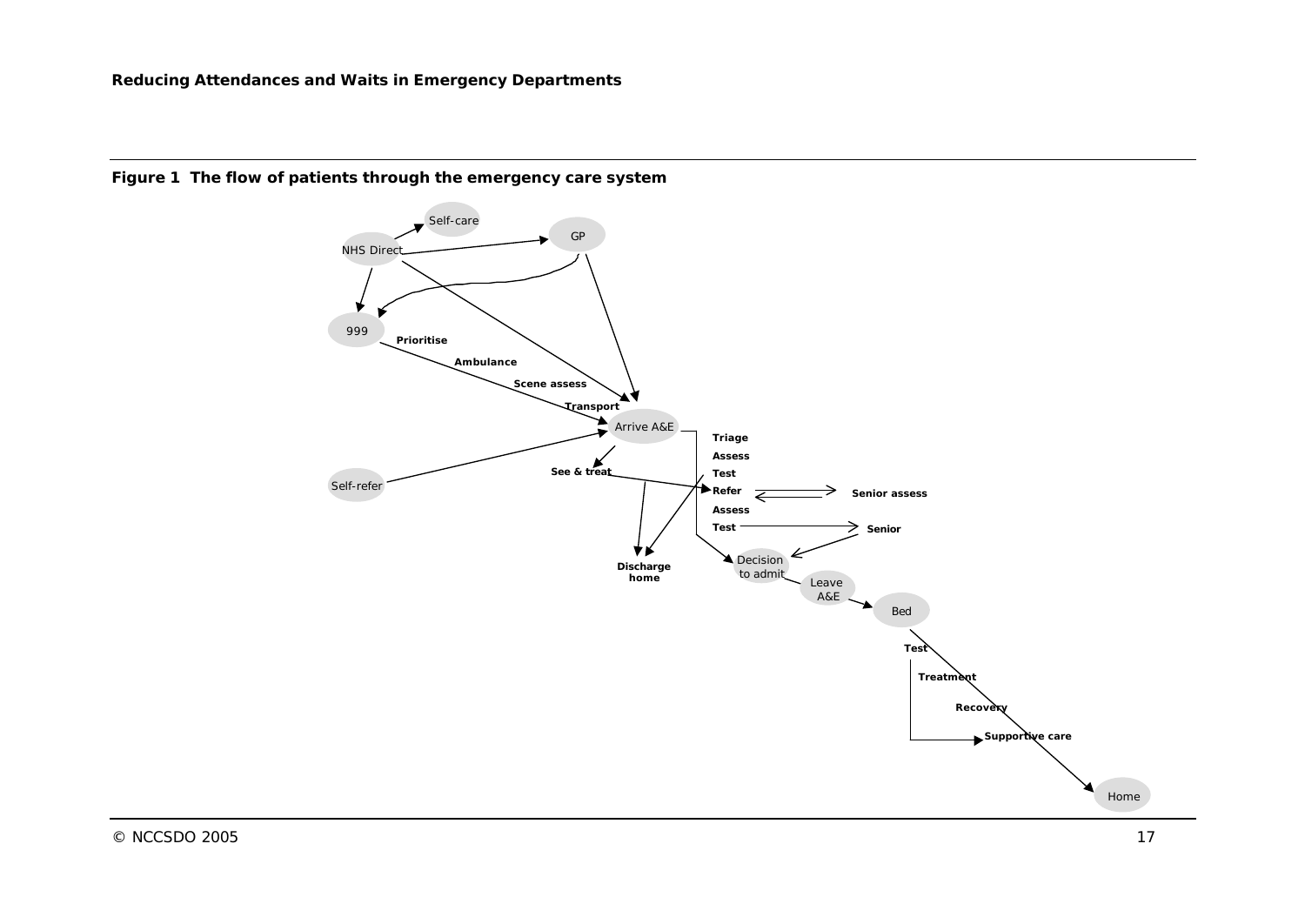## *1.2 Extent of the problem*

#### **UK**

More than 15 million patients attend emergency departments in England and Wales every year. Time spent in the emergency department has dramatically improved over the last 15 months from over 25% spending more than four hours to less than 10% waiting more than four hours in total in the emergency department (Department of Health, 2005a). However for those needing admission, the percentage waiting more than four hours from the decision to admit, to arriving in a bed has only decreased from 10% to 6%, suggesting that most progress has been in those discharged from the emergency departments (Department of Health, 2005b).

However it has been recognised that figures collected for national performance monitoring may be subject to inaccuracies when perverse systems are adopted to improve their performance figures (Lipley, 2000).

### **International**

Increasing delays in emergency departments has been recognised as a growing problem throughout the developed world (Kollek and Walker, 2002; Graff, 1999; Schafermeyer and Brent, 2003; McManus, 2001; Derlet *et al.*, 2001). In 2001 over a third of hospital emergency departments in USA were forced to divert patients because of overcrowding and 85% of state emergency medicine chapters described overcrowding of emergency departments as a serious threat to their emergency departments (Franaszek *et al.,* 2002). The measures of waits vary in different countries making it difficult to compare waits. The American College of Emergency Physicians has established some definitions around overcrowding but these lack the rigid approach required for research purposes (Franaszek *et al.,* 2002). Boyle *et al.* (1992) reported that emergency departments in Quebec, Canada, frequently experienced overcrowding, resulting in long patient waiting times, ambulance diversions, and both patient and physician dissatisfaction. One of the key factors for Canadian overcrowding was lack of inpatient hospital beds and the Quebec government successfully improved this situation with a \$178 million, 28-component plan to increase the number of inpatient beds and decrease hospital length of stay for inpatients. The study also notes that in Australia, diversion of ambulances away from emergency departmentshas become a problem in several metropolitan areas. Shih *et al.* (1992) stated that overcrowding in one Taiwan hospital was so severe that 4% of admitted patients actually remained in the emergency department four days or longer.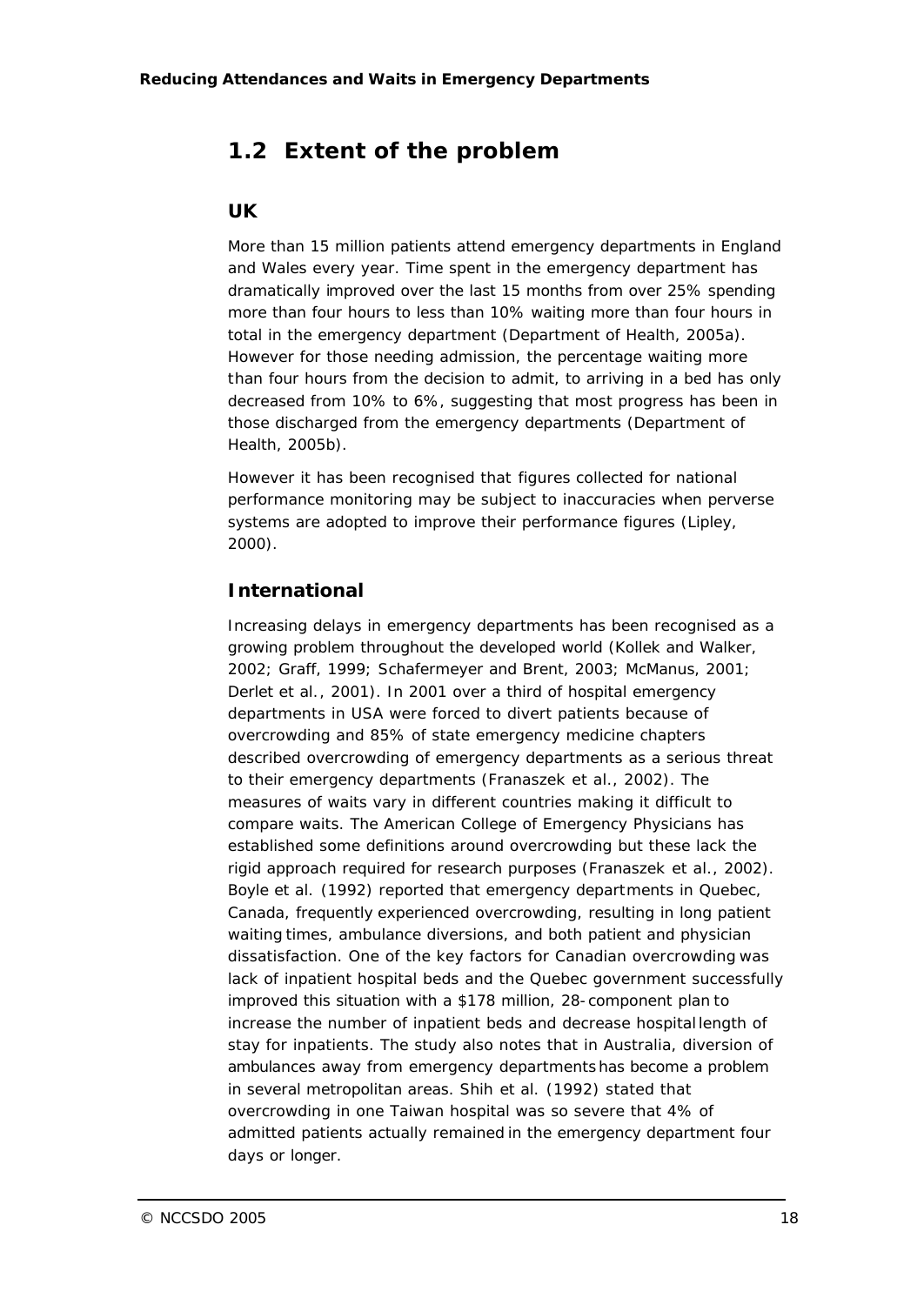Increasingly emergency departments are organised in similar ways in the USA, Canada, Australia and New Zealand, but the systems in Europe are very different. The former have a specialty of emergency medicine and these specialists are the first contact for many patients presenting with emergencies to hospital. European systems rapidly triage patients to inpatient specialties for care and have a wider system of community facilities for those with less severe conditions. Britain has more similarities with the non-European systems except it has traditionally undertaken less extensive investigation of complex medical problems, although this is changing with time. The organisation of whole health care systems is very different in all these countries. Therefore it can be difficult to extrapolate changes in one system to the UK system.

### *1.3 Recent reports on emergency care in the UK*

The NHS Plan (Department of Health, 2000) has set a target for the NHS that 'by 2004 no-one should be waiting more than four hours in emergency department from arrival to admission, transfer or discharge'.

#### **Reforming emergency care**

*Reforming Emergency Care* (Department of Health, 2001) was launched as government strategy in 2001 by the Secretary of State for Health. It recognised that problems in emergency departments are often the result of problems elsewhere in the system. It built on the work of previous Department of Health programmes, including the outof-hours review (the Carson report), the Emergency Services Action Team (ESAT), the Winter and Emergency Services Team (WEST) and the work of the A&E Modernisation Programme.

The overcrowding in emergency departments had been referred to as 'winter pressures' in the NHS in the late 1990s. It has subsequently been demonstrated that winter pressures were not due to any increase in attendance at emergency departments or increase in admissions but to an increase in length of stay, particularly among those with cardiovascular and respiratory disease (Douglas *et al.*, 1991). Reviews were undertaken of methods used to relieve winter pressures (Scrivens *et al.*, 1998).

The current key problems of NHS emergency care in 2001 were identified in *Reforming Emergency Care* as:

- staff capacity in emergency departments is too stretched
- hospitals do not have sufficient capacity
- delays in discharge cause a log jam effect in hospitals
- the needs of elective patients compete with those for emergencies both in terms of facilities and staff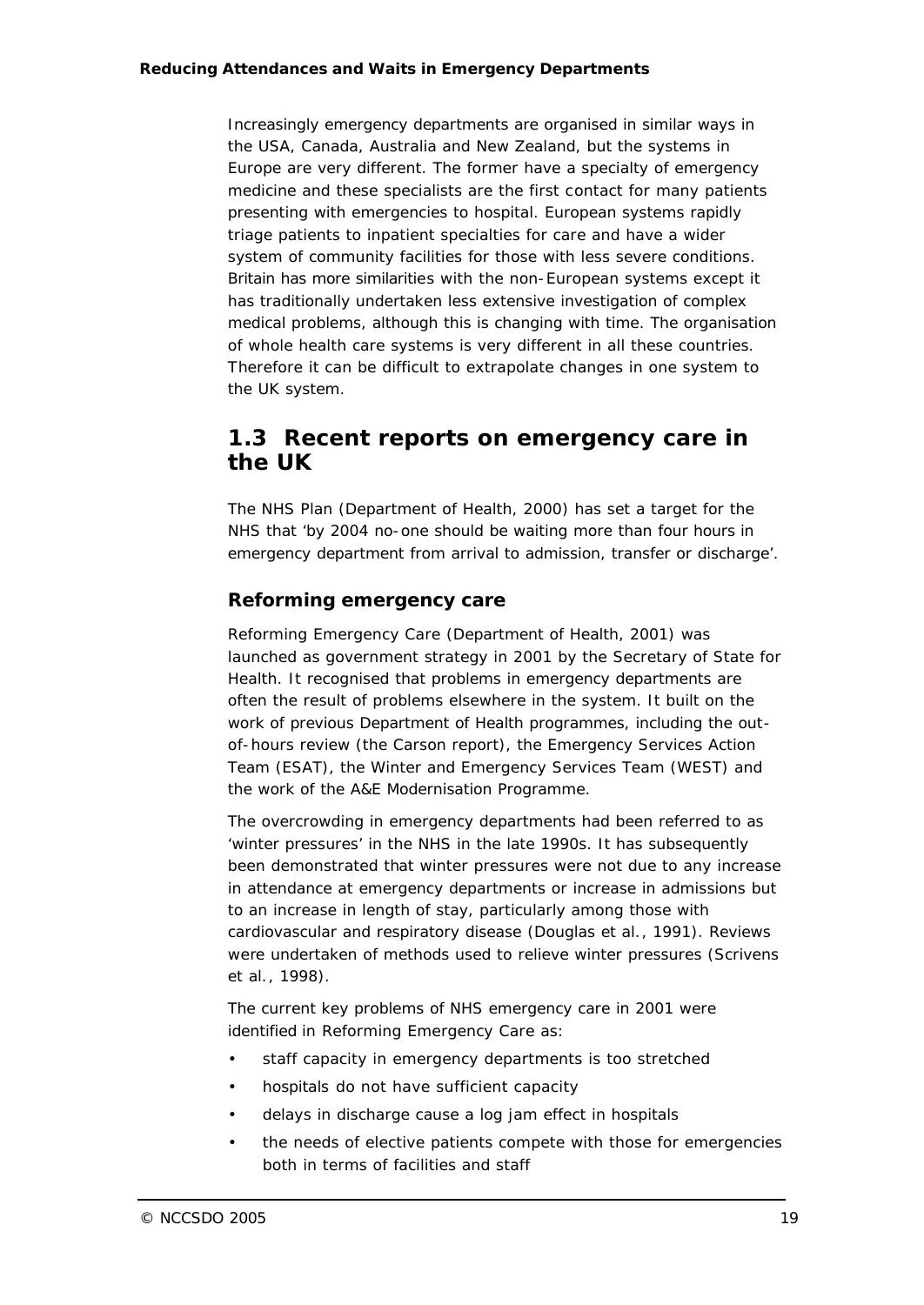- the availability of diagnostic services does not match emergency care needs
- patients wait too long in the single queue system of emergency departments
- demarcation of professional working practises
- patients end up in the wrong part of the service
- the system is fragmented
- standards vary across the system.

Plans to increase both medical and nursing staffing were described as well as the development of new ways of working with increased use of new practitioners and new roles such as emergency care practitioners working across the primary-secondary care sectors. Processes in emergency departments were challenged with proposals on streaming of patients both in emergency departments and other parts of the emergency care system. From this evolved the policy of introducing 'see and treat' into the emergency departments. This is a process of having dedicated senior staff seeing the less severe ambulatory cases in a dedicated area as a separate stream of patients in a one-stop type process. It is described further in chapter 4, section 4.3.5. The importance of speedy diagnostics and the role of the admitting speciality teams were highlighted as was the need to try to undertake more emergency work in the community rather than in the emergency department.

Importantly, *Reforming Emergency Care* also emphasised that there was no single solution and that local assessment was required to determine solutions. Key to all the solutions was the involvement of the whole healthcare community and the development of emergency care networks to support this change. To enable this work to take place the Emergency Services Collaborative was established (NHS, 2003a). This programme uses a methodology of improvement that allows staff from different organisations to learn from each other and share good practice. It involves front line staff in analysing problems then leading testing, implementing and measuring changes in patient care. .

#### **Improving the flow of emergency admissions**

The NHS Modernisation Agency's programme on 'improving the flow of emergency admissions' (NHS, 2001) developed four key steps in improving delays in the emergency admission process:

- 1. Where are we now?
- 2. How can we match the system to the patient's needs?
- 3. How can we improve patient flow?
- 4. How can we maximise staff potential?

In this way it highlighted that individual organisations have different problems. Bottlenecks for an individual reorganisation need to be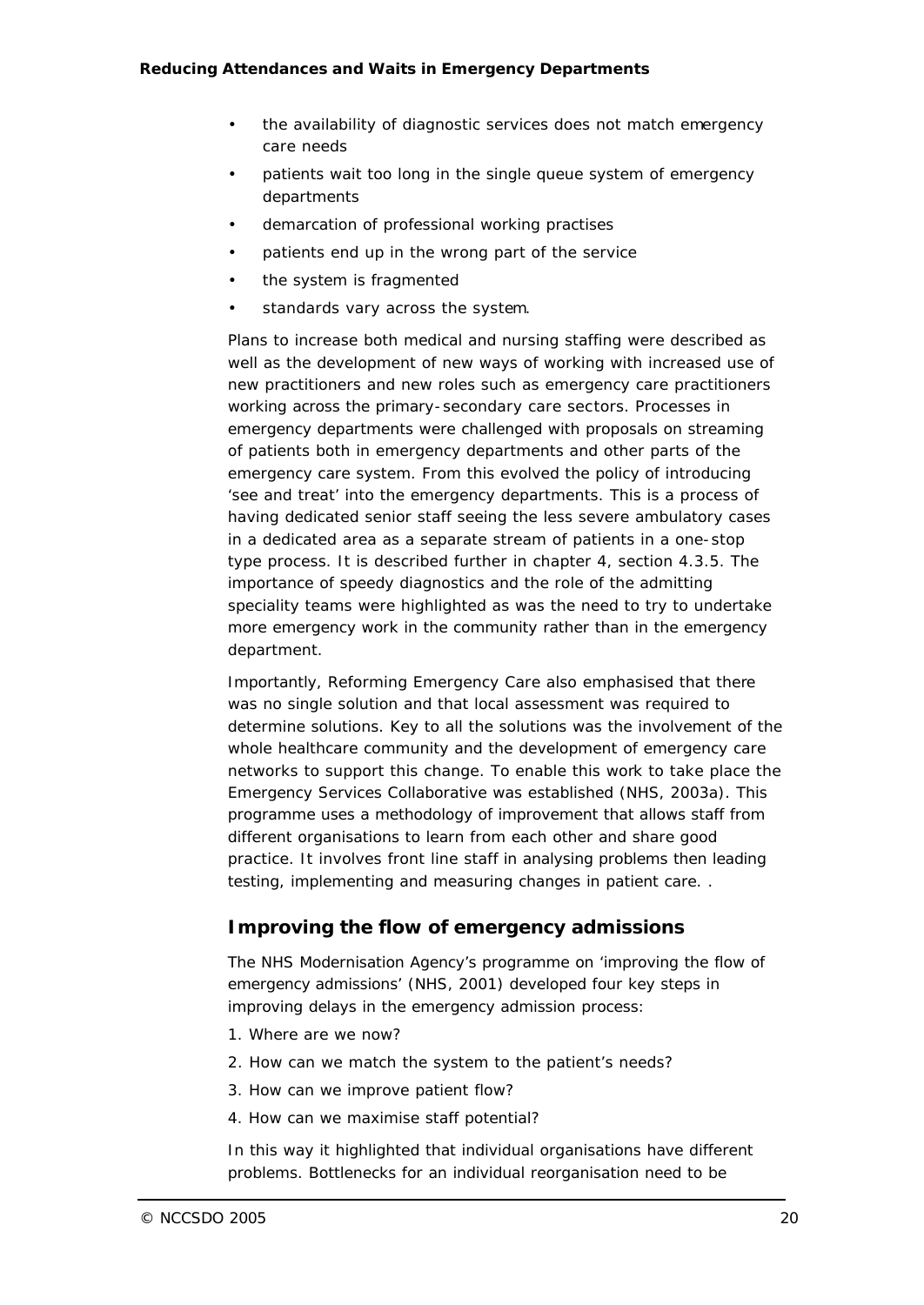identified and then solutions can be found. These solutions may be within the hospital or within the community.

#### **Warwick report**

This report (Walley, 2003) was prepared for the Modernisation Agency to inform the Ideal Design of Emergency Access (IDEA). It produced nine key findings:

- 1. The emergency care system has to deal with a significant level of demand from patients where the illnesses presented are not in themselves of a life-threatening or serious nature.
- 2. The demand for emergency care follows relatively predictable seasonality patterns. It is suggested that most agencies should be able to forecast demand to within useable levels of accuracy, using a relatively small number of parameters.
- 3. Most agencies have a reactive approach to demand seasonally, often with little awareness of the improvements to the service that might be achieved with more careful planning of resourc e levels and skill mix. Effective capacity is reduced by a reluctance to use some skill sets to their full potential.
- 4. The early summer months have the greatest numbers of patients requiring emergency department treatment. However, this period does not coincide with the highest demand for critical care resources because the mix of patients and illnesses changes seasonally. This is the primary cause of problems within emergency access processes during the winter months. The variation in cases is arguably the most important factor when considering mediumterm capacity decisions.
- 5. Treatment processes are currently poor at coping with variation and this results in unnecessary delays. For many patient categories, the level of demand and process requirements are so predictable, it should be possible to design and implement faster, more efficient treatment processes.
- 6. Capacity bottlenecks are not always recognised and this can result in long delays for patients. Control systems should be used to highlight these problems and to maintain the flow of patients within the system. Rate limiting stages in the process can then be targeted for improvement or additional resource.
- 7. It is possible to identify distinct categories of patient (or segments) where well-defined and efficient treatment processes can be designed to suit the patients' needs.
- 8. Many of the delays within the system occur at the interface between different agencies, both external and internal to the NHS.
- 9. Performance reporting systems should focus on time-based measures. Efficiency and effectiveness can be conveyed by comparing patient throughput time to the time that patients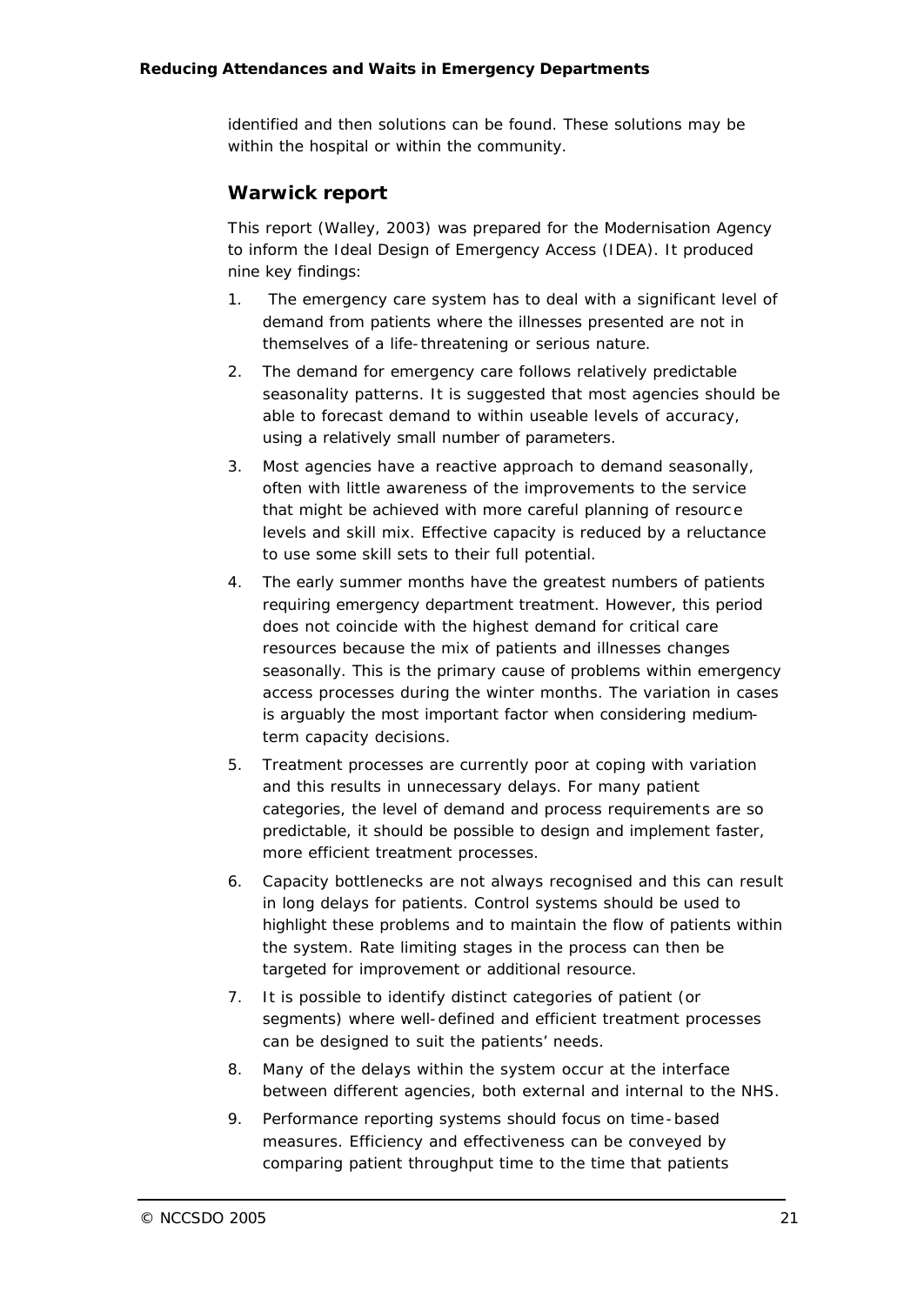receive value-adding treatment. This measure is often referred to as the micro-JIT (just-in-time) ratio. It is the ratio of total throughput time (including delays) to value adding time (excluding delays).

#### **Audit Commission**

The Audit Commission originally examined emergency department services in 1996 when it found:

- long waiting times for emergency treatment or admission
- poor provision for some vulnerable patients such as children
- poor supervision and support for junior doctors
- poor provision and use of information in many departments.

It re-examined emergency department services in 1998 and found that waiting times had increased despite reduced growth in numbers attending emergency departments. In 2001 it reported again and the key findings were that waiting time to see a doctor and to be admitted varied widely between hospitals and that the long waits were commoner in large hospitals and in London. Staff workloads varied considerably and there was no evidence that understaffed departments experienced longer waits; there was also poor use of emergency nurse practitioners. They could find no single answer to what was causing the delays, which confirmed the belief that delays are caused by a host of organisational and managerial differences as much as by resources and staff levels.

Other official documents are available on the national electronic library for health's emergency care specialist library's emergency care management section at: http://www.nelh.nhs.uk/emergency.

Best practice guides have been issued by a range of bodies including:

- Arizona College of Emergency Physicians (2000)
- Massachusetts Health Policy Forum (McManus, 2001)
- New Jersey Hospital Association (2001)
- American College of Emergency Physicians (n.d.)
- Department of Health (2005c).

The American guides have principles that are equally applicable in the UK but may need modification in their detail.

## *1.4..Epidemiology of emergency department attendances*

Many factors have been identified as affecting the use of emergency departments, including: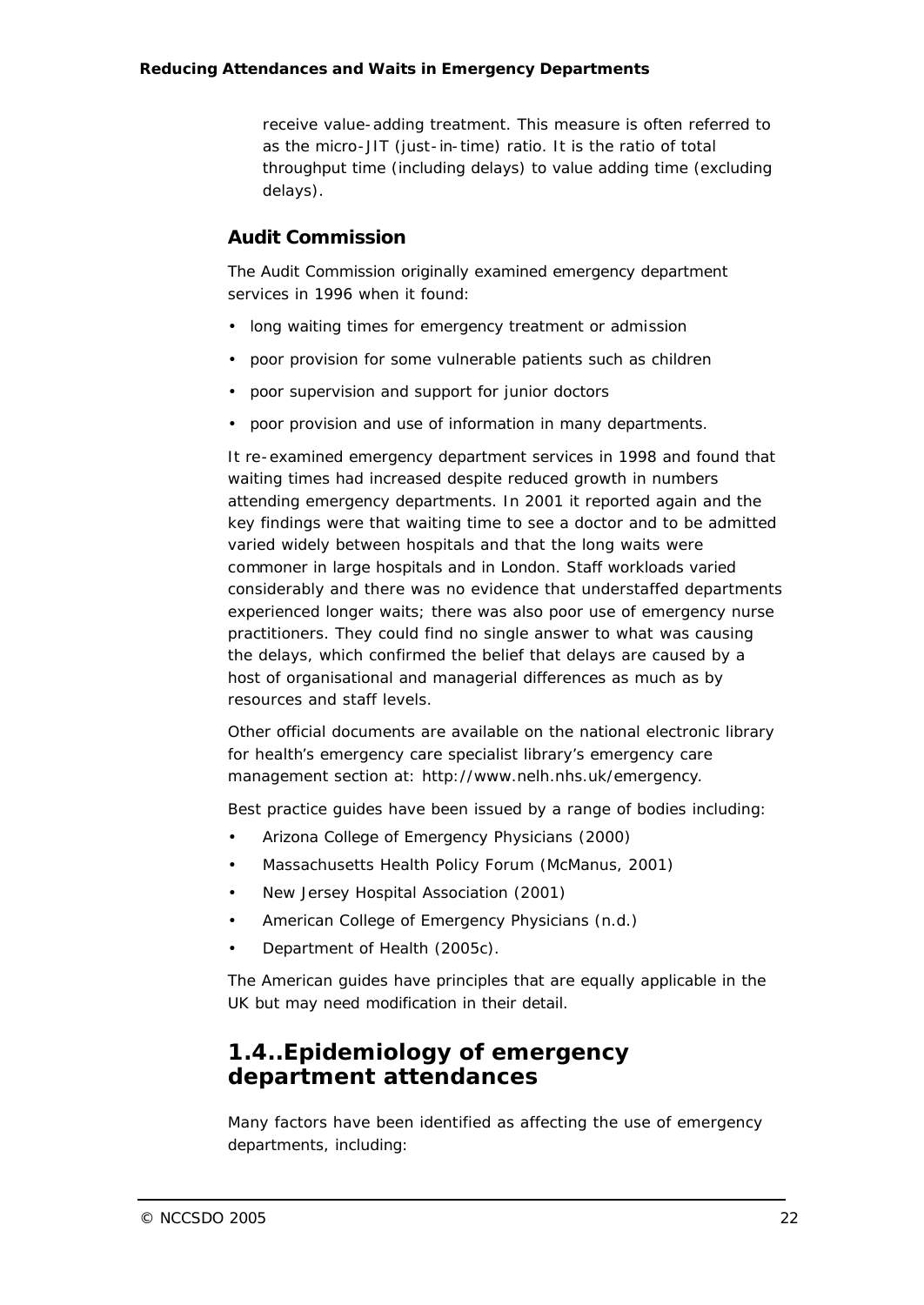- Deprivation and poverty (Hull *et al.*, 1998; Lambe *et al.*, 2003; Milner *et al.*, 1988; Monsuez *et al.*, 1993).
- Loneliness is a predictor of emergency department use, independent of chronic disease (Geller *et al.*, 1999). Similarly, children who have a grandmother involved in their care are less likely to attend emergency departments (Fergusson *et al.*, 1998)
- Lack of a regular physician in the elderly (Rosenblatt *et al.*, 2000).
- 2% of attendances are return visits of which 61% are due to illness related factors (Kelly *et al.*, 1993; Keith *et al.*, 1989; Pierce and Kellerman, 1990).
- The ability to read and understand health-related materials is related to a reduced risk of hospital admission (Baker *et al.*, 1998).
- Convenience for parents (Doobinin *et al.*, 2003; McKee *et al.*, 1990).
- Ramadan causes an increase attendance rate in Muslims (3.6% to 5.1%) (Langford *et al.*, 1994).
- Distance from the emergency department (Doobinin *et al.*, 2003; McKee *et al.*, 1990).
- Particular gaseous and particulate pollutants have specific effects on emergency department attendance (Delfino *et al.*, 1997 & 1998; Sunyer *et al.*, 1993; Norris *et al.*, 1999; Xu *et al.*, 1995) .
- Thunderstorms cause an increase in asthma exacerbation's (Marks *et al.*, 2001; Celenza *et al.*, 1996).
- Warm weather is associated with higher incidence of paediatric injuries (Macgregor, 2003).
- Influenza-associated respiratory disease (Menec *et al.*, 2003; Schull and Mamdani, 2001a & 2001b), especially among children and adults over 65 years.
- Non-compliance with prescribed drug treatment (Olshaker, 1999).
- At the same time, however:
- Ethnicity is not an important determinant (Baker *et al.*, 1996).
- The occurrence of a full moon has no effect on emergency department attendance or ambulance journeys (Thompson and Adams, 1996).
- Uniform drinks licensing times has no effect on emergency department attendances (Graham *et al.*, 1998).

Many papers have described the temporal and demographic variations of emergency department attendances at single sites but few have done so across a generalisable sample.

Studies reporting temporal variations have focused on specific populations. For example, Airey and Franks (1995) investigated the incidence, distribution and clinical patterns of life-threatening and multiple injuries for a 12-month period. They found that patients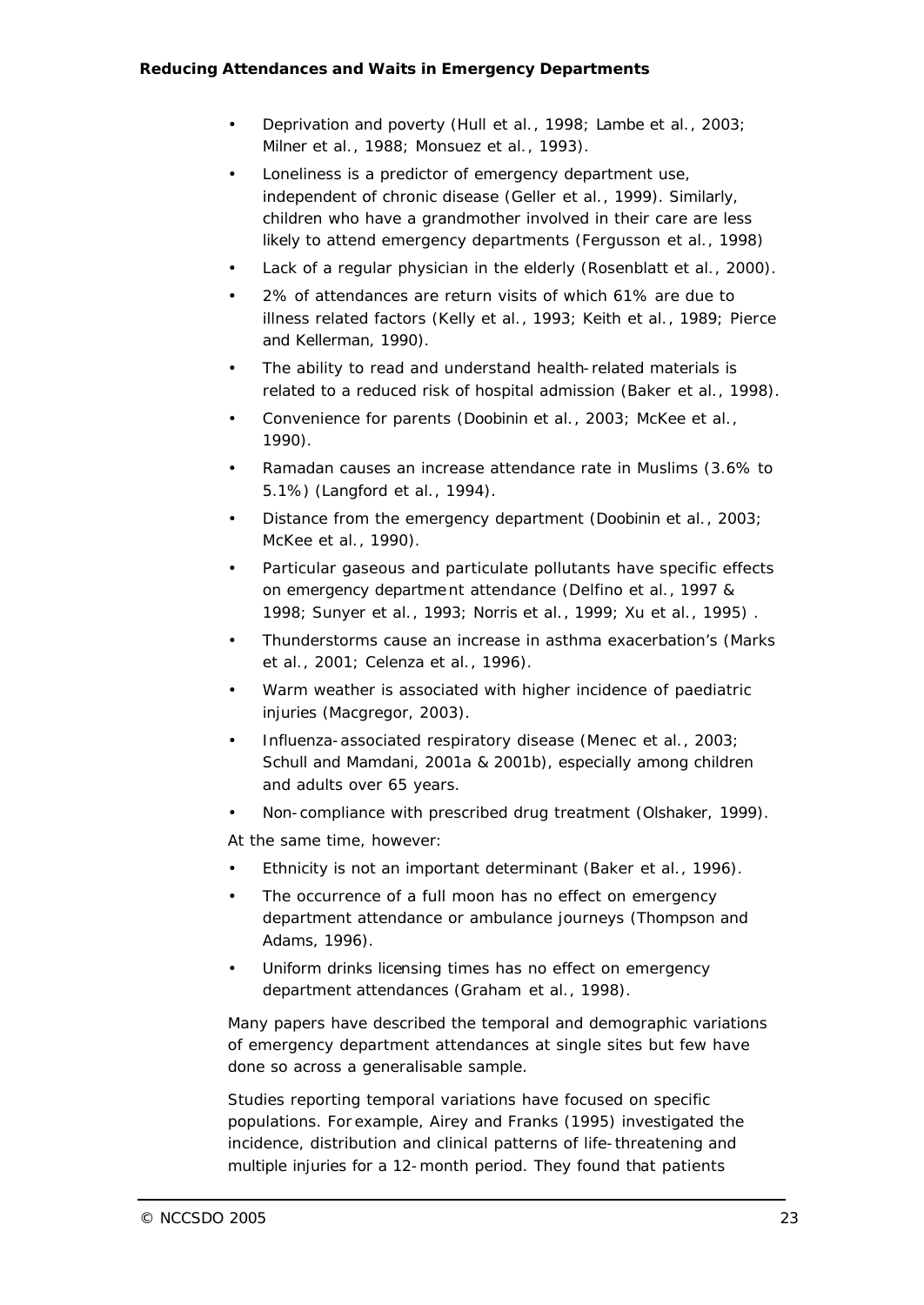#### *Reducing Attendances and Waits in Emergency Departments*

sustaining major trauma were more likely to arrive at emergency department 'out of hours' (between 6.00 pm and 8.00 am) on Fridays, Saturdays, and Mondays, and that only 28% of patients arrived during 'office hours', that is, 9.00 am to 5.00 pm Monday to Friday. There was no significant difference in the monthly incidence of major trauma.

For patients sustaining minor injuries, most are likely to present in the late morning and early afternoon, and only 6% present in the period from 1.00 am to 8.00 am (Nicholl *et al.*, 1998).

Presentations for respiratory conditions such as influenza and bronchitis vary throughout the year with higher incidence reported in the winter months (Whiting *et al.*, 1999).

No differences were found in attendance patterns in respect of sex. Attendances by children under 15 years peaked in the evening between 6.00 pm and 7.59 pm. In contrast, peak attendance in those over 15 years was between 9.00 am and 11.59 am. The percentage of 'out of hours' attendances in this data set was highest in the under-one age group (58.5%), the 15 to 24 age group (57.1%), and the 25 to 44 age group (54.6%). The highest proportion of patients attended emergency departments on a Monday, while the percentage of weekend attendances decreased with age. In children aged 1 to 14 years, there were more attendances in summer than winter. In those aged below one and over 65 there was a winter peak with December having the most attendances (Downing and Wilson, 2002).

By using a range of variables (day of the week, month of the year, holiday/weekend and a three year time series) it is possible to predict 65% of the variation in emergency department attendances (Rotstein *et al.*, 1997). Another study which added weather factors could explain 84% of the daily variance (Holleman *et al.*, 1996).

### *1.5 What is an excessive wait?*

In England, the NHS plan (Department of Health, 2000)has defined an excessive wait as more than four hours total time in the emergency department (measured from the time a patient arrives until they leave the emergency department).

Internationally a variety of definitions are used and the issue is referred to as overcrowding rather than prolonged waits. The definition of emergency department overcrowding is elusive. In Canada a definition is 'a situation in which demand for service exceeds the ability to provide care within a reasonable time, causing physicians and nurses to be unable to provide quality care' (Drummond, 2002). Although this definition has intuitive appeal, it is difficult to operationalise for research purposes. However, in most Canadian studies only major cases are considered. A survey (Derlet *et al.*, 2001) of US emergency department directors suggested five different possible definitions: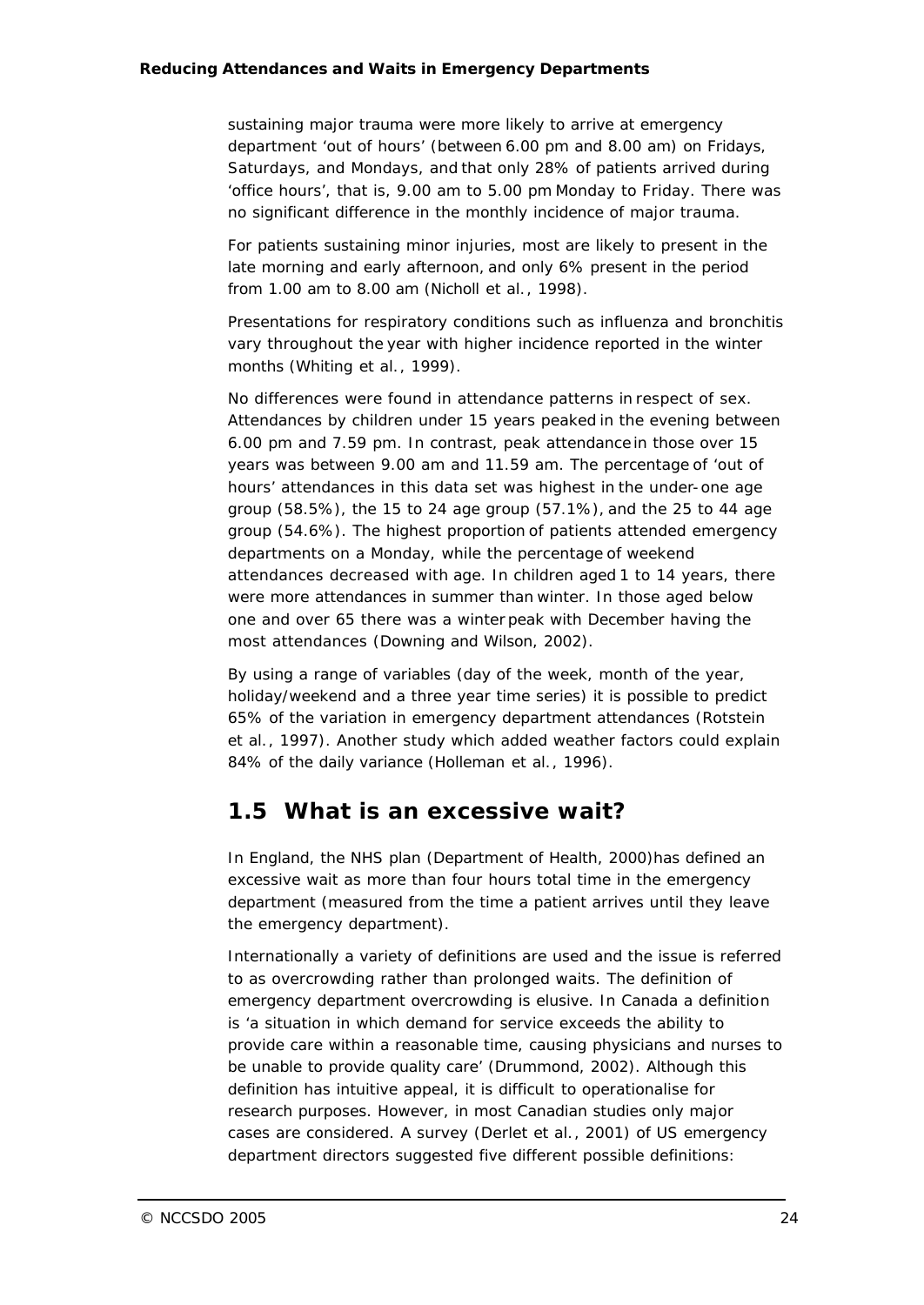- 1. patients waiting more than 60 minutes to see physician
- 2. all emergency department beds filled more than six hours a day
- 3. patients placed in corridors more than six hours a day
- 4. emergency physicians feel rushed more than six hours a day
- 5. waiting room filled more than six hours a day.

The length of time patients spend in the emergency department has long been the subject of debate. In 1989, Rutherford *et al.* argued that for patients with serious illness or injury to be kept waiting in the emergency department for up to four hours was not 'justifiable' and that such delays resulted in irritation for some patients and relatives. They argued that between 80% and 90% of patients are seen and a decision made within one hour of arrival and that 'where there are repeated delays, either the staff does not understand how to do its work well, or the allocation of staff is insufficient for the workload'.

## *1.6 Causes of wait*

Little of the time spent in the emergency department adds value to the patient experience (for example staff contact time, undergoing investigations). Triage takes approximately 15 minutes (Smeltzer and Curtis, 1987) and examination and treatment 13 to 15 minutes (Smeltzer and Curtis, 1987; Rodriguez *et al.*, 1992). For admissions the assessment period takes longer. Time for x-rays was 69 minutes and blood tests had a turnaround of 77 minutes (Smeltzer and Curtis, 1987).

Many papers have considered the causes of the waits using a wide variety of techniques. It is recognised that intuitive thinking without analysis may lead to incorrect conclusions on the causes of waits (Chan *et al.*, 1997 and Lagoe *et al.*, 2003). The variety of responses probably indicates that causes vary between hospitals and may be multifactorial.

Published causes of waits include:

- alternative levels of care in the community unavailable (Schull *et al.*, 2001a)
- access to home resources (Schull *et al.*, 2001a; Estey *et al.*, 2003)
- closure of community hospitals (Derlet, 1992)
- poor linkage of hospital and out of hospital services (Andersson and Karlberg, 2001)
- other commitments of admitting staff (Regan, 2000; The Schumacher Group, 2002)
- admitting teams demanding test results before referral (Regan, 2000)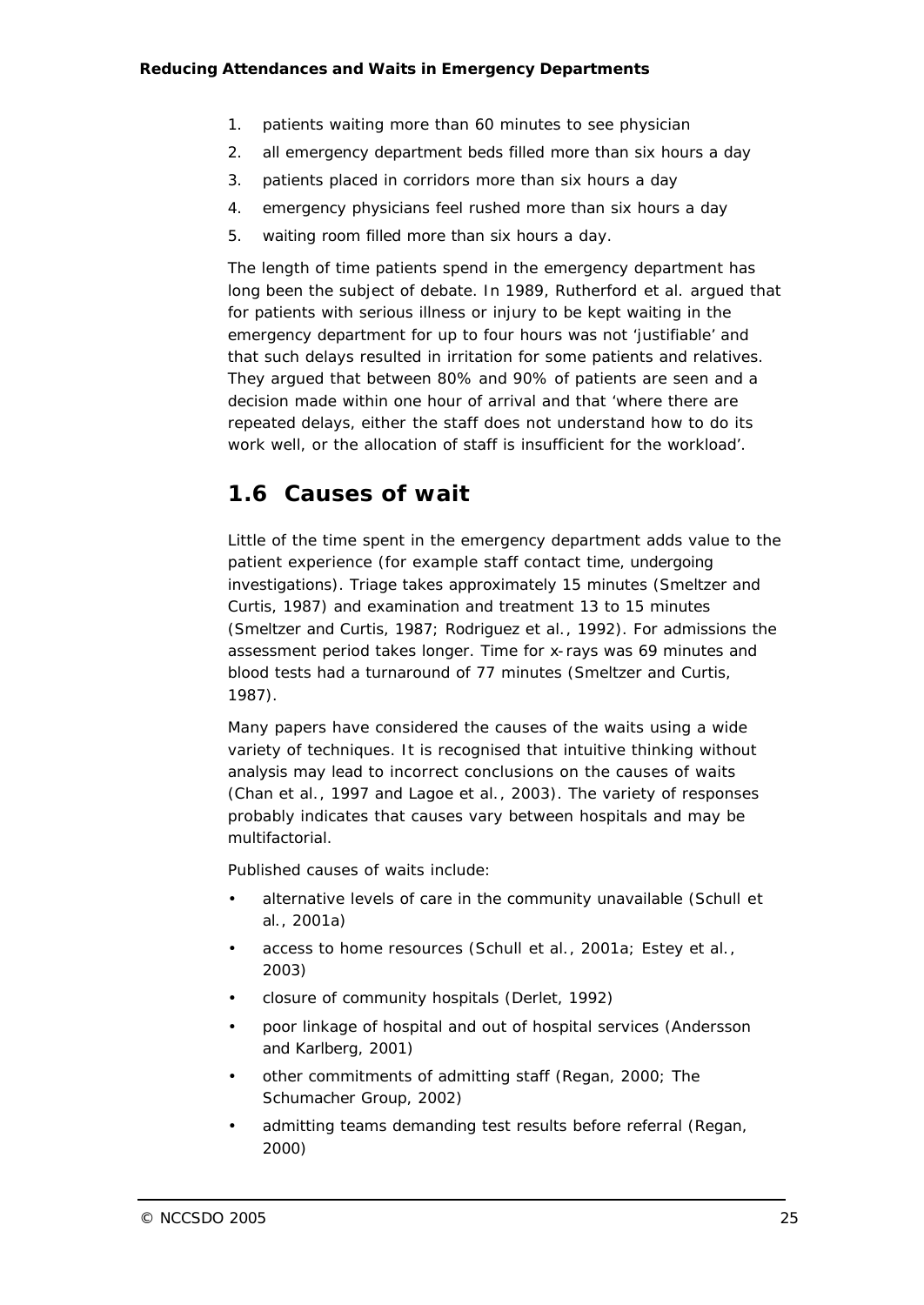- response time from admitting teams (Derlet, 1992; Fletcher *et al.*, 2004; Schull *et al.*, 2001a; Derlet *et al.*, 2000; Andersson and Karlberg, 2001; Yoon *et al.*, 2003; Estey *et al.*, 2003))
- delays in diagnostics (Schull *et al.*, 2001a; Derlet *et al.*, 2000; Andersson and Karlberg, 2001; The Schumacher Group, 2002; Fletcher *et al.*, 2004).and shortage of radiologists (Derlet, 1992)
- access to diagnostics (Schull *et al.*, 2001a; Yoon *et al.*, 2003; Estey *et al.*, 2003)
- bed unavailability (Fletcher *et al.*, 2004; Regan, 2000; Derlet, 1992; The Schumacher Group, 2002; Derlet *et al.*, 2000)
- access block / bed availability (Richardson, 2001)
- patients held in emergency department awaiting admission (Schull *et al.*, 2001a)
- lack of agreed protocols (Regan, 2000)
- increased documentation requirements (The Schumacher Group, 2002)
- inexperienced medical staff (Derlet, 1992; Regan, 2000)
- physicians and their characteristics (Schull *et al.*, 2001a; Lambe *et al.*, 2003; Derlet, 1992)
- nurse staffing and profile (Schull *et al.*, 2001a; Lambe *et al.*, 2003; Estey *et al.*, 2003; The Schumacher Group, 2002)
- hospital restructuring with fewer in patient beds (Schull *et al.*, 2001b)
- changing role of emergency medicine (Estey *et al.*, 2003; The Schumacher Group, 2002)
- hospital bed flow, including length of stay, bed occupancy and critical care bed availability (Schull *et al.*, 2001a)
- daily total patient care time (Richardson, 2003a, b and c; The Schumacher Group, 2002)
- no of ambulance cases (Chan *et al.*, 1997)
- total census of majors (Redmond and Burton, 1993; Chan *et al.*, 1997)and increasing complexity (The Schumacher Group, 2002)
- number of children attending (Chan *et al.*, 1997)
- number of admissions (Chan *et al.*, 1997)
- increased psychiatric and substance misuse attenders (Derlet, 1992)
- overload with non urgent cases (Siddharthan *et al.*, 1996)
- rural *versus* urban hospitals and size of hospital (Solomon and Johnson, 1999; Audit Commission, 1998)
- other departments diverting cases (Schull *et al.*, 2001a)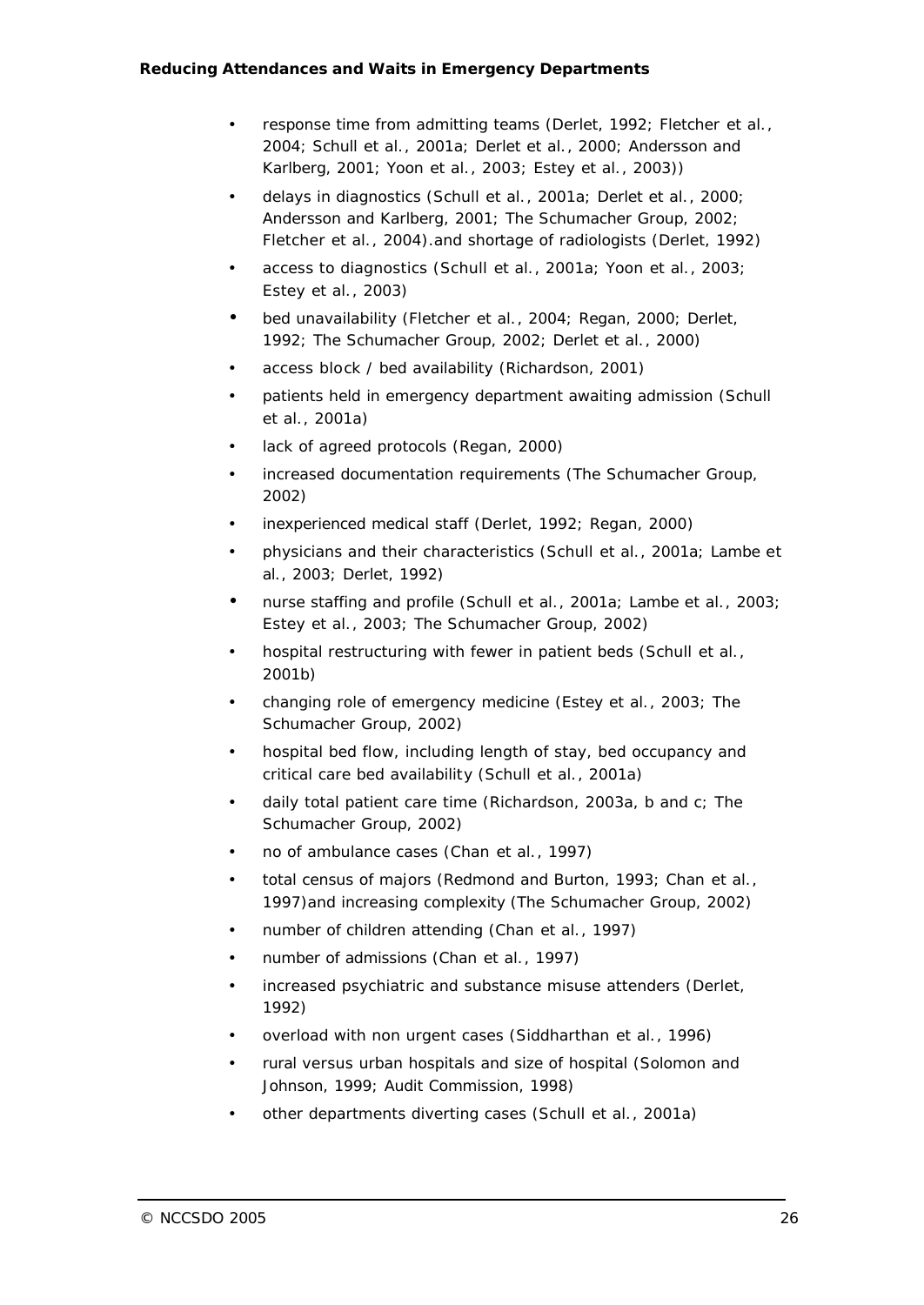## *1.7 Effects of delays and overcrowding*

#### **Effects on patients: clinical**

A study of overcrowding in an emergency department in Spain observed a significant, positive correlation between mortality rates and weekly number of visits  $(p=0.01)$ . Although a similar trend was also found for revisit rates, such an increase did not reach statistical significance  $(p=0.06)$ . It concluded that since revisit and mortality rates constitute good health care quality markers, emergency department overcrowding implies a decrease in healthcare quality (Miro *et al.*, 1999). Numbers of adverse incidents increase with department workload  $(p=0.02)$ , increased numbers of patients in the emergency department more than three hours  $(p=0.03)$  and total turnaround time (p=0.02) (Erickson *et al.*, 2001). Overcrowding has also been attributed as the cause of communication errors resulting in medical errors, and with increasing numbers of patients, errors such as mislabelled specimens or radiology request forms also increase in frequency (Derlet and Richards, 2000). Nurses in an overcrowded department reported compromised care (Pearce, 2002).

An American survey (Derlet *et al.*, 2001) found that 33% of emergency department directors reported that a few patients experienced actual poor outcomes as a result of overcrowding. Deaths have been attributed to the delay because of overcrowding (Thompson, 1999). One case report attributed a patient's death to overcrowding (Wrenn and Rice, 1994). Another case in the UK resulted in death because of delays in finding a neurosurgical bed (Kennedy, 1996). Cases of delayed care of myocardial infarction, delayed recognition of hyperthermia, delayed care of subdural haemorrhage have all been described (Derlet and Richards, 2000). A study of patients with acute appendicitis showed that those who had an emergency physician delay or a delay in the surgeon performing the operation had a worse outcome (Chung *et al.*, 2000). In a study in an Australian emergency department nearly 12 000 admissions were studied of whom 7.7% experienced prolonged total time in the emergency department. The mean length of stay in hospital was 4.9 days in those who experienced a prolonged wait in the emergency department compared to 4.1 days in those who did not (an increase of nearly 20%). This effect was seen in all patients except those in category 1, which implies that it is not related to sick patients needing a longer stay in emergency department (Richardson, 2002). Delay in administration of antibiotics in pneumonia (Magalski *et al.*, 1999) and diuretics in heart failure will increase length of stay in hospital (Rosenstein *et al.*, 2000). Increased average inpatient length of stay caused by overcrowding of the emergency department has been shown to result in increased costs per patient (Krochmal and Riley, 1994). During times of overcrowding, patients may experience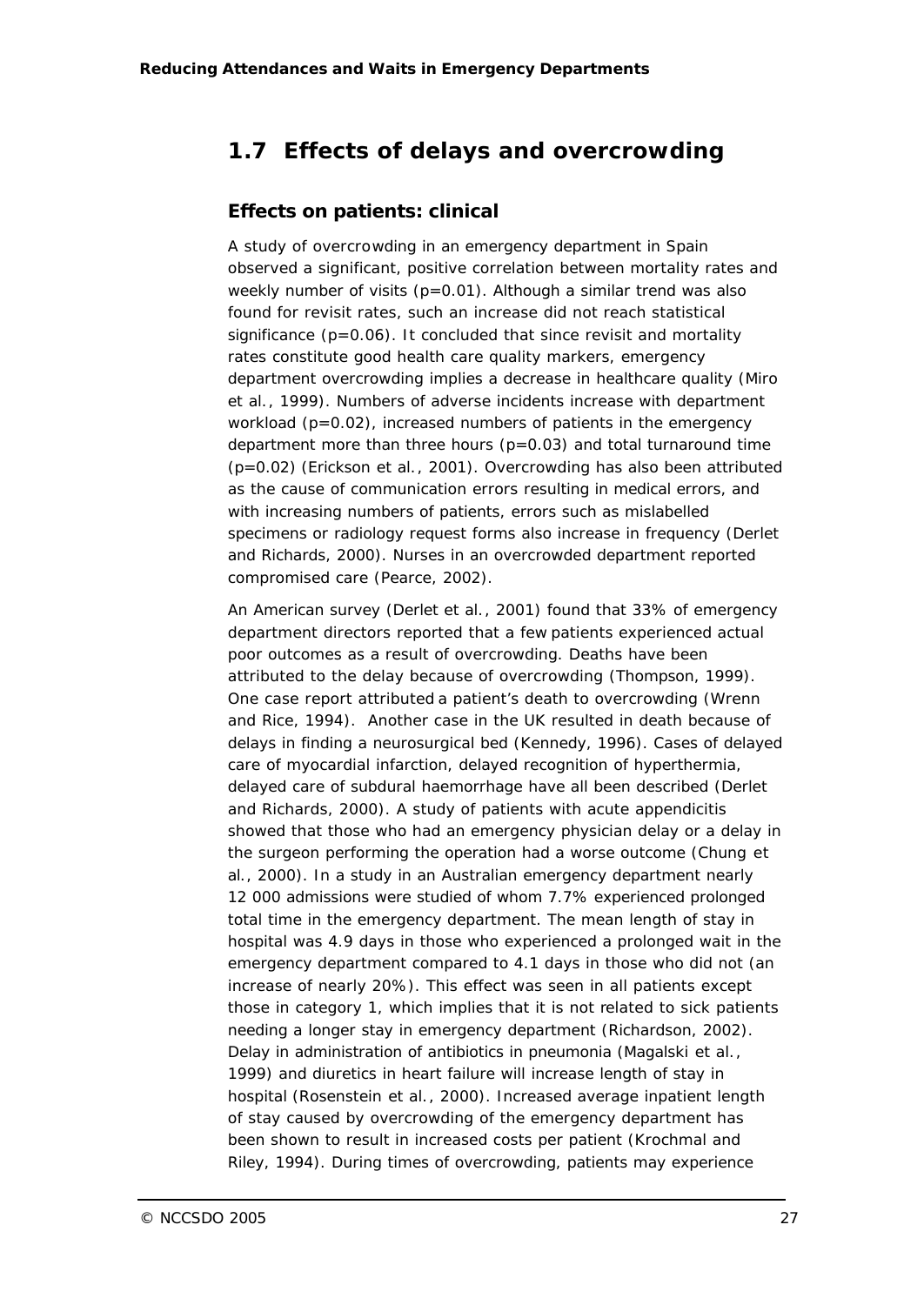prolonged pain and suffering unnecessarily because the emergency department staff are too busy to attend to them (Derlet and Richards, 2000).

#### **Effects on patients: satisfaction**

Patient satisfaction is an indicator of quality of care. Trout *et al*. (2000), performed a literature review to identify factors associated with overall patient satisfaction following attendance at emergency departments. They found 16 studies relating satisfaction to service and patient factors. Key themes were observed. Perceived waiting time was consistently associated with overall satisfaction but little is known of the relationship between actual waits and satisfaction. One study suggested that actual wait (as opposed to perceived wait) is not associated with overall satisfaction (Thompson and Yarnold, 1995). Provision of information, and patient-carer interpersonal skills were also important factors. This dissatisfaction is reflected in an increasing number of patients who leave without being seen. The consequence of this is the potential for minor medical problems to become more serious from delay in care (Derlet and Richards, 2000). Patients are less likely to leave the department without being seen if waits are reduced (Fernandes *et al.*, 1997) although studies have been variable in whether those leaving without being seen may have significant problems or not (Cooke *et al.*, 2000).

Patient attendance rate is recognised as being a predictor of numbers leaving the department without being seen; for every 2.8 extra patients, one extra will leave without being seen but Hobbs *et al.* (1999) did not correlate this with waiting times.

### **Effect on staff**

The many causes of overcrowding have had a negative effect on physician productivity. Emergency physicians have attempted to fill in the gaps, as they must stretch their ability to see many patients at the same time. At a certain limit of patients, productivity declines and patient care is compromised (Derlet and Richards, 2000). Staff retention and recruitment is adversely affected by overcrowded emergency departments (Pearce, 2002).

#### **Violence**

A systematic review of violence in emergency departments demonstrated the association between increased violence against staff and longer waiting times (Stirling *et al,* 2001).

#### **Academic pursuits**

Focused bedside teaching has been cited as one of the first casualties of overcrowded emergency departments when trainers are too busy to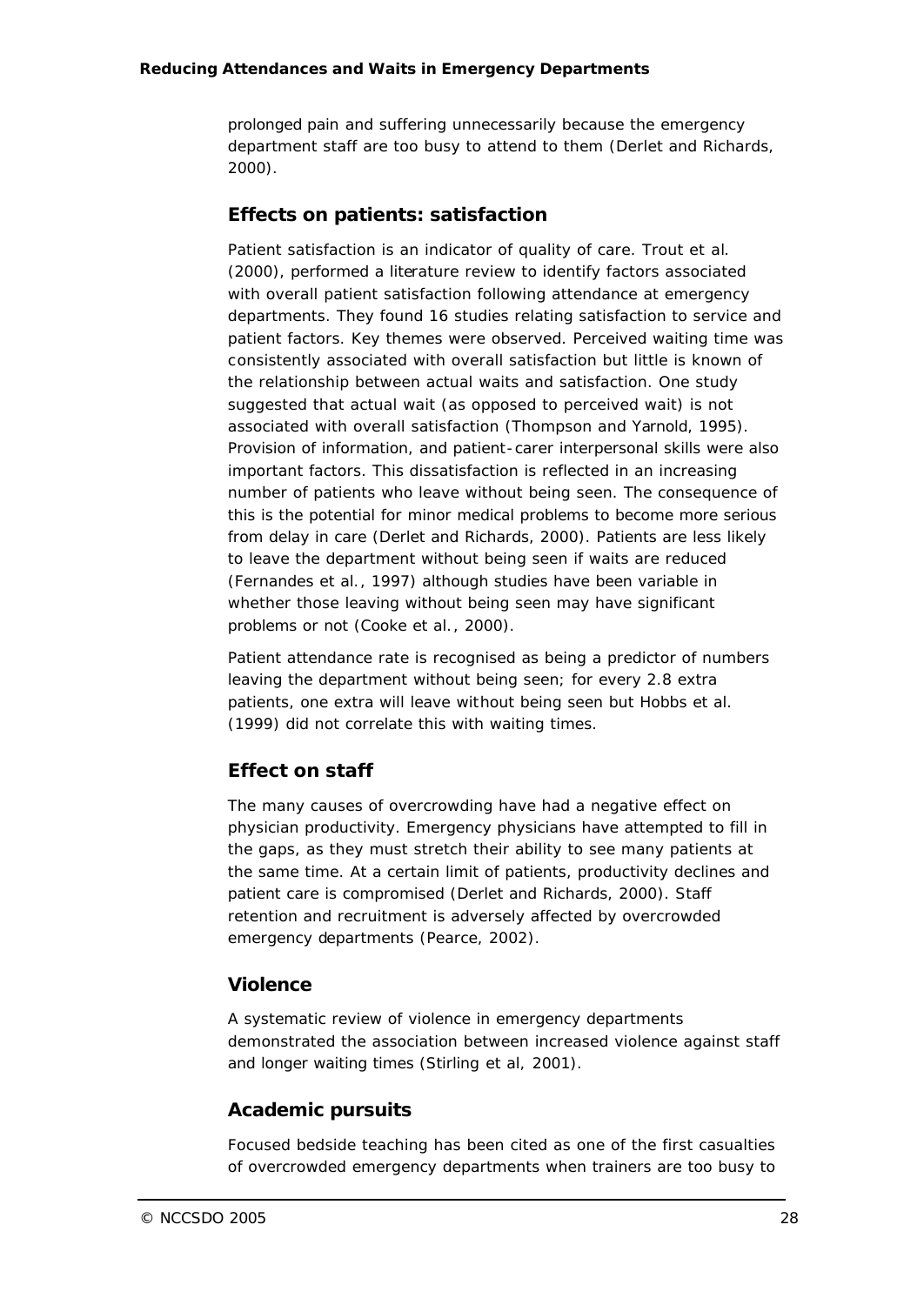teach (Derlet and Richards, 2000; Dolan *et al.*, 1997). However, studies have shown that the presence of residents has only a minimal effect on the length of stay of patients in the emergency department (Lamnes *et al.* 2003). French *et al.* (2002) looked at emergency activity on the days when residents were absent because of educational commitments. Comparing dates without residents to those with, there was a longer decision to admit time (333 *versus* 313 mins, p=0.003) and a longer length of stay for admissions (490 *versus* 445 minutes, p<0.0001) but no difference in 'treat and release' patients. Test usage was the same. Staffing numbers were the same on both types of day. There is conflicting evidence on the effects of medical students. One prospective time series study over 86 days showed the presence of medical students did not seem to affect patient transit times (New, 2000). However another study (Gerbeaux *et al.*, 2001) demonstrated the median length of stay decreased by 24% (31 minutes, 95% confidence interval 24 to 38) during a medical student strike from 110 minutes (95% confidence interval 65 to 178) to 79 minutes (95% confidence interval 40 to 135) p<10(-4). Other effects of the strike may have confounded the results. In a study of 1287 patients, average treatment times were not significantly different whether a medical student was present or not in an emergency ambulatory care facility (Denninghoff and Moye, 1998). The study did examine only one physician and his students. All these studies were in America and therefore will have limited applicability to other academic situations.

#### **Ambulance diversions**

The incidence of ambulance diversion has increased, especially in urban areas which affects the clinical effectiveness of all hospitals in the area (Schull *et al.*, 2003). Redelmeer *et al.* (1994) demonstrated that overcrowding resulting in ambulance diversion caused longer times at the scene (13.5 *versus* 12.4 minutes; p<0.005) and greater transport times (13.3 *versus* 11.6 minutes, p<0.005). But there was no evidence of increase in the rate of transport-associated deaths (0.460 deaths per 1000 population in 1986 *versus* 0.464 deaths per 1000 population in 1989; p=ns).

#### **Financial**

In funded systems, the hospital may loose revenue because of failure to admit patients to a bed and holding them in the emergency department. Bayley *et al.* (2002) estimated the cost in America as \$190 per patient waiting more than three hours.

Some individuals believe that decreasing waiting times will increase the number of attendances to the emergency department for non-urgent conditions. An American study (Cardin *et al.*, 2003) where the wait was reduced from a mean of 13.8 hours to 5.9 hours demonstrated no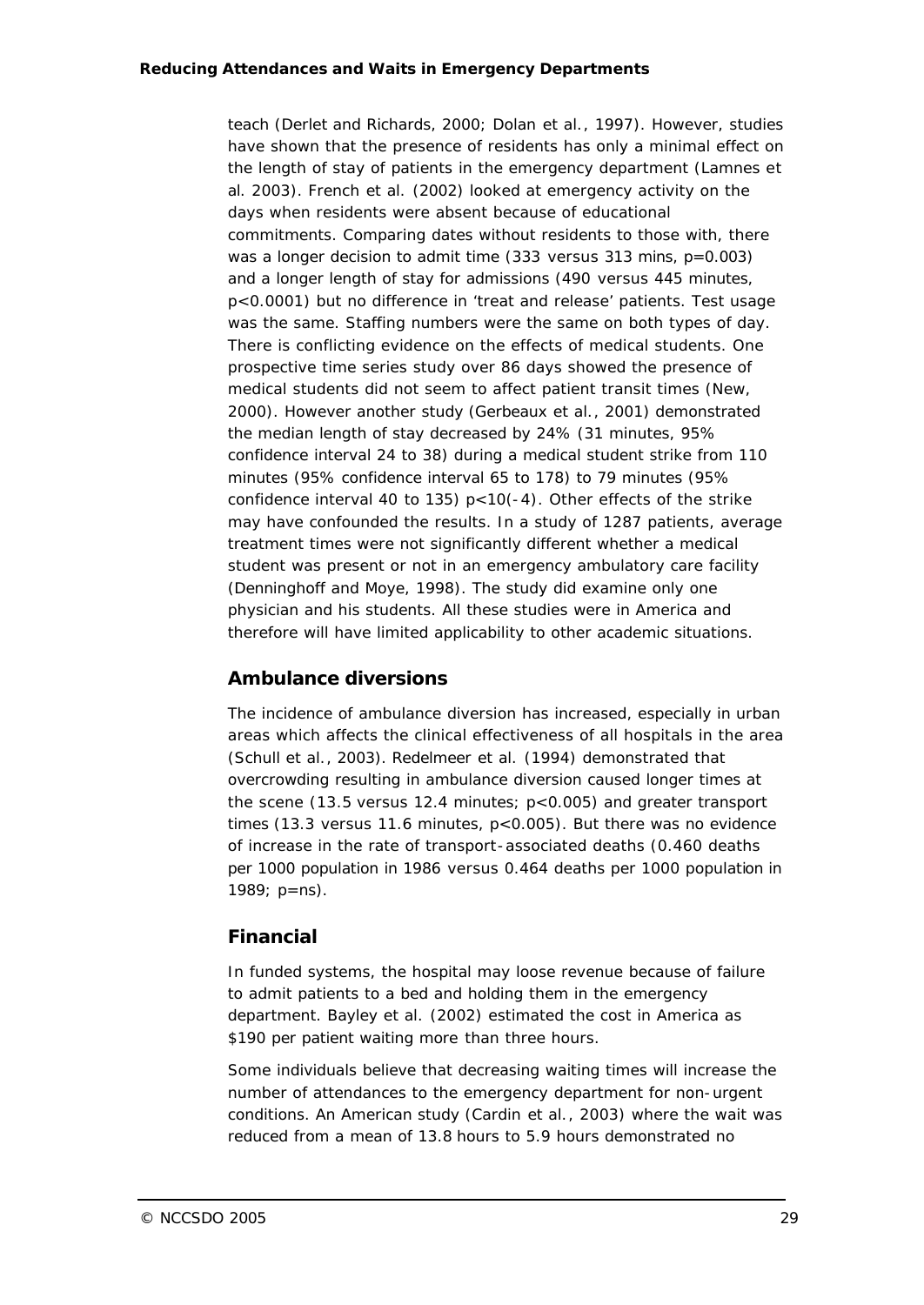increase in return visits. As returns are a proxy measure for quality of care, this also implies that faster care is not poorer care.

## *1.8 Queue theory and applications in health care*

Queuing theory is a widely studied topic within operations research. Queuing theories started to be developed a century ago, particularly due to the work of A.K. Erlang (Brockmeyer *et al.*, 1948). The basic concept relates to high volume, short transaction service systems such as telephone connections, where the system operates close to effective capacity. Variations in demand and capacity lead to occasional periods where all the demand cannot be met, causing a backlog or queue to develop even though long-term capacity exceeds demand.

Treated in its purest mathematical form, a general principle can be established that relates the utilisation of resources to system performance. Figure 2 shows how the expected length of a queue increases with utilisation.

#### **Figure 2 The approximate relationship between queue length and resource utilisation**



The graph demonstrates that a queue rapidly forms when demand variation occurs and resource utilisation is moderately high.

Furthermore, once a system is designed to operate at relative high utilisation, it becomes very sensitive to short-run increases in demand or decreases in effective capacity. The assumptions built into queuing theory mean that care has to be taken with its application (Green and Kolesar, 1987). The precise behaviour of a queue depends on a series of characteristics. Van Looy *et al.* (2003) structure the elements of a queuing system as follows: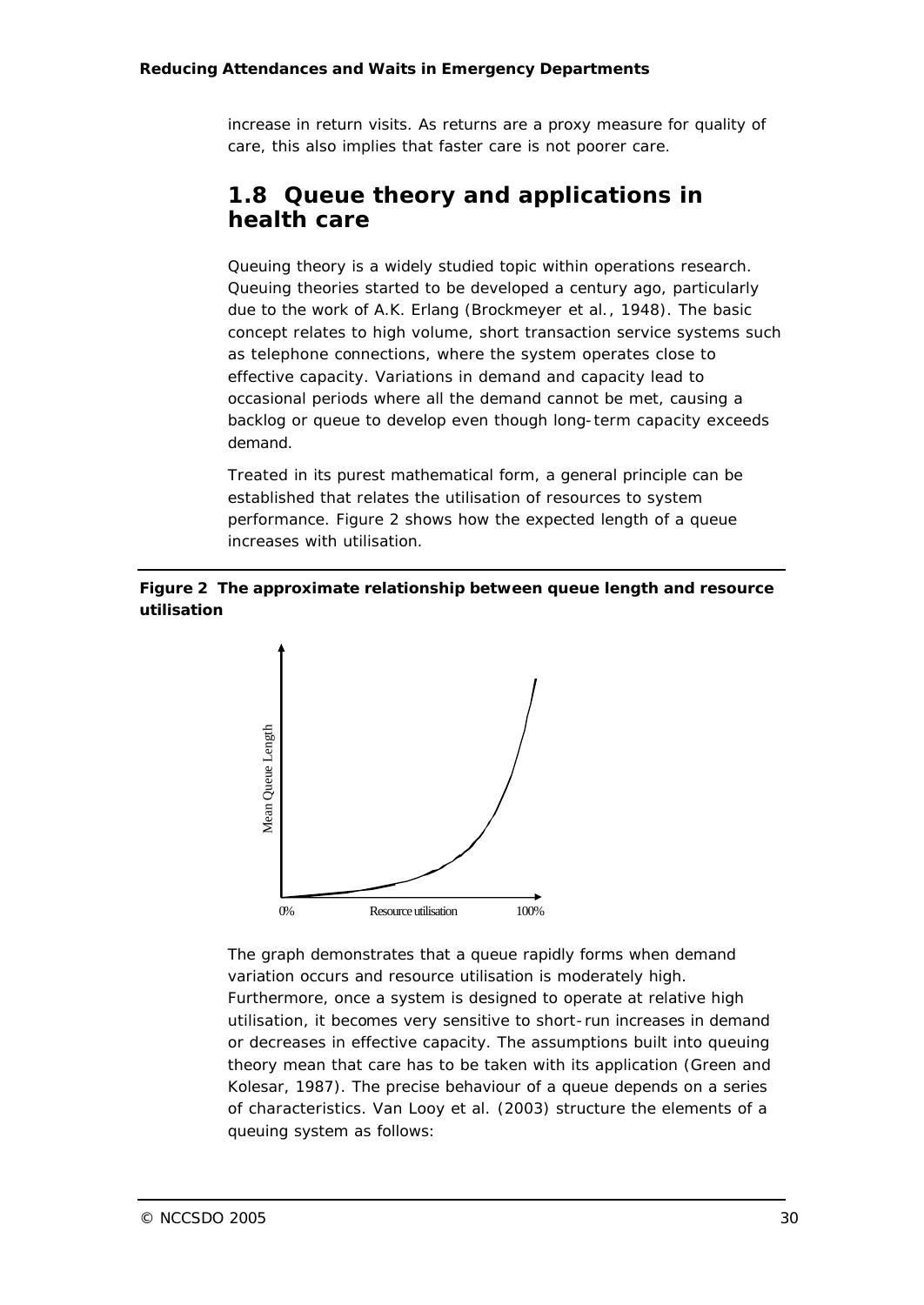#### *1. Arrival characteristics*

Mathematical queuing models make assumptions about the pattern of arrival into the system. Depending upon the behaviour of the population entering the queuing system, arrival patterns such as negative exponential or Poisson distributions are used to represent arrival behaviour. In practice, arrival patterns are normally quasi-random. For example, some outpatient clinics smooth the arrival pattern without allocating individual appointment slots to one particular patient. In other cases, demand is 'batched' because work arrives or leaves a system as a group. Generally, batching leads to larger queues.

#### *2. Characteristics of the service*

The time that a customer or patient spends with a server influences queue dynamics or queue length. In situations where the time taken to provide the service is highly variable, queue length will increase. Hence, standardisation of services tends to reduce the level of queuing.

The design of the service system implicitly defines the design of the queues that are seen. The classic queue is a single server, single queue model, where all work queues at one single stage. In most systems there are multiple servers, but the question arises of whether the queue should be split into multiple queues, each corresponding to one server. Erlang queue theory is very clear that, as a rule, the greater the pooling of demand, the more effective a given system will be in minimising queues. For an illustration of this see Kolesar and Green (1998).

#### *3. Queue characteristics*

Queue length will be affected by the way the queues behave. In sequential processes, there may be a queue in front of most stages in the process (for example to see doctor, to have x-ray, to be reviewed after x-ray). This impacts upon the flow in the system. The discipline in the queue is also a factor (for example if people are pushed to the front of the queue, as with clinical prioritisation systems). Management theory also considers the change in behaviour of queue participants and staff. For example, people are known to assess both the length and speed of some queues, reneging (i.e. leaving the queue early, equating to patients leaving without being seen) or balking (refusing to join the queue), if the queue length is deemed unsatisfactory. Similarly, behaviour can be managed, for example, by keeping participants informed of waiting times or keeping them occupied with other tasks (Maister, 1985; Davies and Heineke, 1994; Jones and Peppiatt, 1996).

#### **Applications in health care**

Recently, queuing theory has been more widely applied in health care, Preater (2002) reports his own bibliography containing nearly 150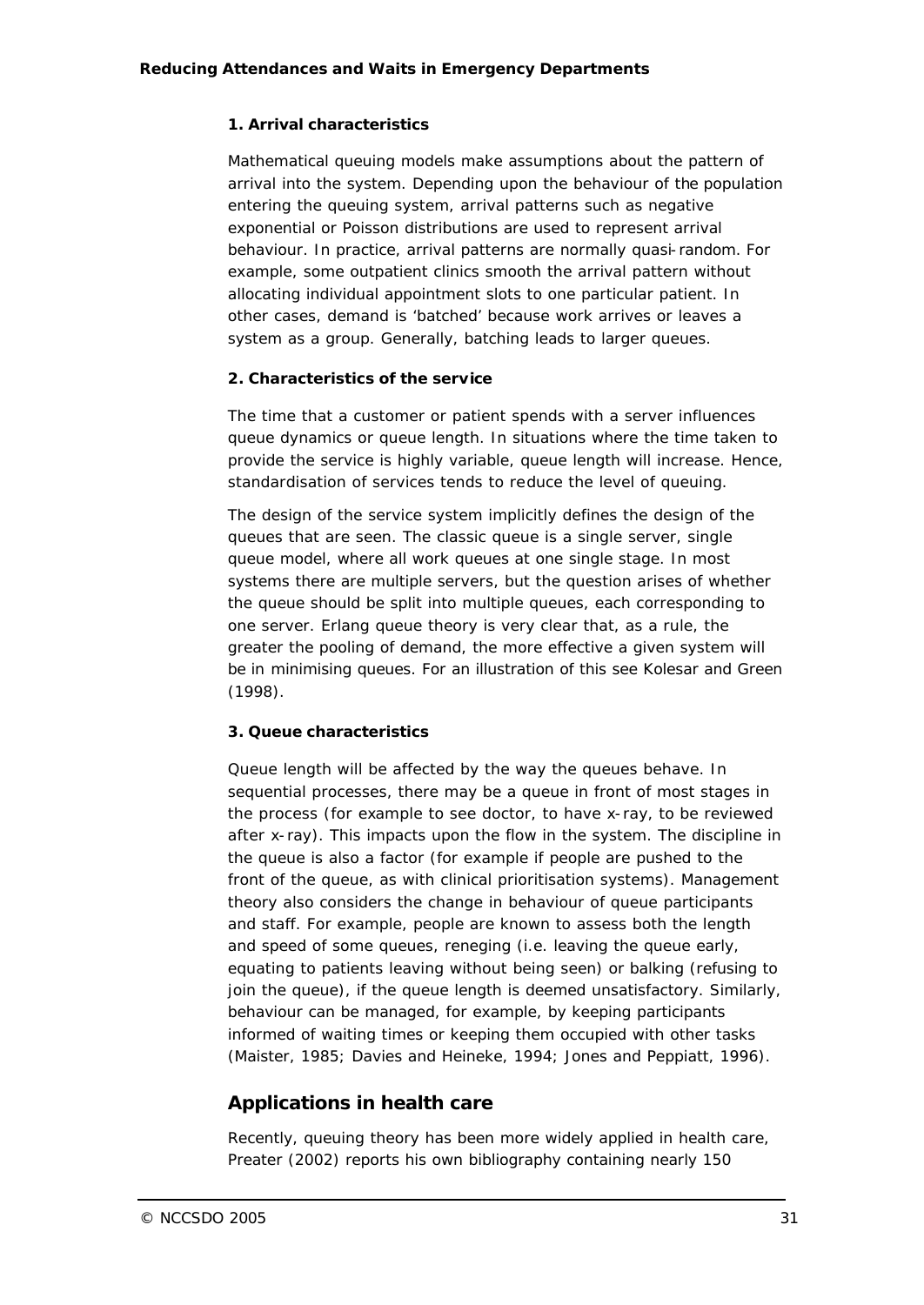#### *Reducing Attendances and Waits in Emergency Departments*

academic papers that apply queuing theory to health care. There is a collection of work that relates to managing appointments, outpatient clinics and waiting lists. Recent work has focused on the use of Erlang theory to relate bed capacity to patient turn-away. This has demonstrated the positive impact of pooling resources, leading to suggestions that it is still better to keep elective and emergency care beds pooled. However, the mathematical models do not necessarily incorporate changes in system behaviour caused by such structural decisions.

The lessons from Erlang theory feature in NHS training material (NHS Modernisation Agency, 2002). Lessons from manufacturing that relate to the emergency department have recently been summarised by Walley (2003a). It is now accepted that the unnecessary splitting of work into ring-fenced groups ('carve-out') causes capacity losses and longer waiting times (see Steyn [n.d.] for a demonstration of the principles). In this sense, the Manchester triage system can be regarded as a queue-splitting decision that makes queues in emergency departments worse, unless other procedures change simultaneously.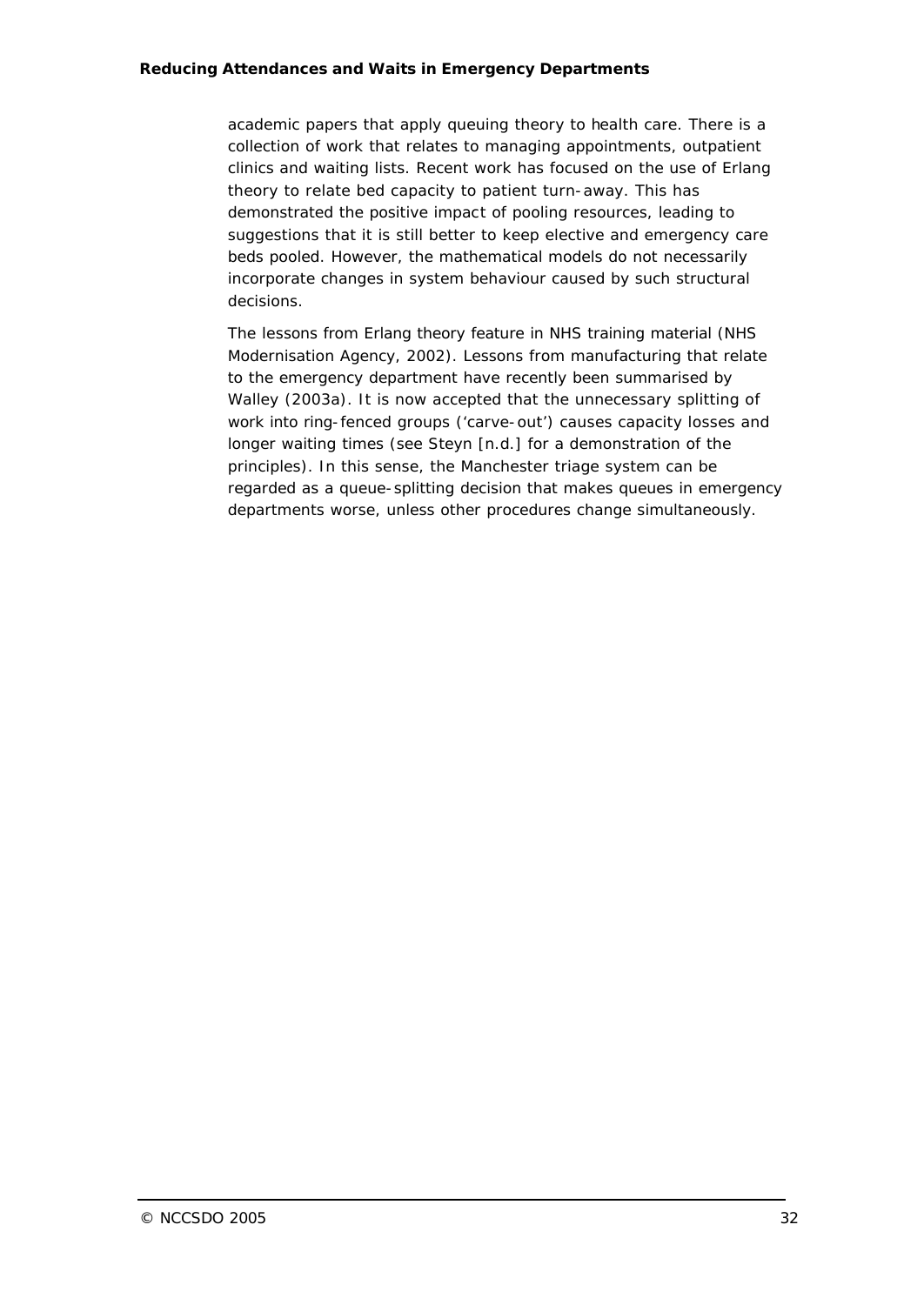# Chapter 2 Methods

### **Objectives**

The objectives of this systematic review were:

- 1. To establish the evidence for innovations designed to reduce waiting times in and attendance at emergency departments, specifically:
	- What initiatives in emergency departments have been demonstrated to reduce waiting times and attendances?
	- What initiatives outside emergency departments have been shown to reduce waiting times and attendances?
	- What evidence is there of the effectiveness of such interventions?
- 2. To inform policy makers and health and social care providers of evidence-based initiatives.
- 3. To assist providers with vignettes to illustrate innovations in place in the UK.
- 4. To highlight areas where further research should be commissioned.

The factors that contribute to waits in the emergency department are many and complex due to interdependence with other departments, disciplines and organisations such as social care, pre-hospital care, primary care, radiology, and pathology. It is generally accepted that solving waits will require a system-wide approach necessitating the application of multiform initiatives. In order to retrieve all relevant articles including those from allied departments, disciplines and organisations a broad search strategy was adapted.

### **Expert advisory group**

An expert advisory group was convened representing all organisations allied to emergency care including: Ambulance Service Association, Audit Commission, Royal College of General Practitioners, Emergency Services Collaborative, Out of Hours Primary Care Team (Department of Health), Faculty of Accident and Emergency Medicine, Emergency Care Strategy Team (Department of Health), the Association of Directors of Social Services, Performance Quality and Regulation (Welsh Assembly), British Association for Emergency Medicine, NHS Modernisation Agency, Royal College of Nursing and user representation.

#### **Inclusion criteria**

We sought to identify any intervention that had waiting time in or attendance at the emergency department as outcome measures. Waiting time in the emergency department is differentially defined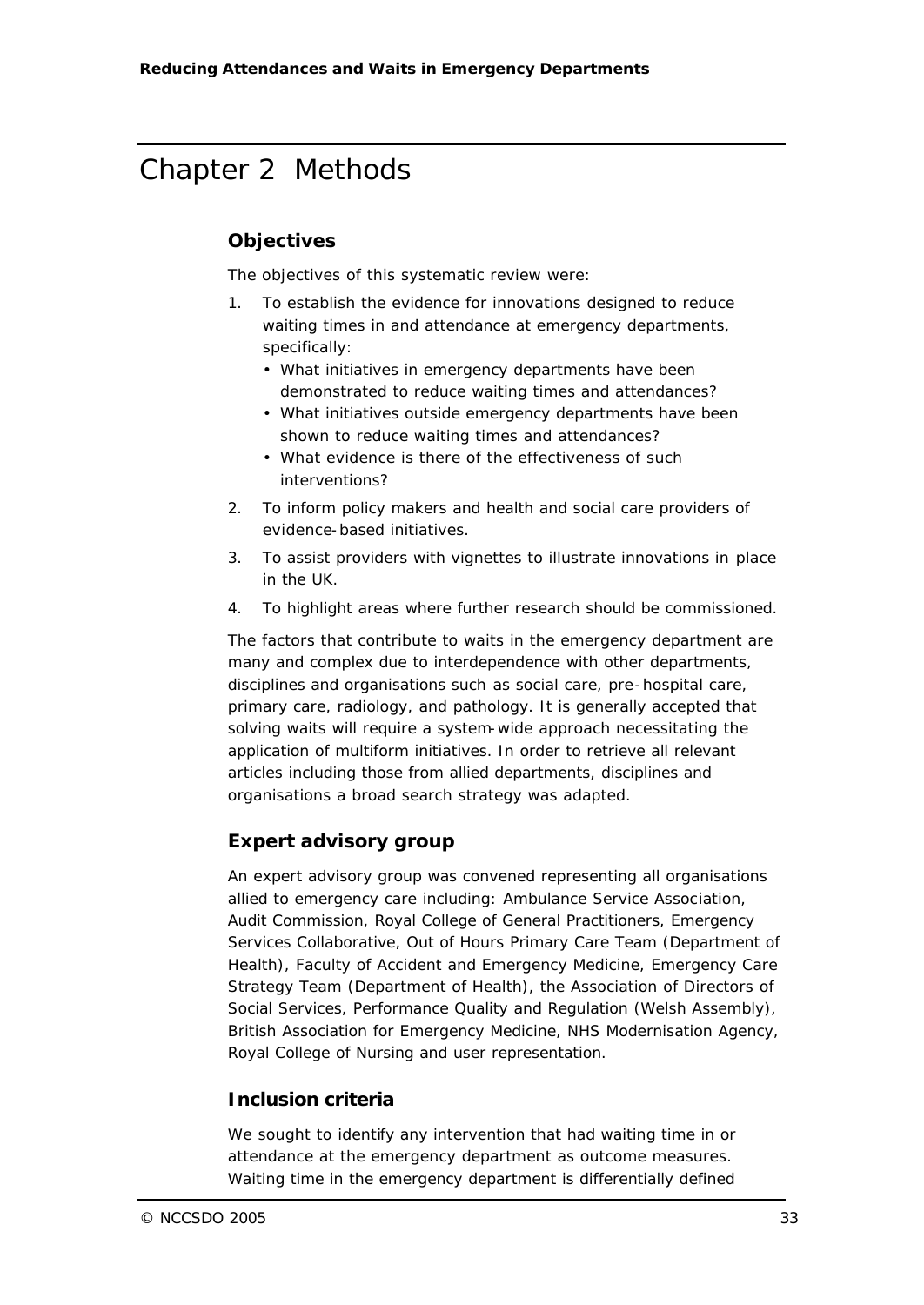nationally and internationally and measures may include: waiting time to triage, waiting time to see a doctor, waiting time for results, trolley wait or total time in the emergency department. Studies that included single elements but did not report data on the overall impact on total waiting time in the emergency department were excluded.

Studies focusing on accident prevention and falls prevention were not included. Articles related to length of hospital stay that did not consider its effect in emergency care patient flows were also excluded.

Studies were included that were published from January 1985 until July 2003. No restriction was placed on country or language.

#### **Outcomes**

To be included in the review a study must report an outcome measure that impacts on waits in or attendance at the emergency department including: waits/delays in the emergency department, attendance/reattendance at the emergency department, length of inpatient stay following emergency admission, emergency department admission avoidance, transfer of care following emergency admission.

### **Type of study**

In this type of research the gold standard of an RCT is often impossible and sometimes an inappropriate technique. Therefore all designs of study with appropriate outcome measures have been included:

- RCTs
- quasi-experimental studies
- cohort studies
- cross-sectional studies
- descriptive studies.

### **Search strategy**

The search strategy was devised by the research team and presented to the Expert Advisory Group for comment.

Because of the broad nature of the review topic a comprehensive search strategy was developed and cycled through a number of iterations in order to maximise comprehensiveness and precision. Searches for relevant literature both published and unpublished was undertaken on a broad range of databases (Table 1).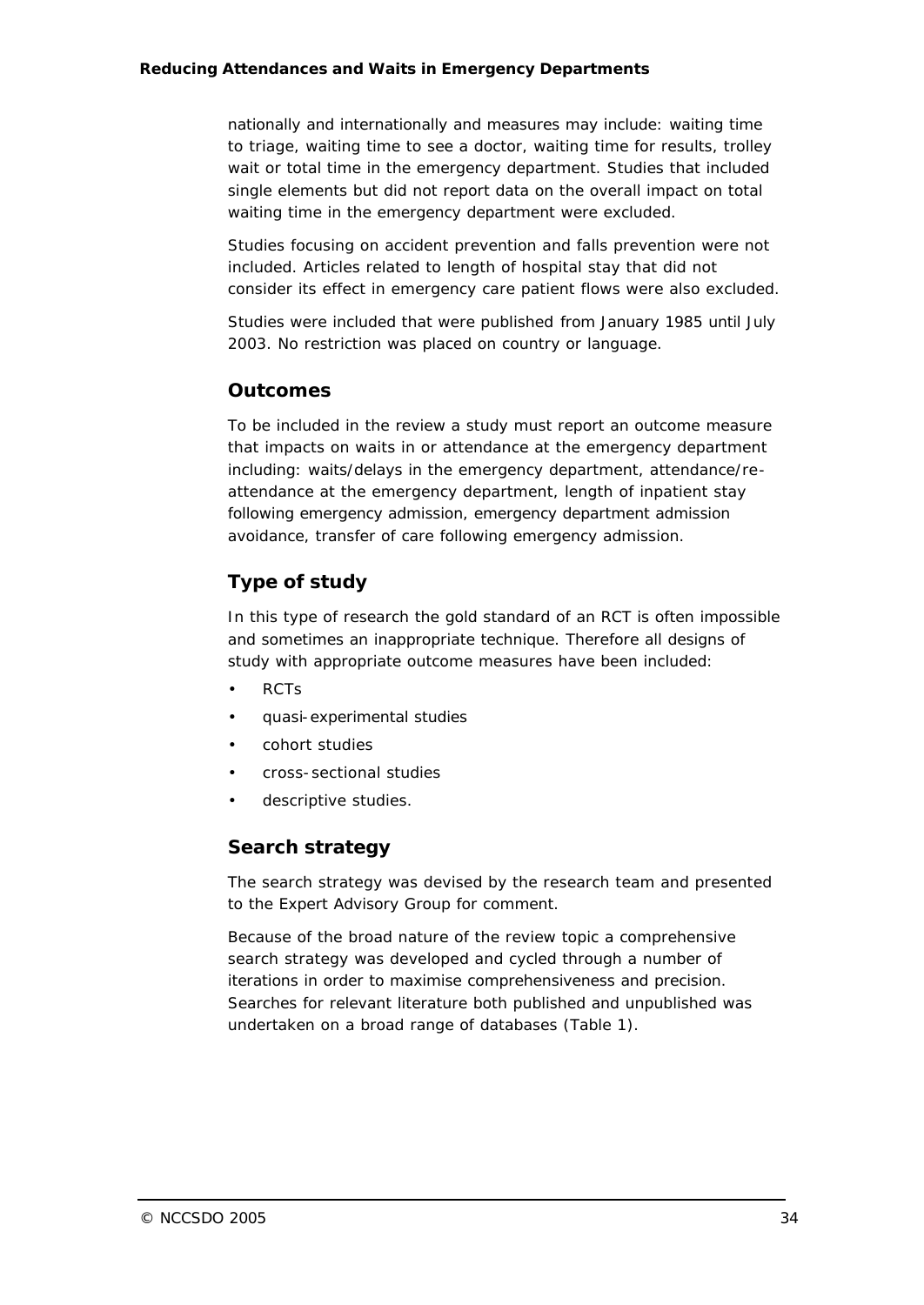| Table 1 Databases searched                 |                                  |
|--------------------------------------------|----------------------------------|
| BIDS (Bath Information and Data Services)  | <b>LIBCAT</b>                    |
| <b>BIND</b>                                | <b>MEDLINE</b>                   |
| CINAHL                                     | NRR (National Research Register) |
| COCHRANE                                   | <b>PIONT</b>                     |
| COIN                                       | PSYCINEO                         |
| <b>DARE</b>                                | <b>SIGLE</b>                     |
| NHS EED (NHS Economic Evaluation Database) | <b>THESIS</b>                    |
| <b>HTA</b>                                 | $TRIP+$                          |
| <b>EMBASE</b>                              |                                  |

In addition relevant journals were searched electronically and by hand.

#### *Journal search (electronic):*

| Academic Emergency Medicine                                   |
|---------------------------------------------------------------|
| American Journal of Emergency Medicine                        |
| Annals of Emergency Medicine.                                 |
| Applied Nursing Research                                      |
| <b>Clinical Excellence</b>                                    |
| <b>EMS Insider</b>                                            |
| <b>EMS Manager and Supervisor</b>                             |
| International Journal of Operations and Production Management |
| International Journal of Trauma Nursing                       |
| <b>JEMS</b>                                                   |
| Journal of Accident and Emergency Medicine                    |
| Journal of Emergency Nursing                                  |
| Journal of Management in Medicine                             |
| Journal of Professional Nursing                               |
| <b>Nurse Practitioners</b>                                    |
| <b>Nursing Outlook</b>                                        |
| Prehospital Emergency Care                                    |
| RCN Publishing.                                               |
| Journal search (hand)                                         |
| Academic Emergency Medicine                                   |
| Accident and Emergency Nursing                                |
| Ambulance UK                                                  |
| Annals of Emergency Medicine                                  |

British Medical Journal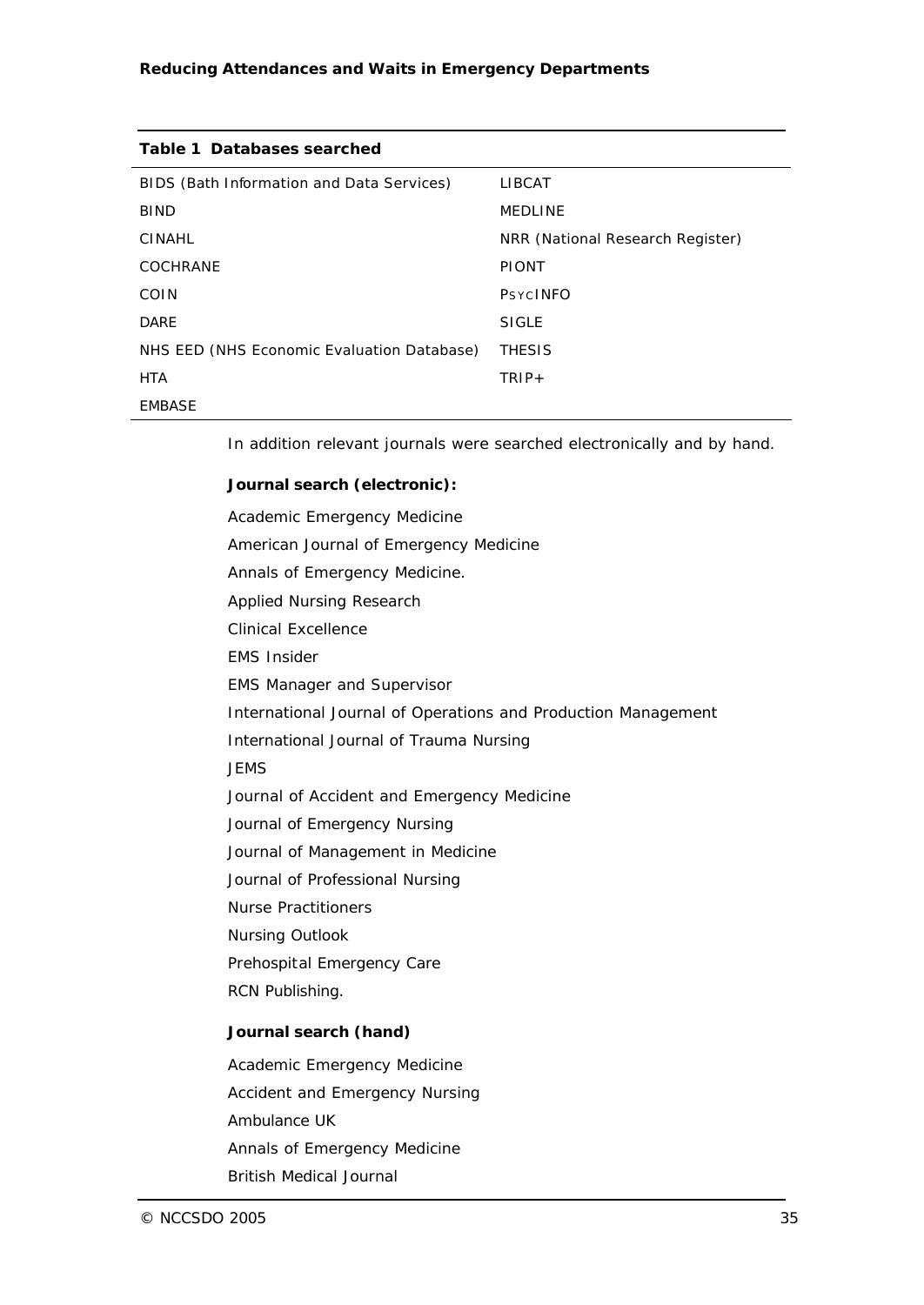Emergency Medical Journal Emergency Nurse Journal of A&E Medicine Journal of Emergency Medicine Journal of Emergency Nursing Nurse Practitioner Nursing Times Pre-Hospital Immediate Care Royal Nurse Today's Emergency.

### *Internet search*

Internet searches were undertaken using the biomedical search engine BIOME (www.biome.ac.uk), the meta-search engine Search.com (www.search.com) and the Google search engine (www.google.com/ .

Reference lists from retrieved articles were searched. Key researchers were contacted and adverts placed in key journals, the Emergency Care Network and on internet mailing lists.

Citations were imported and stored using ProCite (version 5.0) bibliographic database. All citations were allocated a unique identification number in the database. Duplicate citations were deleted from the database.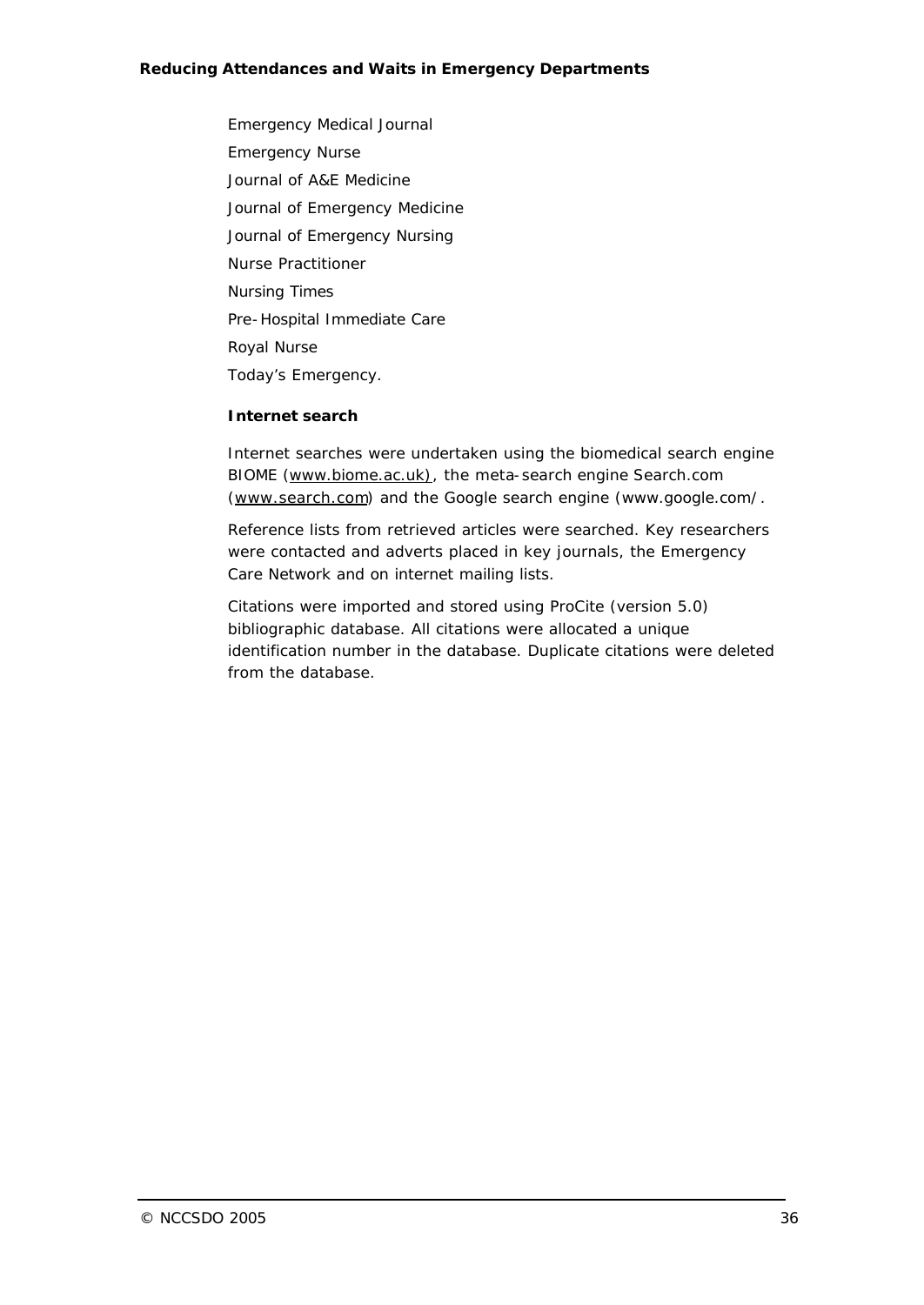# Chapter 3 Review procedures

The titles and abstracts from all studies identified from the searches were initially sifted by one reviewer (JDF) to eliminate studies unrelated to the primary focus of this review.

Following the initial sift the title, and abstract of the remaining studies were assessed independently by two reviewers (MWC and JDF) under masked conditions. Relevant studies were those that had evaluated an intervention and where the outcome measures were:

- waits in emergency department
- delays in emergency department
- attendance or re-attendance emergency department
- length of inpatient stay following emergency admission
- admission avoidance
- transfer of care following emergency admission.

Full copies of all the documents retrieved in the search were obtained for further review if the abstract contained any of the relevant outcome measures listed above or where the relevance of the paper could not be ascertained. These documents included journal articles, letters, reports and conference proceedings. Disagreements concerning the relevance of studies were resolved by discussion between the reviewers (MWC and JDF).

# **Data extraction**

The extraction sheet was completed by two reviewers, an academic (MWC or JDF) and an expert in the relevant topic field (see reviewer list).

Data extraction sheets were prepared for all relevant studies to extract:

### *Study details*

- document type
- area of health care
	- emergency department
	- in-hospital care
	- pre-hospital care
	- primary care
	- social care
- study type
- country
- language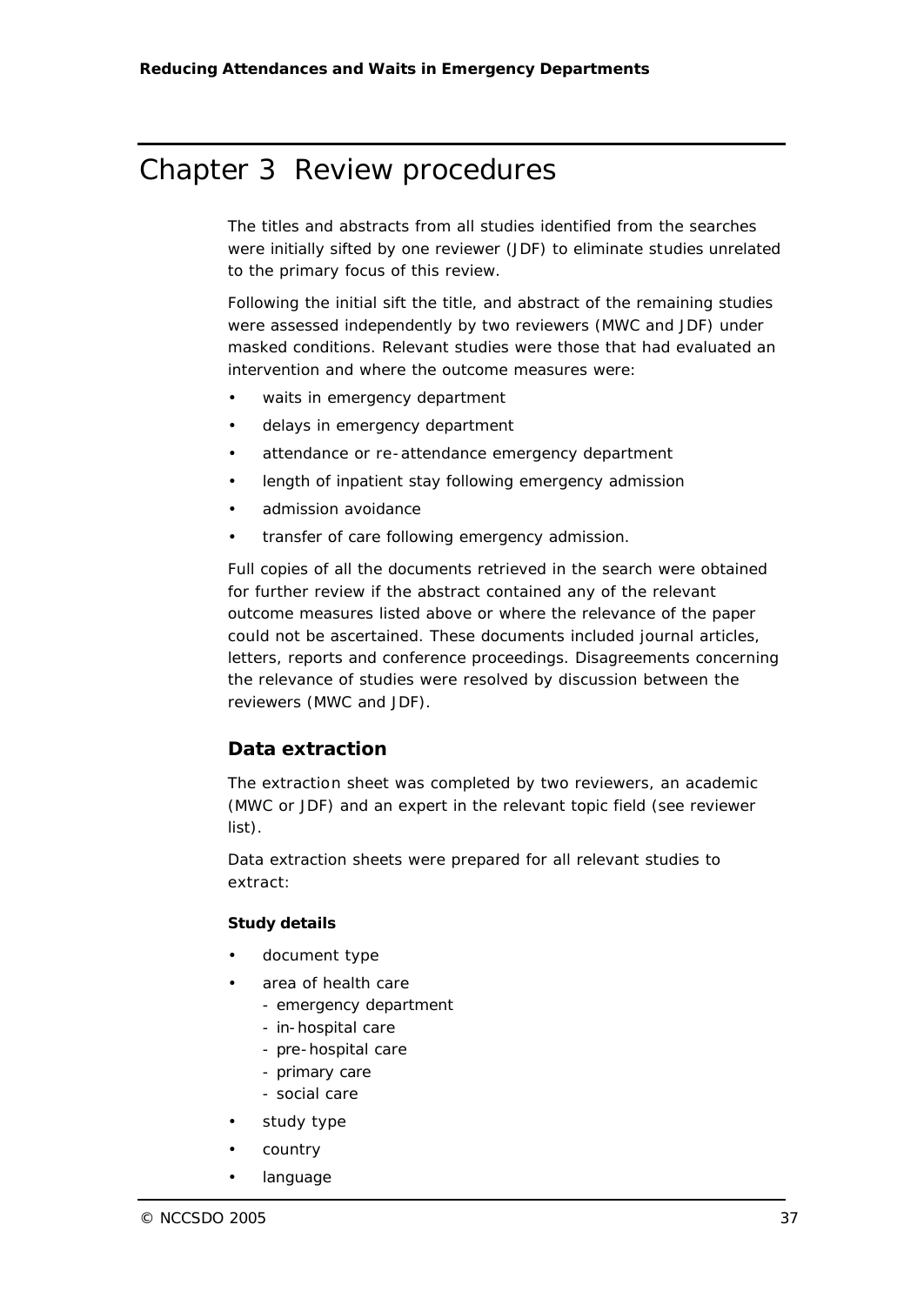### *Intervention details*

- nature of intervention
- duration of intervention
- who delivered the intervention
- whether any training was needed/given.

### *Study design*

- hypothesis
- an appropriate spectrum of patients
- exclusion appropriate
- control group or comparison to any other system
- were the intervention and control groups comparable.

### *Results*

- unit of analysis
- descriptive data
- statistical test.

### *Generalisability*

- hospital type
- size of emergency department
- whether the intervention is restricted to certain types of hospital
- whether the intervention is applicable to the UK.

### *Assessment*

were the methods described sufficiently to permit replication?

# **Results**

The search strategy generated a total of 61 860 studies. Following the initial sift the titles and abstracts of 3178 were reviewed and of these 334 were fully reviewed, and 109 met the selection criteria.

# **Analysis**

Due to heterogeneity of studies in terms of outcome measures, design, intervention and settings, no meta-analysis were undertaken.

The data were tabulated and only those studies satisfying the criteria for full review are included in the tables, in particular only those with a specific intervention. Quality, applicability to UK, presence of control group, the size of emergency department studied and number in study are all included in the table where they are available, to enable readers to asses the quality and generalisability of each study.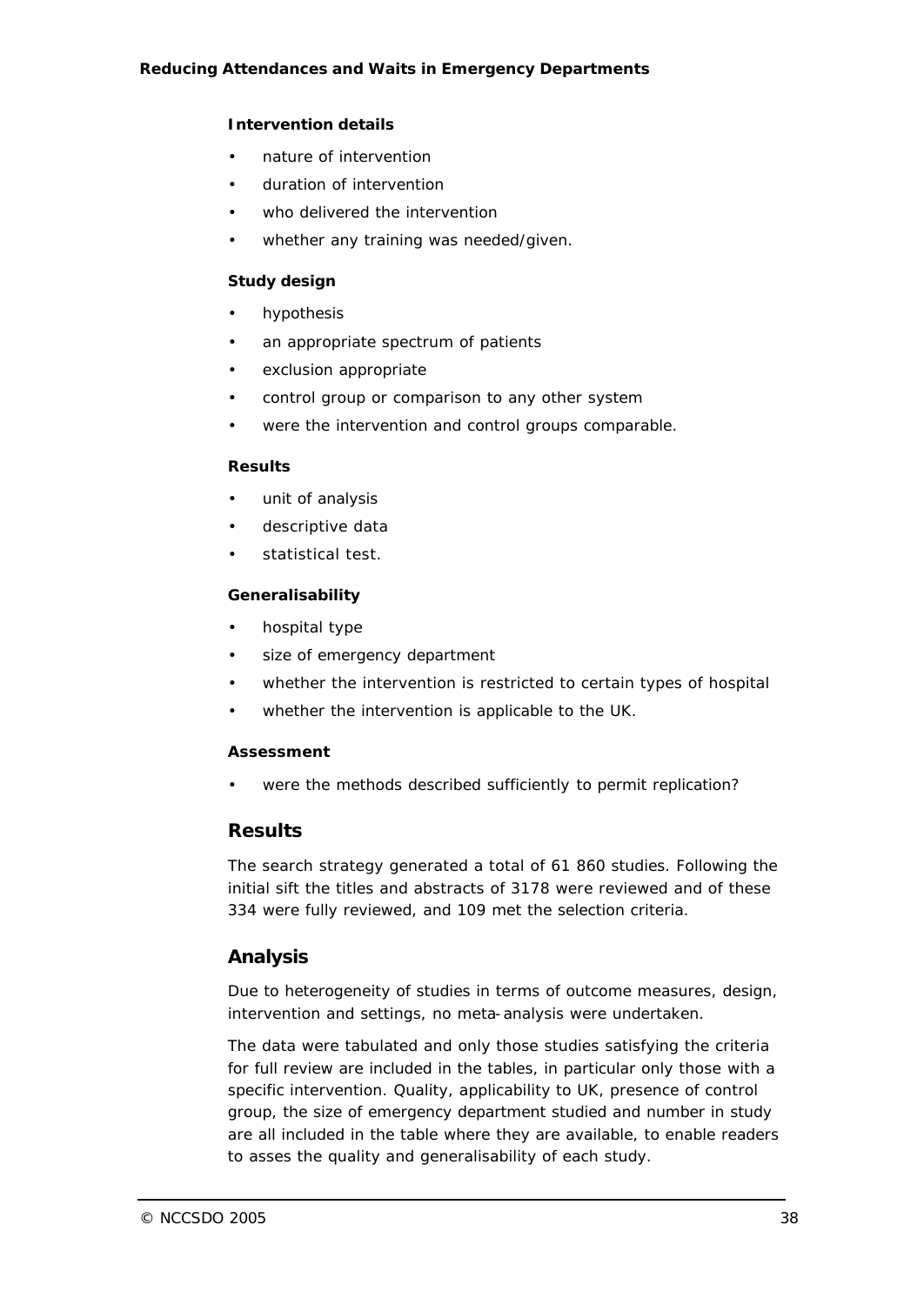Other studies are referred to in the text if considered relevant to the discussion but should not be considered as being robust studies with appropriate outcome measures. Many are epidemiological rather than intervention studies or consider a small component of the time in the emergency department that may not influence total waits. Studies quoting figures without any statistical analysis, hypothetical studies and modelling studies, and systematic reviews are also excluded from the tables.

Where Cochrane reviews were available, these were utilised and only articles published since the Cochrane review were then considered in these areas.

In addition case studies are provided to illustrate good practice. These are supplied by the NHS Modernisation Agency's Emergency Services Collaborative and further examples are available at www.modern.nhs.uk/emergency. The case studies utilised were those which illustrated most appropriately the key messages of that section of the study. They were selected from case studies submitted to the Emergency Services Collaborative as examples of good practice.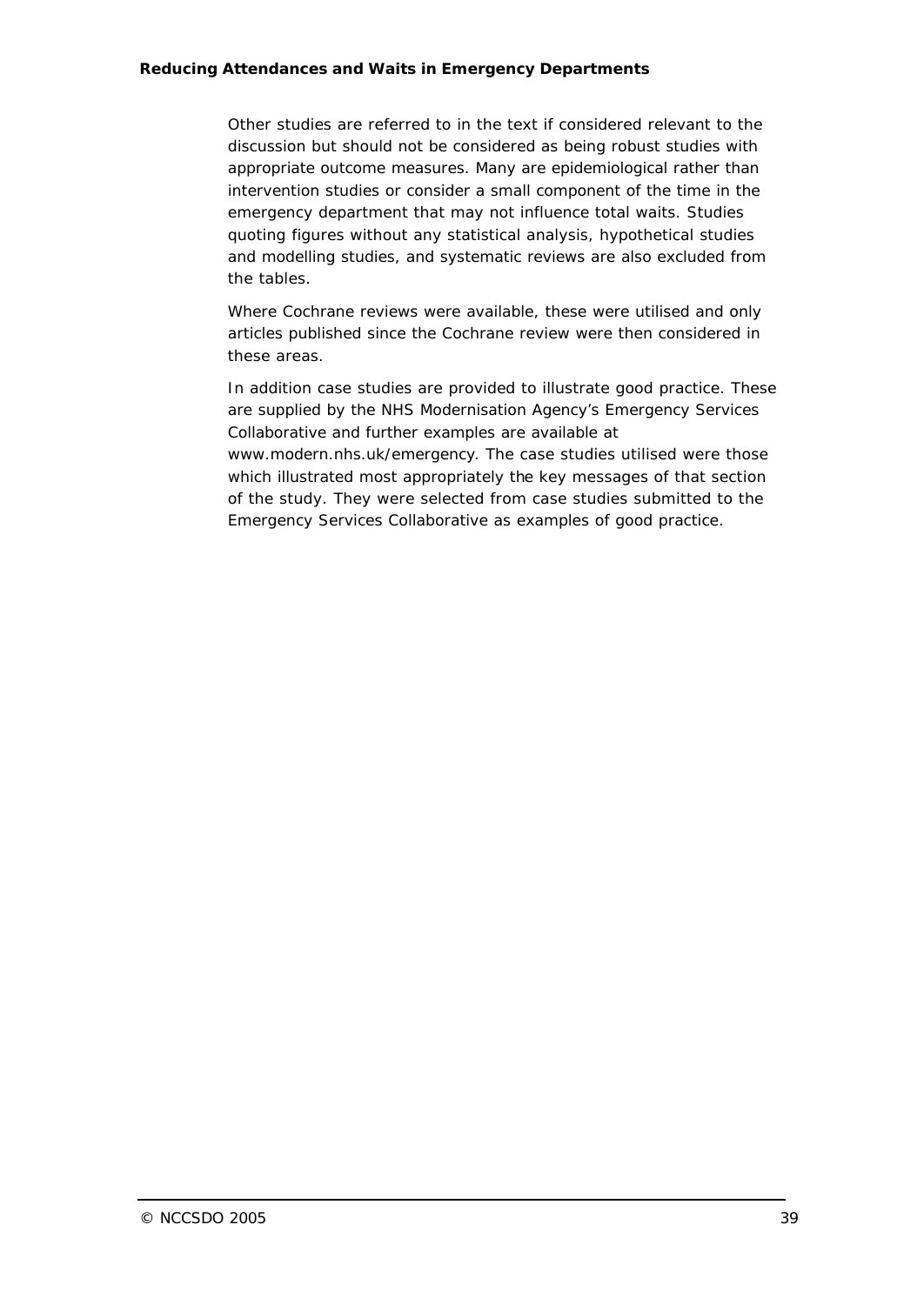# Chapter 4 Results

- *4.1 Out of hospital care*
- *4.2 Primary care*
- *4.3 Emergency department*
- *4.4 Patient education*
- *4.5 Diagnostics*
- *4.6 Admission avoidance*
- *4.7 Bed management*
- *4.8 Delayed discharge*
- *4.9 Staffing*

The results of this study have been divided into the nine sections listed above. In each section, a brief background is given of the present UK system. This is followed by a series of subsections detailing the literature in the defined areas. This text includes some relevant articles without the defined outcomes where they add to the findings.

The section is then completed with overall conclusions and key messages. These are followed by tables of all the articles with relevant outcome measures. These tables contain some information that may not be present in the text and includes the reviewer's quality score and other factors to enable the reader to assess applicability to their circumstances. Particular attention is drawn to the country of the study as findings may be limited because of the organisational differences between the various health care systems.

An illustrative case study is the final component of each section.

# *4.1 Out of hospital care*

# **4.1.1 Background**

When a person phones 999 they have traditionally received an ambulance response and, since 1996, this has invariably been a paramedic response.

The United Kingdom ambulance services use priority dispatch systems to determine which calls are potentially life threatening and hence determine who has a faster response because of life threatening conditions, but also it allows downgrading of some calls such that lights and sirens may not be needed in some cases, therefore increasing the safety. Research evidence about safety and accuracy of call prioritisation is limited and there is some conflict in the results. Two British studies (Cooke *et al.*, 1999; Nicholl *et al.*, 1996) have shown marked variances with up to 30% error rate in one study A systematic review of ambulance dispatch and prioritisation systems, by Wilson *et*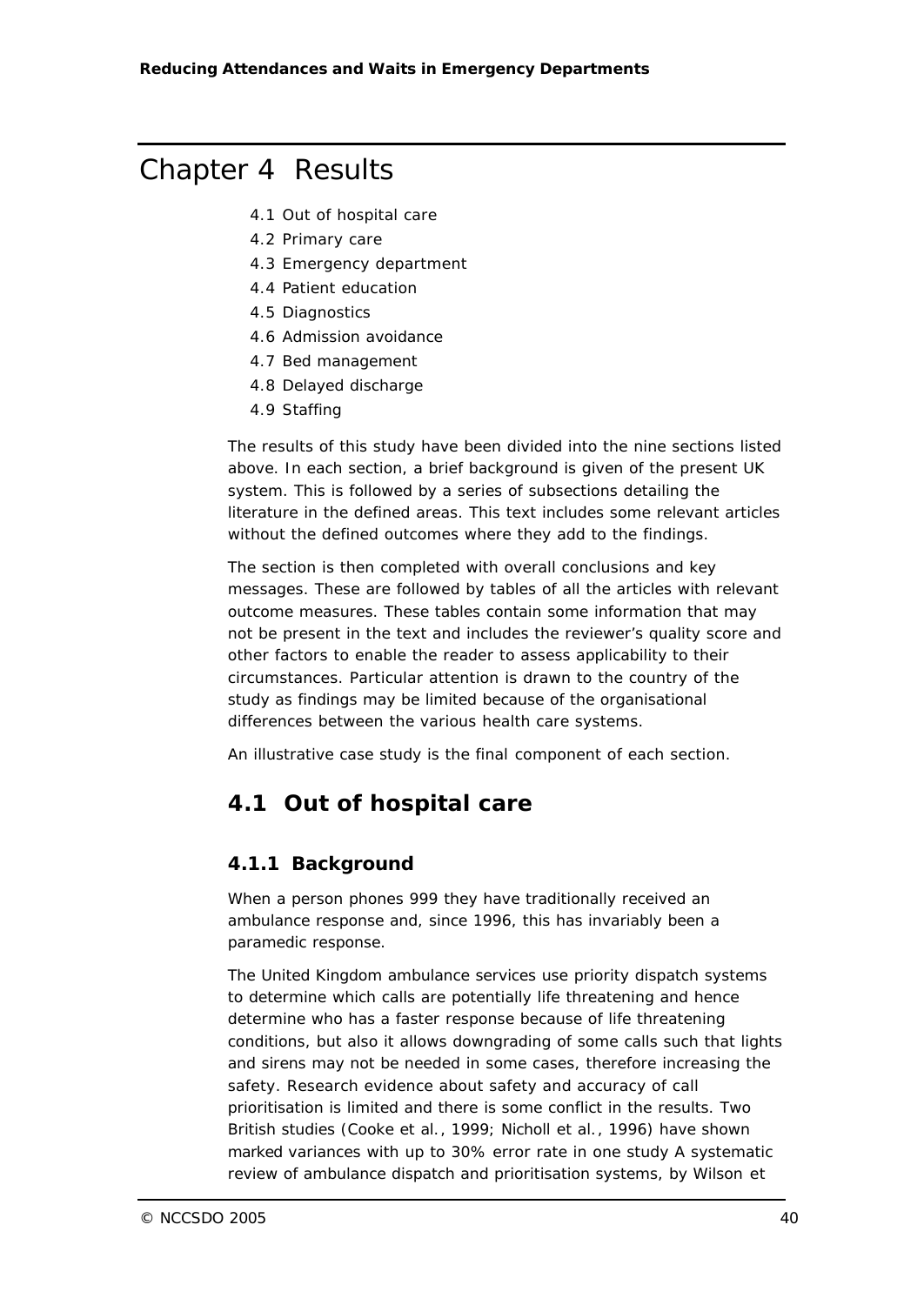*al.* (2002), showed there was poor evidence for their safety and clinical effectiveness. The number of emergency calls received by ambulance services in the UK has risen consistently over recent years. The vast majority of patients are usually taken to emergency departments.

In a review of the literature Snooks *et al.* (1998), have shown that in nine out of ten studies 30% to 52% of ambulance calls did not warrant an emergency ambulance response. It is recognised that the lay person lacks the knowledge and ability to assess the seriousness of the call and that communication difficulties may impede the ability to assess this (Higgins *et al.*, 2001). It has therefore been suggested that it is more appropriate to modify the response from the ambulance service in order to increase the appropriateness of care.

The changes suggested are also likely to reduce attendances at emergency departments and are:

- diversion of non serious 999 calls to a system of nurse advice
- ability of ambulance crew to treat people at the scene and then discharge them
- use of alternative destinations to emergency department.

The alternatives for 999 cases that are neither life-threatening nor serious have been summarised by Snooks *et al.* (2002). They conclude that the evidence supports the need for alternatives to be developed. In 2001, the US National Association of EMS (emergency medical system) Physicians issued a concept paper discussing the new models of care as discussed below.

# **4.1.2 Divert 999 calls to nurse advice**

In the only UK study, a study by Dale *et al.* (2000; 2003) investigated the potential impact of telephone assessment and triage for callers who present with non-serious problems (category C calls) as classified by ambulance service call-takers in a pragmatic controlled trial. During intervention sessions, nurses or paramedics within the control room used a computerised decision-support system to provide telephone assessment, triage and, if appropriate, advice to permit estimation of the potential impact on ambulance dispatch. Of 635 in the intervention group, 330 (52.0%) were triaged as not requiring an emergency ambulance, and 119 (36.6%) of these did not attend an emergency department. This compares with 55 (18.1%) of those triaged by a nurse or paramedic as requiring an ambulance (odds ratio 2.62; 95% confidence interval 1.78 to 3.85). Patients triaged as not requiring an emergency ambulance were less likely to be admitted to an inpatient bed (odds ratio 0.55; 95% confidence interval 0.33 to 0.93), but even so 30 (9.2%) were admitted. Nurses were more likely than paramedics to assess calls as requiring an alternative response to emergency ambulance dispatch (odds ratio 1.28; 95% confidence interval 1.12 to 1.47), but the extent to which this relates to aspects of training and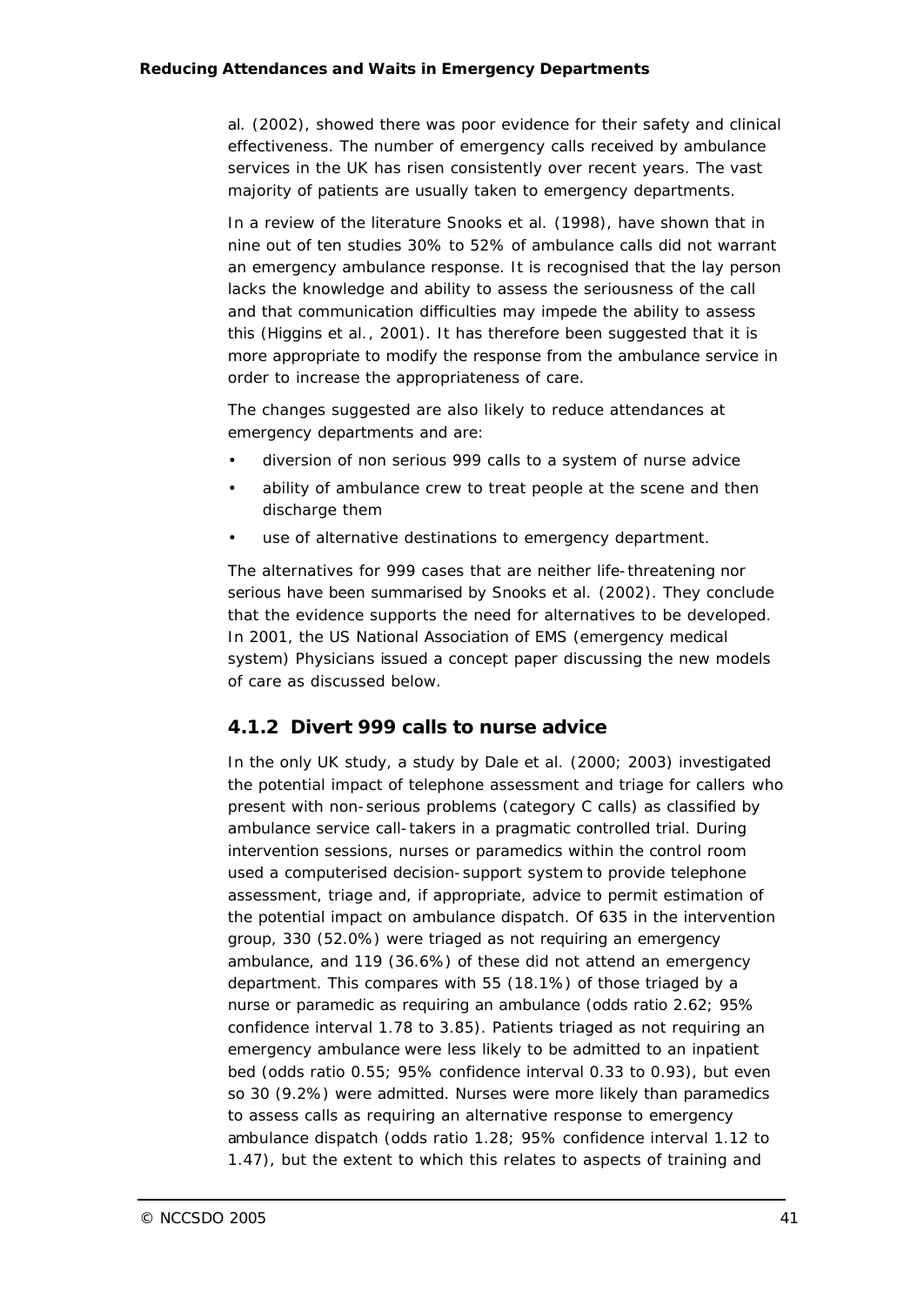professional perspective is unclear. The authors did advise that the acceptability, reliability, and cost consequences need to be considered further.

In a prospective cohort study (Schmidt *et al.*, 2003), callers to an urban EMS dispatch system were studied. It was possible to predict a population of callers who could be described as being low risk of having need to attend emergency departments. However negative predicted value only reached 98%. Transfer of non-urgent 911 calls to a nurse adviser have resulted in no adverse patient outcomes while maintaining patient satisfaction (Smith *et al.*, 2001b).

The NHS Service Delivery and Organisation (SDO) Programme has commissioned research to assess the costs and benefits of managing low priority 999 ambulance calls by NHS Direct nurse advisors (see www.sdo.lshtm.ac.uk for more information).

# **4.1.3 Not taking patients to emergency department**

A postal questionnaire study showed that ten of 36 replying UK ambulance services had investigated non-conveyance of some groups of 999 callers and 13 reported looking at other models of care for category C patients. Only three services had evaluated such work (Snooks *et al.*, 2000). Before such systems can be instituted they need to be assessed for feasibility, safety and effectiveness.

The US Emergency Medical Services Committee has issued guidance (2001) on the non-transport of patients, stating it should only occur in the presence of on-line physician direction or detailed off-line protocols supported by appropriate educational programmes.

One UK study (Cooke, 2001) suggested that as many as 28% of cases were not transported by the ambulance service. An American study suggested that it was 26% of 911 callers (Selden *et al.*, 1991). However, concerns have been expressed about the risk of litigation associated with non-transportation (Goldberg *et al.*, 1990).

Use of standard emergency department triage is not sufficiently accurate for use as a tool to help paramedics determine whether a patient needs to be transported to hospital (Asplin, 2001). A retrospective study of 500 consecutive patients who were not transported following a 999 call in the East Midlands area of the UK showed that 26% of these had been assigned an 'advanced medical priority dispatch' (AMPDS) Delta code (the most urgent category) at dispatch prioritisation stage. This study therefore demonstrates that use of prioritisation codes is not a reliable way of determining disposal of the patient. It also illustrated that the high number of falls in the elderly which do not require a 999 response can be dealt with by alternative means (Marks *et al.*, 2002).

A cluster RCT in London involved 409 cases and 425 controls (London Ambulance Service, 2002). The study group were attended to by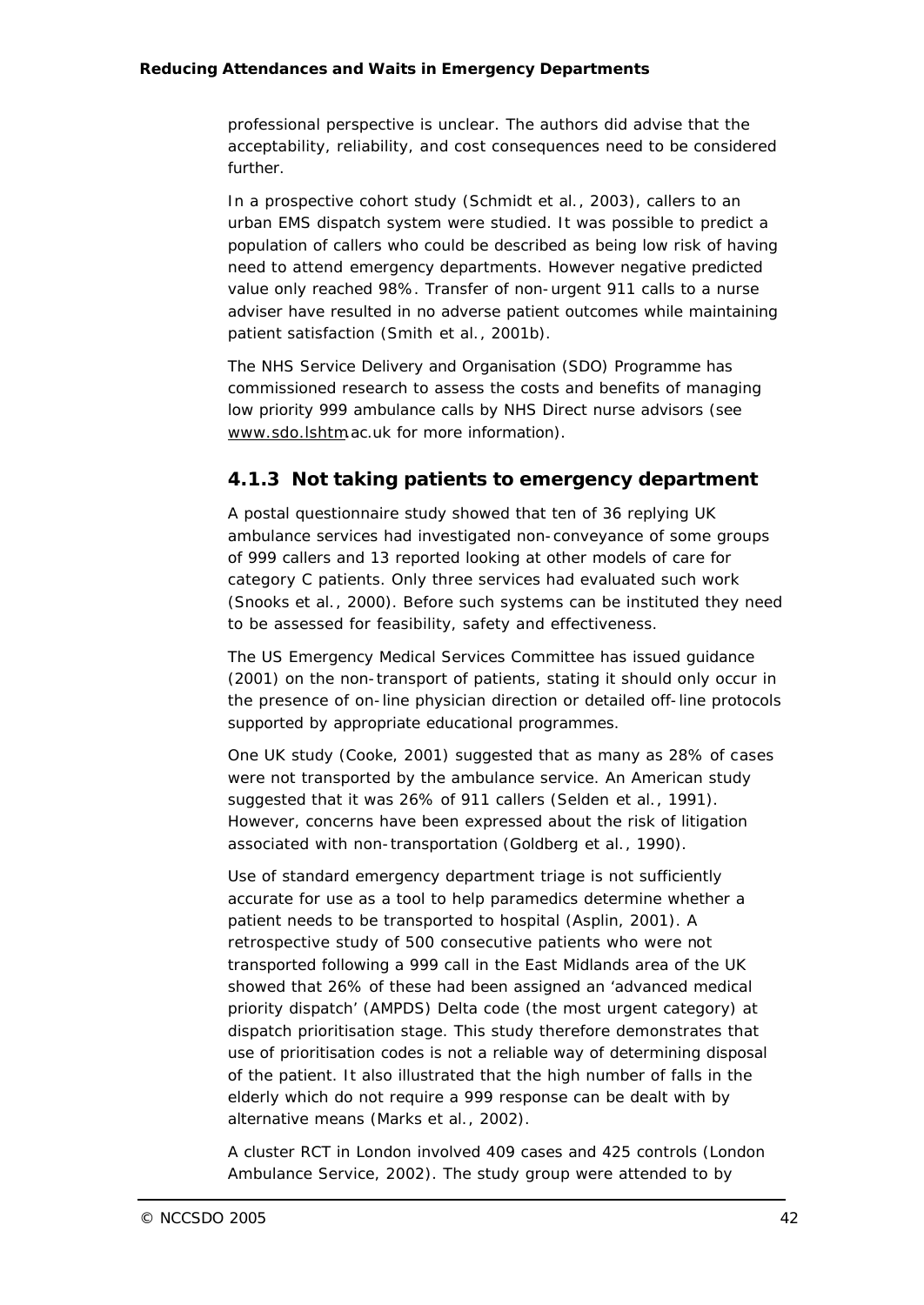ambulance crews who had had training and extra protocols to enable transport to a minor injuries unit rather than the main emergency department. The study group had no increase in the use of the minor injuries unit and made no more discharges from the scene. Factors found to influence destination were distance from emergency department and minor injuries unit, time of day, presence of head injury and sex of patient. Those taken to the minor injuries had shorter ambulance turnaround times. The study therefore did not confirm that the intervention would decrease number of attendances at the emergency department.

Snooks *et al.* (2001) undertook a study of 'treat and refer' protocols which allowed London ambulance crews to leave appropriate patients at home with referral or self-care advice. Protocols were developed by a local team using published evidence where available and the system was developed with local stakeholders. A total of 719 patients participated in the study, 260 in the intervention arm and 537 in a control group. The two groups were demographically the same but the study group were more likely to have attended during the day on a weekday. The rate of conveyance to hospital was no different in the two groups and the intervention group had a 5.9 minutes greater job cycle time (p<0.001). This equates to 1001 extra hours of ambulance time per week if applied across the whole of London. The 9% of patients who were left at home, 'according to protocol', were subsequently admitted to hospital within 14 days and were judged by clinical reviewers to have been subject to inappropriate use of the protocols by the paramedics (London Ambulance Service, 2002).

Use of protocols by emergency medical technicians to determine patients who did not require treatment and transport was evaluated in the US system (Schmidt *et al.*, 2000). The 3% of patients determined as not requiring an ambulance by on scene assessment by emergency medicine (ambulance) Technicians subsequently had a critical event in the ambulance and 11% had potentially critical events according to ambulance service notes. Another study was conducted in an urban emergency medical service in the United States. Paramedics triaged patients for, study purposes only, into whether they needed to be taken to the emergency department, to see a physician within 24 hours or not need any physician evaluation. The records of all these patients were then subsequently reviewed. Paramedics rated that 85% of patients needed to be taken to an emergency department and 15% were not required to be taken there, of which 12.5% needed to see a physician at some point. On review, the review panel determined that 9.6% of patients were under-triaged, of whom 48.7% were misclassified because the paramedics misused the guidelines. In addition, 8.4% were incorrectly classified as not needing to come to the emergency department. This represented 55% of the patients categorised as triage category 3 or 4 by the paramedics. The authors therefore conclude that the paramedics using written guidelines do not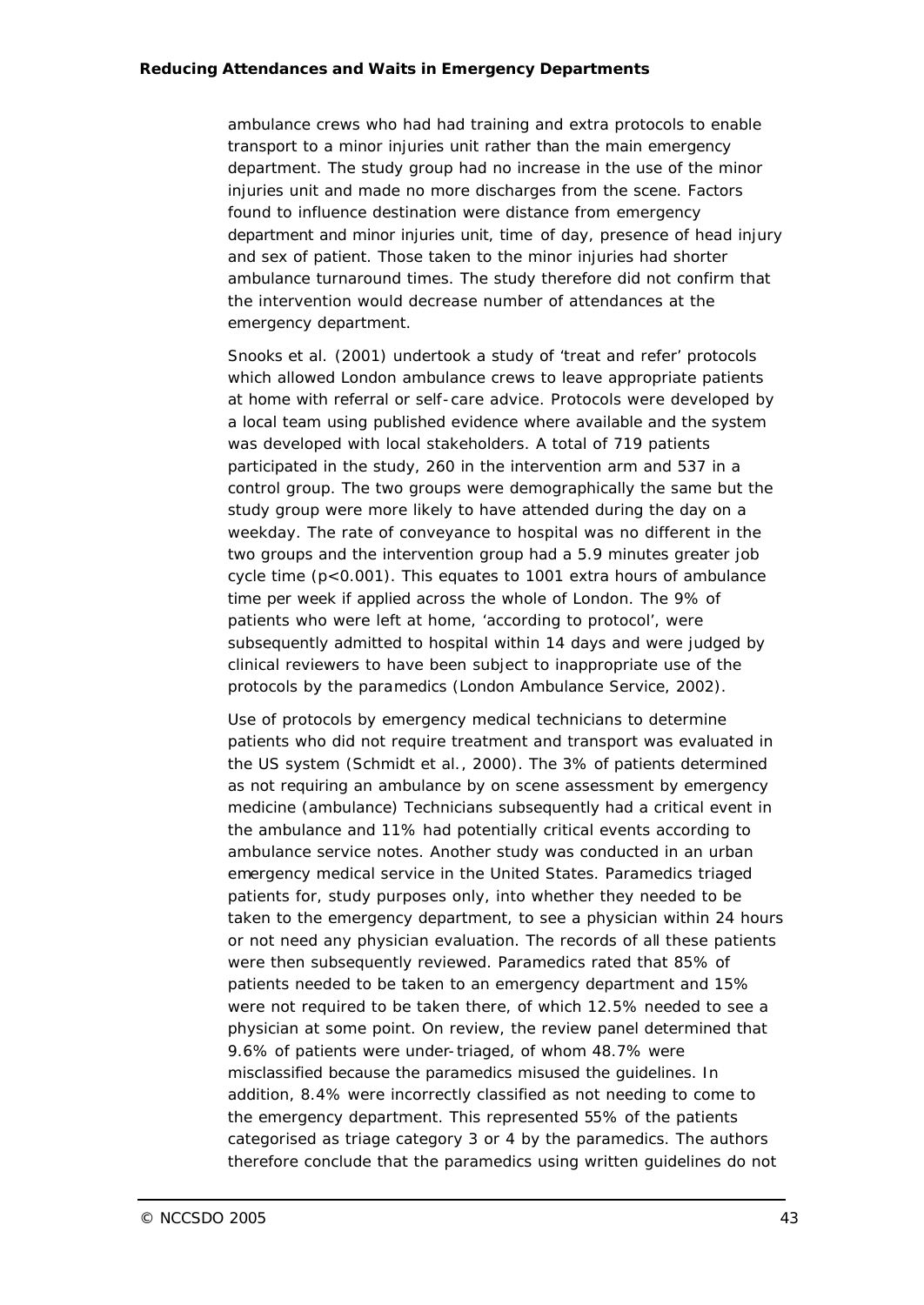reach an acceptable standard of accuracy to determine disposition of patients in the field (Pointer *et al.*, 2001).

In the Selden study (1991) 22% of non-transported cases were inappropriate and he reviews three other studies in the United States that have also described serious and occasional fatal outcomes. It is also of note that up to 65% of patients leaving the scene needed further help within a week, with up to 20% needing emergency medical care. A trial of treat and release protocol in Albuquerque was suspended owing to safety concerns (Anon., 1999). When such protocols were introduced in California, it was found that only a very small proportion of eligible patients were taken to alternative sources of care (Plorde *et al.*, 2001).

In an American study to look at whether paramedics could safely determine which patients did not need emergency transportation, paramedics completed a questionnaire for each patient they transported and the notes of these patients were subsequently reviewed to determine whether they needed ambulance transport (defined as needing care in an ambulance on the route to hospital) or emergency department care (defined as needing treatment according to diagnoses that was not available in local urgent care centres). A total of 236 patients were transported and 183 of these had their charts reviewed. The agreement between the paramedics and the need for emergency department attendance was low (*k* 0.47, 95% CI, 0.34- 0.60), as was agreement between paramedics and the emergency department care (*k* 0.32, 95% CI = 0.172 - 0.46). Paramedics recommended alternative treatment for 97 patients, 23 of whom needed ambulance transport and the paramedics recommended nonemergency department care for 71 patients, 32 of whom needed emergency care. Therefore, the proportion of patients who could potentially have not been transported who actually needed emergency department care was high (Hauswald, 2002).

A prospective study of consecutive patients transported by a private paramedic service required paramedics to complete a survey detailing the necessity of transport to emergency departments for each patient. The paramedics had been informed that the patients should be designated requiring emergency department care if they were to be admitted, required surgical subspecialty obstetrical or gynaecological consultation, or required advanced radiological procedures excluding plain x-rays. A total of 313 patients were enrolled. Paramedic assessment was 81% sensitive (95% confidence interval 72% to 80%) and 34% specific (95% confidence interval 28% to 41%,). In predicting requirement for emergency department care, in 85 cases paramedics felt transport to the emergency department was unnecessary, while 27 (32%) met the criteria for emergency department treatment, including 18% who were admitted and five who were admitted to the intensive care unit (Silvestri *et al.*, 2002).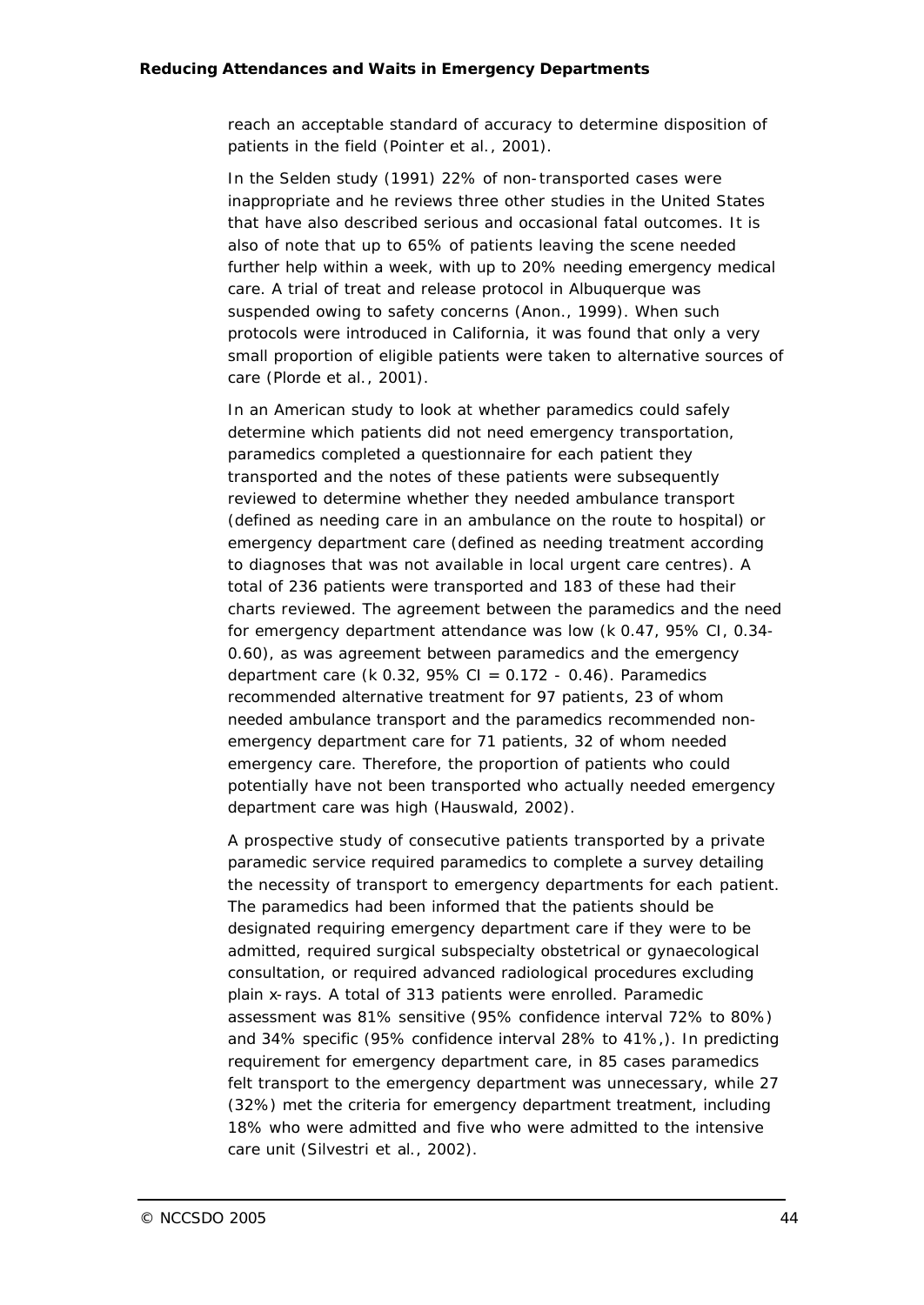An American study (Kamper *et al.*, 2001) evaluated the feasibility of paramedics treating minor illness and injury conditions in the field. Data from 1103 ambulance report forms was analysed to determine whether there were any high volume groups of minor conditions. Of the 115 commonest conditions suitable for paramedic in-field treatment all contained 24% to 100% of complex conditions believed to be beyond the remit of pre-hospital care, requiring facilities of a hospital. It did not address whether the paramedics could identify these cases, so they could safely treat the others.

Most UK ambulance services have protocols indicating transport of patients following treatment of hypoglycaemia. A Copenhagen study (Andersson *et al.*, 2002) shows that these patients can be safely treated and 84% left at home if they satisfy certain criteria, although 8% needed subsequent care within 72 hours, with 5% experiencing a second hypoglycaemia and one needing hospital admission, but none suffered long-term adverse outcome.

The NHS Modernisation Agency is currently looking at developing emergency care practitioners, one of whose roles is to undertake treatment and then discharge patients from the scene. This is discussed further in section 4.9.4.

A study of community paramedics for older people with minor injuries has been commenced in Sheffield and is presently being evaluated (Mason *et al.*, 2003).

# **Out of hospital care: conclusions**

The evidence in this area is generally poor and most refers to the American system, where ambulance staff receive different training.

Diversion of 999 calls to an advice line has the potential to reduce the number of ambulance responses and therefore may affect the number of emergency department attendances, although no study has directly measured this. The studies suggest that 20% of category C calls could not receive an ambulance response but safety still needs to be confirmed with up to one in ten cases thought suitable for diversion to advice still needing admission. Research is in progress in this area.

The evidence has not defined the role of ambulance crews in either discharging patients at the scene or transporting them to other destinations. The present triage and prioritisation systems in use do not detect which patients ma y be suitable for alternative care and high rates of error have been detected in various studies that raise concerns over the safety of such systems.

Because of the planned expansions in the roles of paramedics that are already occurring, it is important that prospective studies are undertaken to ensure the safety and effectiveness of discharging patients from the scene of incidents.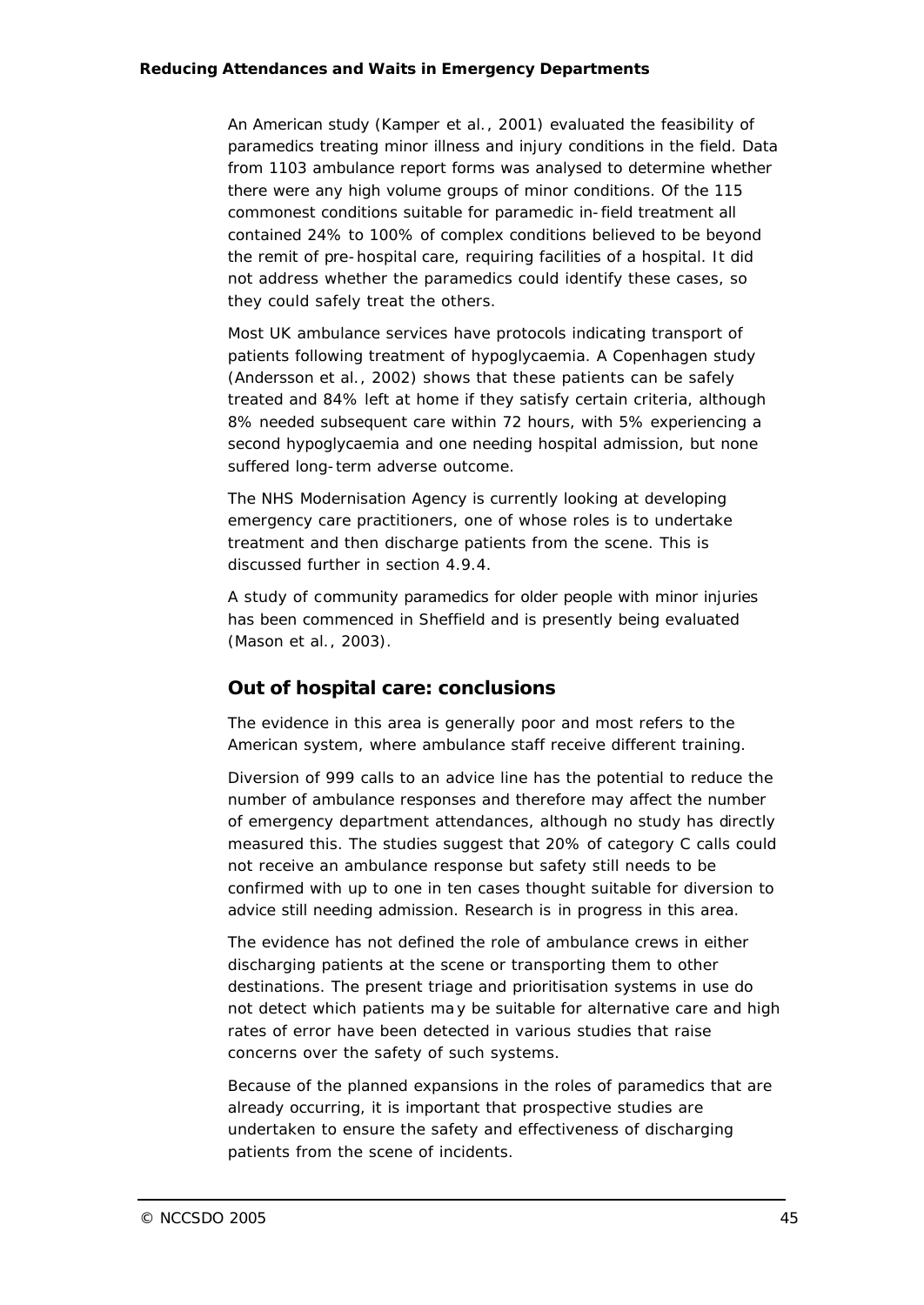# **Key points**

- It is possible to divert some 999 calls to advice lines but the safety of such systems is still being evaluated.
- The role of paramedics in either discharging patients from the scene or deciding on appropriate destinations has not been adequately studied to confirm its safety and effectiveness in the UK.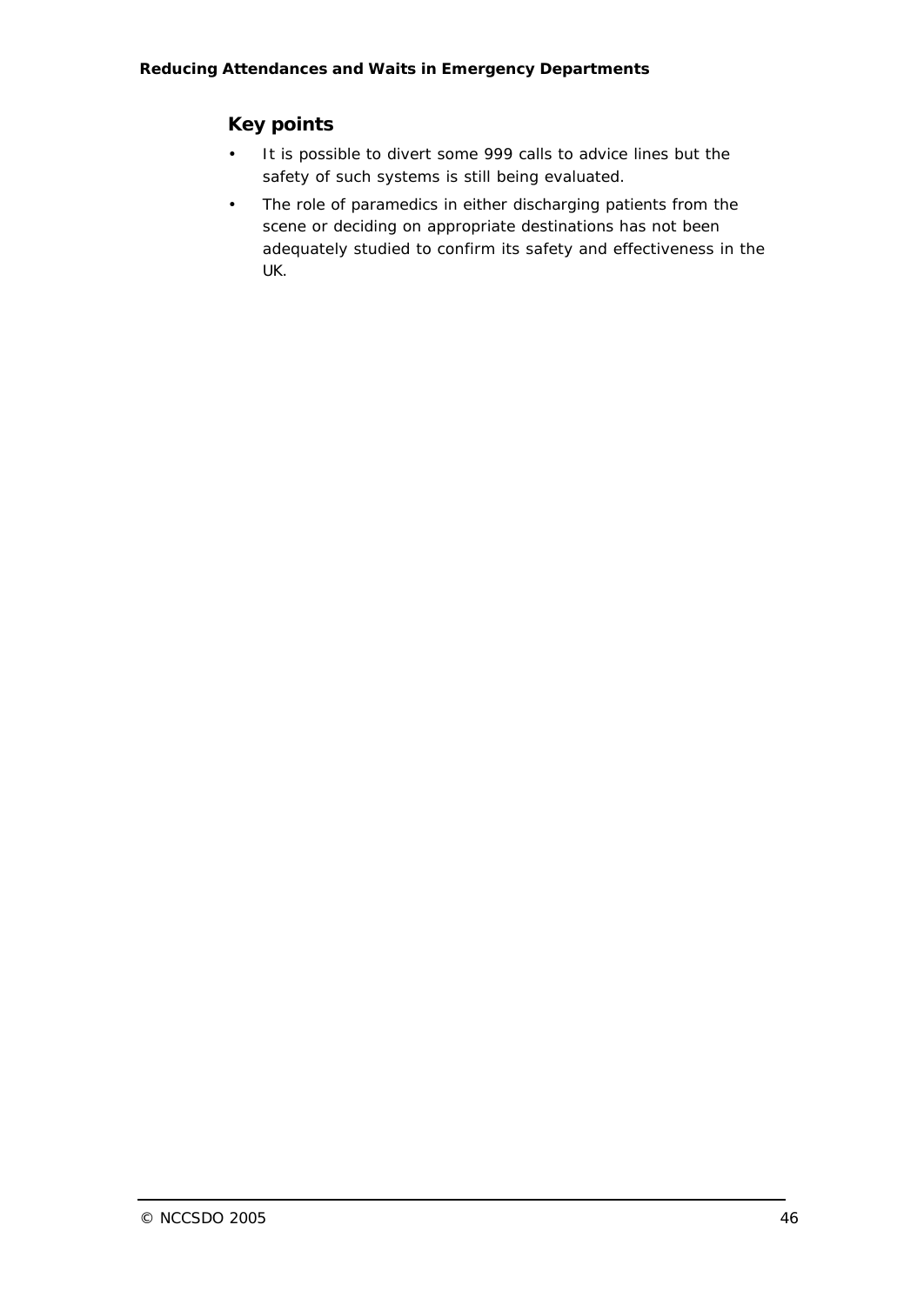| <b>Study details</b>                             | Domain                 | Study design                                  | <b>Study population</b>                                                                                                                                                                                                               | Intervention                                                                                                                               | Findings/conclusion                                                                                                                                              |
|--------------------------------------------------|------------------------|-----------------------------------------------|---------------------------------------------------------------------------------------------------------------------------------------------------------------------------------------------------------------------------------------|--------------------------------------------------------------------------------------------------------------------------------------------|------------------------------------------------------------------------------------------------------------------------------------------------------------------|
| Smith et al.,<br>2001                            | Prehospital<br>care    | Observational study<br>Control: No            | 911 callers identified as<br>basic life support/yellow<br>response - patients<br>considered to be of low risk<br>for poor medical outcome<br>excluding:<br>- extremity fractures<br>- direct patient assists<br>- police involvement. | Telephone referral<br>program                                                                                                              | Reduction in basic life support/yellow<br>response:                                                                                                              |
| Applicable to<br>UK: Yes<br><b>United States</b> | $n = 38$ non-<br>calls | intervention calls<br>$n = 133$ intervention  |                                                                                                                                                                                                                                       | Diverting non-urgent 911<br>calls to a 24-hour<br>telephone-consulting<br>nurse.                                                           | Callers referred to:<br>- home/self care (31%)<br>- primary -care (24%)<br>$-911(17%)$<br>- community resource (11%)<br>$-$ ED (6%)<br>- urgent care clinic (5%) |
|                                                  |                        |                                               | Population served: 650,000                                                                                                                                                                                                            |                                                                                                                                            | - hospital ED (4%)                                                                                                                                               |
| Dale et al., 2003                                | Prehospital            | Pragmatic controlled                          | 999 callers identified as                                                                                                                                                                                                             | Telephone assessment                                                                                                                       | Alternative responses possible 36.6%                                                                                                                             |
| Applicable to                                    | care                   | trial                                         | category C (non-serious)<br>excluding:                                                                                                                                                                                                | Diverting calls category C<br>calls to nurses/paramedics<br>for assessment, triage and<br>advice assisted by<br>computer decision support. | triaged as not requiring an ambulance<br>did not attend ED. But 9% admitted to<br>hospital                                                                       |
| UK: Yes                                          |                        | $n=635$ intervention<br>- hoax calls<br>calls |                                                                                                                                                                                                                                       |                                                                                                                                            |                                                                                                                                                                  |
| United Kingdom                                   |                        | $n = 611$ control calls                       | - alarm calls<br>- category A and B<br>- comprehension and<br>language difficulties<br>children $<$ 2 years.                                                                                                                          |                                                                                                                                            |                                                                                                                                                                  |

### **Table 2 Divert 999 calls to nurse advice (4.1.2)**

Note. ED: emergency department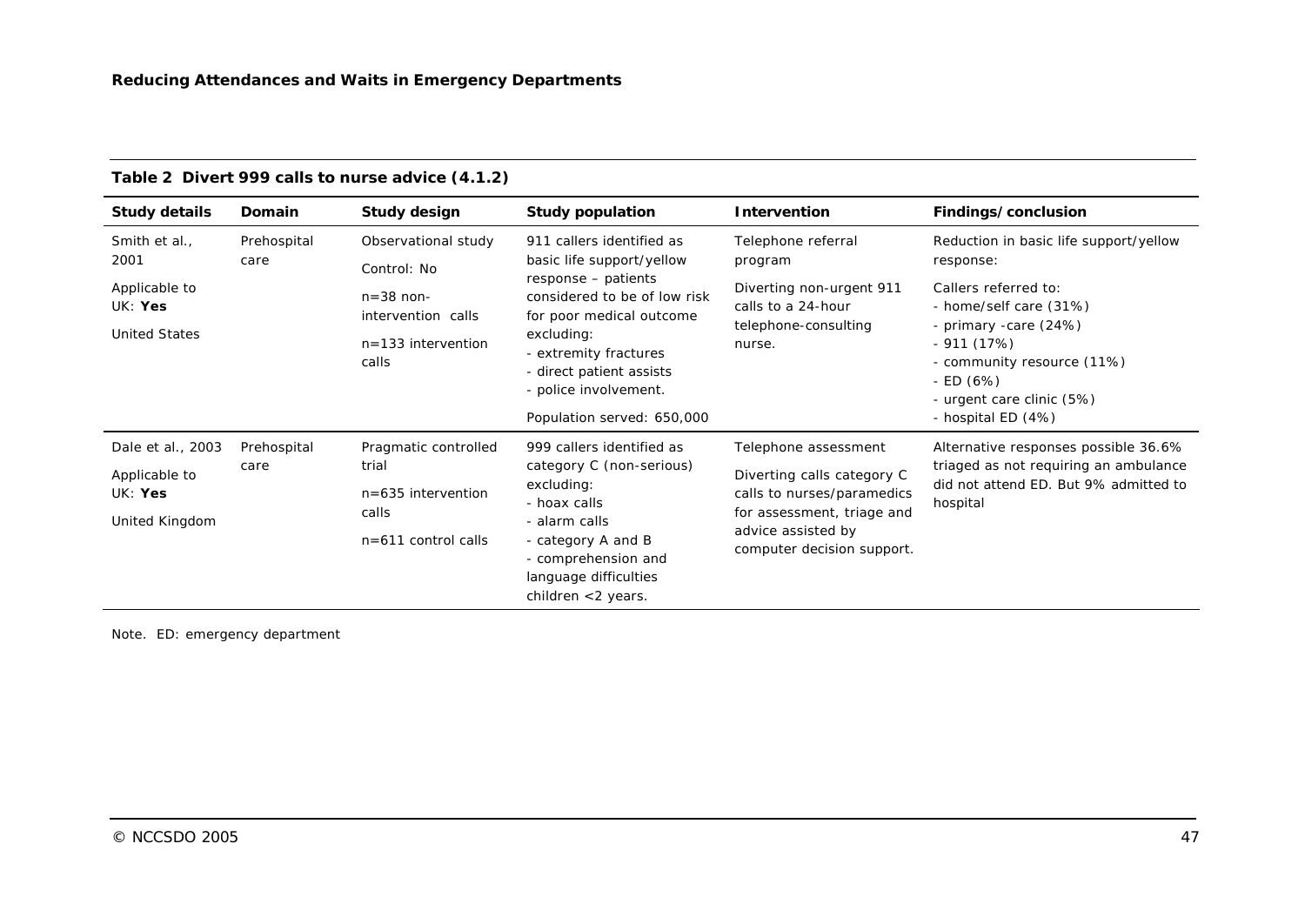| <b>Study details</b>                                            | <b>Domain</b>             | Study design                                                      | <b>Study population</b>                      | <b>Intervention</b>                                                                           | Findings/conclusion                                                                                                     |
|-----------------------------------------------------------------|---------------------------|-------------------------------------------------------------------|----------------------------------------------|-----------------------------------------------------------------------------------------------|-------------------------------------------------------------------------------------------------------------------------|
| London<br>Ambulance<br>Service NHS<br>Trust 2002 <sup>328</sup> | Prehospital<br>care<br>ED | <b>Cluster RCT</b><br>$n = 409$ intervention<br>$n = 425$ control | Patients contacting 999<br>emergency service | Protocols to transport<br>appropriate patients to MIUs<br>by ambulance vs. usual<br>practice. | Significant reduction in total time for<br>patients: MIU (103.8 minutes) vs. ED<br>$(312.2 \text{ minutes})$ , p=0.0001 |
| Applicable to<br>UK: Yes                                        |                           |                                                                   |                                              |                                                                                               |                                                                                                                         |
| United Kingdom                                                  |                           |                                                                   |                                              |                                                                                               |                                                                                                                         |

|  | Table 3 Not taking patients to the emergency department (4.1.3) |  |  |  |  |  |
|--|-----------------------------------------------------------------|--|--|--|--|--|
|--|-----------------------------------------------------------------|--|--|--|--|--|

Note. ED: emergency department; MIU: minor injuries unit.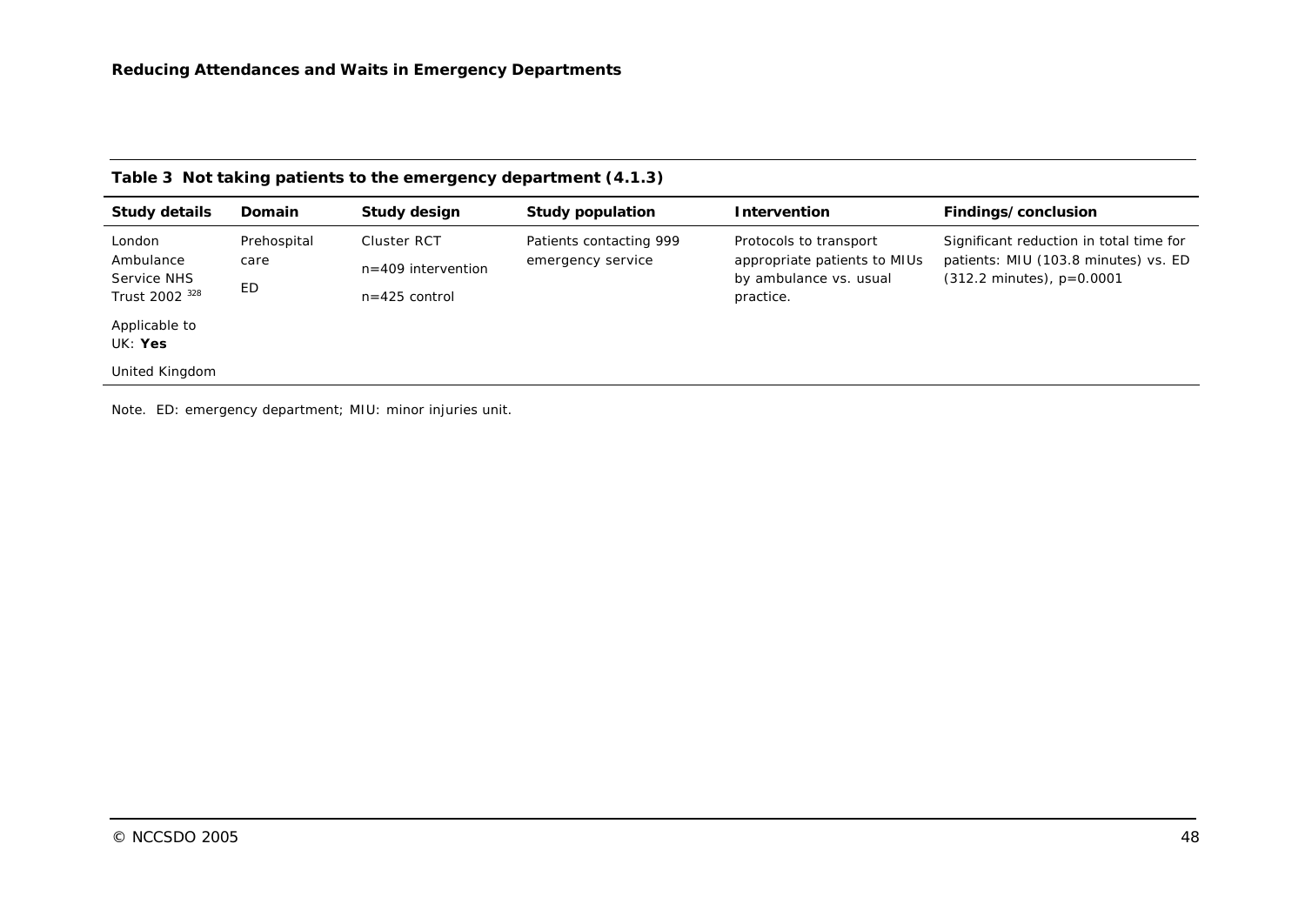### **Case study 1: Role exchange to facilitate streaming in rural areas**

#### **Starting point**

There was a high number of inappropriate ambulance journeys to the emergency department of Cumberland Infirmary (Carlisle). These journeys caused additional pressure on the ability of the ambulance service to meet response time targets and increased pressure in the emergency department.

### **Impact of this change**

The nurse practitioner worked in Carlisle and reduced non-urgent ambulance attendances to the emergency department by 33% (n.b. the numbers were very small however).

As a result four experienced paramedics commenced an emergency care practitioner course in early 2001.

As the four paramedics have developed their knowledge and skills, the Trust has now identified two areas in which the paramedics can have a greater benefit.

- Supporting a rural GP out–of-hours co-operative in the rural South Lakes area.
- Supporting an Urban GP out-of-hours co-operative in Carlisle.

At the time of writing the roles are still to be introduced so their impact cannot yet be measured. However an audit of current provision without the role of the emergency care practitioner shows that 10% to 20% of current referrals could be treated safely at home. This has tremendous benefits in a rural community like Cumbria.

### **Next steps**

At the time of writing the trials are due to commence and be reviewed on a monthly basis.

For further information please contact:

Nick Smith Director of Operations & Training Cumbria Ambulance Service NHS Trust Salkeld Hall Infirmary Street Carlisle CA2 7AN nick.smith@cas.nhs.uk

# *4.2 Primary care*

In this section we will consider various initiatives by primary care within the emergency departments (for example GPs working in the emergency department) and initiatives in the community that may help to reduce the number of attendances in emergency departments (for example organisation of out-of-hours work, the effect of minor injury units and walk-in centres on emergency departments and the effect of telephone advice lines, including NHS Direct on Emergency departments).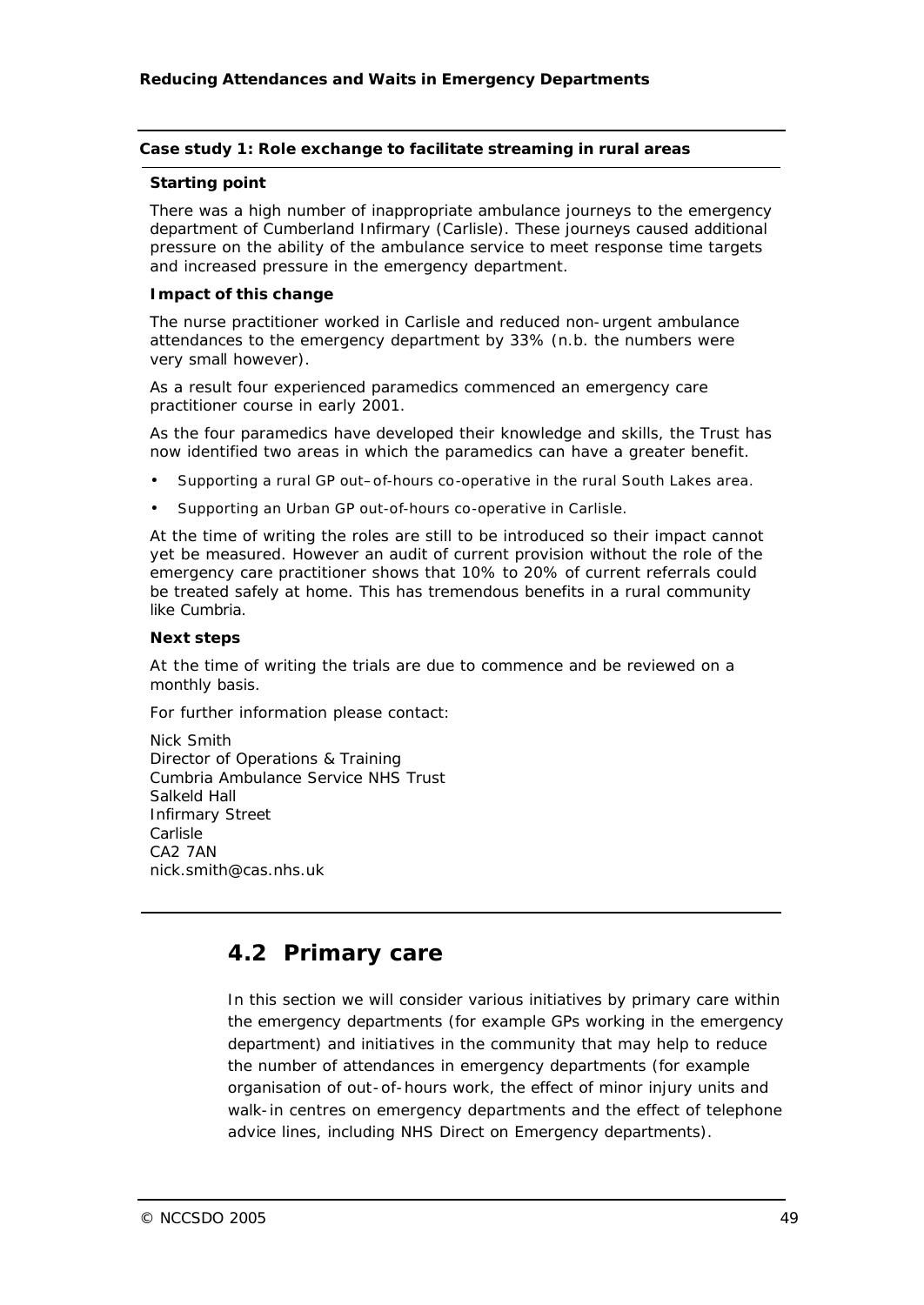This section has particular importance because of planned reorganisation of primary care out-of-hours services that is taking place in the UK at present. Fears have been expressed that patients may use the emergency department as a point of first contact for primary care, therefore increasing the number of emergency department attenders.

The concept of diverting non–urgent attenders away from emergency departments will be dealt with in section 4.3.2. Educational interventions to reduce attendances are discussed in 4.4.

Primary care attenders in emergency departments have been cited by many as a source of problems for emergency departments. They are seen as causes of prolonged waiting times, inefficient care, staff stress and preventable costs (Rajpar *et al.*, 2000). The issue is seen on a worldwide basis (Cunningham *et al.*, 1995; Kellerman, 1994; Jaarsmavan Leeuwen, 2000; Shah *et al.*, 1996; Blanco *et al.*, 2003). However from a patient's perspective, they are seeking care at what they consider the most appropriate resource in the timeliest manner. It must be remembered that the majority manage to seek their care in what the carers consider an appropriate location, despite a lack of guidance or uniformity. More emergency contacts are with the GPs (45%) than with emergency departments (27%), community nursing services (24%) or the ambulance service (4%). Self-referrals account for 79% of those attending emergency departments (Brogan *et al.*, 1998). The concept of inappropriate attendance is now being dropped in the UK (Department of Health, 2002) and Europe preferring to look at the response that is required for these patients. However there are few studies of interventions in primary care that have looked at their effect on waits and attendances at emergency departments. Most studies concentrate on helping these patients avoid attending the emergency department with the aim of improving the care of the remaining emergency department patients and reducing their waits by decreasing the workload. An appraisal of the literature as part of the New Zealand Health Technology Assessment looked at the appropriateness of emergency department attendance and its causes (Hider, P. 1999).

### *Effects*

Staff in emergency departments appear to have a negative attitude to 'inappropriate patients' believing they should attend appropriate services and that they use up excessive time and are unrewarding (Sanders, 2000; Crouch and Dale, 1994). This may also be responsible for the negative perceptions of general practice by emergency department staff (Dale and Green, 1991; Gibney *et al.*, 1995).

# *Extent of problem*

The incidence of the primary care attenders varies widely with papers quoting from 6% to 60% in UK hospitals (Murphy, 1998). The Audit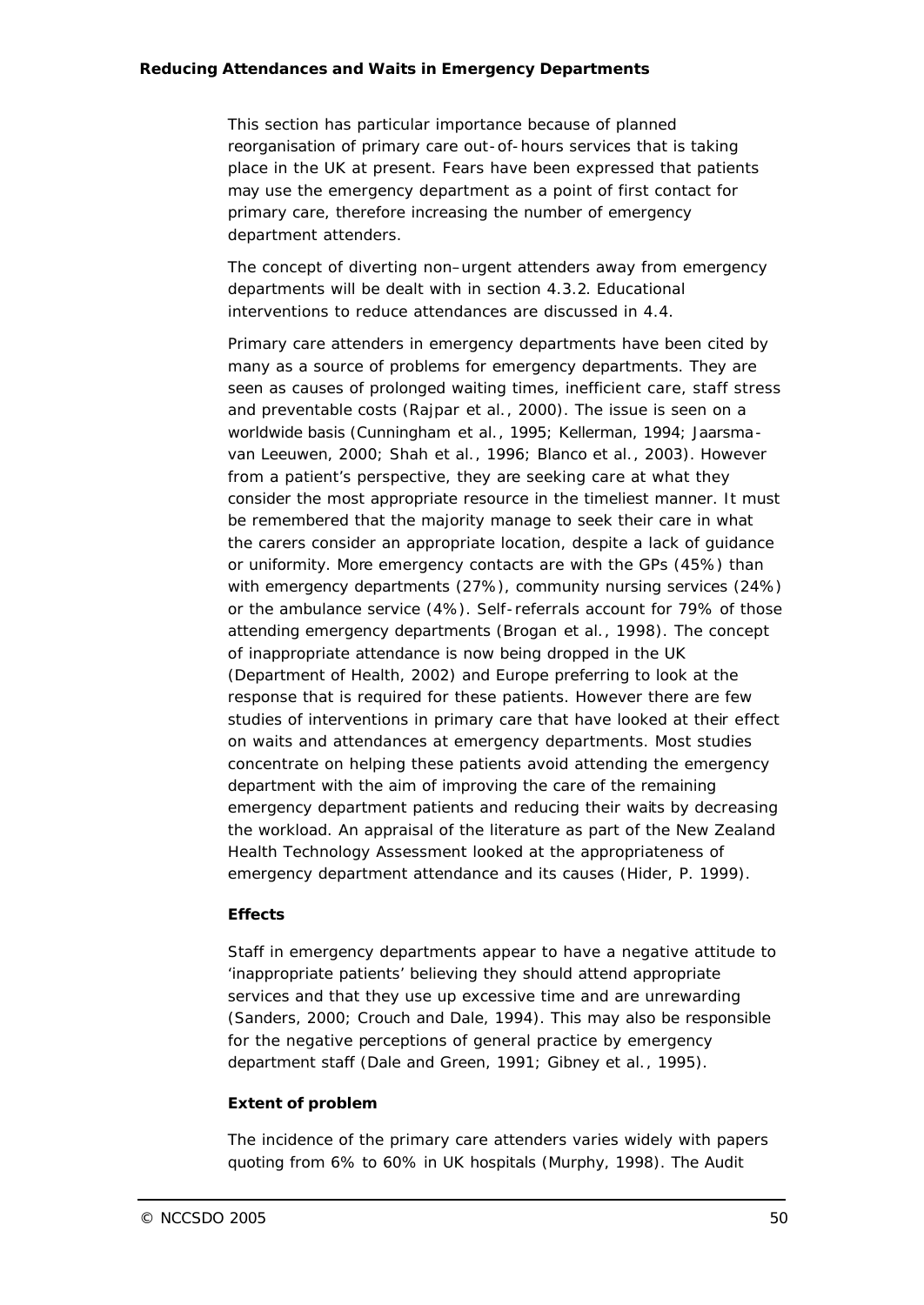Commission (1998) estimated the problem at 2% to 7% using nurses' opinion. Some emergency department staff consider that over 70% of patients attending with minor ailments should have seen their GP (Beecham, 1999). Some of this variation is due to the conceptual issue of what could be treated by a GP or emergency department doctor and what is best treated by a specific specialty. Variation may be true or may be due to differing interpretations of which primary care problems either could or should be treated in an emergency department (Cottingham, 1998; Lowy *et al.*, 1994). True factors include a complex mixture of social, psychological and medical factors; inner city areas appear to have particularly high rates (Murphy, 1998).

Some classifications depend on a definition of being able to be treated by a GP (Dale *et al.*, 1995b), for example needing no hospital investigations. Others depend on the urgency of care or duration of symptoms (Benz and Shank, 1982) and others on symptom based criteria (Derlet and Nishio, 1990). Equally it has been shown that triage category does not relate well in predicting those who require admission (Brillman *et al.*, 1997). As most of the research retrospectively labels people as inappropriate on the basis of patient assessment and treatment, it is difficult to apply this to patient decision-making (Murphy, 1998).

Patients and doctors do not share a common understanding of what constitutes an emergency, and it cannot therefore be expected that doctors could successfully influence patients to reduce their attendance for non-urgent conditions (Foldes *et al.*, 1994). However, it is also apparent that professionals do not agree over what types of cases should be cared for in an emergency department. Consensus of two physicians reviewing the notes demonstrated that there was only moderate agreement and suggested that further refinements are needed before such tools can be used to determine inappropriate emergency department visits (O'Brien *et al.*, 1996). Similarly, another study looking at judging inappropriateness by the triage nurses' assessment and by retrospective chart review show the variation in inappropriate levels ranged from 10% to 90%. Kappa values showed poor agreement, therefore limiting access to emergency department without a more valid and reliable standard could be hazardous (Lowe and Bindman, 1997). Other studies have confirmed the failure of emergency department staff to agree in case reviews (Gill *et al.*, 1996; Foldes *et al.*, 1994). There is however evidence that there is no higher level of primary care attendance among self-referrals than among GP referrals (Anthony and Dunne, 1997; Thomson *et al.*, 1995). This variability in perception of usage of the emergency department may account for the fact that 40% of the non-urgent cases in one study in Montreal were referred by a health care professional (Burnett and Grover, 1994).

Therefore between 6% and 80% of visits are judged to be non-urgent or inappropriate. This enormous variability is not surprising if all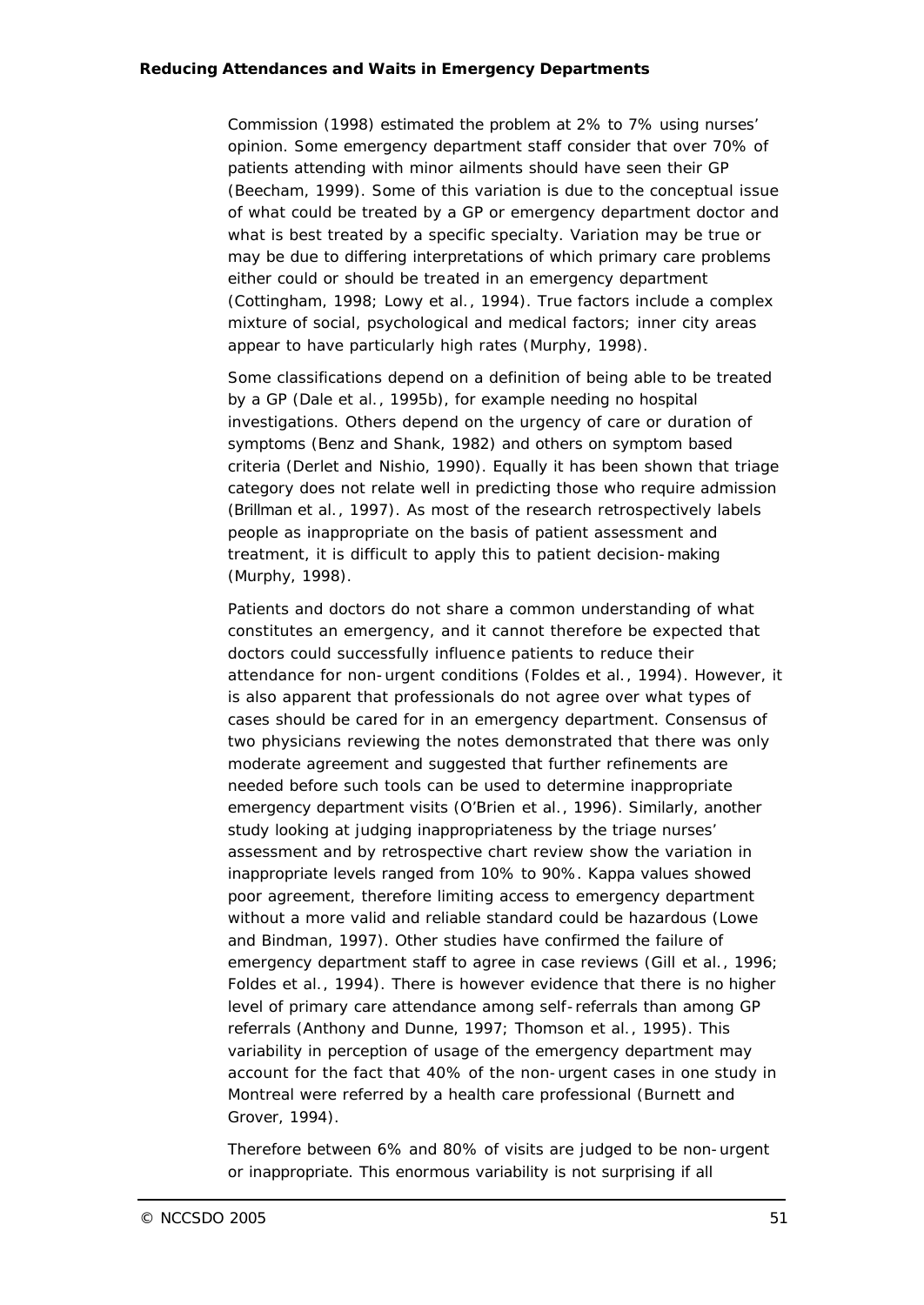definitions rely completely on implicit and subjective judgements (Cooke, 1999).

### *How and why people choose the emergency department*

Many reasons are cited in the literature for people attending emergency departments with a primary care problem. This partly relates to a confusion of terminology – papers use the terms 'nonurgent', 'inappropriate' and 'primary care' in varying roles. Reported reasons include relative distance from the emergency departments and primary care facilities, lack of awareness of other facilities, perceived seriousness or urgency of care, judgement that emergency departments will give better care, poor availability of general practice out of hours, inability to attend the GP, poor knowledge of GP services, convenience of 24-hour access, time of day, parental caring experience, ethnicity, age, socio-economic status, social deprivation, homelessness and health insurance status. Presence of chronic illness has a negative relationship (Cooke, 1999).

One study in Amsterdam looked at 21 potential motives for attending emergency departments for minor complaints. The 403 questionnaires administered showed that motives relating to the GP played a small role in the patient's decision-making. Two groups emerged, one with a mainly financial motive (which would not be applicable in the UK) and one who believed the emergency department had the appropriate expertise and facilities; this latter group were of a lower socioeconomic group than the average (Rieffe *et al.*, 1999). Studies have demonstrated that high emergency department usage occurs in the same population who have high usage of primary care, namely the socially deprived (Hull *et al.*, 1998; Carlisle *et al.*, 1998). Thakker (1994) identified the fact that smaller practices were associated with more emergency department attendances for minor trauma. It is recognised that lower levels of primary care provision for individuals is associated with higher use of the emergency department (Christakis *et al.*, 2001).

Poor access to GP services has been suggested as an important cause of people attending the emergency department (Foroughi and Chadwick, 1989; Brogan *et al.*, 1998). But this is not supported in the literature relating to the UK, which shows that practices with a low level of urgent appointment provision and a low number of unbooked appointments at surgery opening have the same rates of emergency department self-presenters (Campbell, 1994).

Three descriptive studies have investigated the relationship between various practice characteristics (the number of primary care practitioners, the availability of a female GP, the provision of same day appointments, and practice list size) and patient attendance rates at the emergency department. No significant relationship was found between practice characteristics and emergency department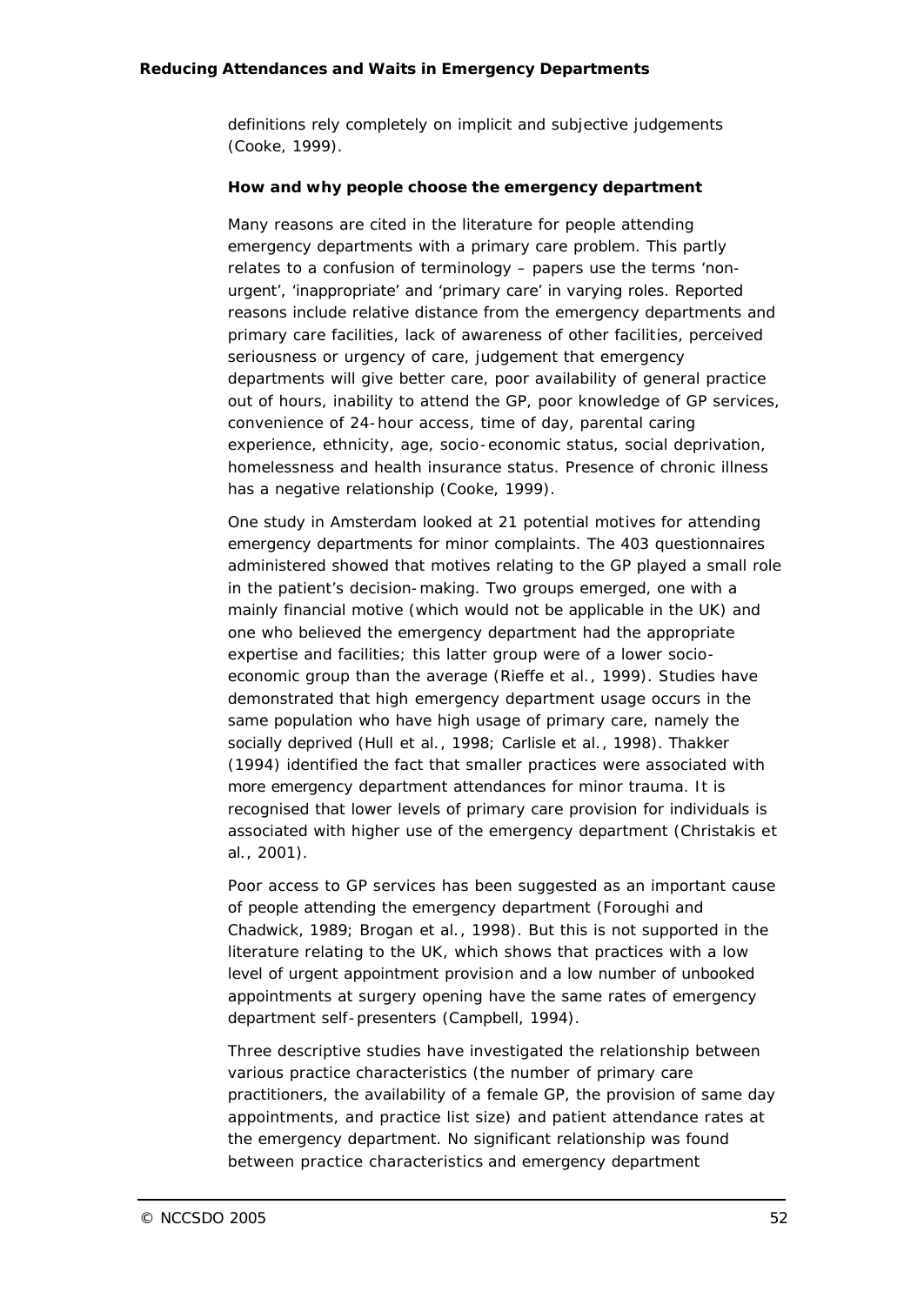utilisation. However, the deficiencies of the descriptive study design used in this research must be recognised (Campbell, 1994; Hull *et al.*, 1998; McKee *et al.*, 1990). Proximity to the emergency department has been identified as an important determinant (Ingram *et al.*, 1978). When patients attending a US emergency department were interviewed, 45% said difficulty in access to primary care was their reason for attending the emergency department and 38% were happy to visit primary care within three days instead (Grumbach *et al.*, 1993). Access to primary care may be difficult for some groups, accounting for higher rates of emergency department attendance among tourists, commuters, those who have recently moved and the homeless (Jankowski and Mandalia, 1993). At University College London nonresidents account for 48% of attenders with 4% being homeless (Owens *et al.*, 1993). Whereas a few miles away, 71% of emergency department primary care attenders are registered with a GP (Ward *et al.*, 1996).

Ease of access by telephone did not change rate of emergency department attendance (Darnell, 1985). In Sweden an improved primary care access and availability of greater range of services decreased emergency department attendances (Sjönell, 1986).

It appears that the most important factors are the perceived appropriateness of the condition for the emergency department, the emergency department's accessibility and GP availability but there is a major deficiency in most of the research in that they have all been retrospectively labelled by medical personnel (Campbell, 1994). Analysis of the 1998 national health interview survey in America showed that poverty, lack of insurance, younger age, male gender, minority ethnicity or ethnicity all predicted identifying emergency departments as their usual source of health care(Walls *et al.*, 2002).

Concern over symptoms is an important reason for using the emergency department (Young *et al.*, 1996).

The manner in which primary care was provided (based on how local the service was) and distance from hospital were key determinants of emergency department usage in a Spanish study of 15 290 patients using a logistic regression model (Benavent and Casares, 1994).<sup>35</sup>

In another study (Singh, 1988), out of 217 patients interviewed, only 15 had contacted their GPs and 89 considered the severity or their perceived need for x-ray meant they needed the emergency department.

Patients' choice between emergency departments and GP out-of-hours centres appears to be related to a perception that waiting times may be greater at out-of-hours centres, although actual time was shown to be less. Once patients have used the GP out-of-hours centre they are more likely to use it again. Education needs to be targeted at young adults, unemployed and white people who appear to use emergency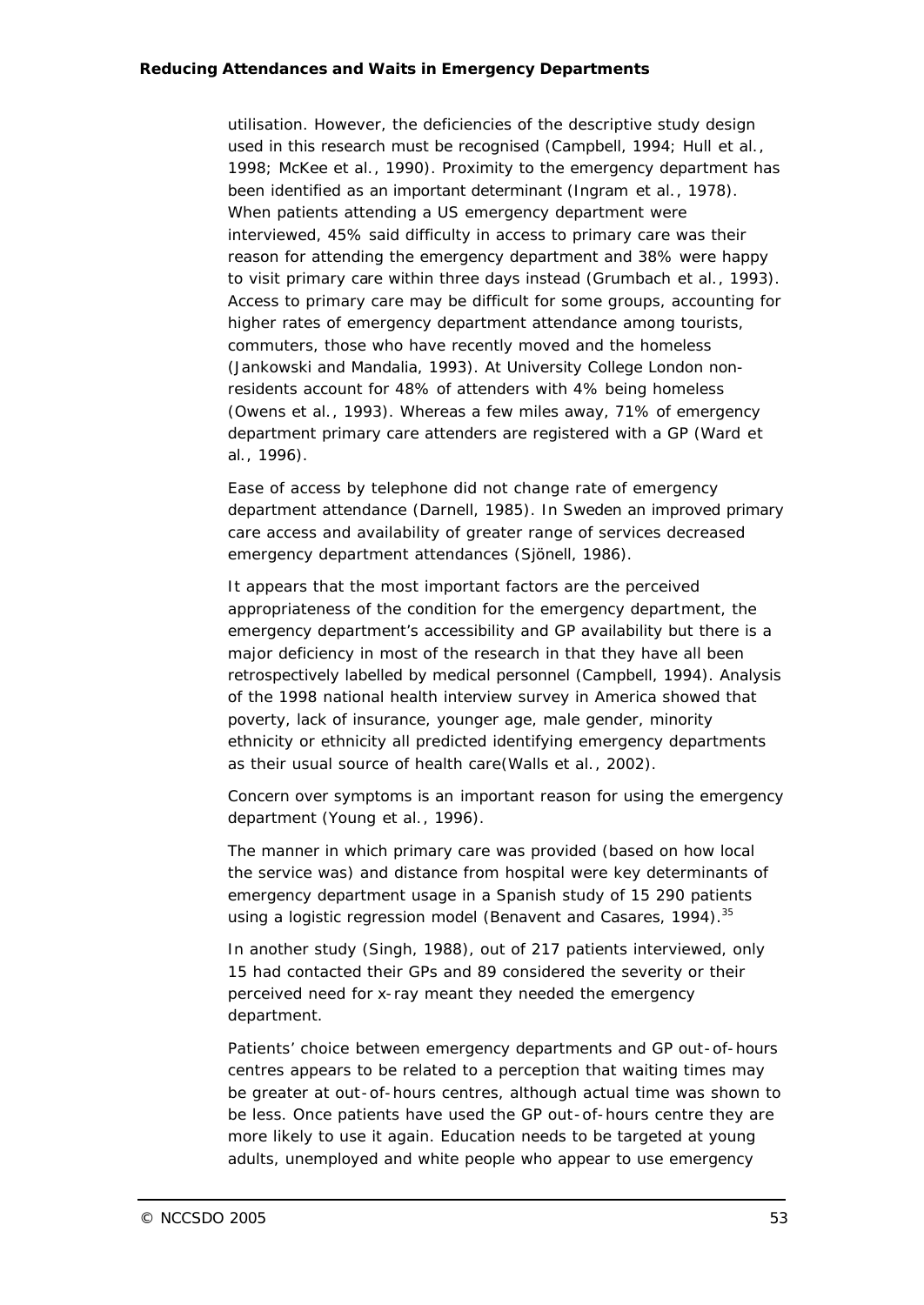department services more than other groups for primary care (Rajpar *et al.*, 2000). It is recognised the patients who are dissatisfied with their usual source of care or perceive access barriers are more likely to attend the emergency department for a non-urgent condition (Sarver *et al.*, 2002). Ethnicity, lack of insurance and education are not associated with non-urgent use (Petersen *et al.*, 1998).

### *Interventions to reduce primary care attendances at emergency department*

Various methods have been published including:

- the role of GPs working in emergency department
- primary care interventions in emergency department
- regular primary care provision
- role of GP as gatekeeper
- improved access to primary care
- organisation of primary health care
- telephone triage (see section 4.2.4)
- education (see section 4.4)
- the effects of co-payments (see section 4.3.4).

A Kings Fund review was undertaken to assess whether and to what extent primary care-based emergency services can substitute for traditional hospital emergency department models of emergency care. The results of the review were that expanding primary care services caused a marked reduction in emergency department utilisation (Roberts and May, 1997).

If primary care was reorganised there were concerns over certain aspects of primary care organisations, such as appointment systems, deputising, single-handed practitioners or primary care emergency centres. These changes may result in patients choosing to attend the emergency department rather than primary care. This may inadvertently increase pressure on emergency departments, but the evidence behind this seems largely unfounded.

Integrating primary and hospital care can result in substitution. All studies found that there was a lower use of diagnostic investigations by GPs and fewer referrals to secondary services. By reorganising acute care through the use of minor injuries services there did not appear to be any significant difference in emergency department attendance usage.

# **4.2.1 GPs working in the emergency department**

Many studies have compared GP and usual medical care in emergency departments but few have looked at the effect of GPs on length of stay in the emergency department. If it is accepted that primary care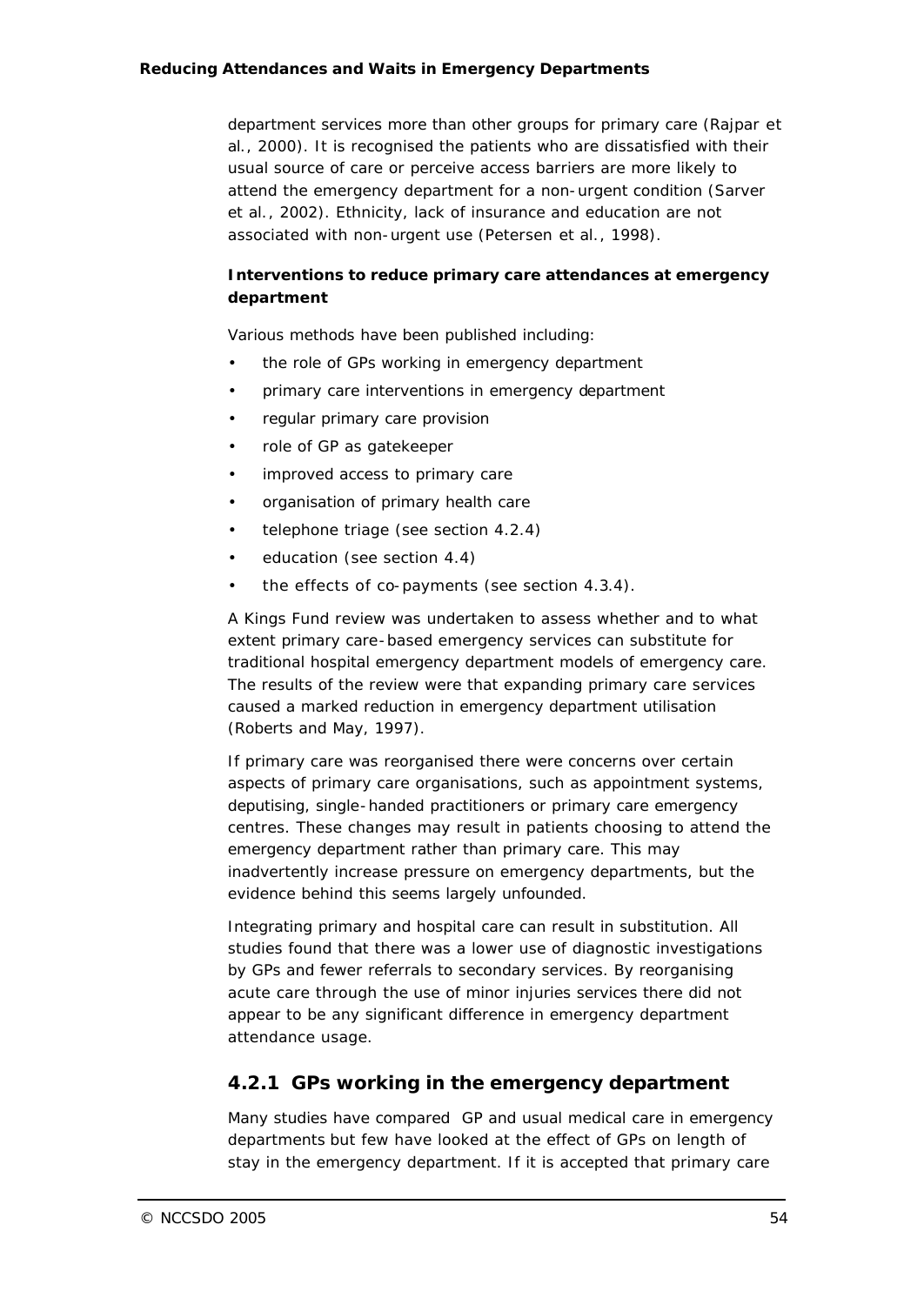attenders will attend emergency departments, then there is a strong argument to adjust the system so that the response is appropriate to the patient rather than adjusting patient behaviour to fit the system (Murphy, 1998).

A postal questionnaire has revealed that there is a wide variety of different models of provision of primary care within the emergency department and there is some confusion over whether these services aim to improve emergency department-based care or to divert it to general practice. There is minimal information on how this affects waiting time (Freeman *et al.*, 1999).

Studies have shown significant differences in the care given by GPs and emergency department doctors to primary care attenders (Dale *et al.*, 1995a; Murphy *et al.*, 1996) although studies may not have fully accounted for the seniority of the doctors (Cooke, 1996). It is also known to be cost-effective to utilise GPs in the emergency department (Dale *et al.*, 1996). These studies did show decreased resource utilisation but did not however show whether they reduced waiting times. A descriptive study in London using nurse practitioners to run a primary care unit within the emergency department showed that 40% of patients were seen by the nurse practitioner within 30 minutes. It did not record total length of time in the emergency department or how it affected the number of patients attending (Beales, 1997). One smaller study has shown similar or increased resource utilisation by GPs working in an emergency department (Gibney *et al.*, 1999). The primary care provided within an emergency department is however not analogous to that provided by the patient's own GP as the latter has access to full health records and has continuing care facilities. However, providing a primary care service in the emergency department has been shown to increase the numbers of primary care attenders to the emergency department with a consequent increase in waiting times of 14% in the long-term in the US (Krakau and Hassler, 1999).

A single contact with a GP working in an emergency department does not appear to have a long-lasting effect on health service use and in particular on subsequent emergency department attendance (relative risk 0.58-1.02) (Murphy *et al.*, 2000). However, brief focused interventions have been shown to have lasting effects in other settings (Raw *et al.*, 1999).

# **4.2.2 Interventions in primary care**

Continuity of primary care may decrease the number of emergency department attendances. A cross-sectional study across five emergency departments in America looked at patients with chest pain, abdominal pain and asthma. Analysis of a questionnaire done at the time of presentation to the hospital revealed that absence of a regular physician (GP) was an independent predictor of presentation for non-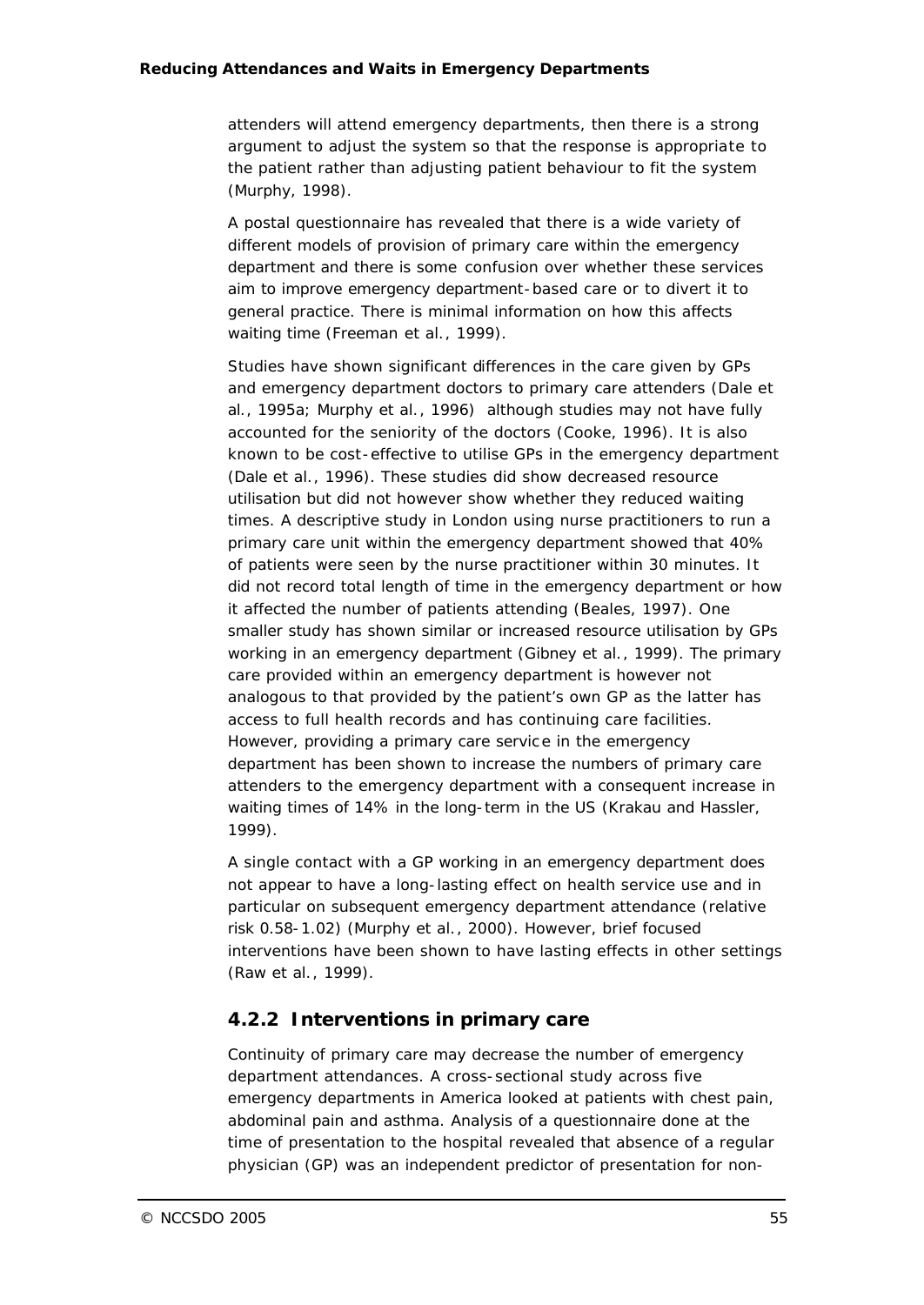urgent visits, (odds ratio 1.6, 95% confidence interval 1.2 to 2.2) (Petersen *et al.*, 1998). In Florida, another study (Haddy *et al.*, 1987) showed the relationship between regular primary care and reduced use of the emergency department for non-urgent problems (85.8% *versus* 78.4%, p<0.05). A study of older people showed that those with a regular relationship with either a primary (odds ratio 0.47) or secondary care doctor (odds ratio 0.58) had a decreased usage of emergency care, regardless of illness severity (Rosenblatt *et al.*, 2000). The study excluded members of any health care organisation. The emergency department utilisation by children was studied with respect to their enrolment in a health maintenance organisation in America(Christakis *et al.*, 2001). Those with high continuity of care were less likely to attend the emergency department than those with low continuity of care (relative risk 1.54; 95% confidence interval 1.33 to 1.75). (Christakis *et al.*, 2001). However, another study of infants in America revealed that early linkage with the primary care system did not result in a decreased risk of emergency department use (Kotagal *et al.*, 2002). However, incomplete routine well-child screening does decrease the risk of emergency department attendance (relative risk 1.6; 95% confidence interval 1.4 to 1.98) (Hakim and Ronsaville, 2002).

In America systems have required the primary care physician to authorise any non-emergency attendance at the emergency department. At a children's hospital this was reported to result in a decrease of 23% in attendances, with 25% in self-pay patients but a 6% increase in non-paying, with no change in admissions (Badgett, 198). As the NHS is a non-pay system, this suggests that contacting primary care physicians may have little effect on paediatric emergency department attendances in the UK. Another American study (Franco *et al.*, 1997) demonstrated an overall fall of non-urgent visits from 41% to 8% by using primary care gate keeping. Further study, by Hurley *et al.* (1989), required patients to gain permission from the GP before any non-urgent use of the Emergency Department, linked with the insurers. It recorded large decreases in emergency department attendance up to 45% in adults and 37% in children.

However concerns have been expressed over gatekeeping as the reductions in children's attendances have not only been in non-urgent cases and do not appear to affect long-term emergency department attendance. In the 237 children refused care there were no adverse outcomes and there was no effect on subsequent emergency department usage (Gadomski *et al.*, 1995). There is further discussion of the use of co-payments to reduce emergency department attendances in section 4.3.4.

Several studies have found that poor access to primary care is a major factor in why patients choose to seek care in the emergency department (Grumbach *et al.*, 1993; Young *et al.*, 1996; Shesser *et al.*, 1991; Buesching *et al.*, 1985). Most of the research looking at primary care access has been based in America and may therefore not be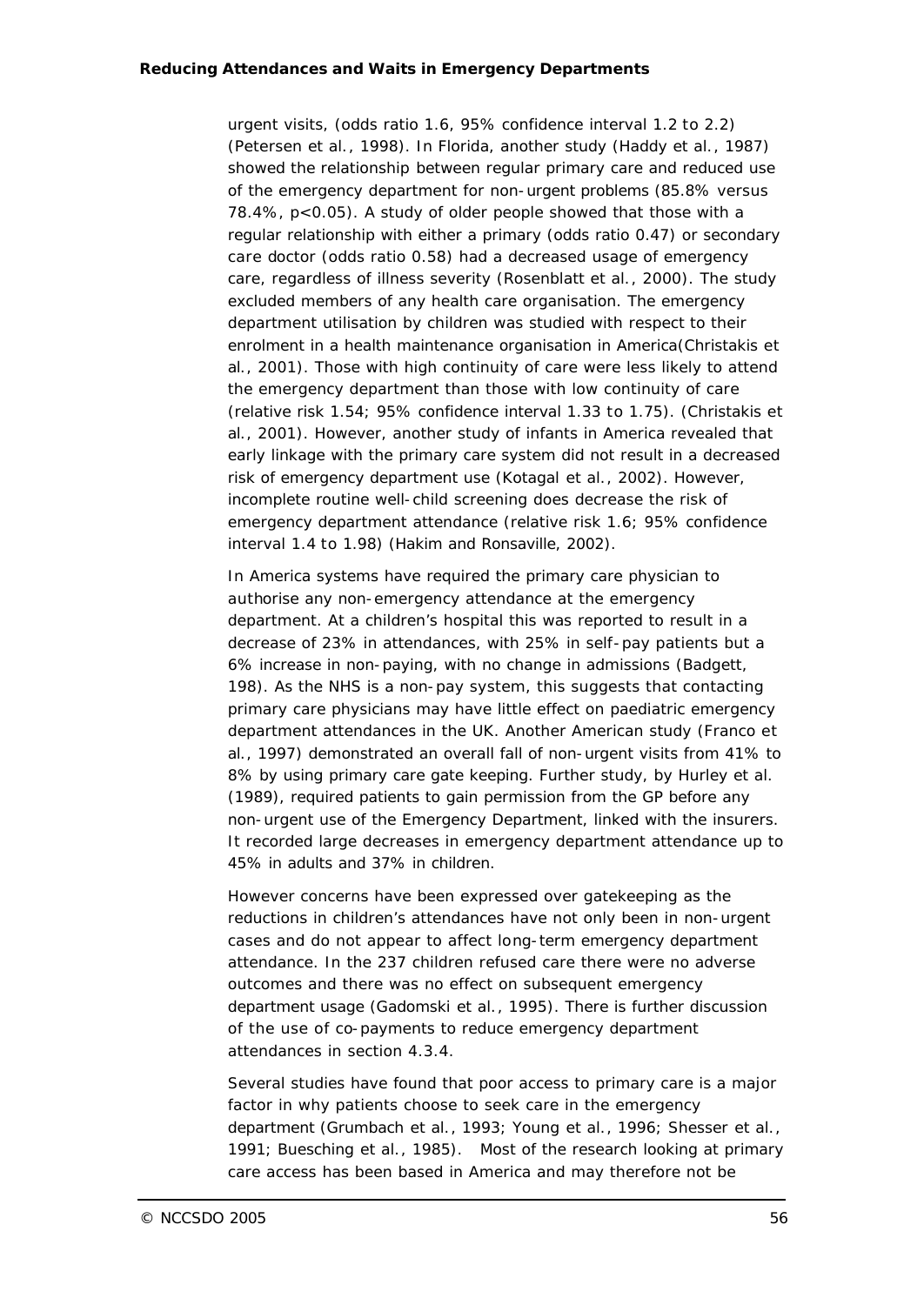applicable to the NHS. A 'before and after' study found that an increase in the number of primary care physicians in an area resulted in a reduction in emergency department attendances (Hilditch, 1980). A trial by Franco *et al.* (1997) found a significant reduction in emergency department visits where patients were given 24-hour access to a primary care physician, in a Medicaid system in America. This effect was most marked but not exclusive to non-urgent cases. Similarly a retrospective analysis of children's emergency department attendances in Carolina showed a decrease of 24% (p<0.001) for all cases and a fall of 37% (p<0.001) for non-urgent cases, following introduction of 24 hour primary care access (Piehl *et al.*, 2000). A before and after study by Sjönell (1986) examined the effects of the introduction of a primary care health centre in Stockholm, Sweden. The study found that emergency department visits were reduced by 40% in relation to a 19% increase in primary care visits in the area. One study in Glasgow (Stoddart *et al.*, 1999) showed that the introduction of out-of-hours centres had no effect on new attendance numbers at the emergency department although there was a significant decrease in the number of non-urgent patients. This latter decrease was matched by an increase of urgent patients. Some studies have however found that improved access to a primary care physician was not associated with a reduction in attendance at the emergency department (Straus *et al.*, 1983) or hospital readmission for the severe chronically ill (Weinberger *et al.*, 1996). The establishment of an urgent care centre resulted in people who had attended the centre once subsequently decreasing their emergency department usage by 48% (p<0.001). The location of the urgent care centre relative to the emergency department is not described (Merritt *et al.*, 2000). A new community health centre in a small town in New Zealand did not change the emergency department use at the local hospital (Maynard and Dodge, 1983). People failing to attend their primary care follow up after an emergency department attendance were more likely to re-attend the emergency department (Lanter *et al.*, 2001a and 2001b; Smith *et al.*, 2001a). This has led to the suggestion that guaranteed appointment times may be better than asking the patient to arrange an appointment (Lanter *et al.*, 2001a).

Different models of care in general practice produce different outcomes, for example we know that patients are more satisfied with care from their own GP than from deputising services (McKinley *et al.*, 1997).

A key development in primary care has been the introduction of new services for out-of-hours GP care. Very little research has been published on the effects of this change. The impact of co-operatives on emergency departments was assessed as part of a health technology assessment (Hallam and Henthorne, 1999). Interviews revealed concerns of emergency department staff about the potential increase in workload but the effect was expected to be small. It was felt that co-located co-operatives would promote joint working. The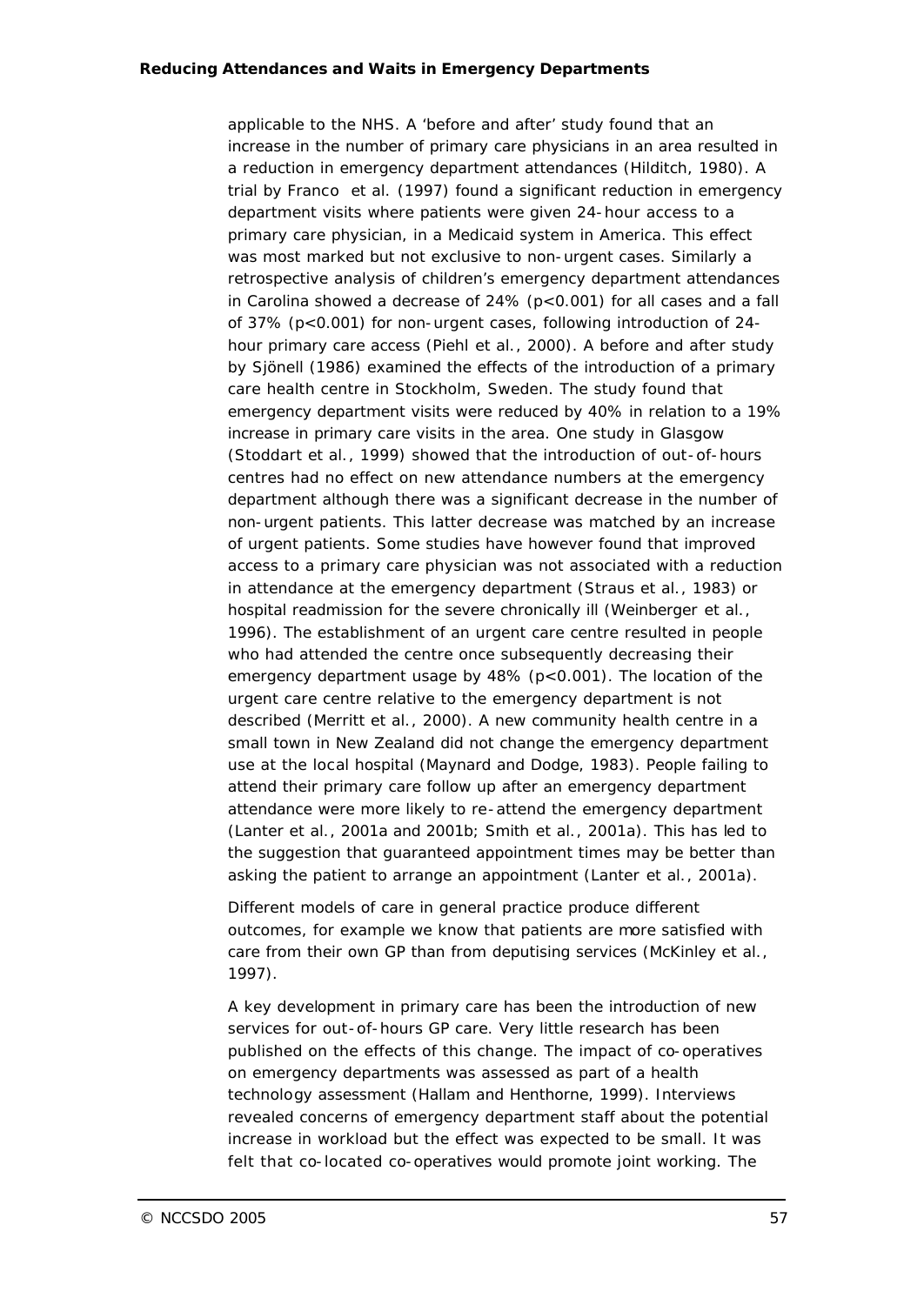study did not however look at actual changes. A study comparing cooperatives with deputising services showed that co-operatives had a higher admission rates (Salisbury, 1997a) but Cragg *et al.* (1997) showed no significant difference with a similar study in a different city suggesting that local factors may be more important than the organisational structure.

A small number of researchers have examined whether patients preferentially attend a deputising service or their local emergency department for their after-hours medical care. The observational study by Williams *et al.* (1973) found there was no increase in emergency department attendance in relation to an expansion of deputising services in Leicester. A similar result was obtained in the crosssectional study by Ferber (1983), who found emergency department attendance in certain areas of the United States that included freestanding after-hours clinics was not significantly lower than rates in corresponding areas without these facilities. By contrast, another study (Novak and Pross, 1983) found that the development of a deputising service in a region was associated with reduced emergency department use and it was assumed that improved access to primary care after hours had reduced emergency department attendance.

The general lack of recent evidence on the effect of new out-of-hours services on emergency department utilisation is surprising given that recent patient surveys have found mixed results in relation to their preference for out-of-hours care (Cragg *et al.*, 1997; Salisbury, 1997b).

The use of a co-located out-of-hours centre and emergency department is theoretically an opportunity to remove the responsibility of choice from the patient to the health care providers. The patient decides they need medical care and therefore contacts one location. This location can provide all types of emergency care.

There is some anecdotal evidence that out-of-hours centres may cause a decrease in primary care attenders at emergency departments (Heyworth and Egleston, 1998; McLauhlan and Harris, 1998). One study of a co-located but independent service showed persistent inappropriate attendance attributable to lack of knowledge (80%) of the new system and incorrect perceptions of relative waiting times. Of the 48 patients attending the GP co-operatives out-of-hours centre, based in the same building as the emergency department, 35 (72.9%) had found out about the GP emergency service on the day of the attendance and 81.3% were first time attenders (Rajpar *et al.*, 2000). One other study supported the lack of knowledge of primary care centres for excess attendance in emergency departments (Hakim and Ronsaville, 2002).

The reasons for patients' choice of emergency department or primary care for minor injury and illness are complex. In the UK system, there is little evidence that changing provision of primary care services will alter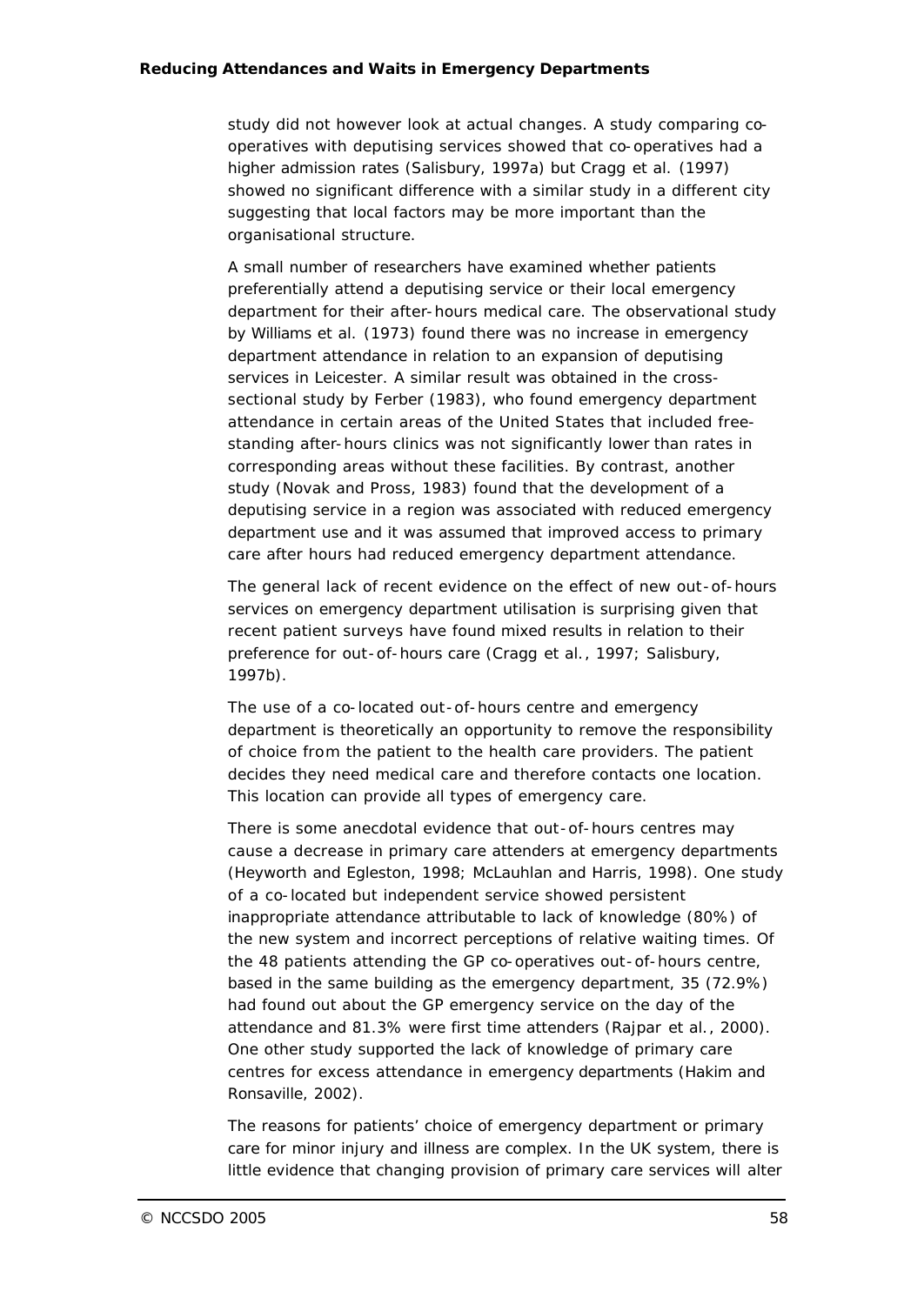patient flow. Availability of information or advice before arrival in emergency department has the potential to ensure the patient is seen by the most appropriate health carer. Financial disincentives work in some countries but are not appropriate within the present NHS.

The use of GPs in emergency departments has some short-term benefits but may reinforce care-seeking behaviour and increase emergency department attendances. Many new models such as colocation of out-of-hours centres are being developed but research evidence is not yet available to support these developments.

Further change is likely with the onset of the new GP contract. It is important that these are properly evaluated for their effects across the whole system.

# **4.2.3 Walk-in centres and minor injuries units**

Very few articles have been written assessing the impact of minor injuries units. They have been shown to be acceptable to patients (Mabrook and Dale, 1998; Jones, 1993; Pencheon *et al.*, 1998).<sup>424</sup> They can provide effective evidence-based care for a local population (Brebner *et al.*, 1996; Sakr *et al.*,1999) but services provided and standards are highly variable (Cooke *et al.*, 2001). There is some evidence that they can provide a locally responsive and accessible service (Pencheon *et al.*, 1998). Patients have been shown to be able to determine whether their needs are appropriate for a minor injuries unit (Dale and Dolan, 1996). A study of minor injuries units demonstrated that half their patients stated they would have otherwise attended emergency department (Dolan and Dale, 1997). The use of minor injuries units has provoked debate about whether minor injuries are the role of emergency department specialists, with some holding the view that all minor injuries should be seen in consultant-led departments (Leaman, 2001).

Minor injuries units are often established as part of a service reconfiguration but these have not been extensively studied. Centralisation of services in one city from two hospitals to one for adults did not result in increased waiting times for admission but did cause an increased time to see the clinician in emergency department. The waiting times at the associated minor injuries unit that replaced one emergency department were very short (Simpson *et al.*, 2001). The SDO Programme has commissioned a project on service reconfiguration which will address the effects on access to emergency care (see www.sdo.lshtm.ac.uk for more details).

In a questionnaire survey and notes review of 267 adults presenting to the emergency department, patients were classified by the suitability of the presenting health problem to be managed by alternative immediate care services or only by emergency departments, and also by the likelihood, in similar circumstances, of patients presenting to other services given their reasons for seeking emergency department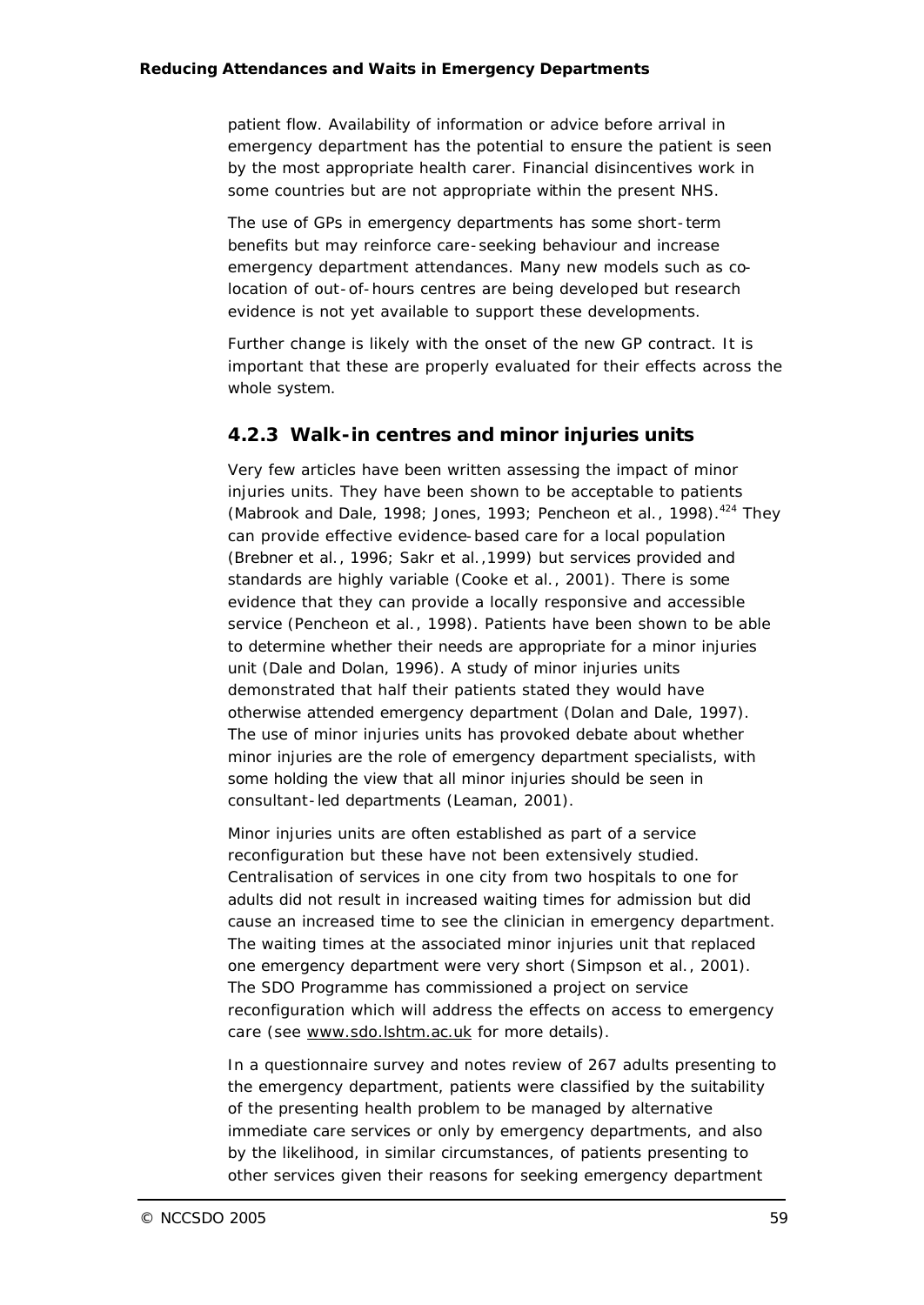care. Using objective criteria, it is estimated that 55% (95% confidence interval 50% to 62%) of the health problems presented by a non-urgent population attending emergency department are suitable for treatment in either general practice, or a minor injuries unit, or a walkin centre or by self-care after advice from NHS Direct. However, in almost one quarter (24%) of low priority patients who self-referred, the emergency department was not the first contact with the health services for the presenting health problem. The reason for attending emergency departments cited most frequently by the patients was a belief that radiography was necessary. Taking into account the objective suitability of the health problem to be treated elsewhere, and the reasons for attending the emergency department given by the patients, it is estimated that, with similar health problems, as few as 7% (95% confidence interval 3% to 10%) of the non-urgent emergency department population may be expected to present to providers other than emergency department in the future (Coleman *et al.*, 2001).

A 'before and after' observational study undertaken in the UK looked at the rates of emergency GP consultations and the attendance rates at out-of-hours services, minor injuries units and emergency departments before and after the introduction of an NHS walk-in centre. A second similar town was used as control over the same time period. The change in GP emergency consultations did not differ between the two towns, however attendance at a local minor injury unit was higher in the town having the walk-in centre. Non-ambulance attendances at the emergency department fell less in the town having the walk-in centre than in the control town. It was therefore concluded that although NHS walk-in centres did not affect the workload greatly of GPs they did have an effect on the local minor injuries unit of increasing workload which was thought to be probably related to the fact that it was situated in the same building (Hsu *et al.*, 2003).

The change of service provision in Edinburgh resulted in the creation of a minor injury service after an emergency department was closed. The initial report revealed that it caused a 5% decrease in attendances at the remaining emergency department with a 24% fall in attendances for those living in the direct vicinity of the minor injuries service (Heaney and Paxton, 1995) Six months later the decrease in attendances at the emergency department was 6% and for local people was 14% (Heaney and Paxton, 1997). One unit reported that its creation caused an increase in workload in the whole system rather than simply diverting work away from the local emergency department (Dale and Dolan, 1996).

In a study of minor injuries services in London using teleconsultations it was found that they were performed in approximately 3.6% of cases and most concerned patients with fractures. It was shown that the telemedicine allowed local decision-making in the majority of cases and that over a four-year period the number of patients referred to either the GP or the main hospital had halved from 75% to 38%. However, the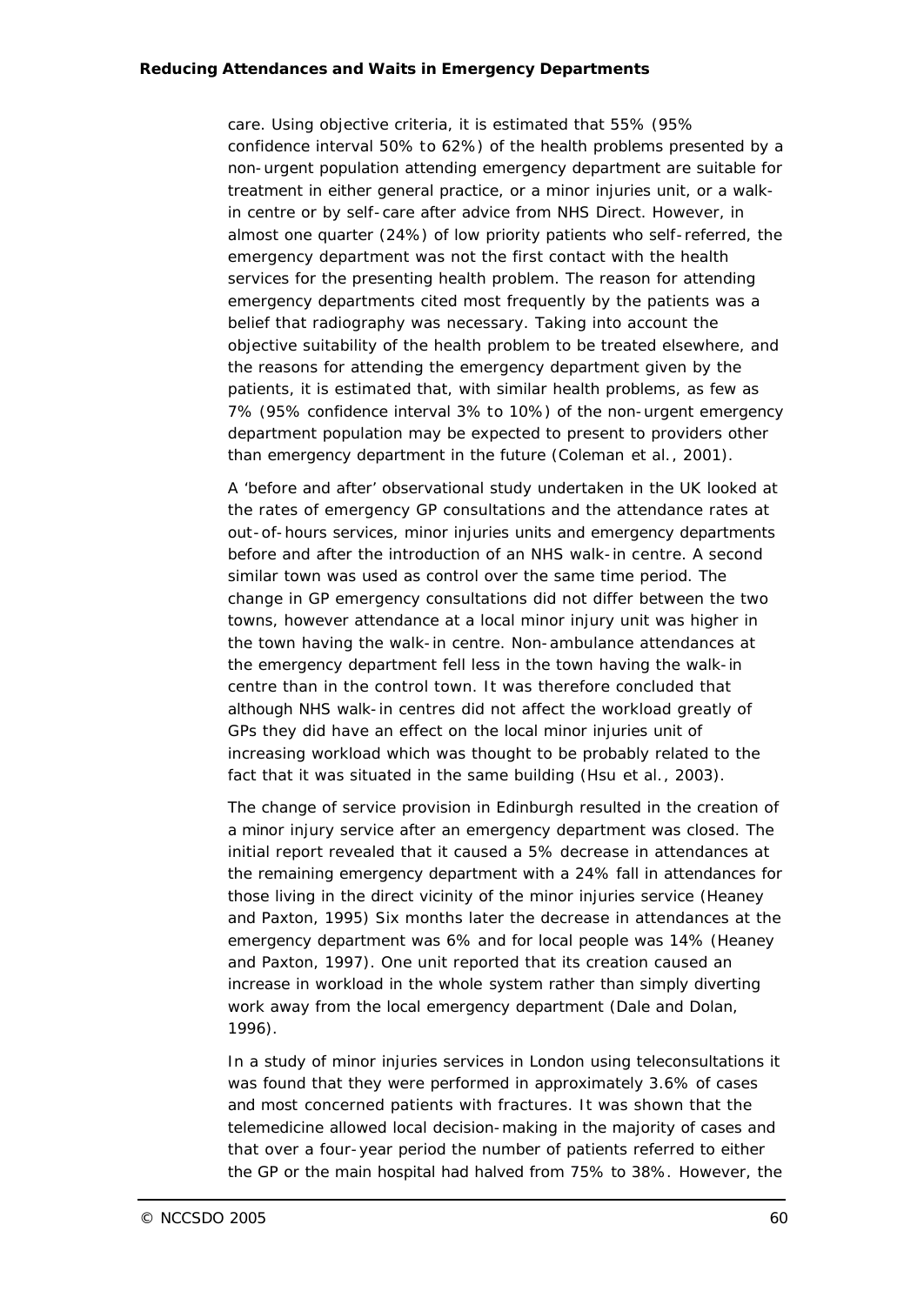study was not designed so that it was able to differentiate between the effects of telemedicine and the effects of increasing experience of the staff and the maturity of the service (Tachakra *et al.*, 2002).

As part of the national evaluation of NHS walk-in centres, Salisbury (2002) conducted a study of eight general practices, an emergency department and an out-of-hours provider close to each of ten walk-in centres in the year before and after the centre opened. There was a small decrease in emergency department attendances that was not statistically significant. In 2003 a series of new walk-in centres adjacent to emergency departments was announced and will be analysed for their effect on emergency department attendances.

A study of the walk-in centres in London by the Kings Fund (2001), confirmed that they were developing links with the local emergency departments but there were still issues with direct referrals to admitting teams. The study did not look at the impact of the centres on the emergency departments.

# **4.2.4 NHS Direct and nurse telephone advice**

NHS Direct was established in 1998 to provide health care information and advice to the public through a telephone helpline and associated on line service. It received 5.3 million calls in 2001-2002. Among its objectives were to decrease the numbers of attendances at emergency departments by giving advice to the public on appropriate (and alternative) sources of care, by handling out-of-hours primary care calls and by receiving non-emergency 999 calls.

By diverting advice calls to NHS Direct, emergency departments can save time for emergency department staff. One study (Griffiths and Collier, 2000) showed that, of 979 callers diverted from an emergency department to NHS Direct, 59% of calls were given health information. Of the remainder 28% went to the emergency department, 1% were directed to 999 and therefore also potentially went to the emergency department, 27% were directed to self-care and the remainder advised to contact their GP in varying time scales. The study demonstrates that the work of 979 calls in a three-month period was transferred from the emergency department to NHS Direct but it cannot determine the change in workload. In another unit, the introduction of NHS Direct caused a reduction by 72.6% of calls for advice being dealt with by the emergency department, therefore freeing up staff for other duties (Jones and Playforth, 2001).

A telephone nursing triage service was introduced in Quebec. Structured interviews were conducted with 850 patients who were waiting in either hospital emergency rooms or walk-in medical centres. Among those who were at the emergency centre, 56% were advised to consult a walk-in centre, 28% their family doctor and only 12% the hospital emergency room. It appears that using the telephone system was significantly related to the duration of the health problem (more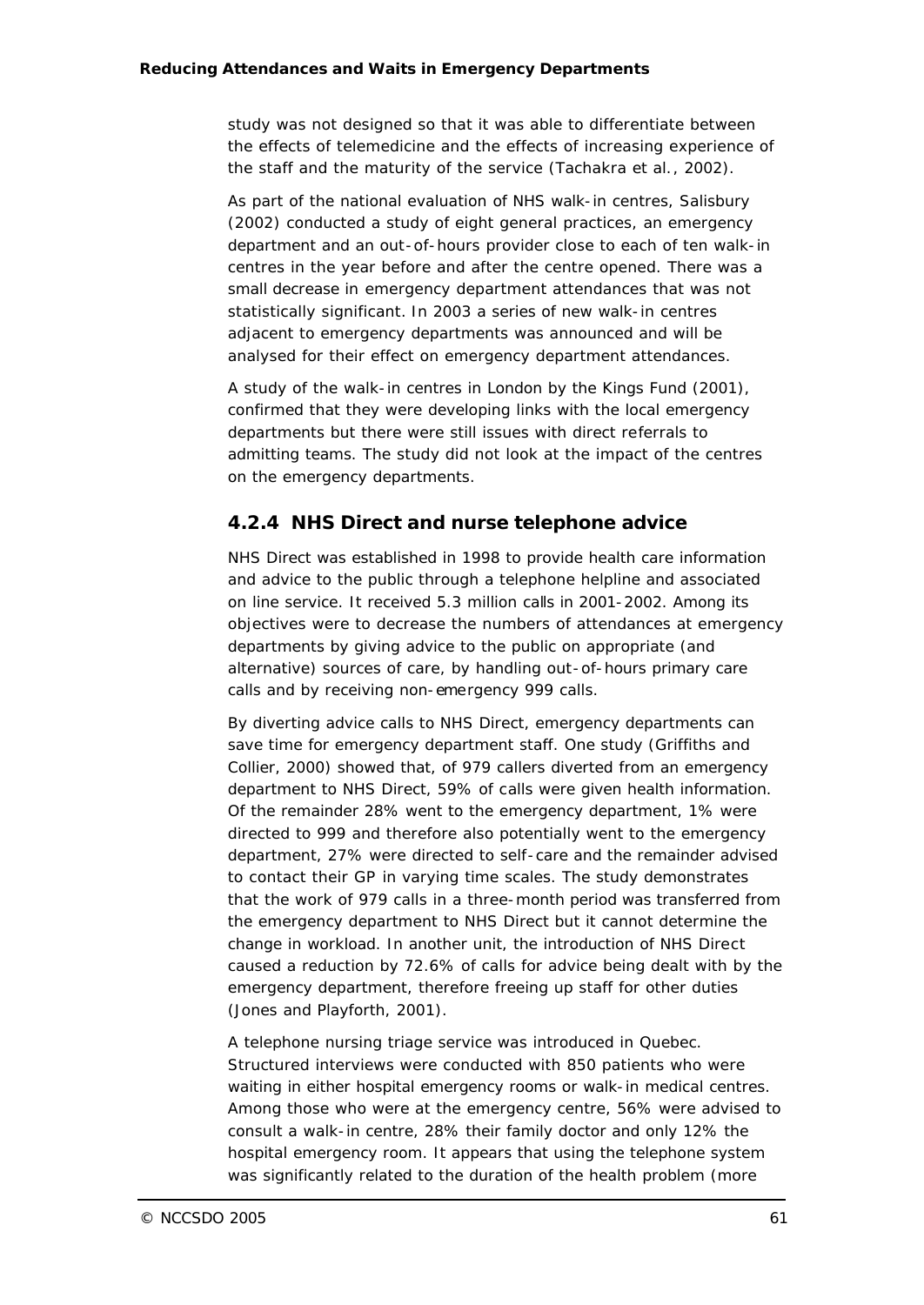than two days), a new health problem or being used as a walk-in rather than an emergency centre. It appears therefore that in Canada the advice given is only loosely taken (Lafrance and Leduc 2002).

Calls to NHS Direct were studied over a 24-month period in three areas of England and their associated GP co-operatives (Munro *et al.*, 2000). During the study period NHS Direct received 68 500 calls from a population of 1.3 million, of which 72% were out-of-hours. There was no significant change noticed in the trend of use of emergency departments or ambulance services during this study period. There were only small changes in use of general practice from an increase of 2% a month before the introduction of NHS Direct to -0.8% afterwards (relative change of -0.29%, 90% confidence interval, -4.2% to -1.5%). A similar system in Canada was studied. It noted that few users of emergency departments make use of the telephone system (17%) and they only loosely follow the advice. Only 12.8% of those who had used the telephone advice system had been advised to go to the emergency department (Lafrance and Leduc 2002). Use of a telephone advice system in a Scottish primary care emergency centre resulted in an increase in referrals to the emergency department from 1% of calls to 3% but did have benefits in primary care units with slightly more patients being dealt with solely over the telephone and fewer having a shorter wait. There was no statistical analysis in the study and some outcome measures were ambiguous (Strachan *et al*., 2001). Reorganisation of out-of-hours general practice in Denmark brought about mandatory telephone triage by GPs and county-based health centres. This change in system brought about an increase in the number of people attending emergency departments but the continuing increase was constant and the regression model showed that it was not related to the reforms (Velsted and Christensen, 2001). Use of nurse telephone consultation calls can reduce the overall workload of GPs by 50%, while allowing callers faster access to health care information. It did not however show any significant change in the attendance rate at the local emergency department or in admissions and attendances at hospital. Other adverse outcomes were not assessed (Lattimer *et al.*, 1998). If a nurse telephone triage is used rather than standard management of requests for same day referrals it can reduce the number of same day appointments with GPs, but results in busier routine clinics and a small but significant increase in out-ofhours and emergency department attendances (Richards *et al.*, 2002).

A similar system now operates in Australia but evaluation of its effect on emergency departments is still underway by Curtin University of Technology (Turner *et al.*, 2002).

# **Primary care: conclusions**

There has been a large amount of work demonstrating that significant numbers of patients attend emergency departments with non-urgent or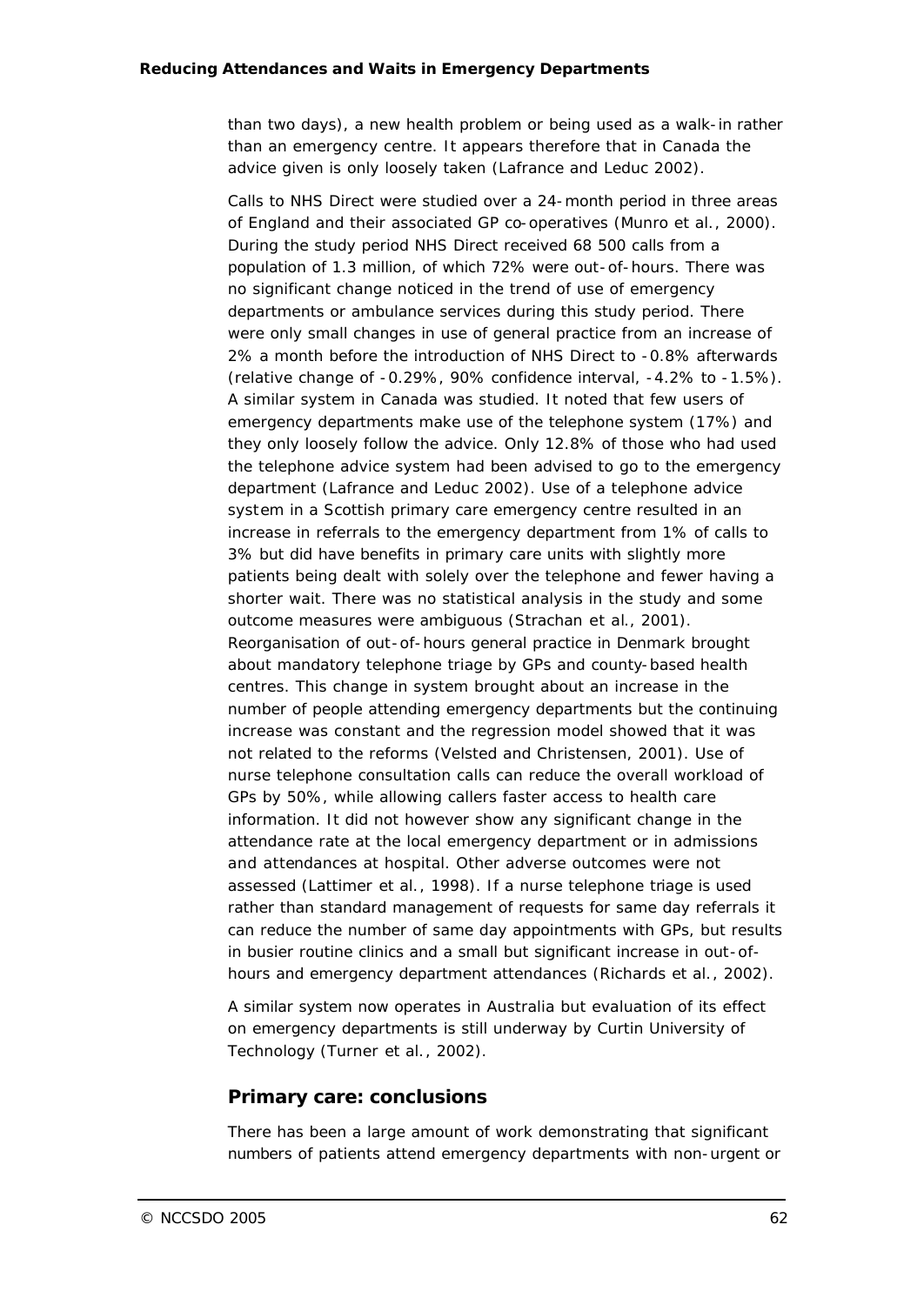primary care problems, although figures vary widely for a variety of service and methodological reasons.

Some hospitals have introduced GPs into emergency departments but studies have not assessed the effect this has on delays.

Studies have shown that those who have good access to primary care are less likely to use the emergency department but equally that high users of primary care are also high users of emergency departments. American systems of authorising access, except in true emergencies, does reduce attendances but safety has not been demonstrated.

Walk-in centres and urgent care centres (for example minor injuries services) have the potential to divert patients away from the emergency department, but this has not been demonstrated in studies yet. Similarly nurse manned advice lines, including NHS Direct, have not been shown to change the number of people attending emergency departments, although they have freed up staff time who previously answered such calls in emergency departments.

With the changes in provision of out-of-hours primary care, it is important that they are fully evaluated for their effect across the whole health care system, including the effects in emergency departments. Such studies need to determine the impact of changes in primary care provision on emergency department attendances and also analyse new initiatives that bring together the provision of primary and secondary emergency care.

# **Key points**

- There is no evidence around the effects on waiting times of GPs working in emergency departments.
- Primary care gatekeeping can reduce emergency department attendance but its safety is unknown.
- Walk-in centres and NHS Direct have not been demonstrated to reduce attendances at emergency departments.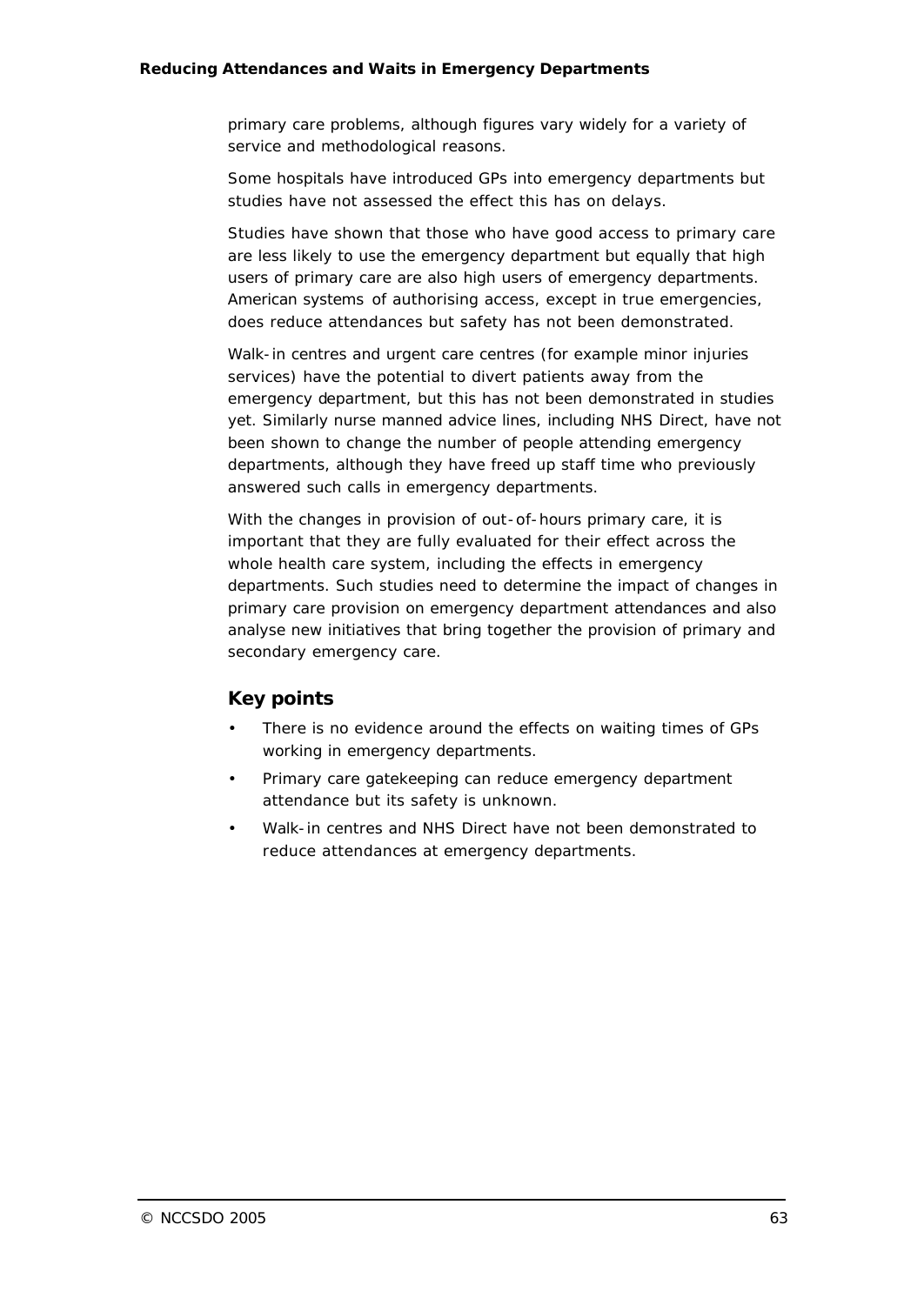| <b>Study details</b>         | <b>Domain</b>  | Study design                       | <b>Study population</b>      | <b>Intervention</b>             | Findings/conclusion                                               |
|------------------------------|----------------|------------------------------------|------------------------------|---------------------------------|-------------------------------------------------------------------|
| Gadomski et al.,             | Primary health | Cohort study                       | All children not             | Diverting managed care Medicaid | Only 57% saw their primary care                                   |
| 1995                         | care           | $N = 216$ intervention -           | authorised to                | patients                        | provider following referral                                       |
| Applicable to<br>UK: No      | Paediatric ED  | not authorised for<br>visit        | emergency department<br>care | Referral to primary care        | No difference in subsequent ED use<br>between authorised and non- |
| <b>United States</b>         |                | $n=193$ control - age              | ED size: 17 500 p.a.         |                                 | authorised ED care                                                |
|                              |                | match comparison                   |                              |                                 | No adverse health outcomes were<br>recorded                       |
| Sjönell, 1986                | Primary health | Observational study                | All inhabitants              | Primary health care centre      | ED visits decreased 40%                                           |
| Applicable to                | care           | Study district                     | ED size: NK                  | Establishment of health centre  |                                                                   |
| UK: Limited                  | ED             | $n = 44911 -$ study                |                              | increasing primary health care  |                                                                   |
| Sweden                       |                | district                           |                              | resources by 50%                |                                                                   |
|                              |                | $n = 48$ 749 - control<br>district |                              |                                 |                                                                   |
| Franco SM,                   | <b>ED</b>      | Cohort study                       | All children attending       | Primary Care Physician Access   | Significant reduction in ED                                       |
| Mitchell CK, et al.          | Primary care   | $n=4766$ - study                   | ED                           | Improved 24-hour primary care   | attendance (10% to 7.6%;                                          |
| 1997 184                     |                | period                             | ED size: 4,766 p.a.          | access.                         | $p=0.0005$                                                        |
| Applicable to UK:<br>Limited |                | $n=2798$ - control<br>period       |                              | Primary care gate-keeping       | Non-urgent visits reduced (41% to<br>8%; p<0.00001)               |
| <b>United States</b>         |                |                                    |                              |                                 |                                                                   |

### **Table 4 Primary care interventions (4.2.2)**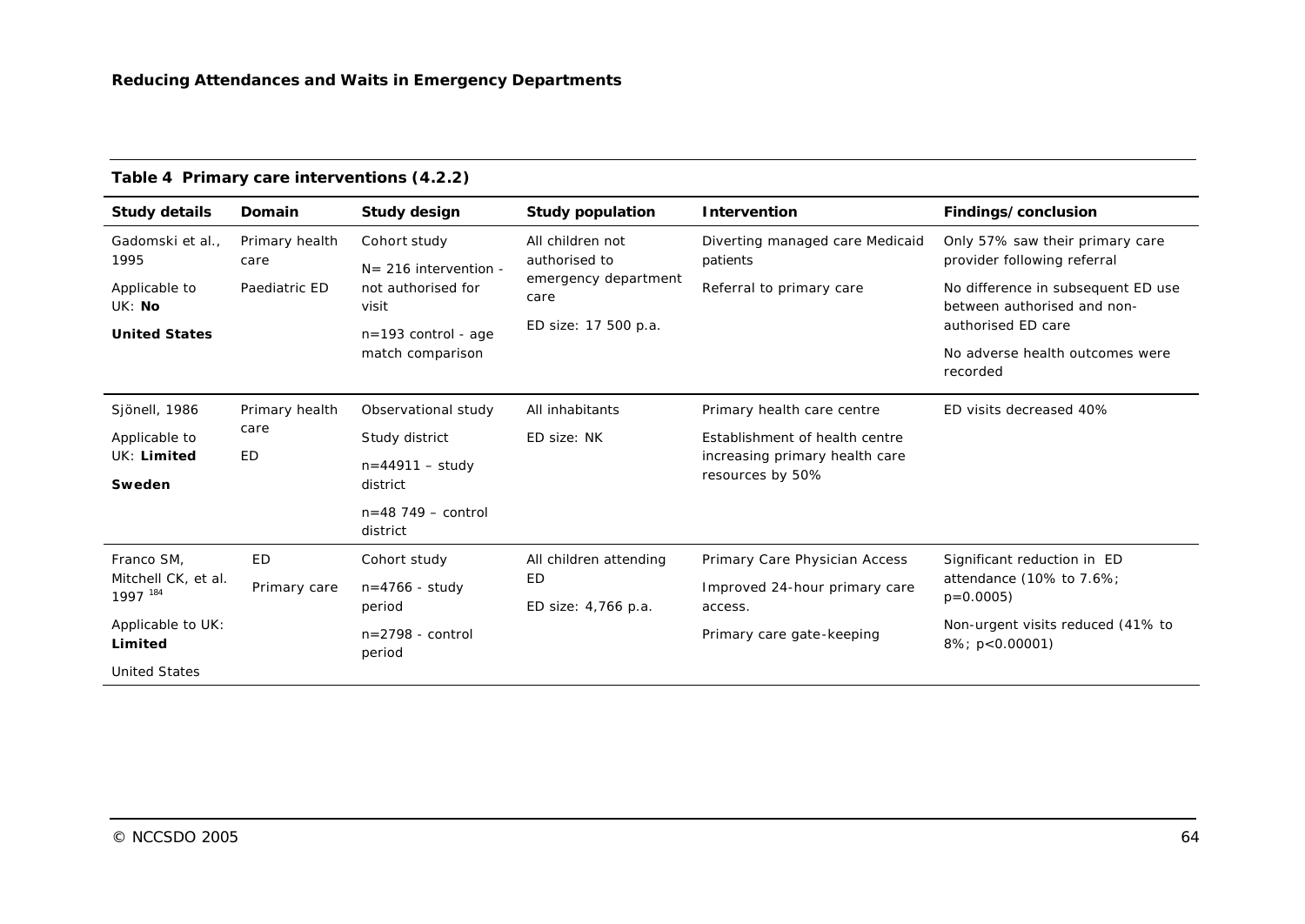| Table 4 (continued)               |                                       |                                           |                                                              |                                                                                               |                                                                |
|-----------------------------------|---------------------------------------|-------------------------------------------|--------------------------------------------------------------|-----------------------------------------------------------------------------------------------|----------------------------------------------------------------|
| <b>Study details</b>              | <b>Domain</b>                         | Study design                              | <b>Study population</b>                                      | <b>Intervention</b>                                                                           | Findings/conclusion                                            |
| Piehl et al., 2000                | Primary                               | Cohort study                              | Children aged 0-18                                           | Decreasing ED use by Medicaid                                                                 | Significant reduction in ED                                    |
| Applicable to UK:                 | health care                           | Historical control                        | years                                                        | patients                                                                                      | attendance for children on the<br>program 24%/158              |
| <b>No</b><br><b>United States</b> |                                       | $n = 20$ 663 Medicaid<br>patients         | Excluded:<br>-children without ICD-<br>9ED size: 54,742 p.a. | Ensuring children had their own<br>GP with 24-hour access<br>(Institution of Carolina Access) | Monthly rate per 1000:<br>33.5 pre intervention                |
|                                   | $n = 34079$ non-<br>Medicaid patients |                                           | Program)                                                     | 25.6 post intervention $(p<0.001)$ .                                                          |                                                                |
| Stoddart et al., 569              | ED                                    | Survey                                    | ED attenders                                                 | Introduction of out of hours                                                                  | No significant change in total                                 |
| Applicable to UK:                 | Primary                               | Control: No                               | ED size: 68 000 p.a.                                         | primary care centre                                                                           | numbers attending ED                                           |
| Yes                               | health care                           | $n = 1206$ pre-                           |                                                              |                                                                                               | Reduction in those attending with                              |
| United Kingdom                    |                                       | introduction                              |                                                              |                                                                                               | problems of over one week duration<br>$(8\% \text{ vs. } 5\%)$ |
|                                   |                                       | $n = 1,390$ 12 weeks<br>post-introduction |                                                              |                                                                                               |                                                                |
|                                   |                                       | $n=1$ year post-<br>introduction          |                                                              |                                                                                               |                                                                |

Note. ED: emergency department; ICD-9: International Classification of Disease (Version 9)..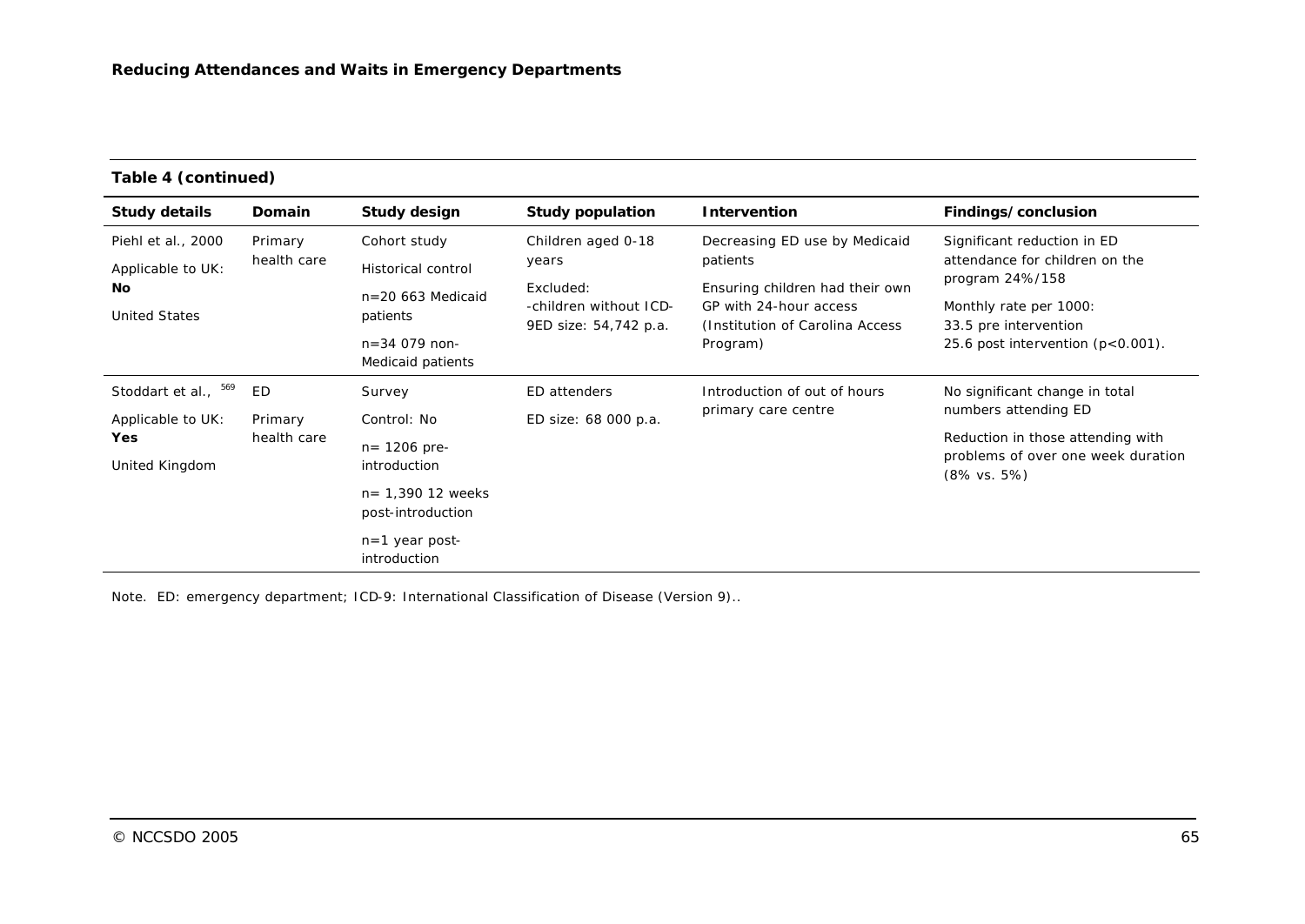### **Table 5 Walk-in centres and minor injuries units (4.2.3)**

| <b>Study</b>             | <b>Domain</b> | Study design                     | <b>Study population</b> | <b>Intervention</b>                         | Findings/conclusion                                                          |  |
|--------------------------|---------------|----------------------------------|-------------------------|---------------------------------------------|------------------------------------------------------------------------------|--|
| Heaney & Paxton,<br>1995 | Community     | Observational study              | All ambulatory patients | Creation of a minor injuries<br>service     | Decrease of 5% in attendances at<br>local ED with a 24% reduction in         |  |
| Applicable to UK: Yes    |               |                                  |                         |                                             | attendances for those living in the<br>direct vicinity of the minor injuries |  |
| United Kingdom           |               |                                  |                         |                                             | unit.                                                                        |  |
| Hsu et al., 2003         | Community     | Observational study              | NHS WIC patients and    | Creation of NHS WIC                         | Minor injuries service attendance                                            |  |
| Applicable to UK: Yes    |               | $n=9$ intervention               | ED patients             |                                             | rate ratio increase 1.22(95% CI 1.12<br>to $1.33$ )                          |  |
| United Kingdom           |               | general practices                |                         |                                             | Less marked fall in ED attendances                                           |  |
|                          |               | n=3 control general<br>practices |                         |                                             | than in control area (rate ratio 1.17,<br>95% CI 1.03-1.33)                  |  |
| Heaney & Paxton          | Prehospital   | Observational study              | Patients attending with | Introduction of a nurse-led minor           | Overall 5% reduction in attendances                                          |  |
| Applicable to UK: Yes    | care          |                                  | a minor injury          | injury clinic (WIC and telephone<br>advice) | at local ED                                                                  |  |
| United Kingdom           | Primary       |                                  |                         |                                             | Large variation in attendance at local                                       |  |
|                          | health care   |                                  |                         | Open 9.00 am - 9.00 pm                      | ED by postcode area.                                                         |  |
| Salisbury et al., 2002   | Primary       | Observational study              |                         | Creation of ten NHS WICs                    | Non-significant decrease in ED                                               |  |
| Applicable to UK: Yes    | health care   | Impact of WIC on                 |                         |                                             | attendances                                                                  |  |
| United Kingdom           | Emergency     | other providers:                 |                         |                                             |                                                                              |  |
|                          | care          | $n = 10$ intervention<br>sites   |                         |                                             |                                                                              |  |
|                          |               | $n = 10$ control sites           |                         |                                             |                                                                              |  |

Note. ED: emergency department; WIC: walk in centre; CI: confidence interval.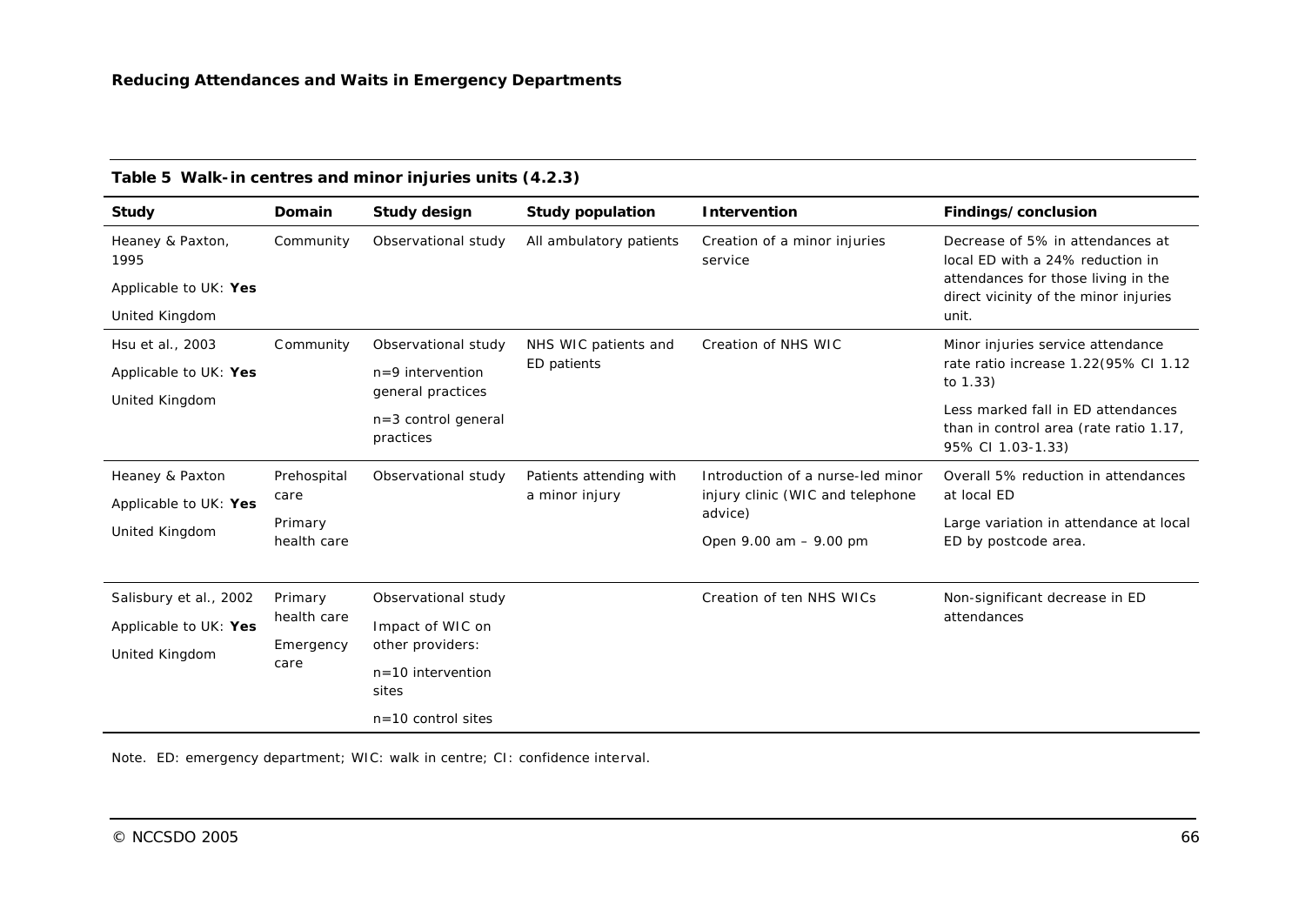| $1.10 \text{ J} \cdot 1.00 \text{ J} \cdot 1.01 \text{ J} \cdot 1.01 \text{ J} \cdot 1.01 \text{ J} \cdot 1.01 \text{ J} \cdot 1.01 \text{ J} \cdot 1.01 \text{ J} \cdot 1.01 \text{ J} \cdot 1.01 \text{ J} \cdot 1.01 \text{ J} \cdot 1.01 \text{ J} \cdot 1.01 \text{ J} \cdot 1.01 \text{ J} \cdot 1.01 \text{ J} \cdot 1.01 \text{ J} \cdot 1.01 \text{ J} \cdot 1.01 \text{ J} \cdot 1.01$ |                       |                            |                                                                                      |                                                                                    |                                                                        |  |
|--------------------------------------------------------------------------------------------------------------------------------------------------------------------------------------------------------------------------------------------------------------------------------------------------------------------------------------------------------------------------------------------------|-----------------------|----------------------------|--------------------------------------------------------------------------------------|------------------------------------------------------------------------------------|------------------------------------------------------------------------|--|
| <b>Study</b>                                                                                                                                                                                                                                                                                                                                                                                     | <b>Domain</b>         | Study design               | <b>Study population</b>                                                              | <b>Intervention</b>                                                                | Findings/conclusion                                                    |  |
| <b>Griffiths &amp; Collier</b>                                                                                                                                                                                                                                                                                                                                                                   | <b>ED</b>             | Observational study        | Patients telephoning the<br>emergency department for<br>advice; 3-month trial (July, | Telephone triage                                                                   | 27% advised self-care                                                  |  |
| 2000                                                                                                                                                                                                                                                                                                                                                                                             |                       | Control: No                |                                                                                      | Advice call to ED                                                                  | 43% advised to visit GP                                                |  |
|                                                                                                                                                                                                                                                                                                                                                                                                  | Applicable to UK: Yes |                            | August & September)                                                                  | redirected to NHS<br>direct                                                        |                                                                        |  |
| United Kingdom                                                                                                                                                                                                                                                                                                                                                                                   |                       |                            |                                                                                      |                                                                                    |                                                                        |  |
| Velsted &                                                                                                                                                                                                                                                                                                                                                                                        | Primary               | Time-trend study           | Community population: 630,000                                                        | New out-of-hours                                                                   | Mean rate of contact increased                                         |  |
| Christensen 2001                                                                                                                                                                                                                                                                                                                                                                                 | health<br>care        | <b>Historical control</b>  | GP service including                                                                 | significantly from 0.1722 (1988-1991) to<br>$0.191(1992-1997)(p=0.0002)$ .         |                                                                        |  |
| Applicable to UK: Yes                                                                                                                                                                                                                                                                                                                                                                            |                       |                            |                                                                                      | telephone triage and<br>setting up of county-                                      |                                                                        |  |
| Demark                                                                                                                                                                                                                                                                                                                                                                                           |                       |                            | based health                                                                         |                                                                                    | Rise in ED attendances already<br>occurring and not related to the     |  |
|                                                                                                                                                                                                                                                                                                                                                                                                  |                       |                            |                                                                                      | centres                                                                            | reforms.                                                               |  |
| Lattimer et al., 1998                                                                                                                                                                                                                                                                                                                                                                            | Primary               | <b>RCT</b>                 | Patients using out-of-hours                                                          | Telephone nurse-led<br>consultation service<br>using decision<br>support software. | 50% of calls managed with nurse                                        |  |
| Applicable to UK: Yes                                                                                                                                                                                                                                                                                                                                                                            | health                | $n = 7184$ intervention    | service during study times:<br>Mon-Fri: 6.15 pm to 11.15 pm                          |                                                                                    | telephone advice                                                       |  |
| United Kingdom                                                                                                                                                                                                                                                                                                                                                                                   |                       | care<br>$n = 7308$ control |                                                                                      |                                                                                    | No increase in attendance at ED in 3                                   |  |
|                                                                                                                                                                                                                                                                                                                                                                                                  | ED                    |                            | Sat: 11.00 am to 11.15 pm<br>Sun: 08.00 am to 11.15 pm                               |                                                                                    | days following consultation                                            |  |
|                                                                                                                                                                                                                                                                                                                                                                                                  |                       |                            |                                                                                      |                                                                                    | Nurse phone consultations did not                                      |  |
|                                                                                                                                                                                                                                                                                                                                                                                                  |                       |                            | Serving population: 97,000                                                           |                                                                                    | produce significantly more adverse<br>outcomes than usual out-of-hours |  |
|                                                                                                                                                                                                                                                                                                                                                                                                  |                       |                            |                                                                                      |                                                                                    | system                                                                 |  |
|                                                                                                                                                                                                                                                                                                                                                                                                  |                       |                            |                                                                                      |                                                                                    | No significant change in ED attendance                                 |  |

#### **Table 6 NHS Direct and nurse telephone advice (4.2.5)**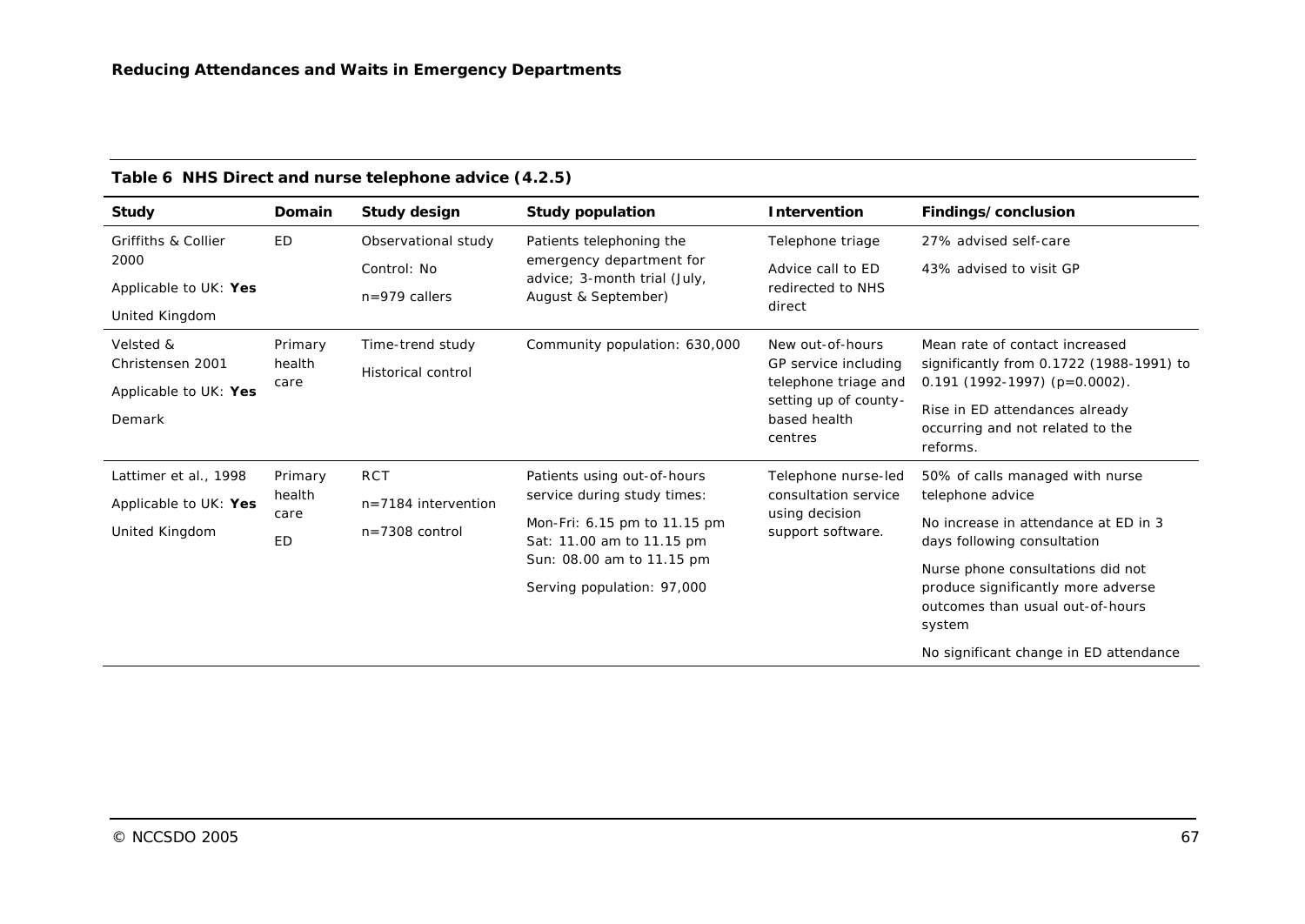| Richards et al., 2002<br>Applicable to UK: Yes<br>United Kingdom | Primary<br>health<br>care<br><b>ED</b> | Interrupted time<br>series $(N=4685)$<br>$n = 3452$ intervention<br>triage<br>$n = 1233$ control<br>standard<br>management | All patients requesting same day<br>appointment after offer of routine<br>appointment by receptionist<br>during study period. | Telephone advice<br>service with<br>computerised<br>management<br>protocols (six<br>experienced<br>nurses). | Significant increase in ED visits for<br>patients in triage 0.033 intervention<br>compared to standard management<br>$0.010$ ( $p < 0.001$ ). |
|------------------------------------------------------------------|----------------------------------------|----------------------------------------------------------------------------------------------------------------------------|-------------------------------------------------------------------------------------------------------------------------------|-------------------------------------------------------------------------------------------------------------|-----------------------------------------------------------------------------------------------------------------------------------------------|
|------------------------------------------------------------------|----------------------------------------|----------------------------------------------------------------------------------------------------------------------------|-------------------------------------------------------------------------------------------------------------------------------|-------------------------------------------------------------------------------------------------------------|-----------------------------------------------------------------------------------------------------------------------------------------------|

Note. ED: emergency department.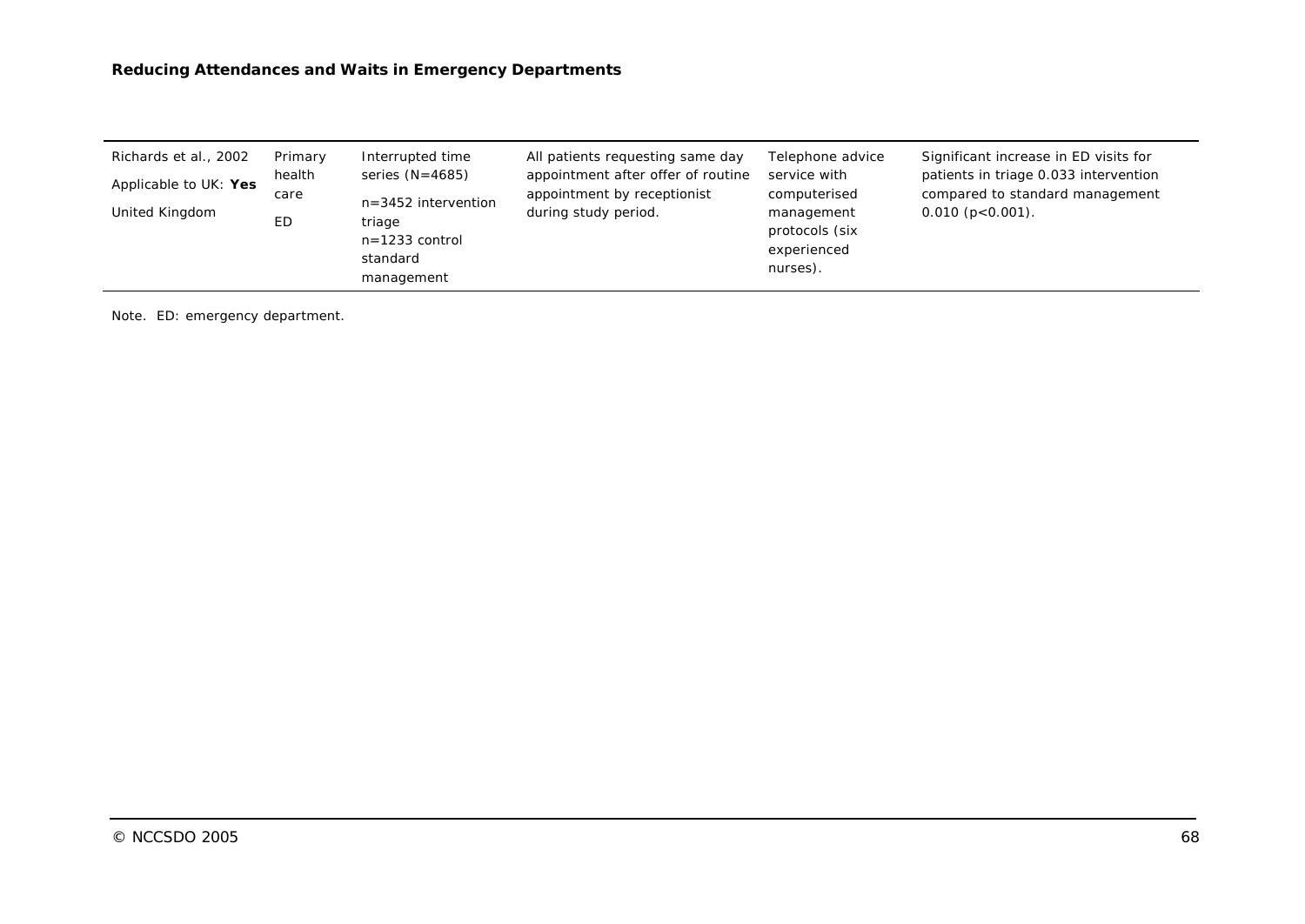#### **Case study 2: Streaming to primary care**

Patients attending the emergency department are assessed at the point of triage and a decision is made as to whether their needs are most appropriately met by emergency department medical staff, an emergency department nurse or a member of the primary health care team (PHCT). An experienced member of the nursing team helps the patient to access the services needed or where appropriate, provides nursing care or treatment, or directs the patient to selfcare.

Audit has shown that nurses are practising safely and making correct judgements. Waiting times for minor injuries rarely exceeds two hours, and patients treated by nursing staff are seen within minutes rather than hours. There is a reduced incidence of patient complaints and nurses report increased job satisfaction.

### **For further information please contact:**

Ana Kimche, Clinical Nurse Manager

Mr N Jenkins, Consultant

Accident & Emergency Neville Hall Hospital Brecon Road Abergavenny Gwent NP7 7EG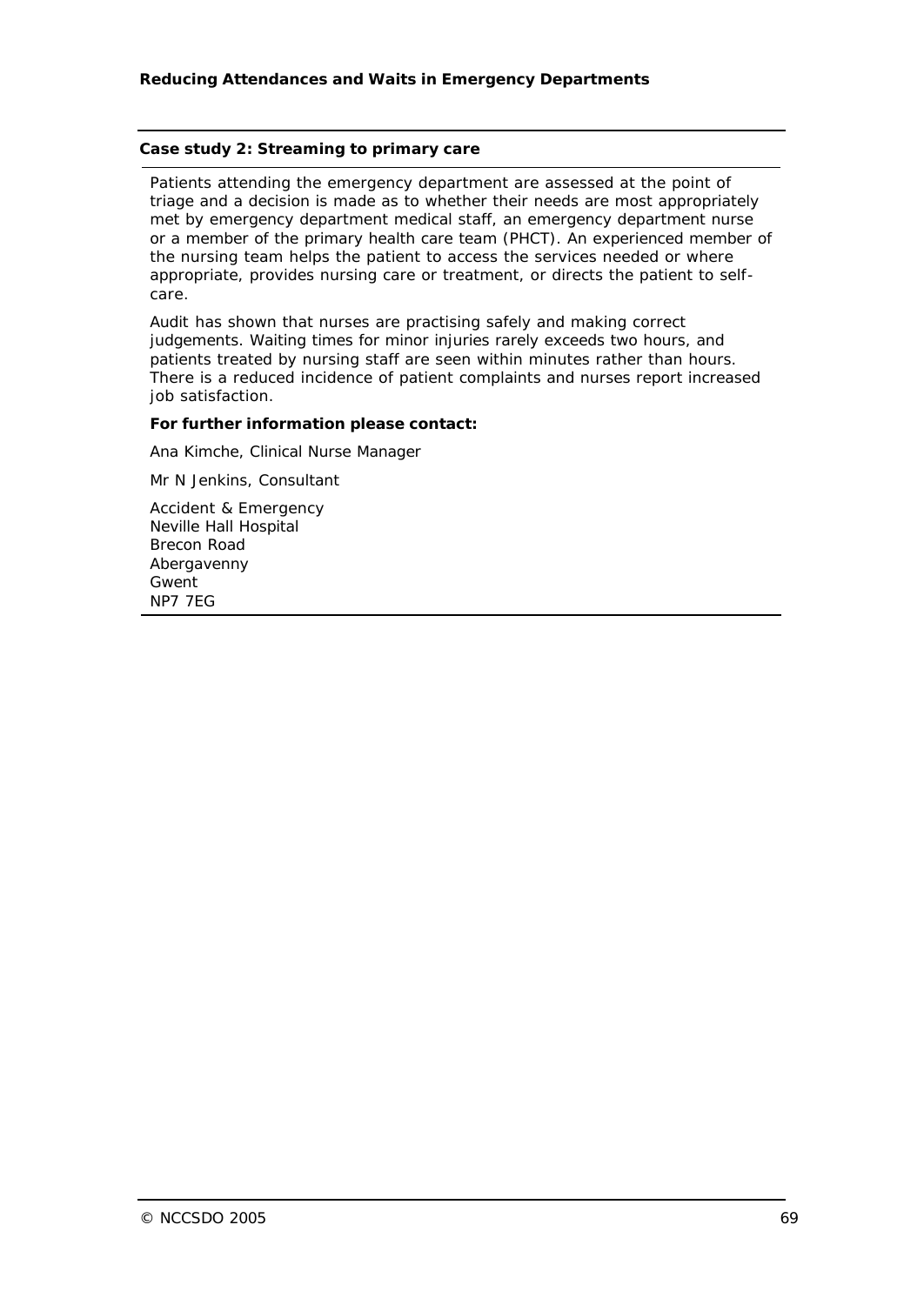# *4.3 Emergency department*

The studies reported in this section are related to clinical, structural and procedural changes introduced in emergency departments. Literature has not been found on cultural attitudes and changes in emergency departments, which affect waits and attendances.

The SDO Programme has commissioned research to investigate organisational factors influencing waiting times in the emergency department (see www.sdo.lshtm.ac.uk for more information).

# **4.3.1 Registration and administration**

A quasi-experimental design study comparing patients who were triaged and then went to reception or vice versa showed they were more likely to report to the reception in the first place and they reported a better understanding of this system. There was no case reported where patients in triage category 1 or 2 suffered an adverse outcome because of any delay with attending reception first. Door-to-triage time was however slightly reduced where triage happened first (ten minutes). If reception was undertaken first it took 13 minutes to reach triage (p<0.001). It is unlikely that this change is of any operational significance (Goodacre *et al.*, 2000).

One study (Anon., 2000a) looked at simplifying the registration process on entry to the emergency department. The changes involved use of laptops to enable bedside registration (which was undertaken simultaneously with triage), partial registration of only essential details before triage and a system to ensure full details were obtained later during a 'waiting period'. These changes reduced the arrival to physician time from 42.3 minutes to 22.5 minutes with only 0.3% having incomplete registration. The study did not give details of methods and no statistical analysis was available to determine the significance of the change. Another unit reported a reduction from 25 minutes to five minutes for the registration process when undertaken at the bedside, but methods and analysis were not reported. It appears this was associated with better patient tracking systems (Lau *et al.*, 2000). Wireless laptops have also been successfully used but no papers were found undertaking full evaluation (Trudeau and Ladue, 1996). Another prospective cohort study of bedside registration of all non-fast track patients found that this process had no effect on emergency department transit time for critically ill patients but did reduce time for other patients from 59 minutes to 42, 44, 50, 53 and 48 minutes in consecutive months. Further statistical analysis was not available (Takakuwa *et al.*, 2003).

Getting patients to start completing their own records as part of the sign-in process was used at one New Jersey hospital. This was seen to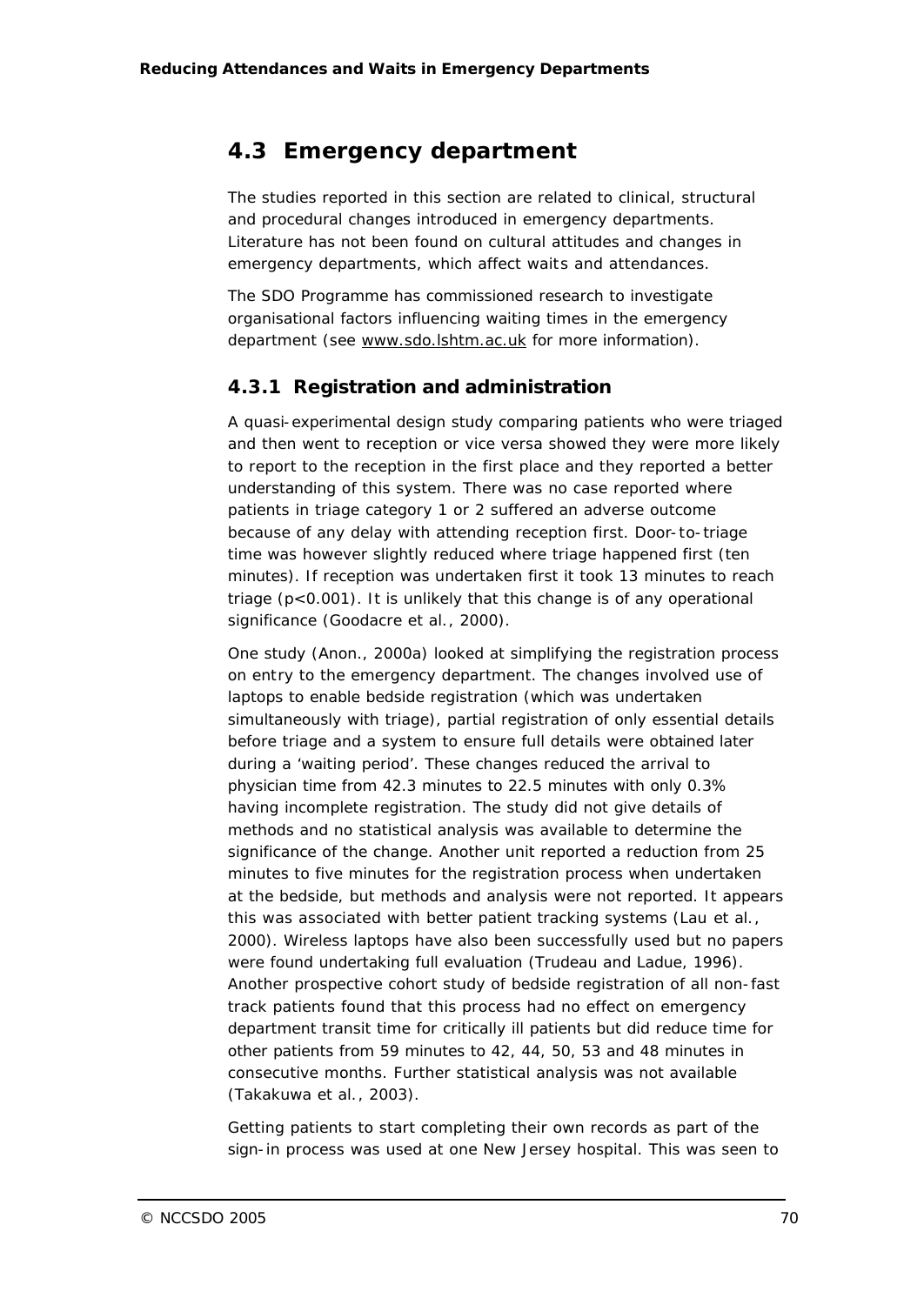decrease triage time and saved ten to 15 minutes per patient on overall flow. The study methods were not described (Trossman, 2000).

Staff in an American level 2 trauma centre developed new admission forms. This reduced the documentation time from 22 minutes to four minutes. No details of the previous documentation were given but a sample of the new flow sheet showed use of tick boxes on a two-page form (Petersen, 1985). Another prospective randomised study used a series of templates in 1228 patients. There was no significant decrease in emergency physician total evaluation time with the use of templates (Marill *et al.*, 1999). Templates may however improve the quality of notes (Humphreys *et al.*, 1992).

A prospective study by Witt (1995) looked at the introduction of a transcription service. A direct observation time and motion study was undertaken measuring the documentation time. Dictation was notably faster than writing (155 seconds *versus* 220 seconds, p<0.0002) and the total productivity of the department improved by 3.8% (from 2.20 patients per physician per hour to 2.28, p<0.05). Legibility and completeness of notes also improved. Introducing compulsory transcription may not lengthen the patients stay (Higgins and Becker, 2000). Another study (Zick and Olsen, 2001) compared traditional transcription via tape to voice recognition software in 47 sets of case notes. Accuracy was comparable (99.7 *versus* 98.5%) and turnaround time was better with the voice recognition software (3.65 minutes *versus* 39.6 minutes).

Use of computer monitoring of progress through the emergency department is feasible (Hu, 1993) and undertaken by some units (Fletcher *et al.*, 2004). Patient on-screen tracking systems have been described (Nathanson, 2003). Use of an electronic tracking board rather than a white board resulted in fewer patients waiting more than six hours (4.4% *versus* 3.7% but no statistical analysis) and was associated with improved patient satisfaction (Boger, 2003). Use of real time data is more reliable than staff perceptions of when an emergency department is becoming overcrowded (Reeder *et al.*, 2003). It is recognised that successful organisations have the information to act on changes in real time. Live information using statistical process control enables early decisions to be made (Rosow *et al.*, 2003). Electronic white boards have been used to improve patient tracking but their effects on waits have not been assessed (Jones, 2002).

Using a computer simulation it was possible to design a central transporting team of porters and a nurse to help transfer patients on a hospital site. It was found to decrease delays but was not trialled in the emergency department. Requests were made using the IT system rather than phones with an average time to dispatch of six minutes (McGinty and Ghiz, 1993).

In summary, the evidence in the area of registration and documentation is poor. There is weak evidence that bedside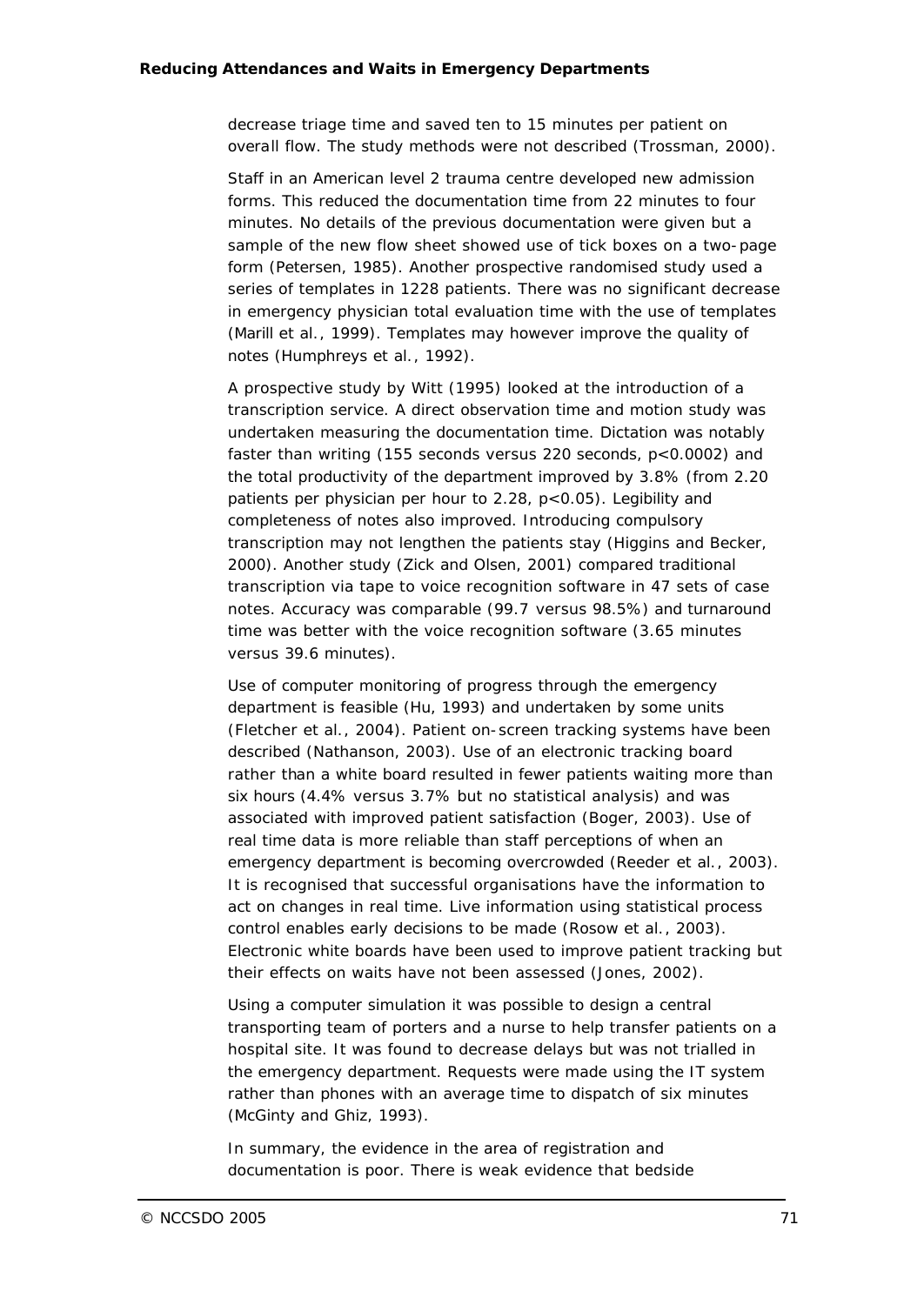registration, self-completion of forms by patients and transcription of notes may accelerate the process in the emergency department.

## **4.3.2 Triage and initial assessment**

Triage was introduced into UK emergency departments in the mid 1980s as a risk management tool to prevent patients with time critical illness waiting an excessively long time for care. A variety of three or five level triage systems are used around the world. The five level systems have demonstrated a high degree of accuracy and inter-rater reliability (Mahon, 2003). In 1992 the government introduced the Patients Charter which stipulated that all patients 'will be seen immediately and their need for treatment assessed' (Department of Health, 1997). The effect of this initiative was to isolate the triage nurse from the patient flow which Read *et al.* (1994) cites as the main contributory factor in the resultant increase in waiting times. Others, however, have stated it was due to the nursing time of triage being taken from patient care. Studies have claimed to demonstrate that triage reduces waits in the emergency department. However these studies have all incorporated the prioritisation component of triage with other interventions (for example test ordering). The effects of triage nurse ordering of x-rays and tests is discussed in section 4.5.3.

A study comparing patients who were triaged with those not triaged showed that patients in the triage group waited longer than those in the no triage group in all four of the priority categories but it was most marked in triage category 1 and 2 patients suggesting therefore that those in most urgent need may have had their care delayed by triage. Only 48% of the triage group had complete records (George *et al.*, 1992). In another smaller study of triage it was shown that triage delayed the waiting time for non-urgent patients to see both the nurse and the doctor but the study did not look at urgent cases (Ryan, 1995). In a comparison between 1986 without triage and 1988 with triage it was shown that time to see a doctor was unchanged, but time to an initial assessment was reduced. However the study did not present adequate data or allow comparison of the two years. In the second year, the department saw more patients but staffing and training differences are not known (Mallett, 1990). Others have argued for the important clinical safety net function of triage when there are delays in the system (Windle and Mackway-Jones, 2003).

In redesigning triage in an emergency department, one system was adopted which allowed the triage nurse to initiate diagnostic protocols for frequently-occurring medical problems based on physician-approved algorithms. These were developed for abdominal pain, eye trauma, chest pain, gynaecological symptoms, substance abuse, orthopaedic trauma, minor trauma, paediatric fever and paediatric emergencies. Following a comprehensive educational programme the advanced triage was initiated. After one year the evaluation was undertaken which showed that the average length of stay was found to be 46 minutes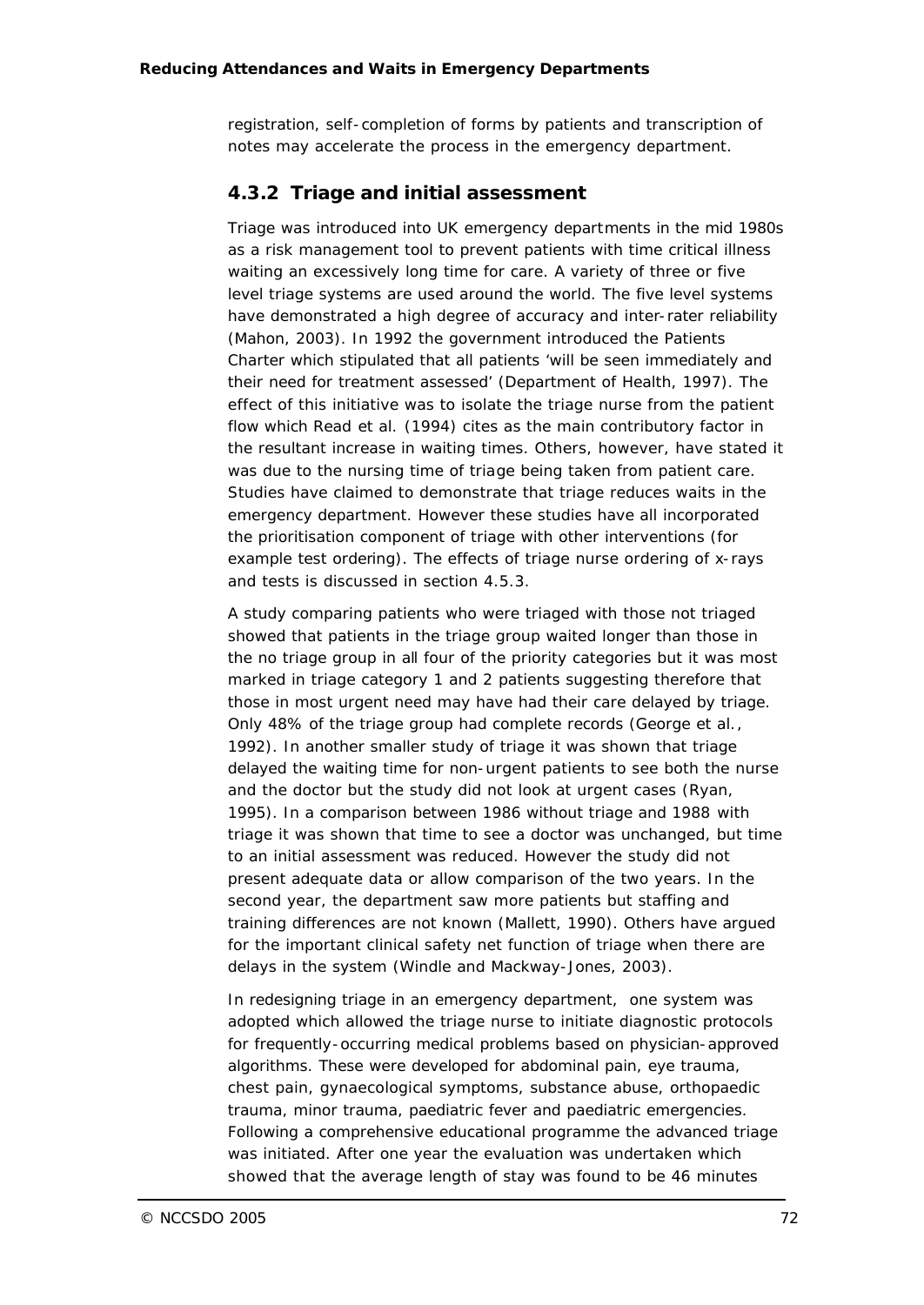less than the length of stay for patients who went through the standard triage system. The greatest saving was for those in the urgent category where there was a saving of 76 minutes. The components of time where there was most saving was the patients' length of stay after physician assessment, presumed to be due to the fact that diagnostic results were already available at this stage in the advanced triage group. However this study had no statistical analysis and it is not clear how the random selection of 250 studied were selected (Cheung *et al.*, 2002). In another system of advanced triage, a triage nurse could initiate diagnostic protocols according to algorithms. In the emergency patients there was a time saving of 40 minutes in the total length of stay, in the urgent category there was a time saving of 74 minutes and in the non-urgent there was a time saving of ten minutes. Overall, there was an average time saving of 46 minutes within the department against a normal total length of time of approximately 200 minutes (Kokiko and Mayer, 1997).

Development of a specific mental health triage scale and its implementation showed that mean emergency waiting times and transit times were reduced. There was also a reduction in the number of mental health patients waiting to be seen. This was accompanied by education of both emergency department and psychiatric department staff with a greater understanding of each other's perspectives (Smart *et al.*, 1999).

A two-tiered trauma response was developed whereby the most severe trauma was seen by a surgical-based trauma team. The next tier was an emergency medicine supervised trauma alert team with senior personnel from the emergency department. Those patients who were categorised into the new (second) trauma alert group had a significant reduction in their length of stay by 139 minutes. Overall the length of stay was reduced from 289 minutes to 241 minutes. The system therefore demonstrated that those with urgent (as opposed to emergency or routine) care needs had their care times reduced by this new system (Tinkoff *et al.*, 1996).<sup>591</sup>

In summary, if the only purpose of triage is to prioritise patients then it may delay care, but if it adds extra value by initiating investigations or treatment then it may save time. It may however provide a clinical safety net at busy periods.

# **4.3.3 Triage out**

'Triage out' is the system whereby after people arrive at the emergency department they are redirected to an alternative source of care, usually from triage.

Emergency departments have traditionally offered care for all who present. However it is realised that many who present to the emergency department do not have emergency needs. By reducing the numbers of patients seen in the emergency department, then waits will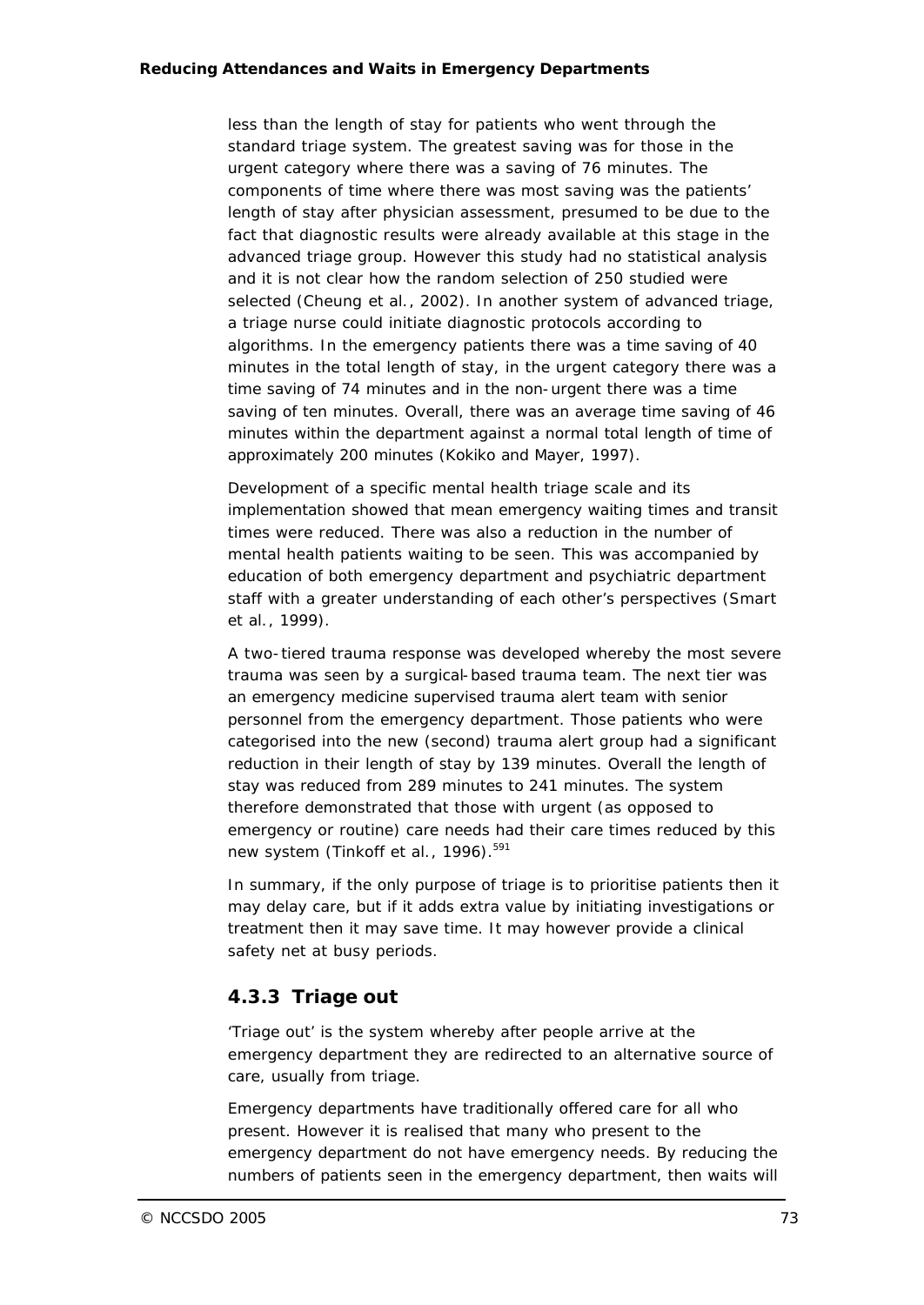reduce if resources are maintained. One way of reducing numbers being treated in the emergency department is to redirect those patients who do not have any emergency needs. Some disagree with this principle because it is considered that the patient has the perception of urgency or that emergency departments should act as a safety net (Henry, 1990). The Society for Academic Emergency Medicine has written a position statement on the ethics of triage and, in particular, on triaging out of the emergency department (Schmidt *et al.*, 1995). If the principle of 'triage out' is to be adopted then its acceptability to patients, its safety and its efficacy must all be assessed.

The willingness to wait for a clinic appointment rather than going to the emergency department was assessed for six conditions in five hospitals in 2757 patients. A third of patients were willing to wait in a nonemergency setting. Those most likely to be prepared to wait were older people and those without a regular primary care provider. It was found that 20% were willing to wait up to 24 hours and 6% up to 48 hours (Rucker *et al.*, 1999). The study looked at patients with conditions with potential for severe illness (abdominal pain, chest pain, hand lacerations, head injury and vaginal bleeding) whereas many of those who would be triaged out would have simpler conditions; this study may therefore underestimate the willingness to defer care. In one study (Morrison *et al.*, 1990) 89% of GPs agreed that their patients should be sent back to their surgery if they attend the emergency department with a non urgent problem and 73% still agreed if the patient was attending for a second opinion.

In an RCT, Washington *et al.* (2002) studied 156 patients who were referred to a next day primary care clinic according to criteria (all were abdominal, respiratory or musculoskeletal conditions). The self-reported health status of those deferred to clinic was no different from those seen immediately, although the power of the study would not detect a one day additional period of infirmity at home.

As a result of overcrowding a hospital developed a programme of referring certain types of patients not needing emergency care and sending them to other sources of care. In the three-year study 15% of patients were refused care and referred elsewhere. Letters and calls to referral clinics, eight local emergency departments and the coroner's office identified no patients who had been grossly mis-triaged and only 'insignificant' adverse outcomes were identified. Follow-up of 3740 individuals triaged away was performed by telephone. This indicated that 42% of persons received care elsewhere the same day and 37% within two days and 22% decided not to seek any other medical care. A group of 1.6% sought care at other emergency departments for their minor complaints (Derlet *et al.*, 1992).

But another study showed that up to 1% of patients suitable for triage out were subsequently admitted (Birnbaum *et al.*, 1994). Use of standard triage systems with acuity as the determinant is not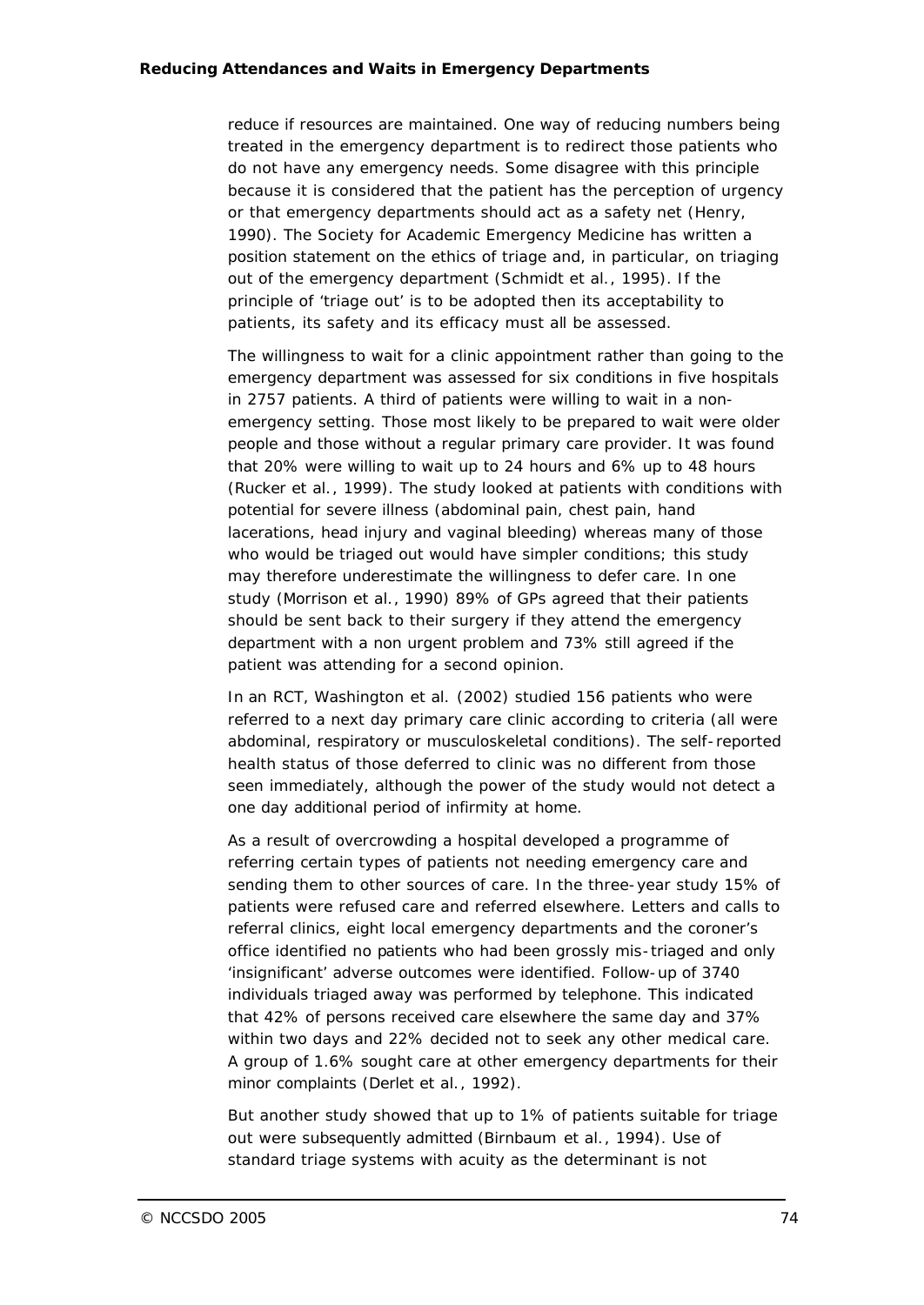sufficiently sensitive to identify those needing emergency department care (Lowe *et al.*, 1994) and one third of those designated suitable for triage out would have been inappropriate. Referral to primary care did not result in subsequent less usage of emergency department (Straus *et al.*, 1983). Triage out of the emergency department by a nurse showed that 15% were referred elsewhere. No significant adverse outcomes were detected by telephone follow-up and coroners' notes review. Only 16% sought care at another emergency department (Derlet *et al.*, 1992).

A prospective study looked at the use of a screening examination by a triage nurse to determine whether patients were eligible to be seen in the emergency department. Patients with vital signs within a specific category or with one of 50 minor chief complaints were refused care in the emergency department and referred to off-site clinics. In the first six months 19% of ambulatory patients were referred off-site, 84% were referred to off-site non-university clinics and 15% were referred to a University affiliated hospital-based clinics. Follow-up letters and telephone calls identified no patients who needed re-triage to an emergency department. Only 54 patients (1.3%) complained of their referral out of the emergency department. Of 41 patients who returned to the emergency department within 48 hours none had a deterioration of their condition. The authors conclude therefore that it is safe to selectively triage people out of the emergency department to reduce the workload within the department (Derlet and Nishio, 1990). In a study of paediatric patients a study in Memphis showed that 61% of the 748 studied were triaged out of the emergency departments. Of these, 31% were sent to community health centres, 17% to physicians' offices and 13% advised on self-care. There was a high rate of recovery but the significance of this cannot be judged because of the absence of any comparator group (Rivara *et al.*, 1986). Kelly (1994) demonstrated that emergency department attendance could be reduced by 27%, or 68% of non-urgent cases, using a triage out system.

A similar system of presence of non-emergency chief complaint, absence of key factors, absence of chest pain, abdominal pain, severe pain, inability to walk and normal vital signs was used as the criteria to refer patients to off-site clinics. Over a five-year study period, more than 176 000 patients were seen in the ambulatory triage area of an emergency department. Of these, 18% were defined as non-urgent, and were referred elsewhere. A letter and telephone calls to all the clinics to the eight local emergency departments and coroners' offices identified no instances of gross mistriage. A telephone follow-up was successful in 34% of cases and showed that 39% had received care elsewhere the same day, 35% had received care elsewhere within three days and 26% decided not to seek medical care. A group of 1% sought care at another emergency department (Derlet *et al.*, 1995).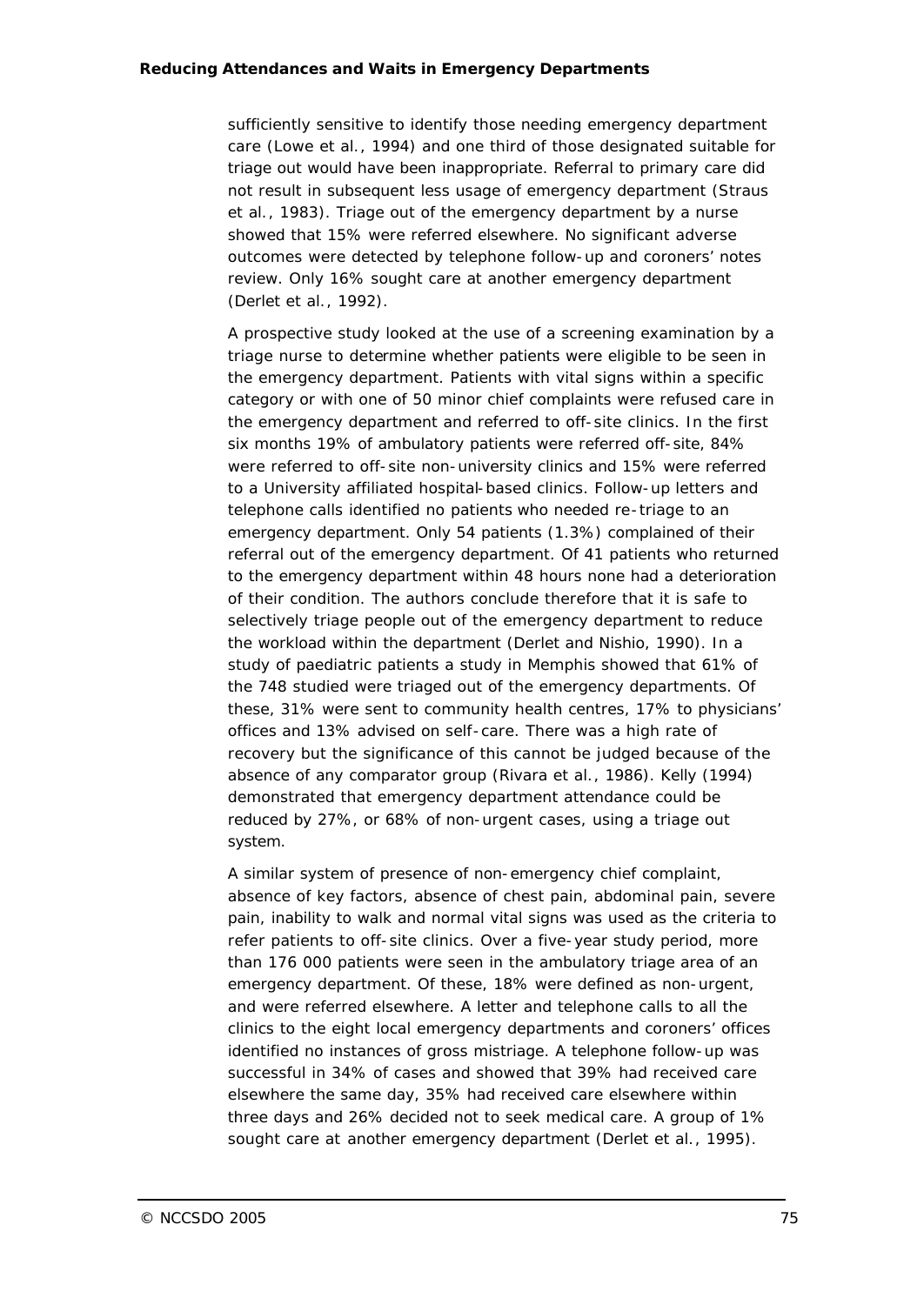An American veterans administration study undertook a Delphi process to establish criteria for deferred care. The criteria were then used on 1187 consecutive ambulatory patients presenting with abdominal pain, musculoskeletal symptoms or respiratory infection. The patients meeting the deferred care criteria were then offered an appointment within one week in the ambulatory care clinic at the study site. All other patients were offered same -day care. Of the 226 patients who met the screening criteria for deferred care none of them experienced subsequent hospitalisation or death in the next seven days or 30 days respectively (Washington *et al.*, 2000).

In a Swedish study (Hansagi, 1990), the triage nurse re-directed any patients with a non-urgent problem to more appropriate care. Of these, 27% were considered appropriate for care elsewhere and 84% of patients agreed to referral following the advice. Patient satisfaction with such a system was equal to that in a normal emergency department referral pattern. In another Swedish study 38% of adult attenders were triaged out, follow up by looking at emergency department notes revealed no adverse outcomes. A greater number could have been triaged out if there had been increased capacity in primary care. There was however, no follow up of other adverse outcomes (Hansagi *et al.*, 1997).

Driscoll *et al.* (1987) concluded that attempts to divert patients with non-urgent illnesses from the emergency department were generally a failure because of the differences in the language and culture of health care between doctors and patients.

In summary, studies show that 15% to 27% of patients can be triaged out with only 1% dissatisfied (Derlet and Nishio, 1990) but only a third may be willing if asked. GPs were happy with the concept in the one study found. However up to a third may be triaged out inappropriately (Lowe *et al.*, 1994), up to 1% may be subsequently admitted (Birnbaum *et al.*, 1994) and up to 1.6% may attend another emergency department (Derlet *et al.*, 1995; Derlet *et al.*, 1992). Many studies reported no adverse outcomes. There were however no prospective studies in the UK of such systems.

# **4.3.4 Co-payment and financial systems**

It is recognised in America that there are significant variations in how people use emergency departments and this is associated with their financial responsibility for 'unnecessary use'. Those with responsibility for partial or full payment were associated with fewer non-urgent attendances at the emergency department. The percentage of nonurgent cases varies from 61% with welfare insurance to 13% with Medicare insurance (Dickhudt *et al.*, 1987). But no causal link has been established. Many co-payment schemes are linked with primary care gatekeeping, which has already been discussed in section 4.3.4.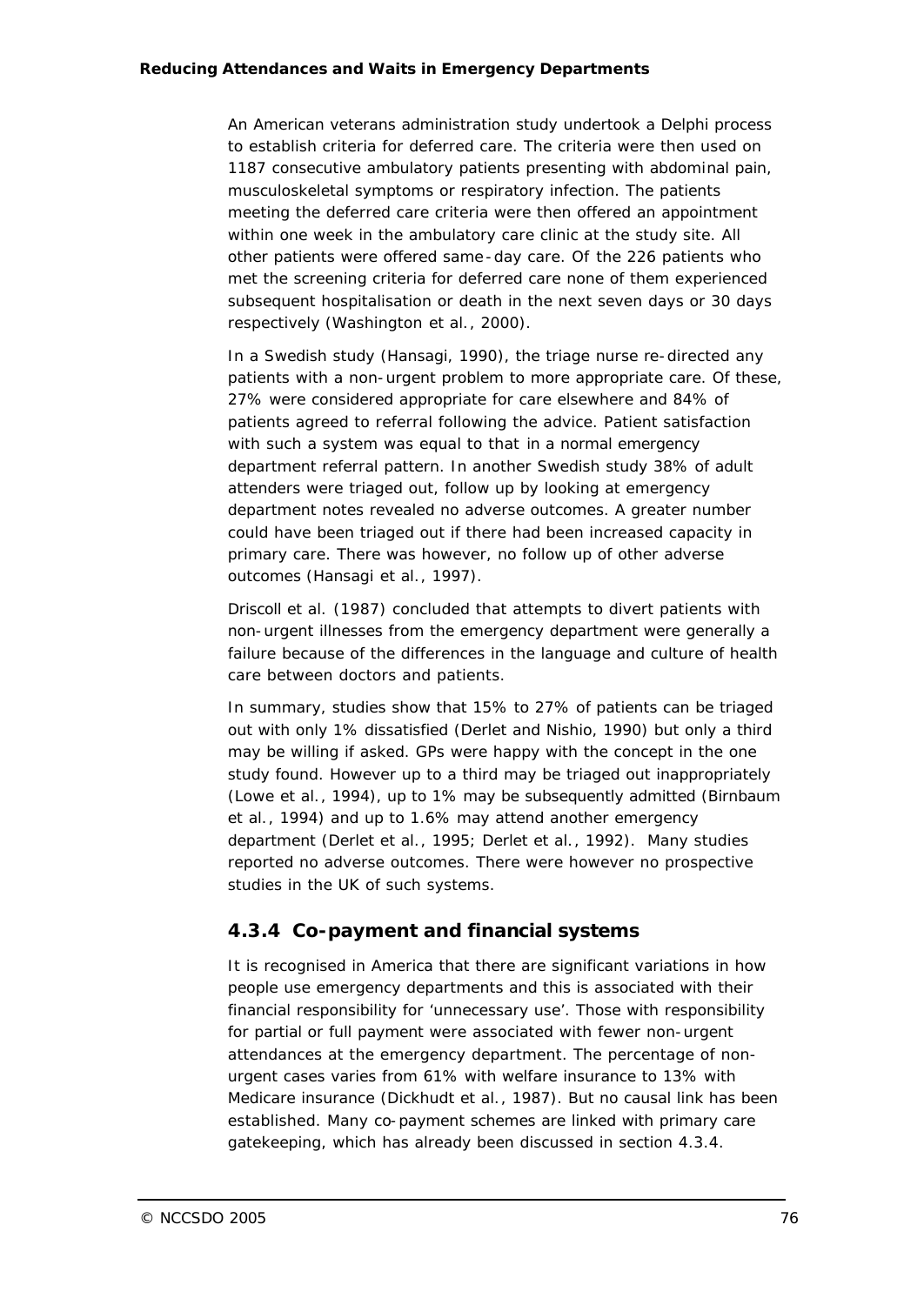#### *Reducing Attendances and Waits in Emergency Departments*

A prospective survey was performed after the introduction of a new 'fee for service' managed care programme in a paediatric emergency department. A convenience sample of 200 patients under two years old receiving primary care at the walk-in centre were enrolled. Six months after the introduction of the fee for service, paediatric emergency department visits for minor illness had decreased significantly for the fee for service group (68%,  $p=0.001$ ) but not for the capitated plan group (82%, p=0.92). However at one year the utilisation rates were similar to those of the initial phase, suggesting that introduction of a new plan temporarily led to fewer visits to the paediatric emergency department for minor illness but within one year users had reverted to their prior utilisation habits (Chande, 1997).

Selby *et al.* (1996), examined the use of the emergency department before and after the introduction of co-payment systems by Kaiser Permanante. The study used a control group not affected by copayment systems. After adjusting for age, sex and socio-economic status the use of emergency departments declined by 14.6% more than the control group (p<0.001). Visits for other urgent care did not increase. The decline was most marked in the non-emergency cases. The study did not detect any adverse outcomes but accepts the study design was limited in this respect and its ability to detect changes in disadvantaged groups. Mortality was not changed nor was the number of potentially avoidable admissions.

In a randomised trial of 3973 patients, O'Grady (1985) found that copayments reduce attendances. The size of the payment seemed to have little effect but some reduction in attendances occurred across all severity groups, indicating the potential risks of such systems. Without any cost-sharing the attendances for less serious diagnoses increased three times as much as visits for more serious conditions. With no cost-sharing, emergency department visits for less serious diagnoses increased three-fold.

It has been reported that introducing a system of free payment for care if the wait to be seen was more than 30 minutes resulted in 67% of patients being seen and treated within two hours. Details were not given of the interventions behind this although fast track systems were included (Solomon and Johnson, 1999). In New Jersey a system of 'be seen under 30 minutes or your money back' was instituted and acted as a catalyst to several changes, including a reduction in triage time. However, although the initial assessment period was short, it may not include test ordering.

In Ireland, a system was introduced in which those not eligible for free health care were given financial disincentives (IR£6) to attend emergency department before the GP for minor conditions. A retrospective analysis revealed that this resulted in a small reduction in fee-paying patients attending for non-emergency conditions (a fall from 45.3% to 44.0%; 95% confidence interval -0.6% to 1.9%) but the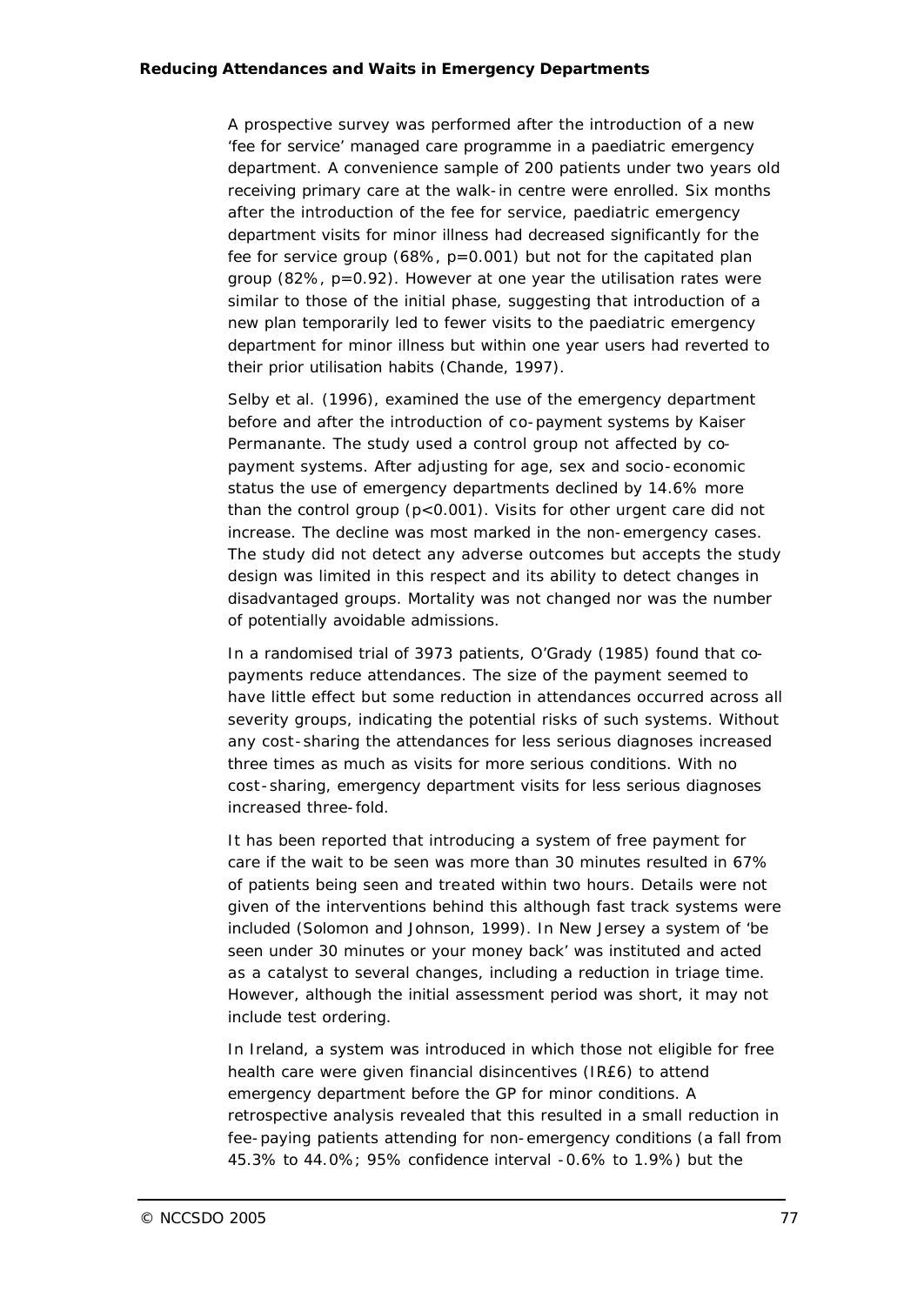#### *Reducing Attendances and Waits in Emergency Departments*

overall workload of the emergency department was unaffected (Murphy, 1997).

Requiring pre-authorisation for reimbursement of emergency department care has now become common practice with managed care organisations in the United States. A review was undertaken to assess whether adverse outcomes occurred because of this. Of 143 cases reviewed, 29 cases were found which had been denied emergency department payment. Adverse outcomes were found in four cases (14%) including meningococcal septicaemia, ruptured ectopic pregnancy, hypoglycaemia, cardiac arrest and ruptured duodenal ulcer. There were also four cases at increased risk and 21 cases of nearmiss. Those at increased risk included epiglottitis, myocardial infarction, ruptured ectopic pregnancy and delayed treatment of septic arthritis. Near misses included a large variety of conditions, but in particular various sources of sepsis and intra-abdominal bleeding and psychiatric conditions. It was therefore concluded that in this small study there were a significant number of adverse outcomes related to managed care gatekeeping (Young and Lowe, 1997).

However a study of patients seeking emergency care because of myocardial infarction did not experience delays because of modest (\$25 to \$100) co-payments. The length of time from onset of chest pain to presentation was no different in those having to make co-payments than those not (135 *versus* 137; 95% confidence interval of difference  $-19$  to  $+16$  minutes). This study only looked at people enrolled in one health maintenance organisation (Magid *et al.*, 1997).

Co-payment systems are often associated with systems of preauthorisation for attending the emergency department. These have been discussed in section 4.3.4.

Financial incentives have also been applied to emergency departments. For example, in Australia a system of bonus payments to emergency departments for fulfilling their triage-related waiting time targets was shown to produce a sustained change over three years. The number of occasions when ambulance bypass occurred decreased from 600 to 100, although as there were set criteria for this it may have been related to a change in threshold. However the number of patients waiting longer than 12 hours showed a non-significant decrease (Cameron *et al.*, 1999).

In summary, co-payment systems have a demonstrable ability to reduce attendances. The greatest impact is in non-urgent attendances at emergency departments. However, there is also evidence that it reduces attendance of urgent cases, with one study suggesting potentially life-threatening cases may be diverted away. Therefore the safety of such systems must be questioned. Use of free care if delays occur has been used as an internal incentive within the hospital to encourage more rapid care.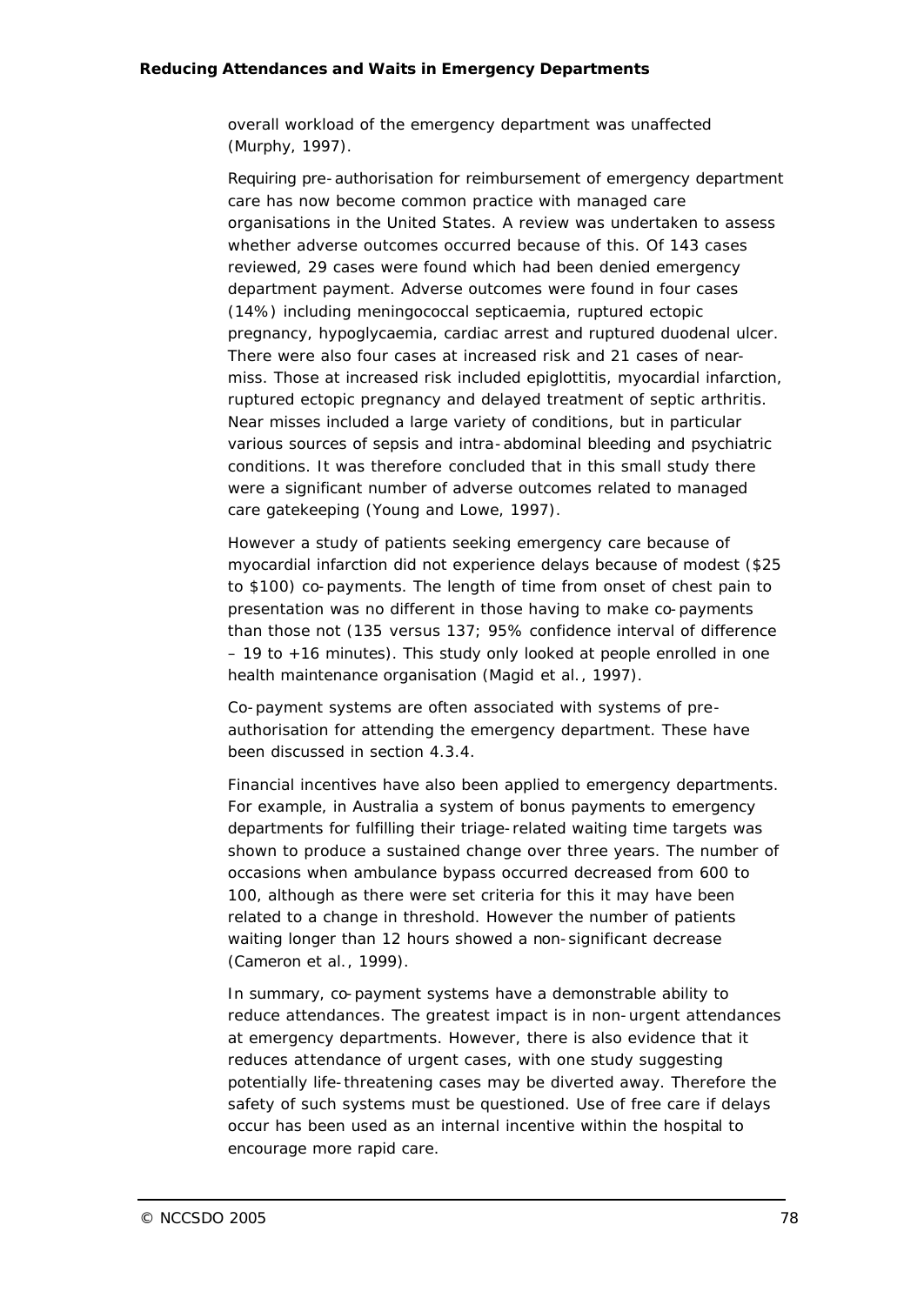# **4.3.5 Fast track for minors**

*Canadian Health Technology Assessment* commissioned a review of fast track systems by Yoon (2003). It concluded that emergency department fast track systems appeared efficient, cost-effective, safe and satisfactory for patients. Low acuity patients were confirmed as being seen quicker.

One view is that emergency departments experience congestion mainly when staff are diverted to care for high acuity patients. Clinical priorities often mean that those needing the earliest care often need the longest time interventions. If a system slows down because of increased workload or inadequate resources (for example staff or cubicles) then those with the lowest acuity will start to experience prolonged waits. According to operations research theory average waiting time in a system utilising one queue can be reduced by attending to the users with the shortest time requirements. Fast track systems were therefore developed to ensure that certain groups have their care expedited. The 'fast track for minors' is an organisational system designed to prevent excessively long waits for those with lesser injuries and minor illness.

Fast track systems for 'minor' patients have been described for many years (Karpiel and Williams, 1998). The NHS Modernisation Agency has encouraged the national use of fast track systems using the 'see and treat' principles (NHS, 2002) It is not known how widely this has been adopted, but unpublished data from the Department of Health shows that there are many different models of staffing and the number of hours that fast track systems operate is highly variable.

The key principle of all these systems is that ambulant patients with non-urgent conditions are treated in a dedicated area by dedicated staff with the competence to make discharge decisions and, wherever possible, one person should undertake this care to prevent multiple handovers of the patient between professionals.

The introduction of see and treat has provoked great debate (Leaman, 2003) suggesting that its introduction was a management decision, without scientific assessment, risks senior staff burn-out and could delay other cases. This was disputed by Castille and Cooke (2003). American staff, who were initially concerned that quality of care would diminish, began to support it as they saw satisfied patients and received more compliments (Cardello, 1992).

Modelling using a serial subtraction of various interventions showed that 29% of patients were discharged after clinical assessment but without any specific treatment or investigation. The methodology has the potential bias of using routinely coded data. Of these patients 15% were conveyed by ambulance, 3% had already consulted primary care and 11% were children (Cooke *et al.*, 2003).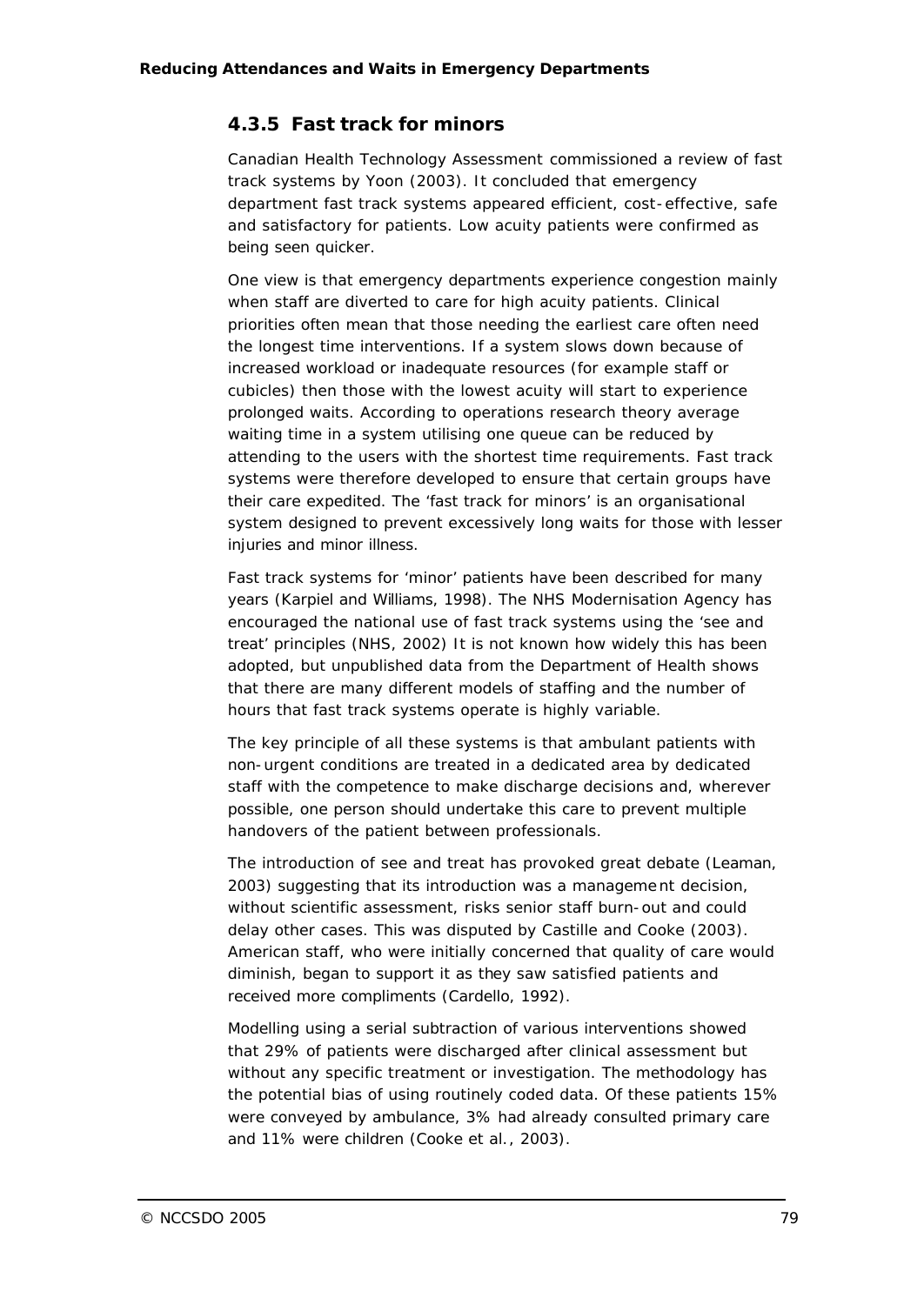A UK study, in 1993, using a consultant at the triage desk demonstrated that 34% were given advice only or a simple treatment and discharged from the triage room, with an average time in the department of less than five minutes. The average time for all the patients triaged in this way was 'about 50 minutes', compared to one hour eight minutes without the consultant at triage. This study was only a small sample and data was not described in detail with little statistical analysis (Redmond and Buxton, 1993).

In Copenhagen it was noted that 30% of attendances could have been dealt with by an 'older and more broadly-educated colleague' without needing any further investigation or treatment (Ramussen *et al.*, 1997). A UK study using routinely collected data showed that when a separately staffed stream was developed for ambulatory patients the risk of waiting more than one hour to see the doctor decreased by 30% and this was increased to 50% with increased presence of consultants in the department. However the generalisability of the study is limited by the fact that the cases presenting to this department were mainly trauma patients (Cooke *et al.*, 2002).

An American interrupted time study looked at positioning a senior doctor at the triage desk. This doctor was additional to normal staffing. This person expedited care by rapid evaluation for diagnostic studies, basic therapeutic interventions and by moving serious patients to appropriate areas. They were not provided with detailed instructions or protocols. Comparing similar days when faculty triage was undertaken with the senior doctors not present, there was a significant decrease in total time in the emergency department of 82 minutes against the original background of 445 minutes across all patients (p=0.005). The savings were seen in both admitted and discharged patients. The other staffing on these days was not significantly different. It was also noticed that the number of patients leaving without being seen halved to 8%. The changes could however be partly due to the increased staffing level as well as the system change (Partovi *et al.*, 2001).

In a randomised trial whereby fast-tracking was undertaken on alternate days, patients in specific groups were designated to be treated by a fast-track team. When the fast-tracking was not undertaken, the staff were used in the emergency department. The median length of stay was 36 minutes for fast-tracked patients compared with 63 minutes for the control group. The application of fast-tracking decreased the emergency department length of stay and improved satisfaction for these patients. There were no complications or hospitalisations to any other hospital (Kilic *et al.*, 1998).

One RCT introduced two extra staff who were randomised between normal emergency department duties and running a rapid access clinic. When all patients passing through the emergency department were analysed, the waiting times to be seen by a doctor showed no difference in triage category 2 and 3 patients, with a difference of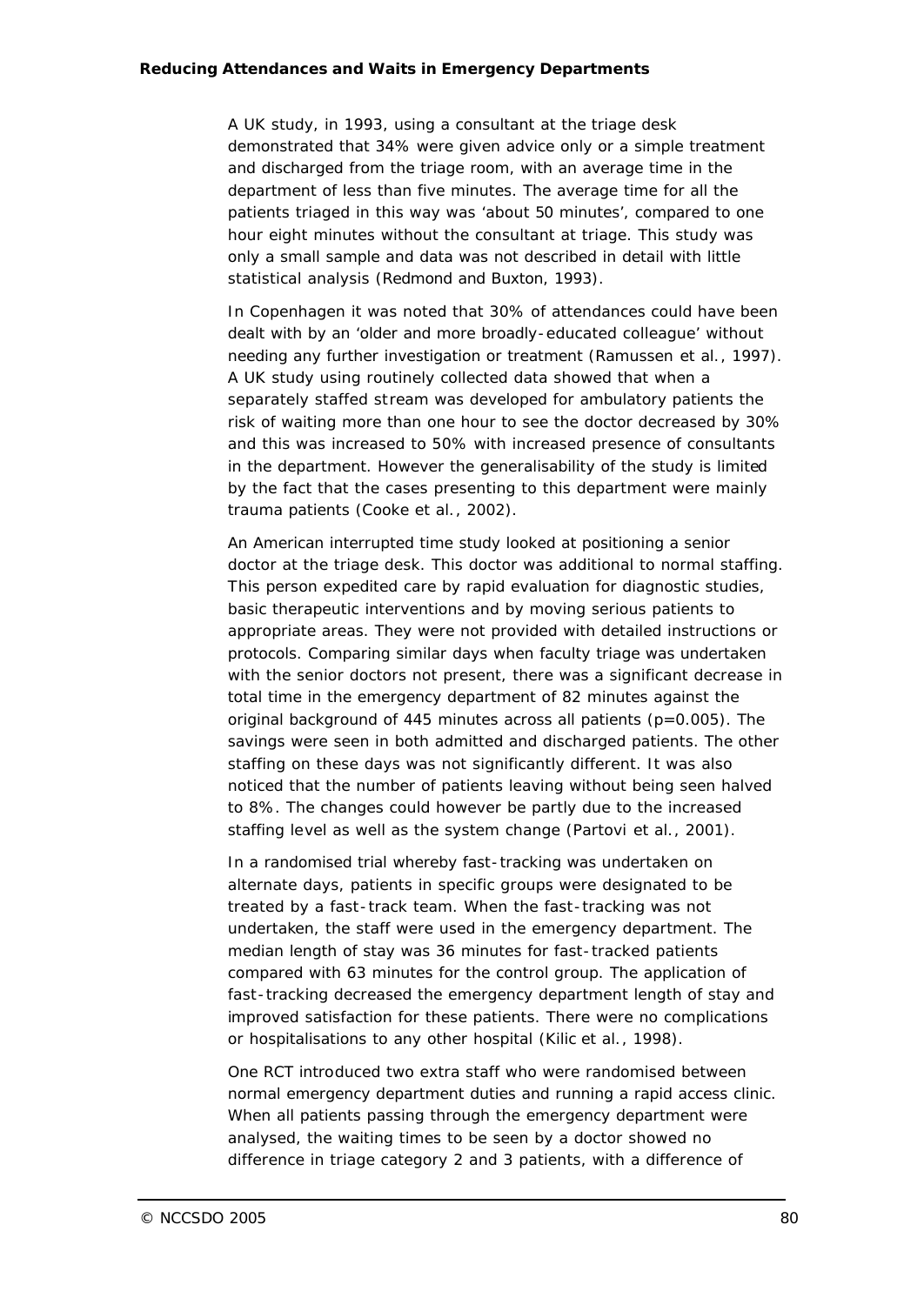several minutes for triage category 4 and 5 patients. The time spent in the emergency department showed no difference in category 2 and 3 but showed a 20 to 25 minute advantage in categories 4 and 5 for those using the rapid assessment clinic (Ardagh *et al.*, 2002).

In another system, a rapid assessment team was developed whereby a doctor and triage nurse saw the patient before the expiry of their waiting time according to national triage. The doctor would undertake a rapid assessment, undertaking a focused history and examination, deciding on early investigation and treatment. If the patient was unstable they would be passed over to another doctor. In an interrupted time series study, this system resulted in more rapid initial assessment of the patient across all triage categories (59% within target compared to 39% when no team was working, p<0.001) except category 1 patients. The median length of stay was unchanged (Grant *et al.*, 1999).

In a British unit where triage was replaced with a direct consultation with either nurse practitioner or senior doctor a study demonstrated an increase in the patients seen within one hour from 52% to 75% without an increase in staffing. There was no analysis of the time other patients spent within the department (Shrimpling, 2002). In Roland and Morris (1988) one hospital noted an improvement of 75 minutes in the average length of stay after introducing a fast track system for patients not requiring extensive treatment but the paper gave insufficient information to determine if this is generalisable. A service evaluation in North Tyneside used a 'before and after' design to assess a system whereby low priority patients were assessed using decision support software. They demonstrated that of 2696 emergency department attenders, 27% could be discharged home after this assessment in an average of 36 minutes. The overall time for all patients in the emergency department was reduced by an average of 36 minutes. There was no detailed statistical analysis or description of the two groups, so it is not possible to assess the generalisability or applicability of this study (New, 2000).

An American study showed that patients were very satisfied with care rendered by physicians' assistants in a fast track system and that few patients would be willing to wait longer in such a setting to be seen primarily by an emergency physician (Counselman *et al.*, 2000). An American study of 126 patients demonstrated that overall satisfaction was more strongly associated with perception that the wait was shorter than expected than with the actual estimated wait. Efforts to improve emergency department patient satisfaction may therefore be better focused on improving the patients' perception that waiting times are short rather than simply just shortening the waits *per se* (Hedges *et al.*, 2002).

An interrupted time series study using the classic 'plan-do-study-act' (PDSA) approach developed a set of guidelines for fast tracking of non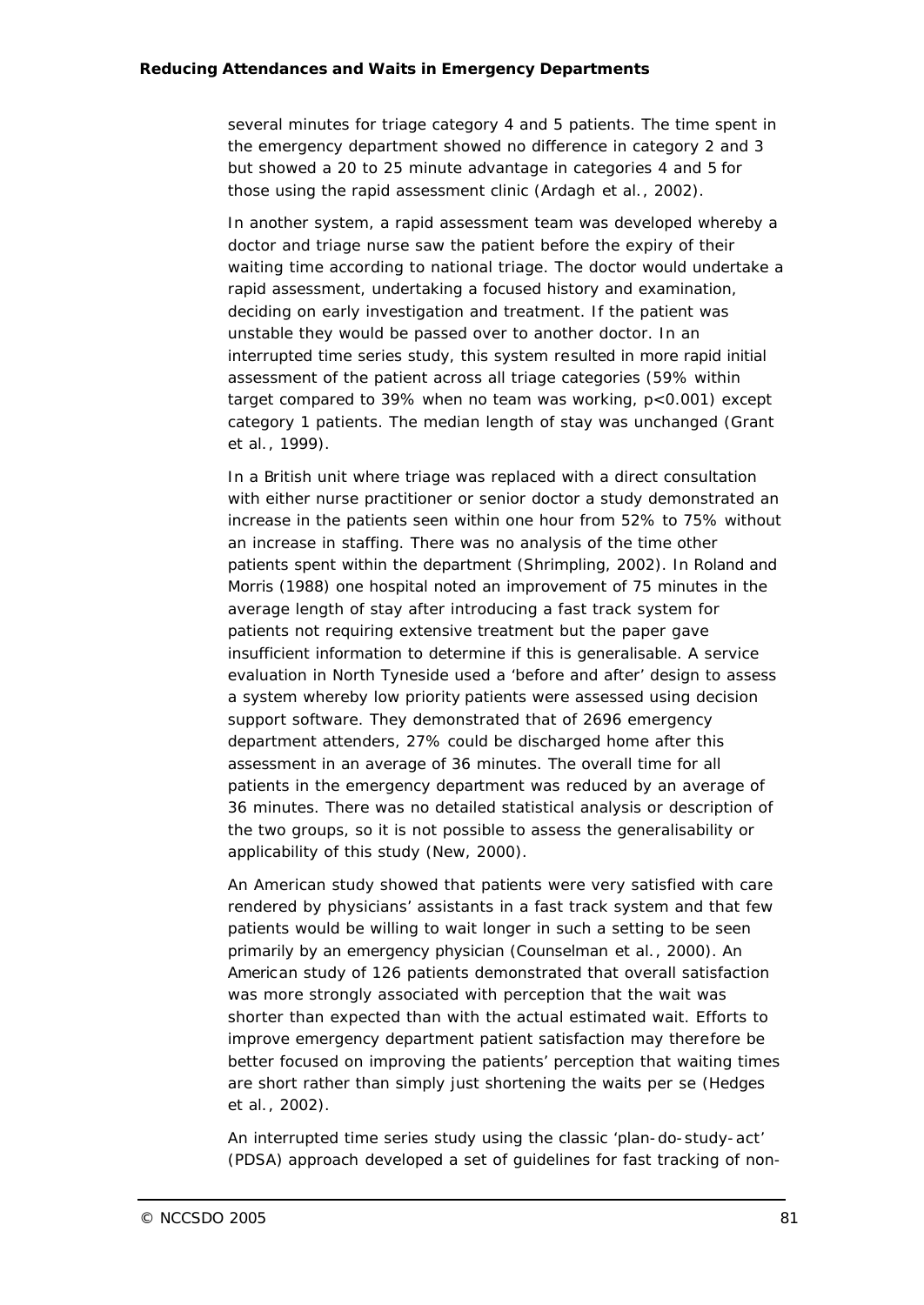urgent cases over several cycles and had dedicated registration nursing and medical staff. This reduced the mean total time for nonurgent patients in the emergency department from five hours 57 minutes to one hour 47 minutes but no tests of significance were undertaken. No assessment was made as to the effect on other patients in the emergency department (Docimo *et al.*, 2000).

A study in a paediatric unit looking at a fast track for ambulatory paediatric patients showed an average length of stay of 28 minutes shorter in fast track than in the main emergency department. The groups were comparable for age, clinical condition, ethnicity and insurance status and vital signs but were not randomised; the fast track did not operate at night when illness profile and parental anxiety may differ. Fast-tracking was undertaken by a board certified paediatrician with a registered nurse, rather than emergency department staff (Hampers *et al.*, 1999). In another study, Simon *et al.*, (1996) examined a paediatric fast track system for triage accuracy and turnaround times. During a nine-month period 2243 patients in the fast track system had a quicker turnaround time than the aggregate of all patients seen in the emergency department (107 [95% confidence interval 0 to 245] minutes *versus* 149 [95% confidence interval 0 to 341] minutes, p<0.01). Their total turnaround time was also less than that for patients with similar acuity levels seen during the hours that the fast track system was not in operation (120 [95% confidence interval 0 to 300 minutes], p<0.01). Only 63 of the 2243 (2.8%) patients initially assigned to fast track were found to have higher acuity levels than suspected at initial triage and all cases were appropriately cared for in the fast track area. The study did not however use a matched control group, so findings must be limited for this reason.

Saywell *et al.*, (1995) undertook an economic evaluation of fast track systems and showed that in his hospital the system did not cover all its costs but still continued. This is likely to be because it was developed for reasons other than cost-effectiveness. However, this analysis undertakes a conservative approach to analysis of costing with many employment costs considered as truly variable costs for the emergency department. Equally, some of the time estimates appear low, for example two minutes to triage a patient. This study was in a centre where only 8% went through the fast track system, much lower than in other studies referenced above. The study also does not account for the beneficial effects that a fast track system may have on the overall functioning of the emergency department. Therefore this article may give an outline to how people should consider cost effectiveness of fast track systems but does not supply a generalisable answer. A Saudi Arabian study diverted medical staff to the triage area. This reduced the mean waiting time from 58 minutes to 25 minutes ( $p < 0.005$ ) but the paper did not allow comparison of the control and study groups and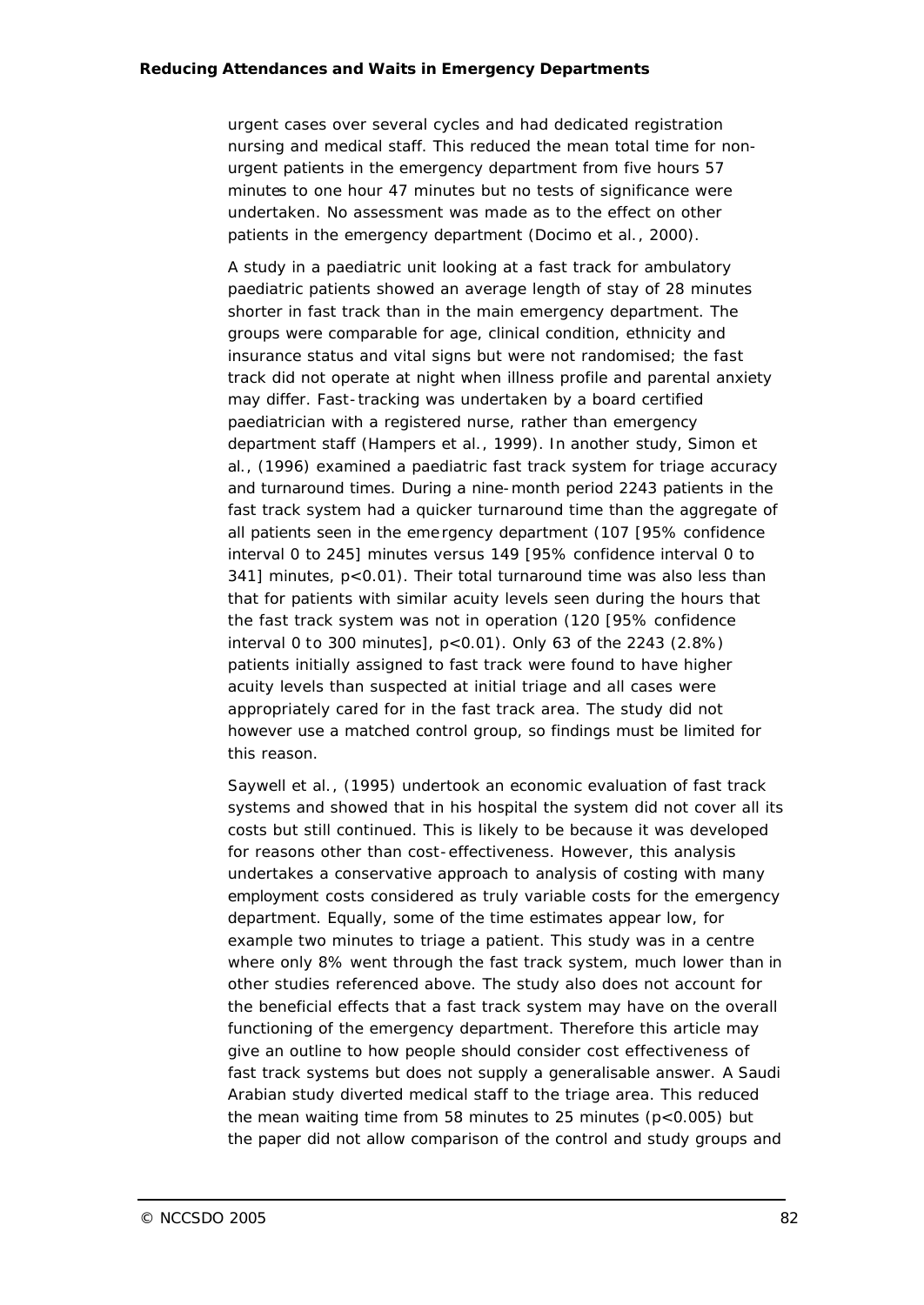it did not look at the effect on other patients from whom the doctor was diverted (Bond, 2001).

Many of the studies supporting the fast tracking of minor illnesses and injuries have significant weaknesses but all demonstrate improvements in waiting times. None of these studies showed any adverse effects from introducing fast track systems although many did not look at the effect on other patients in the emergency department. Those that did consider this aspect found that waits were no longer than waits in the more major cases. Another potential disadvantage of such systems is stated to be the potential for increasing attendances of minor cases as access is improved. There is no evidence to support or refute this. Although some departments studied instituted fast track systems with no extra resources, it is unlikely that this is generalisable. However, studies above demonstrate that waits may be more effectively reduced by investing extra staff in a fast track system rather than simply increasing the overall workforce.

There have been many studies of fast track systems, including several RCTs, however none of these have been in the UK system. The evidence suggests that fast track systems do reduce waits of nonurgent patients and are safe and satisfactory to them. Various fast track models are available using medical and nursing staff. There is a need to assess the optimal system and which is effective in the UK.

# **4.3.6 Other fast tracks**

Fast track systems have also been developed for patients with fractured neck of femur, strokes and acute myocardial infarction (see section 4.6.3). There are no quality studies of these fast track systems. The three studies found all have major flaws and do not show what effect they had on other patients or on the emergency department as a whole.

Fast tracking protocols were developed for patients with hip fractures. A review (Rajmohan, 2000) of 104 patients showed in the first phase that many patients spent more than two hours in the emergency department. After implementation it showed that the transfer time was reduced from two hours 45 minutes  $\pm$  57 to one hour 32 minutes  $\pm$  41 minutes  $(p<0.001)$ .

Another system of fast-tracking with proximal neck of femur resulted in a decrease in the admission time from 4.5 to 2.5 hours, however patients were excluded if there was no identifiable orthopaedic bed which would then result in an increased time of just over four hours (Ryan *et al.*, 1996). However, subsequent non-availability of beds caused the length of stay of patients to increase by 40% in one of these studies; clinical consequences were not mentioned (Ryan *et al.*, 2000). In a similar system Finlayson (1996) found the major delays lay in performing the x-ray and in junior orthopaedic staff resisting admission directly to the ward.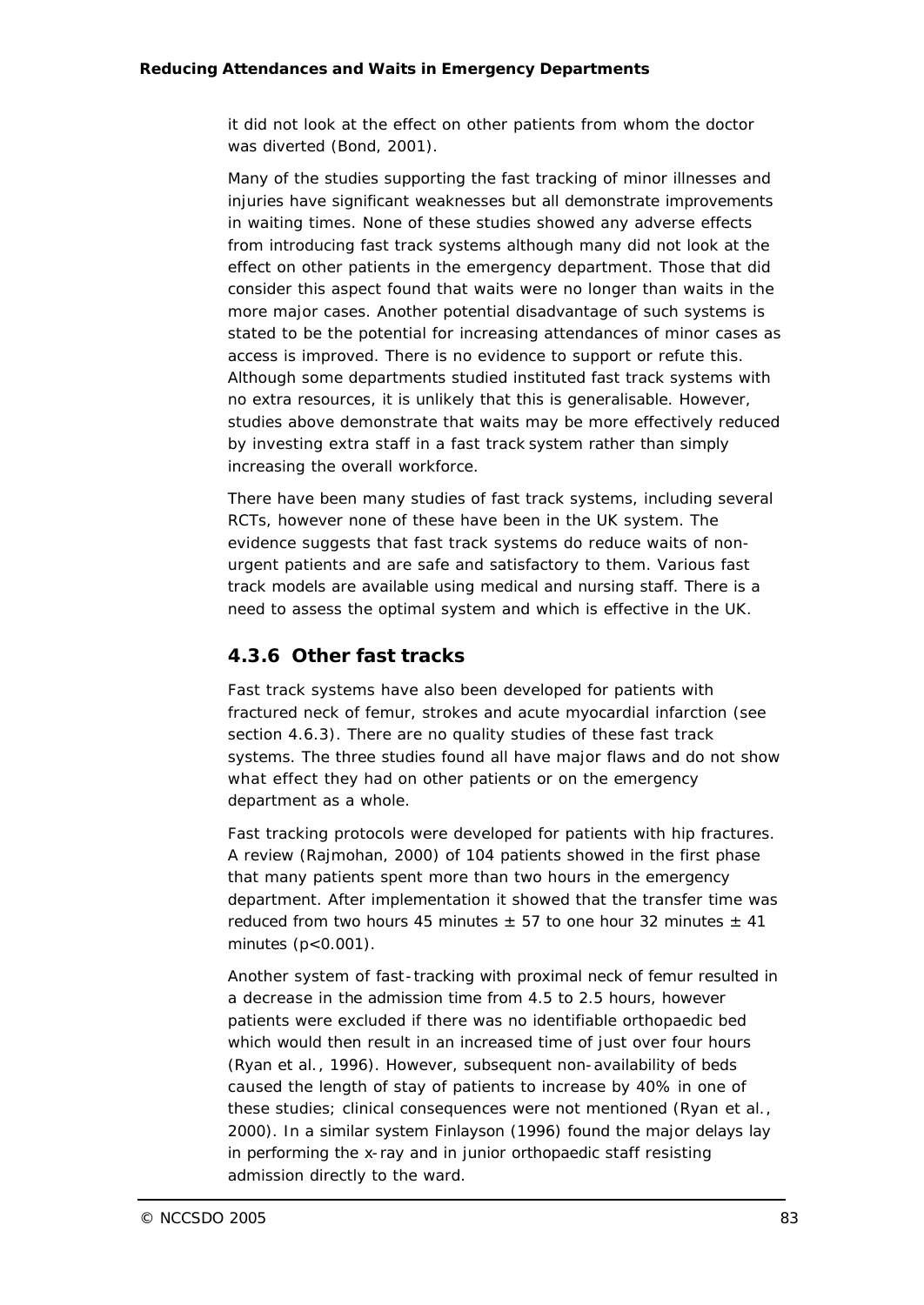A group of 50 patients with hip fractures admitted to a hospital in Manchester via the emergency department were studied prior to the introduction of a fast-track hip fracture protocol. The 16 patients admitted via the emergency department following the introduction were then studied. The new protocol included a trauma co-ordinator who liaised with emergency department staff to reduce the transfer times. The system only operated during daytime Monday to Friday. On arrival of the patient the co-ordinator was informed and ensured that all radiological and haematological investigations were done promptly and that admission to the ward was undertaken rapidly. The orthopaedic admitting team would then see the patient on the ward. Introduction of this new system reduced the median emergency department to ward transfer time by 43% from 7 hours 4 minutes (range two hours 46 minutes to 11 hours 50 minutes) to four hours (range one hour eight minutes to 11 hours 58 minutes, p<0.0001). There was no significant change in the emergency department to ward transfer time for patients transferring out of hours when the co-ordinator was not present (Charalambous *et al.*, 2003).

## *Fast track for strokes*

An American study (Gomez *et al.*, 1994) instituted a system whereby members of a stroke team were all given pagers that were activated by the emergency department staff as soon as the patient arrived in the department with a stroke. They prospectively studied the response time and the treatment interval for patients who were treated using this system. It was a small study with only 12 patients available for analysis, representing just 12% of the patients seen in the emergency department for stroke during the study period. The mean time to evaluation by the stroke team was less than five minutes and mean time to treatment was 30 minutes. This was a significant improvement (p<0.05) in consultation times but the difference in time to treatment completion was not significantly improved. They did not study the total time in the emergency department of these patients. Another study looked at factors affecting the emergency department evaluation time for stroke patients. In this institution it was found that use of the emergency department as the site of treatment abbreviated the care (Timerding *et al.*, 1989).

Fast track systems for fractured neck of femur patients and those with strokes have been described and evaluated, however no controlled trials have been undertaken to determine their effectiveness or their effect on other patients utilising the emergency department.

A fast track system for psychiatric patients whereby a small cadre of nurses were specific ally trained to undertake psychiatric assessment resulted in (those patients 44% less time) waiting times for those patients falling by 44%. Details of the study and its design were not available (Dunn, 1989).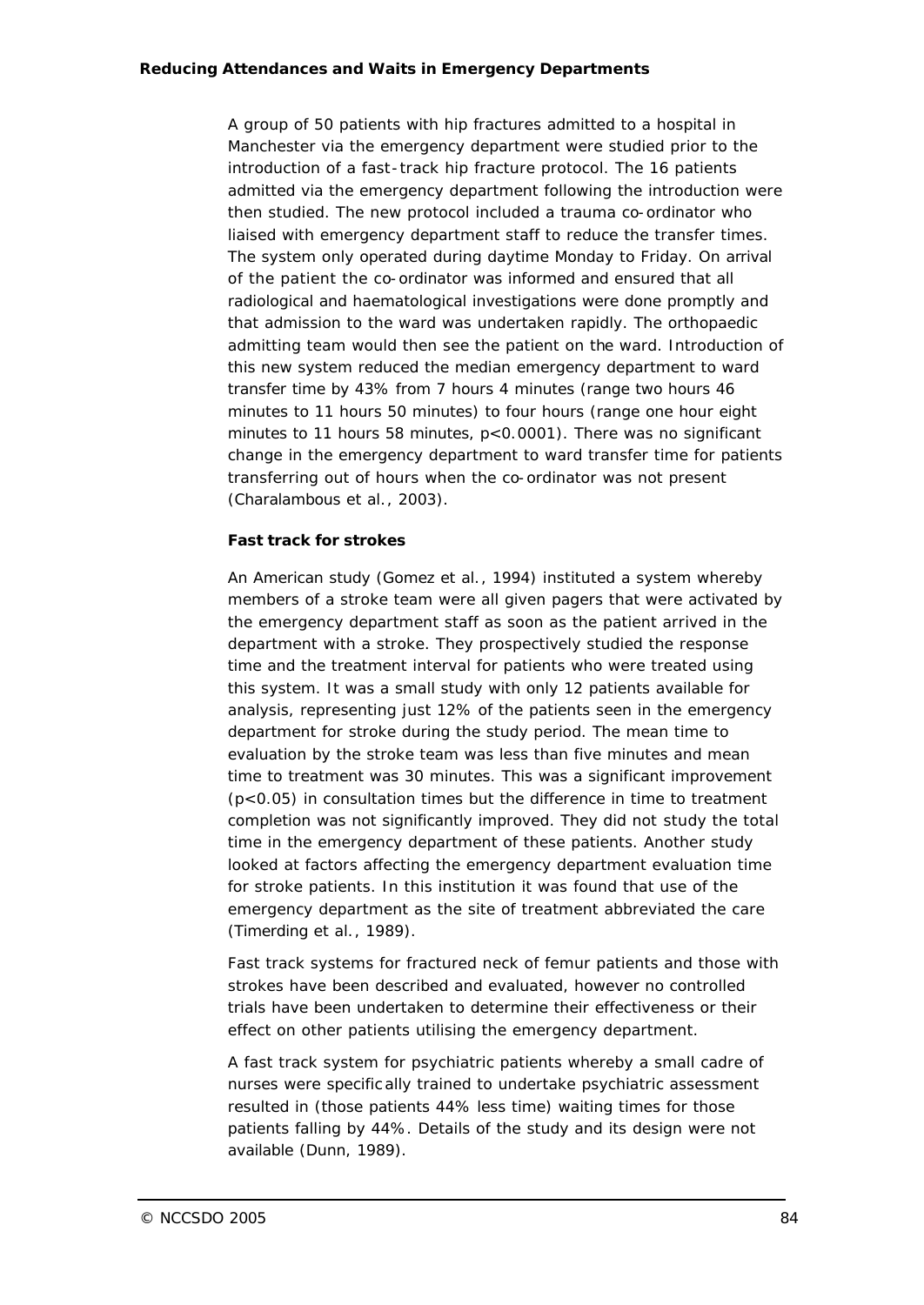# **4.3.7 Emergency department clinical changes**

A wide variety of changes to clinical procedures were found in this review. However time in the emergency department was a secondary measure in most studies with clinical outcome as the primary measure. Thrombolysis, heart failure, DVT and hospital at home issues are covered separately in section 4.6 of this chapter.

Use of three care pathways in paediatric conditions presenting to an emergency department in an interrupted time series study showed that admission rate could be reduced three-fold to 9% with a two-fold reduction in length of stay. The waiting time to see a doctor in the emergency department was also reduced by 29 minutes. The impact on the total time in the emergency department was not calculated (Brown et al., 2001).<sup>62</sup> Development of a clinical pneumonia pathway resulted in a decreased time to antibiotics. This was studied using a retrospective chart review of groups three months prior to the pathway implementation, nine to 12 months after implementation and 33 to 36 months after implementation. The mean time from arrival to antibiotic administration decreased from 315 minutes pre-pathway, to 167 and 174 minutes one year and three years post-pathway introduction respectively (p<0.001). There was an increase in the number of patients receiving their antibiotics within the emergency department. Hospital length of stay also decreased, as did mortality (Magalski *et al.*, 1999). Various other studies have shown that protocols can reduce the time to antibiotics in children, reducing from 142 minutes to 105 minutes in one study (Sharieff *et al.*, 2001) and from 5.0 hours to 3.2 hours (p=0.04) in another study (Natsch *et al.*, 2000).

An RCT was undertaken in a paediatric emergency department whereby children with simple lacerations either had topical anaesthetic applied at triage or a placebo. Those who had a topical anaesthetic  $(n=161)$ had a reduced median treatment time (77 *versus* 108 minutes; 95% confidence interval of 15 to 47,  $p=0.0019$ ). There was no difference in any other clinical outcomes but only 40% of cases who had topical anaesthesia applied required suturing (Priestley *et al.*, 2003). Sedation with ketamine or midazolam increases the length of stay for patients requiring minor laceration repair (Lawrence and Wright, 1998). Another retrospective study of 120 patients demonstrated an increase length of stay of 17.1 minutes ( $p=0.03$ ) for those having midazolam sedation (Nelson *et al.*, 2000). In a study looking at the use of oral diazepam and oral and intranasal midazolam for the sedation of children under six for laceration repair, it was noted that oral diazepam resulted in longer recovery time (53.9 !16 minutes compared to 48 !12 minutes) when compared with intranasal midazolam. However this was not clinically significant (Everitt and Barnett, 2002).

A study of stapling of lacerations in which 45 patients had stapling and 43 had suturing showed that there was no significant difference in the study groups but that stapling resulted in shorter wound closure times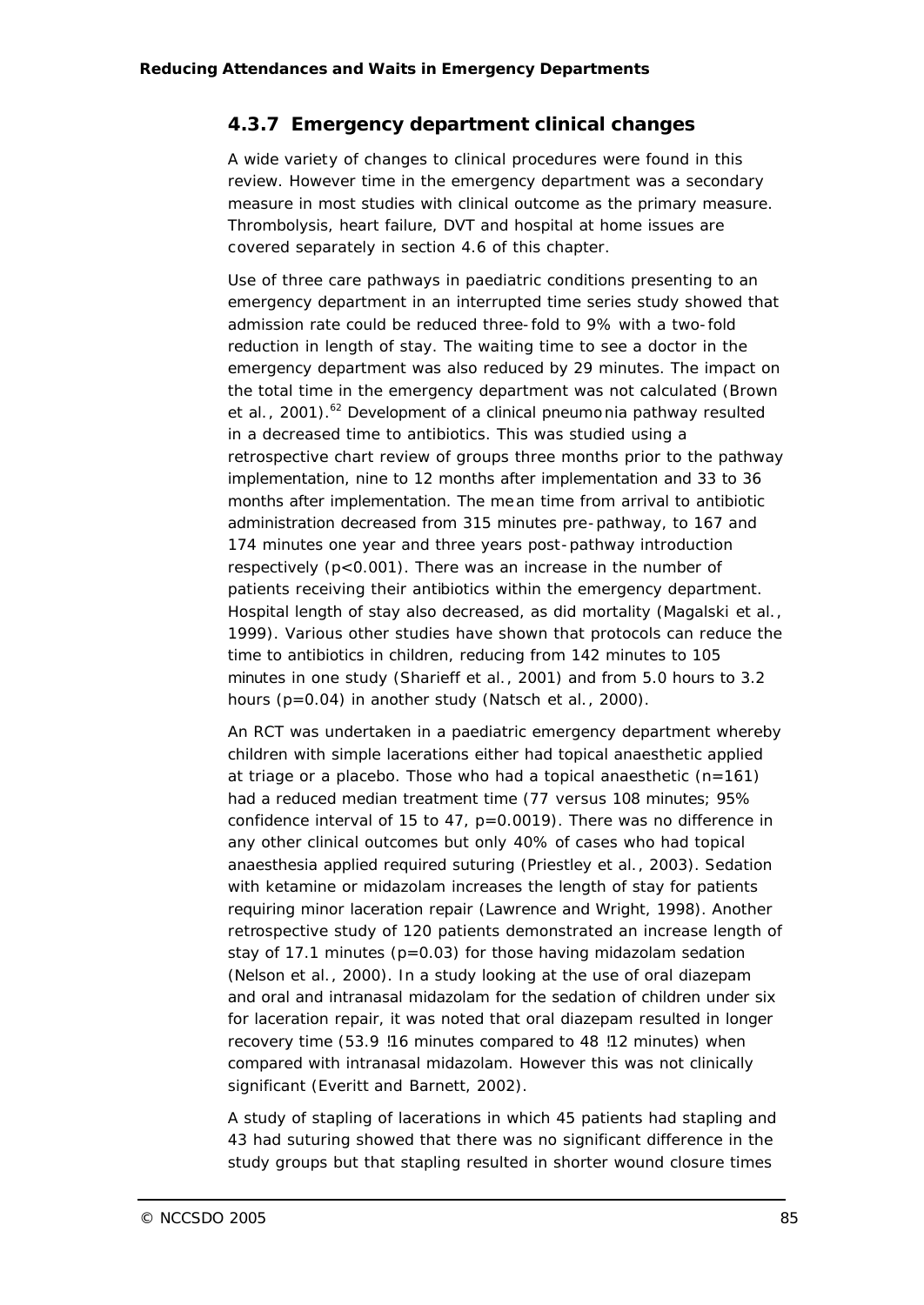(65 *versus* 397 seconds, p<0.0001) and overall shorter times for wound care and closure (395 *versus* 752 seconds, p<0.0001). It was also noticed to be less expensive (Kanegaye, 1997). Use of tissue adhesive is now widely undertaken but time savings have not been published.

Use of a burn triage protocol, such that immediately on arrival patients were triaged directly to an outpatient burns clinic or a burns centre without registering in the emergency department, meant that 73% of patients could be directly referred to the burns centre. The average emergency department visit time for these patients reduced to 44 minutes in those going through the emergency department subsequently (Brandt *et al.*, 2000).

The use of inhaled corticosteroid after emergency department discharge is associated with a significant reduction in the risk of subsequent emergency department visits for patients with asthma. In Sin and Man (2002), patients using inhaled steroids had 45% fewer return visits (adjusted relative risk of 0.55; 95% confidence interval 0.44 –to 0.69). A Cochrane review has confirmed that a short course of oral corticosteroids following assessment for an acute exacerbation of asthma significantly reduces the number of relapses (Rowe *et al.*, 2004). The type of therapy used in asthma may affect the length of stay in the emergency department. One study compared continuously nebulised albuterol with albuterol plus ipratropium in a prospective randomised double blind placebo controlled trial. The patients given the combination therapy had a greater improvement in their respiratory flow rate and the odds ratio for admission with combination therapy was 0.88 (95% confidence interval, 0.28 to 2.8). The immediate length of stay in emergency department was 35 minutes shorter for those receiving combination therapy (210 *versus* 245 minutes, p=0.03). However when adjusted for the initial peak flow there was no statistical significance (p=0.26).

A comprehensive programme of emergency department staff education, aggressive medication interventions, use of standard regimes, patient follow-up and patient education resulted in a decrease in emergency department utilisation of 25% but data did not specify any other figures or undertake any analysis (McGillis, 1996). A similar programme for children included attendance at a specialist clinic and caused a non-significant reduction in emergency department attendance (32 *versus* 46 patients reattending, p=0.11) but the mean number of visits was significantly less (0.1 *versus* 0.3, p=0.01) (Harish *et al.*, 2001).

Use of preventative medication in a migraine management regime has been demonstrated to reduce the use of other migraine medication as well as reducing the number of visits to physicians' offices and emergency departments (Silberstein *et al.*, 2003).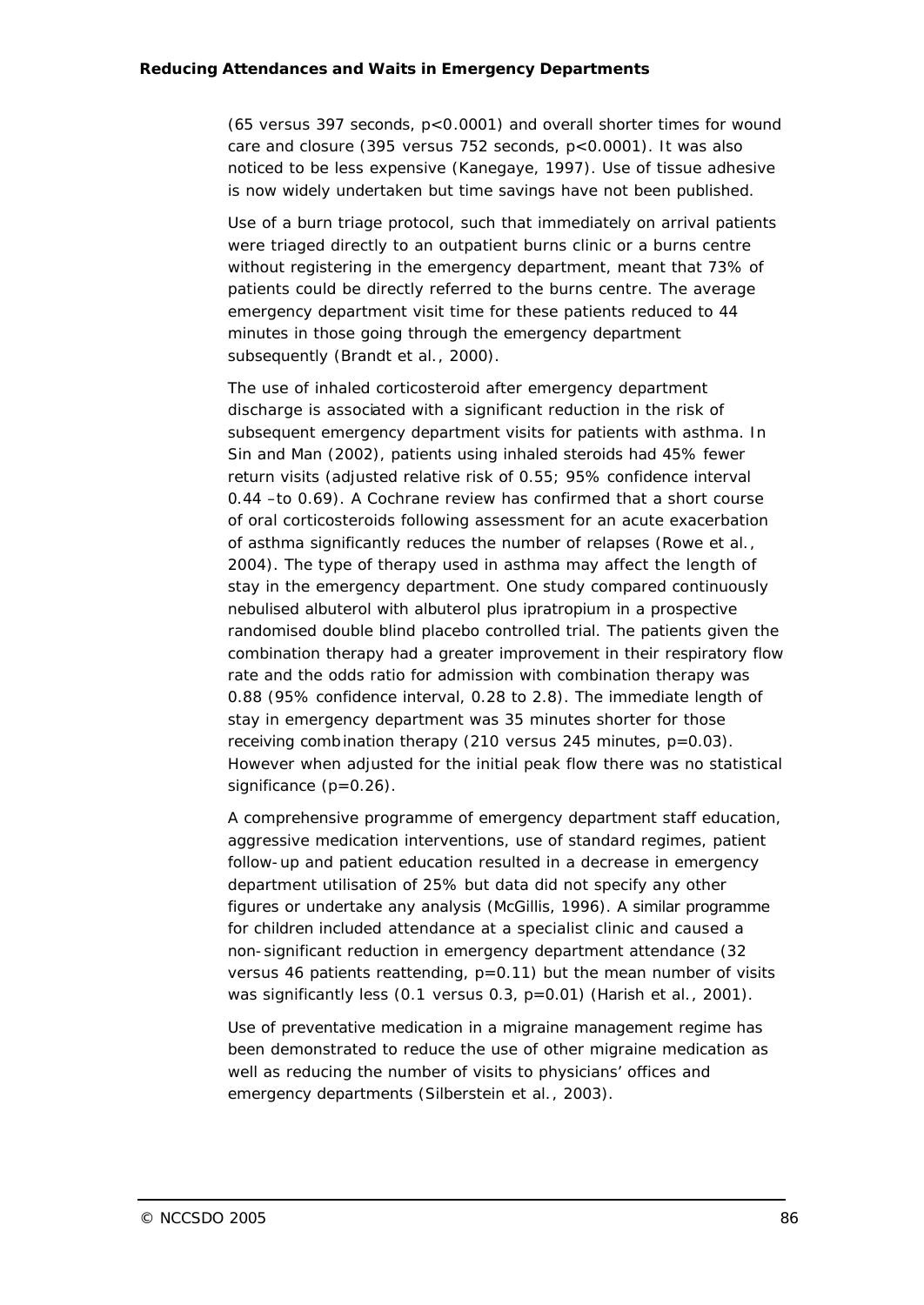# **4.3.8 Frequent attenders**

The characteristics of those attending emergency departments have been described in chapter 1. Of particular interest is a small group of patients who account for a disproportionate number of emergency department visits. Studies suggest that 3% to 4% of patients may account for 12% to 20% of the emergency department visits per annum (Mandelberg *et al.*, 2000; Spillane *et al.*, 1997; Hansagi *et al.*, 2001; Kne *et al.*, 1998; Santos Martin *et al.*, 2000; Audit Commission, 1998).

Understanding the characteristics of these patients may help to reduce their attendances. A Swedish study interviewed ten adult patients who had visited the emergency department six to 17 times in the previous 12 months. The frequent emergency department visitors perceive pain or other symptoms as a threat to life or to personal autonomy and revealed difficulties with adverse life circumstances and medical, psychological and/or social problems, including alcohol or other substance misuse. Occasional referrals from the emergency department to a psychiatrist seem not to lead to any continuous change in the patients' health-seeking behaviour. Satisfaction with care becomes adversely affected when the patients perceive that the staff classifies their use of the emergency department as inappropriate or when their symptoms are belittled (Olsson and Hansagi, 2001).

An American study which undertook cross-sectional intake surveys, medical chart reviews and telephone follow up looked at the predictors and outcomes of frequent emergency department attendances. A total of 2333 records were completed (67.5% of potential total). The demographics predicting frequent use included being a single parent, single or divorced marital status, high school education or less and income of less than \$10 000 in 1995. Health status predictors included hospitalisation in the preceding three months, high ratings of psychological distress and asthma. Health access predictors included identifying an emergency department or hospital clinic as a primary care site, having a primary care physician and visiting a primary care physician in the past month. Choosing the emergency department for free care was the only health preference predictor of heavy use. Illness severity measures were higher in the frequent visitors but they were not an independent predictive on the multi-variant model. The outcomes correlating with heavy use included increased hospital admissions, higher rates of emergency department return visits and lower patient satisfaction (Sun *et al.*, 2003).

An American study compared 100 frequent attenders (those attending four plus times in one year) with a similar number of non-frequent attenders who were matched for sex, age and triage category by undertaking interviews in the emergency department. The results showed that frequent attenders also made more visits to their GP in the past year (median of 12 *versus* 3). They also made more use of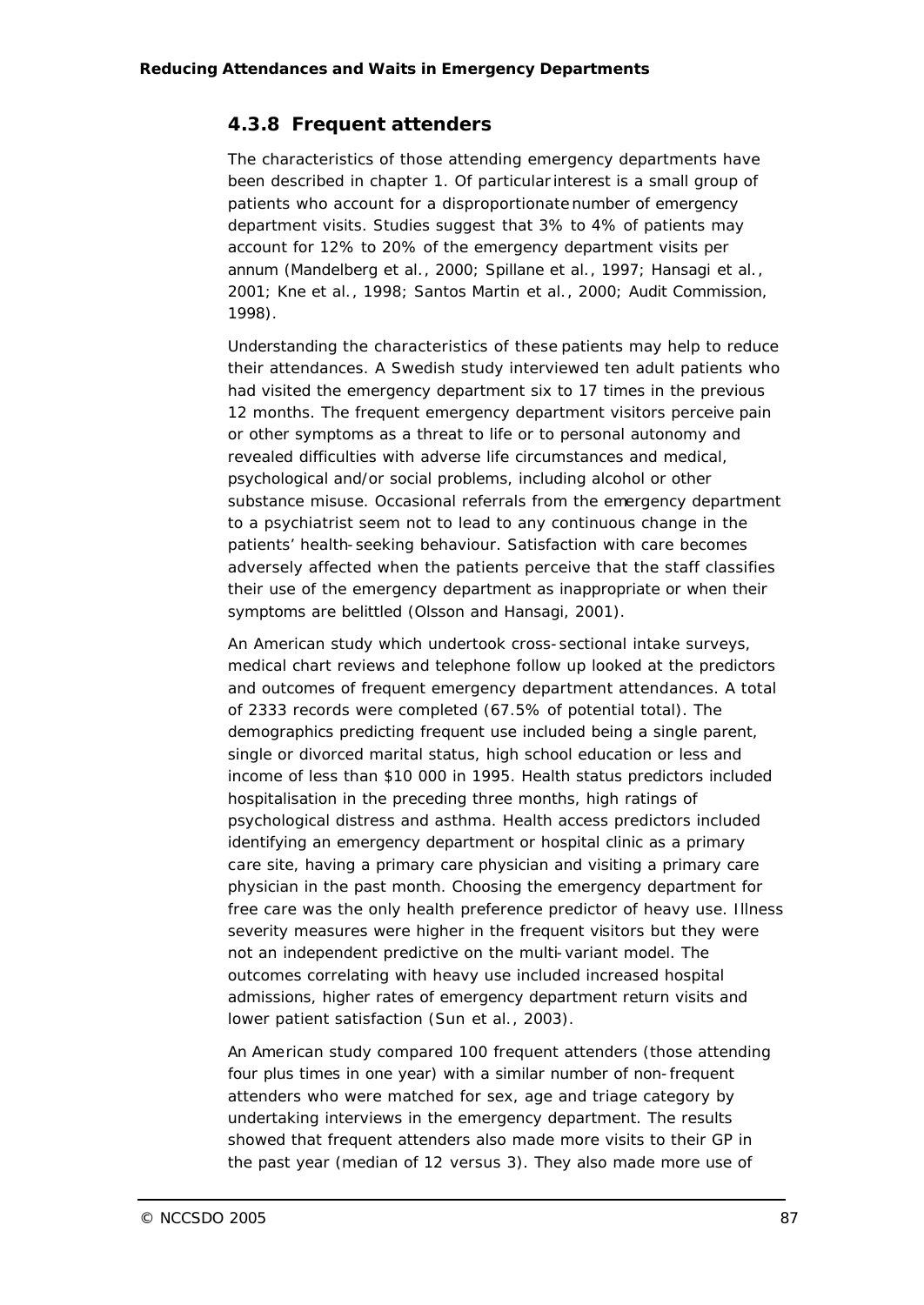### *Reducing Attendances and Waits in Emergency Departments*

public health nursing, community welfare services and social work, addiction counselling and psychiatric services, as well as spending more nights in hospital than the control group. In the general health questionnaire their scores were higher, indicating poor mental health and they also had lower levels of social support (Byrne *et al.*, 2003). A retrospective study of adults with more than ten visits to a university hospital emergency department showed that 76 patients made more than 1000 visits, corresponding to 1.2% of the total workload. Of these, 46% had been evaluated in three or more emergency departments in the 12-month study. Medical problems accounted for the majority of the emergency department visits in 55% of people. Of those making more than ten visits in one year 58% had psychiatric or substance abuse problems (Kne *et al.*, 1998).

At a teaching hospital, 134 frequent attenders completed a survey. Of these, 73% had a usual source of medical care. Only 27% said they had difficulty in seeing a primary care physician. Existing or recurrent medical problems were cited as the reason for the visit by 60% of the study group; 72% believed their chief complaint was moderately or very serious, 59% thought they needed immediate attention. Participants had a 28% admission rate to hospital, compared with 16% for the general emergency department population. Participants were more likely to be black patients who had medical aid as their primary insurance and were less likely to have workers' compensation insurance (Lucas and Sandford, 1998).

In one interventional trial for frequent attenders, patients who were admitted three or more times in a year were recruited to a prospective study whereby a personalised health care programme was established. This resulted in a 45% decrease in admissions and a 50% decrease in visits to the emergency department (Gamboa *et al.*, 2002). Patients attending another emergency department of one hospital more than five times in a year were assigned to a psychiatric social worker who used a case management model of care. The median number of emergency department visits decreased (5 *versus* 9, p<0.01) as did emergency department costs and general hospital costs. Alcohol use, drug use and homelessness all decreased in the intervention group. The study was a time series with no control group, so could not account for the natural history of such cases (Okin *et al.*, 2000).

Another study using the case management approach to frequent users showed that those in the study had a combined emergency department usage of 616 visits (median 26.5) and this reduced to 175 (median 6.5 visits) after the intervention. Detailed analysis was not described. In this study case management was decided by a multi-disciplinary group and was co-ordinated by a social worker (Pope *et al.*, 2000). However another case management approach in an RCT of patients with mo re than ten visits per year, did not show any improvement. However this intervention was simpler and mainly consisted of an established plan of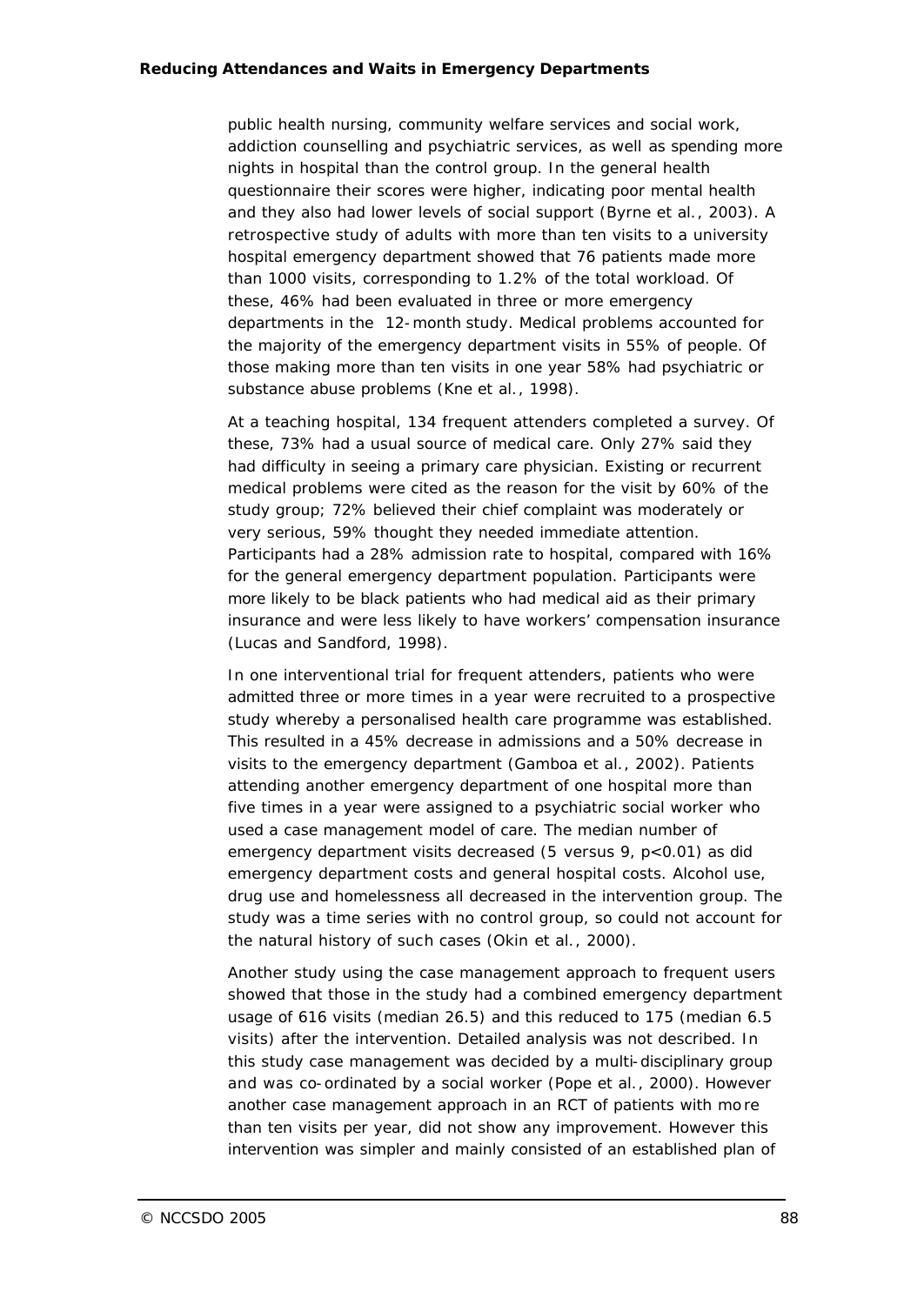care within the emergency department, after a psychiatric or social work intervention (Spillane *et al.*, 1997).

In a study in Canada (Redelmeier *et al.*, 1994), homeless people who could communicate were randomised to receive compassionate care. A total of 133 consecutive adults were randomly assigned. Following the intervention there was a 28% reduction in emergency department attendances (95% confidence interval 14 to 40) and a decrease in return rate of 20% (95% confidence interval 3 to 30).

Older people (>65years) wait longer in emergency departments (Duffin, 2001) and are at particular risk of reattendance with 9% to 16% readmitted within one month, 27% in 90 days and 335 within six months (Petrie *et al.*, 1999; Friedmann *et al.*, 2001). Simple triaging screening tools have been developed to detect older emergency department patients who are at increased risk of emergency department use. A presence of two or more risk factors from a list of five items demonstrated a relative risk of 1.7 (95% confidence interval 1.2 to 2.3) of reattending emergency department at both 30 and 120 days (Meldon *et al.*, 2003). A literature review has highlighted the special needs of older people, service needs of older people and the policy implications (Bridges *et al.*, 1999). Position statements have been written for their care in the emergency department (Sowney, 1999).

A concurrent controlled trial of 543 patients in an American system compared usual primary care with care supplemented by social care home visits, education and development of a risk reduction plan, followed by regular monitoring by a nurse and social worker, with at least monthly team meetings. This resulted in a static admission rate for the control group and an increasing rate of  $0.34$  to  $0.52$  ( $p < 0.05$ ) in the control group (thought to be the natural history of the age group); there was also a significant fall in visits to doctors' surgeries. It has been suggested that more involvement by geriatricians in emergency department care may decrease attendances (Sommers *et al.*, 2000).

Miller *et al.*, (1996) undertook a non-randomised cohort study of 770 patients (after many exclusions, with 375 in the study and control groups) whereby a geriatric nurse clinician undertook a 30 minute structured interview and then advised on future care and arranged appropriate follow up. There were trends for fewer subsequent visits to emergency departments (0.26 intervention *versus* 0.39 control, p=0.06). However time in the emergency department was increased (292mins *versus* 231, p=0.001). No other health outcomes changed. The authors suggested that this might be because presentations at the emergency department were for late stage disease that is less amenable to treatment.

Use of a dedicated falls and syncope day case unit was assessed in Newcastle. In a retrospective analysis, the opening of the new unit resulted in a decrease in the length of stay of patients from 10.9 days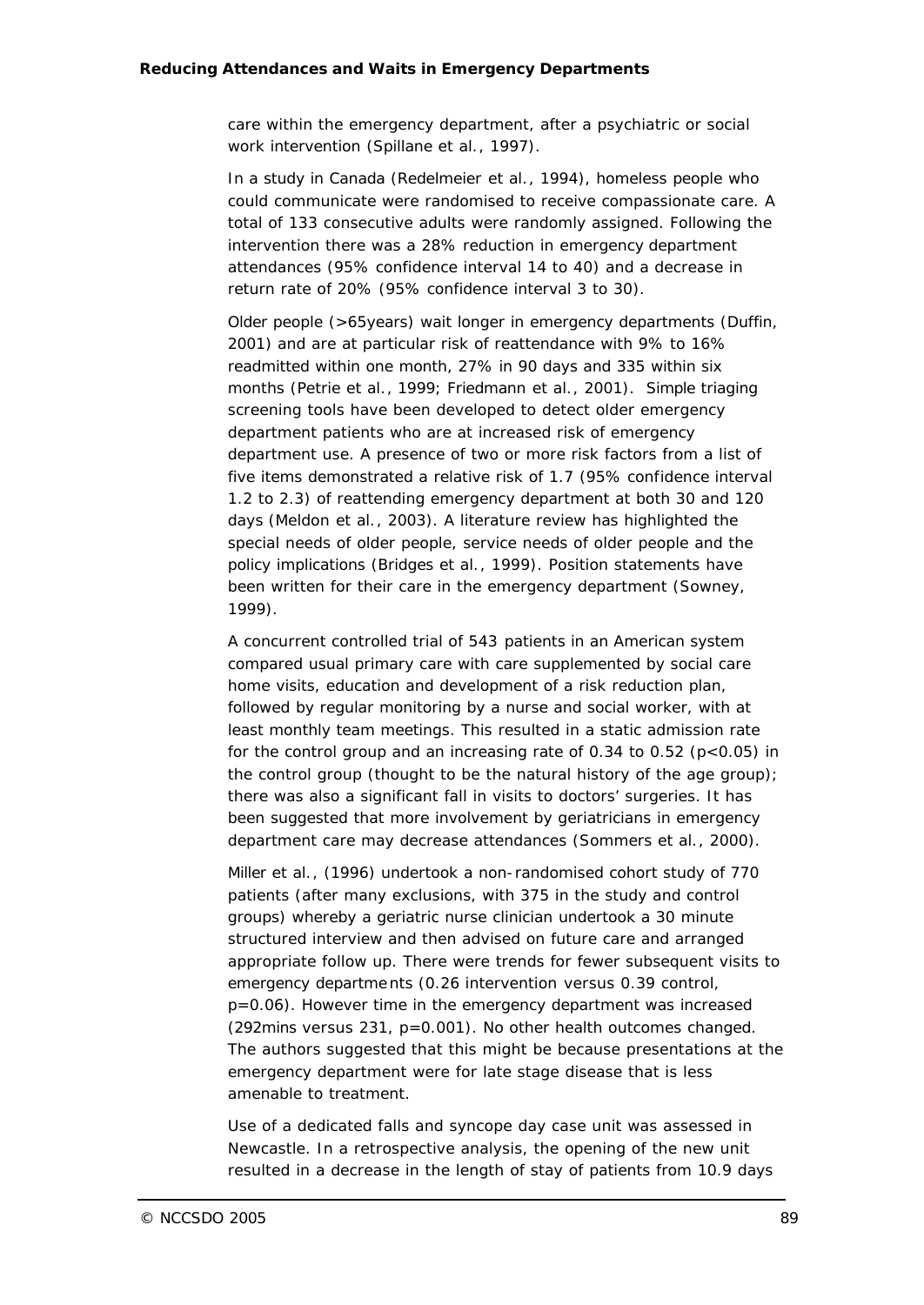to 2.7 days and lower emergency activity (Kenny *et al.*, 2002). A system of reviewing elderly patients medication every six months by a pharmacist and giving education, reported by Catellier *et al.* (2000), resulted in a decrease in emergency department attendances. After correcting for other factors the risk was reduced by 23% at six months  $(p=0.08)$  and 58% at 12 months  $(p<0.001)$ . The study was a time series with no control group without intervention. It was not clear how patients were enrolled but only included those with a low income and it excluded some people because they were members of a small racial minority. Social care interventions in the emergency department have been described in section 4.3.9.

Sending a series of letters to parents of children who regularly attended the emergency department for acute illness had no effect on subsequent attendance (O'Shea *et al.*, 1984). Another study supplying parents with pamphlets and video material about common illnesses and injuries was utilised to attempt to reduce attendance at the emergency department. No effect was demonstrated in the population of 118 interventions compared to a control group (Rosenberg and Pless, 1993).

Other interventions and studies about frequent attenders relate to those with chronic disease and older people and are covered in sections 4.3.9, 4.4 and 4.6.

# **4.3.9 Social** c**are in the emergency department**

As well as its effect on delayed discharge of care (see section 4.8), the role of social services can have a direct effect within the emergency department. The impact of social care on emergency medicine has recently been summarised by Bywaters and McLeod (2003), who highlighted that most of their conclusions were based on cumulative small studies. The aim of projects to introduce social workers into emergency departments is to facilitate safe discharge home either directly from the emergency department or following admission. The use of social workers in the emergency department is seen as positive by patients and staff (Bywaters *et al.*, 2002).

Brady *et al.* (2000), have demonstrated that elderly patients with unmet social needs are commonly encountered in emergency departments. In patients over 60 years of age, 16.9% had social needs and half of these were not recognised by the physician. UK studies have recognised that there is inadequate social screening of patients (Rowland *et al.*, 1990; Nankhonya, 1994). Graffeo *et al.* (2000) suggested that a simple screening tool (only two questions) can detect high risk elders, who have unmet social needs. Early discharge can be facilitated by undertaking a questionnaire on admission which results in earlier referral to social work and other support services (Parfey *et al.*, 1994). A Scandinavian study revealed an extra 33% of patients whose social needs had not been recognised, identified by use of telephone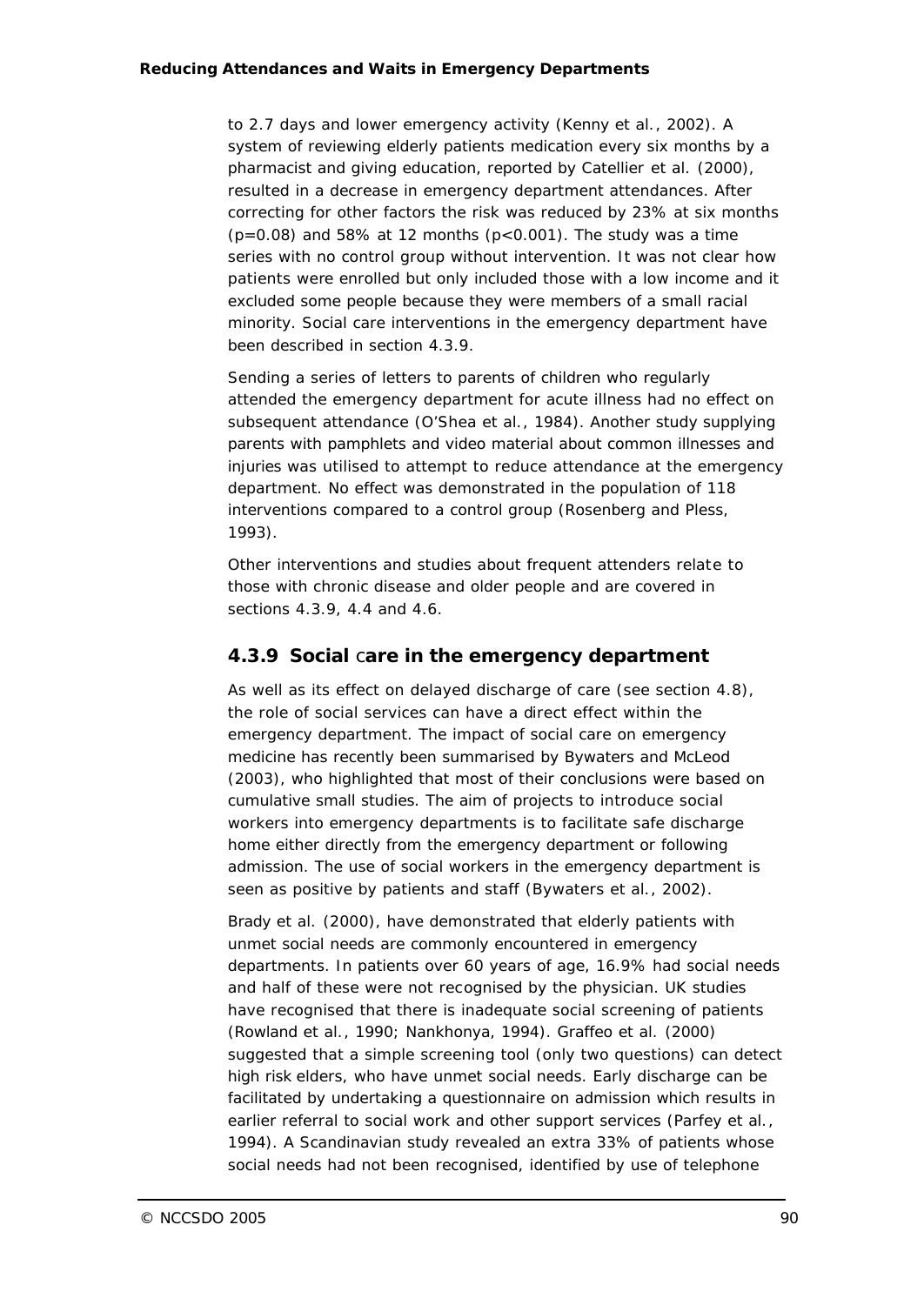follow up (Olsson *et al.*, 1986). However this was not repeated in an Israeli telephone follow up study (Soskoline, 1993).

In a French study (Monsuez *et al.*, 1993) in an inner city hospital, 1.2% of all attenders at the emergency department (representing 6.85% of admissions) required a social intervention. This resulted in housekeeping help (34.5%), arranging residential/nursing home care (28%), help to disadvantaged groups (23.5%) and help with health insurance (10%). In 82% of cases the intervention resulted in an alternative to hospital admission. This implies that 5.6 % of all admissions were preventable. A Canadian study by Boyack and Bucknam (1991) demonstrated that 11.6% of emergency department patients needed social work assessment and that 5% of admissions could have alternatives to admission if seen by a social worker. It also demonstrated a decreased rate of non-urgent attendances but the study is limited by its small size and lack of a control group. In another study, the use of two teams, one based in the community and one based in the emergency department in the hospital, aimed to facilitate home care. The authors reported reduced length of stay (1.7 days *versus* 6.3 days) and readmission rates (1.2% *versus* 1.5%) but no statistical analysis was reported (Hardy *et al.*, 2001).

In a study of a US emergency department Gordon (2001) demonstrated that social workers covering the department 24 hours a day can be economically beneficial. There were greater advantages in larger departments, when looking at decrease in return visits, prevention of admissions only for social reasons and saving in other staff time. The applicability of this study to the UK is limited by the variation in costing health care.

One UK study (Lewis *et al.*, 1994) concluded that the presence of a social worker provided care to a previously ignored group and helped relieve medical and nursing staff time. The study had no control group and purely measured numbers of intervention and no outcomes. However a trend to increasing referrals, resulting in social worker support and decreasing use of community care services was noted.

The patients seen by social workers in an emergency department were older and more acutely ill than the other attenders at the emergency department. Those most commonly seen were the elderly, adolescents and children under five years (Wrenn and Rice, 1994). They spent an average of one hour with each patient. This study also noted a reduction in the demands on medical and nursing staff to arrange home care, nursing home placement and other social services facilities.

Telephone follow-up of patients has been shown to reveal inadequacies in home support for elderly people that may require simple advice, referral to the GP or a visit. It is recognised that 6% of elderly patients discharged from emergency departments are admitted within 14 days after deterioration (Rowland *et al.*, 1990). This system does therefore have potential for initiating interventions that could potentially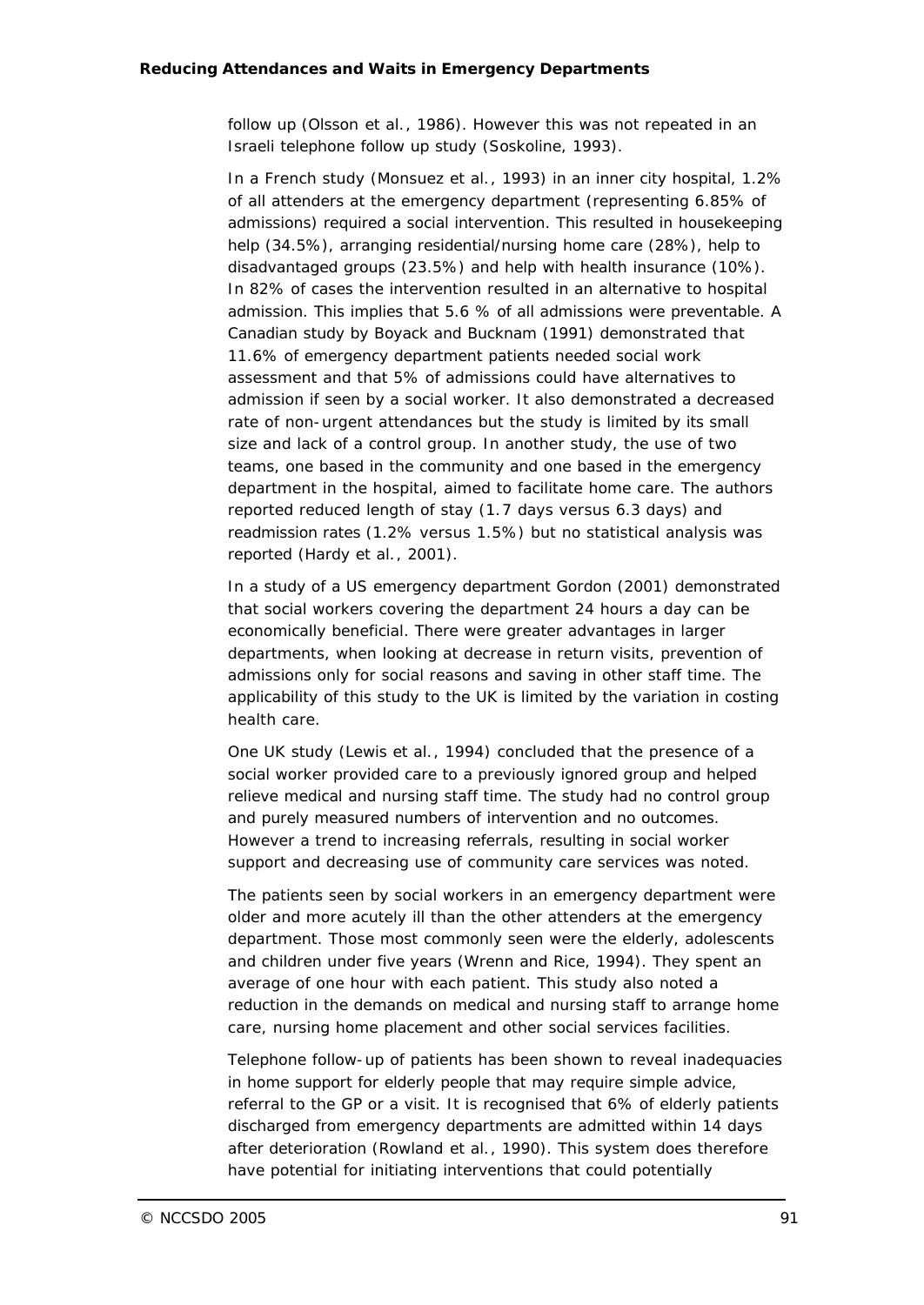decrease the number of return visits to the emergency department as well as improving the quality of care (Poncia *et al.*, 2000).

In a study of 177 patients attending an emergency department who were eligible for a supported discharge, 121 were entered into a support programme, 68% were over 65 years old and 54% lived alone. Patients were very satisfied with the service and 50% required no further service but 20% were readmitted. The study did not have any control group and therefore it is impossible to assess the true impact (Sinclair and Ackroyd-Stolarz, 2000).

Another scheme in the UK developed a joint initiative between four GP practices, a health authority, a community Trust and the local social services department. A nurse co-ordinator and six support workers offered a 24-hour service which reduced emergency admissions, cut the length of hospital stays and improved home support (Powell and Peile, 2000). It is recognised that improved liaison between the emergency department and community services (Monsuez *et al.*, 1993; Brookoff and Minitti-Hill, 1994) can reduce the return rate to the emergency department.

In Copenhagen, a trial of three-monthly scheduled medical and social preventative interventions was shown to reduce the number of emergency medical calls from older people. The intervention group had increased distribution of aids and more modifications to their homes (Hendrickson *et al.*, 1984).

Social work students nearing graduation have been used as liaison personnel between medical staff and emergency department patients. This was found to improve patient satisfaction (Evans *et al.*, 1993).

In a study (Coleman *et al.*, 2001) of 295 older people with chronic illness, those having monthly meetings with doctor, nurse and pharmacist had fewer emergency department visits (0.65 *versus* 1.08 visits p=0.005). Developing a practice guideline for the care of falls in elderly patients, which included health information and a one-off educational intervention directed at primary care providers, failed to reduce the incidence of subsequent falls or emergency department attendance (Baraff *et al.*, 1999). But a community support scheme using care attendants was able to reduce subsequent hospital readmission. This randomised controlled study involved 903 patients and showed that intervention patients had a 5% readmission rate compared to 12% in the control group. This study did not look at emergency department usage (Townsend *et al.*, 1988). However regular education interventions in another study have been reported to reduce over-utilisation of the emergency department (Small and Seime, 1986).

In a Swedish study 189 patients were referred from the emergency department to primary care. Over the next 12 months the proportion who returned decreased from 48% the year before the study to 42%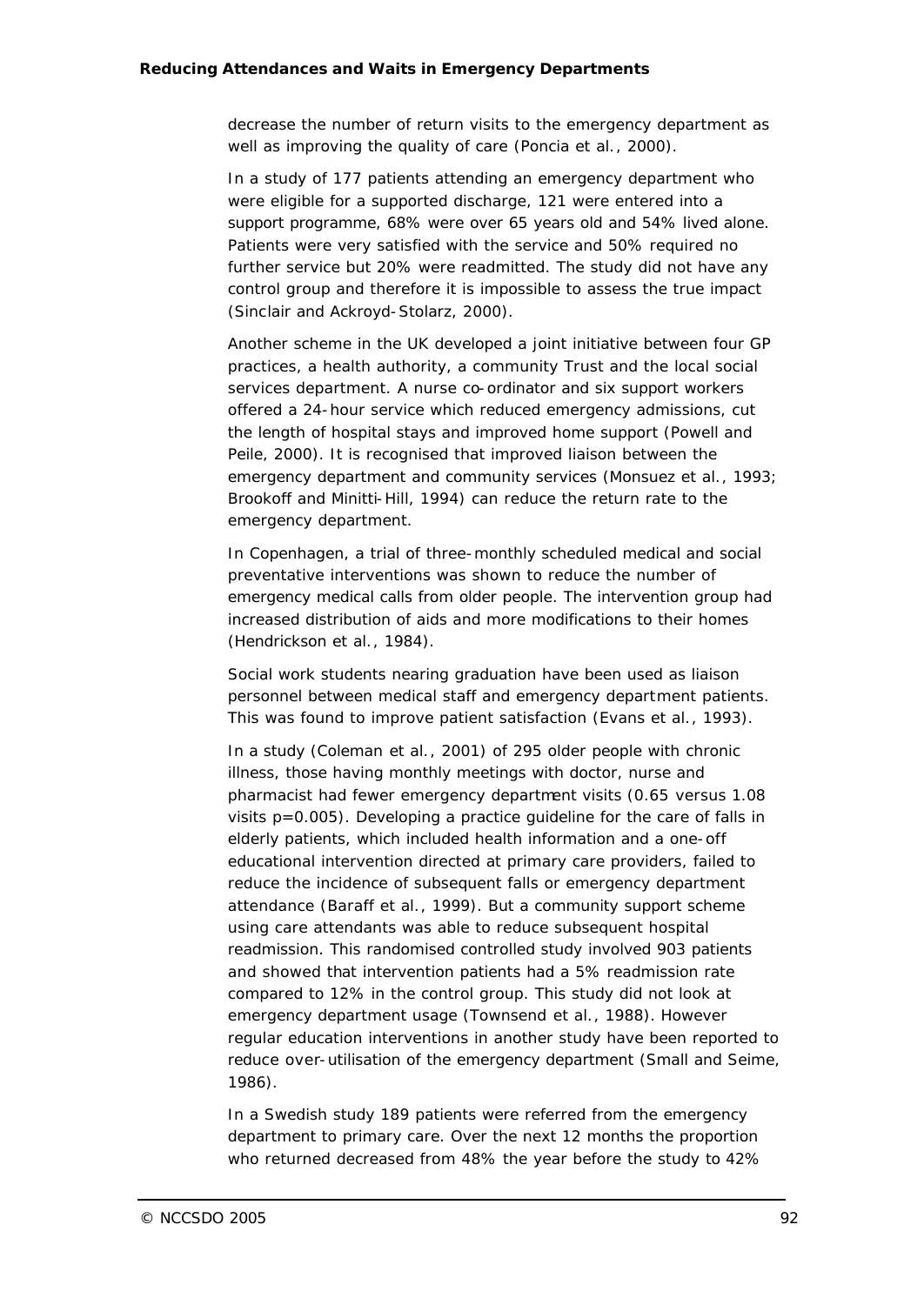### *Reducing Attendances and Waits in Emergency Departments*

the year after compared to an increase from 41% to 51% in a control group (p<0.01). Of these patients, 7% account for 45% of the visits and this subgroup showed no change in their presentation rate (Hansagi *et al.*, 1989). Among repeat attenders, 80% given help by the hospital social worker had decreased attendance rates at the emergency department (Andren and Rosenquvist, 1985).

An American study looked at seven different models of intervention by social care professionals in the emergency department and its effect on re-use of the emergency department (defined as return to the emergency department within three months). After the introduction of the scheme the return rate of individuals reduced from 26.9% to 22.9% and the proportion of attenders who were 'returners' reduced from 42.3% to 27.6%. The greatest decline in re-use was seen where the social work team used a proactive intervention strategy. However strategies were not determined randomly and reflected patient needs. Knowledge of local community resources was considered critical to their effectiveness but this was not supported by evidence. There was no follow up at other sources of medical care (Keehn *et al.*, 1994).

However, social care provision is not a substitute for either medical or nursing care. A recent report has highlighted four cases where patients admitted to the emergency department received necessary social care provision but no further medical assessment of their underlying condition (Mcleod and Olsson, 2004).

Social care issues are also covered in the sections on

Admission avoidance (section 4.6).

Patient education (section 4.4).

Delayed discharge (section 4.8).

Social care supporting discharge (section 4.6.5).

# **4.3.10 Altering patient perception of waits**

Patients who are kept informed, kept occupied while waiting and feel involved in their care have higher satisfaction perceptions (Naumann and Miles, 2001).

In a French study (Frank-Soltysiak and Court, 2002) it was shown that there was insufficient information provided on waiting time and reasons for delay and that this was a cause of people's perception of waiting time being extended.

A telephone questionnaire revealed that patients' perceptions of technical quality of care were more important than perceived timeliness of care or bedside manner in determining patient satisfaction (Rhee and Bird, 1996).

A study of 776 patients treated in an emergency department were sent a questionnaire two to four weeks after admission. This showed that only 22% could accurately estimate the waiting time to see a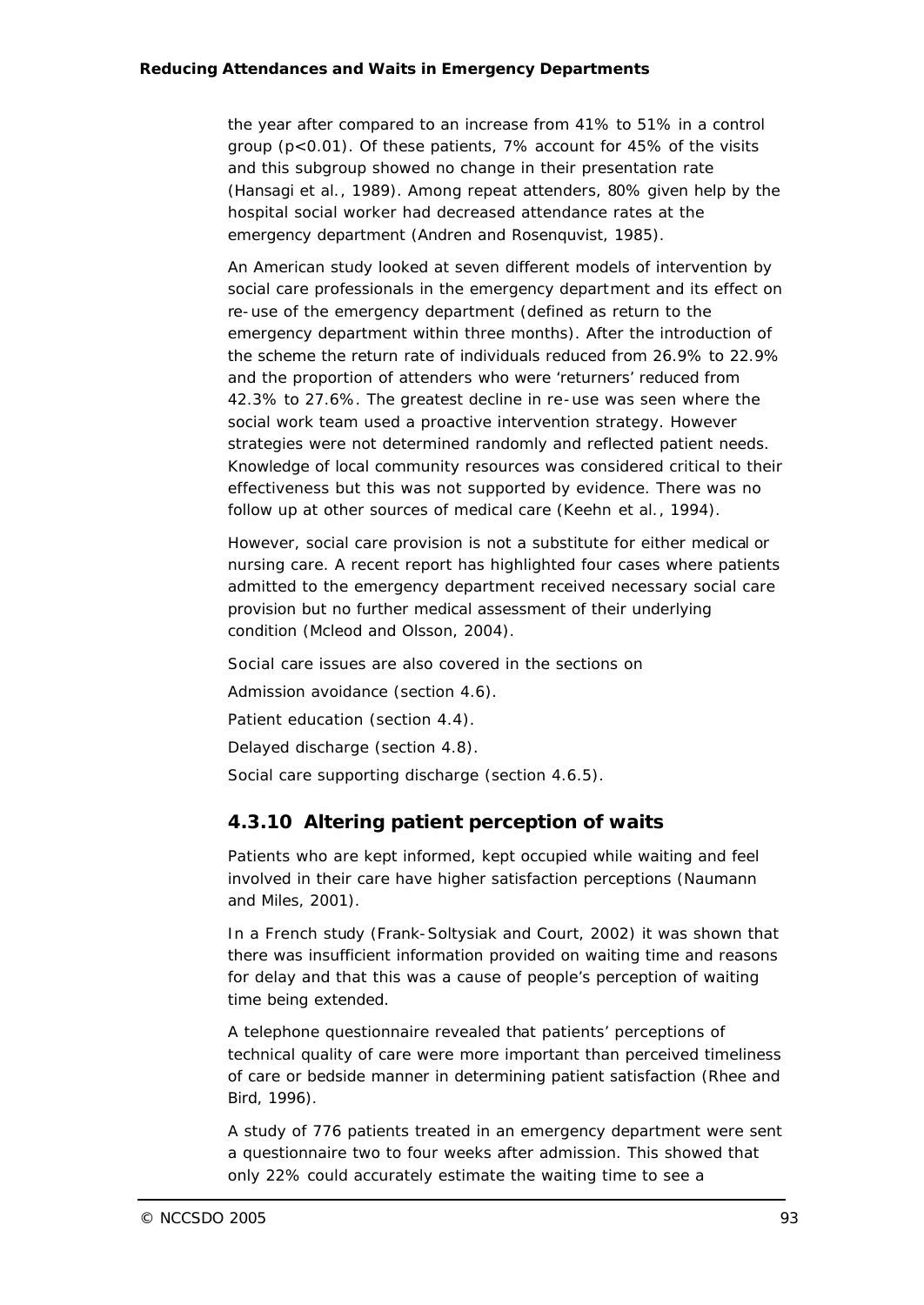physician. More respondents over-estimated than under-estimated, with nearly half over-estimating. In contrast, the total waiting time was accurately estimated by over a third of respondents, with a quarter of the respondents over-estimating. (Accuracy was defined as the actual time being in the same 15-minute time band as the perceived time.) The over-estimation may be for several reasons, most notably because unoccupied time will always feel longer than occupied time. Anxiety makes the wait seem longer and waiting alone will feel longer than group waiting. The difference between the two components of the wait may be due to the fact that pre-process waits (before anything active starts) often feel longer than in-process waits (in this case after having been initially seen until discharge) (Maister, 1985; Thompson *et al.*, 1996).

An American study utilised a video tape, lasting approximately six minutes and describing what could be expected within the emergency department, and services available, to patients and families. Possible delays were explained. Those who saw the informational video tape had significant improvements in scoring on questions about level of anxiety and appropriateness of any delays that occurred (Corbett *et al.*, 2000). It has also been shown that an informative brochure decreases the anxiety level of patients (Nelson *et al.*, 1997). The authors suggested a formulation of such a leaflet. Other distractions while waiting have been described but not evaluated (Sahnd, 1991).

A prospective randomised trial was undertaken to determine whether provision of clinical information to patients during their emergency department visit improved their perception of clinical care (Tran *et al.*, 2002). A total of 619 patients were entered into the study. In the intervention group the research assistant periodically provided patients with information regarding process and medical information at 15 minute intervals. On departing they were asked to fill out a validated questionnaire. There was no difference in the two groups in their demographics, their actual waiting time or their actual length of stay. However the perceived length of stay was significantly shorter, 92.6 *versus* 105.5 minutes (p=0.03). In addition, the number of patients who rated the physician as excellent or very good was significantly higher in the intervention group, 87.1 *versus* 80.0 (p=0.03).

## **Emergency department: conclusions**

The evidence in the area of registration and documentation is poor. There is weak evidence that bedside registration, self-completion of forms by patients and transcription of notes may accelerate the process in the emergency department. The use of IT solutions in patient tracking has been described but not evaluated. Triage is universally used in emergency departments but if its only purpose is to prioritise patients then it may delay care, although it can provide a clinical safety net at busy periods. However, if it adds extra value by initiating investigations or treatment then it may save time. Some units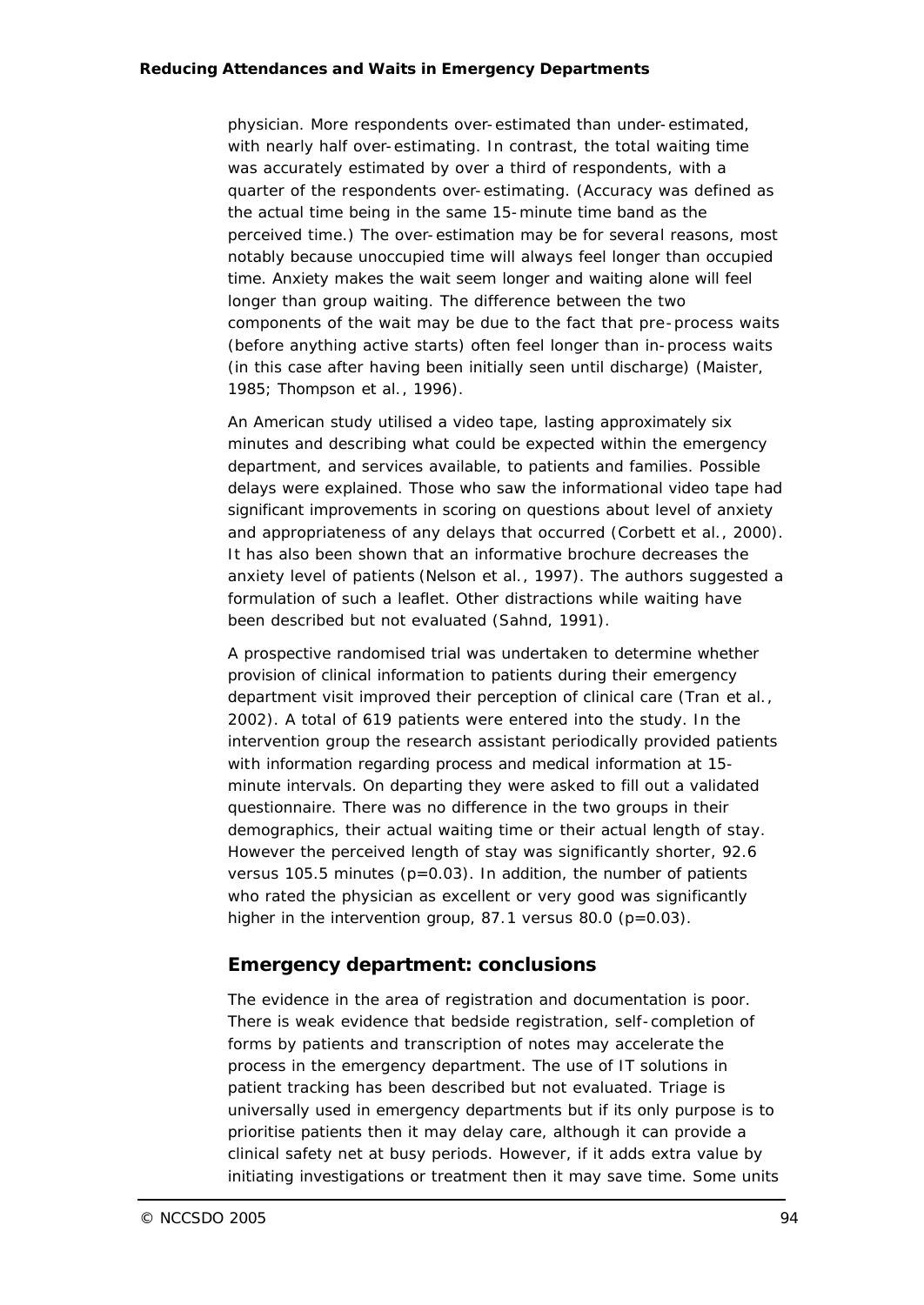use triage as an opportunity to redirect up to one third of patients. Patients and their doctors are usually happy with this but up to a third may be triaged out inappropriately, up to 1% may be subsequently admitted and up to 1.6% may attend another emergency department. However many studies reported no adverse outcomes. There were however no prospective studies in the UK of such systems. Copayment systems also have a demonstrable ability to reduce attendances. But the safety of such systems has not been established.

There have been many studies of fast track systems, including several RCTs, however none of these have been in the UK system. The evidence suggests that fast track does reduce waits of non-urgent patients and are safe and satisfactory to patients. Various models of fast tracks are available using medical and nursing staff. There is a need to assess the optimal system and which is effective in the UK system, but studies suggest that the earlier the person is seen by a senior person, the shorter their stay in the emergency department. Other fast track systems, for example for patients with fractured neck of femur, have not been adequately studied.

A wide variety of clinical initiatives have been shown to speed up care in the emergency department including use of local anaesthesia at triage, and wound closure techniques. Others have been shown to reduce reattendance rates, such as the use of steroids in asthma. Some initiatives increased length of care, for example use of sedation for suturing, but also improve quality of care.

A small number of frequent attenders account for the large workload of emergency departments. Various studies have looked at their characteristics but there are few interventions that have been tested. In those with chronic disease and in the elderly, there is stronger evidence with a variety of medical, social care and pharmacy interventions being shown to reduce reattendance. Such studies need to be undertaken in the UK. A variety of studies in the UK and abroad have confirmed that social workers working in the emergency department can reduce admissions. However most of the studies are small and have inherent weaknesses in their design.

# **Key points**

- Triaging out of the emergency department can reduce numbers but more work is required to assess the safety of such systems.
- Co-payment systems reduce attendances but may equally reduce attendances by those requiring emergency care.
- Fast track systems for minor illnesses and injuries reduce waits. Ideal configurations include senior staff.
- Attendance by the elderly, those with chronic disease and those with multiple attendances may be reduced by various interventions. Trials are needed in this area, including the role of social workers.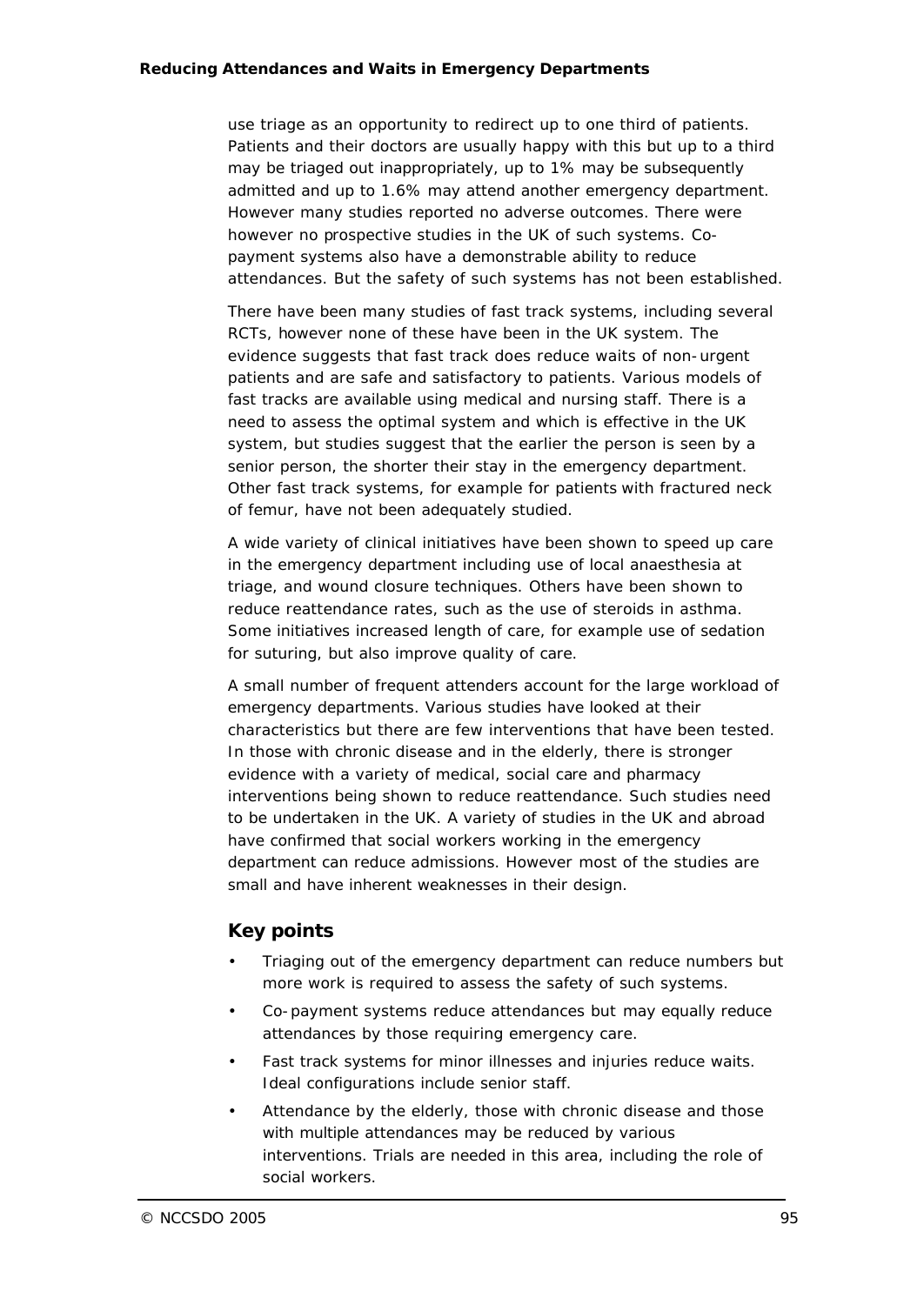#### **Case study 3: Multi-disciplinary improvements**

#### **Summary of improvement**

- A reduction in overall waiting times was demonstrated by an increase to 98% from 82% of patients seen within four hours attending the emergency department.
- A multi-disciplinary team (including GP, emergency nurse practitioner (ENP), accident and emergency consultant, x-ray staff and reception staff) to identify constraints, which resulted in faster assessment by an average of 20 minutes in all groups.
- Patients with major illnesses and injuries assessed and treated in a timelier manner.
- A realisation that a more focused approach to minor conditions frees resources for major condition management.

#### **Changes made**

- The primary change was eliminating triage.
- Minor conditions are now seen by the first available professional (nurse or doctor) within 15 to 30 minutes of arrival. Nurse and/or doctor treat to their abilities to discharge or refer, assessing, treating, initiating investigations (x-ray, bloods etc) or administering analgesia if required.
- A comprehensive assessment for major conditions was instituted, including an early investigation initial assessme nt pathway carried out by nurses for patients with major conditions.
- Better resource allocation, via identifying an area for early initiation of testing and investigations.
- Pathology identified neutral cost methods of eliminating the batching of samples, which had caused huge delays.
- Training up the nursing and healthcare team for venepuncture, cannulation, electrocardiogram (ECG) and plethysmography training for healthcare assistants, empowering individuals along the patient pathway.
- Nurses apply the use of patient group directions, enabling them to administer medication to patients under agreed criteria with specific conditions.
- Doctors were trained in basic dressings, dispensing medicines, applying slings etc. and giving follow-up information. This reduced handoffs.
- An extra nurse was allocated as a coordinator for improving patient flow and encouraging the new ways of working between 8.00 am and –4.00 pm.

#### **Implementation advice**

- Empower individuals to act as soon as clinically appropriate, driven by a nurse consultant and modern matron.
- Teach new junior doctors to adopt new working practices as soon as possible.
- Act on problems as soon as they arise, implement solutions as soon as feasible.
- Establish a flexible escalation policy, tailored to local working arrangements.
- Make even small changes: place kit in more user friendly areas; get more keys cut to reduce the time taken to find keys for drugs; make trays for notes to keep paperwork together; set up a new location board with tracing times.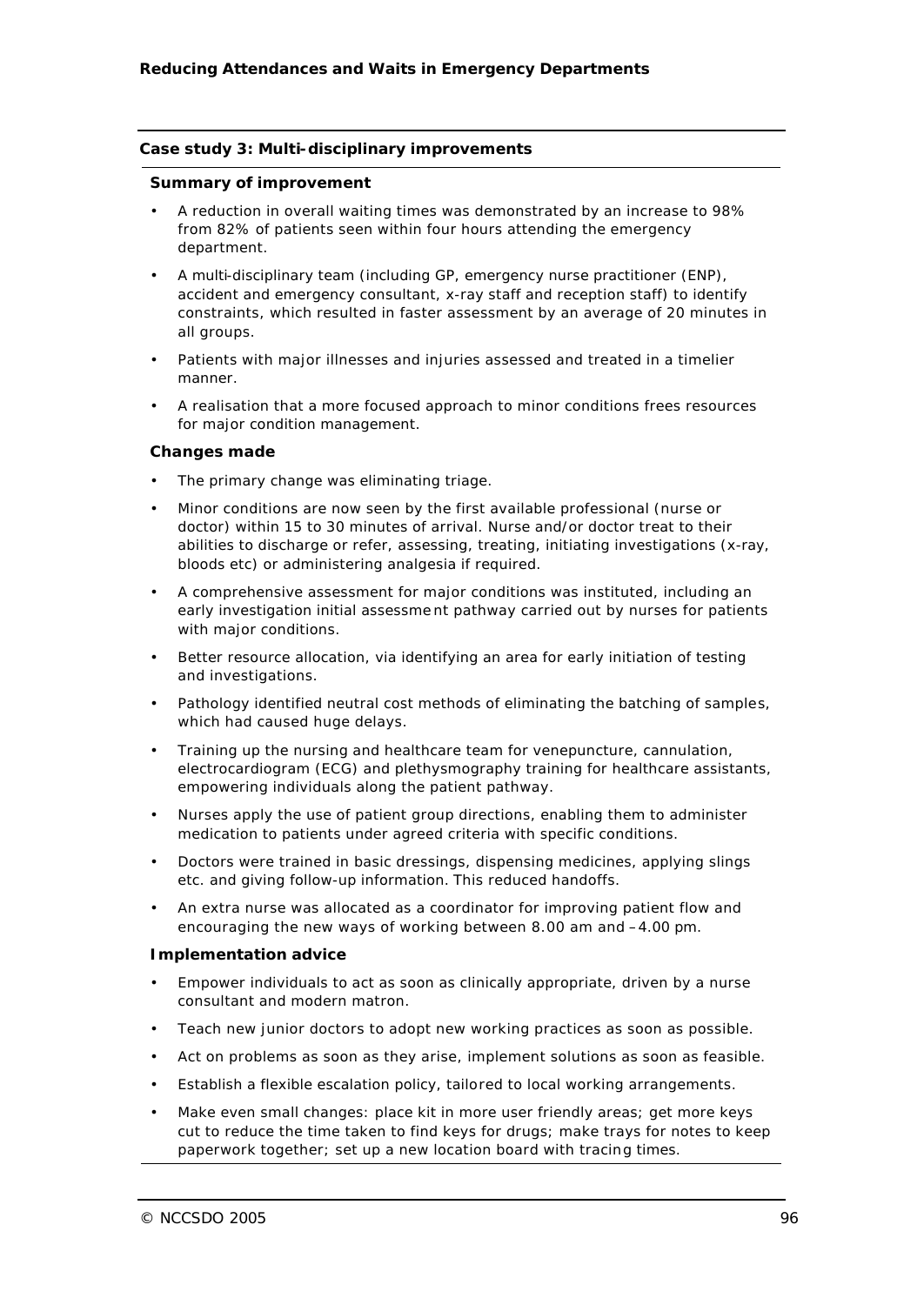#### **Next steps**

- ENPs are training at a recognised institution supported by clinical practice and will return to the emergency department. Initially they will be focused on minor illness and injury patients but with direct referrals for other conditions being developed.
- In-depth assessment by nursing teams of major patients planning investigations and working with specialist teams to optimise the patient journey.
- Improve management of chest pain patients by initially assessing chest pains, faxing ECG to the coronary care unit and setting up thrombolysis in the emergency department.
- Direct referrals to speciality for certain conditions by nurses to nurses and doctors. This has commenced with eye problems, so that any patient attending with an eye problem other than a chemical injury can have an assessment by a nurse or doctor, and is sent straight to the ophthalmic practitioner the same day during working hours.
- Reduce planned and unplanned returns to A&E by care pathways to primary care teams.
- Link with medical assessment and surgical assessment to train nurses to work up patients in a more timely manner.
- Develop wound care service and management of early sprains and strains by nursing staff working with physiotherapy and GP practice teams and direct referral to eye practitioners.
- Development of emergency care technicians which will enable the access to investigations for diagnosis to happen at the earliest point.
- Conversion of locum to Trust-grade posts to practice at senior house officer level, working shifts.

For further information please contact:

Suzie Robinson Nurses Consultant for A&E Hinchingbrooke Healthcare NHS Trust Hinchingbrooke Park Huntingdon **Cambridgeshire** PE18 8NT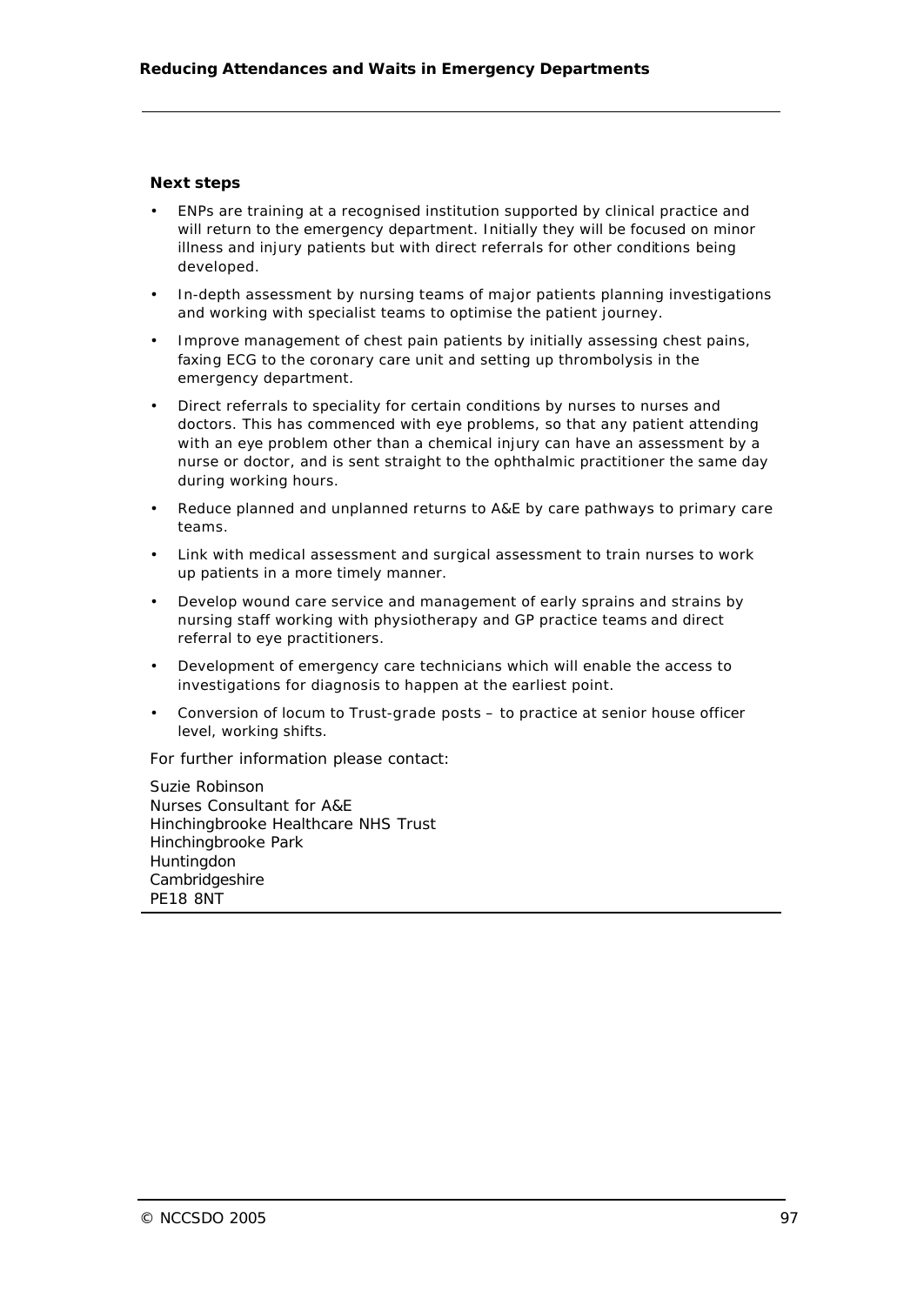| <b>Study</b>                                                     | Domain                                                                                                                                                                                                   | Study design                                                                                                                  | <b>Study population</b>                                                                                                                                                                         | <b>Intervention</b>                                                                                                                                                                                                                                                                                         | Findings/conclusion |
|------------------------------------------------------------------|----------------------------------------------------------------------------------------------------------------------------------------------------------------------------------------------------------|-------------------------------------------------------------------------------------------------------------------------------|-------------------------------------------------------------------------------------------------------------------------------------------------------------------------------------------------|-------------------------------------------------------------------------------------------------------------------------------------------------------------------------------------------------------------------------------------------------------------------------------------------------------------|---------------------|
| Goodacre et al., 2001<br>Applicable to UK: Yes<br>United Kingdom | Nonrandomised<br>ED<br>study<br>time periods:<br>$n = 1850$<br>intervention triage<br>first<br>$9.00 \text{ pm}$<br>$n = 1522$ control<br>usual presentation -<br>reception first<br>$8.00 \text{ pm} -$ | All ambulatory patients<br>presenting to ED in the<br>Mon – Fri: 10.00 am –<br>2.00 pm & 5.00 pm $-$<br>Sat & Sun: 12.00 pm - | Comparison of presentation<br>protocols:<br>Reception first - patients<br>registered before being<br>seen in triage<br>Triage first - current<br>2.<br>practice triage preceded<br>registration | Significant reduction in arrival-<br>booking-assessment time interval<br>for ambulant patients, if seen at<br>reception first:<br>- reception first (12.9 minutes);<br>triage first $(15.8 \text{ mins}) (p<0.0001)$<br>- satisfaction greater with reception<br>first $(79.6\%)$ ; triage first $(48\%)$ . |                     |
|                                                                  |                                                                                                                                                                                                          |                                                                                                                               | Fri, Sat & Sun 10.00 am -<br>2.00 am<br>October and November<br>1999                                                                                                                            |                                                                                                                                                                                                                                                                                                             |                     |
|                                                                  |                                                                                                                                                                                                          |                                                                                                                               | ED size: 75,000 p.a.                                                                                                                                                                            |                                                                                                                                                                                                                                                                                                             |                     |

## **Table 7 Emergency department - registration (4.3.1)**

Note. ED: emergency department.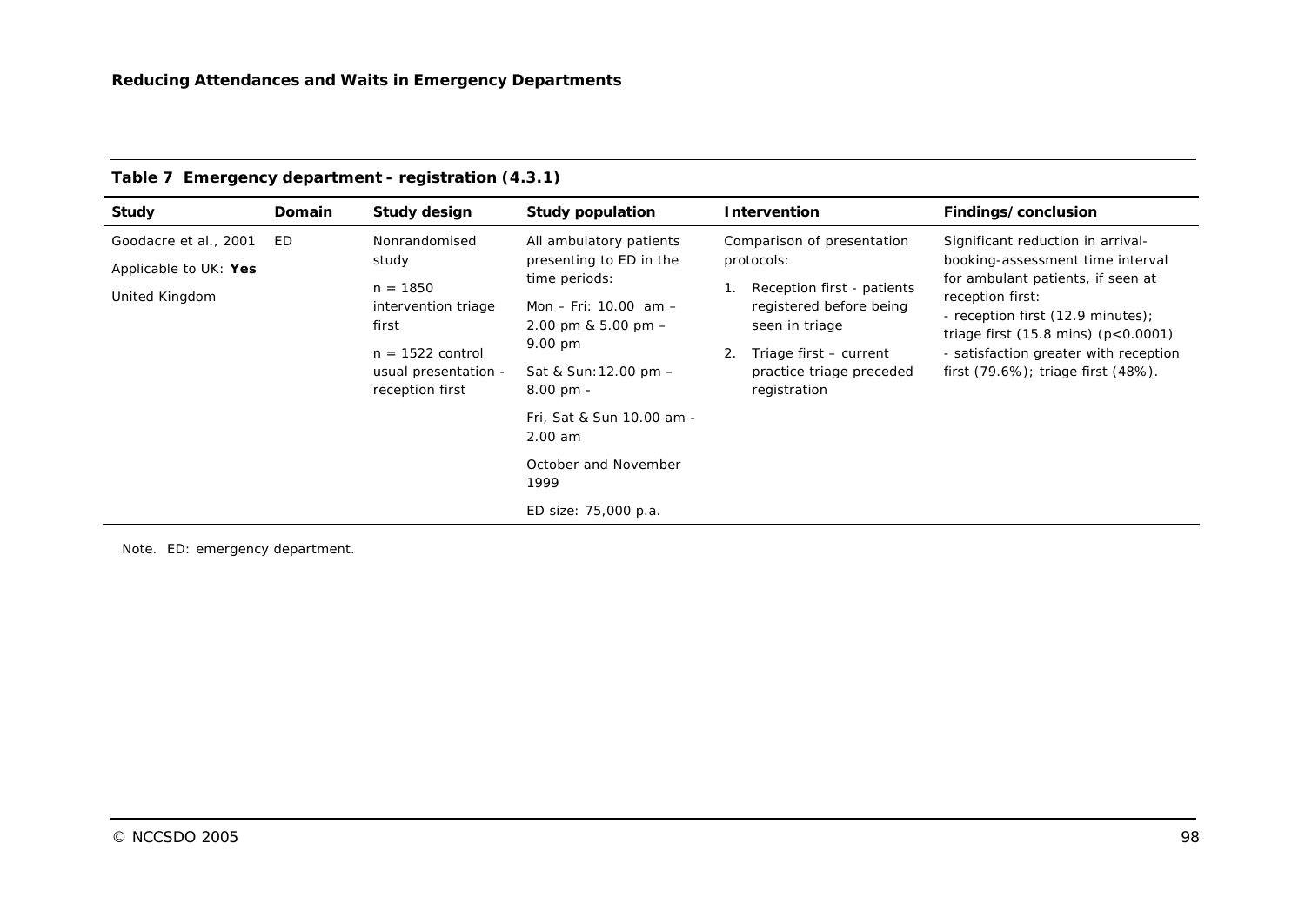| <b>Study</b>                                                                               | <b>Domain</b> | Study design                                                                                                      | <b>Study population</b>                                                                                                                                        | <b>Intervention</b>                                                                                                                                                                                                                  | Findings/conclusion                                                                                                                                                                                                                                                                           |
|--------------------------------------------------------------------------------------------|---------------|-------------------------------------------------------------------------------------------------------------------|----------------------------------------------------------------------------------------------------------------------------------------------------------------|--------------------------------------------------------------------------------------------------------------------------------------------------------------------------------------------------------------------------------------|-----------------------------------------------------------------------------------------------------------------------------------------------------------------------------------------------------------------------------------------------------------------------------------------------|
| George S, Read S, et<br>al. 1992 <sup>193</sup><br>Applicable to UK: Yes<br>United Kingdom | ED            | Nonrandomised<br>study ( $N = 5954$ )<br>$n = 2515$<br>intervention - triage<br>$n = 2522$ control -<br>no triage | All patients presenting to<br>ED between8.00 am and<br>9.00 pm for six weeks.<br>Exceptions: patients<br>attending by<br>appointment.<br>ED size: 60, 000 p.a. | Nurse triage vs. no triage:<br>Nurse triage group assessed by<br>trained triage nurse and<br>assigned to triage category (1-<br>4).<br>No triage group - assessed<br>informally by nursing staff after<br>registration at reception. | Significant increase in median<br>waiting time (first attendance to<br>medical treatment) for nurse triage<br>group for category 1 & 2 patients, 16<br>mins to 26.5 mins and 37.5 mins to<br>46 mins respectively.<br>No significant difference in median<br>waiting time for category 3 & 4. |
| Ryan B 1995<br>#1389487<br>Applicable to UK: Yes<br>United Kingdom                         | <b>ED</b>     | Observational study<br>$n = 4548$ intervention<br>- formal triage<br>$n = 5575$ control -<br>informal triage      | 50 randomly chosen<br>patients from target<br>hospital (N4585 from<br>categories 2 & 3)<br>ED size: medium                                                     | Formal triage system:<br>1. see immediately<br>2. semi-urgent<br>3. delay acceptable                                                                                                                                                 | Formal triage did not reduce waiting<br>times for non/semi-urgent patients.                                                                                                                                                                                                                   |
| Mallett J & Woolwich<br>C $1990^{341}$<br>Applicable to UK: Yes<br>United Kingdom          | <b>ED</b>     | Observational study<br>$n = 1027$ intervention<br>-triage<br>$n = 822$ historical<br>control – pre-triage         | $ED$ department $-$ inner<br>London<br>ED size: NK                                                                                                             | Introduction of triage nurse                                                                                                                                                                                                         | Time taken to be seen by a doctor<br>or nurse 81.4% (seen within the<br>hour) pre introduction of triage<br>compared to 52.6% post triage<br>introduction $(p<0.001)$ .                                                                                                                       |

## **Table 8 Triage and initial assessment (4.3.2)**

Note. ED: emergency department. NK: not known.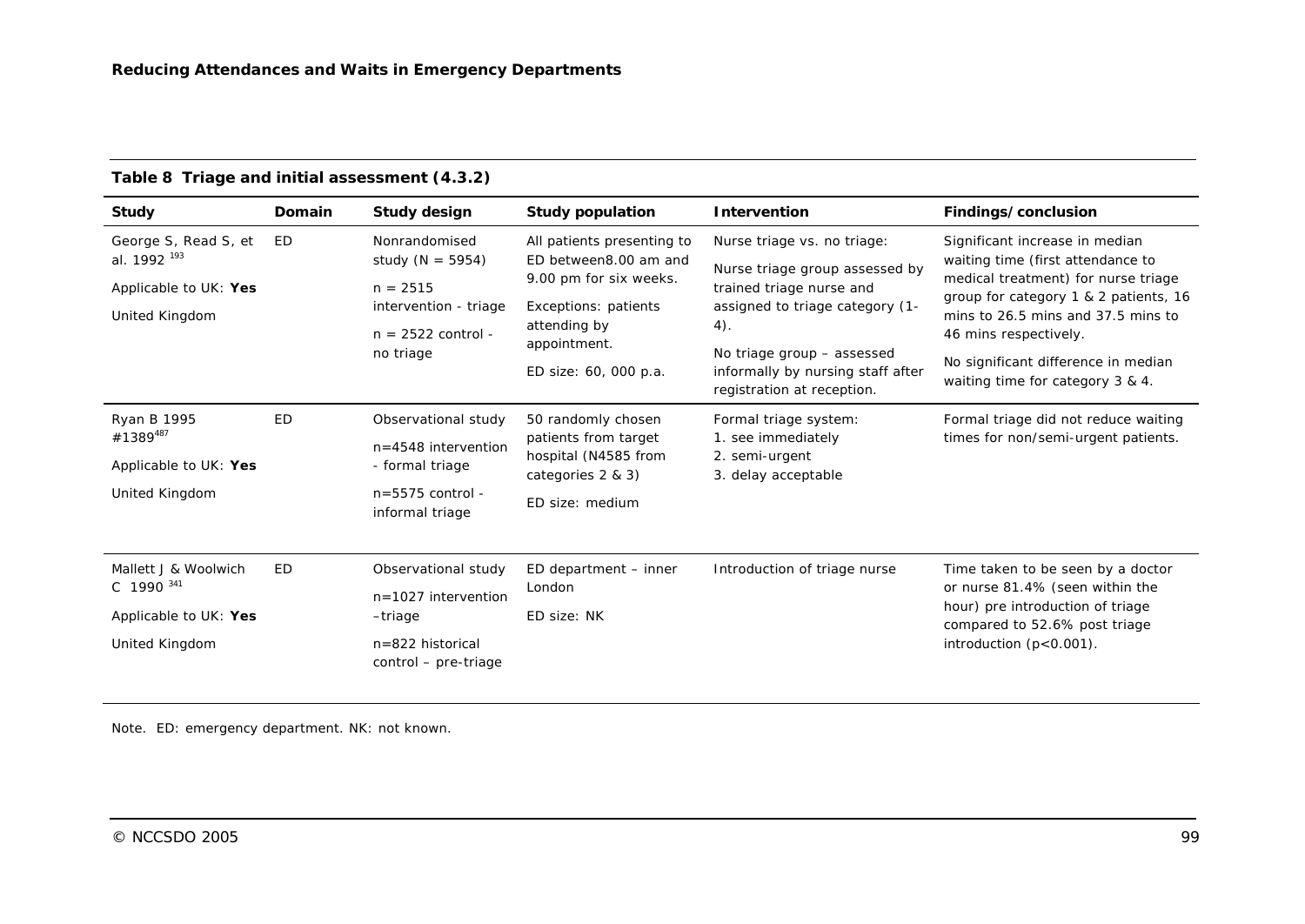| Table 9 Triage out (4.3.3) |               |                                         |                                               |                        |                                                                                           |  |
|----------------------------|---------------|-----------------------------------------|-----------------------------------------------|------------------------|-------------------------------------------------------------------------------------------|--|
| <b>Study details</b>       | <b>Domain</b> | <b>Study design</b>                     | <b>Study population</b>                       | <b>Intervention</b>    | Findings/conclusion                                                                       |  |
| Derlet et al., 1992        | ED            | Cohort study                            | Adults attending ED                           | Triage out by protocol | A group of patients can be safely                                                         |  |
| Applicable to UK: Yes      |               | $(N=136,794)$                           | Three-year study.                             |                        | triaged out:<br>- 15% triaged out, no adverse                                             |  |
| <b>United States</b>       |               | $n=21,069$ intervention<br>- triage out | ED size: 60 000 p.a.                          |                        | outcomes detected.<br>- 22% did not seek medical care.                                    |  |
|                            |               | Control: No                             |                                               |                        | - 1.6% sought care at another ED                                                          |  |
| Birnbaum et al., 1994      | ED            | Cohort study $(N=534)$                  | Adults attending ED                           | Triage out by protocol | Could not validate the protocols to                                                       |  |
| Applicable to UK: Yes      |               | Control: No                             | ED size: 50 000 p.a.                          |                        | triage out                                                                                |  |
| <b>United States</b>       |               |                                         |                                               |                        | 1.1% of triage out patients were<br>hospitalised                                          |  |
| Rivara et al., 1986        | ED            | Cohort study $(N=748)$                  | Selected children (1                          | Triage out by protocol | 61% of the 748 studied were triaged                                                       |  |
| Applicable to UK: Yes      |               | Control: No                             | week to 17 years old)<br>attending during day |                        | out:<br>-31% to community health centres<br>-17% to physicians offices<br>- 13% self care |  |
| <b>United States</b>       |               |                                         | time                                          |                        |                                                                                           |  |
|                            |               |                                         | ED size: >40,000                              |                        |                                                                                           |  |
| Kelly, 1994                | ED            | Cohort study                            | ED patients                                   | Triage out by protocol | ED attendance reduced by 27%;                                                             |  |
| Applicable to UK: Yes      |               | Control: No                             | ED size: 2700 per                             |                        | attendance of non-emergency cases<br>reduced by 68%                                       |  |
| <b>United States</b>       |               |                                         | month following<br>intervention               |                        |                                                                                           |  |
| Lowe et al.,. 1994         | <b>ED</b>     | Cohort study (N=927)                    | All non-emergency ED                          | Triage out by protocol | Guidelines were not adequate to                                                           |  |
| Applicable to UK: Yes      |               | Control: No                             | patients                                      |                        | allow triage out                                                                          |  |
| <b>United States</b>       |               |                                         | ED size: 78 000 p.a.                          |                        | 33% (95%CI=32-51) of triage out<br>patients were appropriate visits                       |  |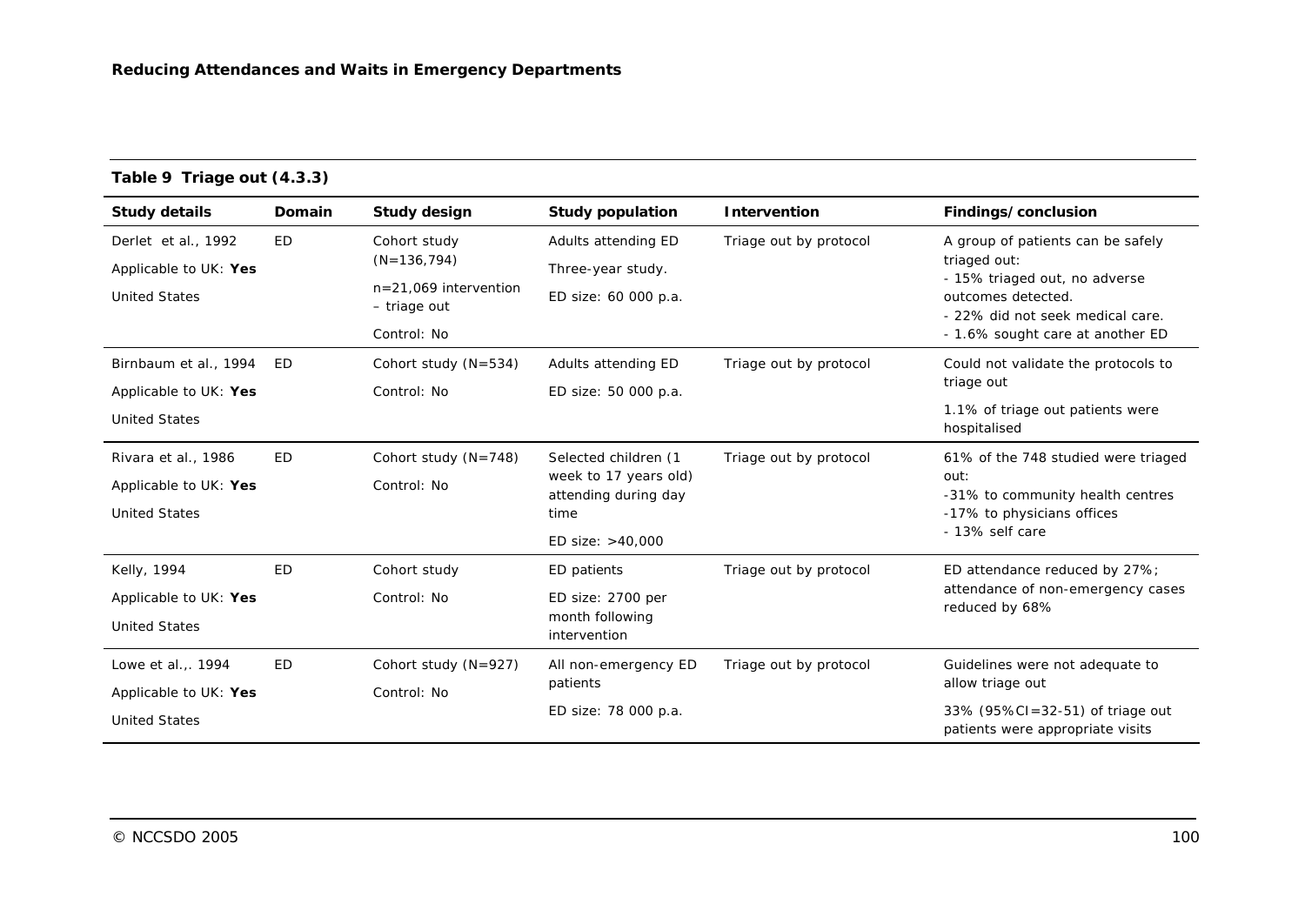| Table 9 (continued)   |                      |                            |                         |                                |                                                                |  |  |
|-----------------------|----------------------|----------------------------|-------------------------|--------------------------------|----------------------------------------------------------------|--|--|
| <b>Study details</b>  | <b>Domain</b>        | Study design               | <b>Study population</b> | <b>Intervention</b>            | Findings/conclusion                                            |  |  |
| Washington et al.,    | <b>ED</b>            | Cohort study (N=1187)      | Adults attending ED     | Triage out by protocol         | Criteria can be used for determining                           |  |  |
| 2000                  |                      | $n=226$ intervention $-$   | ED size: 30 000 walk -  |                                | patients suitable for deferred care                            |  |  |
| Applicable to UK: Yes |                      | deferred care              | in-visits p.a.          |                                | 19% met criteria for deferred care                             |  |  |
| <b>United States</b>  |                      | Control: No                |                         |                                | No adverse incidents were detected                             |  |  |
| Straus et al., 1983   | ED                   | Cohort study               | Adults attending ED     | Referral to primary care       | No reduction in ED utilisation among                           |  |  |
| Applicable to UK: Yes |                      | $n = 398$ intervention $-$ | with no regular source  | from triage                    | those enrolled in primary care                                 |  |  |
| <b>United States</b>  |                      | referred to PC             | of primary care         |                                |                                                                |  |  |
|                       |                      | n=500 historical control   | ED size: 60 000 p.a.    |                                |                                                                |  |  |
| Derlet & Nishio, 1990 | ED                   | Cohort study $(N=22 390)$  | Adults attending ED     | Triage out by protocol         | Triage out can be safely performed                             |  |  |
| Applicable to UK: Yes |                      | n=4186 triage out          | ED size: 50 000 p.a.    |                                | -19% triaged out<br>-no adverse outcomes<br>-1.3% dissatisfied |  |  |
| <b>United States</b>  |                      | Control: No                |                         |                                |                                                                |  |  |
| Derlet et al., 1995   | ED                   | Cohort study               | Adults attending ED     | Triage out by protocol         | Triage out can be safely performed.                            |  |  |
| Applicable to UK: Yes |                      | $(N=176074)$               | ED size: 60 000 p.a.    |                                | - 18% of attenders triaged out                                 |  |  |
| <b>United States</b>  | $n=31065$ triage out |                            |                         | - no adverse outcomes detected |                                                                |  |  |
|                       |                      | Control: No                |                         |                                |                                                                |  |  |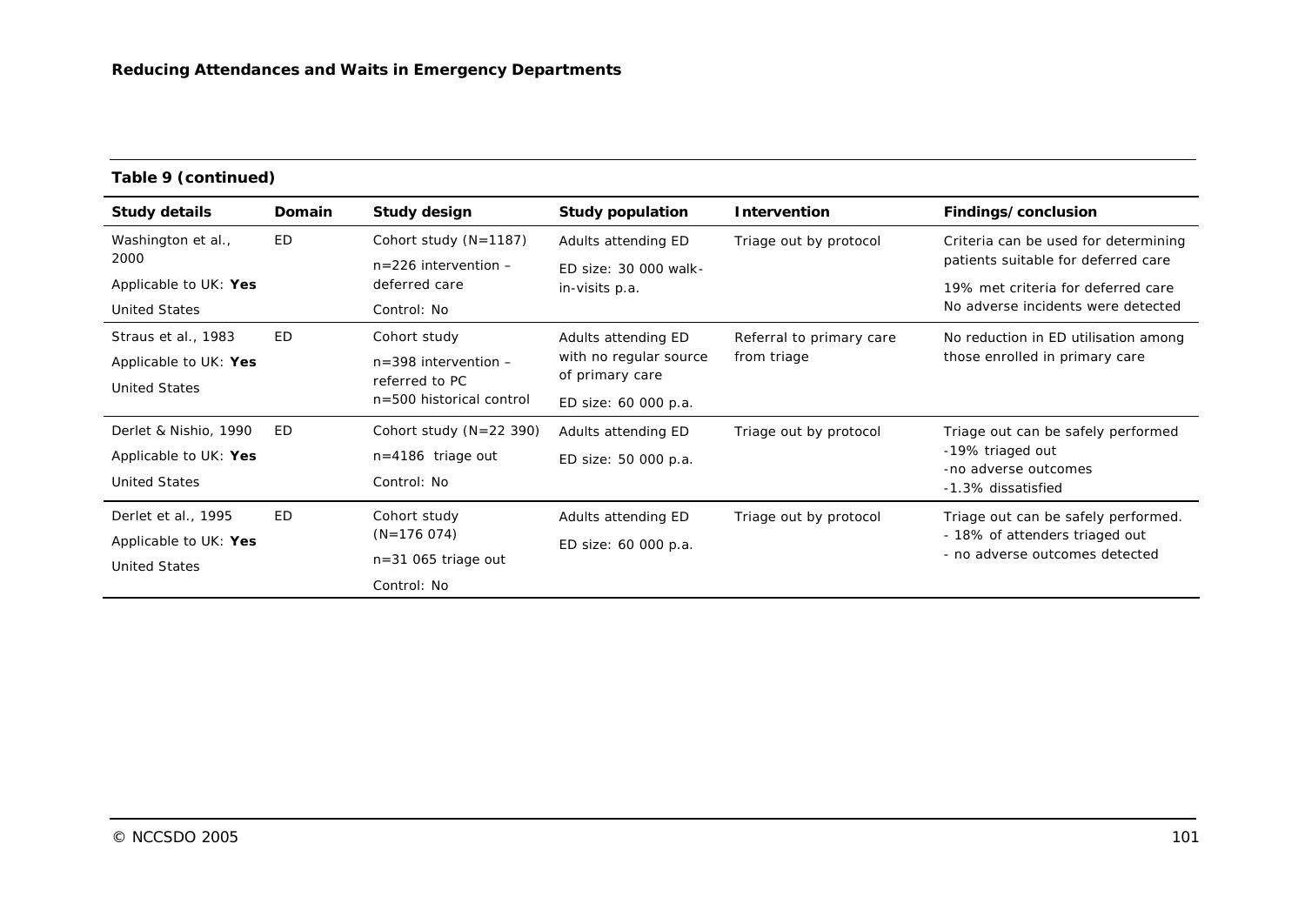## *Reducing Attendances and Waits in Emergency Departments*

| Hansagi et al., 1997<br>ED<br>Cohort study<br>Applicable to UK: Yes<br>$n = 345 -$ advised group<br>Sweden<br>$n=107$ - control group -<br>when advisor not<br>available | Patients attending ED<br>between $8.00$ am $-$<br>5.00 pm Mon-to-Fri (4-<br>week trial)<br>Excluding: children <16<br>yrs and patients<br>attending by ambulance<br>ED size: 90 000 p.a. | Assistant nurses triaged<br>patients into urgent or non-<br>urgent categories. Non-<br>urgent were seen by a<br>nurse-adviser who provided<br>medical advice, advice on<br>alternative sources of health<br>care, or made an<br>appointment with<br>appropriate health care<br>providers | The nurse-advisor interviewed 21%<br>$(n=454)$ of patients attending in the<br>trial arm, $11\%$ (n=192) were<br>referred to alternative sources of<br>health care |
|--------------------------------------------------------------------------------------------------------------------------------------------------------------------------|------------------------------------------------------------------------------------------------------------------------------------------------------------------------------------------|------------------------------------------------------------------------------------------------------------------------------------------------------------------------------------------------------------------------------------------------------------------------------------------|--------------------------------------------------------------------------------------------------------------------------------------------------------------------|
|--------------------------------------------------------------------------------------------------------------------------------------------------------------------------|------------------------------------------------------------------------------------------------------------------------------------------------------------------------------------------|------------------------------------------------------------------------------------------------------------------------------------------------------------------------------------------------------------------------------------------------------------------------------------------|--------------------------------------------------------------------------------------------------------------------------------------------------------------------|

Note. ED: emergency department. NK: not known.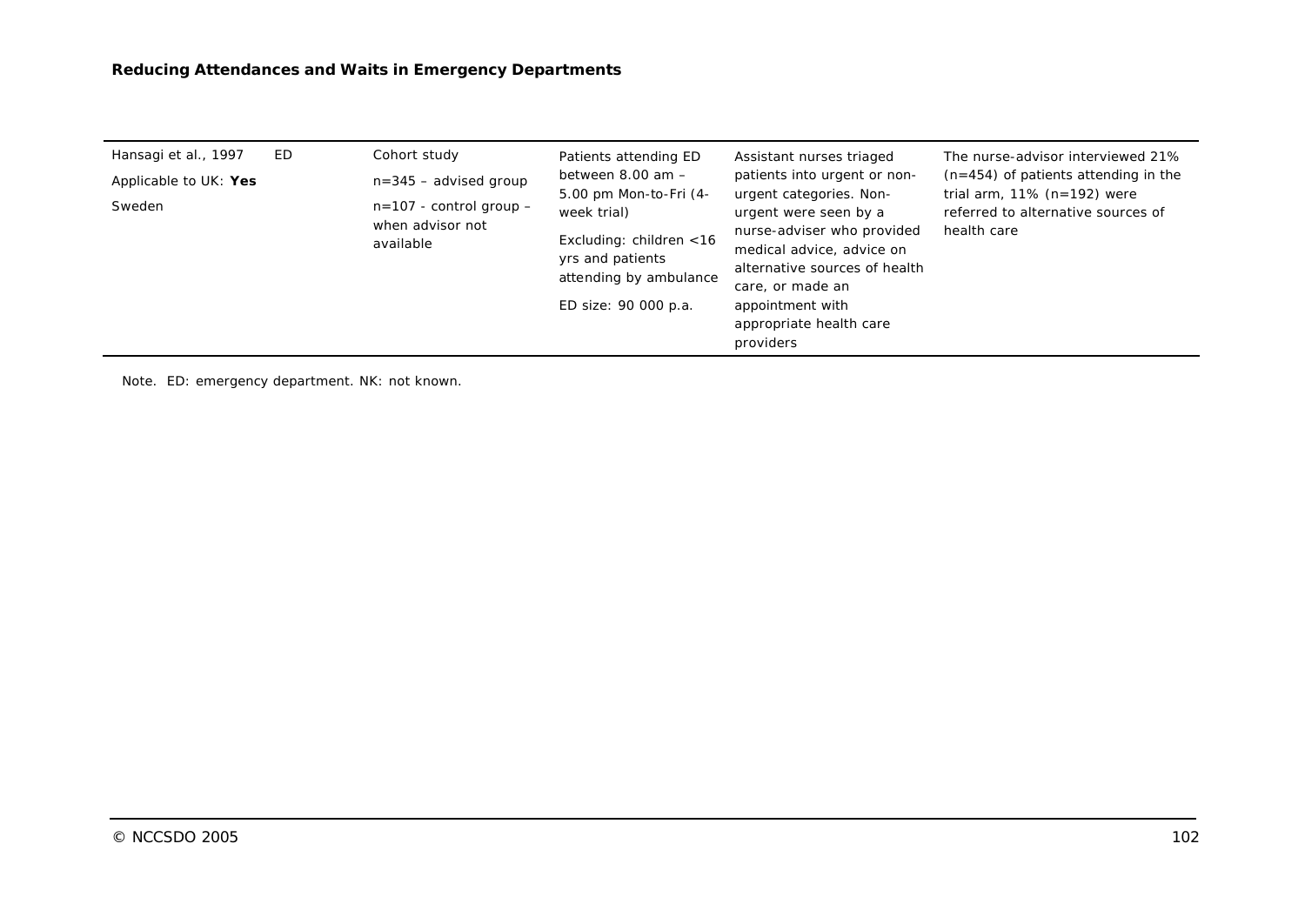| <b>Study</b>          | Domain    | Study design                                                                                     | <b>Study population</b>                  | Intervention                                                                                 | Findings/conclusion                                                                                                     |                  |
|-----------------------|-----------|--------------------------------------------------------------------------------------------------|------------------------------------------|----------------------------------------------------------------------------------------------|-------------------------------------------------------------------------------------------------------------------------|------------------|
| Chande, 1997          | ED        | Observational study (N=200)                                                                      | Child ED attenders in                    | Introduction of new fee                                                                      | At 6 months fee usage reduced                                                                                           |                  |
| Applicable to UK: No  |           | - Medicaid managed care plan<br>$n = 117$                                                        | different insurance<br>schemes           | for service plan.                                                                            | attendance from 86% to 68%<br>$(p=0.001)$ . No reduction in non-fee<br>group. At 12 months no significant<br>difference |                  |
| <b>United States</b>  |           | - capitated Medicaid plan<br>$n = 83$<br>- historical control                                    | ED size: NK                              |                                                                                              |                                                                                                                         |                  |
| Selby et al., 1996    | <b>ED</b> | Nonrandomised study:<br>$n=30,276 - co-payment$<br>$n = 60,408$ control 1<br>n= 37,539 control 2 | ED attenders affected                    | Introduction of \$25-\$35                                                                    | Co-payment for ED use was associated<br>with 15% decline in ED use, mostly with<br>non-emergent conditions              |                  |
| Applicable to UK: No  |           |                                                                                                  | by co-payment                            | co-payment                                                                                   |                                                                                                                         |                  |
| <b>United States</b>  |           |                                                                                                  | ED size: NK                              |                                                                                              |                                                                                                                         |                  |
| Murphy et al., 1997   | <b>ED</b> | Observational study:                                                                             | All ED attendances                       | Removal of a perverse                                                                        | A small reduction in non-urgent                                                                                         |                  |
| Applicable to UK: No  |           | n=45,302 post intervention<br>n=43,202 historical control                                        | ED size: 45 302 p.a.                     | financial incentive to<br>attend ED rather than                                              | attenders occurred. GMS-ineligible<br>patients decreased from 45.3% to 44%                                              |                  |
| Ireland               |           |                                                                                                  |                                          | primary care                                                                                 | (95% CI -0.6 to -1.9%)                                                                                                  |                  |
| O'Grady et al., 1985  | ED        | $RCT (N=3973)$                                                                                   | ED attendances $<$ 62                    | Introduction of co-                                                                          | Significant reduction in ED attendance                                                                                  |                  |
| Applicable to UK: No  |           | - 0% co-insurance<br>- 25% co-insurance<br>- 50% co-insurance<br>- 95% co-insurance              |                                          | years                                                                                        | payments                                                                                                                | 20%-35% (p<0.05) |
| <b>United States</b>  |           |                                                                                                  | ED size: NK                              |                                                                                              |                                                                                                                         |                  |
| Cameron et al., 1999  | <b>ED</b> | Observation study                                                                                | Patients attending ED in                 | Introduction of                                                                              | Significant reduction in ambulance                                                                                      |                  |
| Applicable to UK: Yes |           | <b>Historical control</b>                                                                        | 21 hospitals                             | emergency service<br>enhancement program<br>- a bonus payment to                             | diversions <100 pre-introduction of<br>ESEP vs. 600 post-introduction                                                   |                  |
| Australia             |           |                                                                                                  | ED size: 700 000 p.a.<br>(21 hospitals)  |                                                                                              | (p<0.001)                                                                                                               |                  |
|                       |           |                                                                                                  | hospitals to improve<br>emergency access | Significant improvement in waiting<br>times for triage category 2 & 3 patients<br>(p < 0.05) |                                                                                                                         |                  |

## **Table 10 Co-payment systems (4.3.4)**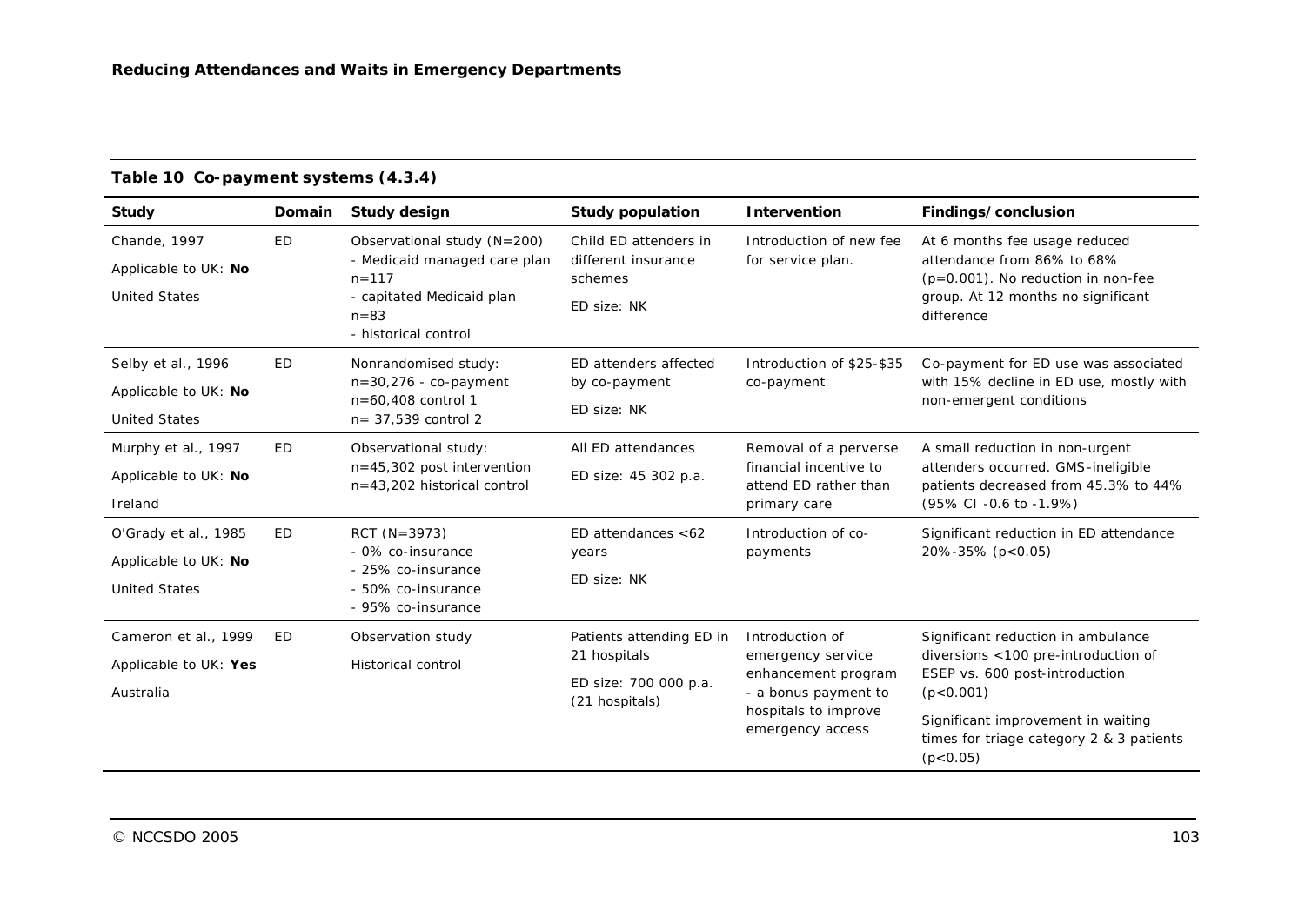## *Reducing Attendances and Waits in Emergency Departments*

Note. ED: emergency department; GMS: general medical services.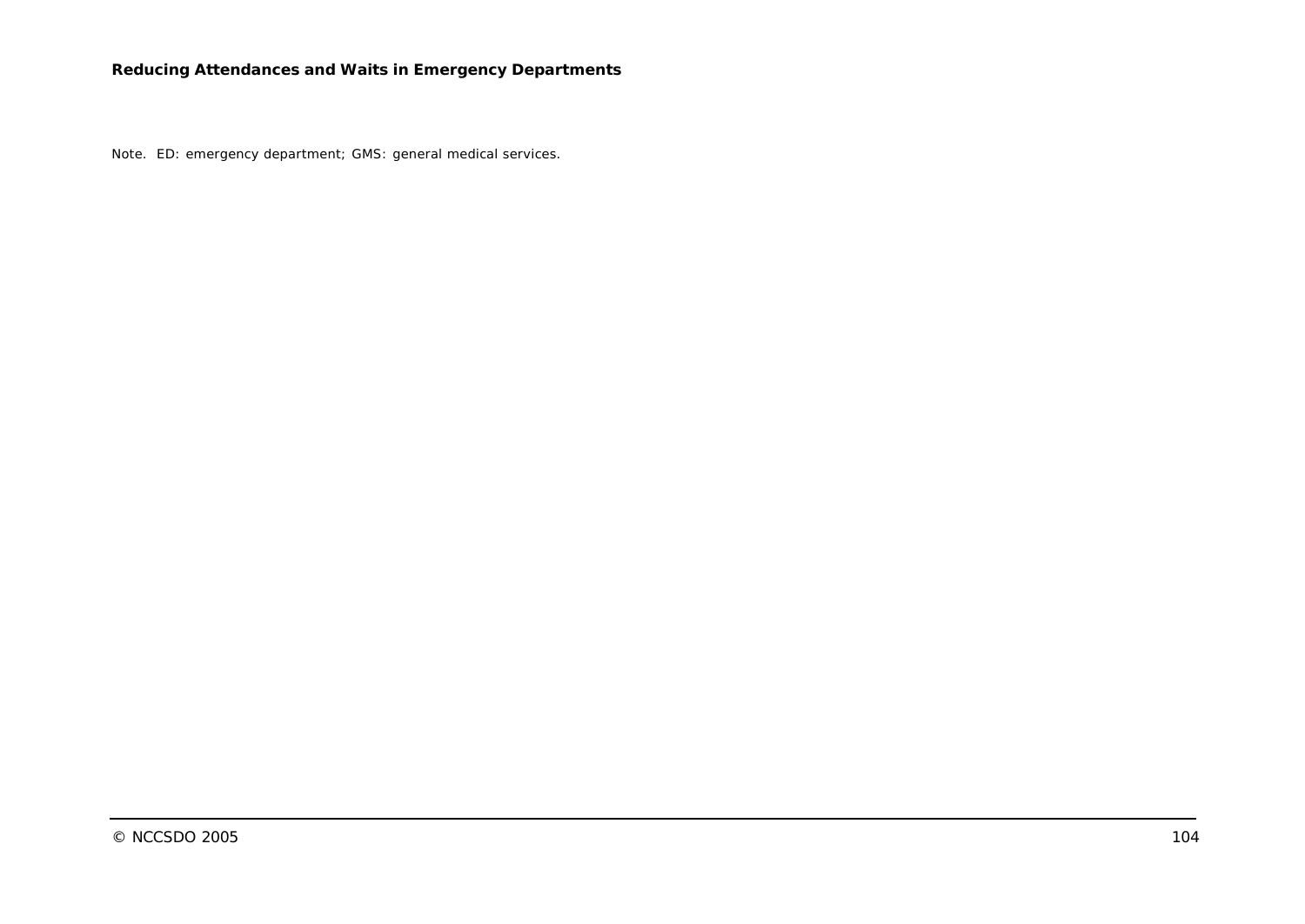| <b>Study details</b>                                                  | Domain    | Study design                                                                                                                       | <b>Study population</b>                                                                          | <b>Intervention</b>                                                                                                                        | Findings/conclusion                                                                                                                                                                                                                                                                                            |
|-----------------------------------------------------------------------|-----------|------------------------------------------------------------------------------------------------------------------------------------|--------------------------------------------------------------------------------------------------|--------------------------------------------------------------------------------------------------------------------------------------------|----------------------------------------------------------------------------------------------------------------------------------------------------------------------------------------------------------------------------------------------------------------------------------------------------------------|
| Cooke et al., 2002<br>Applicable to UK: Yes<br>United Kingdom         | <b>ED</b> | Pre-post intervention<br>comparison<br>$(N=13,918)$ :<br>$n=6,801$ intervention $-$<br>separate stream<br>$n=7,117$ control period | All minor injuries<br>patients attending ED<br>during 10 week<br>period.<br>ED size: 68 000 p.a. | Setting up a separate stream for<br>minor injuries care                                                                                    | Separate minor injuries stream<br>significantly decreased number of<br>trauma patients waiting 1 hr+.<br>Patients waiting less than 30 mins:<br>$-35.4\%$ (pre)<br>$-44\%$ (post) (chi=103.34 p<0.0001)                                                                                                        |
| New, 2000<br>Applicable to UK: Yes<br>United Kingdom                  | <b>ED</b> | Pre-post intervention<br>comparison $(N=2,696)$<br><b>Historical control</b>                                                       | All ED attenders<br>ED size: 52 000 p.a.                                                         | UNAS assessment nurse<br>advice/triage service/minor<br>injury facilities . Algorithm tools<br>(computerised) as aid to decision<br>making | ED LOS:<br>- UNAS self-care discharges = 36<br>minutes<br>- UNAS non-self-care discharges =<br>75minutes<br>$A&E = 100$ minutes                                                                                                                                                                                |
| Partovi et al., 2001<br>Applicable to UK: Yes<br><b>United States</b> | <b>ED</b> | Non-randomised study:<br>$n = 920$ intervention $-$<br>faculty triage<br>$n = 814$ control $-$ no<br>triage                        | Patients using ED on<br>8 Mondays 9.00 am<br>to 5.00 pm<br>ED size: 52 000 p.a.                  | Faculty triage at trauma centre -<br>an ED faculty member added to<br>the regular triage area staff                                        | Faculty triage offers moderate<br>reduction in LOS - waiting time<br>reduced from 445 mins to 363 mins<br>(reduction of 82 mins)                                                                                                                                                                               |
| Ardagh et al., 2002<br>Applicable to UK: Yes<br>New Zealand           | <b>ED</b> | Non-randomised study:<br>$n = 2263$ intervention $-$<br>RAC period<br>$n=2204$ control - non-<br>RAC period                        | All ED attenders<br>ED size: 65 000<br>patients p.a.                                             | Rapid cases seen by separate<br>doctor and nurse team alternate<br>weeks, extra staff used in main<br>ED other weeks                       | Significant reduction in ED LOS for:<br>- triage category 4 for RAC period<br>34.5 mins compared to 42.7 non-<br>RAC period $(p=0.004)$<br>- triage category 5 for RAC period<br>34.3 mins compared to 45.4 non-<br>RAC period $(p=0.02)$<br>- no significant change for triage<br>categories 2 and 3 patients |

# **Table 11 Fast track for minor injuries patients (4.3.5)**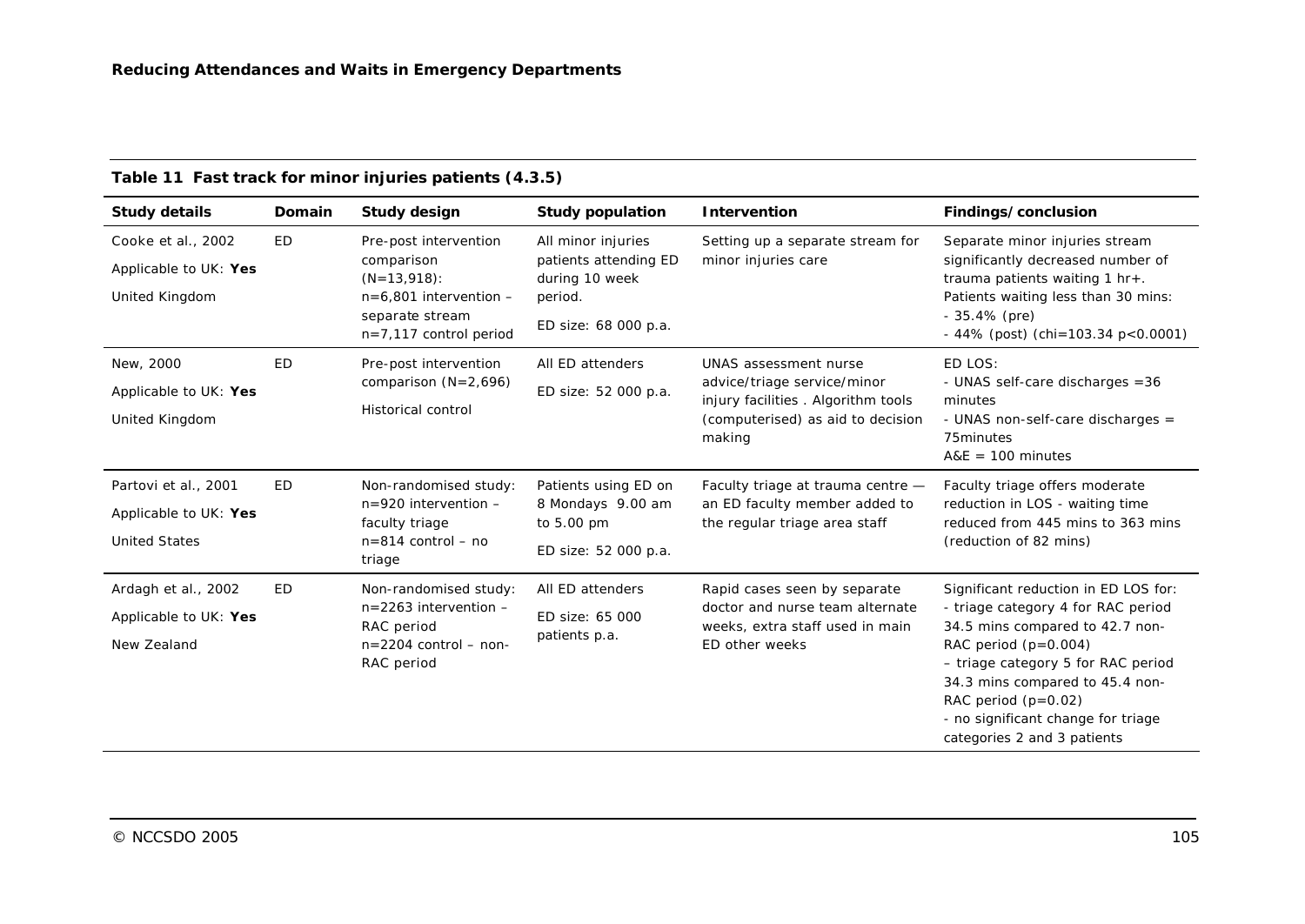| Table 11 (continued)                                                   |               |                                                                                                                                       |                                                                                         |                                                                                                  |                                                                                                                                           |  |
|------------------------------------------------------------------------|---------------|---------------------------------------------------------------------------------------------------------------------------------------|-----------------------------------------------------------------------------------------|--------------------------------------------------------------------------------------------------|-------------------------------------------------------------------------------------------------------------------------------------------|--|
| <b>Study details</b>                                                   | <b>Domain</b> | Study design                                                                                                                          | <b>Study population</b>                                                                 | <b>Intervention</b>                                                                              | Findings/conclusion                                                                                                                       |  |
| Grant et al., 1999<br>Applicable to UK: Yes<br>Australia               | ED            | Pre-post intervention<br>comparison:<br>$n = 10.476$ intervention<br>RAT period<br>$n = 10.691$ historical<br>control                 | Patients attending ED<br>between July-October<br>1997<br>ED size: approx<br>42 000 p.a. | Rapid Assessment Team (RAT)<br>comprising triage nurse and<br>doctor                             | Significant reduction in median LOS<br>32 mins compared to 50 minutes in<br>the same period the previous year<br>(p<0.001)                |  |
| Docimo et al., 2000<br>Applicable to UK: Yes<br><b>United States</b>   | ED            | Pre-post intervention<br>comparison:<br>$n = 573$ intervention $-$<br>triage guidelines<br>$n=169$ control - pre<br>triage guidelines | Non-urgent ED users<br>ED size: 48 000 p.a.                                             | Creation of a fast track system<br>and new triage guidelines for<br>patients with minor injuries | Placing non-acute in fast track<br>significantly decrease total LOS in<br>ED to 1 hr 47 mins $(M)$                                        |  |
| Simon HK et al., 1996<br>Applicable to UK: Yes<br><b>United States</b> | ED            | Cohort study<br>Control: Biased                                                                                                       | Paediatrics with a low<br>triage score<br>ED Size: 33 000 p.a.                          | Fast track clinic                                                                                | Significant reduction in ED LOS for<br>paediatrics fast track 107 mins<br>compared to 149 mins for all other<br>patients in ED $(p<0.01)$ |  |
| Bond, 2001<br>Applicable to UK: No<br>Saudi Arabia                     | <b>ED</b>     | Pre-post intervention<br>comparison<br>Control: Yes                                                                                   | All non-urgent<br>patients attending the<br>unit<br>ED size: 68 000 p.a.                | Setting up of physician/nurse<br>assessment/treatment area for<br>non-urgent patients.           | Reduction in ED waiting time 58 to<br>25 mins - not a statistical test<br>analysis.                                                       |  |

**Table 11 (continued)**

Note. ED: emergency department; LOS: length of stay; UNAS: urgent needs assessment service.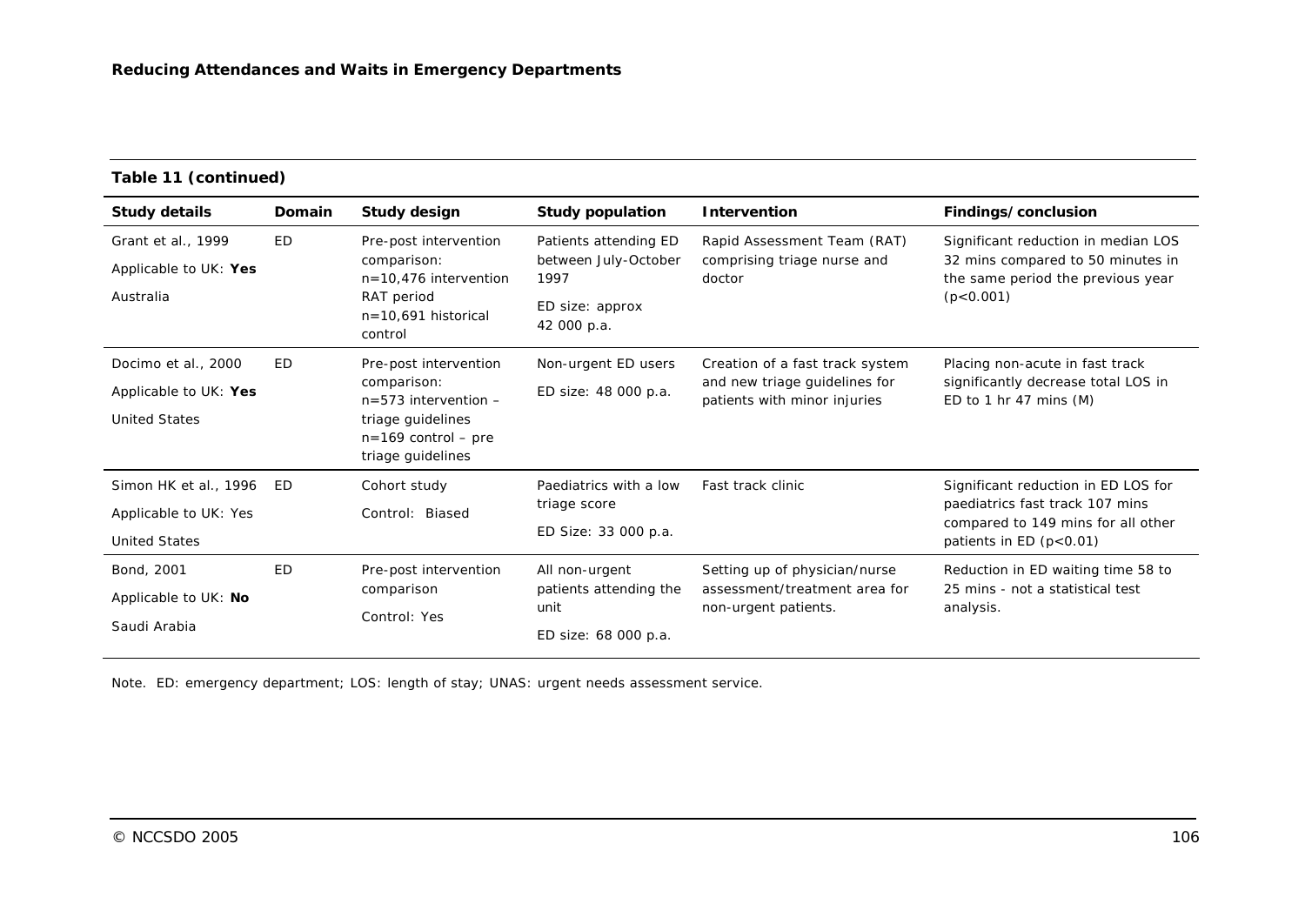| <b>Study details</b>                                                    | <b>Domain</b> | Study design                                                                                                                       | <b>Study population</b>                                                                                  | Intervention                                                                                                                                                                                                                                                                 | Findings/conclusion                                                                                                                                                                                                                                                               |
|-------------------------------------------------------------------------|---------------|------------------------------------------------------------------------------------------------------------------------------------|----------------------------------------------------------------------------------------------------------|------------------------------------------------------------------------------------------------------------------------------------------------------------------------------------------------------------------------------------------------------------------------------|-----------------------------------------------------------------------------------------------------------------------------------------------------------------------------------------------------------------------------------------------------------------------------------|
| Rajmohan, 2000<br>Applicable to UK: Yes<br>United Kingdom               | ED            | Pre-post intervention<br>comparison:<br>$n = 90$ intervention $-$<br>fast track<br>$n = 104$ control – pre<br>fast track           | Patients with suspected<br>hip fractures -<br>December 1997-June<br>1997.<br>ED size: 43 000 p.a.        | Fast track protocol:<br>- suspected hip fractures<br>assessed by ED SHO<br>- patients with hip fractures but<br>no other medical injuries or acute<br>medical problem were fast<br>tracked to ward.<br>- patients with isolated fractures<br>fast tracked <1 hour of arrival | Reduction in mean transfer time to<br>the ward 2 hrs 45 mins $\pm$ 57 pre-<br>intervention to 1 hour 32 mins $\pm$ 41<br>$(p<0.001)$ .<br>The number of patients transferred<br>within 1 hr increased from 3 out of<br>104 (pre-intervention) to 24 out 90<br>(post-intervention) |
| Ryan et al., 1996<br>Applicable to UK: Yes<br>United Kingdom            | <b>ED</b>     | Prospective audit<br>$(N=30)$<br>Control: No                                                                                       | Older patients with<br>fractured neck of femur<br>ED size: 54 000 p.a.                                   | Fast track protocol                                                                                                                                                                                                                                                          | Reduction in time from ED to ward<br>from 4.5 to 2.5 hrs $p < 0.001$ )                                                                                                                                                                                                            |
| Charalambous et al.,<br>2003<br>Applicable to UK: Yes<br>United Kingdom | <b>ED</b>     | Pre-post intervention<br>comparison:<br>$n = 116$ intervention $-$<br>protocol period<br>$n=50$ control $-$ pre<br>protocol period | Patients with hip<br>fractures - presenting<br>Mon to Fri 7.30 am $-$<br>5.00 pm<br>ED size: 96 000 p.a. | Trauma co-ordinator informed of<br>the arrival in ED of patients with<br>suspected hip fracture. Trauma<br>co-ordinator liaises with key<br>departments and services<br>(radiology, haematology, ward,<br>portering) to ensure timeliness of<br>patient journey.             | Reduction in median transfer time<br>from ED to ward (7hrs 4mins pre-<br>intervention to 2hrs 46mins post).<br>Increase in the number of patients<br>with hip fracture in a ward bed within<br>3 hrs (4% pre-intervention to 39%<br>post intervention)                            |
| Dunn, 1989<br>Applicable to UK:<br>Limited<br><b>United States</b>      | <b>ED</b>     | Observational study                                                                                                                | Acute psychiatric<br>patients attending ED<br>ED size: NK                                                | Institution of a 'fast track' nurse<br>managed system for psychiatric<br>assessment of patients attending<br><b>ED</b>                                                                                                                                                       | Reduction in ED psychiatric<br>evaluation from 108 mins to 48 mins<br>Also reduction in chance of violence                                                                                                                                                                        |

## **Table 12 Other fast tracks (4.3.6)**

Note. ED: emergency department.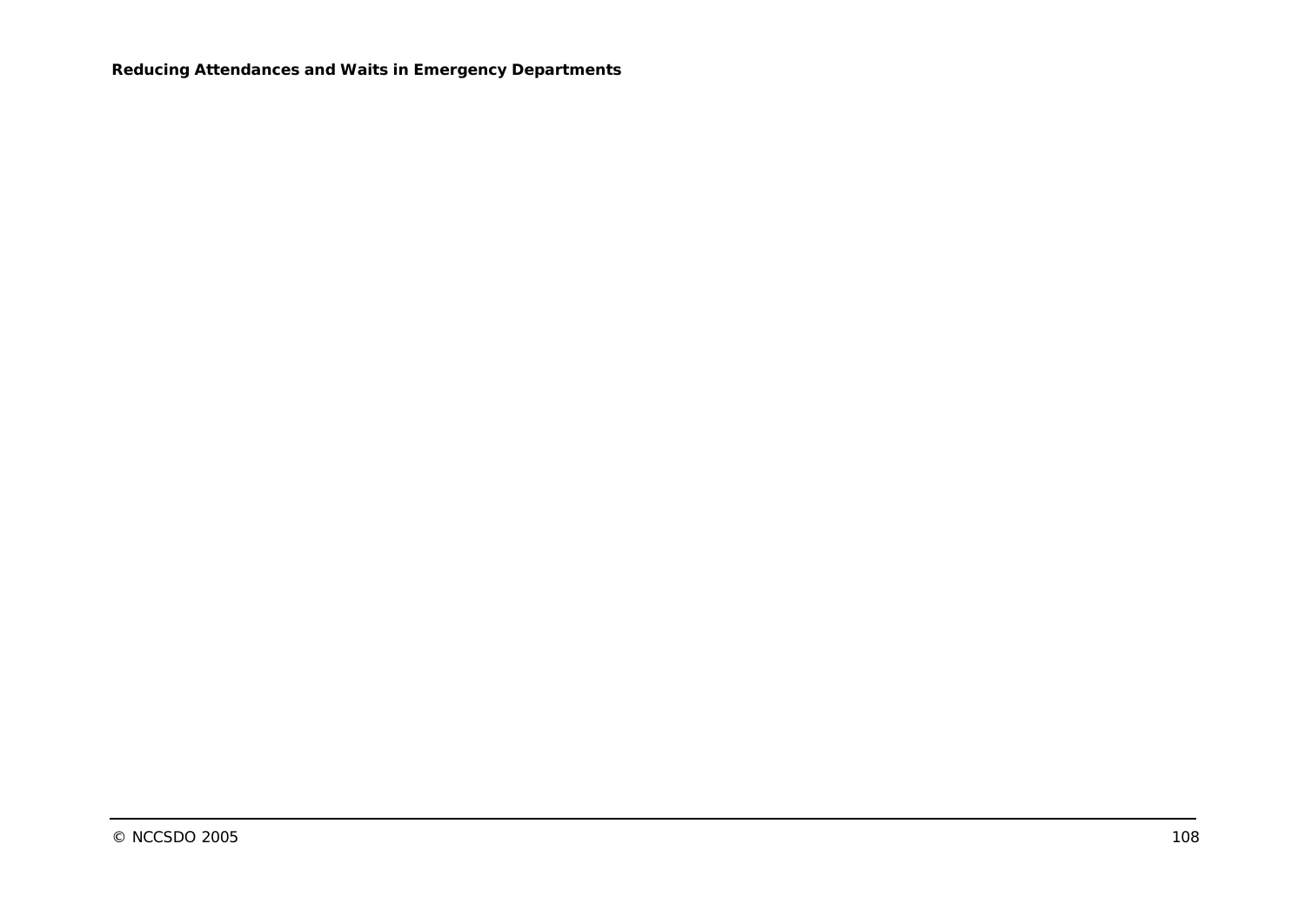| <b>Study details</b>                                                 | Domain    | Study design                                                                                      | <b>Study population</b>                                                                   | <b>Intervention</b>                                                                                   | Findings/conclusion                                                                                                                                                                |
|----------------------------------------------------------------------|-----------|---------------------------------------------------------------------------------------------------|-------------------------------------------------------------------------------------------|-------------------------------------------------------------------------------------------------------|------------------------------------------------------------------------------------------------------------------------------------------------------------------------------------|
| Browne et al., 2001<br>Applicable to UK: Yes<br>Australia            | <b>ED</b> | Pre/post intervention:<br>$n = 2854$ intervention -<br>clinical pathways<br>n=2680 control - pre- | Paediatric patients with<br>gastro-enteritis, asthma,<br>or croup<br>ED size: 42 000 p.a. | Use of clinical pathways for<br>gastro-enteritis, asthma and<br>croup in children clinical<br>pathway | Clinical pathways keep children out<br>of hospital, decrease readmission<br>rates, reduce length of stay with a<br>30% reduction in waiting times (32.9<br>versus 17.5 p < 0.001). |
|                                                                      |           | clinical pathways                                                                                 |                                                                                           |                                                                                                       |                                                                                                                                                                                    |
| Gill et al., 2000<br>Applicable to UK: Yes<br><b>United States</b>   | <b>ED</b> | Survey $(N=121)$<br>Control: No                                                                   | Children with lacerations<br><10-years of age                                             | Midazolam sedation versus<br>no sedation                                                              | Midazolam increased LOS in the ED.<br>LOS control=116.7<br>Trial= $133.8$ mins                                                                                                     |
|                                                                      |           |                                                                                                   | ED size: 27 000 p.a.                                                                      |                                                                                                       | $p = 0.03$                                                                                                                                                                         |
| Brandt et al., 2000<br>Applicable to UK: Yes<br><b>United States</b> | <b>ED</b> | Pre-post intervention<br>comparison<br>Control: Yes                                               | Burn patients in ED<br>referred to outpatient burn<br>clinic                              | Triage protocol referring<br>minor burns (<15% surface)<br>to burn clinic                             | Triage protocol reduces LOS in ED<br>103 mins versus 44 mins                                                                                                                       |
|                                                                      |           |                                                                                                   | ED size: NK                                                                               |                                                                                                       |                                                                                                                                                                                    |
| Sin & Man, 2002<br>Applicable to UK: Yes<br>Canada                   | <b>ED</b> | Retrospective case<br>note review<br>Control: No                                                  | Asthma patients on a govt-<br>sponsored drug plan<br>ED size: NK                          | Use of inhaled steroids after<br>ED discharge                                                         | Users of inhaled steroids had 45%<br>less relapses requiring an ED visit<br>(adjusted risk ratio 0.55, 95%CI                                                                       |
|                                                                      |           |                                                                                                   |                                                                                           |                                                                                                       | $0.44 - 0.69$                                                                                                                                                                      |
| Harish et al., 2001                                                  | Community | <b>RCT</b>                                                                                        | Asthma patients aged 2-17                                                                 | Specialty clinic care                                                                                 | No significant reduction in total ED                                                                                                                                               |
| Applicable to UK:<br>Limited                                         |           | $n = 60$ intervention                                                                             | years                                                                                     |                                                                                                       | attendance. Mean number of visits                                                                                                                                                  |
| <b>United States</b>                                                 |           | $n=69$ control group                                                                              | ED size: NK                                                                               |                                                                                                       | for individual decreased (0.3 versus<br>$0.1$ , $p0.01$ )                                                                                                                          |
| Silberstein et al.,                                                  | <b>ED</b> | Retrospective case<br>note review                                                                 | Migraine sufferers                                                                        | Use of preventative                                                                                   | Reducing number of visits to                                                                                                                                                       |
| 2003<br>Applicable to UK: Yes                                        |           | Control: No                                                                                       | ED size: NA                                                                               | medication in a migraine<br>management                                                                | emergency departments by 81.8%.                                                                                                                                                    |
| <b>United States</b>                                                 |           |                                                                                                   |                                                                                           |                                                                                                       |                                                                                                                                                                                    |

### **Table 13 Emergency department clinical changes (4.3.7)**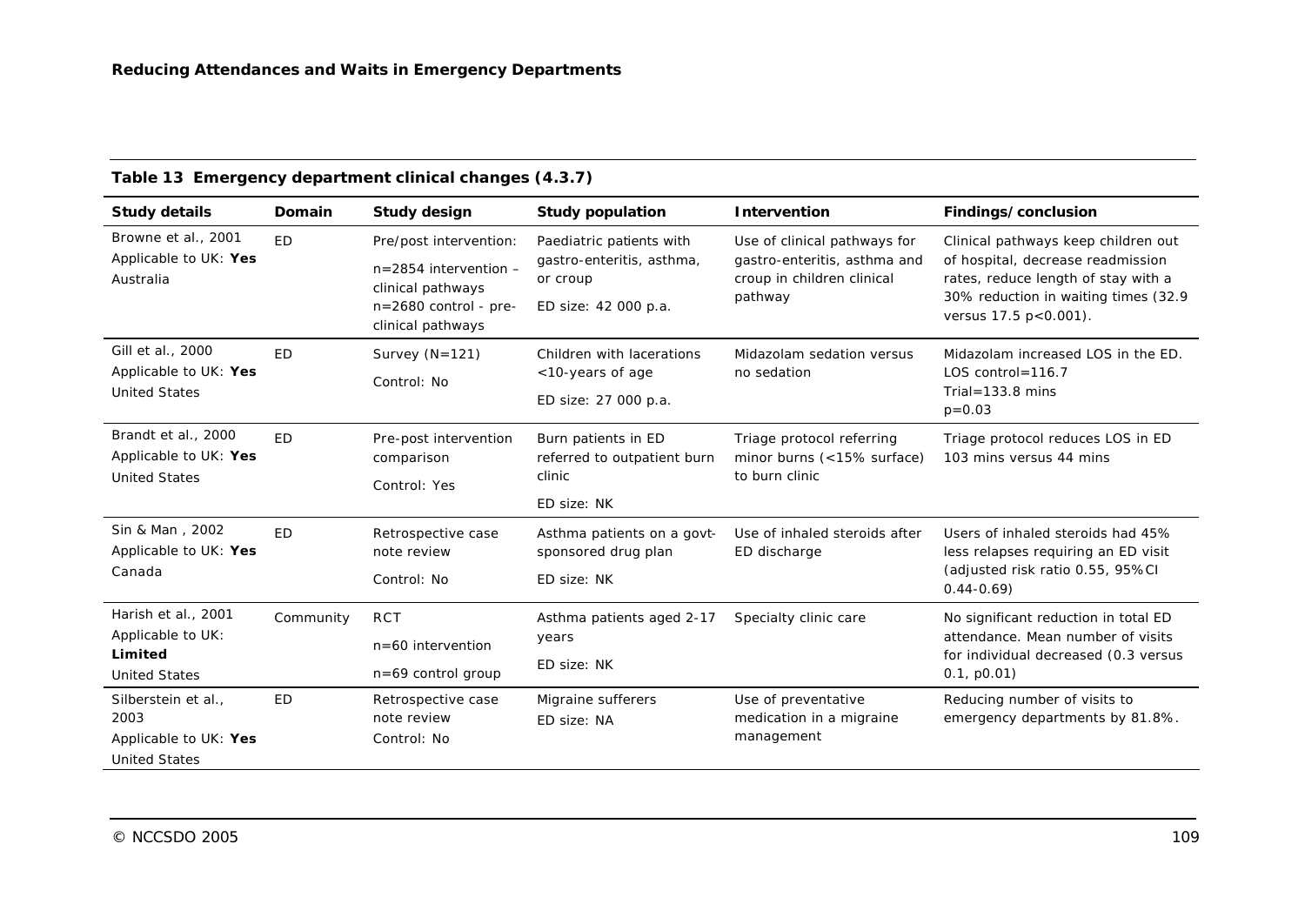Note. ED: emergency department; LOS: length of stay.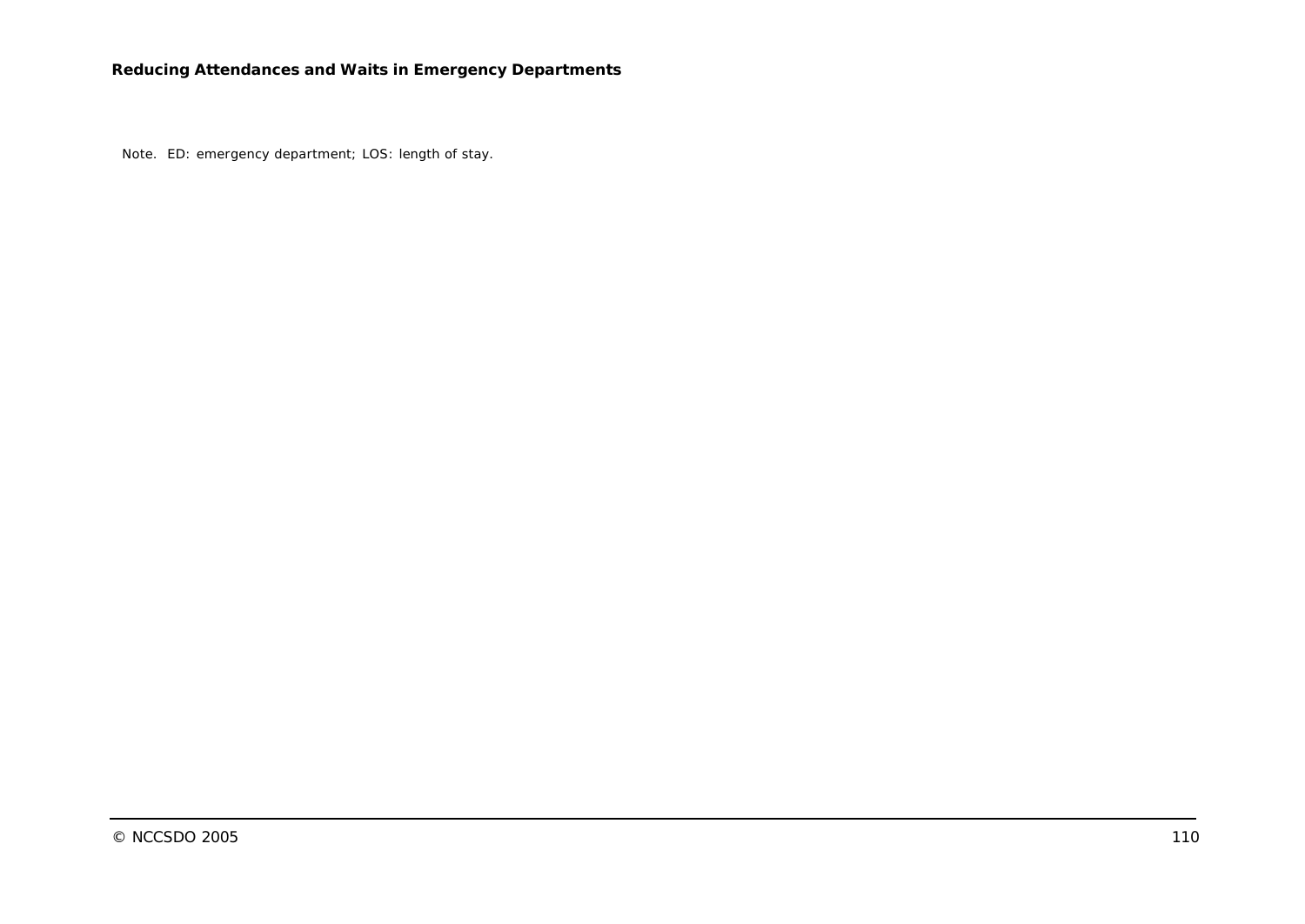| $1800 - 17$ The querit attenuers (7.0.0) |               |                                                             |                                                                                                                                  |                                                                                                                               |                                                                                                                     |  |
|------------------------------------------|---------------|-------------------------------------------------------------|----------------------------------------------------------------------------------------------------------------------------------|-------------------------------------------------------------------------------------------------------------------------------|---------------------------------------------------------------------------------------------------------------------|--|
| <b>Study</b>                             | <b>Domain</b> | <b>Study design</b>                                         | <b>Study population</b>                                                                                                          | <b>Intervention</b>                                                                                                           | Findings/conclusion                                                                                                 |  |
| Gamboa et al., 2002                      | Hospital      | Cohort study                                                | Patients with more than 3                                                                                                        | Hospital consultation and                                                                                                     | Personalised health plan reduces                                                                                    |  |
| Applicable to UK:                        |               | Control: No                                                 | admissions in a year                                                                                                             | subsequent telephone access                                                                                                   | health needs 50% reduction in ED<br>visits, 26% decrease in hospital                                                |  |
| Limited                                  |               |                                                             | ED size: NA                                                                                                                      |                                                                                                                               | days.                                                                                                               |  |
| Spain                                    |               |                                                             |                                                                                                                                  |                                                                                                                               |                                                                                                                     |  |
| Catellier et al., 2000                   | Community     | Cohort study:                                               | Patients = $65$ (June 1994 -                                                                                                     | Senior PHARMAssist program.                                                                                                   | Decrease in ED visits. Probability of                                                                               |  |
| Applicable to UK:<br>Limited             | Pharmacy      | $n=211$ 6 months<br>$n=121$ 12 months<br>$n = 387$ baseline | May 1996)<br>- patients with an income<br>less than 140% of federal                                                              | Review of medication regimes<br>by pharmacist every 6months                                                                   | an ED visit was reduced 23% at 6<br>months (OR=0.77, $p=0.077$ ) and<br>58% at 12-months (OR=0.42,<br>$p < 0.001$ ) |  |
| <b>United States</b>                     |               |                                                             | poverty level<br>- no private prescription<br>insurance<br>- not eligible for Medicaid                                           |                                                                                                                               |                                                                                                                     |  |
|                                          |               |                                                             | ED size: NK                                                                                                                      |                                                                                                                               |                                                                                                                     |  |
| Miller et al., 1996                      | ED            | Non-randomised                                              | Older patients attending                                                                                                         | Evaluation by geriatric nurse<br>clinician to identify medical,<br>dental and social problems.<br>Recommendations to patient, | Non-significant (p<0.1) decrease in                                                                                 |  |
| Applicable to UK:                        |               | study $(N=770)$                                             | ED with acute illness on<br>alternate days from 12.00                                                                            |                                                                                                                               | visit to ED: trial (0.26), control<br>$(0.39)$ .                                                                    |  |
| Limited                                  |               | $n = 385$ intervention                                      | pm - 8.00 pm. February -                                                                                                         |                                                                                                                               |                                                                                                                     |  |
| <b>United States</b>                     |               | $n = 385$ control                                           | December 1992                                                                                                                    | family, attending ED                                                                                                          | Significant (p<. 001) increase in<br>time in ED trial (292 mins) control                                            |  |
|                                          |               |                                                             | Excluded:<br>- <1-hour stay<br>- left without being seen<br>- re-visit of patient<br>- trial patient<br>- refusal to participate | physician, follow-up services<br>arranged.                                                                                    | $(231 \text{ mins})$ .                                                                                              |  |
|                                          |               |                                                             | ED size: 24 000 p.a.                                                                                                             |                                                                                                                               |                                                                                                                     |  |

#### **Table 14 Frequent attenders (4.3.8)**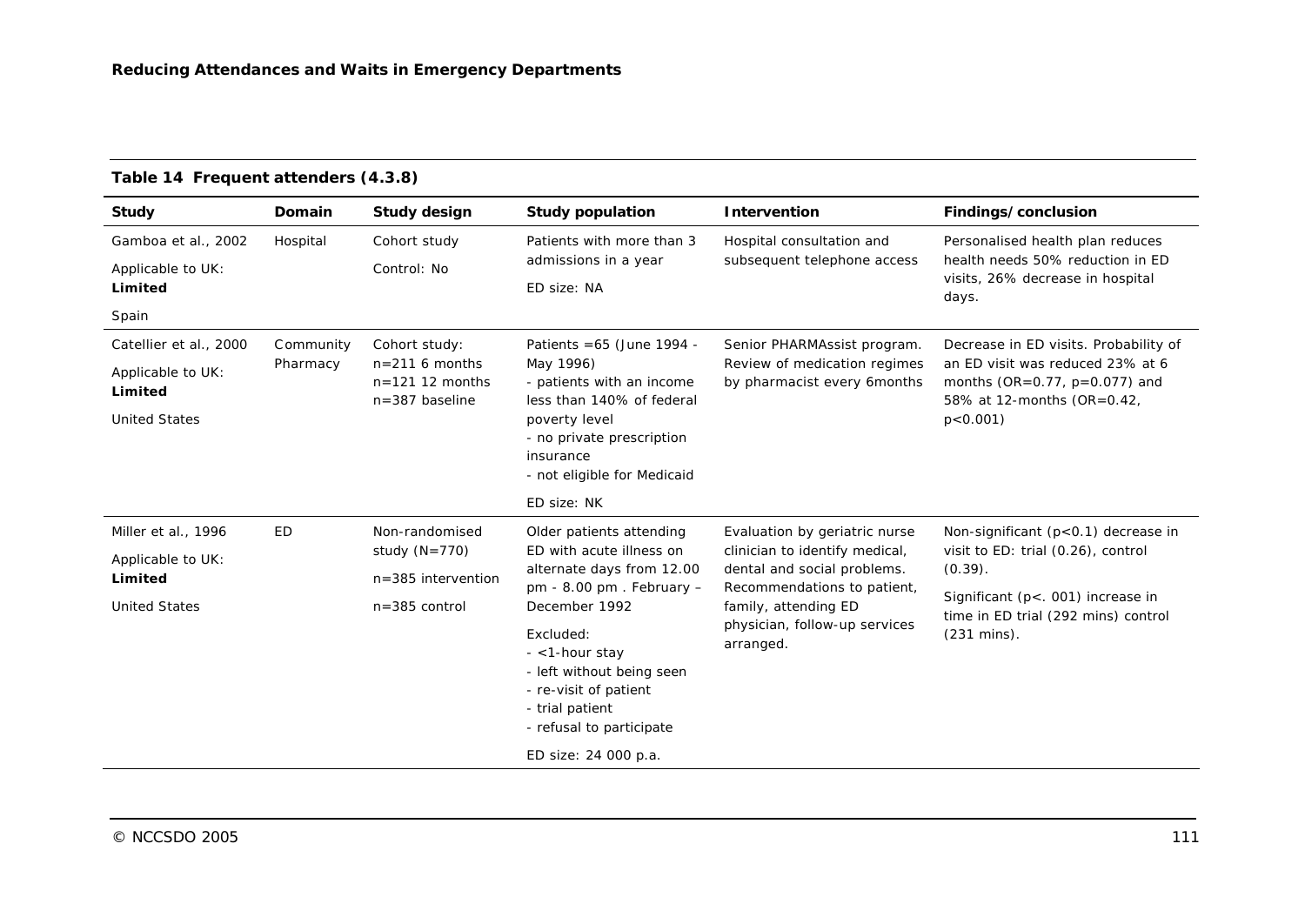| <b>Study</b>                                                  | Domain    | Study design                                            | <b>Study population</b>                                                                      | <b>Intervention</b>                                                                                                                            | Findings/conclusion                                                                                                                                                 |
|---------------------------------------------------------------|-----------|---------------------------------------------------------|----------------------------------------------------------------------------------------------|------------------------------------------------------------------------------------------------------------------------------------------------|---------------------------------------------------------------------------------------------------------------------------------------------------------------------|
| Redelmeier et al.,<br>1995<br>Applicable to UK: Yes<br>Canada | ED        | <b>RCT</b><br>$n = 65$ intervention<br>$n = 68$ control | Homeless patients who<br>were:<br>- not psychotic<br>- inebriated<br>- able to speak English | 133 consecutive adults were<br>randomly assigned to<br>compassionate care, involving<br>multiple sessions using<br>befriending type techniques | Significant reduction of 28% in ED<br>attendances for intervention (95%CI<br>14-40, $p < 0.01$ ) and a decrease in<br>return rate of 20% (95%CI 3-30,<br>$p=0.02$ ) |
|                                                               |           |                                                         | ED size: NA                                                                                  |                                                                                                                                                |                                                                                                                                                                     |
| O'Shea et al., 1984<br>Applicable to UK:                      | <b>ED</b> | <b>RCT</b><br>$n = 445$ intervention                    | Children (=18-years) with<br>acute illness attending ED                                      | Parents were sent 3 letters<br>emphasising the importance                                                                                      | No significant reduction in<br>attendance at ED                                                                                                                     |
| Limited                                                       |           | $n = 215$ control                                       | more than 4 times in 2<br>years                                                              | of continued health care for<br>children and providing                                                                                         |                                                                                                                                                                     |
| <b>United States</b>                                          |           |                                                         | ED size: NK                                                                                  | information about community<br>and hospital ambulatory<br>paediatric services                                                                  |                                                                                                                                                                     |
| Rosenberg & Pless,                                            | ED        | <b>RCT</b>                                              | Children with more than 2                                                                    | Pamphlet and video                                                                                                                             | Intervention group had ED visit rate                                                                                                                                |
| 1993                                                          |           | $n = 118$ intervention                                  | visits in previous year                                                                      | presentation                                                                                                                                   | of 0.43 compared to 0.52 ( $p=NS$ )                                                                                                                                 |
| Applicable to UK: Yes                                         |           | $n = 128$ control                                       | ED size: 15 000 p.a.                                                                         |                                                                                                                                                |                                                                                                                                                                     |
| Canada                                                        |           |                                                         |                                                                                              |                                                                                                                                                |                                                                                                                                                                     |

**Table 14 (continued)**

Note. ED: emergency department; NK: not known.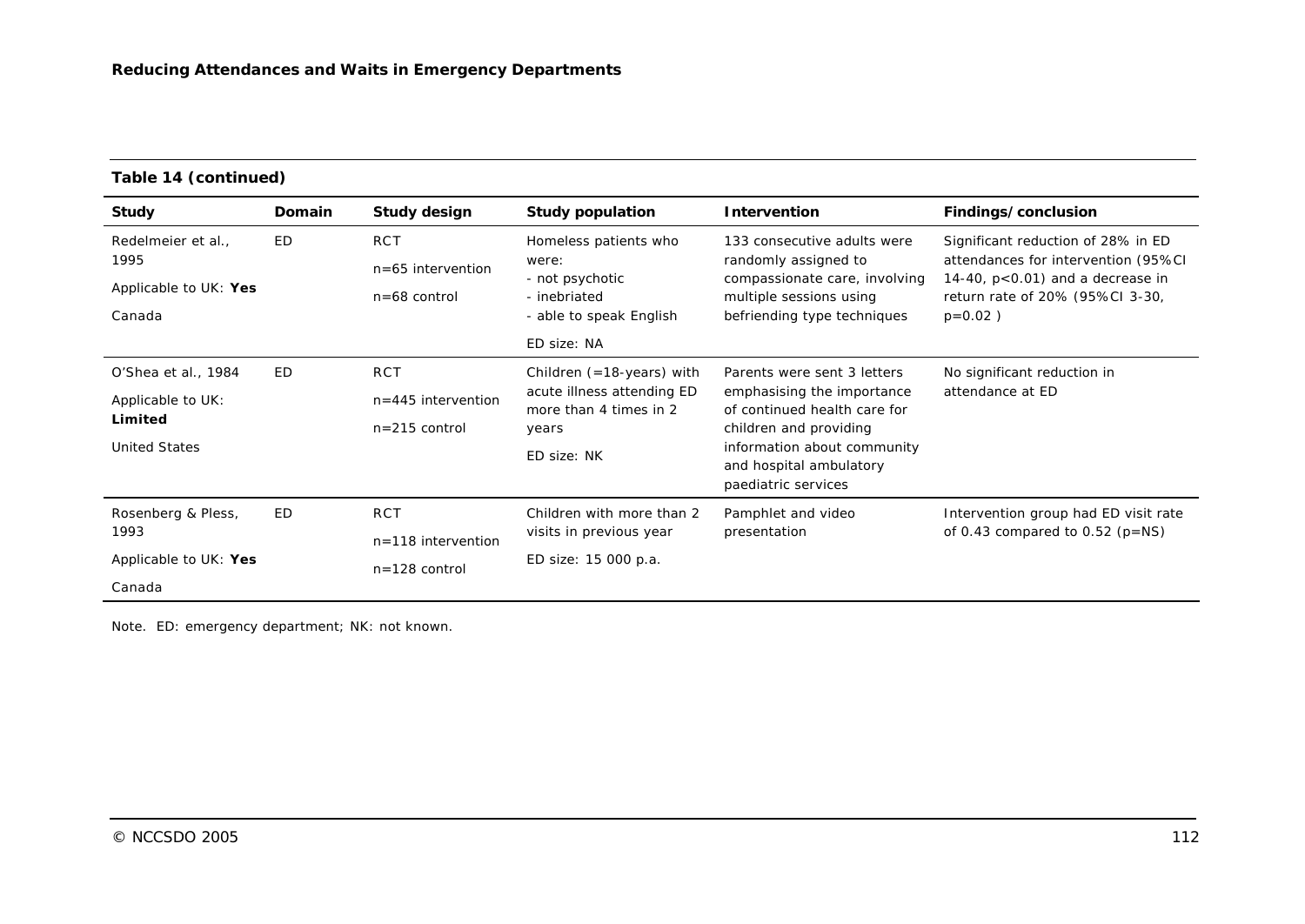### **Table 15 Social care in the emergency department (4.3.9)**

| <b>Study</b>                                                                 | Domain                              | Study design                                                                                           | <b>Study population</b>                                                                                  | Intervention                                                                                             | Findings/conclusion                                                                                                                                     |
|------------------------------------------------------------------------------|-------------------------------------|--------------------------------------------------------------------------------------------------------|----------------------------------------------------------------------------------------------------------|----------------------------------------------------------------------------------------------------------|---------------------------------------------------------------------------------------------------------------------------------------------------------|
| Boyack & Bucknum,<br>1991<br>Applicable to UK: Yes<br>Canada                 | ED<br>Social care                   | Cohort study $(N=455)$<br>Control: No                                                                  | Patients presenting to<br>emergency department<br>ED size: NK                                            | Quick response team<br>comprising physician,<br>nurses, social worker                                    | 24 acute admission deferred                                                                                                                             |
| Coleman et al., 2001<br>Applicable to UK:<br>Limited<br><b>United States</b> | Primary<br>health care<br><b>ED</b> | $RCT (N = 295)$<br>$n = 146$ intervention<br>$n = 149$ control                                         | Older people $=60$ with<br>frequent hospital usage and<br>chronic disease<br>Serving population: 317 000 | Monthly home visits with<br>GP, nurse and pharmacist                                                     | Intervention resulted in reduction<br>in ED attendance (0.65 vs. 1.08<br>visits, $p=0.005$ )                                                            |
| Keehn et al., 1994<br>Applicable to UK:<br>Limited<br><b>United States</b>   | ED                                  | Cohort study $(N=1,758)$<br>$n = 385$ intervention<br>$n = 474$ comparison                             | Older people<br>ED size: 40 000 p.a.                                                                     | Seven different models of<br>intervention by social care<br>professionals in the<br>emergency department | Reattendance reduced from<br>26.9% to 22.9%<br>The greatest decline in<br>reattendance for proactive<br>intervention strategy.                          |
| Baraff et al., 1999<br>Applicable to UK: Yes<br>United Kingdom               | <b>ED</b>                           | Pre-post intervention<br>comparison (N=1,899)<br>n=759 post-intervention<br>$n=1,140$ pre-intervention | Patients $=65$ attending the<br>emergency department with<br>falls.<br>ED size: 3 EDs 372 197 p.a.       | Practical quidance on falls<br>reduction given to ED<br>physicians to improve their<br>understanding.    | No reduction in falls or hospital<br>admissions<br>- 18% pre-intervention<br>- 21% post-intervention<br>$(p=0.162)$ .                                   |
| Hansagi et al., 1989<br>Applicable to UK: Yes<br>Sweden                      | ED                                  | Pre-post intervention<br>comparison $(N=454)$<br>$n = 192$ intervention<br>$n = 107$ control group:    | Patients with non-urgent<br>conditions<br>ED size: 90 000 p.a.                                           | Referral to primary care<br>from triage if condition not<br>urgent                                       | Significant reduction in ED visits<br>in the intervention group (48% to<br>42%) compared to an increase in<br>the control $(41\%$ to 51%)<br>(p < 0.01) |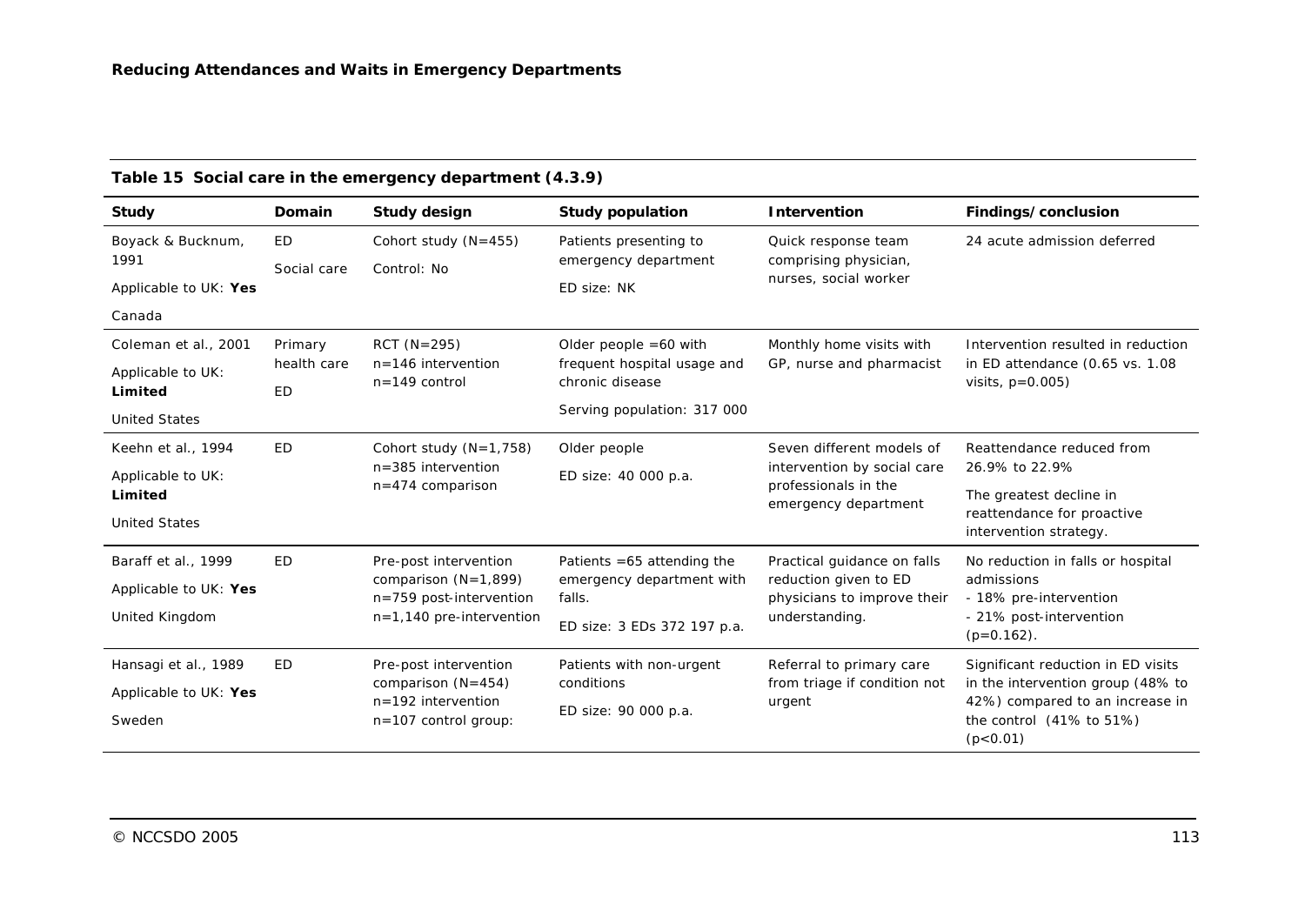Note. ED: emergency department.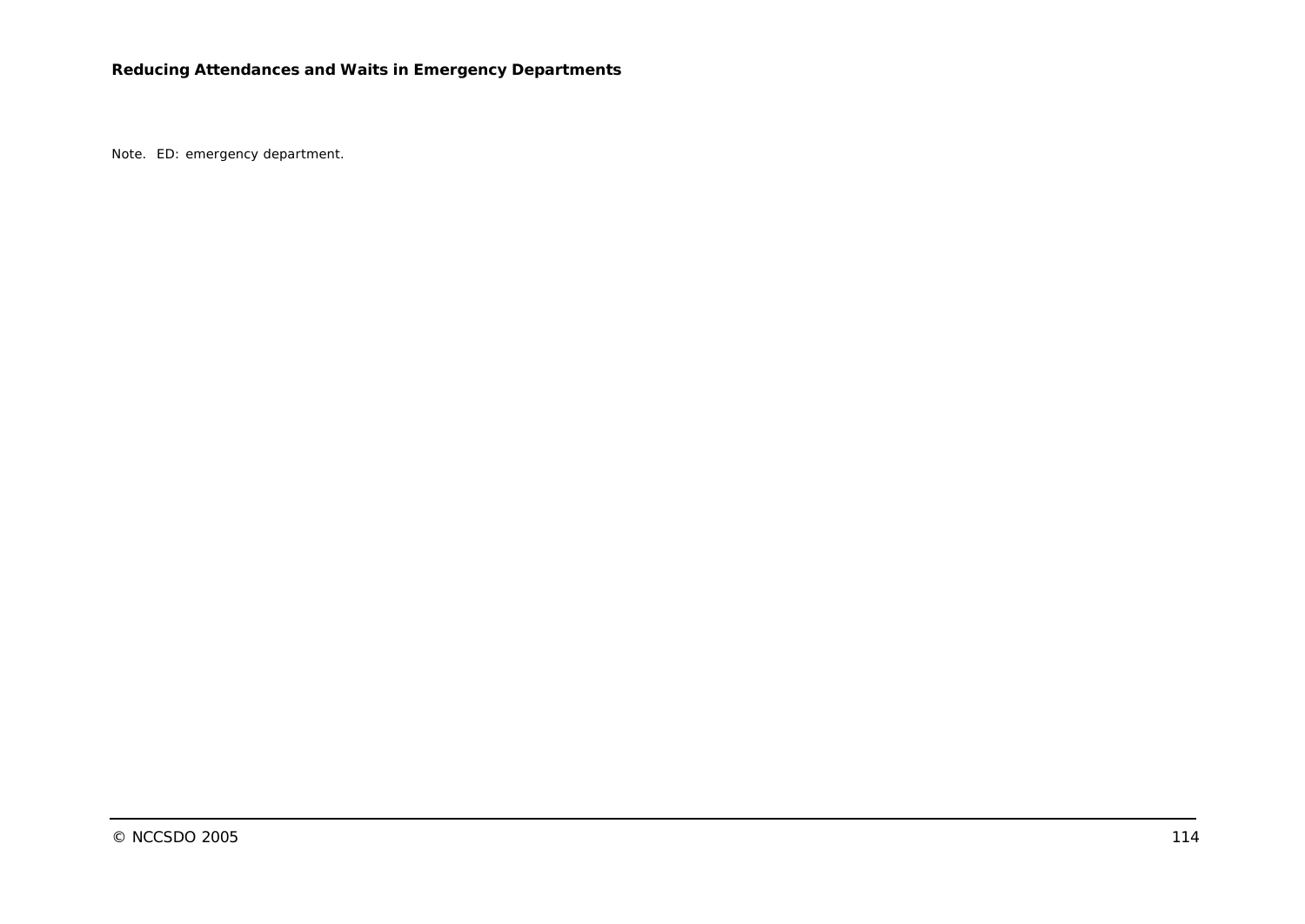| Table 16 Patient equeation (4.4) |                      |                                                           |                                          |                                                                                    |                                                                                                                                                  |  |
|----------------------------------|----------------------|-----------------------------------------------------------|------------------------------------------|------------------------------------------------------------------------------------|--------------------------------------------------------------------------------------------------------------------------------------------------|--|
| <b>Study details</b>             | <b>Domain</b>        | Study design                                              | <b>Study population</b>                  | <b>Intervention</b>                                                                | Findings/conclusion                                                                                                                              |  |
| Murphy et al., 2000              | ED.                  | Cohort study $(N=4459)$                                   | Patients using ED in                     | Employed a GP to treat triage                                                      | No reduction in ED                                                                                                                               |  |
| Applicable to UK: Yes            |                      |                                                           | triage categories 3<br>and 4 between Aug | category 3 (semi-urgent) and 4<br>(delay acceptable) patients in ED                | reattendance following single<br>contact with GP - 42% of                                                                                        |  |
| Ireland                          |                      |                                                           | 1993-Oct 1994                            |                                                                                    | patients reattended at least                                                                                                                     |  |
|                                  |                      |                                                           | ED size: NA                              |                                                                                    | once within 2 years of index<br>visit                                                                                                            |  |
| Johnston et al., 2002            | ED Level I           | $RCT (N=631)$<br>ED with injury<br>$n = 318$ intervention | Adolescents attending                    | Behaviour change counselling with                                                  | No significant differences in<br>injury rate over the 6-month<br>follow-up period although<br>more likely to use seat belts<br>and cycle helmets |  |
| Applicable to UK:                | paediatric<br>trauma |                                                           |                                          | social worker exploring injury-<br>related risk behaviour vs. routine ED           |                                                                                                                                                  |  |
| Limited                          | centre               | $n = 312$ control                                         | ED size: NK - urban                      | care. Behaviours including:                                                        |                                                                                                                                                  |  |
| <b>United States</b>             |                      |                                                           |                                          | - seat belt use                                                                    |                                                                                                                                                  |  |
|                                  |                      |                                                           |                                          | - bicycle helmet use<br>- drink-driving                                            |                                                                                                                                                  |  |
|                                  |                      |                                                           |                                          | - driving with an impaired driver                                                  |                                                                                                                                                  |  |
|                                  |                      |                                                           |                                          | - binge drinking<br>- carrying a weapon                                            |                                                                                                                                                  |  |
|                                  |                      |                                                           |                                          |                                                                                    |                                                                                                                                                  |  |
| Grossman et al.,<br>1998         | Paediatric<br>ED     | Non-randomised study<br>$(N=709)$                         | Medicaid funded<br>children attending    | Case management group:<br>- information from health care                           | Significant reduction in<br>attendance at 6 months for                                                                                           |  |
| Applicable to UK:                |                      | $n = 135$ minimal                                         | with non-urgent                          | professionals                                                                      | the case management group                                                                                                                        |  |
| Limited                          |                      | intervention                                              | conditions                               | - assistance with making an<br>appointment                                         | $(14.5\%)$ ; 11.5% for the<br>minimal management group                                                                                           |  |
| <b>United States</b>             |                      | n=180 case management<br>$n = 613$ comparison             | ED Size: NK                              | - support provided for 3 months post<br>index ED visit                             | (p < 0.01)                                                                                                                                       |  |
|                                  |                      |                                                           |                                          | Minimal intervention group: - clerical<br>assistance about the importance of<br>GP |                                                                                                                                                  |  |

**Table 16 Patient education (4.4)**

Note. ED: emergency department; NA: not available; NK: not known.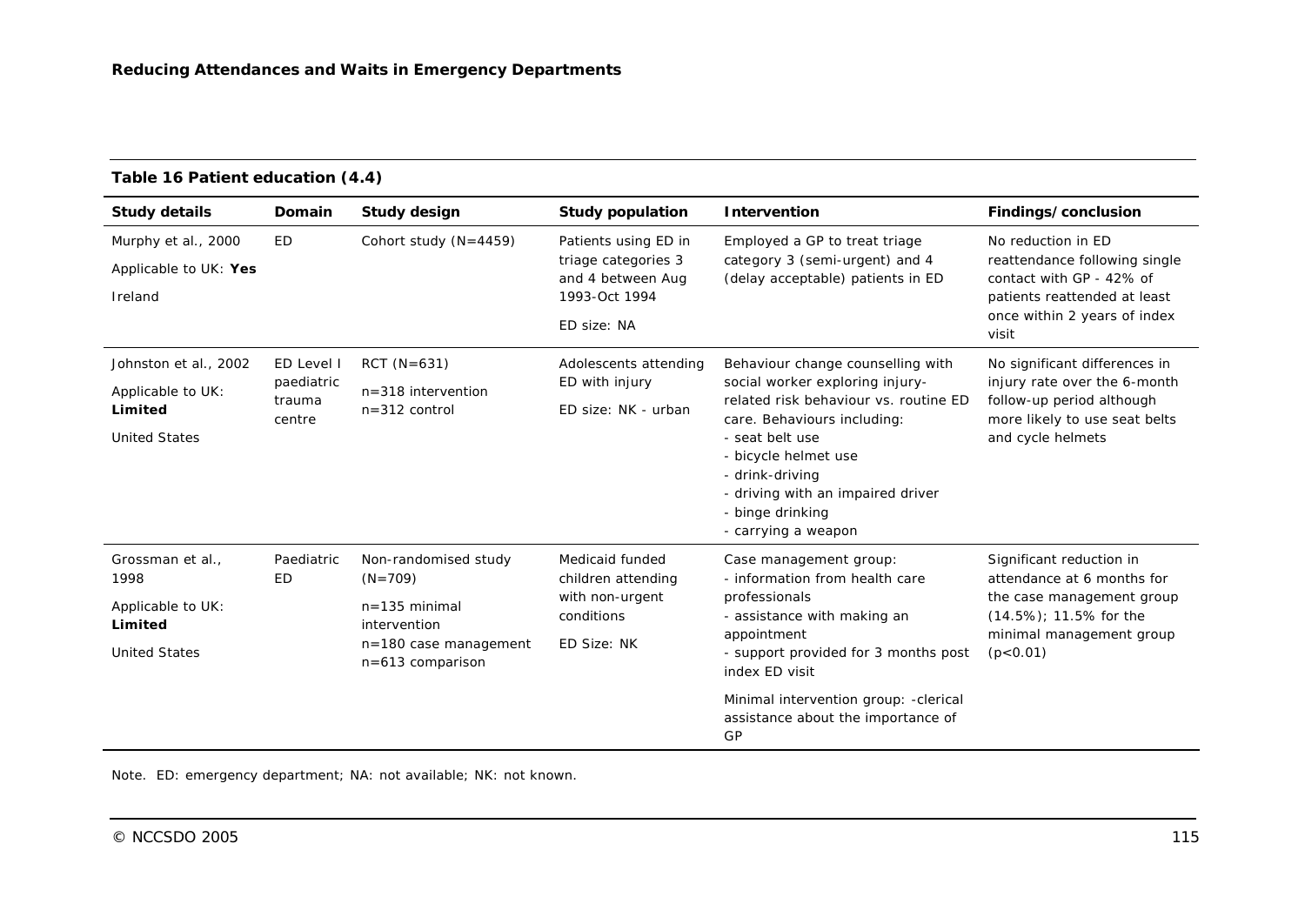# *4.4 Patient education*

Education of patients as to what types of condition are appropriate for the emergency department is widely advocated and government campaigns are run regularly (Department of Health, n.d.). Educational programmes have had some success in reducing attendances at the emergency department. An early study stressing the importance of a telephone call before attending caused a drop from 29% to 18% in 'inappropriate' emergency department attendance (Benz and Shank, 1982).

Hobday (1988) suggested that more education is needed on the role of GP and emergency department. These campaigns hope to reduce the workload of emergency departments. However, a questionnaire study of 117 trained emergency department nurses, using case vignettes, revealed a wide discrepancy in what staff believed was appropriate for emergency department (Green and Dale, 1990).

Self-management education of COPD patients showed it had no effect on hospital admissions and emergency room visits (Monninkhof *et al.*, 2004).

In a Cochrane review (Gibson *et al.*, 2003) of education of adults with asthma, 12 trials were included. In one study, limited asthma education was associated with reduced emergency department visits (reduction of -2.76 average visits per person per year, 95% confidence interval - 4.34 to 1.18). A systematic literature review was undertaken to assess whether asthma education leads to improved outcomes in children who attended an emergency department. Eight trials involving 1407 patients were included. In all, the education was provided either by nurses or researchers. Compared to the control group, education did not reduce subsequent emergency department visits (four trials, relative risk 0.87, 95% confidence interval 0.372 to 2.08) hospital admissions (five trials, relative risk 0.74, 95% confidence interval 0.382 to 1.46) or unscheduled doctors' visits (five trials, relative risk 0.74, 95% confidence interval 0.492 to 1.12). A subgroup analysis did not reveal any differences for either the scale of the intervention or the timing of the intervention and recruitment (Gibson *et al.*, 1998). In another study, 27 patients who presented with asthma were asked to complete a questionnaire exploring the attitudes and self-efficacy of their care using a validated questionnaire. This demonstrated that attitudes and self-efficacy rather than knowledge had the most significant impact both on treatment compliance and on the number of emergency department visits and hospitalisations (Scherer and Bruce, 2001).

On the basis of the published trials, there is no firm evidence to support the use of asthma education for children who have attended the emergency department for asthma as a means of reducing subsequent visits, hospital admissions or unscheduled doctor visits.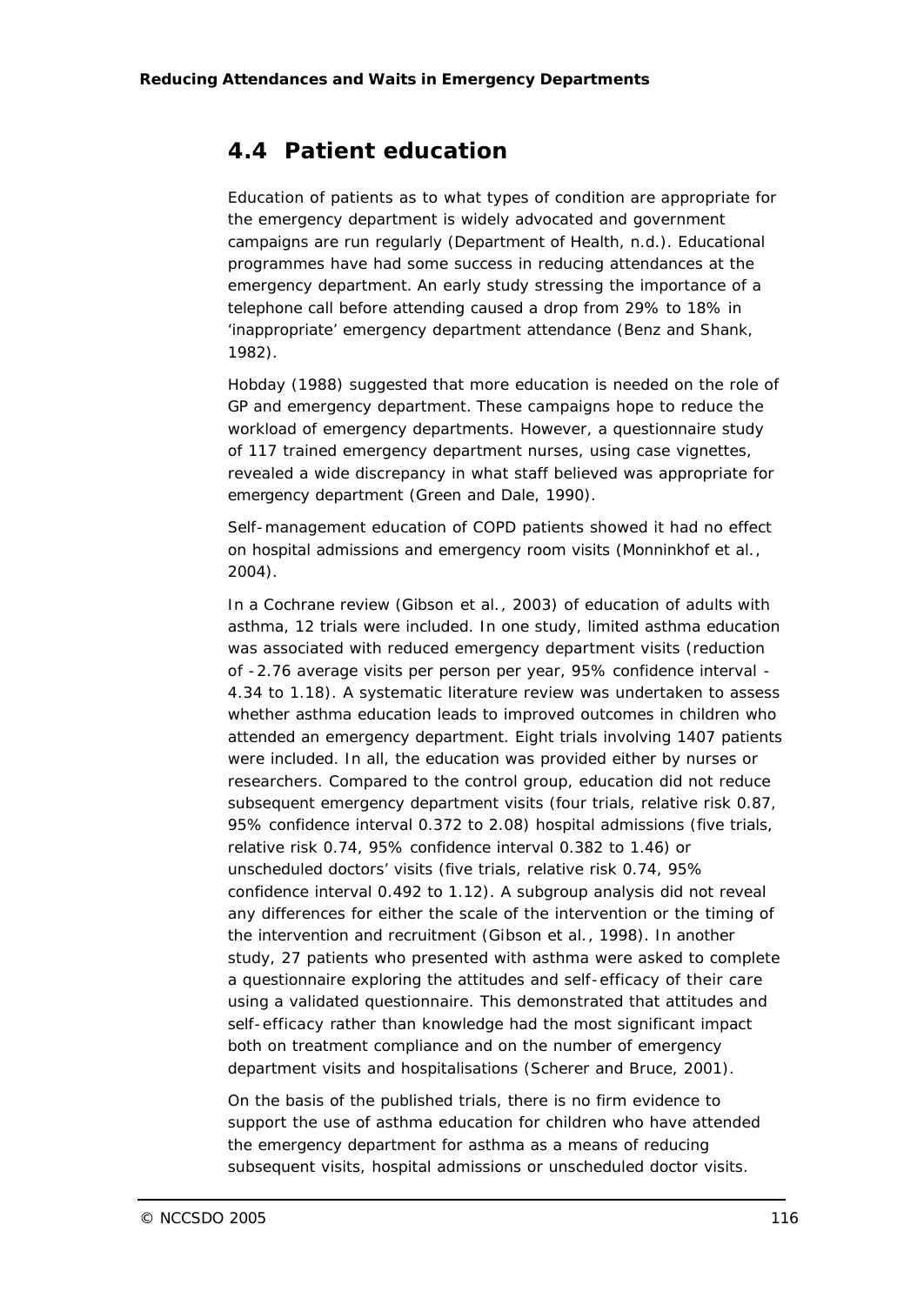Some trials appeared to show clear evidence of benefit, but reasons for differences between these and the negative studies is not clear. More research is required (Haby *et al.*, 2001).

A study looking at behaviour change counselling offered to injured adolescents enrolled 631 patients and had a 75% follow-up rate by six months. The behaviour change counselling produced an increased use of seatbelts (relative risk 1.34, 95% confidence interval 1.00 to 1.79) and an increase in use of bicycle helmets (relative risk 1.81, 95% confidence interval 1.02 –to 3.18). However it did not have any effect on other behaviours and produced no change in the likelihood of needing medical attention in the next six months (Johnston *et al.*, 2002). Another education programme for adolescents who had presented to emergency departments with self-destructive behaviour managed to reduce the number of emergency admissions and increase early help-seeking (Deykin *et al.*,1986).

A prospective trial in a paediatric emergency department in Ohio gave Medicaid families information about the importance of primary care provision and provided assistance with making an appointment. The health professional then continued to work with the family for up to three months in improving their access to primary health care. This decreased the emergency department attendances by 11.1% over the next six months but there was no difference in utilisation beyond six months up to 24 months (Grossman *et al.*, 1998). This intervention may however not be applicable in the UK NHS system.

Nearly 7000 households were mailed with a booklet informing them about common non-urgent conditions and encouraging the use of alternatives to emergency care. It did not significantly reduce the attendance at emergency departments (Rector *et al.*, 1999).

Single contact with a GP in the emergency department without a specific education strategy has been shown to be ineffective in reducing subsequent attendances. However this study was in a fee paying system so may not be applicable elsewhere (Murphy *et al.*, 2000).

### **Patient education: conclusions**

The effects of patient education have been highly variable; no studies of leaflets had an effect. Education of those with chronic disease has been more successful. More research should be undertaken to find out the reasons for the variability before further mass publicity schemes are launched.

### **Key points**

Patient education is of unproven in most areas except chronic disease management.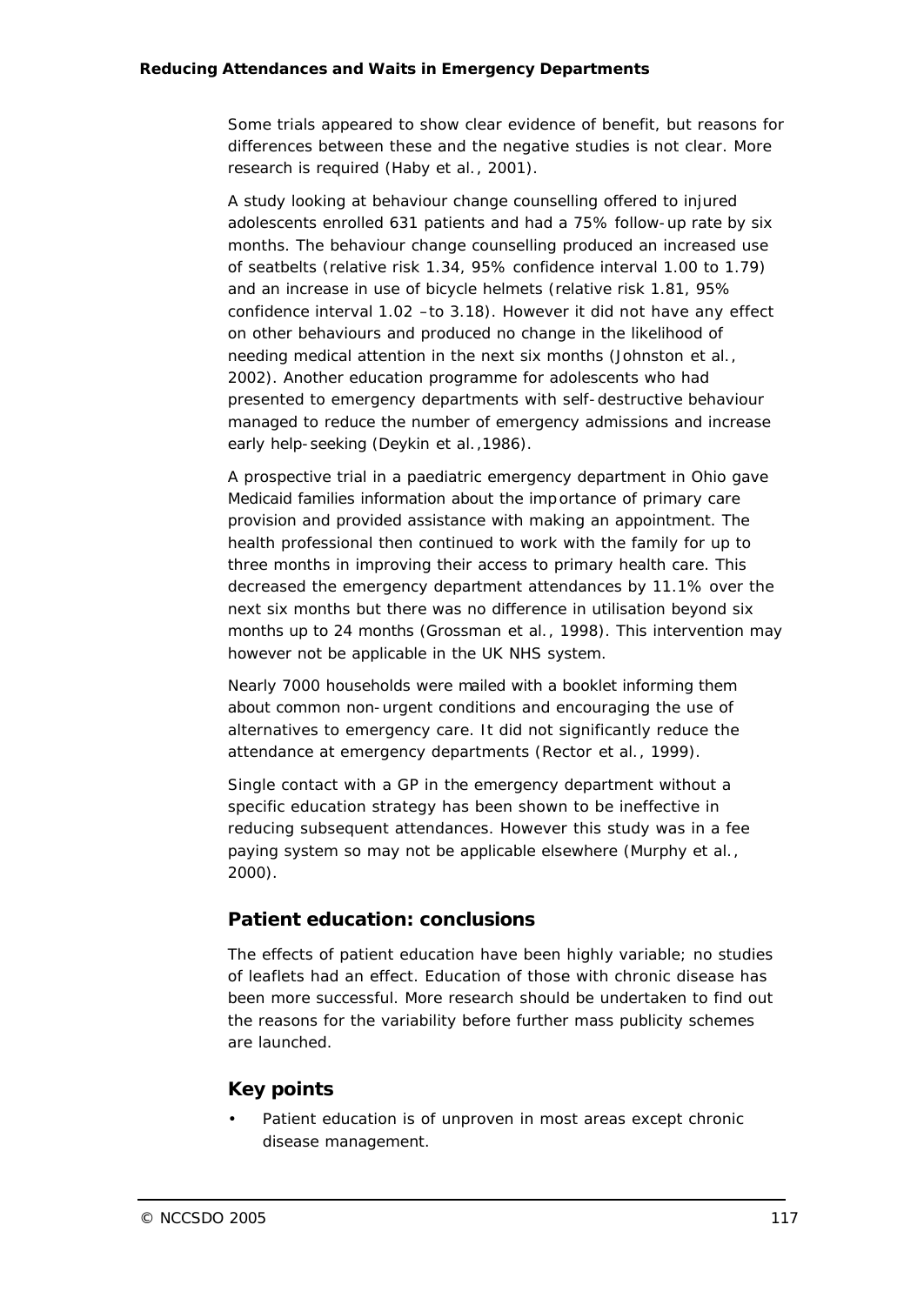• Phoning for advice before going to the emergency department may reduce attendances.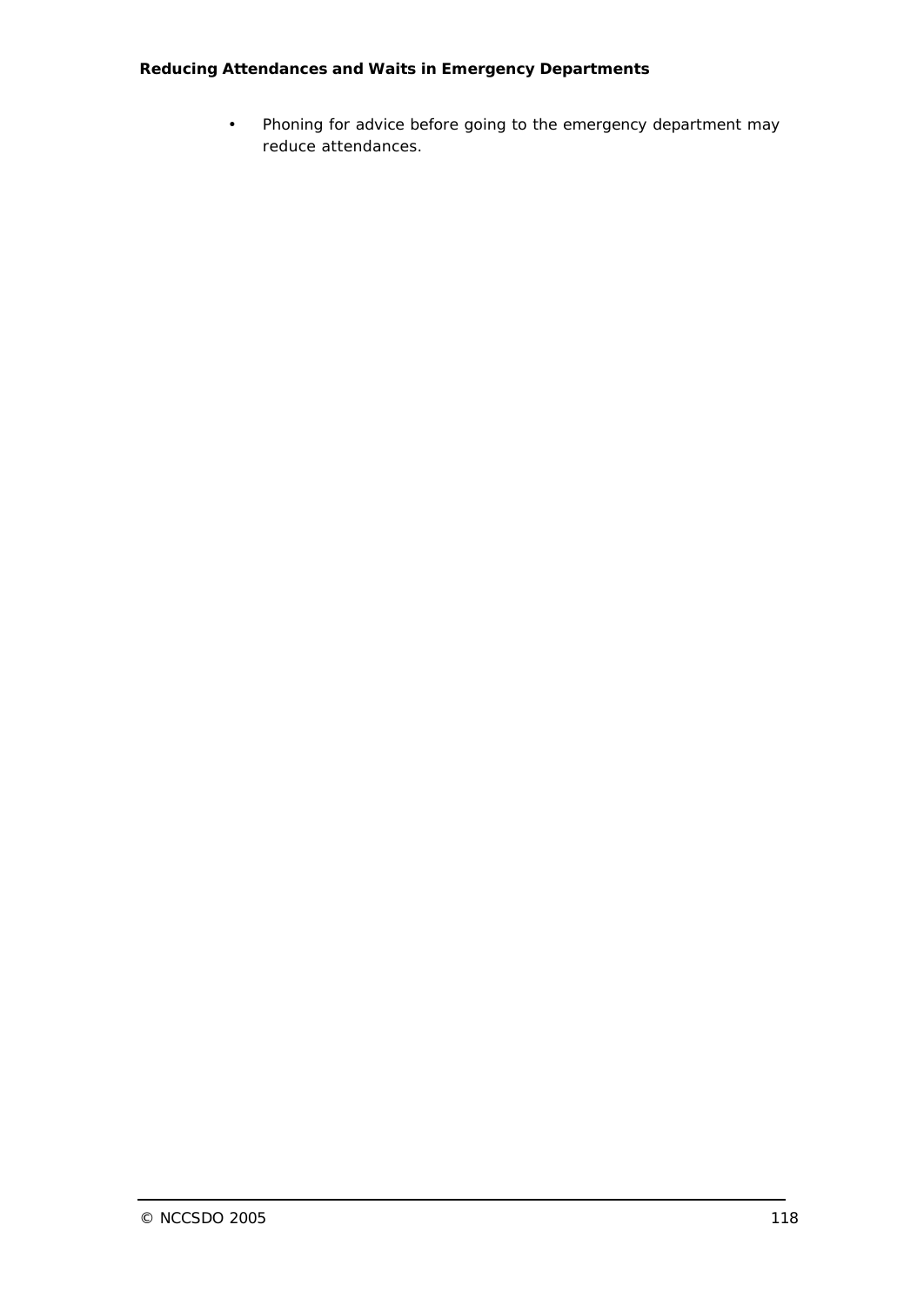# *4.5 Diagnostics*

# **4.5.1 Laboratory tests**

Waiting for results of tests is recognised as one of the four commonest reasons for patient delays in the emergency department (Fletcher *et al.*, 2004). Emergency physicians believe that delays in laboratory results often delay treatment and admission. One study reported that laboratory control of specimen handling and rapid transport times were key issues (Steindel and Howanitz, 2001).

The process from taking a blood sample until delivery of results to the clinic is a complex process involving ordering the tests, collecting the blood, delivering it to the laboratory, analysing it, reporting the results and delivering the results to the clinician. Studies have undertaken root cause analysis of the delays that can happen in this process. One study showed that the root causes of delays were laboratory assistant availability, the rate when repeat samples were needed, the volume of tests for patients being admitted to hospital and the order processing time (Fernandes *et al.*, 1997). This is likely to be highly variable between different institutions, but may form a basis for individual organisations to analyse where changes are most needed. A Belgian study showed laboratory tests added an extra 81 minutes to emergency department turnaround times (Askenasi *et al.*, 1989).<sup>1</sup>

Several strategies can be used to reduce these delays:

- reducing those needing tests
- reducing the delivery time of the specimen to the laboratory
- performing the tests and making results available more quickly
- reducing the delivery time of the result to the clinician.

In one study (Knott and Meyer, 2003) of 256 patients, 53% of patients in an emergency department had blood tests requested. Their expected disposition was not altered by the results of the blood tests in 87%, but staff were poor at prospectively identifying those who would be admitted irrespective of the results (sensitivity 44%, specificity 72%). Having nurses taking bloods rather than residents reduced the emergency department length of stay by 49 minutes (258 mins *versus* 307 mins, p<0.05) in a randomised trial (Singer *et al.*, 2002).

Point of care testing has been shown to deliver results within two minutes and has good accuracy (Woo *et al.*, 1993), including cardiac markers (Azzazy and Christenson, 2002). However, another study suggested that resources required to establish a dedicated 'stat' (emergency) laboratory in the emergency department would be more beneficial if directed toward reducing the pre-analytic delays (Saxena and Wong, 1993). A systematic review (Fermann and Suyama, 2002) has been undertaken of point of care testing and emergency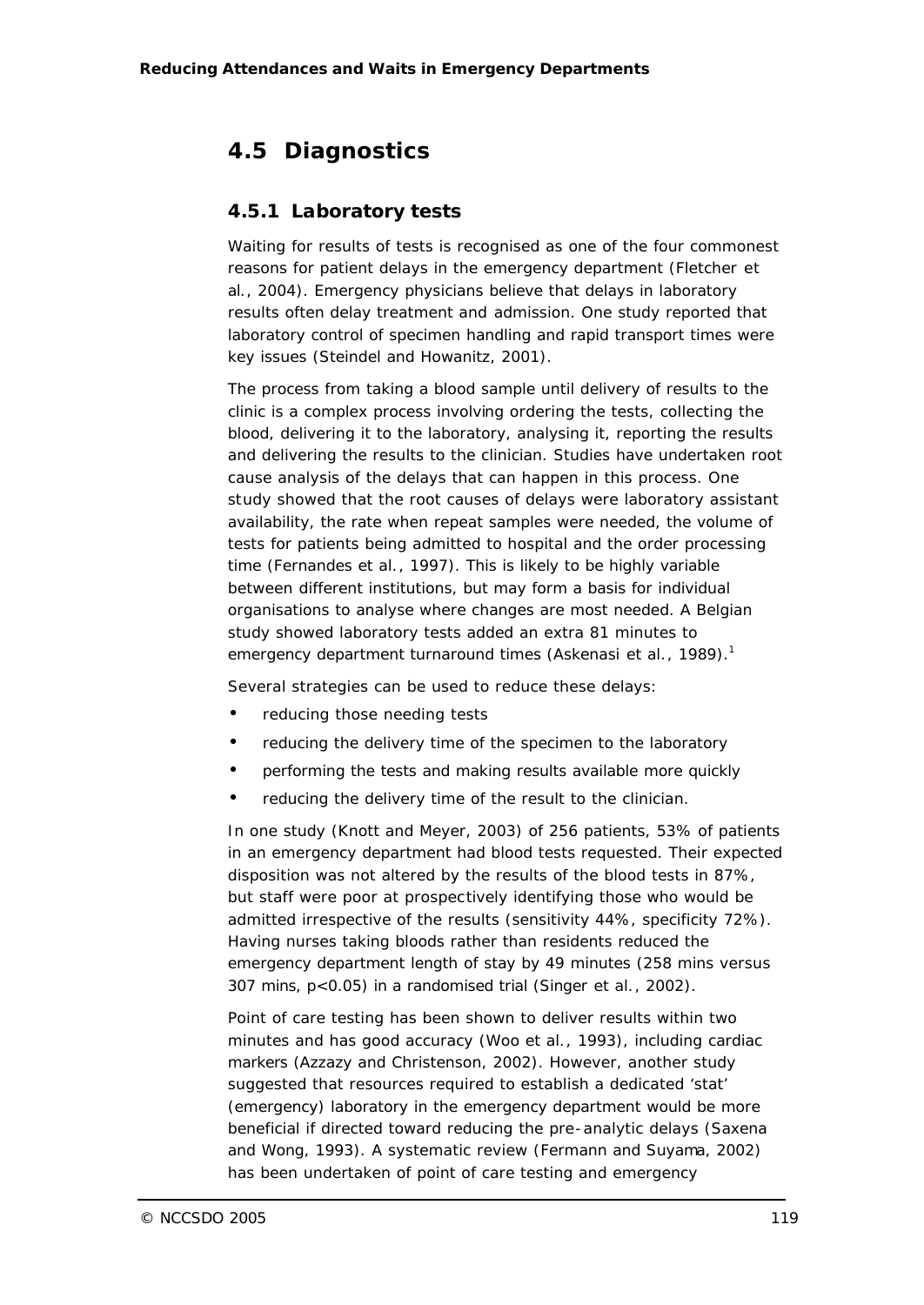department application. It concluded that compared to central laboratory models, point of care testing decreased the total test turnaround time (the interval between the time a test is ordered and the time a treatment decision is made). However when point of care testing is compared with near site satellite laboratories the improvement in total test turnaround time is less marked. There is however discrepancy in whether a decreased total test turnaround time results in a decreased length of stay. An RCT was undertaken to examine the use of point of care testing in an emergency department and the extent to which it resulted in differences in clinical outcome. In 7% of cases there was change in management that was considered to be critical, with decisions made 74 minutes earlier when point of care testing was used for haematological tests and 86 minutes earlier for biochemical tests. There was however no difference between the groups and the amount of time spent in the department, the length of stay in hospital and the admission rates (Kendall *et al.*, 1998). A randomised controlled study in Canada showed a median stay that was significantly shorter in those randomised to point of care testing, particularly in those who were destined to be discharged home but not in those destined to be admitted (Murray *et al.*, 1999). A prospective non-randomised clinical study by Sands *et al.* (1995) showed point of care testing reduced length of stay by 17% and physicians reported that treatment would have commenced earlier or changed in 9.5% of cases. However the various systems in hospitals are important in this situation in that total test turnaround time is made up of several components from the time the blood is taken to arriving at the lab, analysis being undertaken and the result being returned. In a study by van Heyningen *et al.* (1999), the turnaround time varied according to delivery systems, with near-patient systems needing no delivery system and therefore achieving turnaround times of five minutes. This study showed that those using portering systems had turnaround times which were longer by 58 minutes and those with pneumatic systems 49 minutes. However in the study, the results did not directly relate to shortened length of stay as the total patient waiting time was significantly different among the three groups and the authors believe that the impact of external factors such as bed availability and other tests were important. The study did not give details of methodologies or statistics. It appears therefore that point of care testing can eliminate the majority of pre- and post-analytical delays. The establishment of a point of care satellite testing laboratory that can undertake pregnancy testing, urine dipstick and cardiac markers resulted in a decreased length of stay for those patients requiring these tests of 41.3 minutes (p=0.006) (Lee-Lewandrowski, 2003). A prospective trial of point of care testing by non-laboratory staff analysed 15 000 visits and it demonstrated acceptable accuracy for hand-held devices. However it failed to demonstrate any change in length of stay in any patient sub-group and the authors therefore considered it unlikely that routine use of hand-held point of care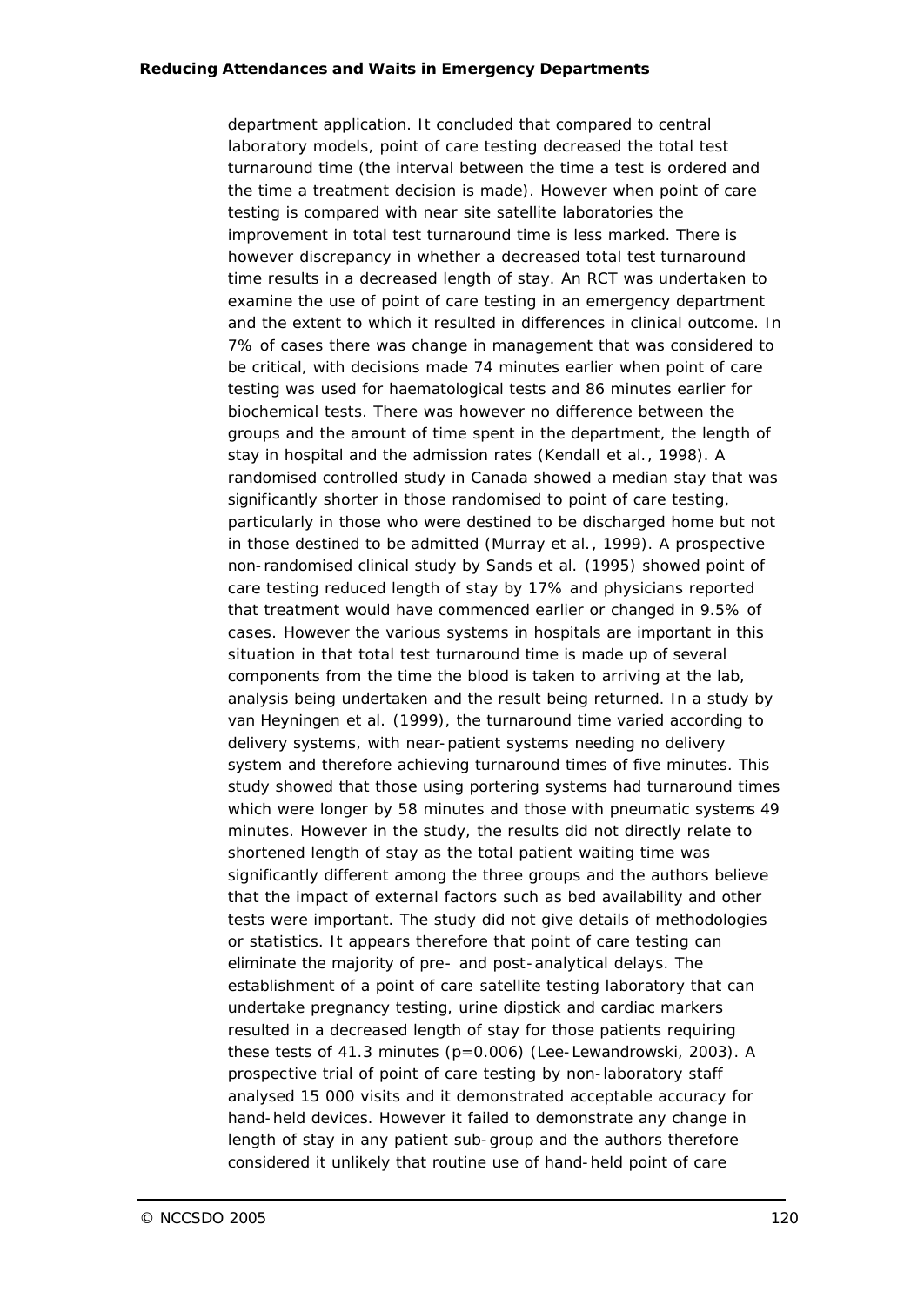testing devices in a large emergency department was sufficient to decrease length of stay (Parvin *et al.*, 1996). When looking at laboratory turnaround time it was found that the therapeutic time was only one to two minutes shorter for bedside testing compared with satellite lab and nine to 14 minutes shorter in a satellite lab compared to a centralised lab (Meredith *et al.*, 1998).

In point of care testing, samples were processed significantly faster (median 5 mins, p<0.05) than using the laboratory with porters (median 58 mins) or using a vacuum system (median 49 mins) (van Heyningen *et al.*, 1999). However the shorter turnaround time did not result in reduced patient waiting time because other factors had a greater impact. Introduction of an air tube system and a results printer in the emergency department, without any point of care testing, resulted in a 26 !3 minute saving in transport time and 18 minute saving in results accessing. However analysis was limited and not described. (Johnston *et al.*, 1997)

Using a broad range of continuous quality improvement techniques, the turnaround time in a laboratory was reduced by 62% along with cost savings (Bluth *et al.*, 1992). This process involved streaming tests into 'stat' (emergency), 'ASAP' and 'routine', and redesigning the process to eliminate unnecessary steps. Another study showed that streaming was not necessary if complete system automation including the use of robotics was introduced (Sarkozi *et al.*, 2003).

In a retrospective observational study of more than 3000 emergency requests for biochemistry tests including more than 1800 medical admissions, an assessment was made of the proportion of the biochemistry tests that were accessed via a ward terminal within one or three hours of becoming available. Only a quarter of emergency department requests were seen within one hour of being made available, a further 15% within the next two hours. The authors suggest that the use of terminals may therefore slow down the process compared to telephone requests for tests. The study is unable to differentiate the reason for staff not accessing the tests, which may reflect the proportion of urgent tests that are not truly urgent, or alternatively may be because of the additional hurdle in obtaining results via a ward terminal as opposed to their previous system within the hospital of results being telephoned. They therefore suggest that the use of local printers to high intensity areas may be better at ensuring results are appropriately delivered (Kilpatrick and Holding, 2001). The number of times a person logs on looking for results can be reduced by having test status with continuous updating, on the live clinical information system (Marinakis and Zwemer, 2003).

# **4.5.2 Imaging**

Approximately 35% to 50% of emergency department attenders require some form of imaging. The majority require plain x-rays of limbs or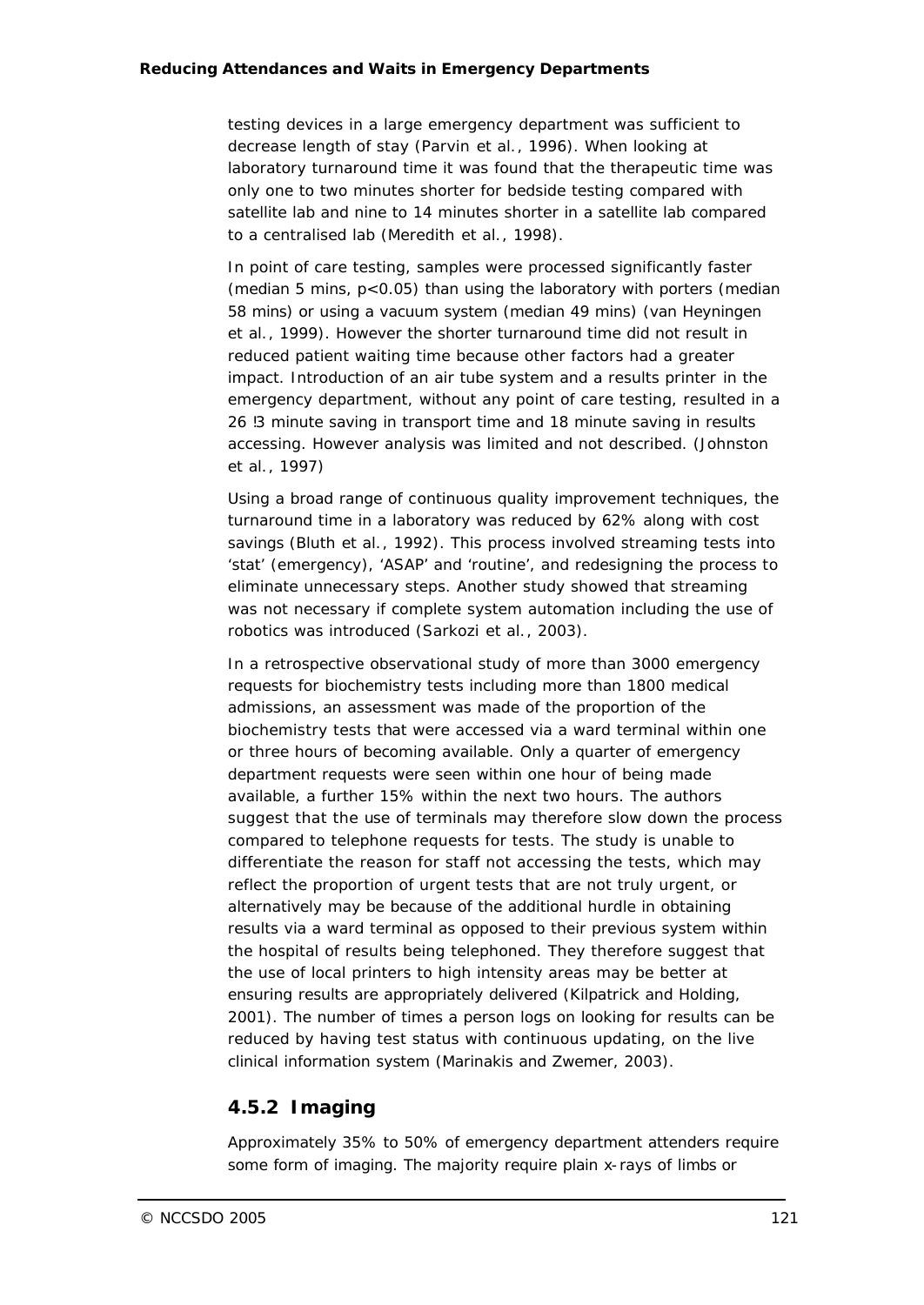chest. A Belgian study showed x-ray investigations added an extra 40 minutes to emergency department turnaround time (Askenasi *et al.*, 1989). Innovative use of data has enabled some emergency departments to reduce the x-ray cycle time and improve patient satisfaction. The data was used to help track patients and therefore identify delays, resulting in a revamped x-ray process cutting the cycle time by more than half and with consequent shorter stays for all emergency department patients (Anon., 1998b). But studies of such innovations have not been published.

There is extensive literature describing the reductions in waiting times resulting from the ordering of x-rays in an early stage of the emergency department process. This is usually by the triage nurse, so that the patient has already had the x-ray undertaken by the time they see the clinician who will make the definitive clinical management decisions. This is described in section 4.5.3.

American systems often require reporting by a radiologist before the patient was seen again by the emergency physician. This adds 70-90 minutes to their transit time compared to letting the emergency physician see the films directly. The report (Espinosa, 1997) gives no details of how these figures were obtained. Although the UK system has always had direct viewing, it is important to bear this figure in mind for future quality improvements in reporting.

Implementation of the Ottawa knee rule for ordering x-rays after acute knee injury resulted in a relative reduction of 26.4% in the number of patients referred for knee x-ray compared to a relative reduction of only 1.3% in the control group ( $p < 0.001$ ) in a trial of 3907 consecutive adult patients (Stiell *et al.*, 1997). This caused a reduction in time spent in emergency department in the non-fracture patients (85 minutes *versus* 118 minutes). A before and after study of 2342 patients with ankle injuries (Stiell *et al.*,1994), demonstrated that the introduction of the Ottawa ankle rules reduced the number of x-rays taken and those not having x-rays spent less time in the emergency department (80 minutes *versus* 116 minutes, p<0.0001). In a small prospective study of 152 patients, use of the Ottawa ankle rules by nurses was not shown to decrease the time a patient spent in the emergency department compared to the previous system of physician ordered x-rays. However in the system studied it was acknowledged that the radiograph turnaround was not the rate limiting step (Fiessler *et al.*, 2002).

McNally undertook a prospective trial of the use of posters to increase the uptake of guidelines for ordering x-rays. He showed that the posters caused a decrease in referral for skull x-rays and abdominal xrays but not ankle and cervical spine x-rays (McNally *et al.*, 1995). But the study was criticised because the outcome measured was the proportion of patients referred for particular x-rays which is not the same as the proportion of patients managed in accordance with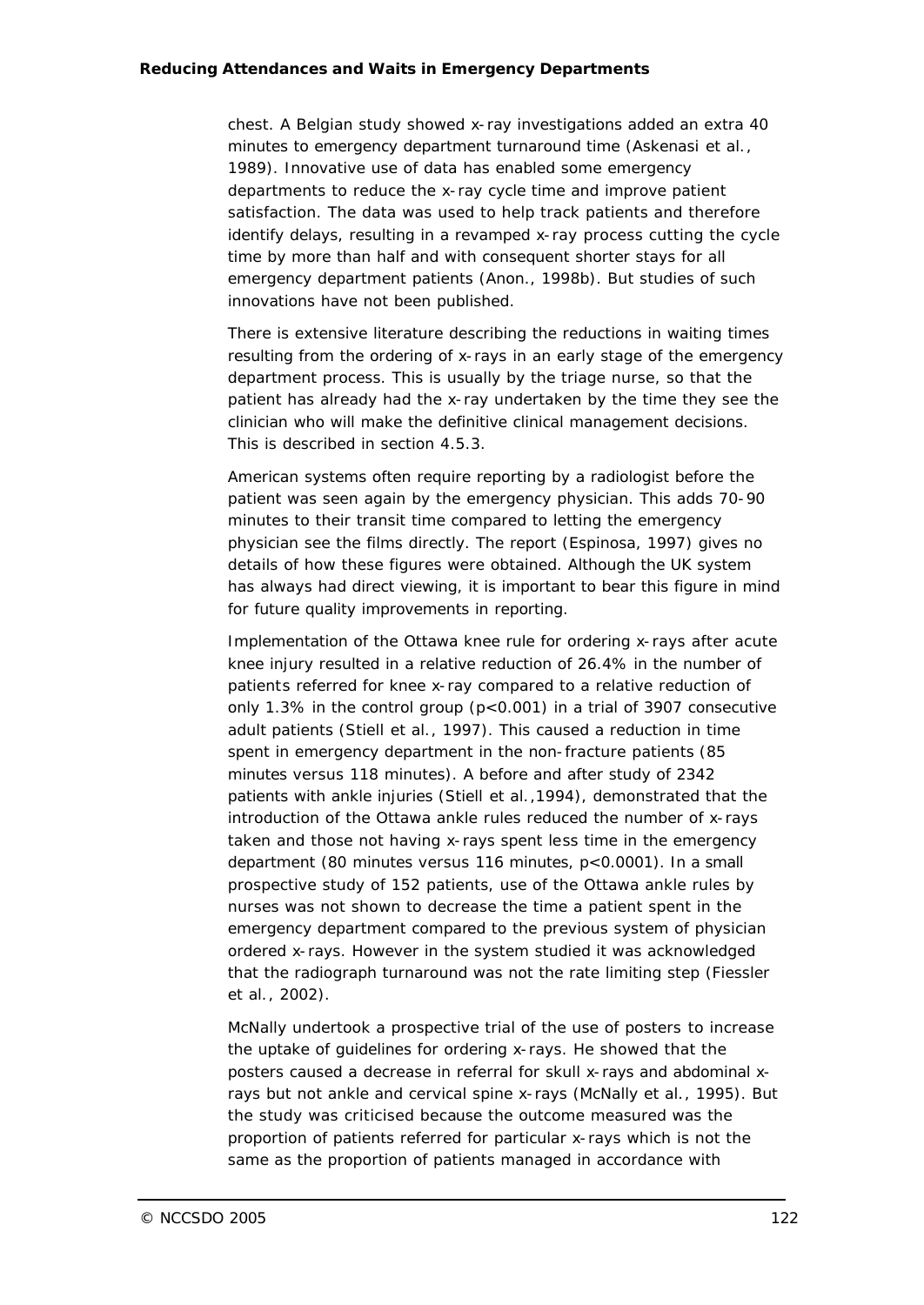guidelines. The follow-up of patients who did not undergo radiography appeared inadequate and was not detailed; the reduction in the proportion of patients undergoing radiography therefore may have been inappropriate. It is therefore important to remember that a reduction in radiograph numbers may not be the same as improvement in quality of care (Hardern and Harmer, 1995).

Introduction of a picture archiving communication system (PACS) was studied whereby ten computerised topography (CT) studies were each looked at by residents on a film system and on a work station system. The average time required to transmit the images was reduced from approximately 40 minutes to 16 minutes using the archiving system. The actual interpretation times were comparable. It is therefore suggested that if a system has a delay because of the need to print and transport images to an on-call radiologist this could be reduced by a PACS system (Hirschorn *et al.*, 2001). A three and a half year study looked at the effect of changing to a filmless image management system on the time required to produce x-ray images in the emergency department. A regression model was developed that explained 22% of the variability in the time. The model predicted a time saving of two to three minutes per patient from notification of the need for x-ray until the image availability by the implementation of PACS. A delay of four to six minutes per patient was caused by inexperienced technologists and a delay of 18 to 27 minutes by the arrival of a serious trauma case (Redfern *et al.*, 2002). A small interrupted time series study (Horii *et al.*, 2001) looked at using automated pager notification of when films were available on a PACS system rather than doctors looking for results. The total time in the emergency department changed from 6 hours 34 minutes to 5 hours 32 minutes (p<0.05).

Use of CT scanning in patients with non-traumatic abdominal pain obviated the need for admission in 17% of patients with abdominal pain judged by clinical examination. It also reduced by a half the number needing immediate surgery. A large number of these changes were in the diagnoses of suspected appendicitis (Rosen *et al.*, 2003).

# **4.5.3 Nurse ordering of x-rays**

Nurse ordering of x-rays and lab tests according to guidelines has a moderate to substantial clinical correlation with physician ordering but over-ordering was markedly increased without presence of the guidelines (Seaberg and Macleod, 1998). No studies have been found that correlate nurse-ordering of laboratory tests with delays in emergency care. Nurses can order x-rays appropriately (Lee *et al.*, 1996) and interpret them as well as senior house officers (Meek *et al.*, 1998).

A UK RCT of nurses ordering x-rays in 1833 patients showed there was a 14-minute saving when the nurse ordered the x-rays at triage against a background of 51 minutes when a doctor ordered the x-ray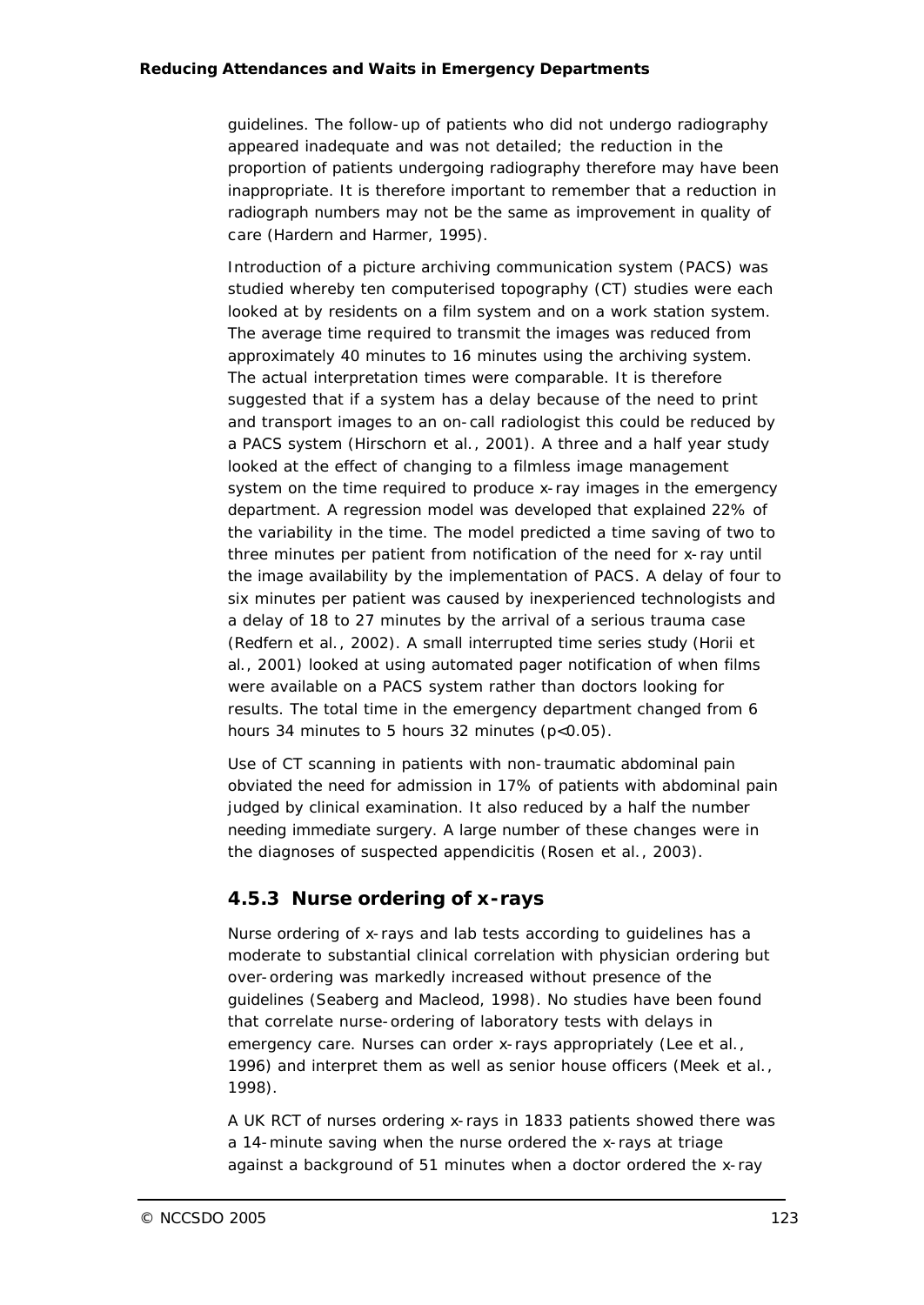at time of first examination (p<0.001). X-rays were restricted to those in the distal limbs. Radiographers were not blinded and could change the area x-rayed when ordered by nurses. However this benefit was largely lost because of the increased referral rate by the nurses with no overall difference in the proportions of relevant abnormalities (a non-significant saving of four minutes). The training levels were different in the four hospitals and it is noted that one hospital had greater training input and their reduction in time was greater (Thurston and Field, 1996).

Nurse requesting of x-rays was studied in another prospective RCT of 675 patients (Lindley-Jones and Finlayson, 2000). There was a 36% time reduction from time of triage to time of treatment decision in the nurse-requested group from 102.7 minutes (95% confidence interval 96.4 to 109.0), to 65.5 minutes (95% confidence interval 60.5 to 70.5). Triage nurses requested fewer x-rays than doctors (8% less; p=0.002) having a higher positive hit rate therefore triage nurse x-ray system appears to speed up the process of walking wounded patients.

In an Australian prospective trial of 175 patients, Parris reported that patients having triage-initiated x-rays showed no significant reduction in transit times, it was thought this was due to the transit time being dependent on other factors and the existing good x-ray system. The trial was restricted to ankle and wrist injuries and was randomised according to date of presentation. The trial was not blinded. The study noted that only 77% of those for whom an x-ray was ordered by a nurse had it performed before the review by the doctor.

Lee *et al.* (1996) studied 934 patients but they were not randomised to nurse-ordering and the control group was 'a random selection' of cases outside the study group in the study period. The standard was case review by the doctor of the need for an x-ray as well as presence of a fracture. There was no significant difference in the ordering of x-rays by the nurses and the nurse-ordered x-ray group had an average of 18.5 minutes less total emergency department time (p<0.001) but this was severely reduced to only a 2.5 minute advantage if a procedure was also needed (p<0.005).

A non-randomised controlled study of 193 patients undergoing extremity and skull x-rays at Changi Hospital showed an average time saving of 24.5 minutes on total time in the emergency department compared to a matched control group (p=0.001), with appropriate ordering in over 99%. The control group were 'randomly selected' and information did not allow comparison of control and intervention groups for comparability (Ching *et al.*, 1999).<sup>90</sup>

A prospective non-controlled study of 579 'randomly selected' patients (but not randomised) suggests that nurses are capable of requesting appropriate x-rays, avoiding unnecessary ones and with this the actual time a patient spends in emergency department is reduced. The mean time savings ranged from 8.5 minutes for ankle x-rays to 60.5 minutes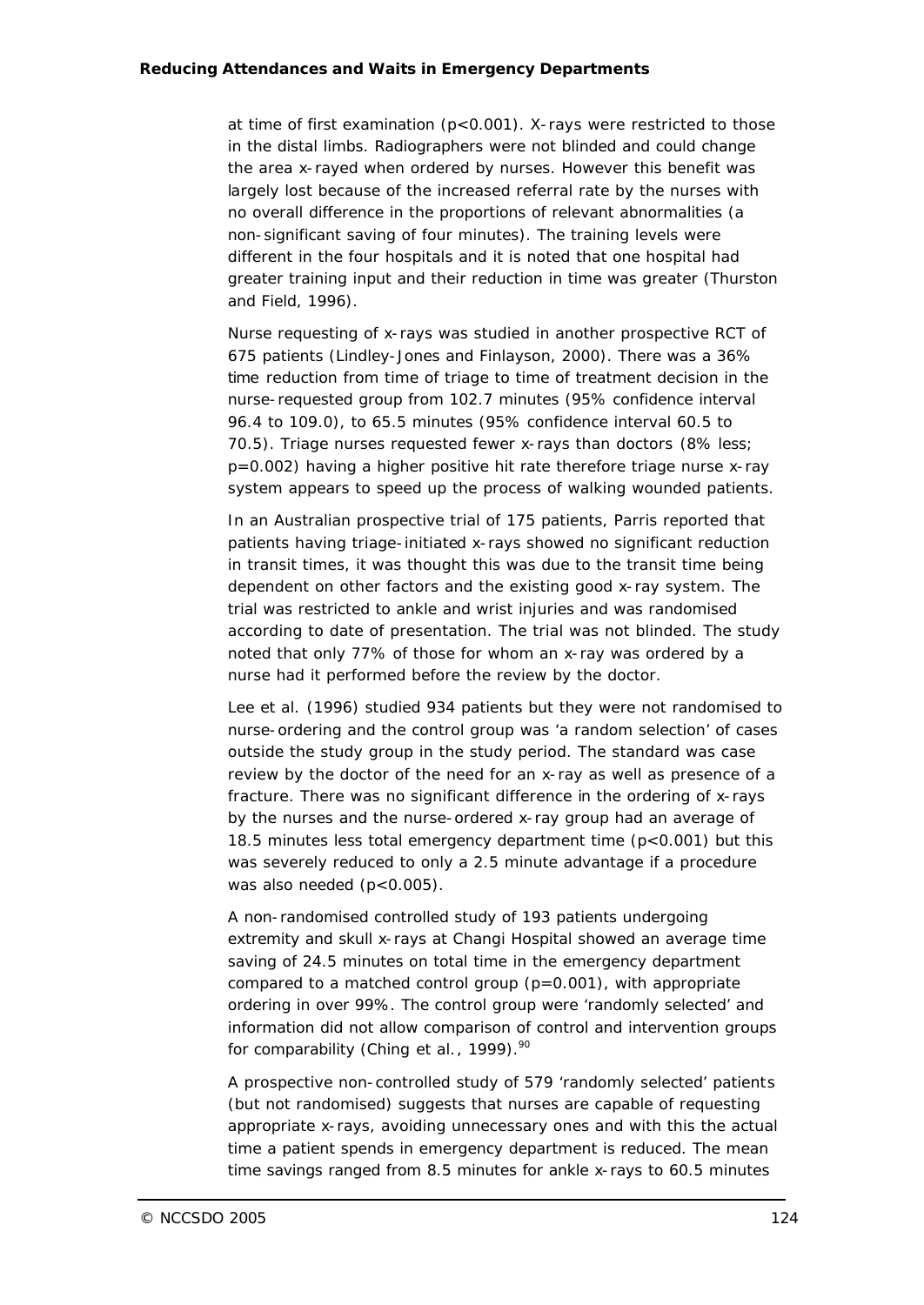for knee injuries but no statistical analysis was undertaken. Data quality was poor with only 30% data completion rate. Inclusion criteria were not clearly stated. The nurse's ability was assessed by the emergency department physician who managed the patient but their level of seniority was not recorded (Macleod and Freeland, 1992).

A UK study of nurse ordering of x-rays 'saved 29 minutes' but does not state if this was an average over all attendances or only those on whom x-rays were ordered. No details of any of the differences in care of patients who had nurse ordered x-rays were given (Davies, 1994). Another UK study (Allerston and Justham, 2000) investigated using the Ottawa ankle guidelines at triage. The study was not randomised as it was a retrospective case control study. It demonstrated that emergency nurse practitioners using the Ottawa ankle rules at triage resulted in faster transit times than in a traditional system whereby the doctor ordered an x-ray. The time from assessment to discharge decreased from a mean of 98 minutes 52 seconds to 73 minutes 59 seconds  $(p=0.001)$  and of total time in the emergency department of 106.59 minutes to 81.25 minutes (p=0.001).

A prospective RCT with clear inclusion and exclusion criteria is still required in this area to determine whether x-rays at triage are of benefit but should also include developments in fast track systems that mean the delay from triage to decision-maker may be significantly reduced, removing the advantage of triage-ordered investigations and potentially creating a delay in the process.

# **4.5.4 Emergency department performed imaging**

A recent review (Brenchley *et al.*, 2000) of the use of ultrasound in UK emergency departments highlighted that ultrasound is now increasingly being used by emergency department staff but that most of the literature emanates from America. The review confirms a wide variety of uses including assessment of abdominal trauma, abdominal pain, renal colic and musculo-skeletal disorders and describes the training requirements. Most work has addressed the clinical safety and effectiveness, however the papers below have also addressed the issue of whether ultrasounds undertaken by staff in the emergency department reduce patients' time in the department.

The use of transvaginal ultrasonography in the assessment of patients with pelvic pain or vaginal bleeding in the first trimester of pregnancy was assessed. When the emergency physicians undertook transvaginal ultrasonography the mean time in the emergency department was 165 minutes. When it was undertaken by an obstetric consultant the mean time was 235 minutes (p<0.0003). In this series of 84 patients there was no difference in detection of ectopic pregnancies or other critical incidents (Burgher *et al.*,1998).

A prospective observational convenience sample of women in early pregnancy was studied using a multi-variant model. Among the 115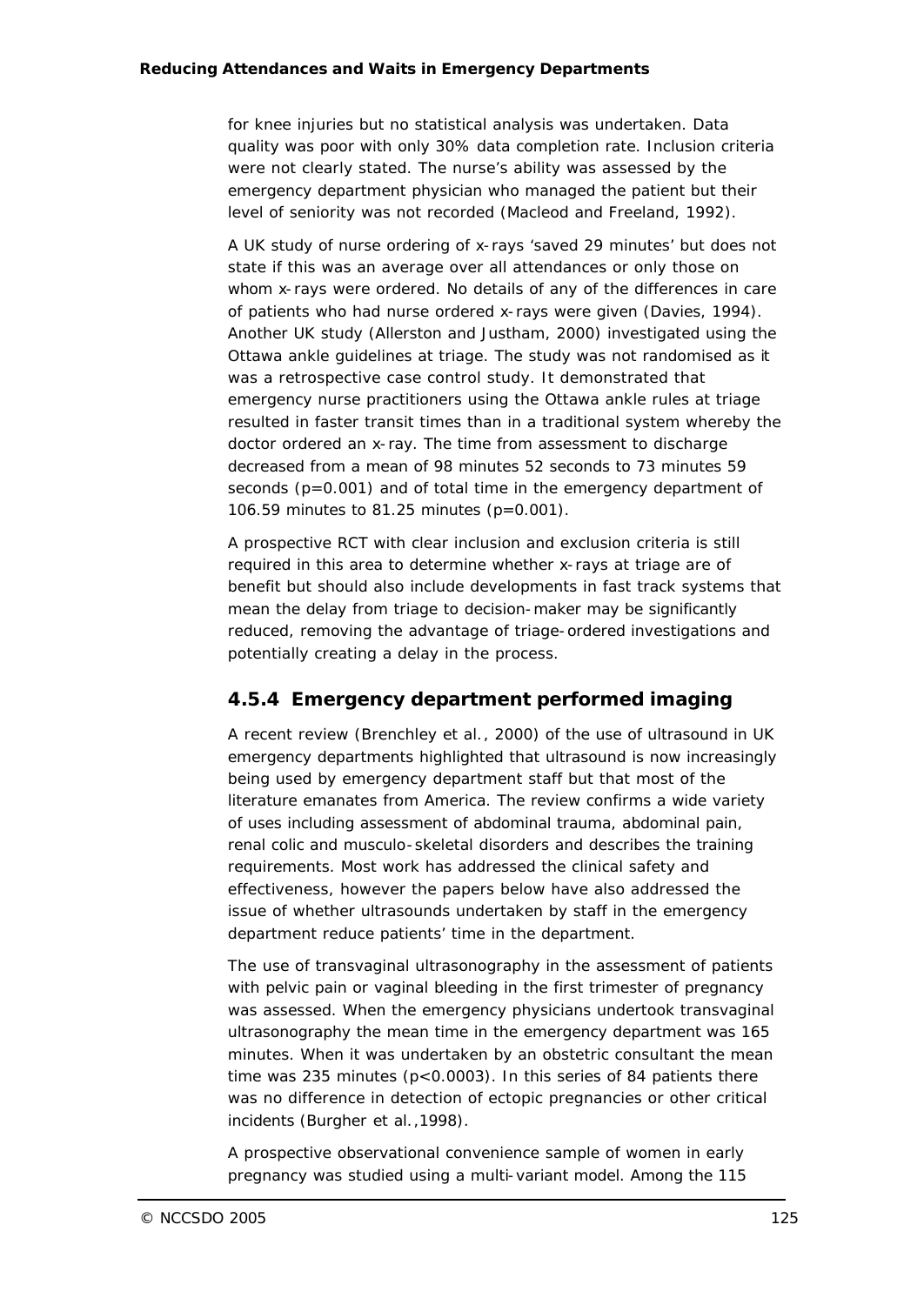patients those who underwent sonography had a decrease median length of stay compared with those who received sonography by a radiologist or obstetric consultant (60 minutes *versus* 180 minutes, p<0.001). The obstetric consultation was associated with an increase in length of stay of 60 to 170 minutes  $(p<0.001)$  and was most significant in patients with a viable intra-uterine pregnancy, and was not seen in those with abnormal pregnancies. This was attributed to the fact that the latter group needed urgent consultations. Sensitivity of the test was 94% and specificity of 100%. No patient had an adverse outcome as a result of emergency physician performing tests (Shih, 1997). A retrospective notes review study demonstrated the emergency physician demonstrating a live foetus on ultrasound decreased the patients stay in the emergency department, particularly at night (reduction 59 mins, p=0.0001). However the radiology group was not randomised and included cases where the emergency physician was uncertain (Blaivas *et al.*, 2000).

Doppler ultrasound, for detecting deep venous thrombosis, can also be undertaken by emergency physicians (Theodoro *et al.*, 2002). Emergency physician dopplers resulted in quicker disposal of the patient than radiologist doppler (90 mins *versus* 200 mins, p<0.0001). The emergency physicians and radiologist disagreed on diagnosis in one case in the 70 studied  $(k=0.95)$ .

## **Diagnostics: conclusions**

Many studies, including several RCTs, have shown that results are made available earlier using point of care testing or satellite laboratories based in the emergency department. Those failing to show decreased overall time have been attributable to other factors, such as bed availability. As these methods have been shown to be safe and reliable their introduction into the emergency department would appear to be appropriate. Delivery of results has been poorly studied but there are suggestions that simply having electronic reporting may delay results delivery.

In imaging, the use of guidelines seems to have a variable effect but generally reduces delays. Nurses ordering x-rays also appears to have benefit over usual triage processes but may have been superseded by fast track systems and may therefore need re-evaluation. Performance of ultrasound scans by emergency department staff can result in quicker scans but trial numbers are small and the increased workload for emergency department staff, if widely adopted, may increase delays for other staff.

# **Key points**

- Point of care testing/satellite laboratories produces quicker results.
- Nurse ordering of x-rays may speed up processes where fast track does not operate.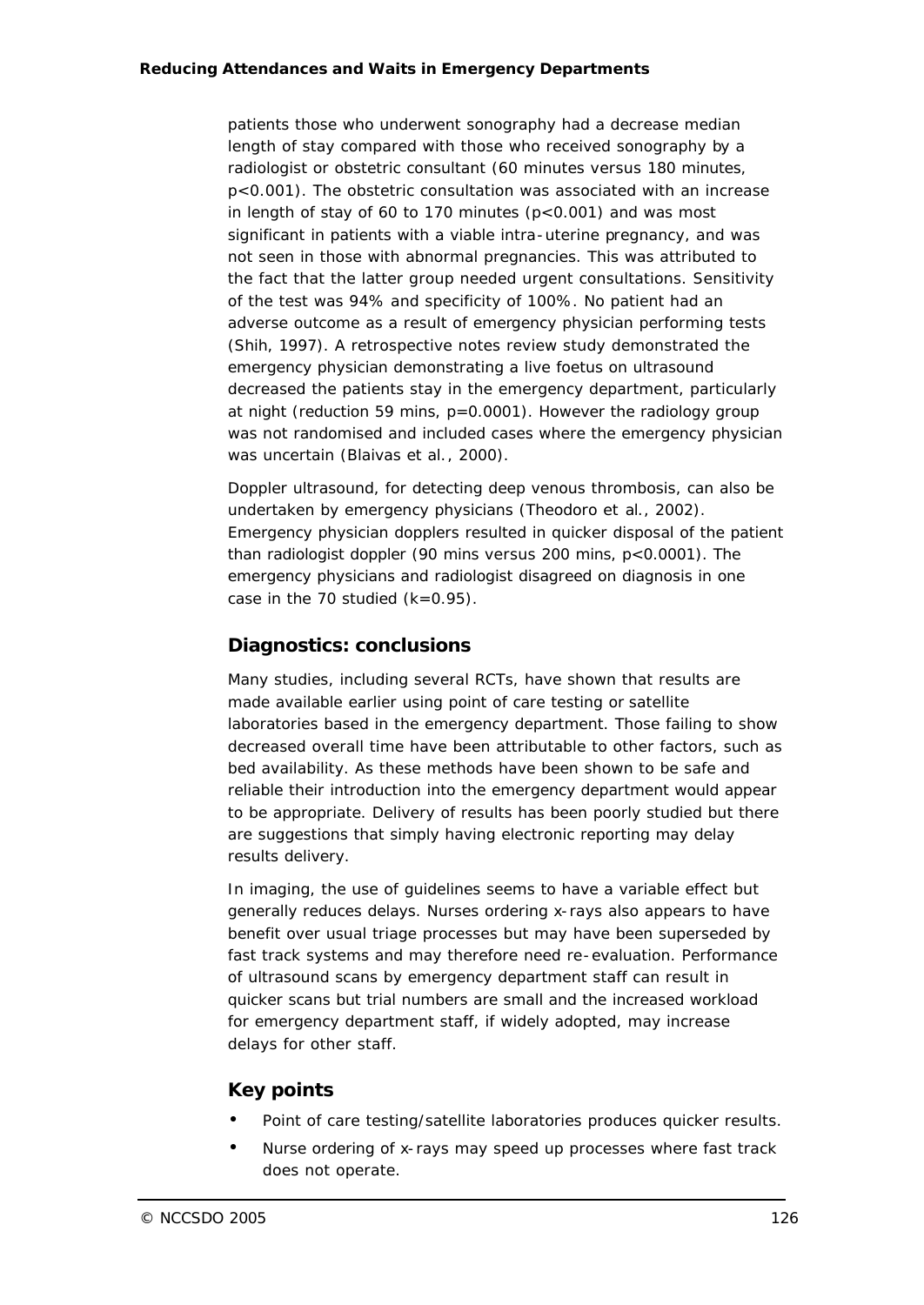- Emergency department staff undertaking ultrasounds may reduce delays for those individuals.
- Results delivery needs more investigation as some IT solutions may delay it.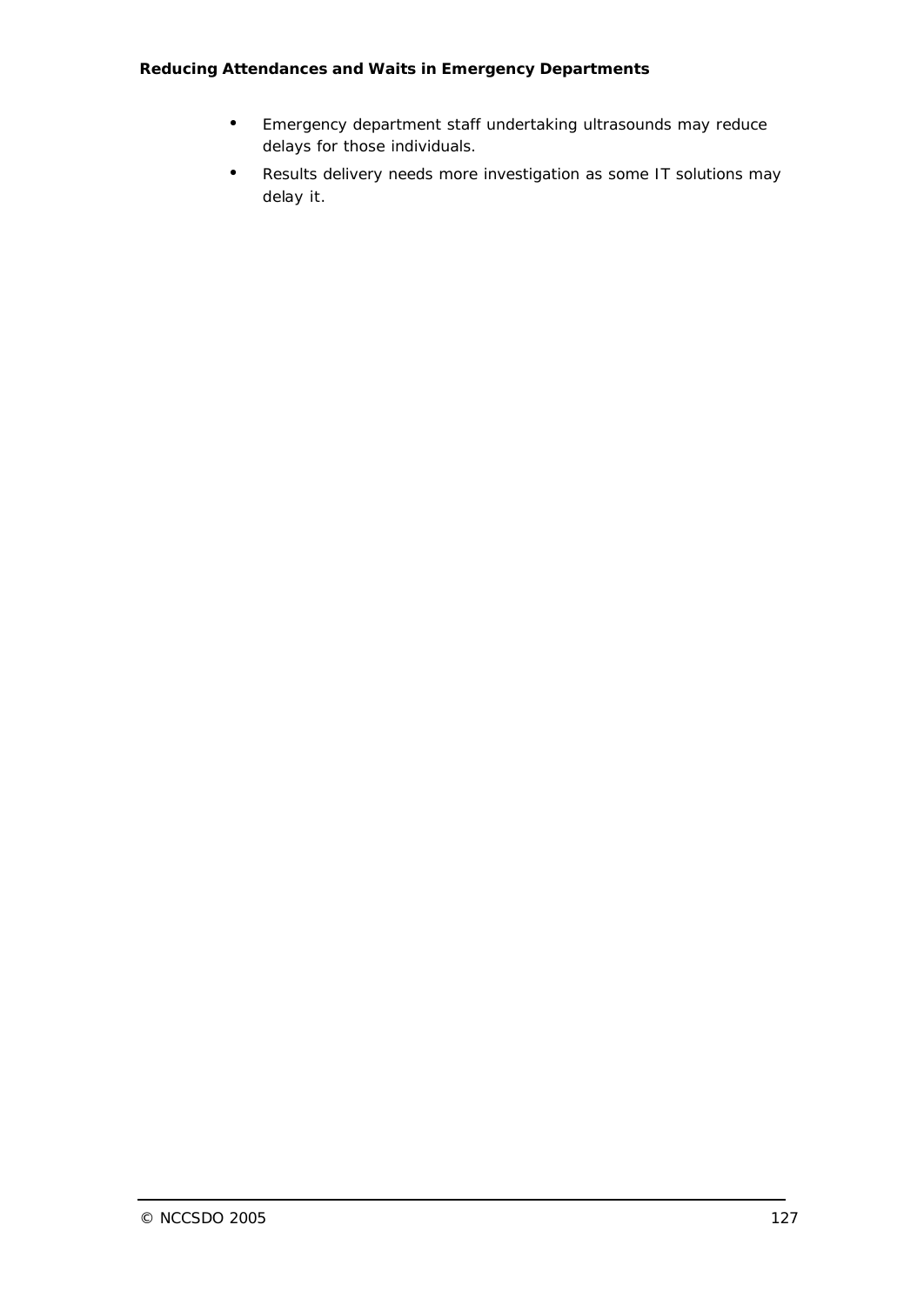| Table 17 Laboratory tests (4.5.1) |           |                                              |                                                  |                                                         |                                                                                                          |  |
|-----------------------------------|-----------|----------------------------------------------|--------------------------------------------------|---------------------------------------------------------|----------------------------------------------------------------------------------------------------------|--|
| <b>Study details</b>              | Domain    | Study design                                 | <b>Study population</b>                          | Intervention                                            | Findings/conclusion                                                                                      |  |
| Kendall et al., 1998              | <b>ED</b> | $RCT (N=1728)$                               | ED attenders patients                            | POCT for blood, biochem,                                | POCT improves speed of decision-                                                                         |  |
| Applicable to UK: Yes             |           | $n = 860$ intervention                       | having laboratory tests                          | blood gases                                             | making. No significant effect on LOS                                                                     |  |
| United Kingdom                    |           | n=868 control                                | ED size: 50 000 p.a.                             |                                                         | or long-term clinical outcome                                                                            |  |
| Murray et al., 1999               | <b>ED</b> | <b>RCT</b>                                   | ED attenders patients                            | POCT vs. laboratory-based                               | Significant reduction in ED LOS for                                                                      |  |
| Applicable to UK: Yes             |           | $n = 93$ intervention                        | having laboratory tests                          | tests                                                   | POCT, median LOS 3 hrs 28 mins vs.<br>4 hrs 22 mins for laboratory group                                 |  |
| Canada                            |           | $n=87$ control                               | ED size: 41 000 p.a.                             |                                                         |                                                                                                          |  |
| Sands et al., 1995                | <b>ED</b> | Non-randomised study                         | ED attenders requiring                           | Patients had simultaneous                               | POCT tests were available 31-43                                                                          |  |
| Applicable to UK: Yes             |           | $(N = 960)$                                  | blood tests                                      | POCT and laboratory testing                             | mins earlier depending on test.<br>Modelling showed a reduction of<br>17% in ED LOS could be achieved by |  |
| <b>United States</b>              |           |                                              | ED size: 38 000 p.a.                             |                                                         |                                                                                                          |  |
|                                   |           |                                              |                                                  |                                                         | POCT                                                                                                     |  |
| Parvin et al., 1996               | <b>ED</b> | Pre/post comparison                          | ED attenders patients<br>having laboratory tests | Introduction of hand-held<br>POCT device in ED testing: | Point of care testing did not make                                                                       |  |
| Applicable to UK: Yes             |           | $n = 2067$ intervention                      |                                                  |                                                         | any impact on patient waiting time in<br>ED.                                                             |  |
| <b>United States</b>              |           | $n = 1818$ control 1<br>$n = 1100$ control 2 | $(5\text{-} weeks)$                              | Na, K, CI, glucose and blood<br>urea nitrogen           |                                                                                                          |  |
|                                   |           |                                              | ED size: NK                                      |                                                         |                                                                                                          |  |
| van Heyningen et al.,             | <b>ED</b> | <b>RCT</b>                                   | ED attenders having                              | POCT                                                    | POCT reduces laboratory results                                                                          |  |
| 1999                              |           | $n = 130$ POCT                               | laboratory tests                                 |                                                         | turnaround time but not patient<br>waiting time                                                          |  |
| Applicable to UK: Yes             |           | $n = 191$ porter<br>$n = 192$ pneumatic tube | ED size: NK                                      |                                                         |                                                                                                          |  |
| United Kingdom                    |           |                                              |                                                  |                                                         |                                                                                                          |  |

# **Table 17 Laboratory tests (4.5.1)**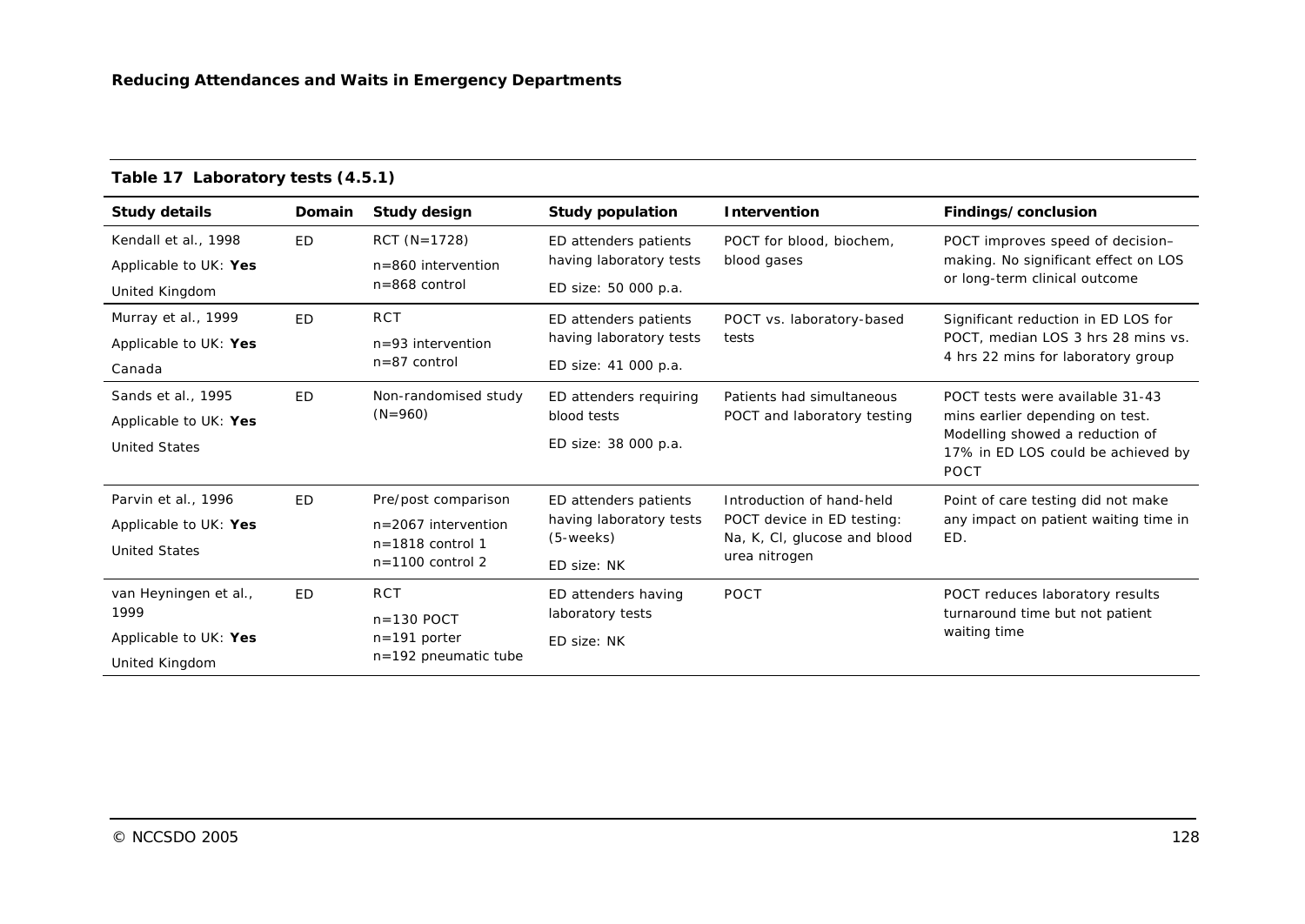| Lee-Lewandrowski et al.,<br>ED<br>2003 | Pre/post comparison<br>$(N=369)$                      | ED attenders patients<br>have blood tests | POCT satellite laboratory in<br>ED testing: blood glucose,                                | Reduction in test turnaround time of<br>87%. Significant reduction in ED LOS                                              |
|----------------------------------------|-------------------------------------------------------|-------------------------------------------|-------------------------------------------------------------------------------------------|---------------------------------------------------------------------------------------------------------------------------|
| Applicable to UK: Yes<br>United States | Test undertaken<br>$n = 316$ POCT<br>$n=271$ pre-POCT | ED size: 70 000 p.a.                      | human chorionic<br>gonadotropin, urine dipstick,<br>creatine kinase-MB, troponin<br>tests | 41 minutes ( $p=0.006$ ) - for patients<br>who underwent pregnancy testing,<br>urine dipstick and cardiac marker<br>tests |

Note. ED: emergency department; LOS: length of stay; NK: not known; POCT: point of care testing.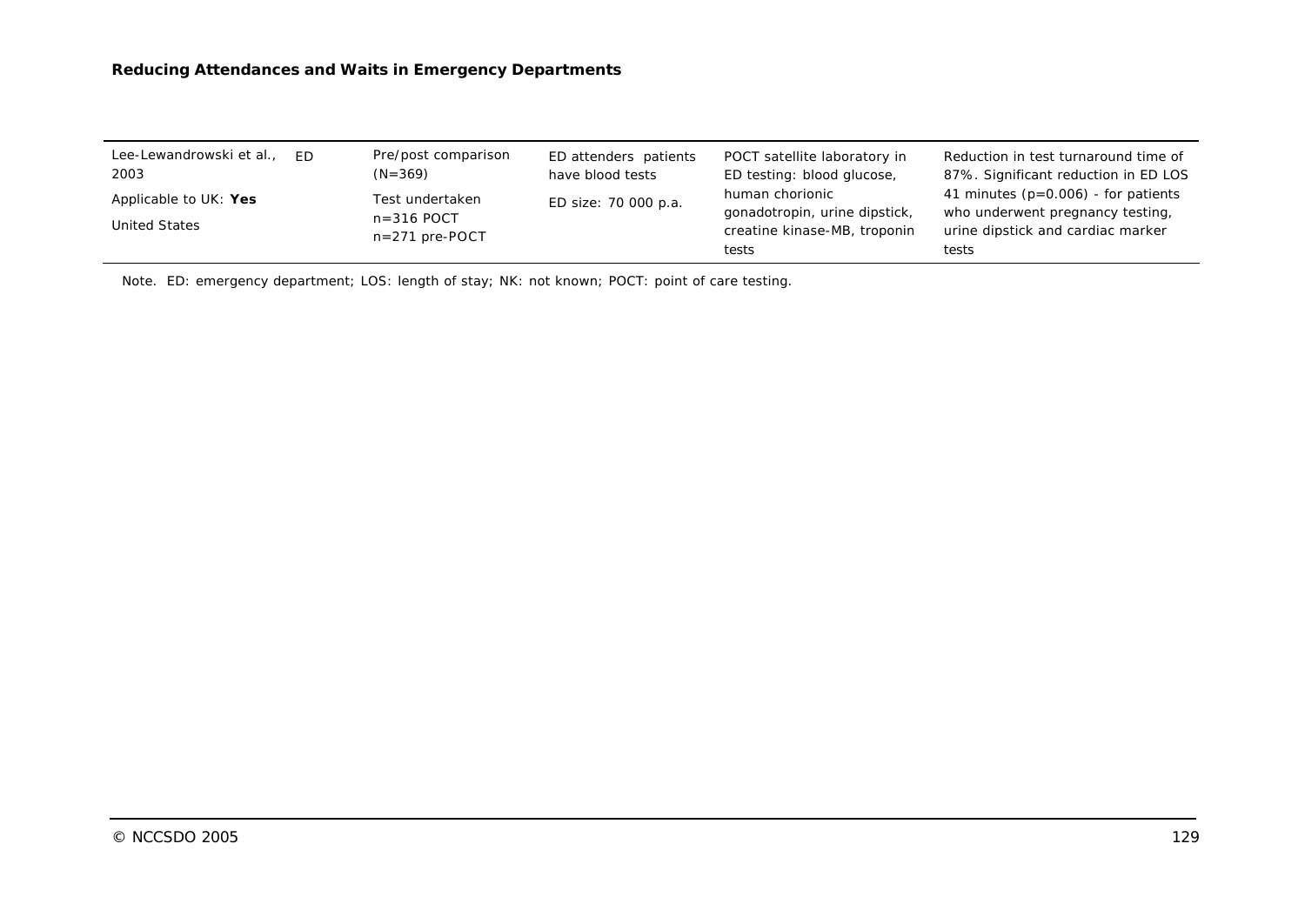| Table 18 Imaging (4.5.2)                       |               |                                                                                        |                                                 |                                            |                                                                                                             |  |  |
|------------------------------------------------|---------------|----------------------------------------------------------------------------------------|-------------------------------------------------|--------------------------------------------|-------------------------------------------------------------------------------------------------------------|--|--|
| <b>Study</b>                                   | <b>Domain</b> | Study design                                                                           | <b>Study population</b>                         | Intervention                               | Findings/conclusion                                                                                         |  |  |
| Stiell et al., 1994                            | <b>ED</b>     | Non-randomised study<br>$(N=2342)$                                                     | Adults attending the ED<br>with ankle injuries. | ED physicians<br>implementing OAR          | Significant reduction in ED LOS no<br>radiography (80 mins vs. 116 mins                                     |  |  |
| Applicable to UK: Yes                          |               | $n = .1250$ intervention                                                               | ED size: 60 000 p.a.                            |                                            | $p < 0.001$ )                                                                                               |  |  |
| Canada                                         |               | $n=1.092$ control                                                                      | (2hospitals)                                    |                                            | Reduction of 28% for ankle<br>radiography                                                                   |  |  |
| Fiessler et al., 2002<br>Applicable to UK: Yes | <b>ED</b>     | Pre-post intervention<br>comparison $(N=132)$                                          | Adult ED patients with<br>ankle injuries        | Use of OAR guidelines                      | No reduction in ED LOS was<br>observed by the introduction of<br>OAR 82!37mins vs. 92 !34 mins;<br>$p = 39$ |  |  |
| <b>United States</b>                           |               | Intervention $n = 76$<br>Historical control $n=76$                                     | ED size: NK                                     |                                            |                                                                                                             |  |  |
| Redfern et al., 2002                           | <b>ED</b>     | Pre-post intervention                                                                  | Patients requiring an x-ray                     | Change to filmless                         | Regression analysis predicted 2-3                                                                           |  |  |
| Applicable to UK:                              |               | comparison                                                                             | in ED                                           | radiology system                           | mins saved by filmless system                                                                               |  |  |
| Limited<br><b>United States</b>                |               | n=1085 intervention -<br>filmless system<br>$n=307$ control $-$<br>conventional system | ED size: NK                                     |                                            |                                                                                                             |  |  |
| Espinosa, 1997                                 | <b>ED</b>     | Observational study                                                                    | All ED patients plain x-ray                     | X-rays returned direct to                  | Reduction in wait for patient x-ray                                                                         |  |  |
| Applicable to UK: NK                           |               | 500 pre-redesign                                                                       | ED size: 30 000 p.a.                            | ED physician without<br>radiologist report | from 74 mins to 35 mins                                                                                     |  |  |
| <b>United States</b>                           |               |                                                                                        |                                                 |                                            | Reduction in wait time has<br>increased patient satisfaction                                                |  |  |
| Horii et al., 2001                             | <b>ED</b>     | Pre-post intervention                                                                  | ED patients needing                             | Pager notification for                     | Significant reduction in ED LOS 6                                                                           |  |  |
| Applicable to UK: Yes                          |               | comparison                                                                             | radiology                                       | radiological results                       | hrs 49 mins at baseline compared<br>to 5 hrs 32 mins for pager period                                       |  |  |
| <b>United States</b>                           |               | $n = 334$ intervention $-$<br>pager notification<br>n=283 control period               | ED size: NK                                     |                                            | (p < 0.005)                                                                                                 |  |  |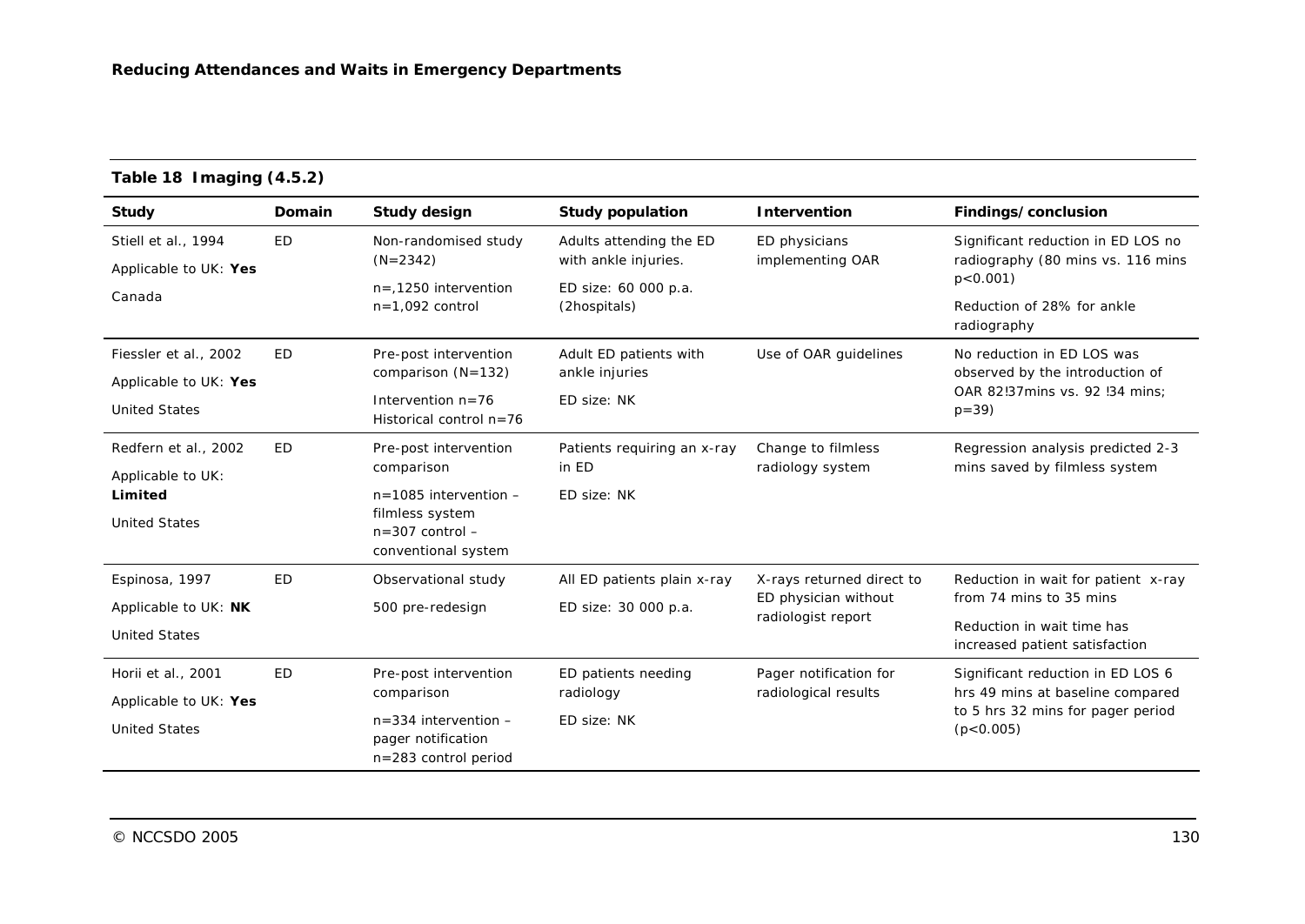| Table 18 (continued)                                                          |               |                                                                                                       |                                                                                                                                                                          |                                                                                                     |                                                                                                                                           |  |
|-------------------------------------------------------------------------------|---------------|-------------------------------------------------------------------------------------------------------|--------------------------------------------------------------------------------------------------------------------------------------------------------------------------|-----------------------------------------------------------------------------------------------------|-------------------------------------------------------------------------------------------------------------------------------------------|--|
| <b>Study</b>                                                                  | <b>Domain</b> | Study design                                                                                          | <b>Study population</b>                                                                                                                                                  | Intervention                                                                                        | Findings/conclusion                                                                                                                       |  |
| Lee, Wong TW, et al.,<br>1996<br>Applicable to UK: Yes                        | <b>ED</b>     | Observation study<br>n=934 intervention cases<br>$n = 699$ control cases                              | Patients attending ED with<br>blunt injury to one region<br>of a limb                                                                                                    | Nurse ordering of x-rays<br>by protocol                                                             | Significant reduction in ED LOS by<br>mean 18.59 mins for patients in<br>nurse ordering group $(p<0.001)$                                 |  |
| Hong Kong                                                                     |               |                                                                                                       | (Mar - May 1995)<br>Excluding:<br>$-$ <3-years of age<br>- multiple limb injuries<br>- hip/pelvis injuries<br>ED size: 380 per day                                       |                                                                                                     |                                                                                                                                           |  |
| Thurston & Field.<br>1996<br>Applicable to UK: Yes<br>United Kingdom          | <b>ED</b>     | Simultaneous<br>prospective study<br>$(N=1833)$<br>$n = 918$ doctor first<br>$n = 915$ nurse first    | ED patients with limb<br>injuries<br>ED size: 4 ED<br>1) 50 000 p.a.<br>2) 43 000 p.a.<br>3) 86 000 p.a.<br>4) 55 000 p.a.                                               | Patients allocated to doctor<br>first (DF) or nurse first<br>(NF)                                   | Significant reduction in ED LOS<br>when no x-ray requested $p < 0.001$<br>DF: mean time saved 51 mins<br>NF: mean time saved 36 mins      |  |
| Lindley-Jones &<br>Finlayson, 2000<br>Applicable to UK: Yes<br>United Kingdom | <b>ED</b>     | Randomised controlled<br>study<br>$n = 335$ intervention $-$<br>nurse requesting<br>$n = 340$ control | Attenders at ED with limb<br>injuries (2 separate 2<br>week study periods, 6<br>months apart) excluding:<br>- elbows<br>- knees<br>- femurs over<br>ED size: 59 000 p.a. | Experienced triage nurses<br>request x-ray, by protocol,<br>at time of first<br>contact/assessment. | Significant reduction in triage-to-<br>treatment time interval by 37 mins<br>$(p=0.000)$<br>Triage nurses did not over request<br>x-rays. |  |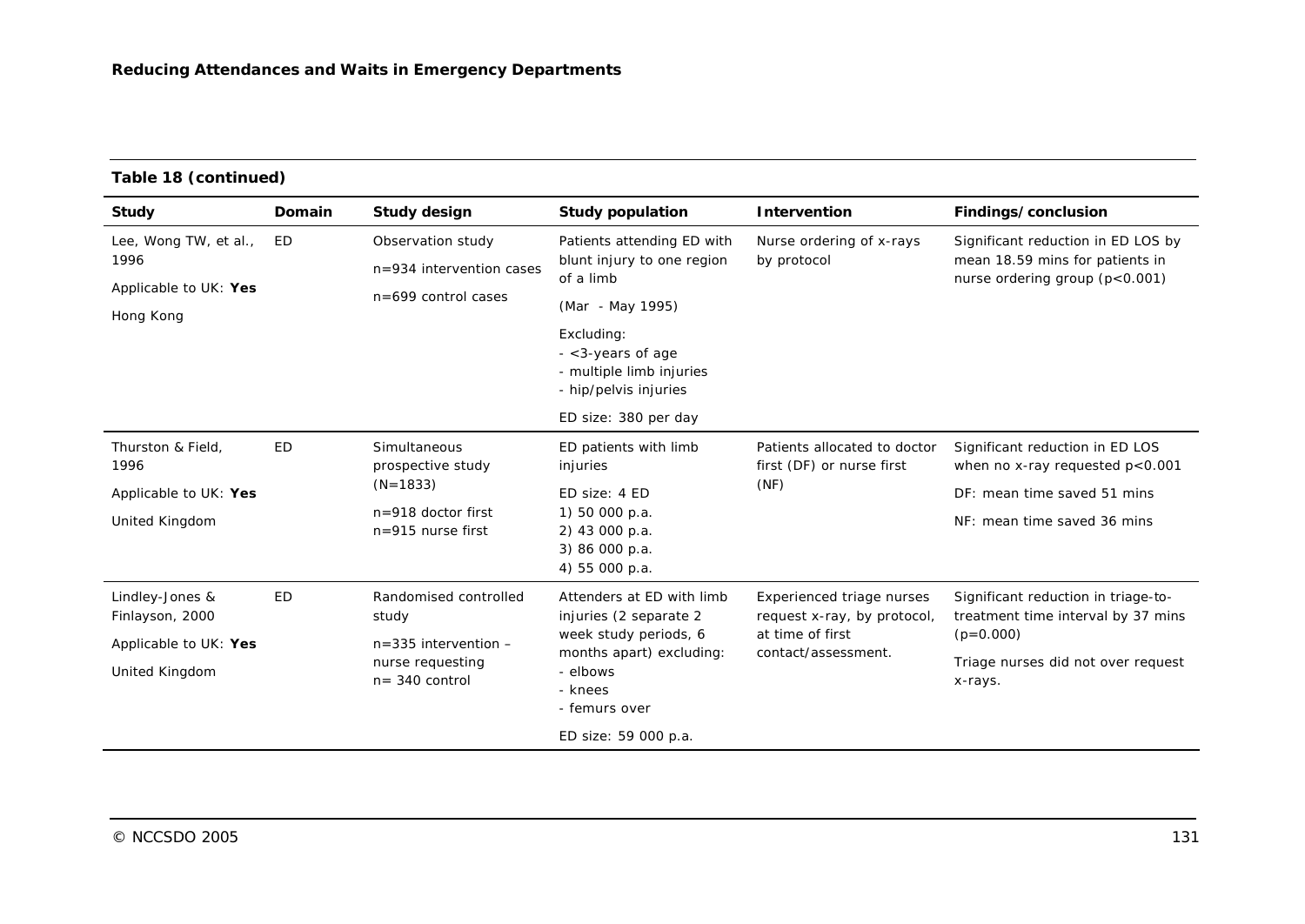| <b>Study</b>                                                           | Domain                                                                                                       | Study design                                                                 | <b>Study population</b>                                                                                                  | <b>Intervention</b>                                       | Findings/conclusion                                                                                                                                                                                                                                                                 |
|------------------------------------------------------------------------|--------------------------------------------------------------------------------------------------------------|------------------------------------------------------------------------------|--------------------------------------------------------------------------------------------------------------------------|-----------------------------------------------------------|-------------------------------------------------------------------------------------------------------------------------------------------------------------------------------------------------------------------------------------------------------------------------------------|
| <b>ED</b><br>Parris et al., 1997<br>Applicable to UK: Yes<br>Australia |                                                                                                              | Randomised Controlled<br>Study                                               | Patients $=$ 14 presenting<br>with ankle injuries.                                                                       | Nurse-initiated radiology<br>request                      | Nurse-initiated x-ray does not save<br>time $(p=0.37)$                                                                                                                                                                                                                              |
|                                                                        | $(N=175)$<br>Exclusions:<br>- no x-ray needed<br>Control: Yes<br>- patients admitted<br>ED size: 35 000 p.a. | - patients with severe pain                                                  |                                                                                                                          |                                                           |                                                                                                                                                                                                                                                                                     |
| Ching et al., 1999<br>Applicable to UK:<br>Limited<br>Singapore        | ED                                                                                                           | Case-control study<br>$n = 193$ nurse requesting<br>$n = 83$ matched control | Patients attending ED<br>excluding:<br>- extremity<br>- skull injury<br>- pregnant<br>- multiple injuries<br>ED size: NK | Trained nurse in triage<br>requested x-ray by<br>protocol | Significant reduction in mean ED<br>LOS by 24.45 mins $(p=0.0013)$                                                                                                                                                                                                                  |
| Macleod & Freeland<br>1992<br>Applicable to UK: Yes<br>United Kingdom  | <b>ED</b>                                                                                                    | Observational study<br>$(N=1833)$<br>Control: Limited                        | ED patients presenting for<br>triage with the exclusion of<br>serious injuries<br>ED size: 29 000 p.a.                   | Trained nurse in triage<br>requested x-ray by<br>protocol | That nurse-instigated x-rays save<br>time and broadly are not<br>unnecessary. Mean time saving:<br>- sprained ankle 8.5 mins<br>- scaphoid fracture 21.5 mins<br>- ankle fracture 20 mins<br>- clavicle fracture 10 mins<br>- sprained knee 60.5 mins<br>- soft tissue foot 23 mins |

## **Table 18 (continued)**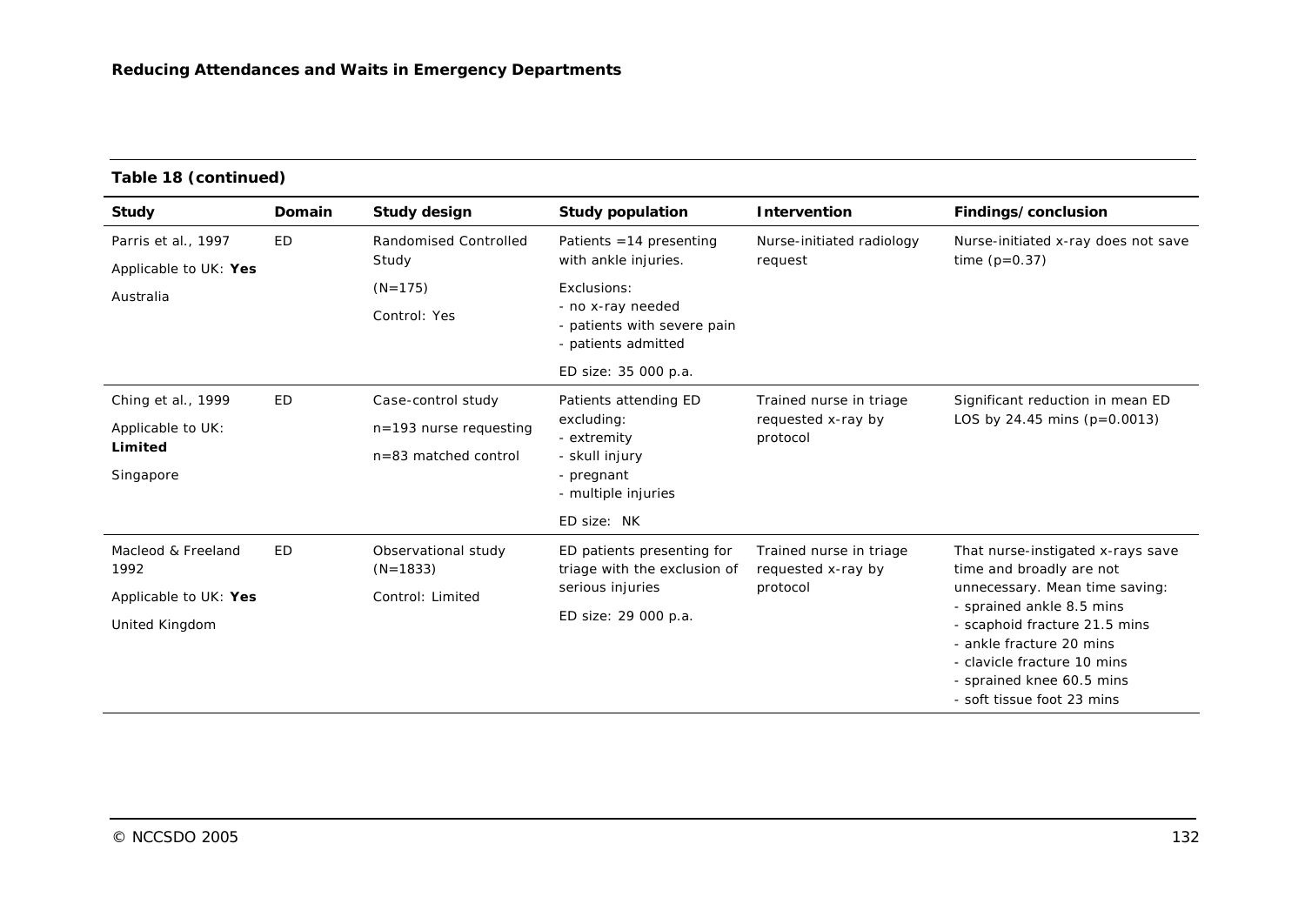| Table 18 (continued)                   |           |                                           |                                                                      |                                                                  |                                                                                                         |  |
|----------------------------------------|-----------|-------------------------------------------|----------------------------------------------------------------------|------------------------------------------------------------------|---------------------------------------------------------------------------------------------------------|--|
| <b>Study</b>                           | Domain    | Study design                              | <b>Study population</b>                                              | Intervention                                                     | Findings/conclusion                                                                                     |  |
| Allerston & Justham<br>2000            | <b>ED</b> | Case control study<br>$n = 79$ case group | Patients reporting ankle<br>trauma who attended the                  | Nurses trained in OAR<br>requesting x-rays at triage             | Significant reduction in total time in<br>ED for patients sent to x-ray from                            |  |
| Applicable to UK: Yes                  |           | n=104 control group                       | <b>ED</b>                                                            | vs. x-ray ordering at<br>assessment                              | triage 81.25 compared to x-ray<br>from assessment $106.59$ ( $p < 0.001$ )                              |  |
| United Kingdom                         |           |                                           | ED size: NK                                                          |                                                                  |                                                                                                         |  |
| Burgher et al., 1998                   | <b>ED</b> | Observation study                         | Patients presenting to ED                                            | Patients having ultrasound                                       | Significant difference in time to                                                                       |  |
| Applicable to UK:<br>Limited           |           | Control: Limited                          | with pelvic pain or vaginal<br>bleeding in the first-<br>trimester   | scans performed by ED<br>physician or<br>obstetric/gynaecologist | ultrasound performed by ED<br>physician 164.7 mins compared to<br>obstetric/gynaecologist 234.79        |  |
| <b>United States</b>                   |           |                                           | ED size: NK                                                          |                                                                  | mins $(p < 0.003)$                                                                                      |  |
| Shih, 1997                             | <b>ED</b> | Observational study                       | ED users with vaginal                                                | Patients having ultrasound                                       | Significant difference in LOS                                                                           |  |
| Applicable to UK:<br>Limited           |           | Control: limited                          | bleeding in early pregnant<br>between Oct 1995 and Aug<br>1998 (115) | scans performed by EPPPS<br>or non-EPPPS                         | ultrasound performed EPPPS 60<br>mins compared to radiology<br>performed ultra sound 4hrs 39            |  |
| <b>United States</b>                   |           |                                           | ED size: 30 000 p.a.                                                 |                                                                  | mins $(p < 0.001)$                                                                                      |  |
| Blaivas, Sierzenski P, et<br>al., 2000 | ED        | Case note review<br>$(N=1, 419)$          | Patients presenting to ED<br>in the first-trimester who              | Patients having ultrasound<br>scans performed by ED              | Significant reduction in ED LOS for<br>ED performed ultrasound 3 hrs 4                                  |  |
| Applicable to UK:                      |           | Control: Limited                          | undergo ultrasound scan                                              | physician or radiology<br>department                             | mins compared to non-EPPPS 180<br>mins $(p < 0.001)$                                                    |  |
| Limited                                |           |                                           | ED size: 65 000                                                      |                                                                  |                                                                                                         |  |
| <b>United States</b>                   |           |                                           |                                                                      |                                                                  |                                                                                                         |  |
| Theodoro et al., 2002                  | <b>ED</b> | Observational study                       | Patients presenting to the                                           | Emergency department                                             | Significant difference in LOS to<br>disposition. ED doppler-performed<br>scan 110 minutes; radiologist- |  |
| Applicable to UK: Yes                  |           | $(N=70)$                                  | ED with suspected DVT                                                | physician trained to use<br>doppler scan compared to             |                                                                                                         |  |
| <b>United States</b>                   |           | Control: Limited                          | ED size: NK                                                          | radiologist                                                      | performed scan 200 mins<br>(p<0.001)                                                                    |  |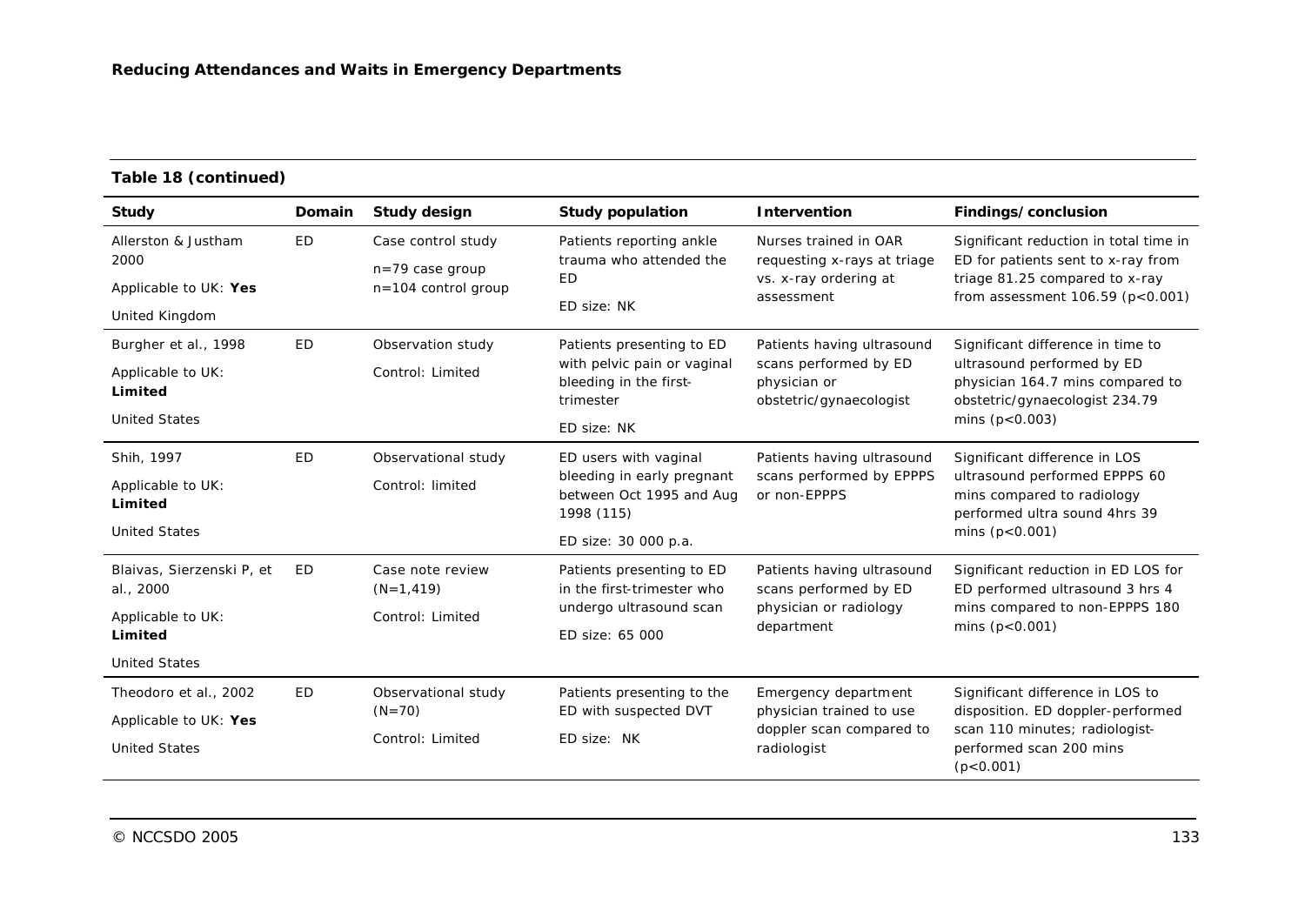Note. ED: emergency department; EPPPS: emergency physician-performed pregnancy scan; LOS: length of stay; NK: not known; OAR: Ottawa ankle rules.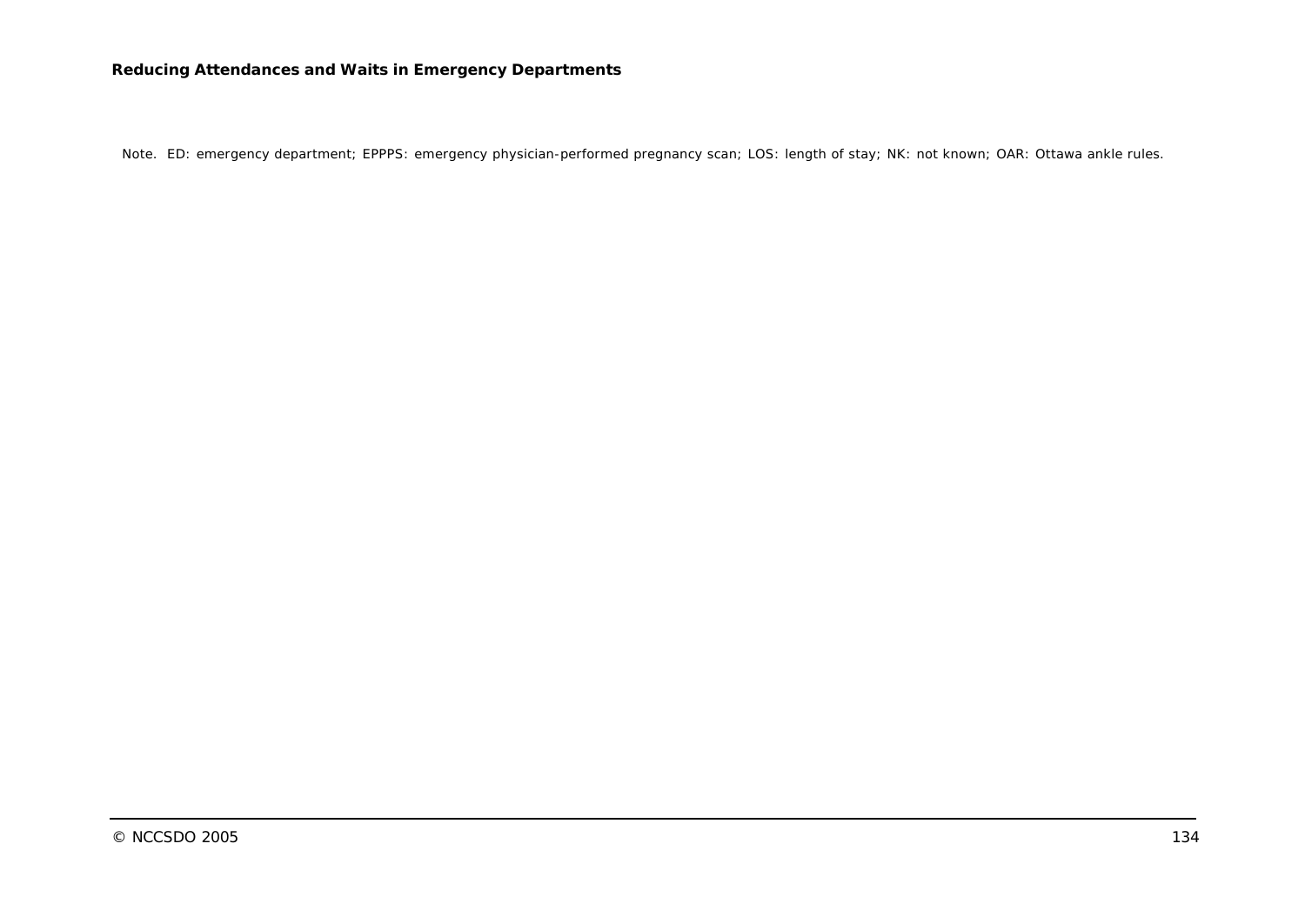#### **Case study 4: Path pals for blood tests**

#### **Summary of improvement**

Introduction of a dedicated pathology link person ('path pal') to reduce the time taken from request for blood test to time patient seen with the result for emergency department patients. The goal was to reduce the overall waiting time for emergency patients.

The time between blood being taken from the patient, to the time the patient was seen with the results fell to an average of 72 minutes from 152 minutes.

#### **Changes made**

- An analysis of work flow indicated that significant time was lost between the decision to request diagnostic test and the availability of those results at the point of care.
- Recruitment of path pals jointly between the emergency department and the pathology department.

#### **New system**

- 1. Path pal collects blood sample, logs blood sample on to pathology computer system.
- 2. Path pal takes sample to lab, spins sample, distributes samples to biomedical scientists for analysis.
- 3. Path Pal retrieves result from computer in emergency department, hands results to relevant doctor or nurse for action.

#### **Implementation advice**

- Make the path pal a joint appointment with the pathology department.
- Provide adequate training and support.
- Address concerns that could lead to delays with other pathology services.

#### **Next steps**

- To look at expanding the role to take blood samples from patients.
- To examine the impact of this fast track system on other aspects of pathology work.
- To examine the role to see if it can be expanded to include other direct patient tests, for example ECG and temperature, pulse and respiration (TPR).
- To secure recurrent funding.

For further information please contact:

Robin Davis Northwick Park Hospital Northwest London Hospitals NHS Trust Robin.Davis@nwlh.nhs.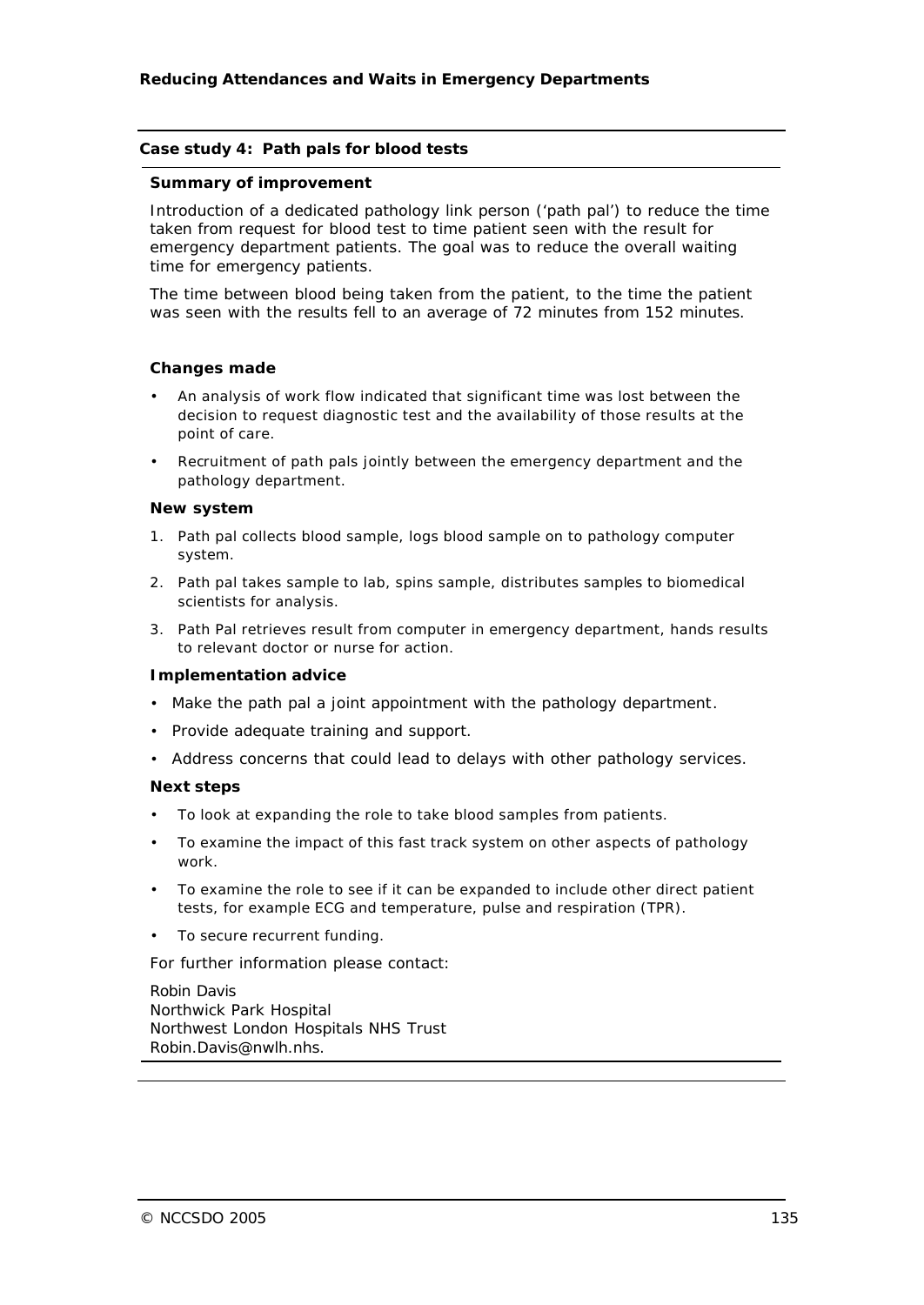#### **Case study 5: Bedside ultrasonography**

#### **Summary of improvement**

This service focused on the management of patients following trauma and those with the possibility of an abdominal aortic aneurysm. Patient journey times to definitive treatment and to diagnosis were reduced by as much as 60% in patient groups who previously would have had to wait for further imaging and another medical opinion. All patient groups have benefited from this ultrasound practice.

#### **Changes made**

- Introduce bedside ultrasound for the emergency department: The ultrasound system is based within the department, combining sufficient portability for easy movement between patients with the resilience to perform well in the busy environment. It also has a basic recording facility for maintaining quality assurance.
- Consultants and middle grades receive a day's training for skilled ultrasound operation.
- The 'rule-in' practice of ultrasound is used to confirm diagnoses.
- Clear patient information is provided on those conditions that can benefit from early diagnostic work through bedside ultrasound. This clarifies the use for medical staff within the department and potentially standardises implementation. Patients receive information about the procedure, as do primary care physicians, through our emergency department letter.
- We communicate regularly between A&E, radiology and nursing staff so that uniform information is provided to patients and their carers.

#### **Implementation advice**

- Overcome any reluctance to bedside ultrasound from the radiology department with discussion and presentation of the better care that could be provided to patients and the realisation that dedicated ultrasonography in the emergency department might help to rationalise and prioritise emergency diagnostic requests. This process began in 1998.
- Obtain intra-department support through discussion within the A&E department and incorporating radiology and other specialties.
- Ensure full participation of clinical staff in ultrasound teaching and develop departmental change in practice through persistence.
- Develop inter-departmental interest from surgery, intensive care unit, obstetrics and gynaecology, urology, and cardiology.

#### **Next steps**

- Incorporate training regularly in local and regional programmes.
- Ensure staffing mix sufficient for use of ultrasound on a 24 hour basis.
- Use ultrasound for central line placement, as suggested in National Institute of Clinical Excellence (NICE) guidelines.
- Focused cardiac ultrasound within the emergency department for hypotensive/ peri-arrest patients.
- Use of ultrasound within the emergency department for foreign body and soft tissue infection.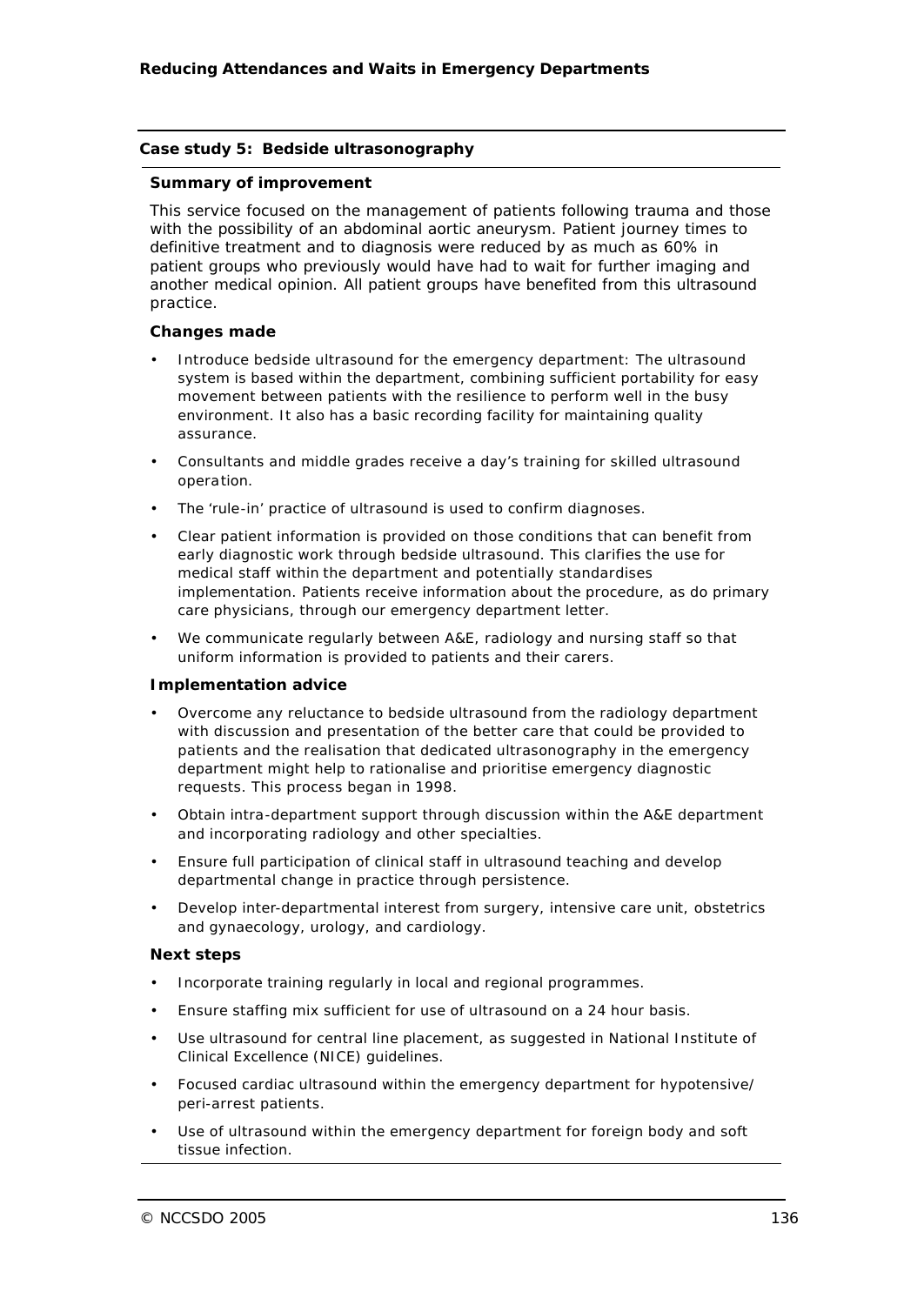#### **For further information please contact:**

Peter K. Thompson A&E Consultant, Emergency Department King's College Hospital Denmark Hill London SE5 9RS

peter.k.thompson@kingsch.nhs.uk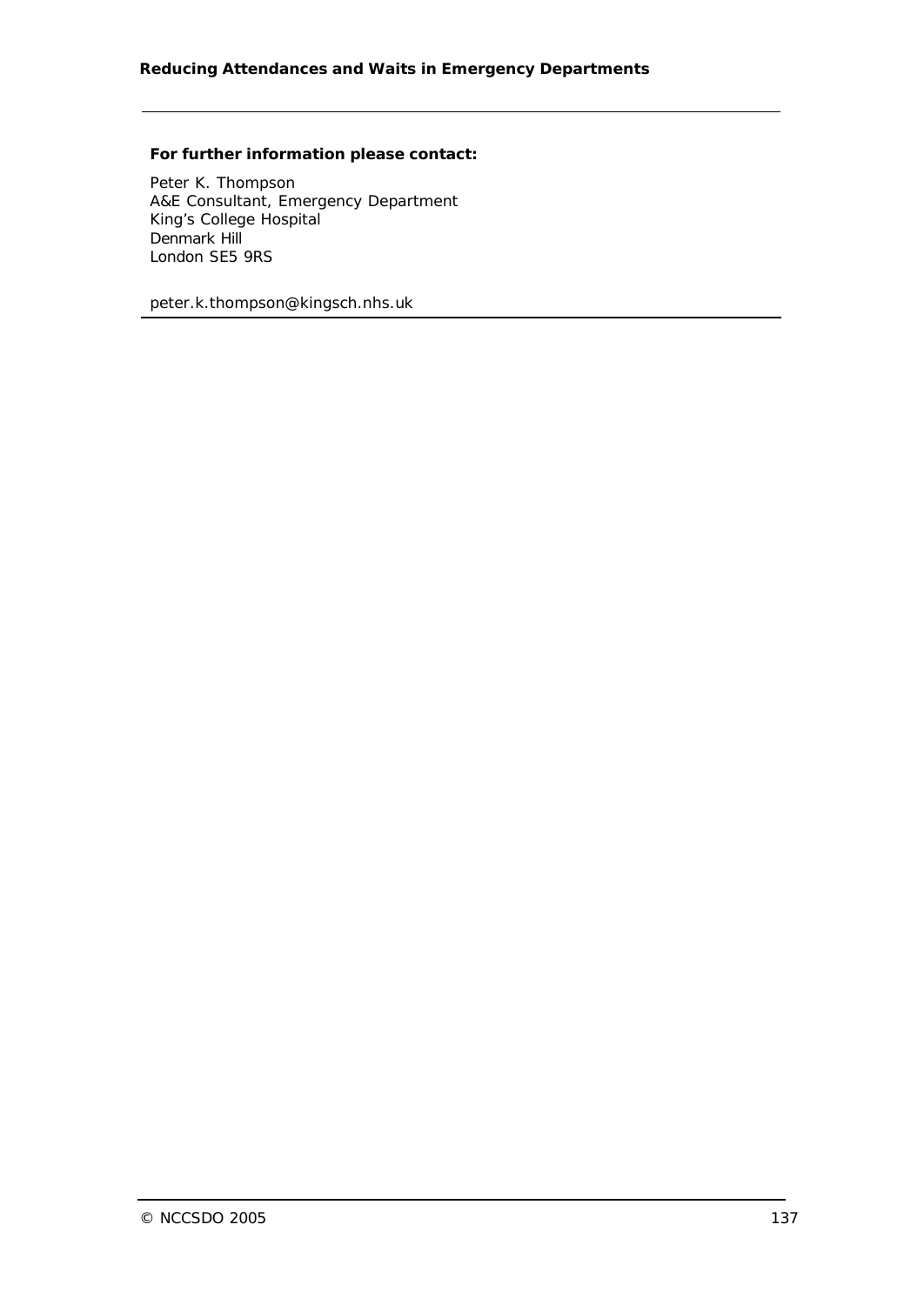# *4.6 Admission avoidance*

Inappropriate or preventable admissions may account for 4.7% to 37% of hospital admissions but criteria are highly variable, as summarised by Glasby and Littlechild (2000), who suggest that new methodologies are required.

The emergency admission review tool is a validated assessment tool to determine whether a patient's care is appropriate for an acute bed. Use of this in one study shows that 44% to 46% of inpatient bed days were inappropriate for acute care in one hospital. This was due to them receiving active rehabilitation and in others it was due to short-term waiting (Armstrong *et al.*, 2001).

In a study across seven Canadian hospitals, reducing length of inpatient stay did not result in increased rates of readmission or visits by a doctor within 30 days of discharge (Harrison *et al.*, 1995).

A variety of schemes have been developed to prevent admission by providing the type of clinical care in the community that had previously been restricted to the hospital environment. These include:

- specialist nurses working across primary and secondary care caring for heart failure, obstructive airways disease and other conditions
- DVT out-patient diagnostic and treatment service
- hospital-at-home service (including intravenous antibiotics)
- access to next day medical one-stop clinic.

Accident prevention has a key role in reducing the number of attendances at emergency departments. This review has not considered aspects of accident prevention, which have been reviewed elsewhere (Millward *et al.*, 2003) including falls prevention in the elderly which have been covered in other reviews (Weigland and Gerson, 1995 and 2001; Robertson *et al.*, 2001; Oliver *et al.*, 2000; Evans *et al.*, 1999; Hill-Westmoreland *et al.*, 2002).

Other components of admission avoidance are considered in the sections on:

- Social care in the emergency department (see section 4.3.9)
- Education (see section 4.4)
- Frequent attenders (see section 4.3.8).

A comprehensive programme of long-term care of diabetes in 115 patients delivered an 83% drop in inpatient admissions within six months and emergency department attendance fell by 67%. This pilot study was only small and was in an American self-funded insurance system. Details of the study methodology were not described (Anon., 1998c).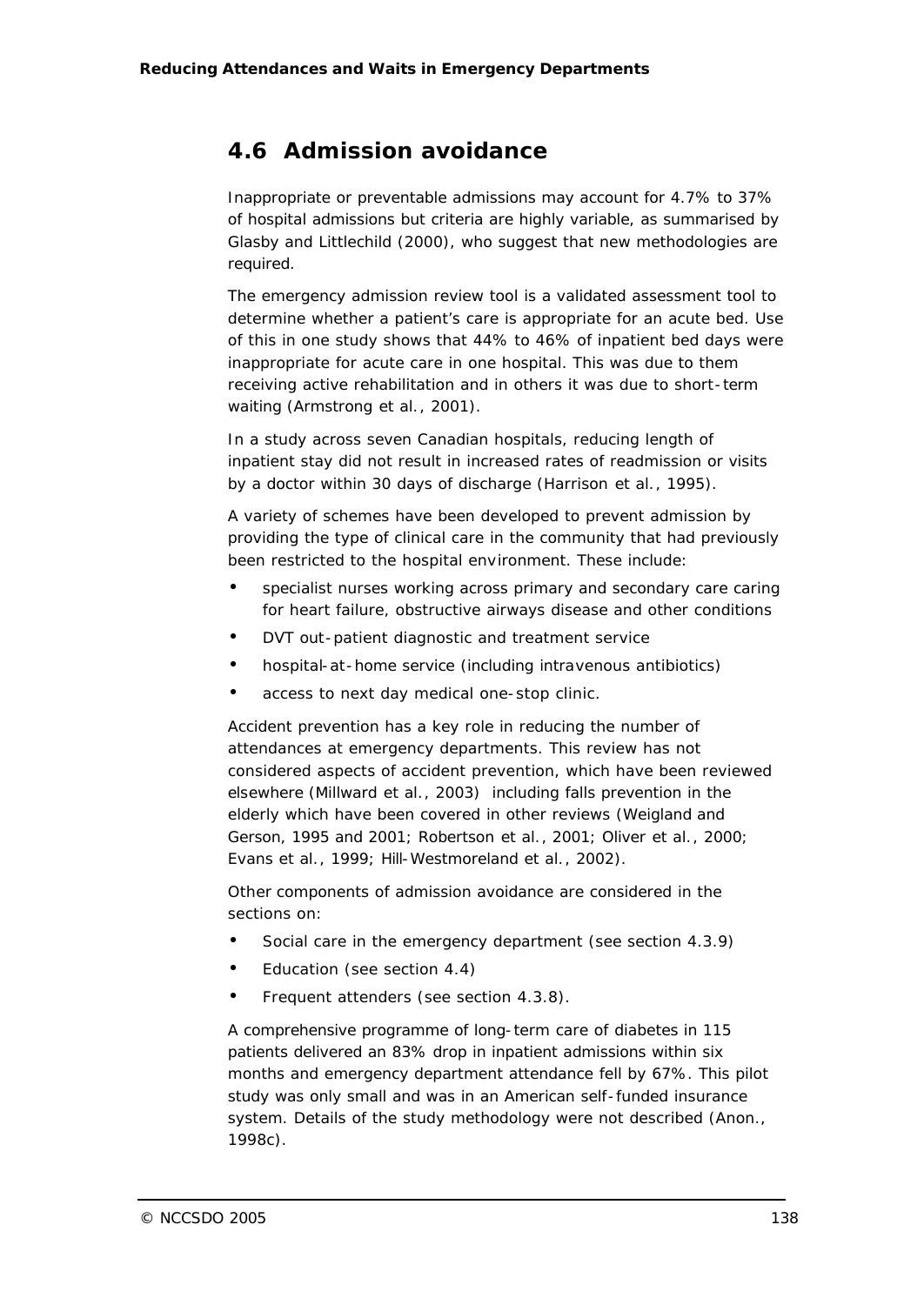# **4.6.1 Heart failure**

Management of heart failure by specialists has been shown to decrease (by 53%) the number of admissions (Hanumanthu *et al.*, 1997). Other interventions (Rich *et al.*, 1995; Singh, 1995) and telephone consultation in heart failure and other chronic diseases (Wasson *et al.*, 1992) may also decrease hospitalisation rates.

A study using an educational programme on self management and easy access nurse-led clinic follow-up, resulted in longer periods before readmission (141 *versus* 106 days, p<0.05) as well as less time in hospital and similar survival compared to a control group (Cline *et al.*, 1998).

The use of a heart failure centre providing aggressive outpatient therapy and extensive patient education was instituted in America. After 16 months initial analysis showed that hospital admissions had decreased by 30%, hospital days by 42% and average lengths of stay by 17% (Chapman and Torpy, 1997).

## **4.6.2 DVT**

In a Cochrane review of home *versus* inpatient treatment for DVT all RCTs were collated that compared a home treatment regime of low molecular weight heparin (LMWH) with hospital treatment of LMWH or unfractionated heparin (UH), for the initial phase of treatment. It compared the safety, efficacy, patient acceptability and cost implications of home *versus* inpatient treatment. Three RCTs with comparable treatment arms were found. All three had fundamental problems including high exclusion rates, partial hospital treatment of many in the LMWH arms, and comparison of UH in hospital with LMWH at home. The trials showed that home treatment was no more liable to complications than hospital treatment (Schraibman *et al.*, 2001).

### **4.6.3 Thrombolysis**

Thrombolysis has been extensively studied and reviewed (Morrison *et al.*, 2000; Boland *et al.*, 2003; Williams, 1998; Ornato, 1990). The Department of Health has also issued best practice guidance with a review of the literature (Carver *et al.*, 2003).<sup>77</sup>

Studies have addressed the time to deliver thrombolysis rather total time or waits in emergency department. Because of the importance of this area, key messages are given below but readers should refer to the reviews above for more detailed information.

Key messages are that the following systems improve thrombolysis:

- use of criteria-based decision rule for performing ECGs (Graff *et al.*, 2000).
- pre-hospital transmission of ECGs (Kereiakes, 1992)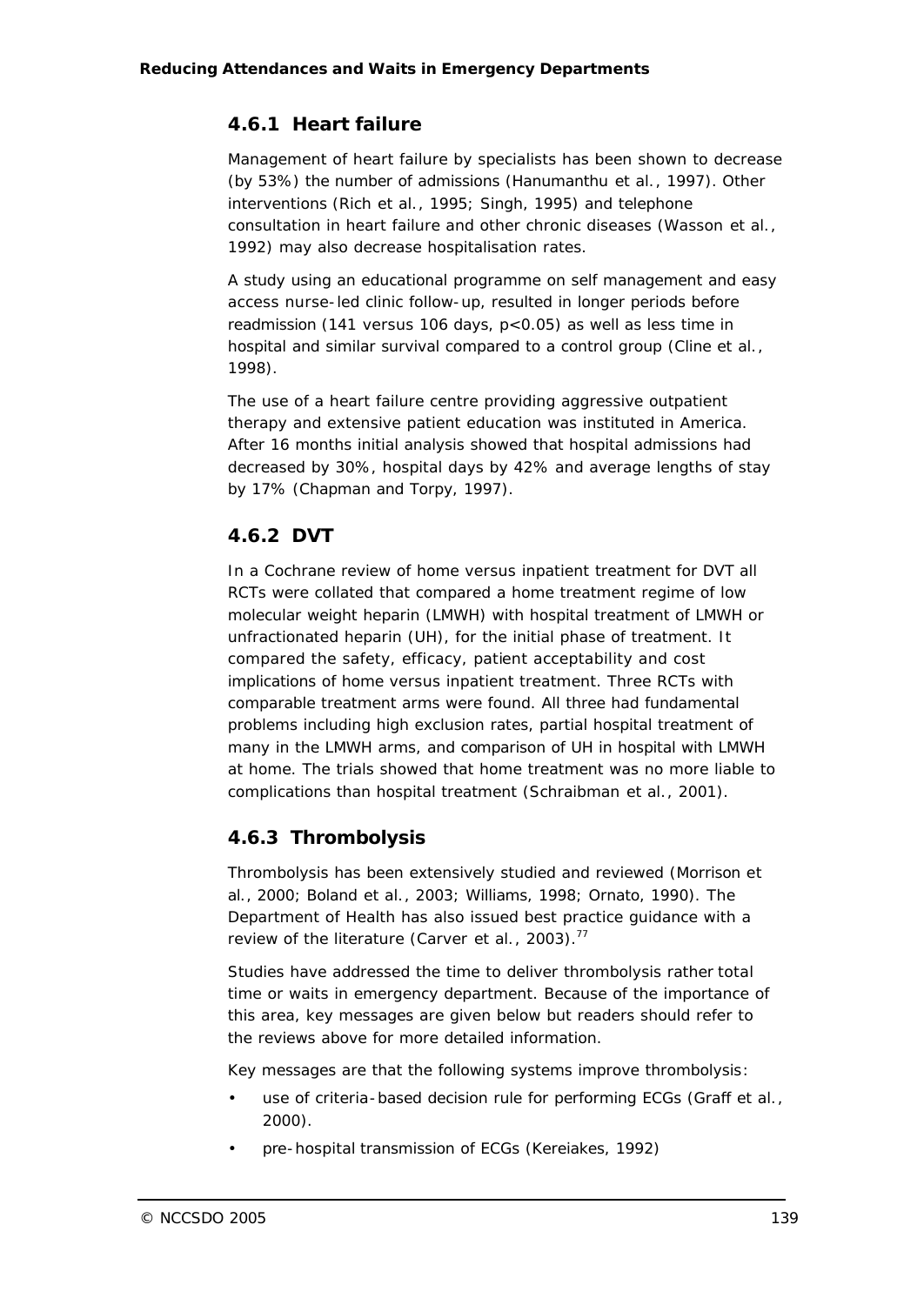- fast track admission to cardiac team or CCU (Pell *et al.*, 1991; Catnach *et al.*, 1992; Ranjadayalan *et al.*, 1992; Prasad *et al.*, 1997; Quinn *et al.*, 1991; Banerjee and Rhoden, 1998)
- direct admission to CCU (Sandler, 1999; Prasad *et al.*, 1997) although may be selective
- nurse administered or initiated thrombolysis (Wilmshurst *et al.*, 2000; Caunt, 1996; Bloe, 2001)
- thrombolysis in emergency department (Edhouse *et al.*, 1999; Gonzalez *et al.*, 1999)
- nurse co-ordinator or thrombolysis nurses (Gamon *et al.*, 2002).

### **4.6.4 Observation units**

Observation wards have been proposed as a way of reducing the time spent in the main emergency department and providing the patient with more comfortable and appropriate surroundings during their early investigation and treatment phase (Department of Health, 2003). Four systematic reviews of the literature on observation wards/short stay wards have been found.

In 1989, Krome published a review spanning 15 years and made the following conclusions:

- they were a safe location for initial treatment
- patients should have regular observation
- care must be time limited
- all patients need a plan and clear objectives to their stay in the short stay ward
- they should be managed by the emergency department
- they should not replace inpatient beds.

He did not draw conclusions about the effect on waiting or length of stay.

In 1998, Goodacre examined the use of short-stay units in the UK and undertook a review of the literature. He found that use of these facilities is highly variable and that evidence of clinical value and cost effectiveness compared with other methods of care were lacking.<sup>2</sup>

In 2003, Cooke *et al.* concluded that all types of assessment/admission wards seem to have advantages over traditional admission to a general hospital ward, including reducing the number of admissions and length of stay. A successful ward needs proactive management and organisation, senior staff involvement, and access to diagnostics and is dependent on a clear set of policies in terms of admission and care. Many diagnostic groups benefit from this type of unit, excluding those who will inevitably need longer admission. Vigorous financial studies have yet to be undertaken in the UK. In 2003 Daly *et al.*, found that short stay and observation units have the potential to benefit patients,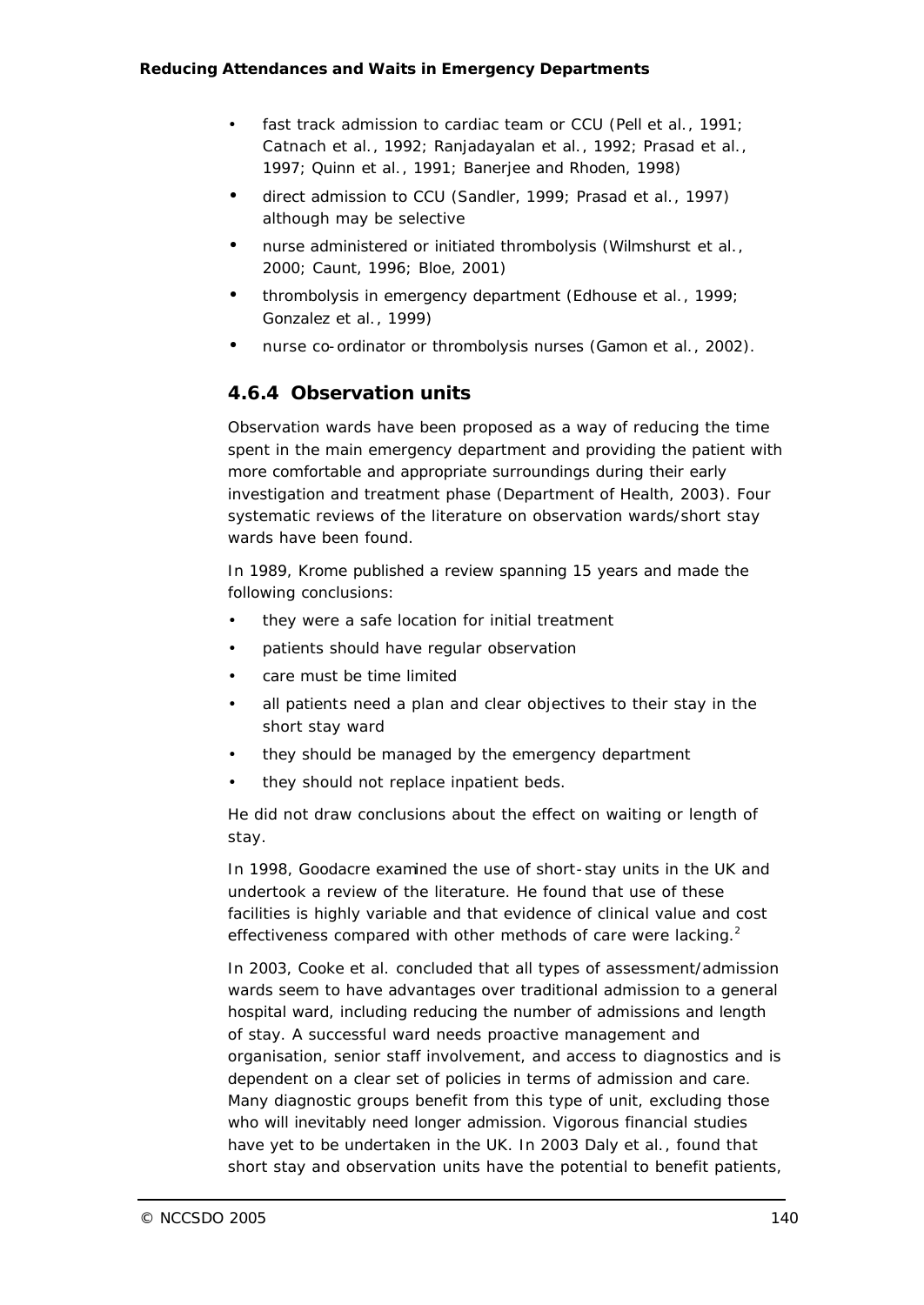reduce length of stay, improve the efficiency of emergency departments and improve cost effectiveness. However, the benefits reported were variable.

A further review by Hassan (2003) looked at clinical decision units for patients needing a longer period of investigation than is usual in the emergency department but not requiring full admission to hospital. The study did not quote any evidence of their effect on emergency department waiting times.

As an extension of emergency department evaluation, an observation unit has also been shown to reduce the workload in the emergency department, thus giving staff better flexibility and improving the flow of patients (Brillman *et al.*, 1995; Cooke *et al.*, 2003). Patients may also benefit from the increased time available for monitoring their clinical condition after emergency department treatment, and as a direct result of this, referral to a specialist team (for example, cardiology) can be made earlier (Hanlon *et al.*, 1997).

Only two studies were found that focused on the effect of overcrowding on the emergency department. In Kelen *et al.* (2001) a 14-bed acute care unit was established remote from the main emergency department. The unit was designed for those patients needing more than four hours' evaluation. During the first ten weeks 1589 patients were seen, representing 14.5% of the emergency department volume. Approximately a third were classified as postemergency department management, 20% were admission processing and the rest (nearly half) were for primary evaluation. The number of patients who left without being seen decreased from 10.1% to 5%. The ambulance diversion was a mean of 6.7 hours per 100 patients immediately before the unit opened and 5.6 hours per 100 patients during the same time in the previous year and decreased to 2.8 after the unit opened  $(p<0.05)$ . The monthly hours of ambulance diversion decreased by 40% (202 hours to 123 hours,  $p < 0.05$ ).

Bazarian *et al.* (1996), examined the impact of using a short-stay inpatient medicine unit (to reduce the number of admitted patients held in the emergency department) on the amount of time that patients spend in the emergency department. The mean  $(±$  standard deviation [SD]) number of admitted patients per day waiting in the emergency department for more than eight hours for an inpatient bed dropped from 9.6  $\pm$ 4.2, before instituting the surgical observation unit (SOU), to 2.3  $\pm$ 2.6. The authors reported that, after implementation of the SOU, there was a significant reduction in the average time spent in the emergency department for 'treat and release' patients with chest pain (from 7.3  $\pm$ 6.0 hours to 5.5  $\pm$ 4.8 hours per patient; p<0.001) and asthma (from  $5.0 \pm 3.6$  hours to  $4.2 \pm 2.9$  hours per patient;  $p < 0.05$ ), but not for those with sickle cell crisis or seizure. However, these findings were confounded by an increase in the average number of beds during the study period from 722 to 736.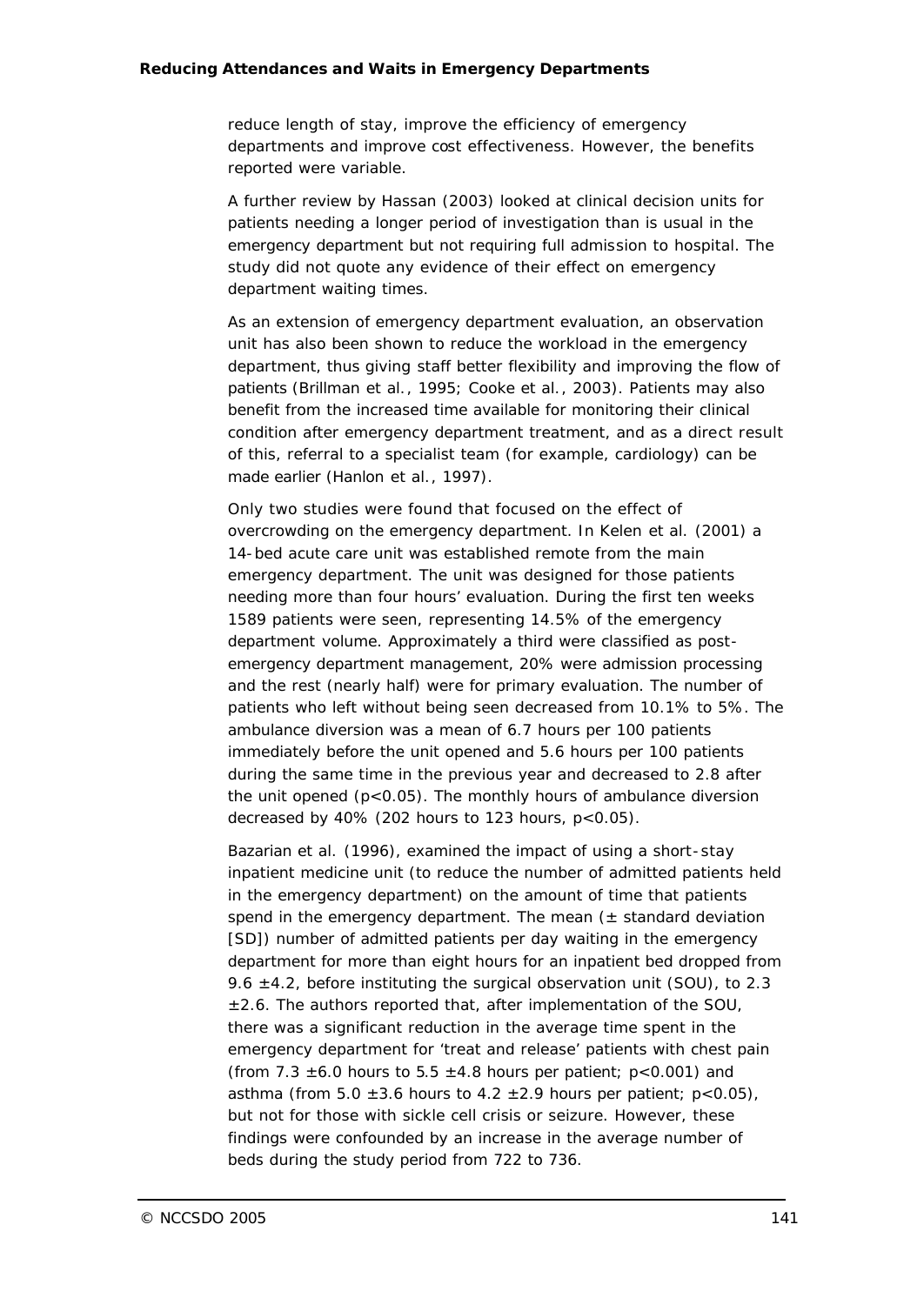Length of stay appears to decrease with the use of observation / short stay wards. In a retrospective analysis of an emergency department observation unit, Williams *et al.* (2000), found that the average length of stay and number of admissions remained the same for the ten most common diagnostic groups. In the group suitable for admission to the observation ward the average length of stay decreased from 3.97 to 2.59 days in the study period. The number of patients in the suitable groups increased by 19% over the four-year study period but the total bed days fell by 23%. When compared to patients in the same diagnostic groups in other hospitals in the same town it was discovered that the original length of stay had increased in the other hospitals by 8%. However, it is not possible to conclude that this difference was due to the initiation of a short stay ward.

Saunders and Gentile (1988) studied patients with mild exacerbations of pancreatitis and compared 27 consecutive patients managed through the observation ward with 27 randomly selected patients admitted directly to hospital. The condition of 14 of the observation ward patients improved sufficiently for discharge within 24 hours, with a mean stay of 14.4 hours. The remaining 13 observation ward patients required continuing hospitalisation, with an average length of stay of 7.5 days, which exceeded the average length of stay for patients admitted directly to hospital (5.8 days). There may be bias in the sample in that the observation ward patients had significantly lower serum amylase levels than patients admitted to hospital, suggesting less severe disease. Hadden *et al.* (1996) also found, in a prospective study of 214 patients, that observation in a general ward resulted in the patient being seen later and having an increased the length of stay in hospital when compared with observation unit stay. Patients also had to wait longer in a ward before being seen by a senior doctor. No studies have been found that show that observation units increase patient length of stay.

Medical admissions may also be avoided by use of observation/short stay wards. Many studies were excluded as they use an analysis that counts an admission to a short stay ward only as having avoided an admission, when in reality it is an admission to a different area of the hospital. A study in Singapore (Lateef and Anantharaman, 2000) demonstrated that by using observation wards it was possible to achieve a 6.4% saving to direct inpatient admissions to the hospital. Ross (2001) showed that if patients were admitted to an observation unit where they had an accelerated process of investigation and care this could be effective in improving inpatient bed availability and each emergency department observation unit bed would keep between one and three patient beds available for other uses.

McDermott *et al.* (1997) used a prospective RCT in patients with acute asthma who did not meet discharge criteria within three hours of presentation to the emergency department. Patients were randomly allocated to receive ongoing care in either the emergency diagnostic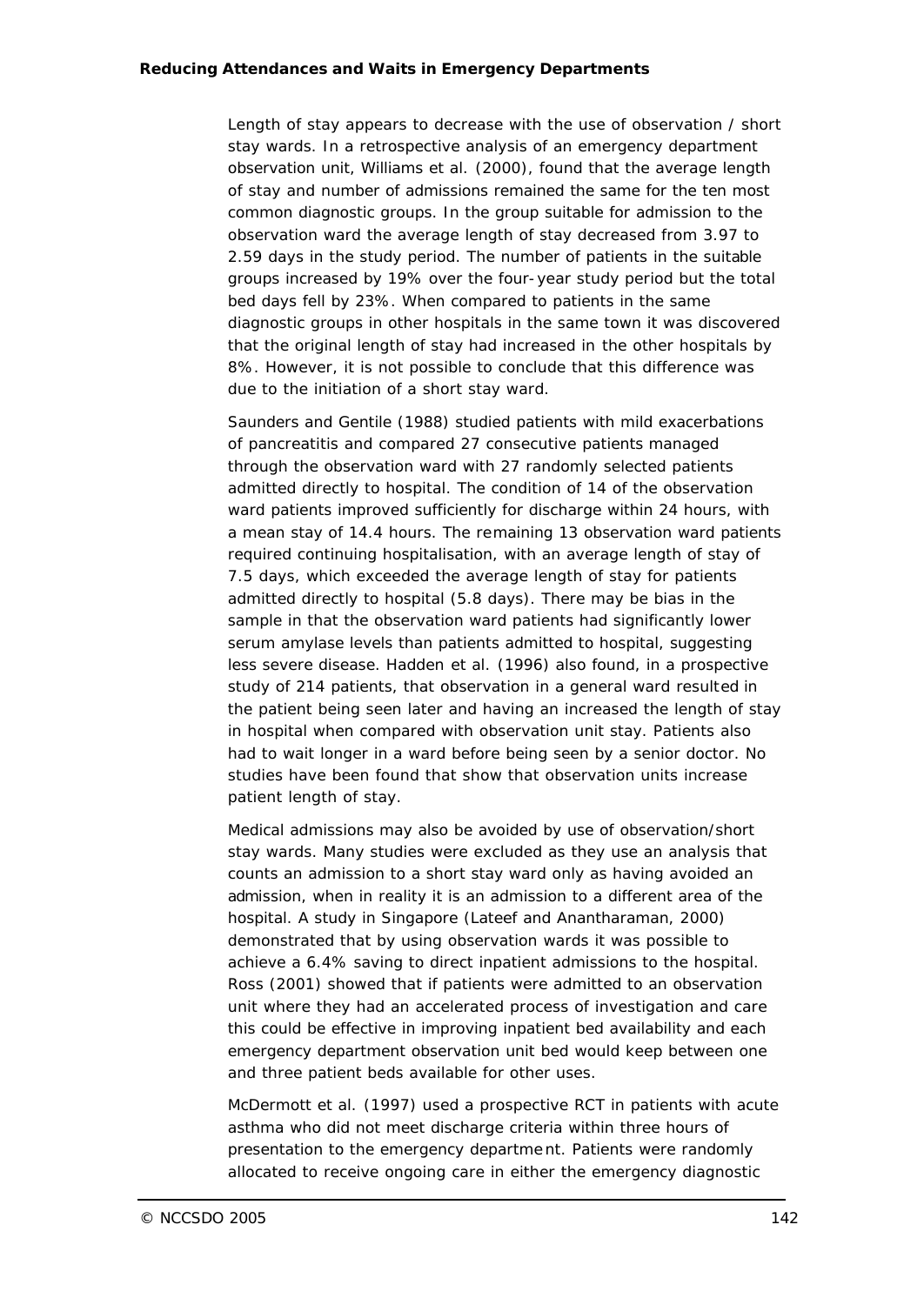and treatment unit or in a hospital ward. Of the 110 patients managed through the emergency diagnostic and treatment unit, 59% were discharged home and 41% were transferred on to a ward. In this study, 45 patients avoiding an inpatient admission.

Brillman and Tandberg (1994) undertook a retrospective comparative cohort analysis of patients with asthma — 834 before the observation ward was opened and 390 after it was opened. They found that use of an observation unit for patients with asthma reduced initial discharge rates from the emergency department and did not change admission rates. A 'before and after' study (Gouin *et al.*, 1997) investigating the introduction of a paediatric observation ward noted a reduction in admissions of 31%. The frequency of under 24 hour admissions decreased from 17% to 10% but with an increased rate of repeat visits to the emergency department within 72 hours (from 3% up to 5%). However, Willert *et al.* (1985) in a randomised clinical trial of 103 children with asthma, showed no difference between groups in the rate of re-presentation to emergency.

A study in an emergency care tertiary centre with 46 000 annual visits looked at whether there was a cost reduction in providing observation beds to avoid full hospital admission. Only 32% of the admissions could have been treated in an observation ward and the potential savings from inpatient bed closures would only have amounted to 1.68 full-time equivalents because they would have been evenly spread across the hospital. This would not be enough to staff a four-bed observation unit, which would require at least five full-time equivalents (Sinclair and Green, 1998).

The purpose of chest pain assessment units is to rule out myocardial infarction or other serious cardiac pathology and are therefore a specialised type of observation ward or clinical decision unit. Present regimes take six to 12 hours.

In a systematic review of the literature on chest pain units Goodacre (2000) concluded that chest pain assessment unit care is safe and costs are well defined. There is no strong evidence that a chest pain assessment unit will improve outcomes if routine practice is good. Cost savings have been shown when compared with routine care in the United States but may not be reproduced the UK. The studies did not specifically look at the time spent in emergency department or the effects of chest pain assessment units on this time. Eighty per cent of patients seen in chest pain assessment units avoided full hospital admission. In an RCT involving 100 chest pain patients, Gomez *et al.* (1996) evaluated the efficacy of their 'rapid' protocol, which included a period of observation in a chest pain unit to exclude the diagnosis of myocardial ischaemia. The average length of stay for 'rapid' protocol patients was  $15.4 \pm 12.2$  hours, which compared favourably with  $54.6 \pm 12.6$  hours for patients receiving routine care. As the authors attributed these findings to their protocol, it is not clear what role the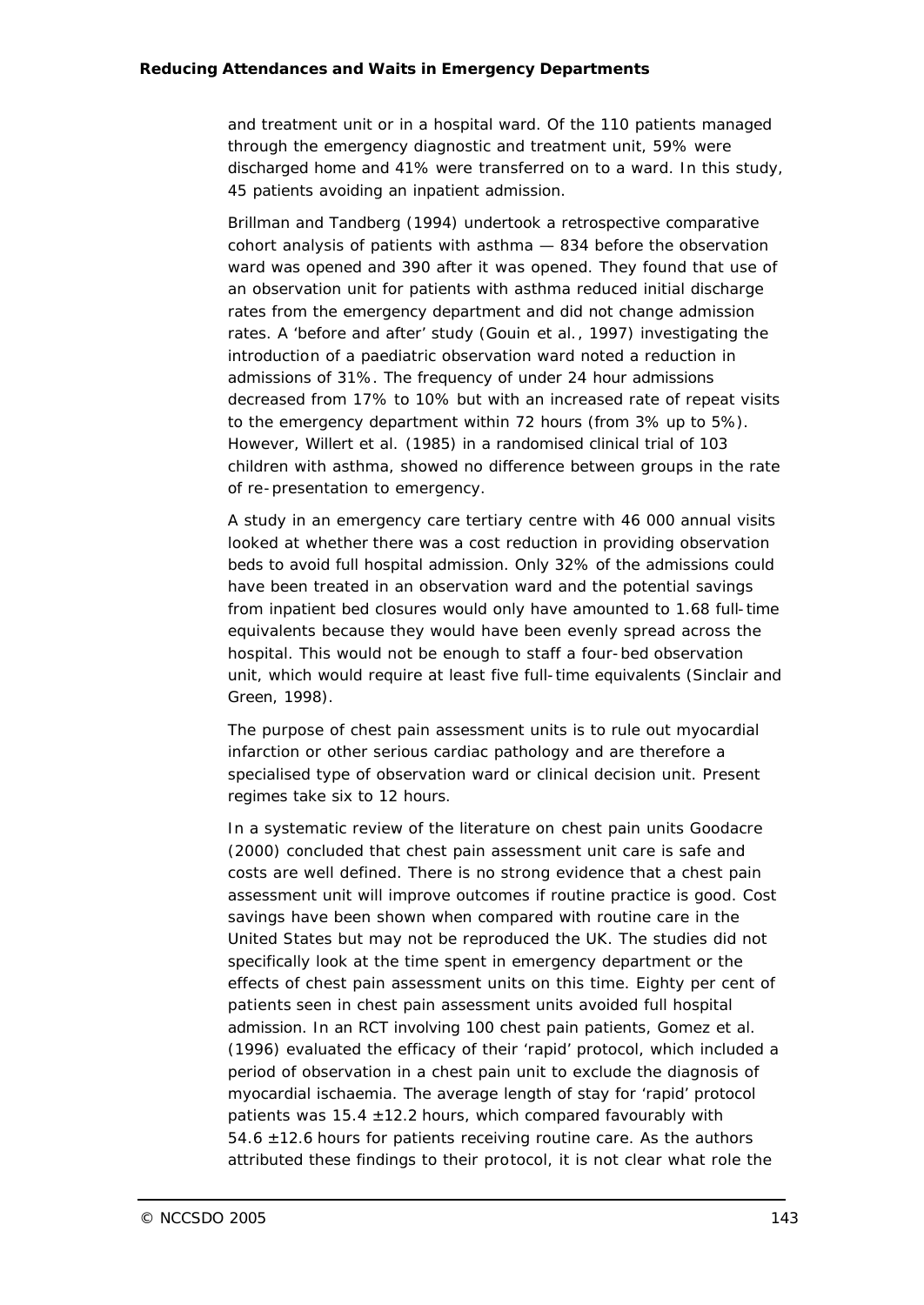### *Reducing Attendances and Waits in Emergency Departments*

observation unit played. Subsequently Taylor *et al.* (2002), have studied a clinical rule-out strategy and found that the median time for discharge was 23 hours. There was no comparative data on 'routine practice'. A prospective, observational, cohort study by Goodacre *et al.* (2002) verified the safety of such a system but did not look at the time factors.

In conclusion, it appears that assessment/short stay wards may reduce length of stay in emergency department and possibly in the hospital. However, results are variable and confounded by methodological issues. Studies often look at times in specific hospital areas rather than patient-focused times in hospital and 'wasted' time.

### **4.6.5 Social care supporting discharge**

The role of social workers in emergency departments has already been discussed in section 4.3.9 of this chapter.

Hyde *et al*. (2000) undertook a systematic review to investigate the effects of supported discharge after acute admission of older people with undifferentiated clinical problems. They found nine studies but concluded that bias was present in all. There was relative certainty that the proportion of those at home six to 12 months after admission is greater with supported discharge (odds ratio 1.4, 95% confidence interval 1.1 to 2.0). This was associated with a consistent pattern of reduction in admission to long-stay care over the same period, without apparent increases in mortality. There was uncertainty about the effect of supported discharge on hospitalisation.

An Australian system involved a pre-discharge interview and a home follow-up by a pharmacist for patients with chronic illness requiring medication. This resulted in a decreased emergency department attendance rate (236 *versus* 314, p<0.01) and unplanned readmission rate (154 *versus* 197, p=0.22) compared to a control group (Stewart *et al.*, 1998).

Use of a hospital intervention team with additional in-hospital and postdischarge follow-up of elderly patients did not change survival in one RCT, but the intervention group showed a significant reduction in length of hospital stay (33.49 days *versus* 40.7 days in the assessment group and 42.7 days in the control group;  $p < 0.05$ ). There was no difference in survival, acute care hospital readmissions or new admissions to nursing homes but the intervention group had significantly shorter hospital readmissions (22.2 days *versus* 34.2 days and 35.7 days; p<0.05). However, there were methodological problems with cross-contamination between study groups (Nikolaus *et al.*, 1999).

A systematic review of preventive home visits to older people reviewed 15 trials and found no clear evidence of their effectiveness for a variety of outcomes, including reduction in hospital admissions but did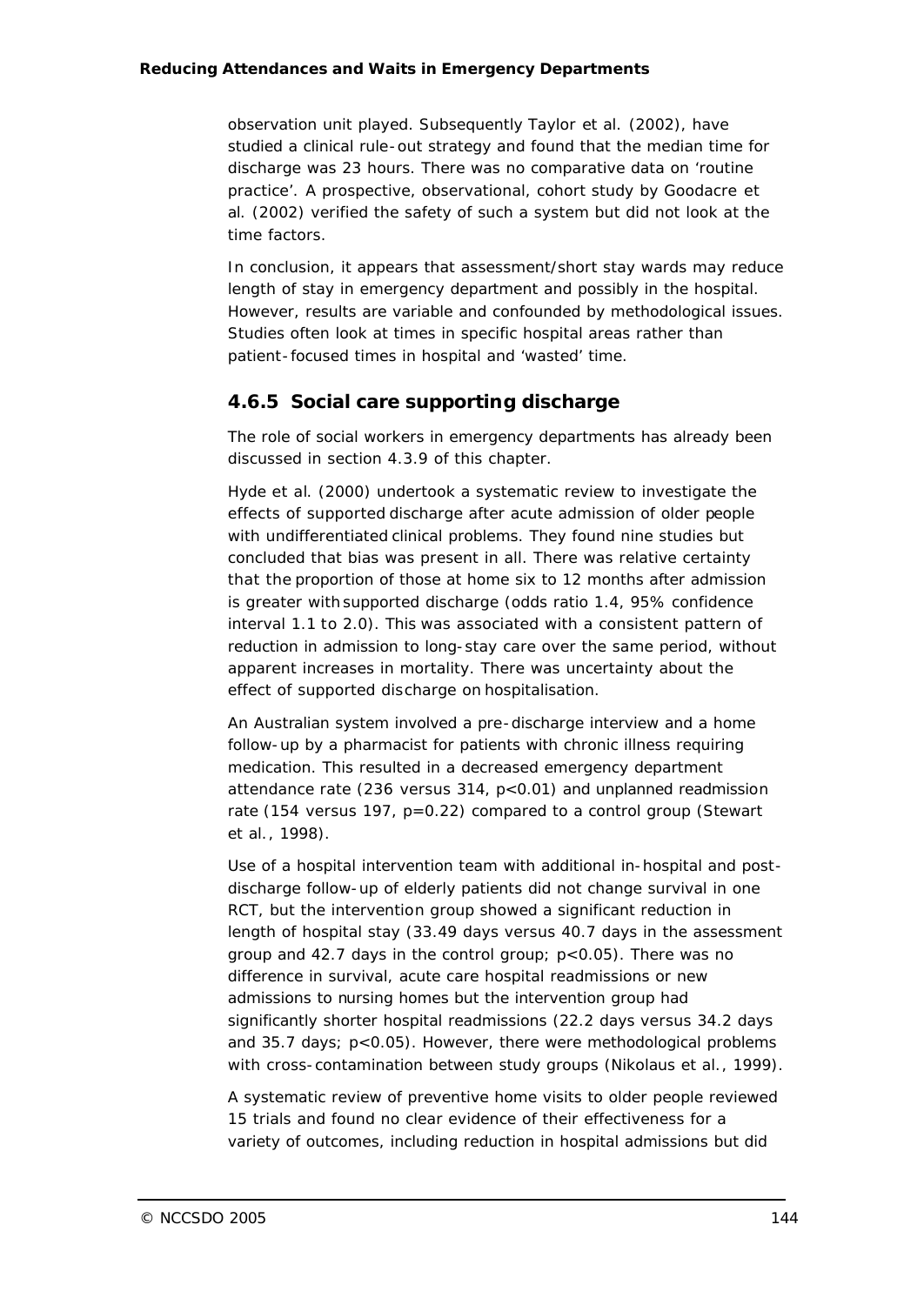not look at emergency department attendance (van Haagstregt *et al.*, 2000).

Social care issues are also covered in the sections on:

- Social care in the emergency department (section 4.3.9).
- Education (section 4.4).
- Delayed discharge (section 4.8).
- Social care supporting discharge (section 4.6.5).

# **4.6.6 Hospital at home**

Hospital at home studies have looked at the effect with respect to hospital bed days but have not looked directly at the effect on the emergency department. It is therefore presumption that decreasing length of stay will decrease bed occupancy and in turn improve emergency care patient flows, resulting in decreased delays in the emergency department. A Cochrane review (Shepperd and Illiffe, 2004) looked at randomised trials of hospital at home care compared with acute hospital inpatient care. The participants were patients aged 18 years and over. Sixteen trials evaluated hospital at home for elderly patients with a mix of medical conditions and those recovering from elective surgery failed to detect a difference for patient health outcomes. The data for those recovering from a stroke was conflicting. One trial reported an increase in independence for those allocated to hospital at home, and another decreased communication and psychosocial well being at three months follow-up but not at six months follow-up. Patients allocated to hospital at home expressed greater satisfaction with care than those in hospital. Carers however expressed less satisfaction with hospital at home compared with hospital care. Allocation to hospital at home resulted in a reduction in hospital length of stay, but hospital at home increased overall length of care. This review does not support the development of hospital at home services as a cheaper alternative to inpatient care. Early discharge schemes for patients recovering from elective surgery and elderly patients with a medical condition may have a place in reducing the pressure on acute hospital beds, providing the views of the carers are taken into account. For these clinical groups hospital length of stay is reduced, although this is offset by the provision of hospital at home. The evidence supporting hospital at home for patients recovering from a stroke is conflicting. There is some evidence that admission avoidance schemes may provide a less costly alternative to hospital care. Future research should focus on admission avoidance schemes, and the effect of early discharge hospital at home schemes for patients recovering from a stroke.

A further review looked at stroke patients specifically and considered controlled clinical trials. It discovered four trials of which three had outcome data available (921 patients; 857 from one controlled trial, 64 from two randomised trials). There were no statistically significant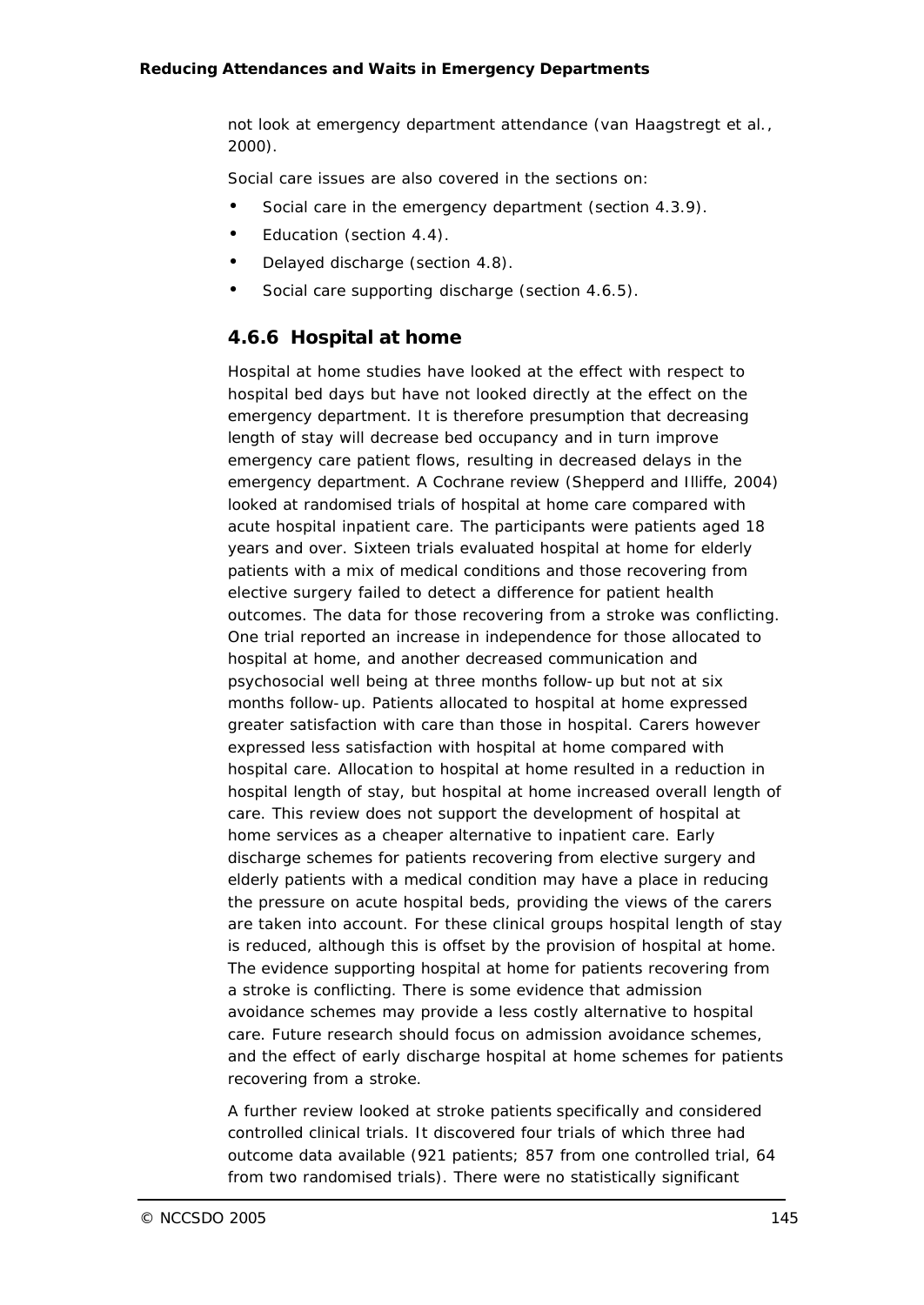### *Reducing Attendances and Waits in Emergency Departments*

differences between the patient and carer outcomes of the intervention and control groups either within individual trials or in pooled analyses. There was a trend toward greater hospital bed use and increased costs in the intervention groups (Langhorne *et al.*, 2001).

### **Admission avoidance: conclusions**

A variety of specialist nursing interventions have been shown to be able to reduce the risk of emergency admission and emergency department attendance, including care of heart failure and mild COPD, hospital at home schemes, social support systems and management of DVTs. There is good evidence supported by Cochrane reviews in many of these areas. Observation units can prevent hospital admission and reduce length of stay, but methodological flaws make it difficult to interpret whether the changes are significant to the patient or simply a different environment. Similarly chest pain units may avoid hospital admission and be clinically effective but there is no evidence of their effect on emergency department delays.

# **Key points**

- Specialist nurse care in heart failure, COPD and DVT can reduce hospital admissions
- Home support (medical and social) can reduce hospital admissions.
- Observation wards may reduce length of stay and avoid admission.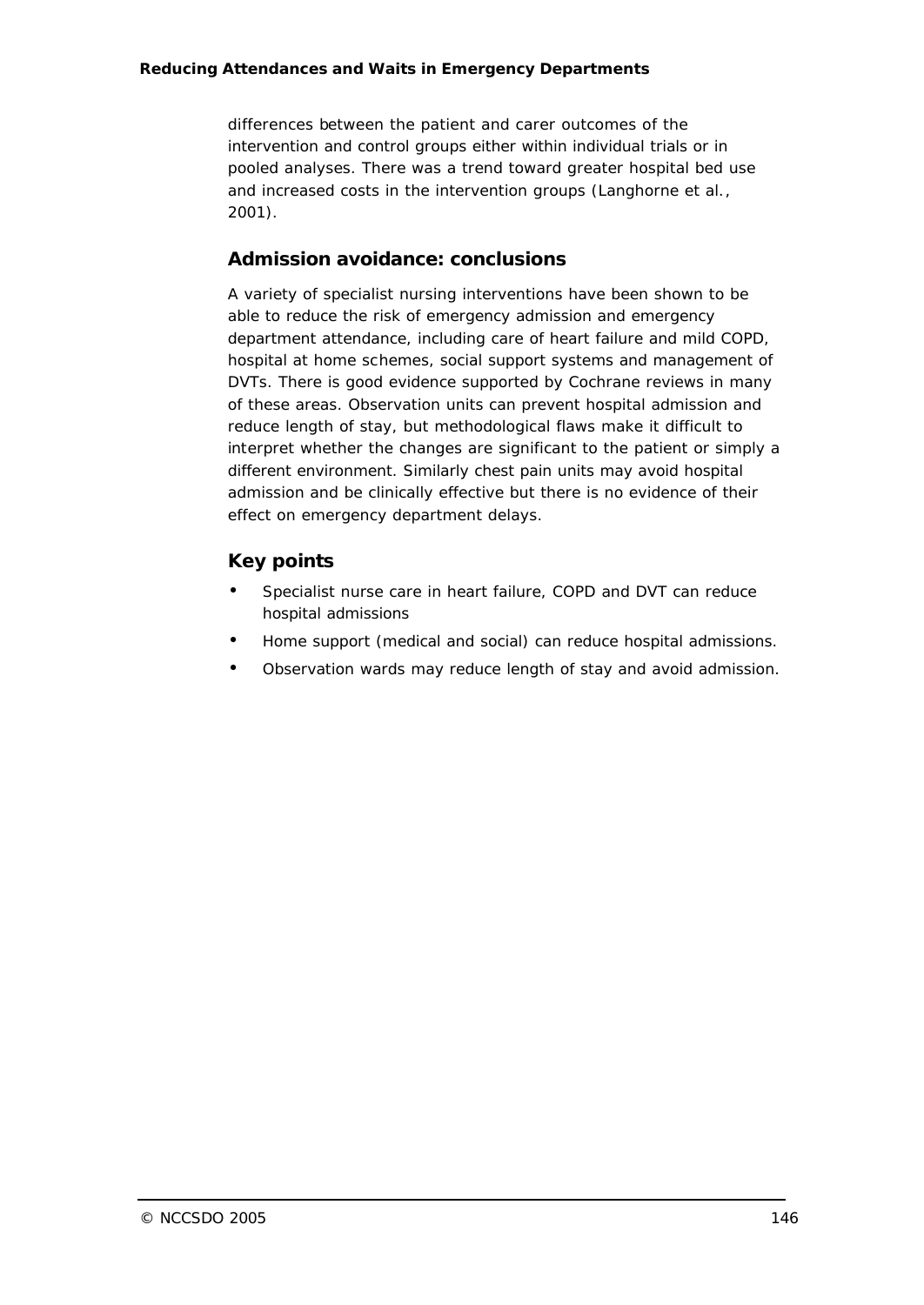| Table 19 Admission avoidance (4.6) |                                       |                                           |                                                            |                                                                                                                                                                                                                                                                                                                |                                                        |  |
|------------------------------------|---------------------------------------|-------------------------------------------|------------------------------------------------------------|----------------------------------------------------------------------------------------------------------------------------------------------------------------------------------------------------------------------------------------------------------------------------------------------------------------|--------------------------------------------------------|--|
| <b>Study details</b>               | <b>Domain</b>                         | Study design                              | <b>Study population</b>                                    | <b>Intervention</b>                                                                                                                                                                                                                                                                                            | Findings/conclusion                                    |  |
| Anonymous, 1998                    | Not known                             | Study design NK                           | Diabetic NetCare patients                                  | Not known                                                                                                                                                                                                                                                                                                      | Reduction of 67% on ED                                 |  |
| Applicable to UK:<br>Not known     |                                       | $(N=115)$                                 | Setting: NK                                                |                                                                                                                                                                                                                                                                                                                | attendance                                             |  |
| <b>United States</b>               |                                       |                                           |                                                            |                                                                                                                                                                                                                                                                                                                |                                                        |  |
| Stewart et al., 1998               | $RCT (N=906)$<br>Tertiary<br>hospital | Medical and surgical patients             | Home based intervention versus                             | Significant decrease in ED                                                                                                                                                                                                                                                                                     |                                                        |  |
| Applicable to UK:                  |                                       | n=762 randomised:<br>$n = 381$ home-based | discharged home with<br>medication.                        | usual care                                                                                                                                                                                                                                                                                                     | attendance post intervention:<br>236 vs. 314, (p<0.01) |  |
| Limited                            |                                       |                                           |                                                            | Home based intervention:                                                                                                                                                                                                                                                                                       |                                                        |  |
| Australia                          | intervention<br>$n = 381$ usual care  | Setting: 440-bed hospital                 | 1. counselling pre-discharge by<br>nurse and/or pharmacist |                                                                                                                                                                                                                                                                                                                |                                                        |  |
|                                    |                                       |                                           |                                                            | 2. home visit by nurse and<br>pharmacist one-week post<br>discharge for high risk patients<br>to:<br>- Optimise home-medication<br>management<br>- detect otherwise hidden<br>problems<br>- increase patient/caregiver<br>vigilance for impending crisis<br>- improve liaison with community<br>based services |                                                        |  |

#### **Table 19 Admission avoidance (4.6)**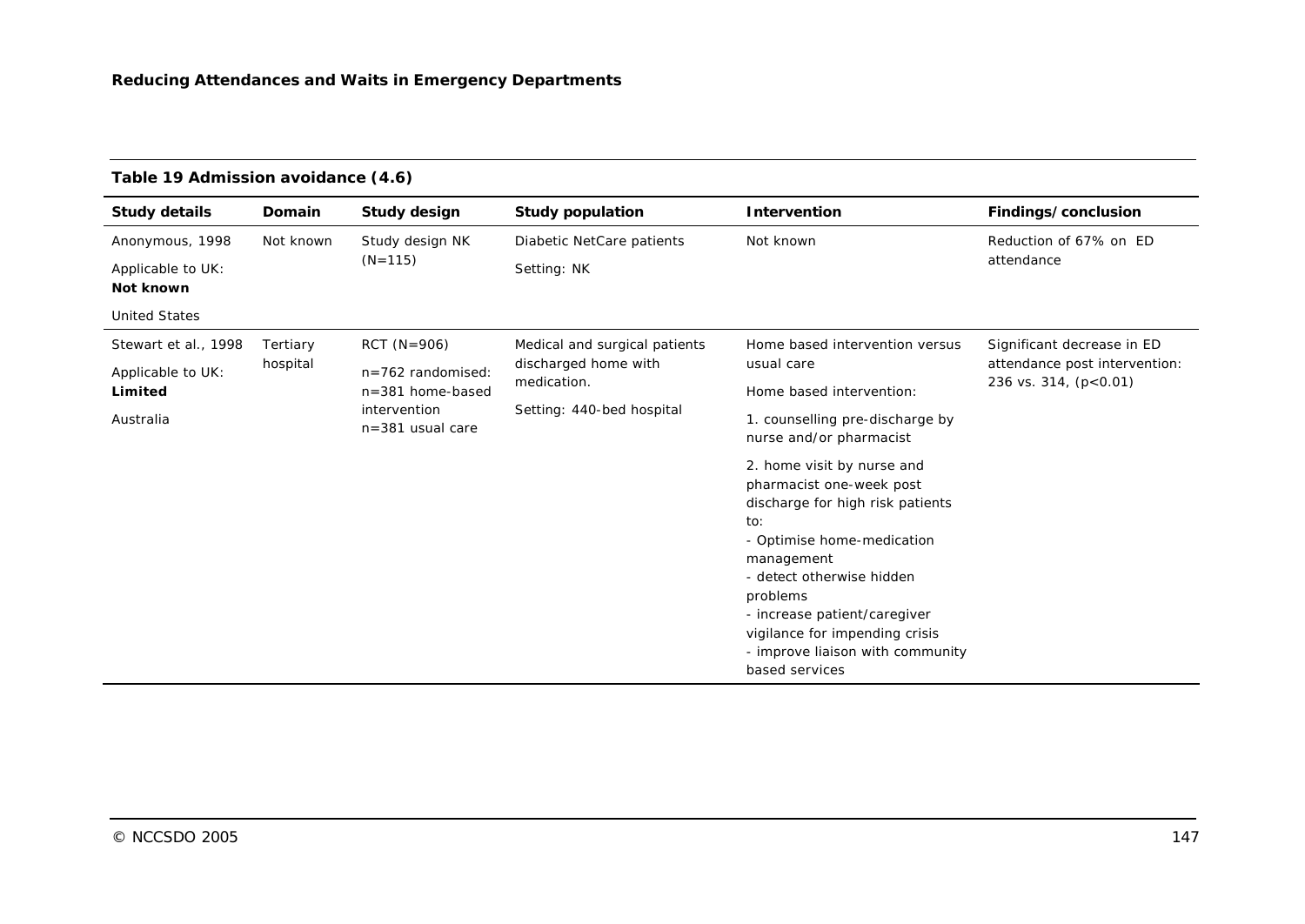| Table TV (continued)            |                                                          |                                                           |                                                                                                                        |                                                          |                                                             |                                                          |  |  |                       |  |  |
|---------------------------------|----------------------------------------------------------|-----------------------------------------------------------|------------------------------------------------------------------------------------------------------------------------|----------------------------------------------------------|-------------------------------------------------------------|----------------------------------------------------------|--|--|-----------------------|--|--|
| <b>Study details</b>            | Domain                                                   | Study design                                              | <b>Study population</b>                                                                                                | Intervention                                             | Findings/conclusion                                         |                                                          |  |  |                       |  |  |
| Gouin et al., 1997              | <b>ED</b>                                                | Pre-post                                                  | Children (1-18-years) with:                                                                                            | Paediatric observation unit                              | Increase in repeat ED visits                                |                                                          |  |  |                       |  |  |
| Applicable to UK:<br><b>Yes</b> |                                                          | intervention<br>comparison                                | - asthma<br>- reactive airways disease<br>bronchospasm<br>Exclusions:<br>- patients referred from other                | staffed by emergency physician<br>and registered nurses. | - pre-observation unit 3.2%<br>- post-observation unit 5.0% |                                                          |  |  |                       |  |  |
| Canada                          |                                                          | $n = 350$ asthma visits<br>post-observation<br>unit group |                                                                                                                        |                                                          |                                                             |                                                          |  |  |                       |  |  |
|                                 | $n = 352$ asthma visits<br>pre-observation unit<br>group |                                                           | institutions<br>- children with acute<br>bronchiolitis<br>- coexisting pulmonary<br>conditions<br>- cardiac disorders. |                                                          |                                                             |                                                          |  |  |                       |  |  |
|                                 |                                                          |                                                           |                                                                                                                        |                                                          |                                                             |                                                          |  |  | ED size: >50 000 p.a. |  |  |
|                                 |                                                          |                                                           | 2000 children with asthma                                                                                              |                                                          |                                                             |                                                          |  |  |                       |  |  |
| Bazarian et al.,<br>1996        | <b>ED</b>                                                | Pre-post<br>intervention<br>comparison                    |                                                                                                                        | Patients with:<br>- chest pain                           | Establishment of short-stay<br>medical unit.                | Significant reduction in ED<br>LOS for treat-and-release |  |  |                       |  |  |
| Applicable to UK:<br>Limited    |                                                          |                                                           | - asthma exacerbation<br>- sickle-cell crisis                                                                          |                                                          | patients with:                                              |                                                          |  |  |                       |  |  |
|                                 | <b>Historical control</b>                                | - seizure.                                                |                                                                                                                        | - chest pain $(7.3$ to $5.5$ hrs)<br>(p < 0.001)         |                                                             |                                                          |  |  |                       |  |  |
| <b>United States</b>            |                                                          |                                                           | ED size: 60 000 p.a.                                                                                                   |                                                          | - asthma exacerbation (5.0 to                               |                                                          |  |  |                       |  |  |
|                                 |                                                          |                                                           | Setting: short-stay inpatient<br>unit; 135 patients per month<br>from ED                                               |                                                          | 4.2 hrs) $(p<0.05)$                                         |                                                          |  |  |                       |  |  |

### **Table 19 (continued)**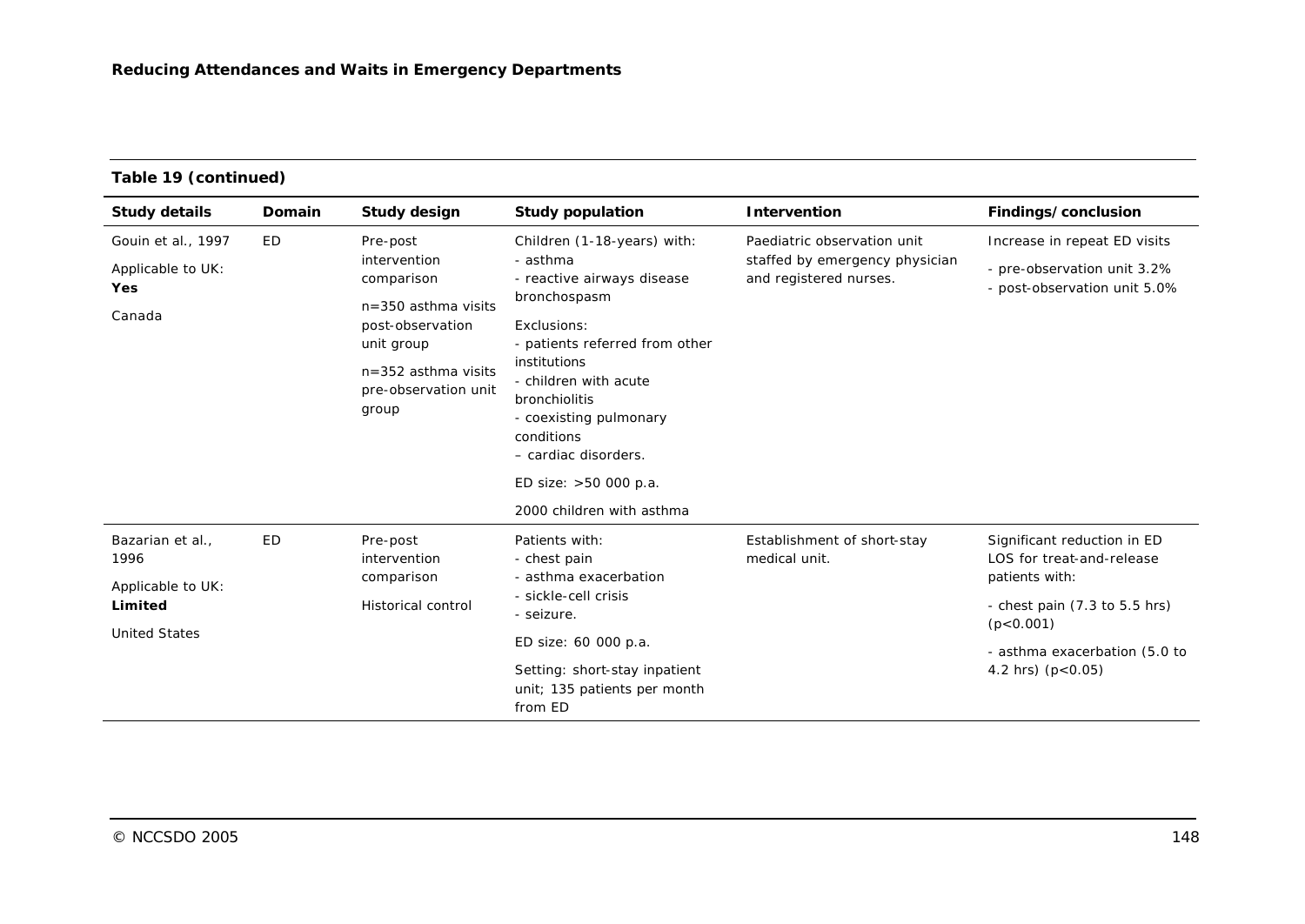| Table 19 (continued)            |                           |                                                    |                                                                                                                                               |                                                   |                                                                                                                  |  |  |
|---------------------------------|---------------------------|----------------------------------------------------|-----------------------------------------------------------------------------------------------------------------------------------------------|---------------------------------------------------|------------------------------------------------------------------------------------------------------------------|--|--|
| <b>Study details</b>            | Domain                    | Study design                                       | <b>Study population</b>                                                                                                                       | <b>Intervention</b>                               | Findings/conclusion                                                                                              |  |  |
| Kelen et al., 2001              | ED                        | Observational study                                | ACU users during 10 weeks post                                                                                                                | ACU staffed by ED                                 | ACU had significant effect on ED                                                                                 |  |  |
| Applicable to UK:               | $n = 1589$ post-ACU       | intervention                                       | nurses                                                                                                                                        | overcrowding:                                     |                                                                                                                  |  |  |
| Limited<br><b>United States</b> |                           | <b>Historical control</b>                          | ED size: 54 000 p.a.                                                                                                                          |                                                   | Ambulance diversion<br>- pre-intervention 6.7hrs/100pts.<br>- post-intervention 2.8hrs/100pts<br>$(p<0.05)$ .    |  |  |
|                                 |                           |                                                    |                                                                                                                                               |                                                   | Ambulance diversion hrs/per<br>month<br>- pre-intervention 220hrs<br>- post-intervention 123hrs.<br>$(p<0.05)$ . |  |  |
|                                 |                           |                                                    |                                                                                                                                               |                                                   | <b>LWBS</b><br>- Pre-intervention 10.1% post<br>intervention 5.0%.                                               |  |  |
| Nikolaus et al.,<br>1999        | University-<br>affiliated | Randomised<br>controlled study                     | Elderly hospitalised patients (>65) with:<br>- acute disease                                                                                  | 1. Geriatric<br>assessment and                    | No difference in hospital<br>readmission rate for the three                                                      |  |  |
| Applicable to UK:               | geriatric                 | $(N=545)$                                          | - lived at home prior to admission                                                                                                            | post-discharge                                    | groups                                                                                                           |  |  |
| Limited                         | hospital<br>/care home    | $n=181$ - home                                     | - multiple chronic conditions<br>- functional deterioration after                                                                             | home intervention                                 |                                                                                                                  |  |  |
| Germany                         | intervention              | $n=179 -$ assessment<br>$n = 185 - \text{control}$ | convalescence<br>- risk of nursing home placement<br>Exclusions:<br>- terminal illness<br>- serve dementia<br>- lived further than 15km away. | 2. Comprehensive<br>geriatric<br>assessment alone |                                                                                                                  |  |  |
|                                 |                           |                                                    |                                                                                                                                               | 3. Usual care.                                    |                                                                                                                  |  |  |

Note. ACU: Acute care unit; ED: emergency department; LOS: length of stay; LWBS: left without being seen; NK: not known.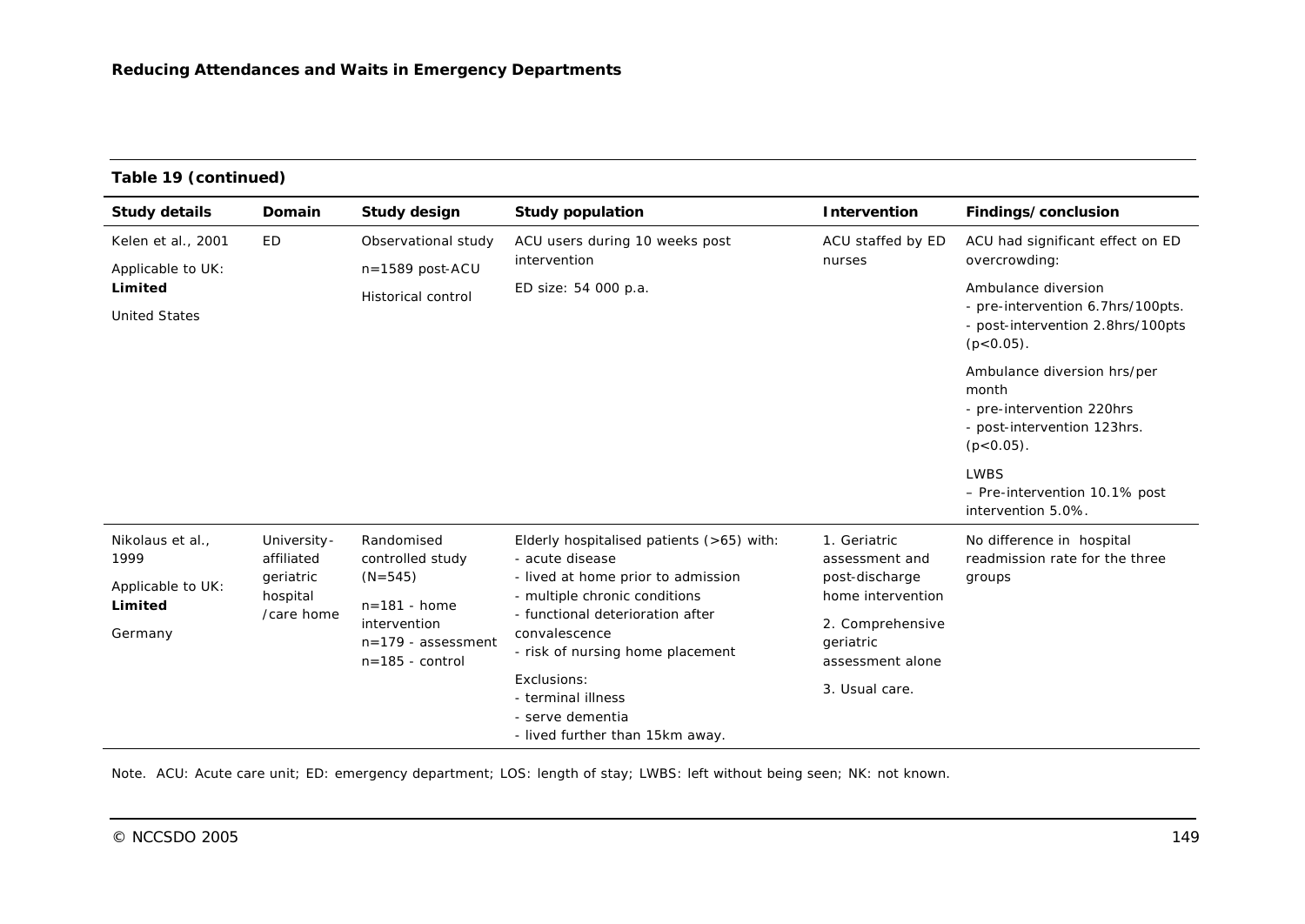*Reducing Attendances and Waits in Emergency Departments*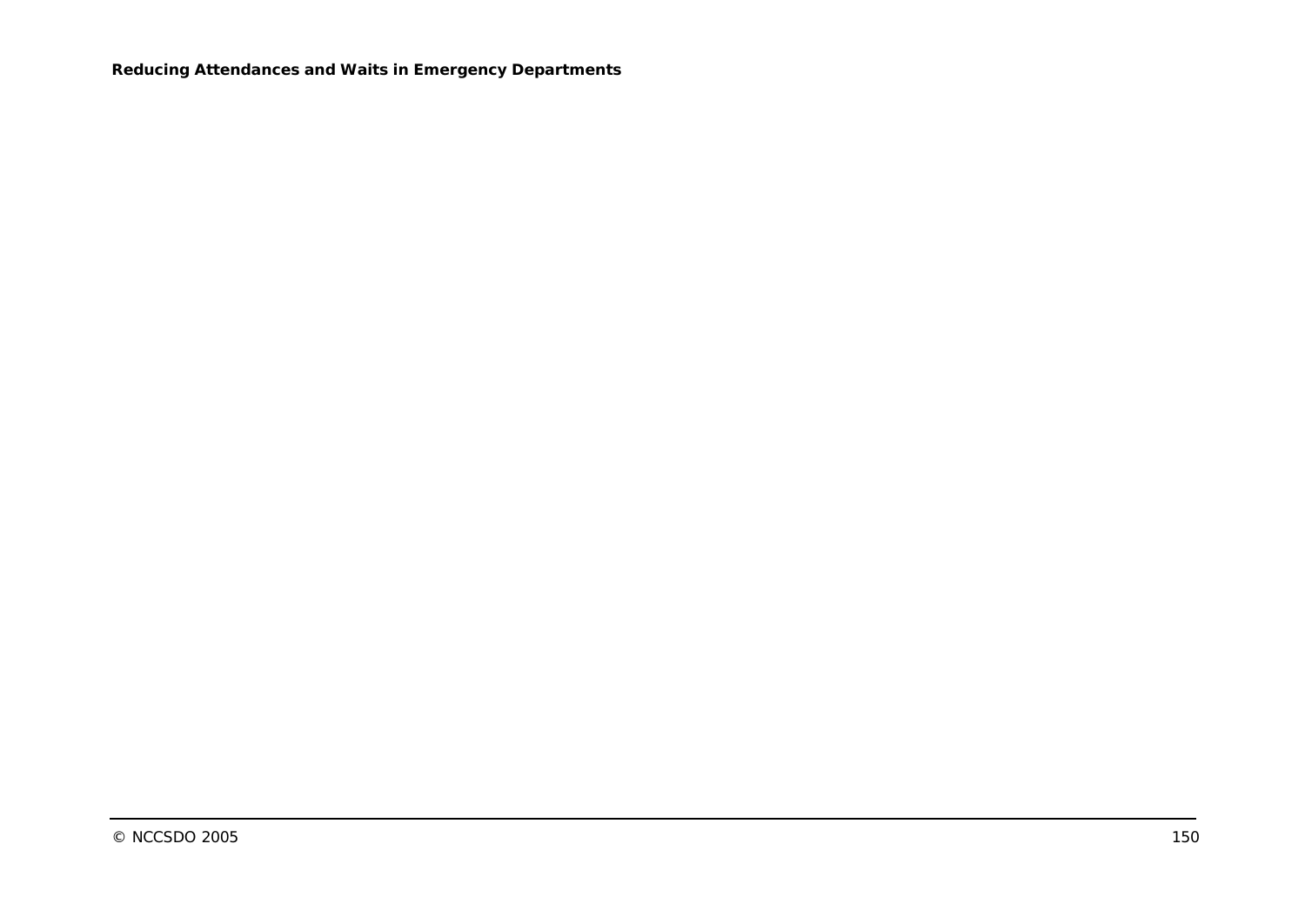#### **Case study 6: Clinical decision unit**

The development of a nurse-led, protocol driven clinical decision unit (CDU) led to a 17% reduction (3970 patients) in unscheduled admissions. Patient satisfaction with the service is excellent.

### **Starting point**

Long delays for assessment for emergency patients. GP referrals and emergency patients back logging into the emergency department.

Due to the delays in assessment, patients requiring observation admitted to main wards.

#### **Improvement made:**

- Introduction of CDUs into two large emergency departments in Leeds, with the aim of rapid diagnosis, short-term treatment and/or observation of selected emergency patients with chest pain, DVT, pulmonary embolism, cellulitis, renal colic, syncope, self-harm, headache, minor head injury, asthma.
- Development of evidence-based care protocols across a range of conditions.
- Involvement and commitment of key services across the Trust.
- Development of nursing practice to deliver nurse-led services, including nurseinitiated investigations.
- Securing ongoing financial support for further development.

### **Impact of this change**

- In the first 12 months, 4793 patients entered the two CDUs. Of these, 823 were admitted (17%), a saving of 3970 unscheduled admissions.
- Nurse-led management of DVT and cellulitis services.
- Patient satisfaction with service 84% gave a rating of excellent or very good.

#### **Next** s**teps**

- Development of further protocols for new groups of patients.
- Further exploration of nurse-led services.

### **For further information please contact:**

Robert McMaster Leeds General Infirmary Great George St Leeds West Yorkshire LS1 3EX

robert.mcmaster@leedsth.nhs.uk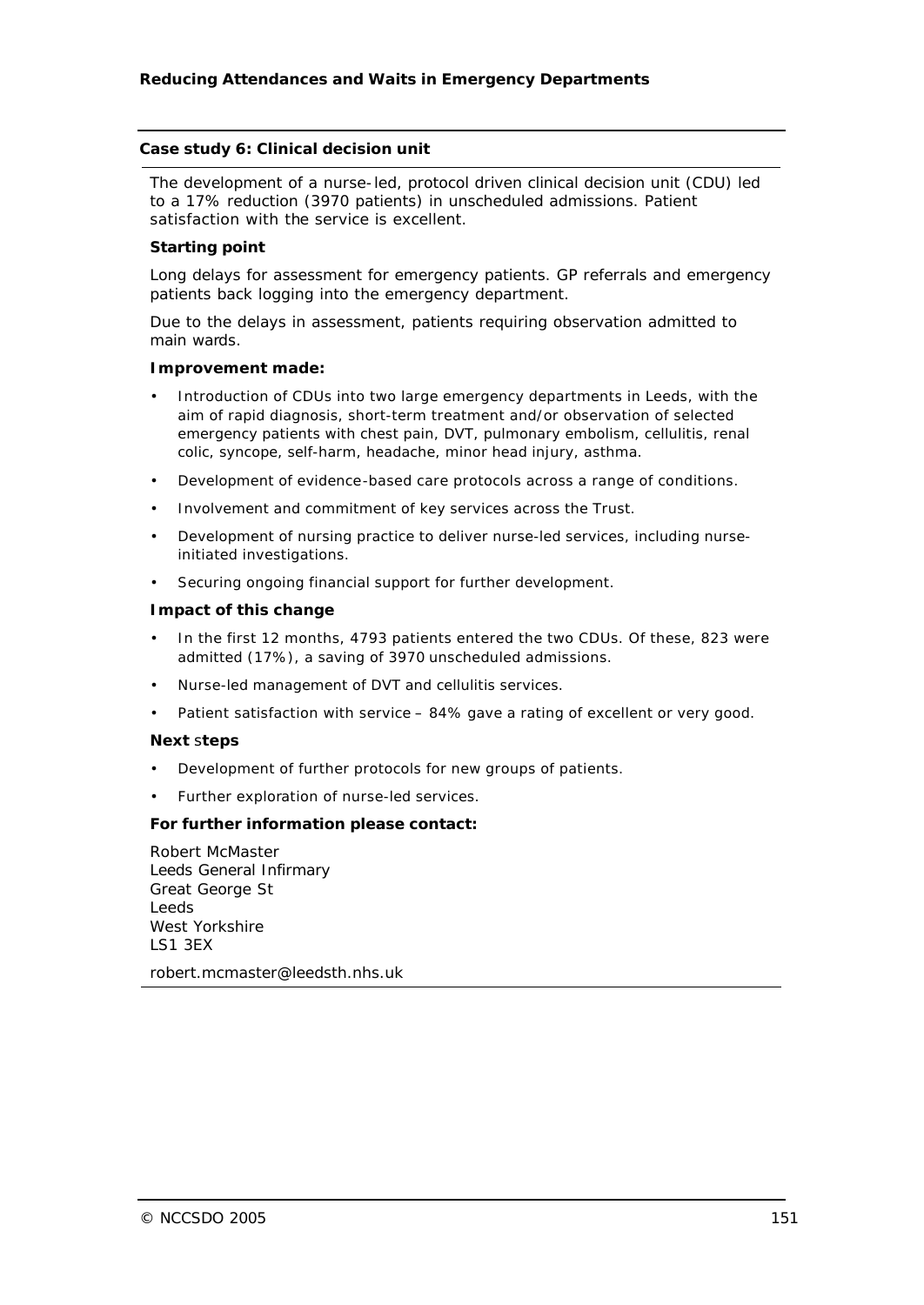# *4.7 Bed management*

Bed management has been the focus of a lot of attention in the last year, with particular emphasis on the need to predict bed requirements and adopt an anticipatory style of bed management (Department of Health, 2002b; Audit Commission, 2003). Access to beds in a timely manner is key to avoiding waits in the emergency department (Richardson, 2001). Summaries of bed management functions and a literature review have described how it may help solve overcrowding in the emergency department (Bloe, 2001; Boaden *et al.*, 1999; Proudlove *et al.*, 2003). Although summarising the evidence, none of these were designed as systematic literature reviews, however they highlight the lack of trials in this area.

# **4.7.1 General**

It was noted that finding an appropriate bed was consistently the reason for difficulty of access, regardless of time of day (Ball *et al.*, 2000). An automated bed-tracking system in Pittsburgh, using bedside communication devices to inform a central bed system of the status of the bed, was reported to reduce the emergency department length of stay by 30%. The paper did not give any details of how this improvement was measured or any other contributing factors (Szabo, 2003).

A study of when waits occur shows that during times of acute overcrowding (as defined by critical bed status), significant delays occur for patients in being allocated a bed in the emergency department. This was more pronounced in the less severely ill patients. Once in a bed they did not show any difference in the time they waited to be seen by a physician or the time to first intervention, however they did then wait longer to be moved to a new patient bed (Liu *et al.*, 2003). However a UK study shows that waiting for a bed after the decision to admit is one of the top four causes of delays (Fletcher *et al.*, 2004).

It has been found that 65% of the workload variation of emergency departments can be predicted using historical temporal trends, infectious disease notifications and weather information (Met Office, 2002). Forecasting the daily number of occupied beds is possible with an accuracy of 3% of the mean number of beds used for emergency admissions. It is also recognised that volatility in emergency admissions is a better predictor of long waits in emergency department than total bed occupancy (Jones *et al.*, 2002). It has been suggested that calculating a demand value for the emergency department may enable prediction of when an emergency department is decompensating. Demand value is a function of the bed ratio, the acuity ratio and the provider ratio (Reeder and Garrison, 2001).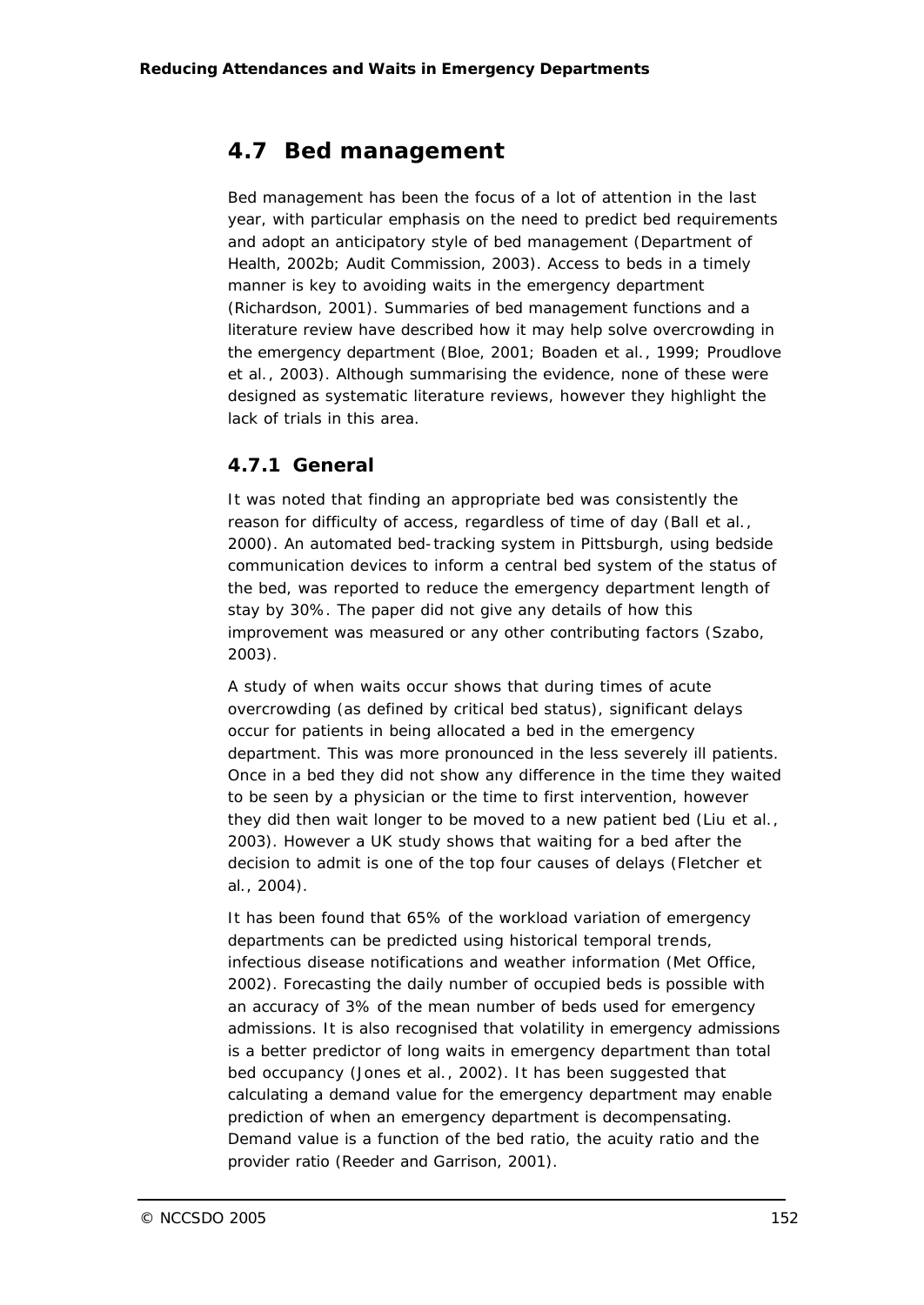Modelling the dynamics of a hospital system using a discrete stochastic simulation model revealed that there is a discernible risk of waits in emergency departments when bed occupancy exceeds 85% and that regular bed shortages and crises can occur if bed occupancy rises to more than 90% (Bagust *et al.*, 1999). An observational study using routinely-collected data from a large teaching hospital demonstrated that increased hospital occupancy is strongly associated with emergency department length of stay for admitted patients. The length of stay increased to 80 minutes when there was an absolute increase in occupancy of 10%. It appeared to increase extensively when over 90% occupancy was achieved. During the study period there was only a small variation in occupancy so large changes may not be detectable. The study excluded patients who were discharged home from the emergency department and only considered those admitted. This study demonstrates a link but not a causal relationship (Forster *et al.*, 2003).

By reorganising the method by which emergency patients were assigned within the emergency medicine department it was shown to be possible to reduce the length of stay. Patients from the emergency ward were assigned to the internal medical departments according to a quota system that ensured that each department received a similar share of the admissions, hence preventing some departments having an excessive workload compared to others. The average length of stay was shortened from 8.0 days to 6.3 days ( $p=0.0001$ ). The occupancy rate in hospital was reduced from 94% to 88% (p=0.002) during a period in which the number of admissions increased by 19%. However the rate of readmissions within 30 days did also increase from 12.5 to 16.4% (p=0.0001). Mortality was unchanged during this period. At a paired hospital in the same area length of stay occupancy and number of admissions were unchanged. It appears therefore that this simple administrative intervention may have influenced physician incentives and significantly reduced hospital length of stay and therefore bed occupancy (Rotstein *et al.*, 1996).

In 1995 a report by the Clinical Standards Advisory Group concluded: 'Assessment of need for admission by a house officer of emergency patients referred to the emergency department has been described as inappropriate since the need for admission has already been assessed by a more senior doctor in the emergency department.' They recommended that handover arrangements should be agreed so that patients may be admitted without repeat examination by junior trainees from other departments. A study in Belfast with 1200 patients (O'Connor *et al.*, 1995) compared the admitting practice in two emergency departments. In one department the patients were seen and admitted by the emergency department doctors. In the other the decision to admit was made by the team on take. This showed that there were no significant differences in the rate of diagnostic error or inappropriate admissions between the two departments. A survey of 153 consultant-led departments has shown that the decision to admit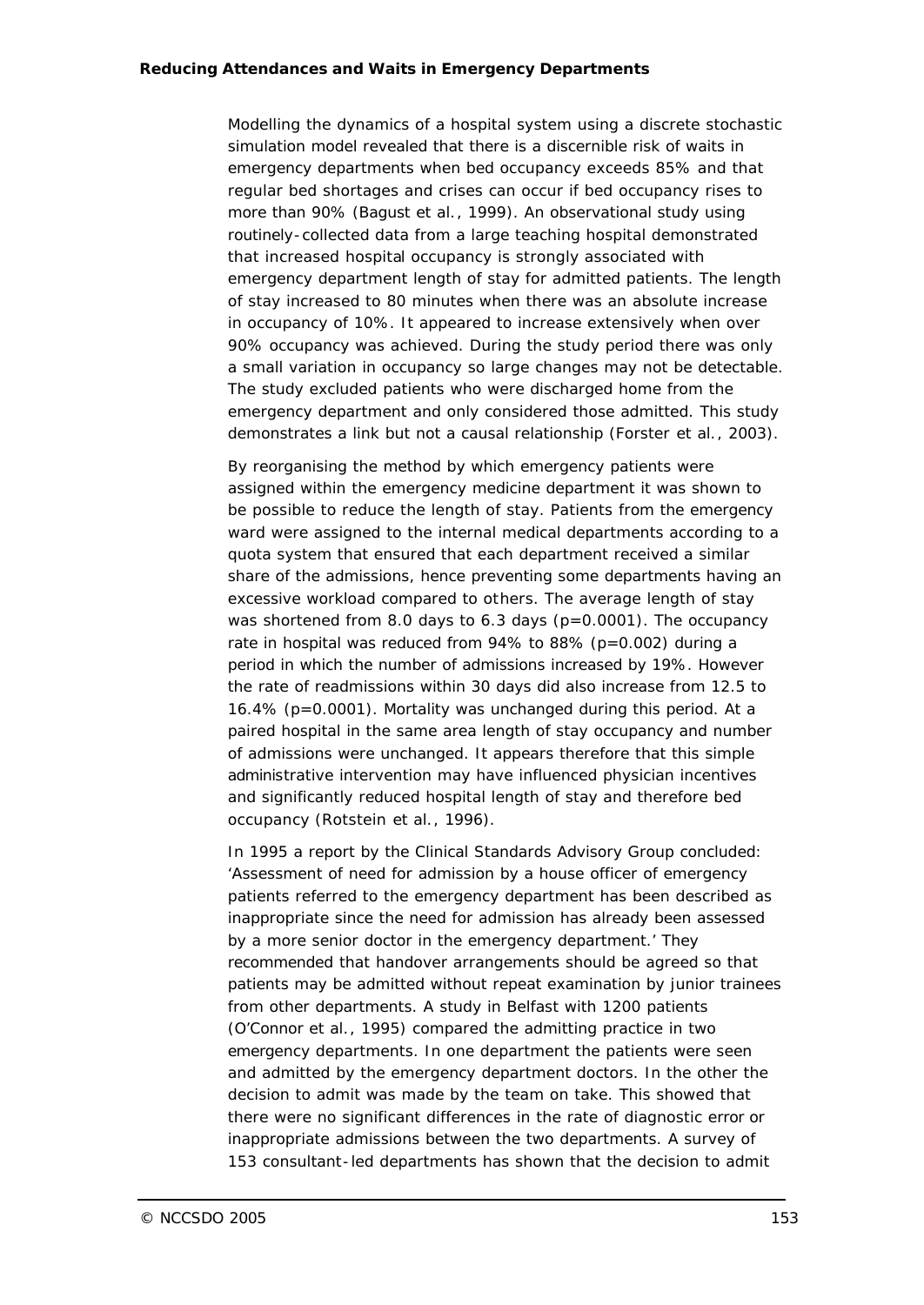was the responsibility of the emergency department doctors in only 6% of departments (Dearden, 1995).

# **4.7.2 Discharge lounges**

Discharge lounges are areas of the hospital where patients can wait on the day of discharge until transport and other arrangements are made for their discharge. They help to counter the mismatch between the time beds are required for admissions and the time beds become available from the discharge of patients from the ward. One hospital established a discharge lounge from 10.00 am to 6.00 pm each day. After one year it had saved 6074 bed hours on the wards but it is unknown how this impacted on waits in emergency department (Cowdell *et al.*, 2002).

# **4.7.3 Nurse-led discharge**

If nurses are allowed to discharge patients, it may prevent delays in waiting for medical staff to visit the ward. One study in a gynaecology ward reduced the length of stay of hysterectomy patients from 2.2 to 1.7 days (Brook, 2001).<sup>59</sup> A system of nurse-led discharge has been shown to decrease the time to readmission (p<0.001) and the number of readmissions (p<0.001). No analysis was undertaken of its effect on the initial length of stay (Parsons and McMurty, 1997).

However a study of a nurse-led inpatient facility for patients requiring no further medical intervention showed that they had longer length of stay than the those randomly assigned to traditional consultantmanaged care (median 27.0 days *versus* 15.5 days, p<0.036).

# **4.7.4 Discharge planning**

Discharge planning has been described as haphazard in the NHS but no studies were found to evaluate the benefits. The role of discharge coordinators has been described but not evaluated (Nazarko, n.d.).

### **Bed management : conclusions**

There is a lack of evidence supporting any innovations in bed management although it has been shown that workload can be predicted. There is weak evidence that allowing direct admission by the emergency department team will reduce waits and has no negative effect.

Managing the beds in a hospital is a key role to its efficient functioning and yet no trials of different bed management strategies were found. This should be a priority area for future research in view of the alleged wastage in beds from unnecessary long stays in hospital.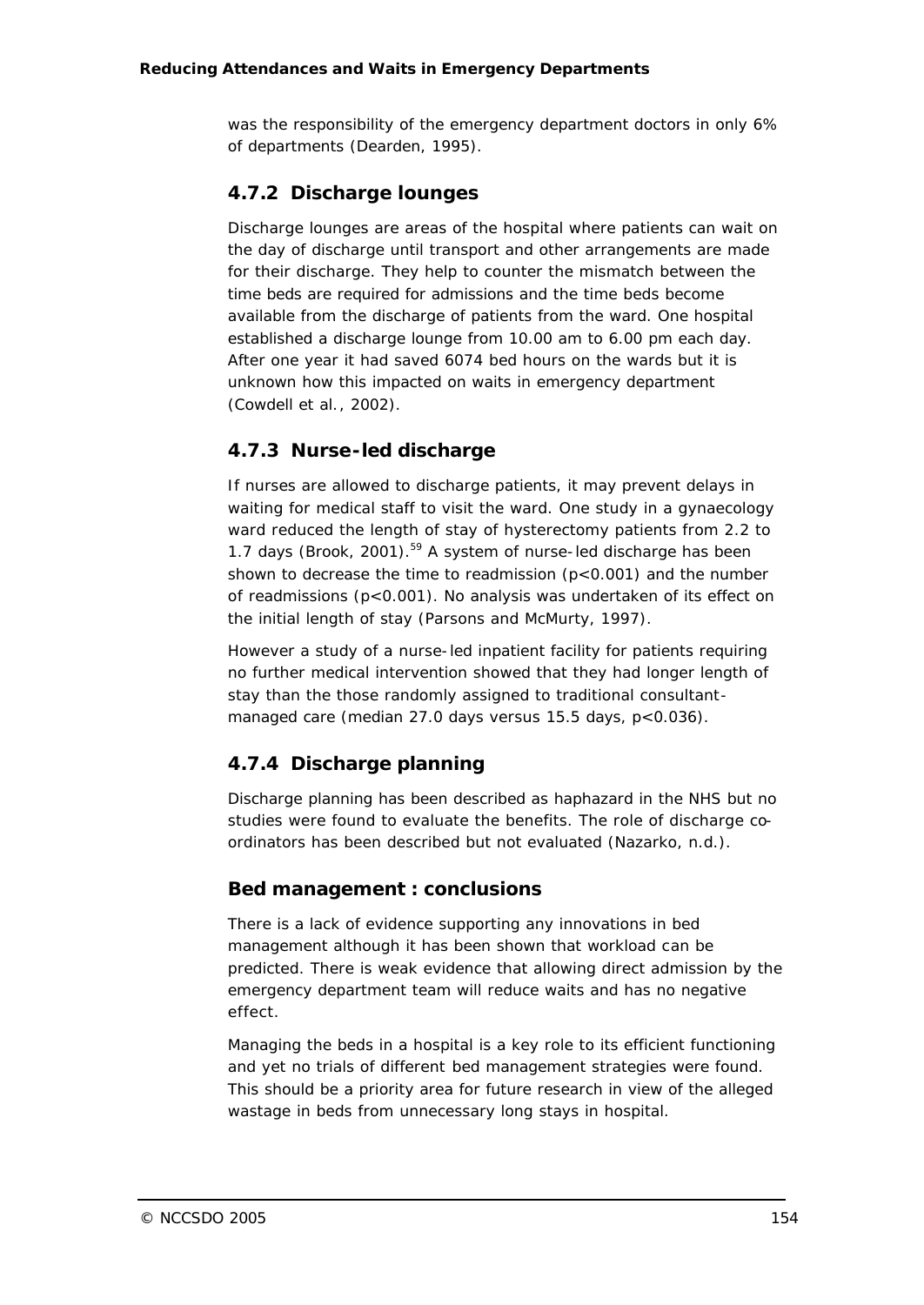# **Key points**

- There is a lack of evidence of innovations in bed management.
- Allowing emergency department staff to admit to wards will reduce delays.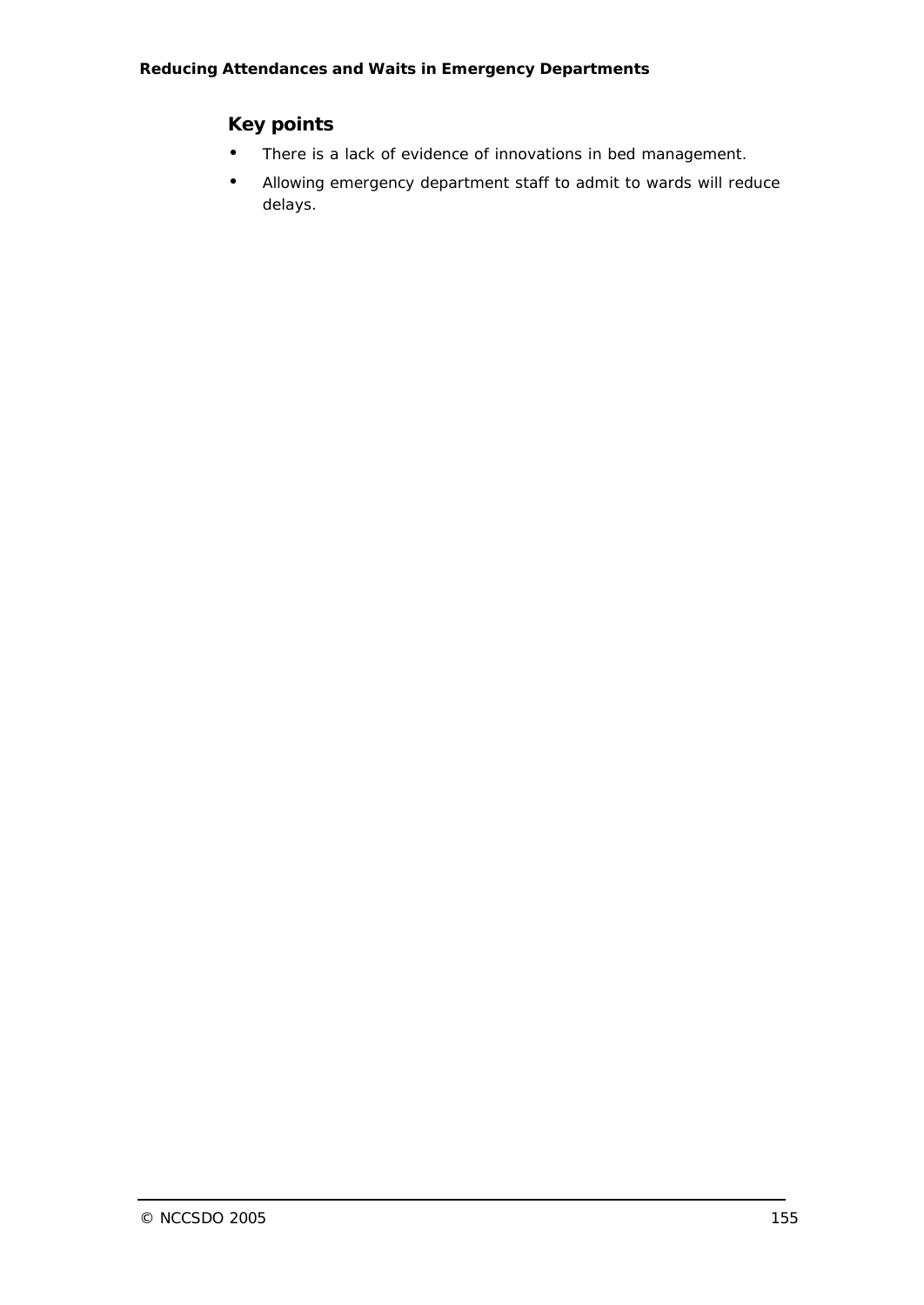| Table 20 Bed management (4.8) |               |                     |                                    |                                 |                                                                                                              |  |
|-------------------------------|---------------|---------------------|------------------------------------|---------------------------------|--------------------------------------------------------------------------------------------------------------|--|
| <b>Study details</b>          | <b>Domain</b> | Study design        | <b>Study population</b>            | <b>Intervention</b>             | Findings/conclusion                                                                                          |  |
| Forster et al., 2003          | ED            | Observational study | ED users admitted to               | Effect of hospital occupancy on | ED LOS significantly associated with                                                                         |  |
| Applicable to UK:             | In-hospital   |                     | hospital April 1993 -<br>June 1999 | ED LOS for admitted patients    | hospital occupancy - increases in<br>hospital bed occupancy (esp. 79%)<br>lead to prolonged ED waiting times |  |
| Limited                       | care          |                     | ED size: 60 000 p.a.               |                                 |                                                                                                              |  |
| Canada                        |               |                     |                                    |                                 |                                                                                                              |  |

Note. ED: emergency department; LOS: length of stay.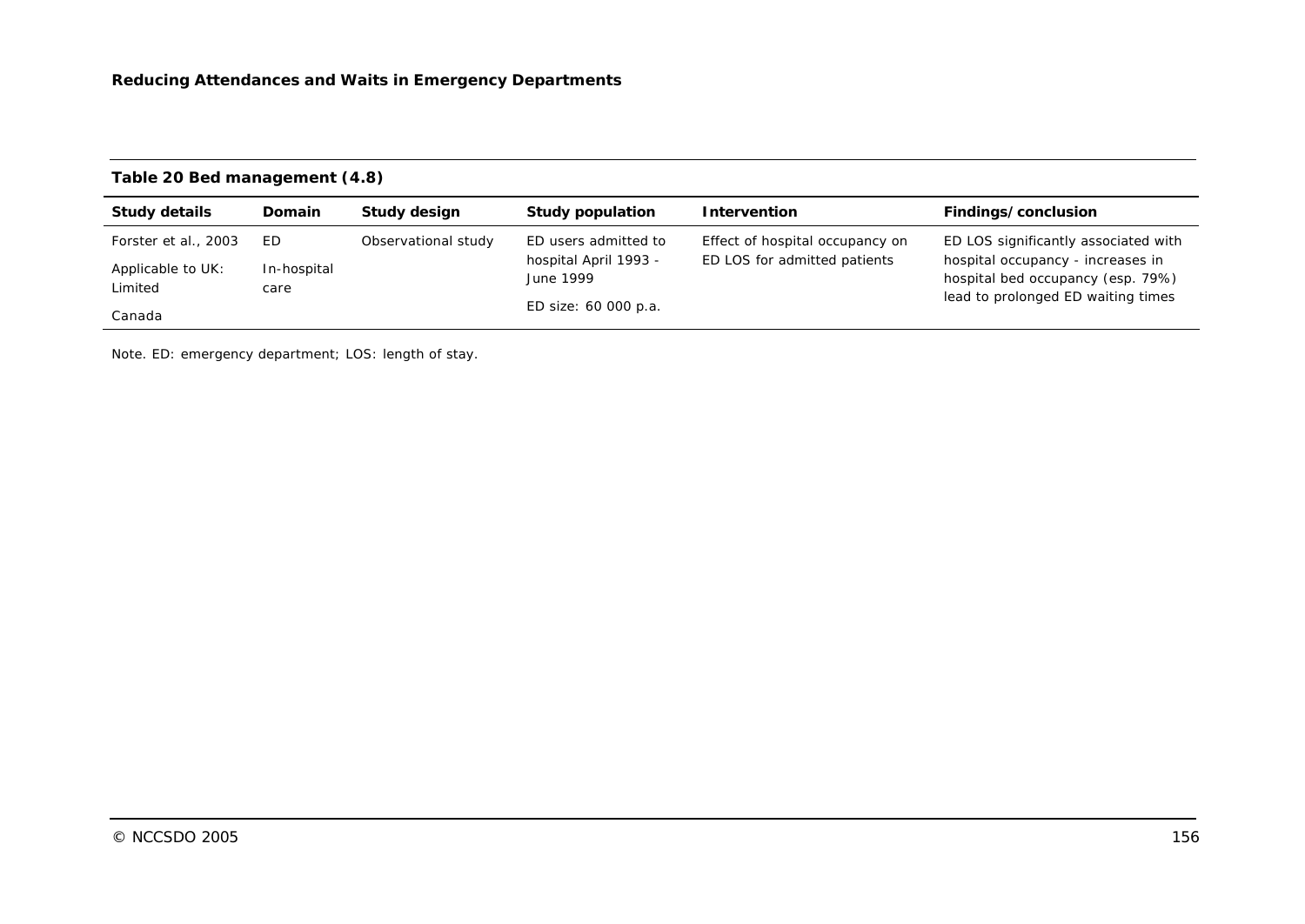### **Case study 7: Discharge lounge**

#### **Summary of improvement**

The introduction of a discharge lounge has improved the utilisation of beds and provided a more efficient service for both elective and emergency admissions, ensuring that care is not compromised.

- Since November 2000, 4658 bed hours have been saved.
- Trolley waits have been reduced.
- There is increased patient /user satisfaction:
	- 'The lounge is a wonderful idea; I gave up my bed four or five hours earlier so use of it could be made for another patient.'
	- 'The most useful part was having a co-ordinator keeping you informed and trying to speed the discharge process; on the wards, nurses are so busy they don't really get time to do that'.

### **Changes made**

- More efficient utilisation of beds and timely admissions.
- Orderly discharge process using dedicated staff.
- More effective use of transport services.
- Quality of care improvement as shown in user questionnaire feed back.

### **Implementation advice**

- Facilitate a change in culture; convince staff it will not be "more work".
- Even if wards are not busy, encourage staff to use the lounge.
- Communicate with transport and relatives; carers need to be aware of the transfer to the discharge lounge.
- Take into consideration the needs of patients and finding a suitable area to provide the service.

### **Next steps**

- Reinforce the message to all staff involved about the benefits of using the lounge for both staff and patients; the results are indisputable.
- Working closely with the clinical site managers has improved the use of the lounge; daily joint visits are made to the wards collecting the names of possible users and discharge information.

#### **For further information please contact:**

Sister Ruth Goodland GOODR@est.nhs.uk

Ann Bull Discharge Lounge Co-ordinator

East Somerset NHS Trust Yeovil District Hospital Higher Kingston Yeovil Somerset BA21 4AT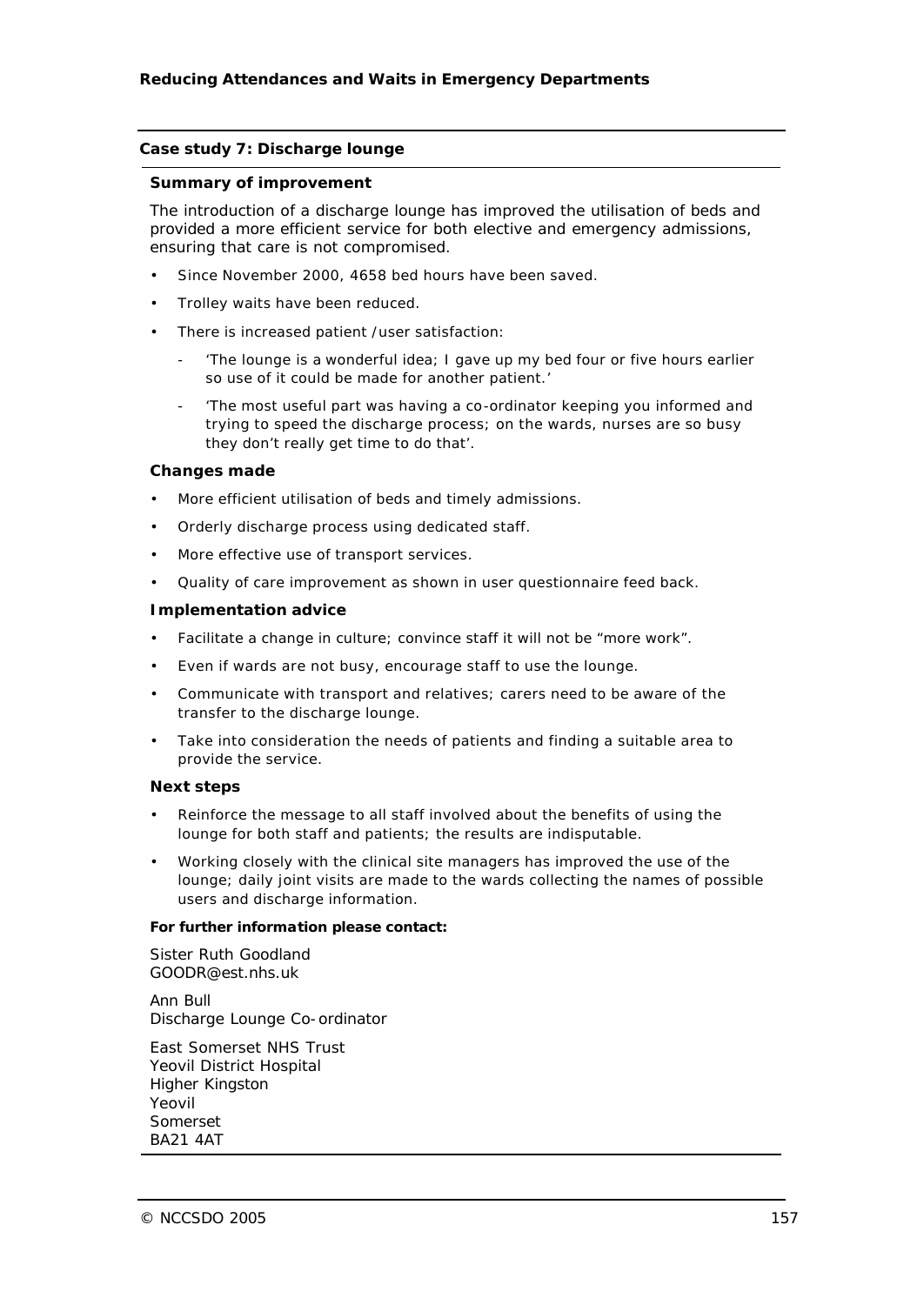# *4.8 Delayed discharges*

A review of the literature around delayed discharges was undertaken by Vetter (2003). He highlighted the fact that research is difficult because of the lack of an objective measure of inappropriate delay, although a systematic review of this subject by McDonagh *et al.* (2000) has suggested the appropriateness evaluation protocol (AEP) to be the best validated.

Vetter (2003) also found that no trials have looked at the outcomes for inpatients who were deemed to have been inappropriately discharged. He also found that there have been no robust analyses of discharge planning other than a systematic review of home visits before discharge (Patterson and Mulley, 1999), which found no RCTs. Only five studies (two retrospective surveys, three observational surveys) were identified. In four of these, a possible benefit for home visiting was suggested.

Glasby (2003) has reviewed the literature relating to delayed discharges and has highlighted the key issues as:

- failure to give patients and their carers adequate notice of discharge
- failure to involve patients and their carers in decisions about discharge and ongoing care arrangements
- failure of health and social care partners to work effectively together
- hospital delays in arranging transport and medications
- lack of attention to the needs of carers
- structural barriers for example separate funding streams, organisational and professional barriers.

Glasby also highlights the lack of intervention studies to research innovations that could influence these factors. He is also undertaking a systematic literature review funded by Department of Health (PREP) Policy Research Program, which aims to identify and explore the rate and causes of delayed hospital charges and policies and practices that may reduce delayed discharges and improve the experiences of older people.

In Seattle the most frequent reason for 'overstays' was lack of posthospital beds (Semke *et al.*, 1989). Overstays were calculated as days in hospital after the patient had been declared medically fit. In the study, 81% of patients had no one available at home to give care. System failures accounted for 90% of overstay days.

A thematic analysis identified the barriers to successful discharge practices in a general hospital in Leeds using four focus groups of staff and ten in-depth patient interviews (Cannaby *et al.*, 2003).<sup>73</sup>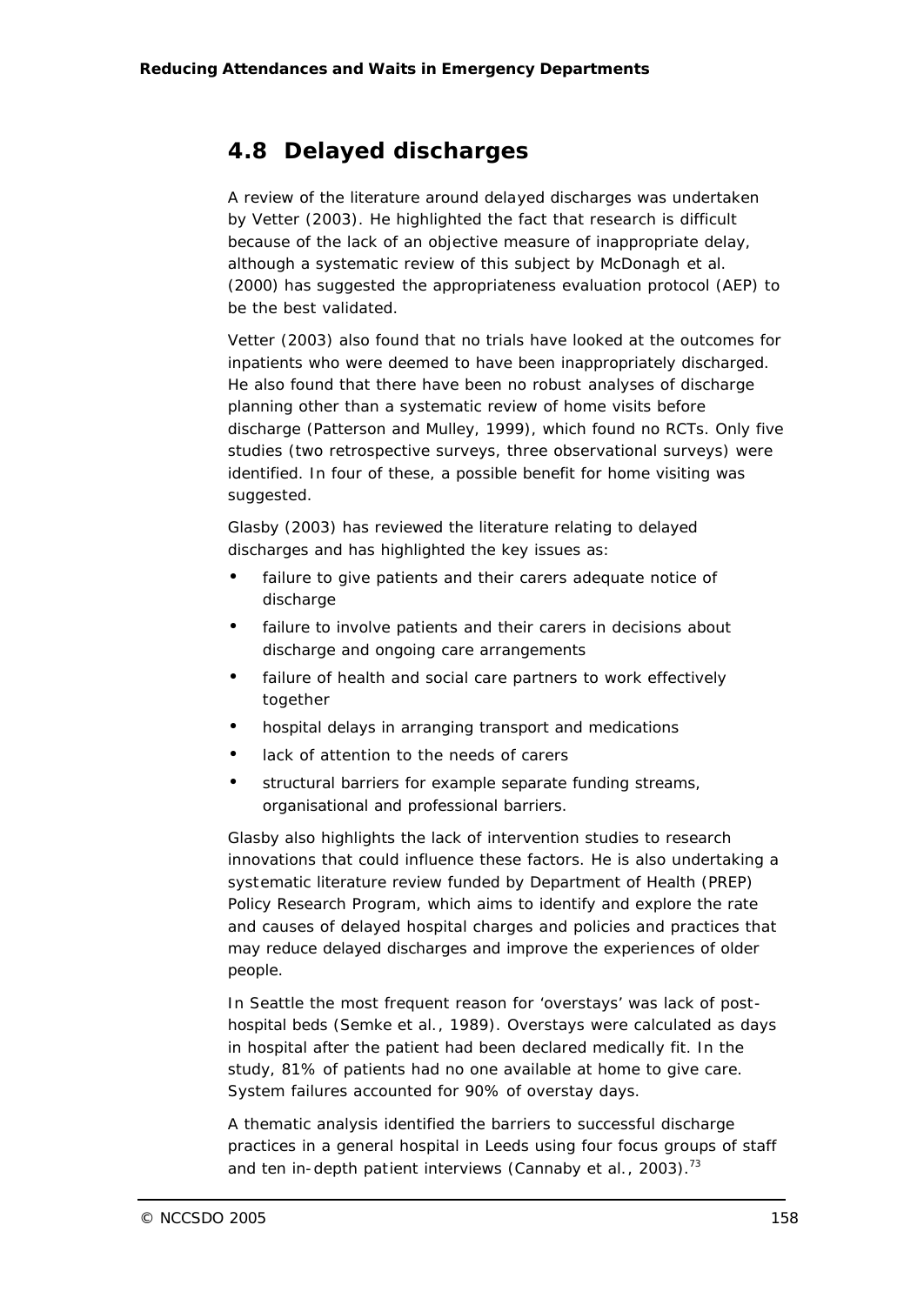### *Reducing Attendances and Waits in Emergency Departments*

Five themes emerged:

- 1 communication in the multi-disciplinary team and with patients was variable
- 2 there was a lack of cohesive teamworking
- 3 the discharge process had an impact on co-ordination
- 4 resources, in particular equipment, were not available
- 5 it is important to plan to ensure referral before the time discharge is required.

Social care issues are also covered in the sections on:

- Social care in emergency department (section 4.3.9).
- Admission avoidance (section 4.6).
- Education (section 4.4).
- Social care supporting discharge (section 4.6.5).

### **Delayed discharges: conclusions**

The literature exploring delayed discharge is limited, hampered by the lack of an objective measure of 'inappropriate delay'.

A number of factors affecting delayed discharge have been identified, however the research base is weak. One systematic review has been found which explored the effect of home visits prior to discharge and although a possible benefit for home visiting was suggested only five studies – two surveys and three observational studies – were found. More research is needed in this important though difficult area.

### **Key points**

- There is a lack of evidence about innovations to reduce delayed discharges from hospital.
- Most evidence looks at the causes of delays rather than solutions.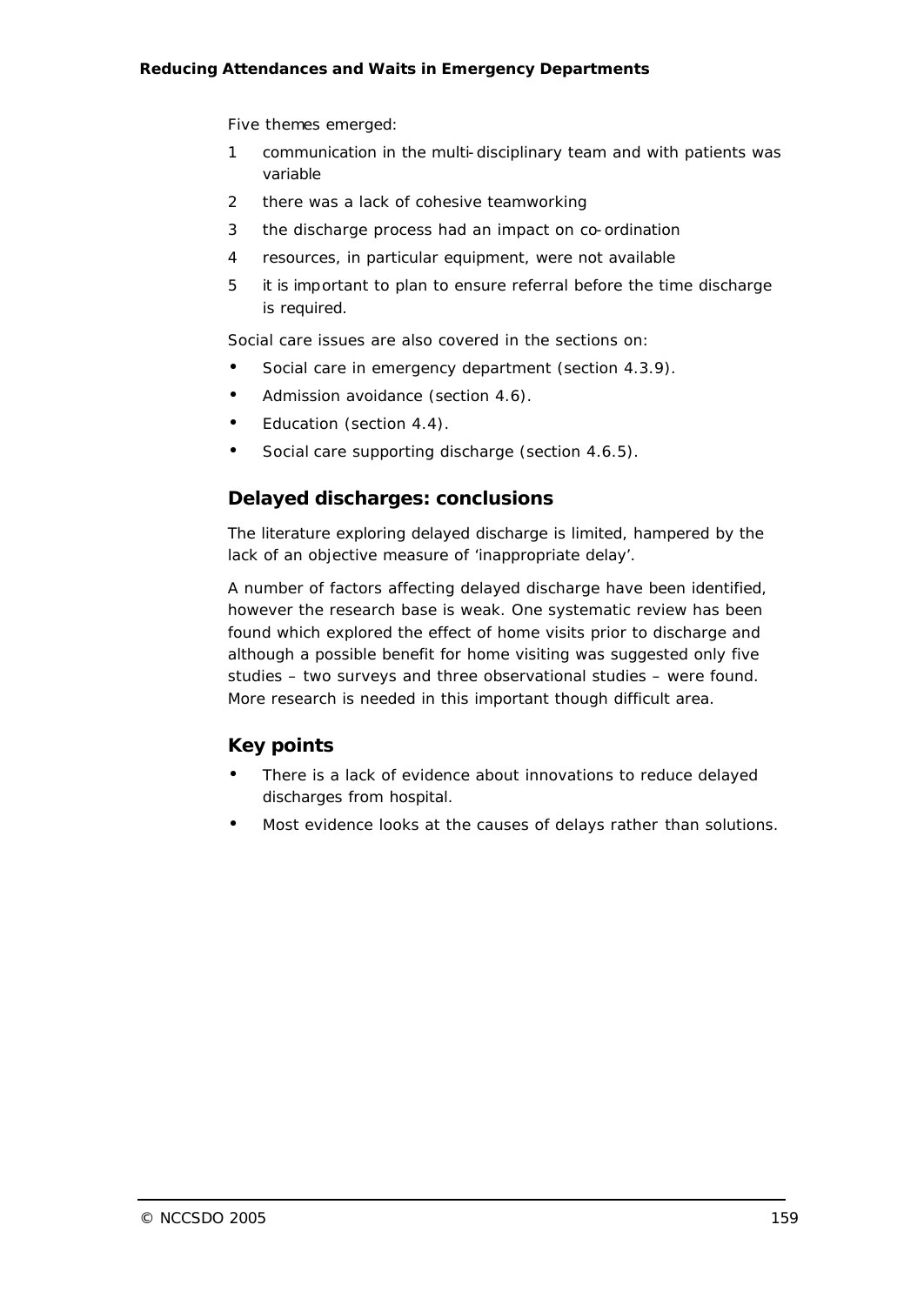# *4.9 Staffing*

Matching the number of staff to the caseload arrival is key to ensuring that a queue does not form (Audit Commission, 1998) but this needs to be combined with measures of workload; tools have been developed to assist this (Taylor *et al.*, 1997). By applying the theory of constraints, bottlenecks in the system can be identified and a model created to determine if extra staffing is required to reduce waits (Rotstein *et al.*, 2002). It has been successfully used to predict a senior house officer shift pattern that more closely matched the patient arrival pattern and would produce shorter waiting times (Coats and Michalis).

Most emergency departments have fixed staffing levels. One study (Shaw and Lavelle, 1998) developed an additional team of personnel who were on call during the viral epidemic season. If the hourly number of presentations was greater then 25% of the hourly average for the year then the team would be mobilised. The team was used 32% of the time in the viral season. It resulted in non-significant decreased waits to see a doctor of 15 minutes compared to the previous year when there was no such team. The study was limited to those patients discharged and in whom all data was available (which was only 64% in the control time period). A Chinese study (Chen *et al.*, 2003) looked at developing a team of experienced nurses who were responsible for quality control and had to be available for on call duties overnight as well as working evenings in the emergency department. They reported that it improved pressure on staff and improved quality of care but detailed analysis was not available. In Rochester a system was developed so that at periods of overcrowding a 'code red' was instituted which provided extra staff in the emergency department, increased flexibility of bed usage in the hospital and a transition team to care for patients awaiting admission in the emergency department. The analysis did not allow exact measurement of the improvements (Schneider *et al.*, 2001).

Teamworking was assessed (Anon., 2000b) by a trial whereby physicians and nurses were teamed up compared to a trial of normal practice. Patient satisfaction with waiting time improved with the team system (score 68 *versus* 73, p=0.01). Changing from a system of individual doctors determining their own work rate (by seeing the next patient when they are ready) to a system of rotational allocation caused a reduction in length of stay for moderately ill patients (Hirshon *et al.*, 1996). Critically ill, psychiatric and paediatric patients were excluded. After one year the waits had reduced from 7.11 hours to 5.86 hours (n=425 pre and 448 post; p<0.001). Another system of small teamworking was assessed by Lau and Leung (1997). Before and after the introduction of the new system, the average waiting time of the patients was 35.19 minutes and 22.04 minutes respectively (range 0 to 134.0 minutes and 0 to 106.3 minutes, respectively). The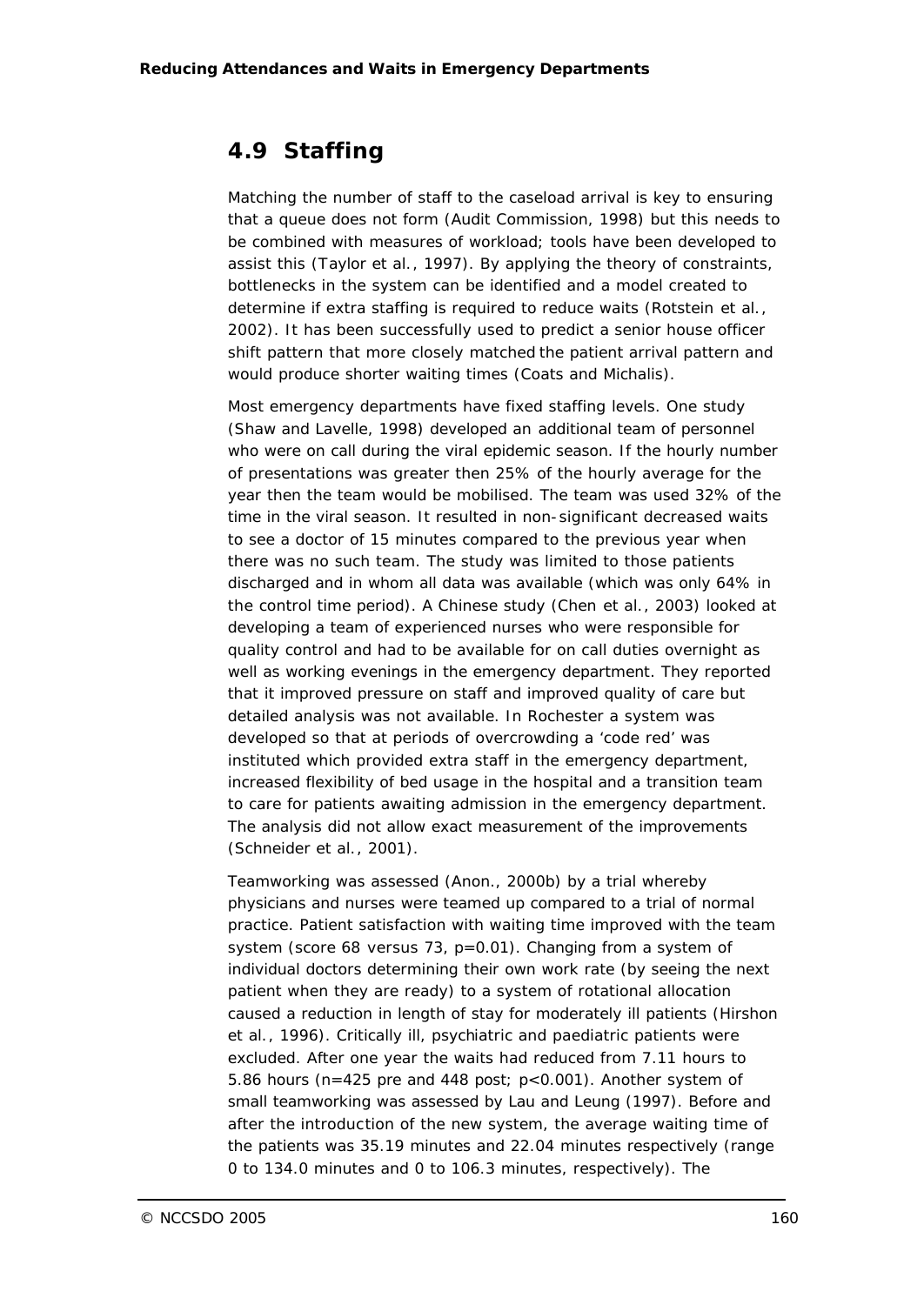difference of 13.15 minutes in the average waiting times was clinically and statistically significant  $(t=2.81; p=0.004)$ , supporting this new system of working.

No high quality studies were found to help predict staffing requirements.

# **4.9.1 Senior staff**

Many of the studies previously mentioned have suggested that increased involvement of senior staff would improve the emergency care system but have not supported this with evidence. The debate about 24 hour senior cover in the emergency department was summarised by Cooke *et al.* (1998)

In a time series study (Wanklyn *et al.*, 1997), a three-week period of medical emergencies receiving normal junior assessment with senior advice if required was followed by a three-week period of being assessed by a single senior registrar then by a group of senior registrars. The same day discharge was better in week two than week one (3.6% *versus* 29%, p<0.001) and still higher than week one in the third week (15%, p<0.001). The readmission rate also reduced (13.3%, 6.9%, 6%). Murphy *et al.* (n.d.), demonstrated that using the emergency department staff grade to determine the need for admission compared to the traditional referral system reduced the wait from decision to admit to bed from 130 minutes to 235 minutes (p<0.0001). However in the emergency department staff grade arm of the trial only one person who was more senior saw the patient.

A British study undertook an RCT reviewing patients who had been referred to the surgical team for intra-abdominal abnormalities which did not require emergency surgery. In the intervention group patients were seen by a senior surgeon (consultant or senior registrar) and then had abdominal ultrasound and/or plain x-rays which were evaluated by a radiologist. The two groups had no significant difference in mean waiting time in emergency department, length of admission, surgical intervention, re-admission rate, and mortality. However, there was a significant difference in the major outcome measure of number of patients admitted. It was therefore successful in avoiding admissions (Cochrane *et al.*, 1998).

One study noted that 2.5% of total emergency department reattendances were unplanned emergency department attendances. The common reason for this related to persistent pain following injury and approximately half had a significant change in their management. It was also estimated by expert opinion that two-thirds of reattendances were unavoidable, therefore only 0.8% of all emergency department attendances are avoidable because of changes that reduce reattendance rate. The article suggests that senior emergency department doctors may be able to reduce this number (Armstrong *et al.*, 1991).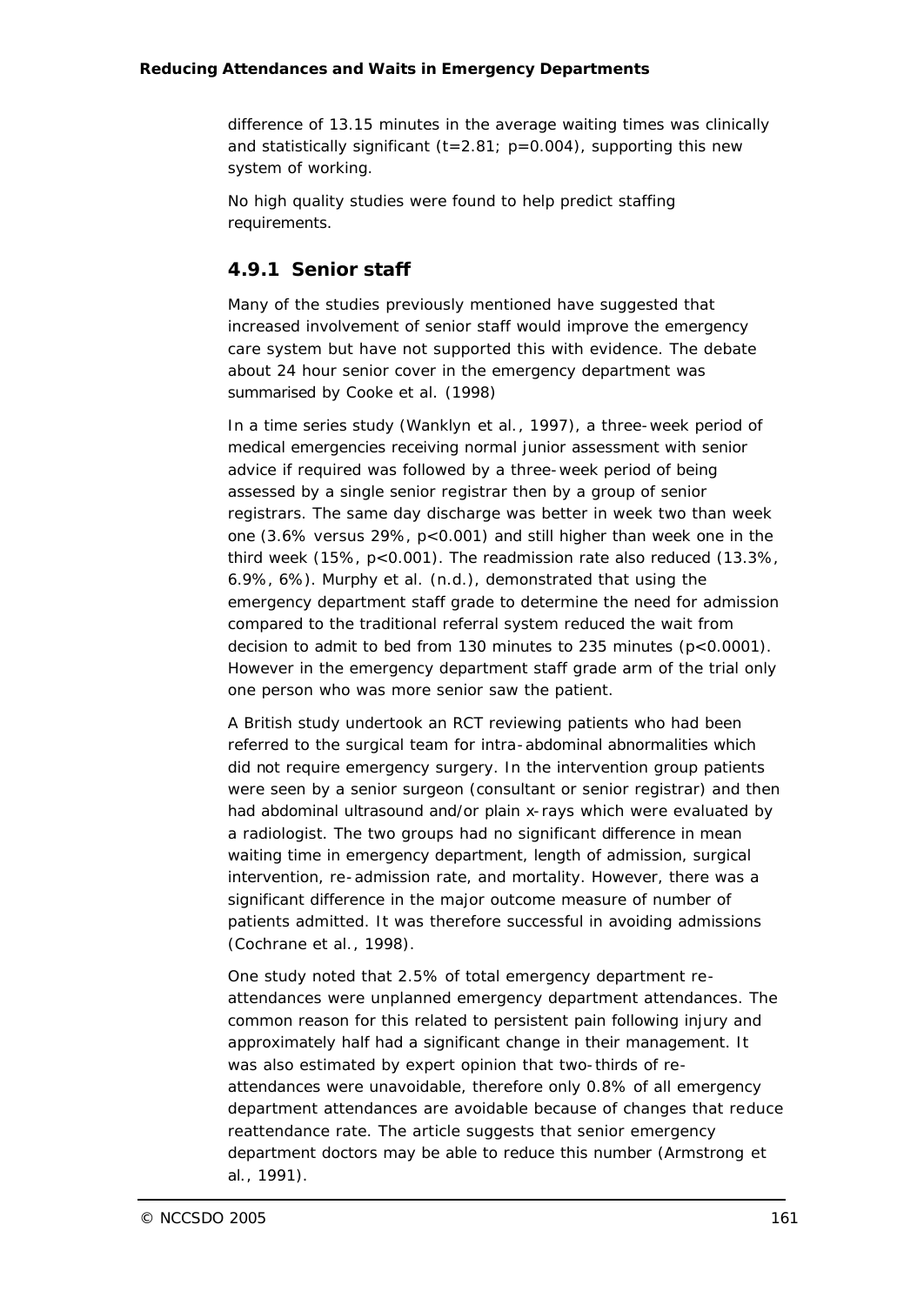In a study of 156 patients potentially needing psychiatric care the assessment given by emergency physicians and psychiatrists was compared. The emergency physicians and psychiatrists had only a moderate agreement regarding danger to self (*k*=0.44), danger to others (*k*=0.4) and substance abuse being a primary problem (*k*=0.5) and the need for psychiatric hospitalisation (*k*=0.54). The study did not look at which diagnosis was eventually deemed to be correct. It suggested that this only moderate level of agreement means that there should be more shared training and suggested that a policy of direct psychiatric admission following emergency physician assessment may produce some discrepancy of opinion (Garbrick *et al.*, 1996).

Improvements in care may also be achievable by enabling staff to increase their patient contact time. An American study showed low levels of direct contact (Hollingsworth *et al.*, 1998) and Brown (2000) reported UK consultants only able to spend a 30% of their time in patient contact. This study of the activities of emergency department consultants showed that the more consultants present, the more time they spent on clinical duties. None of the consultants studied spent more than 48% of their time in clinical contact, although all worked more than their contracted hours. However the study only used a small convenience sample of staff. A time and motion evaluation of the activities of four emergency department consultants determined that over 20% of their time could have been saved with the use of a physician's assistant. This study only took place in one hospital and the consultants knew they were being observed, so this may not be applicable to all situations (Law and Sloan, 1999).

# **4.9.2 Nurse practitioners**

Nurse practitioners are used widely throughout the UK and schemes are increasing rapidly (Neades, 1997; Tye, 1997). They have been shown to be as safe as junior doctors (Sakr *et al.*,1999; Sakr, 2000) and patients are satisfied with the care they administer (Rhee and Dermyer, 1995). Although, interestingly, in a paying system, patients are prepared to pay more to see a doctor (Larklin and Lesko, 1999). A literature appraisal concluded that depending on the protocols and patients' age restrictions, emergency nurse practitioners could independently treat between 24% and 30% of patients attending emergency department but the cost per case may be higher for emergency nurse practitioners (Sakr, 2003).

It has been demonstrated that emergency nurse practitioners can treat minor injuries equally effectively as senior house officers but that both made significant errors in 9% to 10% of cases (Sakr *et al.*,1999). This study did not assess the time taken by each to examine the patient or complete their care.

A study in a minor injury service showed that practice nurses seem to offer an effective service for patients with minor illnesses although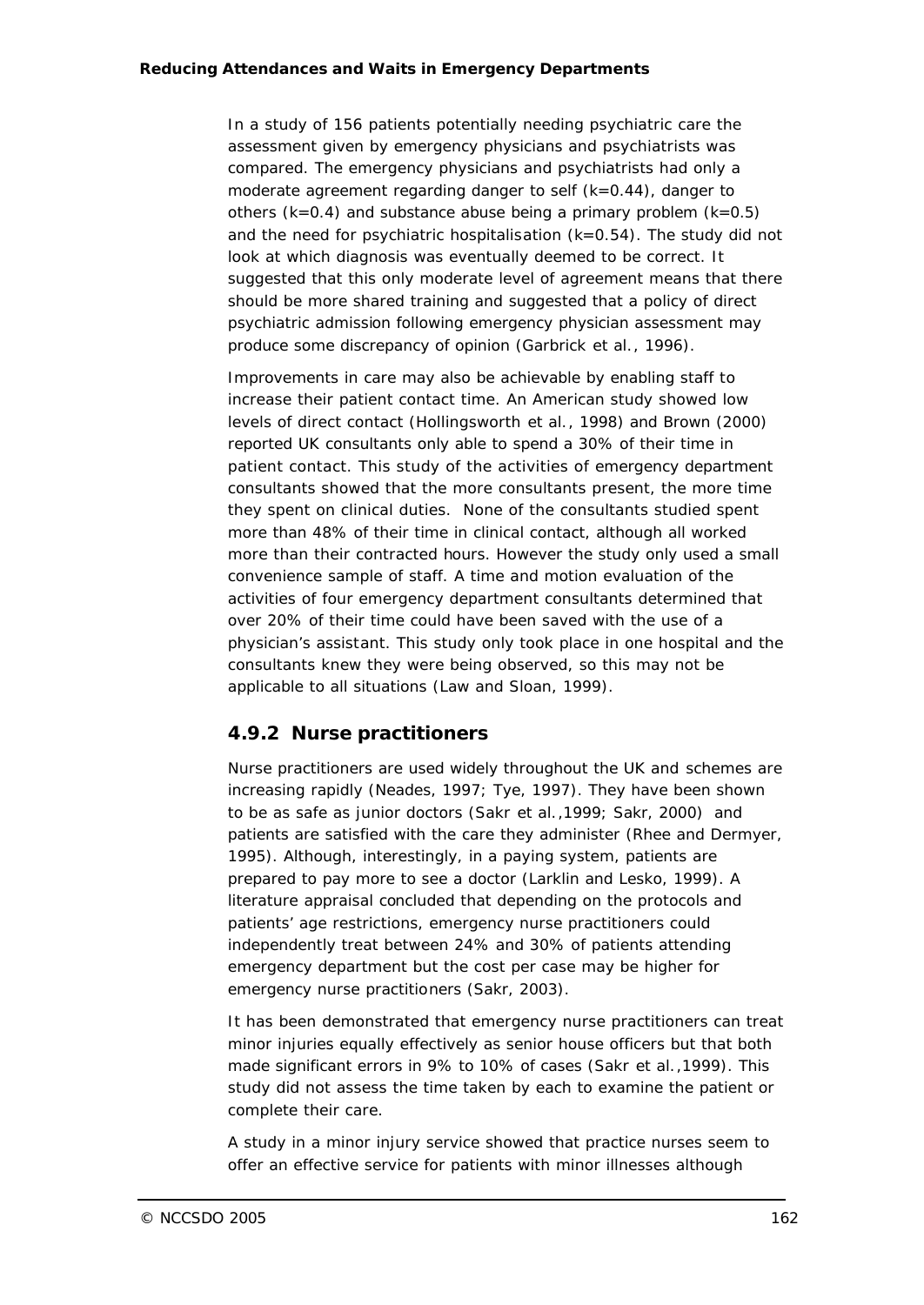consultation times were slightly longer. The difference in emergency department visits between the two groups was not significant (Shum *et al.*, 2000). A study of nurse practitioners in various emergency care settings showed that the nurse practitioners spent 12 minutes longer than doctors at the initial consultation but this resulted in greater patient satisfaction. The overall length of stay was also shorter with emergency nurse practitioners. However the study had a significant weakness in that the emergency nurse practitioners were based in a minor injuries unit or a minor injuries team of the emergency department, whereas the doctors were all based in the emergency department. It is therefore impossible to determine if the delays were due to the carer or the environment (Byrne *et al.*, 2000).<sup>66</sup>

A systematic review of nurse practitioners working in primary care showed that in selected groups of patients, patients are more satisfied with care from a nurse practitioner than from a doctor, with no difference in health outcomes. This may be related to the fact that nurse practitioners take longer for consultations, but it also noted that they carry out more investigations. The studies were mainly limited to patients with minor illness (Horrocks *et al.*, 2002). Minor illness in primary care can be successfully treated by nurses who have access to a doctor (Marsh and Dawes, 1995).

An Australian study looked at suturing of minor lacerations by clinical nurse specialists. Patients were randomly assigned to have their lacerations sutured by either doctors or the clinical nurse specialist. Analysis found that the patient length of stay was not significantly different between the two groups. However, those who were cared for by the nurse appeared to be more satisfied with their care and the overall services. Wound healing outcomes were similar for both groups (Charles *et al.*, 1999).

A new concept is now developing in emergency nursing whereby rather than having a division between nurses and emergency nurse practitioners, a spectrum is developed based on individual competencies. This concept has only recently been described by Crouch(2001), and has yet to be evaluated for effectiveness.

# **4.9.3 Specialist nurses**

In a systematic review of COPD specialist nurses, four studies were found. Three assessed mortality following 12 months of care (n=96, 152 and 301), and one after seven months (n=75). Meta-analysis demonstrated that mortality was not significantly reduced by the intervention, (odds ratio 0.72; 95% confidence interval 0.43 to 1.21). Post hoc sub-group analysis suggested that mortality was reduced by the outreach nursing programme in patients with less severe disease. Significant improvements in health-related quality of life were reported in one study in moderate COPD, but not in a study in patients with severe disease. No changes in clinical course were identified. Hospital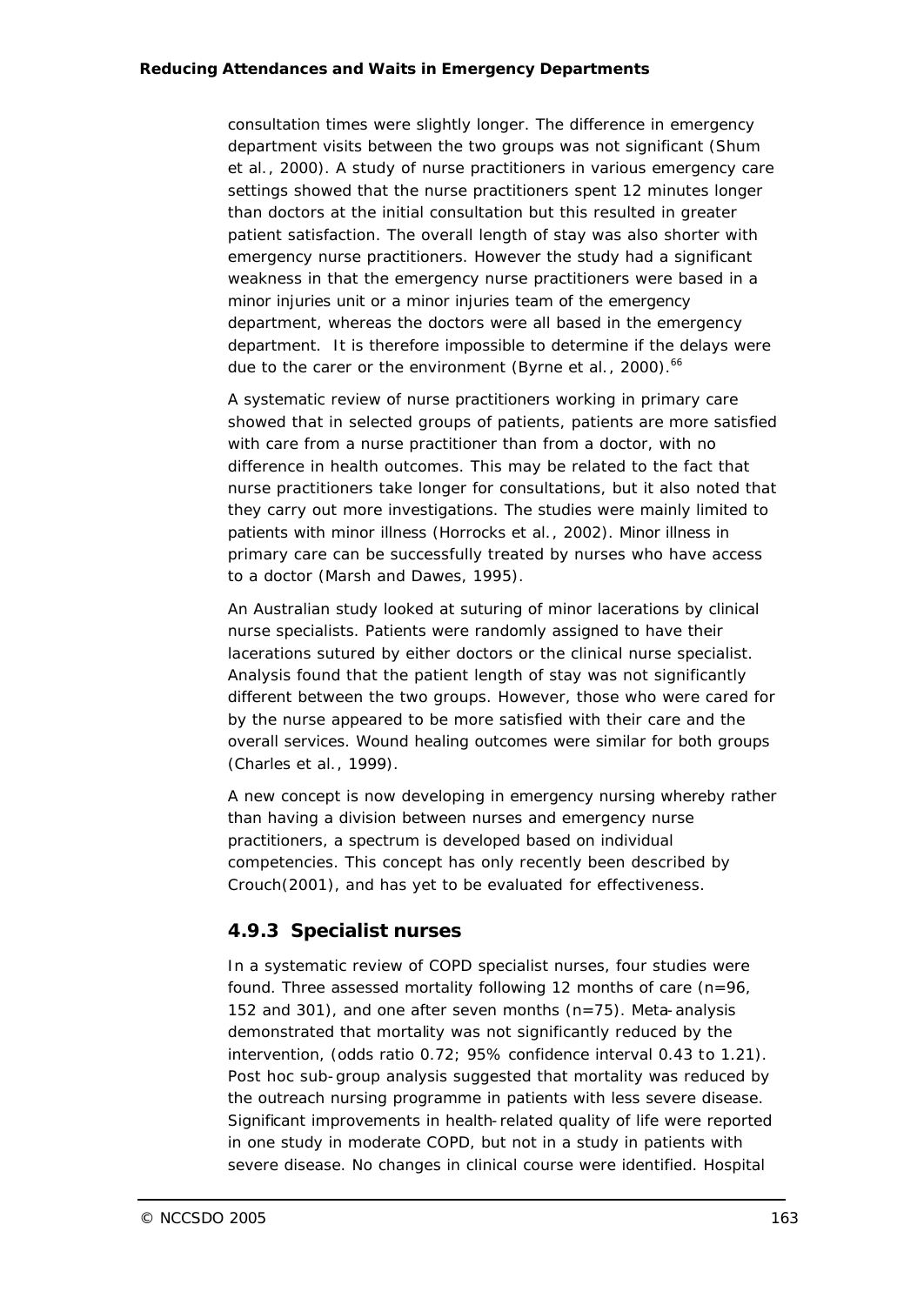admissions were reported in only one study in patients with severe disease and no benefit was observed (Smith *et al.*, 2001).

The presence of a diabetes specialist nurse / nurse case manager may improve patients' diabetic control over short time periods, but from currently available trials the effects over longer periods of time are not evident. There were no significant differences overall in hypoglycaemic episodes, hyperglycaemic incidents, or hospital admissions. Quality of life was not shown to be affected by input from a diabetes specialist nurse/nurse case manager (Loveman *et al.*, 2004).

### **4.9.4 Emergency care practitioners**

'Emergency care practitioners' is a new term that has been adopted to cover a group of individuals working in emergency care who have skills that apply across traditional boundaries. Most frequently it applies to ambulance paramedics with extra skills and training to increase the diagnostic and clinical management abilities. But it has also been applied to nurses who have expanded their skills in prehospital care and other professional groups working in emergency departments. The role of the paramedic in the emergency department has been described (Lewis, 1999) and the different training requirements of nurses and paramedics in the UK has been explored (Morgan and Cooke, 2001).

A study of community paramedics in Staffordshire demonstrated that 25% of patients attended were not transported and there were no adverse outcomes. However, with no control group and no details of the extra training they received, it is not possible to estimate the effect of this scheme or its generalisability (Staffordshire Ambulance Service, 2001). A study in Cumbria looked at emergency nurse practitioners working on ambulances. Without extra training, 20% of the cases were not transported with the nurse on the ambulance and 34% when the nurse was on a fast response vehicle, but as they were selected cases the effect on a whole system cannot be assessed. No figures were analysed for times when the emergency nurse practitioner was not available as a comparator (Walsh and Little, 2001).

In 27% of US emergency departments, emergency medicine (ambulance) technicians are used or are planned to be used (Allerman *et al.*, 1985). An Australian paper has formulated ideas of the practitioner role in pre-hospital care using soft systems methodology and reviews its potential in Australia, much of which is also applicable in the UK. It concludes that most of the development is speculative without research on the innovations being proposed (O'Meara, 2003). Guidelines have been established for the role of physician's assistant in emergency departments in the United States, stressing that they must supplement and assist the emergency physicians and not replace the medical expertise and they must always work under the supervision of emergency physicians and the scope must be clearly delineated. They need to have appropriate credentials to undertake the work and there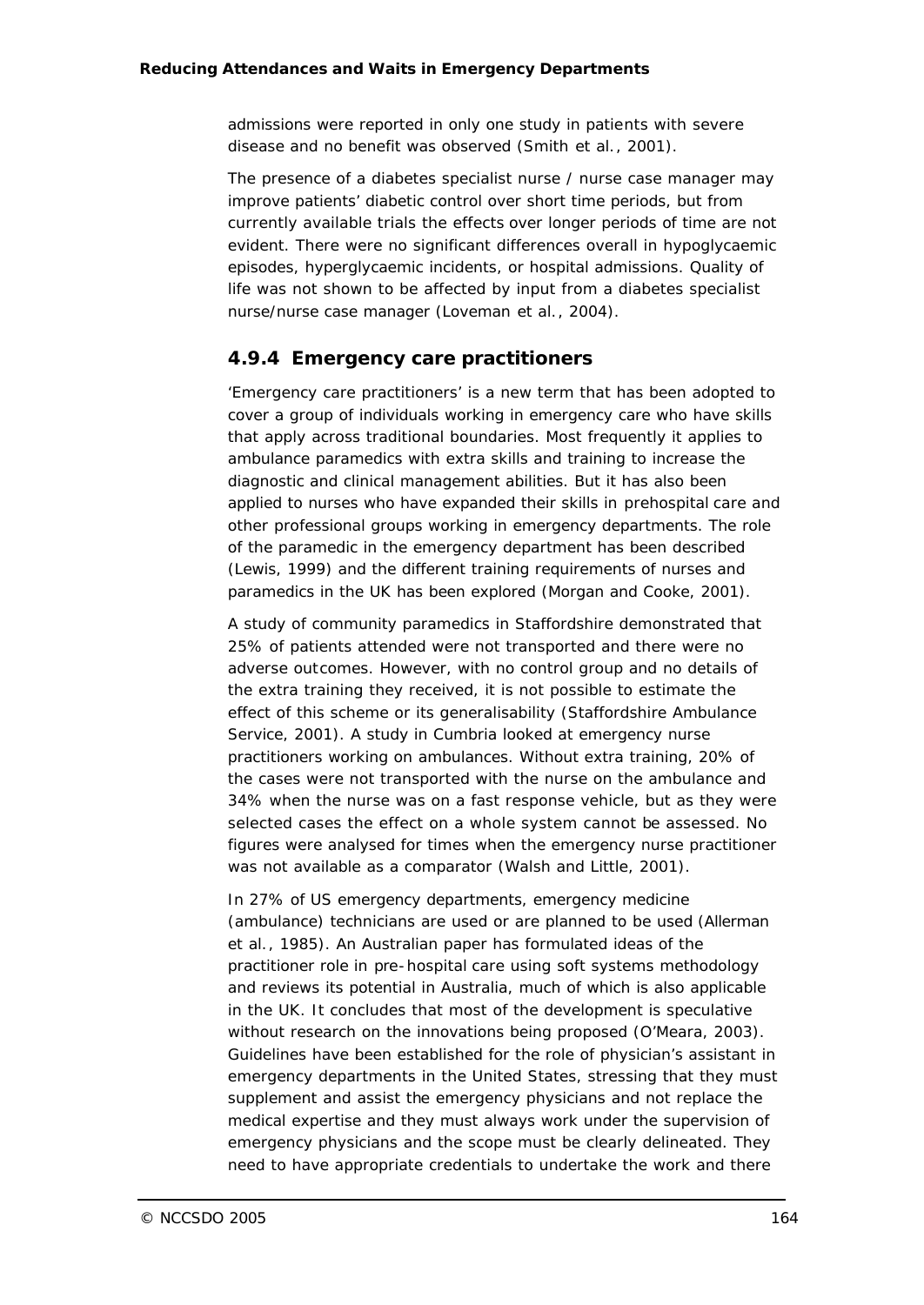must be a dedicated person providing the overall direction of activities of physicians' assistants within the emergency department (Emergency Medicine Practice Committee, 2002). A non-randomised study looking at non-medical technicians in an emergency department undertaking minor procedures such as blood-taking, retrieval of results, suturing, plastering, etc. showed that the mean waiting time was reduced by ten minutes against a background time of three hours (p<0.0001). The reduction was confined to those in categories 3 and 4. The number of patients who left without being seen was reduced from 8.2% to 5.3% The technicians were extra staff, so some of the effect may be due to increased staff rather than the specific role (Grouse and Bishop, 2001). A 15-year study of such technicians had similar infection rates for suturing as physicians (Sklar *et al.*, 1989).

In the UK, using paramedics in emergency departments has been undertaken in two ways. The first practice is using paramedics between calls but has raised concerns because their first responsibility must be to respond to emergency ambulance calls, hence risking sudden cessation of the care they are undertaking (Wisecup, 1992). The second role is using them as members of the team in emergency department. This approach is currently being trialled in the UK but no evaluation is yet available (NHS Modernisation Agency, 2003b).

# **4.9.5 Allied health professionals**

In a Cochrane review of pharmacist interventions, one study demonstrated a decrease in admissions (Beney *et al.*, 2001). The review included 25 randomised trials, controlled clinical trials, controlled before and after studies and interrupted time series analyses which compared four interventions:

- 1. **Pharmacist services targeted at patients** *versus* **services delivered by other health professionals:** This resulted in a slight increase in utilisation of scheduled services, whereas hospital admissions and emergency room admissions were decreased (one study).
- 2. **Pharmacist services targeted at patients** *versus* **the delivery of no comparable service**: Pharmacist services decreased the use of non-scheduled health services, the number of specialty physician visits or the number and costs of drugs, compared to control patients (six studies). Improvements in the targeted patient condition were reported in ten of 13 studies that measured patient outcomes, but patients' quality of life did not seem to change.
- 3. **Pharmacist services targeted at health professionals** *versus* **services delivered by other health professionals:** The intervention delivered by the pharmacist was less successful than that delivered by physician counsellors in decreasing inappropriate prescribing (one study).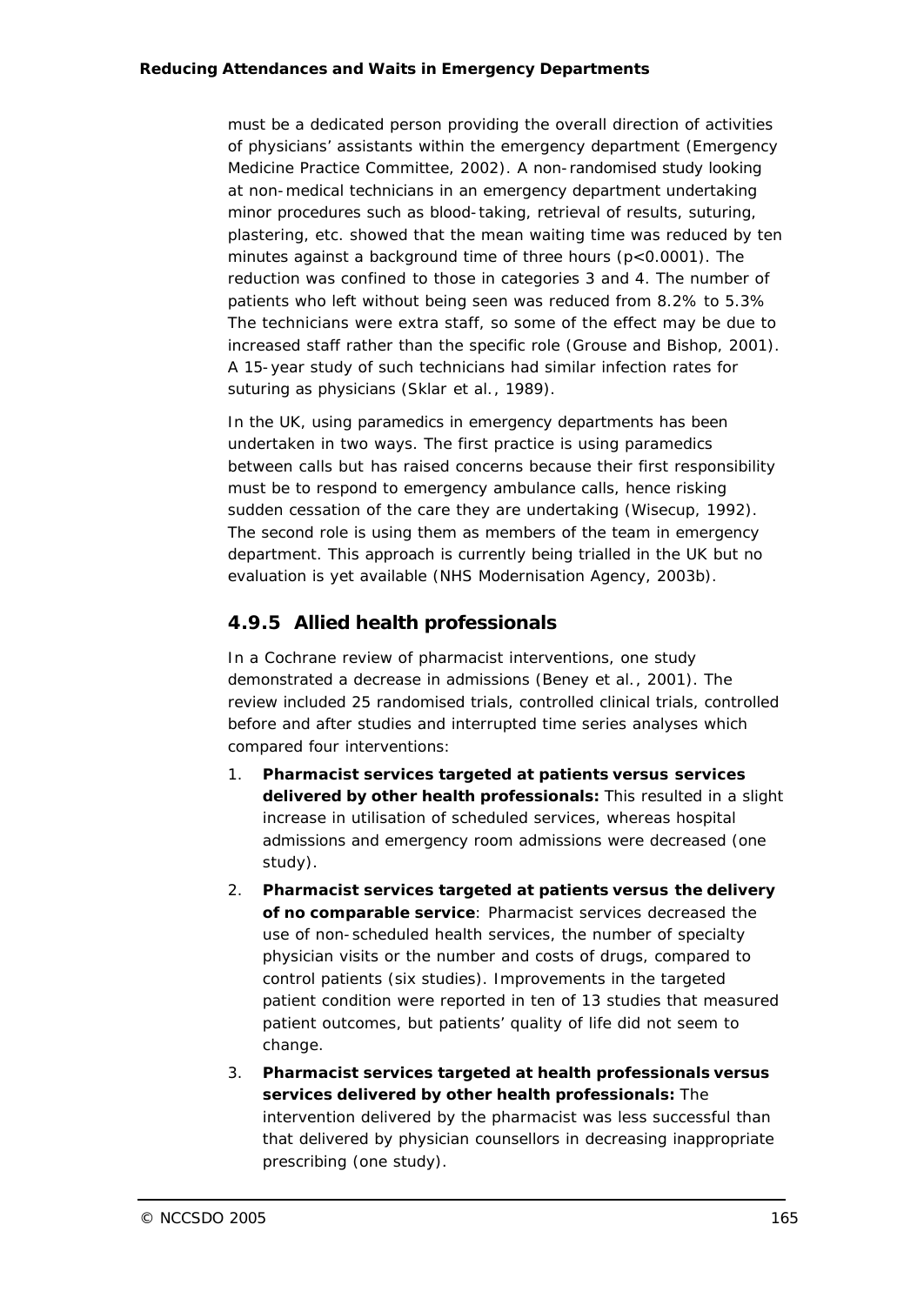4. **Pharmacist services targeted at health professionals** *versus* **the delivery of no comparable service:** 25 studies were included involving more than 40 pharmacists and 16 000 patients. All studies demonstrated that pharmacist interventions produced the intended effects on physicians' prescribing practices.

Only two studies compared pharmacist services with other health professional services and were reported to have some bias and conclusions could not be drawn about comparisons 1 and 3. The other studies supported the expanded roles of pharmacists in patient counselling and physician education. Because of the lack of generalisability, poor definitions of interventions, lack of cost analysis and outcome data, further research was recommended before implementing changes.

The use of occupational therapists in emergency departments has been judged by doctors to prevent 21% of admissions referred to them. The data quality and description do not allow full interpretation of this small study (Hann, 1997).

# **Staffing: conclusions**

There are very few studies looking at the impact of differing staffing levels, skill mix or systems of work. Work looking at increased use of senior medical staff suggests they may reduce admissions and decrease delay, particularly if they have admitting rights. Nurse practitioners have been shown to be safe and effective but their impact on waits has not been assessed. New roles in emergency care for ambulance staff, physiotherapist, pharmacists and occupational therapists have not been systematically assessed and need further research.

# **Key points**

- Teams of staff available for unpredicted surges in activity may reduce delays.
- Rotational allocation of patients may be better than clinician selfdetermination.
- Senior staff may reduce admissions and delays.
- Nurse practitioners are safe and effective but their effect on waits is unknown.
- The role of other health care professional in emergency care needs evaluation.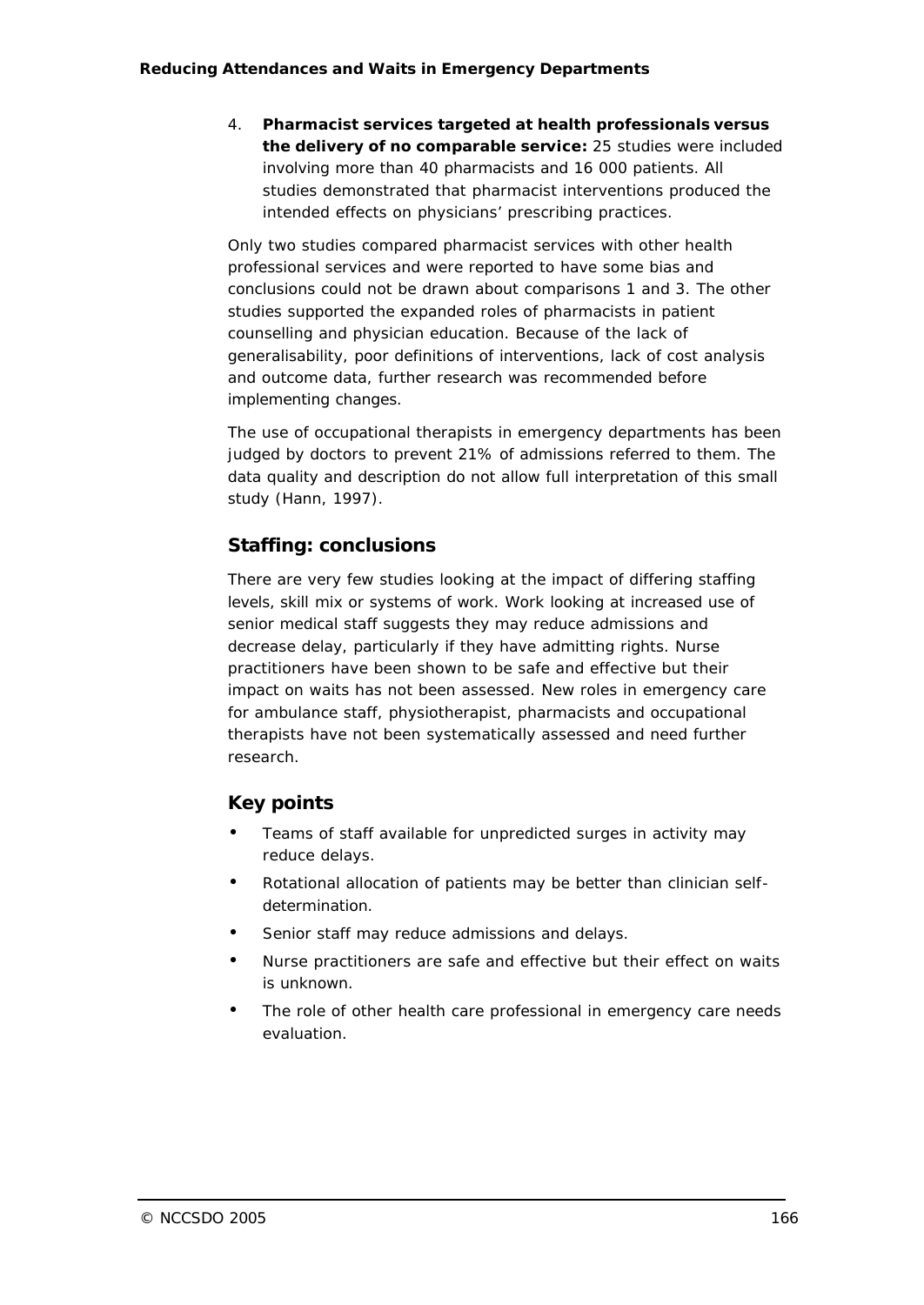| Table 21 Staffing (4.9) |               |                                                                                                                   |                             |                                                                                                                                    |                                                             |
|-------------------------|---------------|-------------------------------------------------------------------------------------------------------------------|-----------------------------|------------------------------------------------------------------------------------------------------------------------------------|-------------------------------------------------------------|
| <b>Study details</b>    | <b>Domain</b> | Study design                                                                                                      | <b>Study population</b>     | Intervention                                                                                                                       | Findings/conclusion                                         |
| Shaw & Lavelle, 1998    | Paediatric    | Pre-post intervention                                                                                             | All patients attending      | Use of additional staffing as a                                                                                                    | Reduction in waiting time from                              |
| Applicable to UK: Yes   | ED            | comparison study                                                                                                  | ED                          | team and additional space.<br>Plan was activated between                                                                           | arrival to physician of 15 mins<br>$(95\%CI - 10$ to $-20)$ |
| <b>United States</b>    |               | $n=24,012$ intervention -<br><b>VESAS</b><br>$n=24,657$ control – pre-<br><b>VESAS</b> period                     | ED size: 54 000 p.a.        | 1.00 pm and 12.00 am when<br>4-hourly totals and numbers<br>attending increased by 25%<br>on the previous years number<br>average. | LWBS reduced by 37% (95%CI 33%<br>to 41%)                   |
| Lau & Leung, 1997       | <b>ED</b>     | Pre-post intervention                                                                                             | All ED patients             | A small team consultation<br>system                                                                                                | The new system reduced waits                                |
| Applicable to UK: Yes   |               | comparison study<br>$(N=2583)$                                                                                    | ED size: 400/500 per<br>day |                                                                                                                                    | Mean wait time reduced from 35 to<br>22 mins ( $p=0.004$ )  |
| Hong Kong               |               | $n = 1319 -$ intervention<br>(small team<br>consultation system)<br>n=1264 control (usual<br>consultation system) |                             |                                                                                                                                    |                                                             |
| Hirshon et al., 1996    | <b>ED</b>     | Pre-post intervention                                                                                             | All patients $=18$ except   | Assigning patients in                                                                                                              | Significant reduction in mean ED                            |
| Applicable to UK: Yes   |               | comparison study<br>$(N=2,637)$                                                                                   | those with<br>ophthalmology | sequential rotation to<br>residents                                                                                                | LOS $pre=7.11$ hrs; $post=5.86$ hrs<br>(p<0.001)            |
| <b>United States</b>    |               | <b>Historical control</b>                                                                                         | disorders.                  |                                                                                                                                    | - surgical patients: LOS reduced<br>from 1.88 to 1.43 hrs   |
|                         |               |                                                                                                                   | ED size: 48 000 p.a.        |                                                                                                                                    | - medical to 5.36 to 4.95 hrs                               |

*© NCCSDO 2005 167*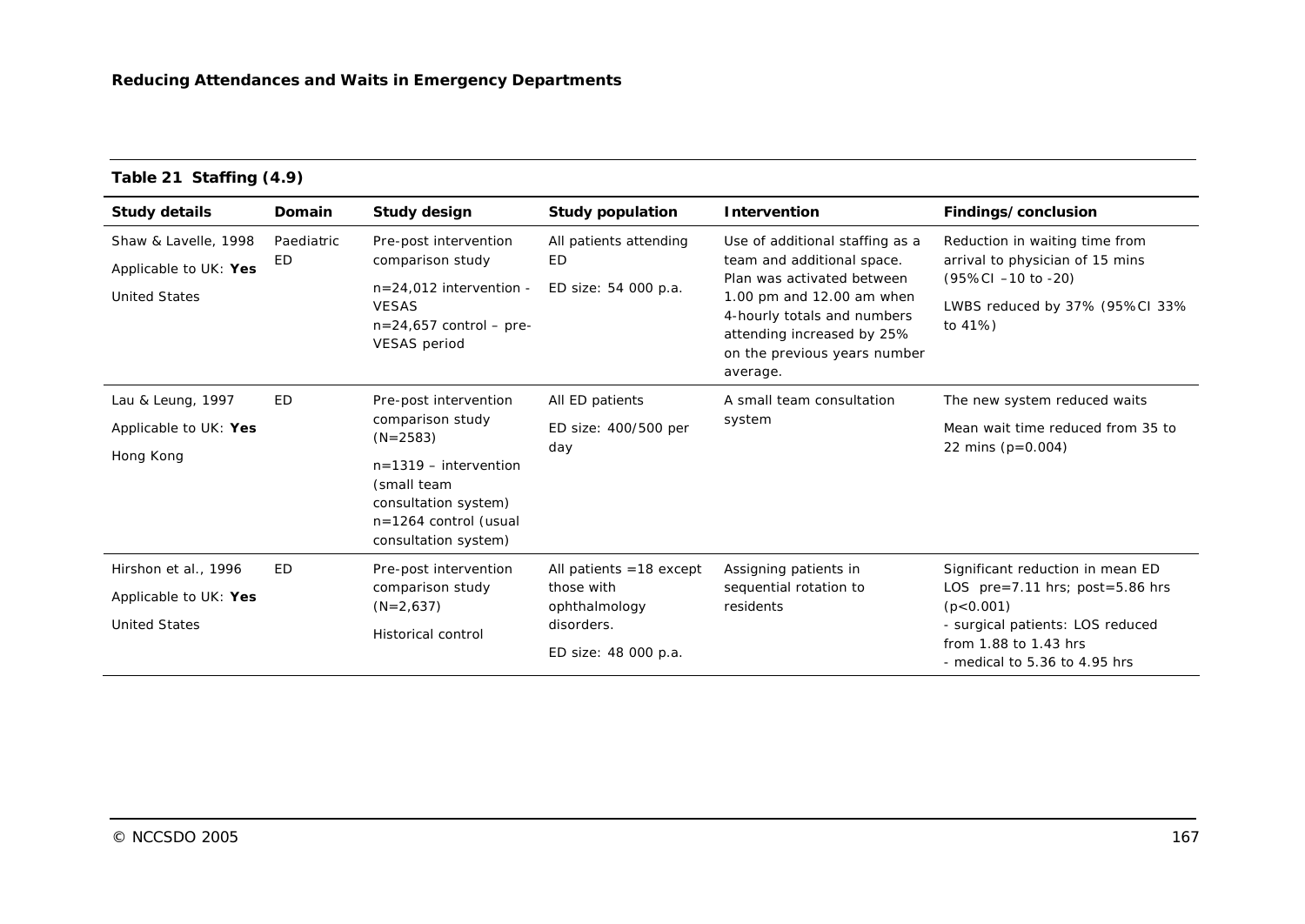| $1$ and $21$ (continued) |                        |                                                                  |                                                               |                                                       |                                                                                                                                              |  |
|--------------------------|------------------------|------------------------------------------------------------------|---------------------------------------------------------------|-------------------------------------------------------|----------------------------------------------------------------------------------------------------------------------------------------------|--|
| <b>Study details</b>     | <b>Domain</b>          | Study design                                                     | <b>Study population</b>                                       | <b>Intervention</b>                                   | Findings/conclusion                                                                                                                          |  |
| Shum et al., 2000        | Primary<br>health care | $RCT (N=2021)$                                                   | All patients requesting                                       | Patients with minor injuries                          | Nurse consultations: 10 mins:                                                                                                                |  |
| Applicable to UK: Yes    |                        | $n = 1815$ entered the                                           | and offered same day<br>in general practice                   | allocated to nurse or doctor in<br>GP practices       | doctor consultations: 8 mins                                                                                                                 |  |
| United Kingdom           |                        | trial:                                                           |                                                               |                                                       | 2% of patients in each group visited                                                                                                         |  |
|                          |                        | $n = 900$ treatment by<br>nurse<br>$n = 915$ treatment by GP     | Setting: 5 general<br>practices                               |                                                       | <b>ED</b>                                                                                                                                    |  |
| Byrne et al., 2000       | <b>ED</b>              | Observational study                                              | Minor injuries                                                | Comparison of ED, MIU and                             | Nurse led service reduced waiting                                                                                                            |  |
| Applicable to UK: Yes    |                        | $(N=181)$                                                        | ED Size: NK                                                   | nurse led MIU                                         | time - patients waited significantly<br>longer to see a doctor in ED than<br>patients waiting to be seen by ENP<br>by 40 minutes $(p<0.001)$ |  |
| United Kingdom           |                        | $n = 57$ Traditional ED<br>$n=57$ MATS<br>$n = 67$ Nurse-led MIU | <b>MATS Size: NK</b><br>MIU Size: NK                          |                                                       |                                                                                                                                              |  |
|                          |                        | Control: No                                                      |                                                               |                                                       |                                                                                                                                              |  |
| Walsh & Little, 2001     | Prehospital            | Action research study                                            | Emergency requests -                                          | Introduction of an emergency                          | Reduction in attendance at ED                                                                                                                |  |
| Applicable to UK: Yes    | care                   |                                                                  | 999 or GP requesting<br>care practitioner to the<br>transfers | ambulance service.                                    | - ECP managed 20% of patients at<br>the scene who were not                                                                                   |  |
| United Kingdom           |                        |                                                                  |                                                               |                                                       | subsequently admitted to ED                                                                                                                  |  |
| Grouse & Bishop,         | <b>ED</b>              | Cohort study $(N=6909)$                                          | ED uses during NMT                                            | Recruiting NMTs to carry out                          | Significant reduction in waiting time                                                                                                        |  |
| 2001                     |                        | $n = 3248$ intervention                                          | 'week on' in study<br>weeks                                   | minor procedures - 2 trained                          | reduced from 40 mins to 30 mins<br>(p<0.001)                                                                                                 |  |
| Applicable to UK: Yes    |                        | days                                                             |                                                               | non-medical technicians<br>(nurses) performed bloods, |                                                                                                                                              |  |
| Australia                |                        | n=3481 control days                                              | ED size: 37 000 p.a.                                          | IVC, plasters etc.                                    | Reduction of LWBSs by 35%                                                                                                                    |  |

**Table 21 (continued)**

Note. ED: emergency department; IVC: intravenous canellation; LOS: length of stay; LWBS: left without being seen; MATS: minor accident treatment service; MIU: minor injuries unit; NK: not known NMT: non-medical technicians.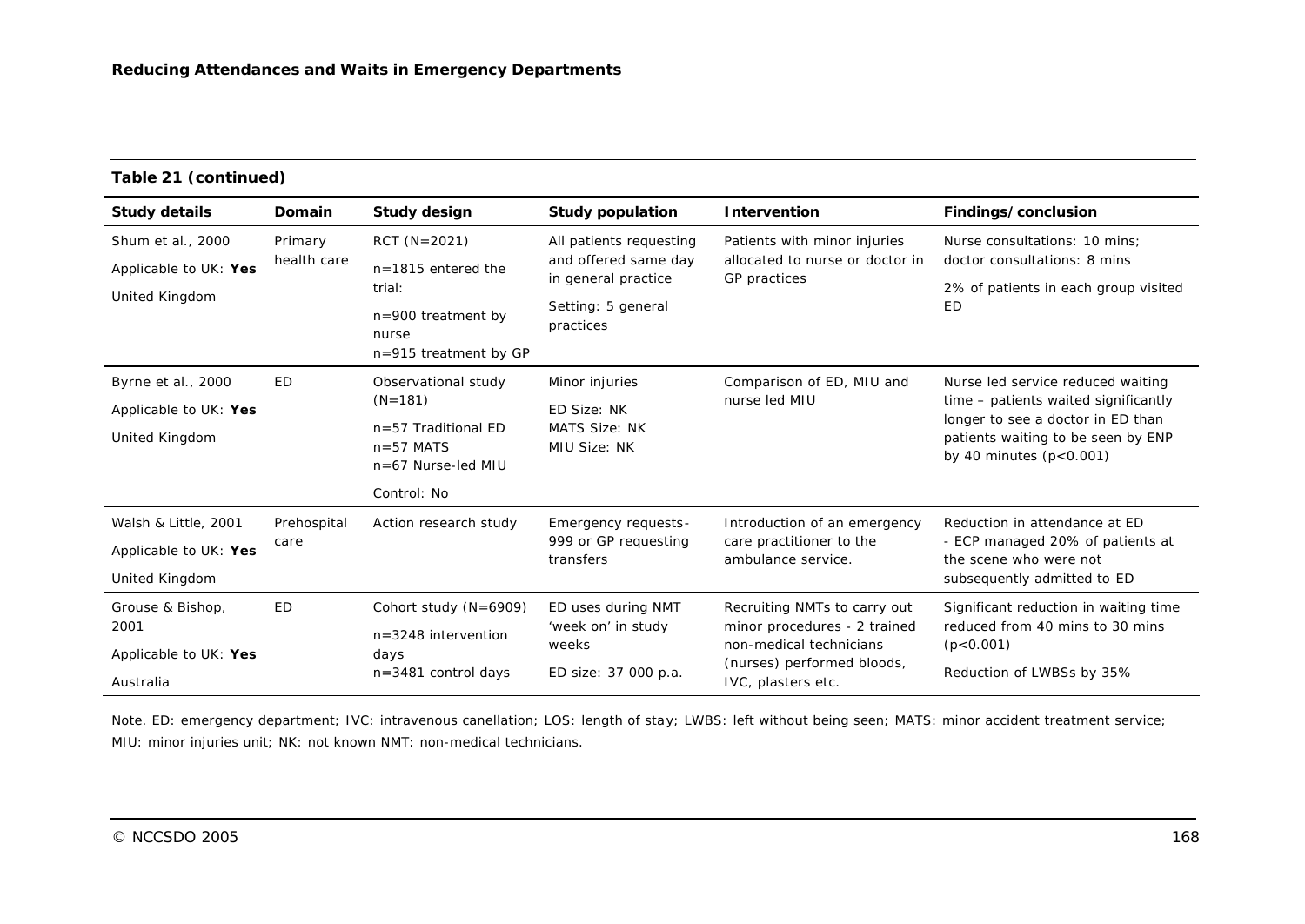### **Case study 8: Nurse-led assessment areas**

### **Summary of improvement**

A nurse-led 'assessment area' was developed using a 'see and treat' model and incorporating advanced triage, near-patient testing and streaming to primary care. This has made an immediate improvement on the emergency department patients' total waiting times and improved the patients' experience. Prior to the change, long waiting lists meant violence was not uncommon in the department, making staff recruitment and retention difficult.

A very short PDSA cycle was initiated to trial the assessment area. A set of very simple criteria were applied to the project. These were to make it safe, make it relatively cost-neutral and make sure that any outcomes were measurable. Following a one-week pilot, the effects were so dramatic on patients' waiting times that the decision was made to make the change permanent.

This improvement has contributed significantly to:

- more than 98% of patients now are seen, treated, admitted, transferred or discharged within four hours of arrival at the emergency department, compared to 93% in December 2002
- elimination of A&E gridlock
- reduced waiting room congestion
- reduced waiting room congestion
- significant reduction in number of complaints received from patients.
- improved atmosphere within the department; patients noticeably happier; lower stress levels among staff; hence improving staff morale. No more overnight patients
- strong support by the emergency department consultants who were fully involved in setting up and trialling the project, thus improving communications and team work between all levels
- raised profile of the department, recent recruitment of staff, students now requesting to do elective placements there
- 'up to date' area with notice boards, resource folders and books assists with training of junior staff.
- ongoing improvement of communications and referral systems within primary care services
- patients now streamed to the appropriate place for their needs, according to Department of Health guidelines.

#### **Changes made:**

- All patients are seen within ten minutes of arrival and triaged according to the Manchester triage model. Because patients are not returned to the waiting room, the triage process has been pared down to a 'two-minute triage' model. Priority 1 and 2 patients are streamed to the majors / resus area, and minors are streamed to the minors area to be seen by an emergency nurse practitioner or doctor.
- All other presenting patients (both walk-in and ambulance) are seen immediately in the assessment area. Patients receive advanced triage and a decision is made by a senior emergency department nurse at F or G grade whether the patient needs to be seen in the emergency department or has a primary care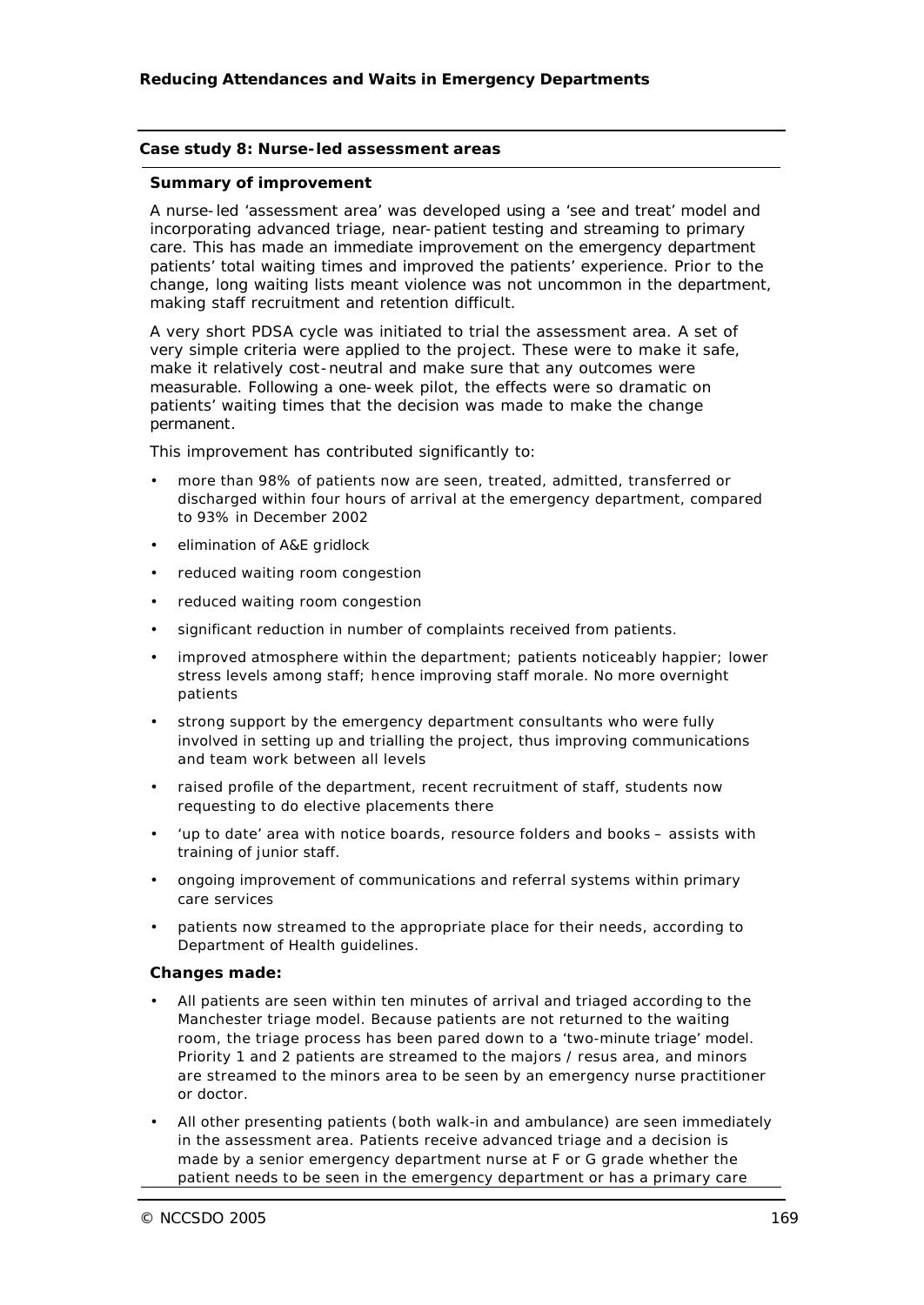need.

- Patients undergo a variety of investigations and assessments with near patient testing using an ISTAT® blood machine bought specifically for the area. This follows a 'diagnostic recipe book' developed by the emergency department consultants which ensures that all essential investigations are completed prior to the first medical assessment, with the exception of x-rays.
- Patients suitable for primary care have appointments and referrals made at the time by the assessment nurse and are streamed away from the emergency department with open access to return should their condition worsen.
- Patients' waiting time is better utilised with the patients having a 'full package' of investigations and results readily available when seen by the doctor.

### **Implementation advice:**

- Staffing issues lack of senior experienced staff to cover.
- Initially open 9.00 am to –5.00 pm; after four weeks, it was open 24 hours daily. Needed staffing to match as well as training and supervision.
- Communication difficulties between assessment area and the rest of the emergency department. Initially seen as 'them and us'. All staff were encouraged to spend time working in the area to familiarise themselves with the concept and this helped relationships.
- Changing staff attitudes and implementing changes in traditional working practice. Changing staff and patients' attitudes regarding emergency department needs and primary care needs.
- A system of streaming to primary care was developed this has assisted towards target figures by at least 10% to 15% of patients attending the assessment area daily. However this has been largely experimental, thus highlighting the need for training, guidelines, policies, and protocols.
- Liaising with PCT and GP forums to ensure that they are aware that patients will be streamed back to them. British Association for A&E Medicine core service guidelines used.
- Financial impact of near-patient testing (particularly disposables) and staffing needs to be fed into local development planning and PCT forums.

#### **Next steps:**

- Development of local guidelines, policies and protocols for the unit.
- Health care assistant's role extended to include IV cannulation / phlebotomy following training and clinical supervision. Increase in the number of emergency medical assistants in the department. (Protocol for staff to highlight abnormal results to senior nursing staff).
- Exploring the role of nurse practitioner for major injuries and illnesses including request of chest/abdominal x-rays and referral to specialties, for example medics following assessment etc.
- Development of primary care streaming guidelines with training and study days to ensure that this is done safely.

### **Audits to be carried out**

- GP uptake and re-presenting or re-admission to the emergency department.
- Match assessment unit demand to activity (data already has been collected).
- Patient experiences in the emergency department, how we can improve.
- Staff questionnaires on current attitudes etc.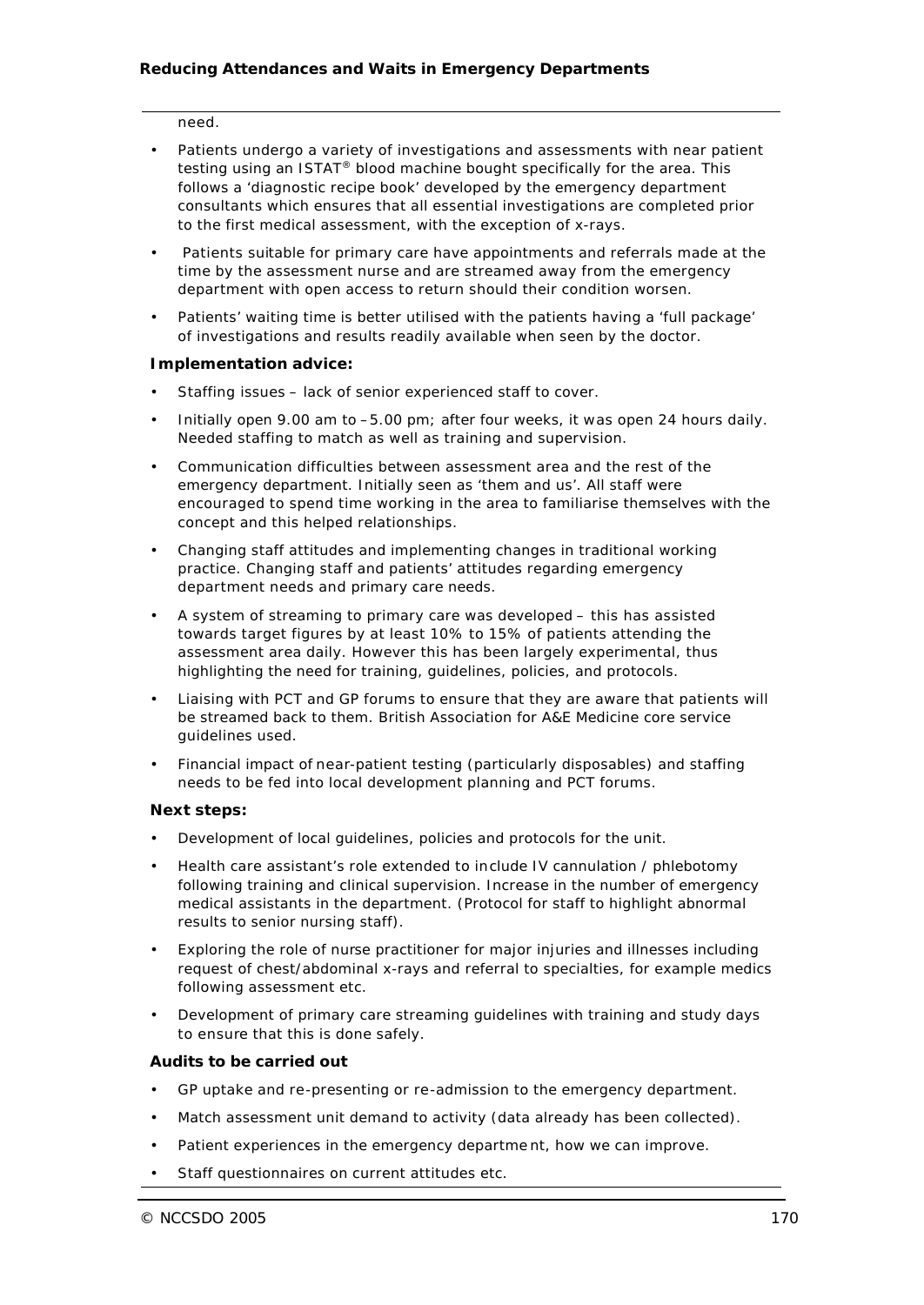## **For further information please contact:**

Kay Bagridge Senior Sister A&E Assessment Area Newham Healthcare NHS Trust Newham General Hospital Glen Road Plaistow London E13 8SL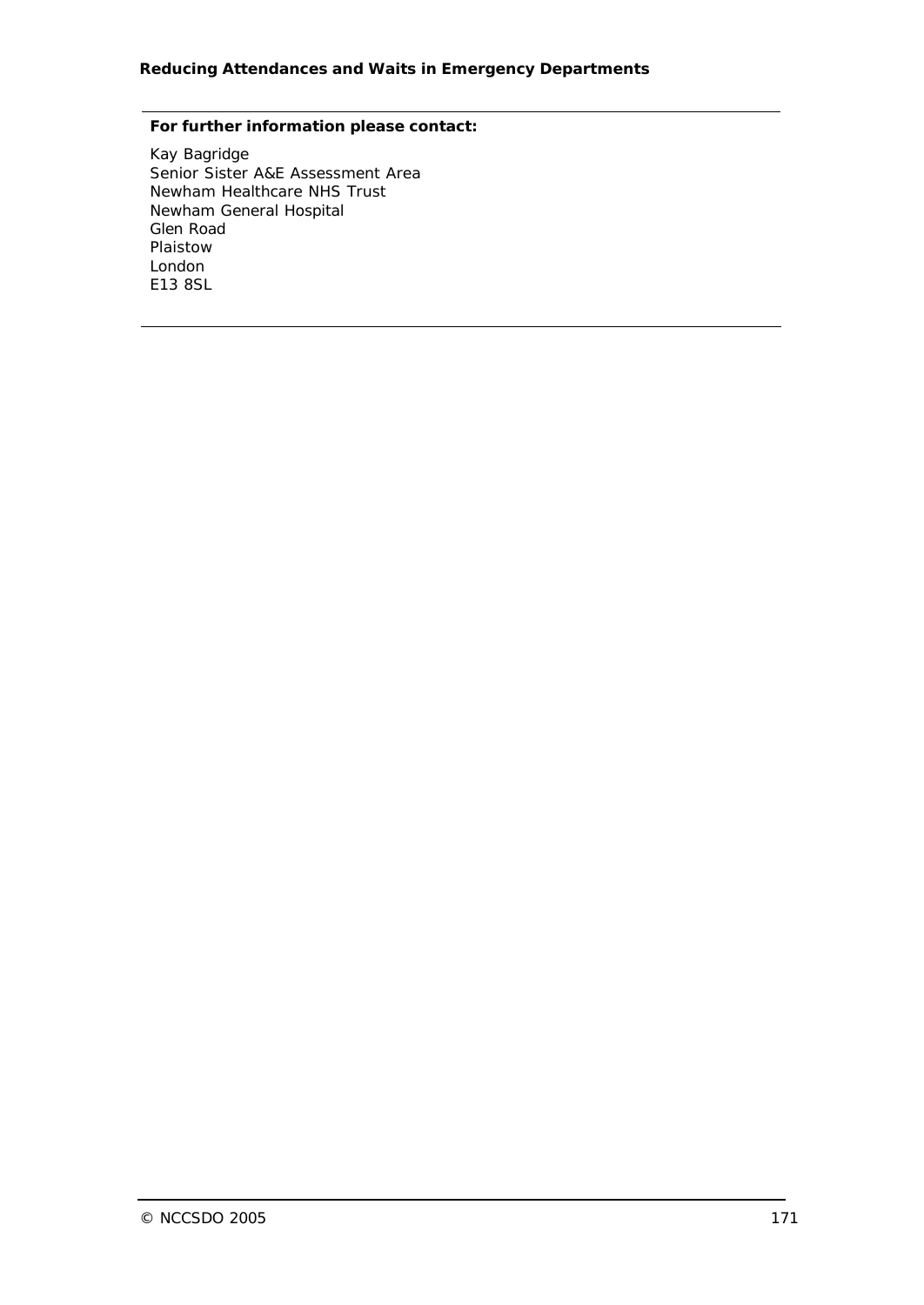# *4.10 Multi-component studies*

Although most of the studies mentioned so far have been single innovations, it is far more common that institutions are undertaking a wide array of changes simultaneously in an effort to reduce their waiting times. This obviously makes it more difficult to determine which of the changes has been effective. However some of these studies are described here. They also illustrate the importance of determining the local causes of delays before introducing changes. Use of simulation models is now increasing to help diagnose where changes can be made and test their effects (McGuire, 1997; Saunders *et al.*, 1989) but it has been noted that it may not be an accurate representation of patient flow because of the large number of assumptions that had to be made in this preliminary model (Coats and Michalis, 2001). Such systems can be used to assist in redesign or resource management (Riley, 2001).

A wide variety of innovations have been tested in emergency care to reduce waits. Many have been undertaken recently as part of the NHS Modernisation Agency's Emergency Services Collaborative using the PDSA methodology but it is not possible to determine whether these case reports are generalisable or universally applicable (NHS Modernisation Agency, n.d.).<sup>396</sup> Reports have been produced that define the effect on the whole system of this array of local measures (NHS Modernisation Agency, 2003b)..

A similar collaborative system operates in Australia (NICS, 2005), Canada (Calgary Health Region, n.d.) and America (Institute for Healthcare Improvement, 2003).

The Institute for Healthcare Improvement has produced a guidebook to reducing waits and delays in health care that focuses on four key areas, of which one is emergency care. This includes many case studies (Nolan *et al.*, 1996) It has also reported on its work in emergency departments (Anon., 1998a).

Use of a continuous process of time analysis over a prolonged period, with a variety of small interventions has been described to improve waiting times. Kyricacou *et al.* (1999) demonstrated a significant reduction in median total length of stay from 6.8 hours to 4.6 hours. However, reduction was not sustained over all the time periods of the study and total length of stay increased in the final two time periods to 6.0 hours. The authors suggest that the increase in length of stay is due to an increase in patient numbers and a decrease in nurse and physician numbers.

Miro *et al.* (2003) described a thorough analysis of issues causing waits in a Spanish emergency department. Increasing staffing levels and increased space in the emergency department were introduced. This resulted in improvements in waiting times to be seen (87 *versus* 24 minutes, p<0.001) and a decrease in the amount of time the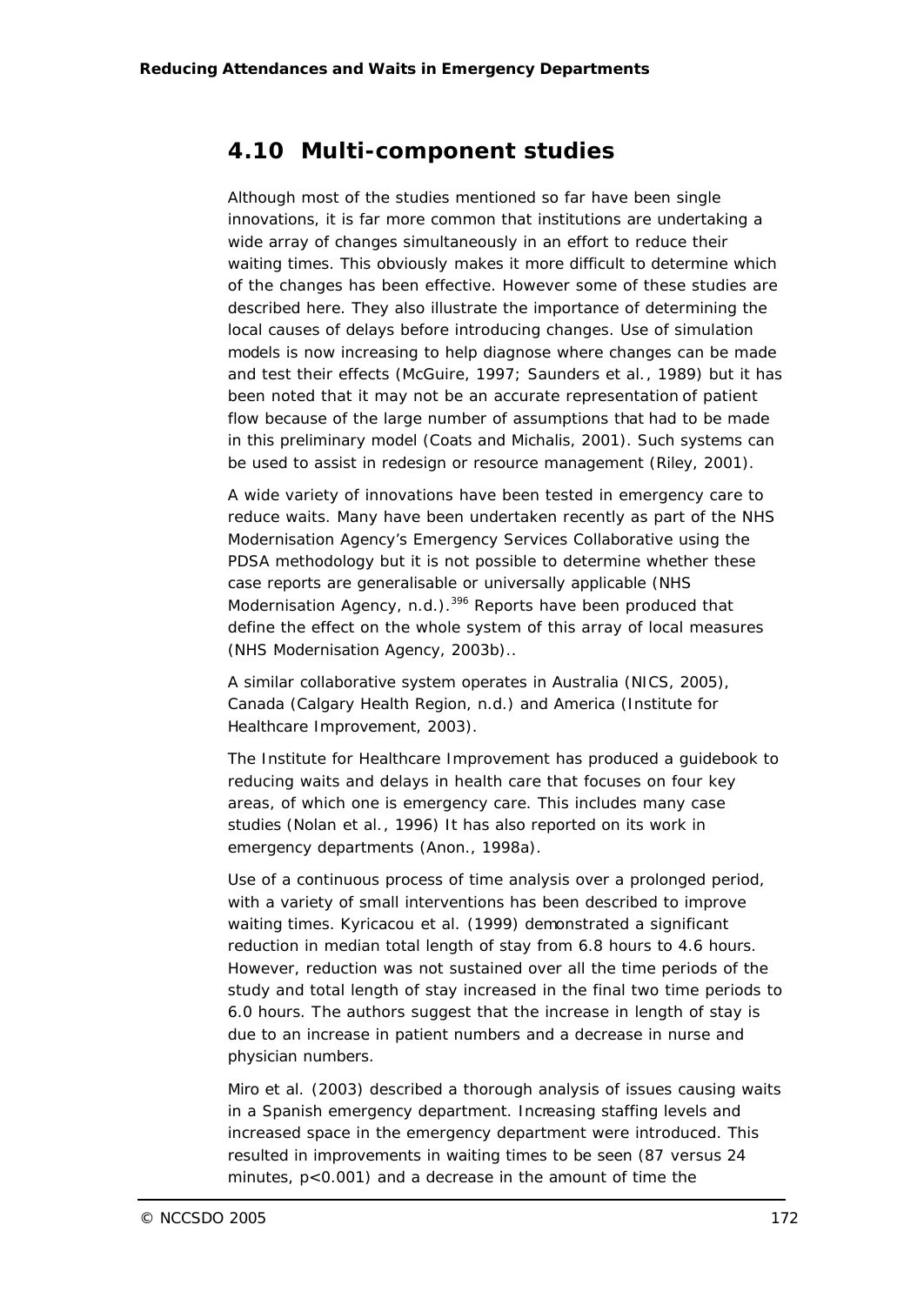department was considered to overcrowded numerically (31% *versus* 8%, p<0.001) and functionally (48% *versus* 15%, p<0.001).

In a French study a series of changes were made that reduced waits (Pourriat *et al.*, 1989). These changes included having a doctor available in the emergency department, allowing staff to admit patients, increasing work of paramedical staff. This resulted in reduction in waits (p>0.001) in all components (to see the patient initially and before discharge). The methods are not fully described so the quality of the study cannot be assessed. Equally the changes due to having a doctor present at all times would not be applicable in the UK, where this is already standard practice. This article does therefore not provide suggestions for practical changes for UK emergency care.

An initiative in Quebec in 1986 consisted of 28 specific components to reduce the overcrowding in 40 hospital emergency rooms but was perceived to have had limited effectiveness (Boyle *et al.*, 1992).

At Kennewick hospital in Washington, a series of interventions were trialled using the Taguchi method of quality improvement (Phadke, n.d.). Those resulting in reduced waits were adding an additional doctor, additional laboratory staff, strong co-ordinator role and right of the emergency physician to admit a patient. However, increasing the number of rooms, dedicated radiology services, a primary care nursing stream in the emergency department and increased pharmacy cover were not found to reduce waits in their system. Many of these factors were not as expected by the task force, illustrating the danger of expert opinion and the need to assess any changes critically (Rinderer, 1996).

An American rapid process redesign system managed to reduce throughput times from four hours to two hours 55 minutes by a series of changes (Spaite *et al.*, 2002). The changes included staffing issues, change in triage and registration, laboratory and radiology systems and an emergency department nursing admit team. It was noted that key to the changes was the high level priority given to the changes by the hospital.

At Kaiser Permanente, Colorado, a review revealed a conflict of work between office setting and hospital, with patients often seeing multiple doctors and a reliance on junior staff for much emergency work. A restructuring was undertaken that consisted of three key elements: a dedicated team of inpatient physicians, enhanced continuity of care and a two-tiered admission process. The triage physicians reviewed all admissions and if they disagreed with the admitting physician, the patient was referred to the emergency room for a further assessment. The study reported reductions in average lengths of stay without any change in readmission rate. It did not record the increased workload of the emergency department as a result of the new system or effects on overload of that department (Collymore *et al.*, 1997).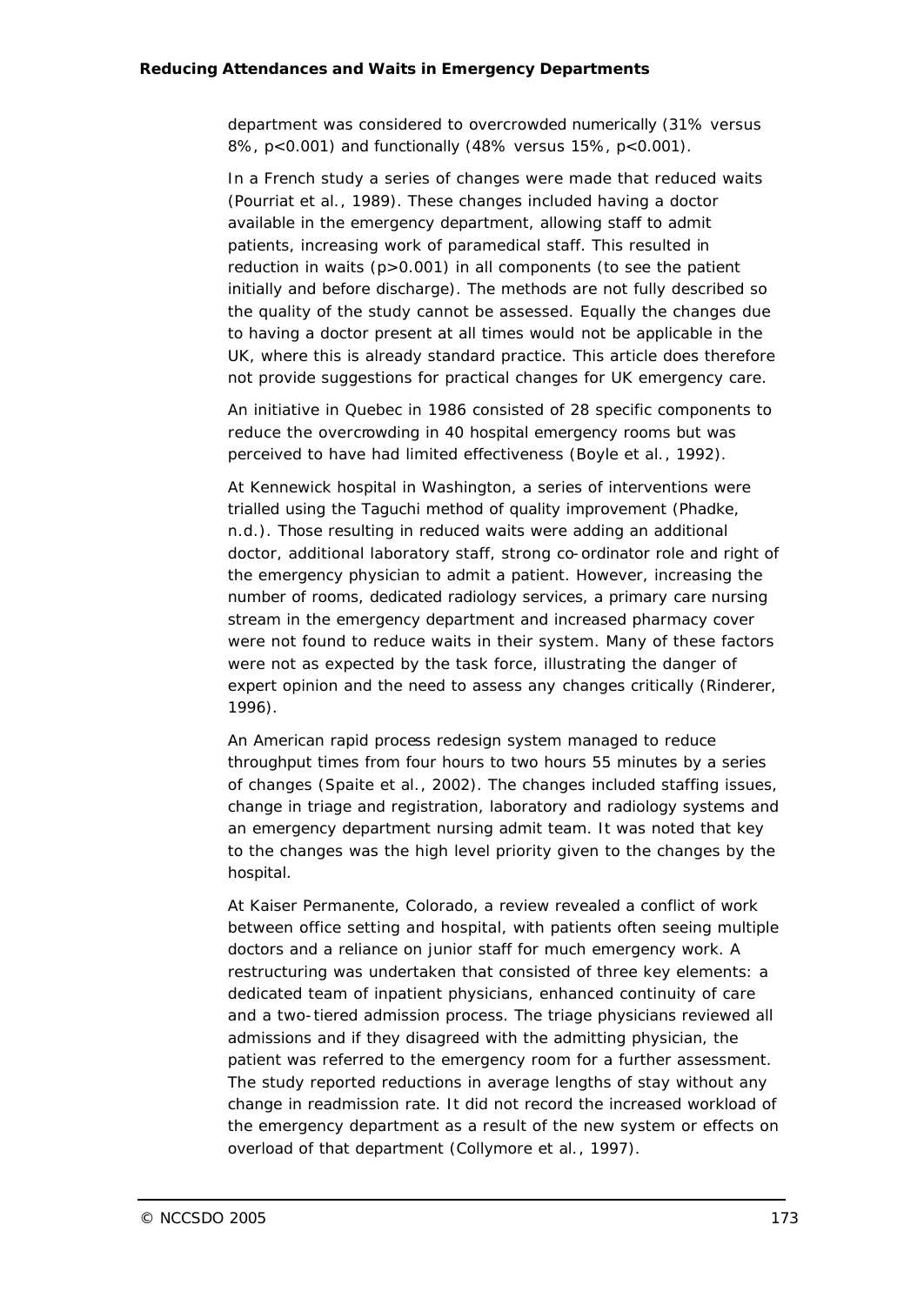A retrospective review of the procedures for reducing ambulance diversions was undertaken in New York. System-wide procedures involved the exchange of information concerning diversions. Hospitalspecific procedures involved implementation of additional planning and specifying criteria for implementing diversion as well as the development of additional patient care resources. During the study period the number of ambulance diversions declined by 25% and the number of hours on diversion declined by a third. There were a wide variety of problems and solutions at a time when the number of ambulance transports increased by 7%. The study demonstrates that a combination of approaches can produce reductions in ambulance diversions but is unable to differentiate whether this was due to a change in the threshold for diversion caused by establishing criteria or whether it was due to increased resources (Lagoe *et al.*, 2003).

In an Australian system, a series of staffing and administrative interventions produced dramatic changes for the seriously ill (triage category one improved from 52% to 100% in target time, category two from 30% to 65% but little change in other groups, but no statistical analysis was undertaken). The changes included increased senior staff, transfer of junior doctor posts to middle grade posts, change of staff rotations, appointment of a nurse educator, appointment of more clerical staff and reorganisation of nursing duties (Jelinek, 1999).

## **Multi-component studies: conclusions**

These multi-component studies are useful in that they reflect the methods commonly used in health care. They illustrate problems encountered by health care providers and this is reflected by the wide variety of solutions that can produce improvement. It also illustrates that several routes, for example increasing staffing or changing processes, can improve waits and delays.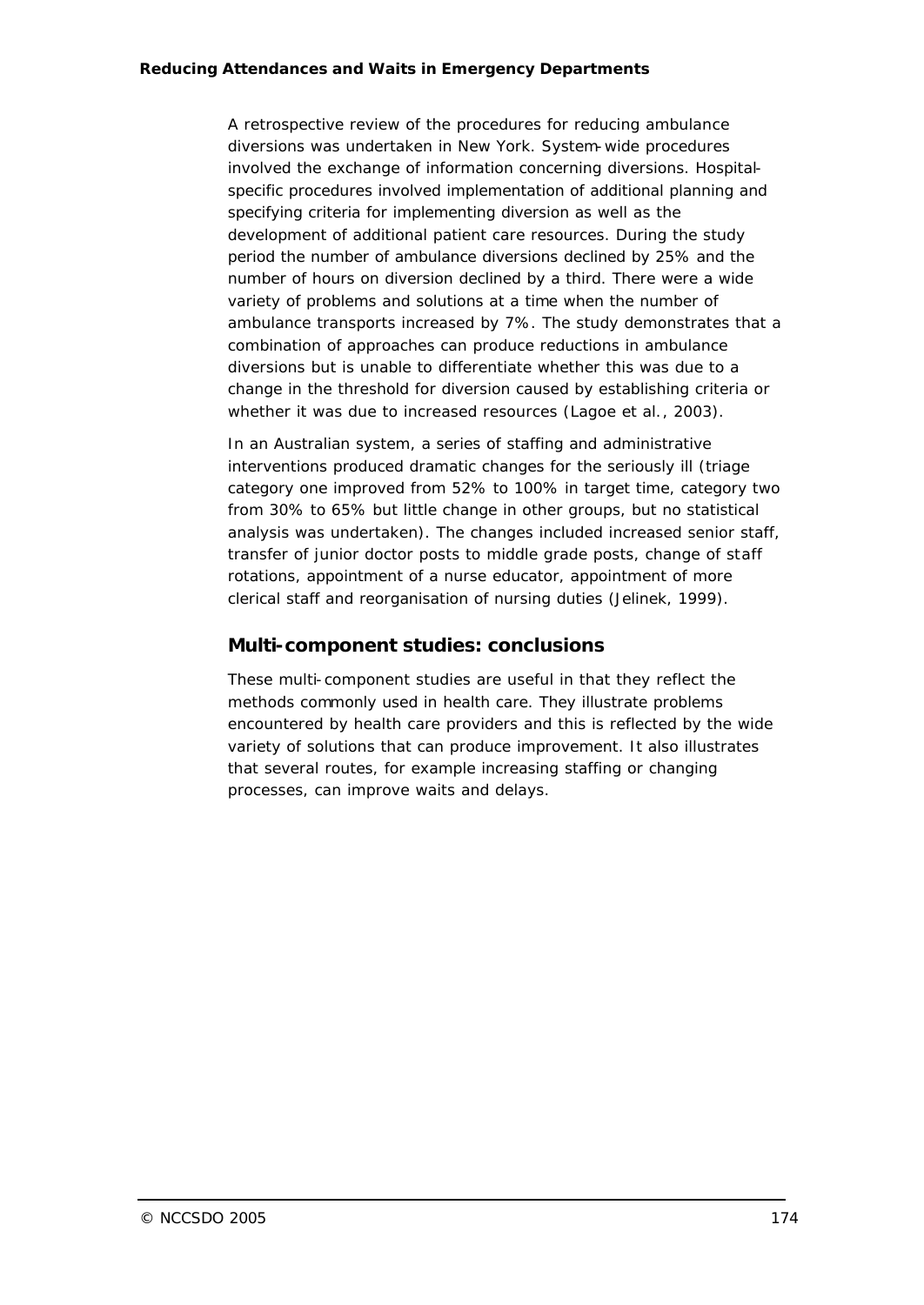| <b>Study details</b>       | <b>Domain</b> | Study design                       | Patient group        | <b>Intervention</b>                                                                                                                                                                                                                                                                                                                                                                                                       | Findings/conclusion                                                                                     |
|----------------------------|---------------|------------------------------------|----------------------|---------------------------------------------------------------------------------------------------------------------------------------------------------------------------------------------------------------------------------------------------------------------------------------------------------------------------------------------------------------------------------------------------------------------------|---------------------------------------------------------------------------------------------------------|
| Pourriat et al., 1989      | ED            | Pre-post intervention              | Patient attending ED | Include doctor in ED at all times: ED                                                                                                                                                                                                                                                                                                                                                                                     | Significant reduction in time                                                                           |
| Applicable to UK:          |               | comparison                         | in 1985              | doctor able to admit patients directly<br>to ward                                                                                                                                                                                                                                                                                                                                                                         | interval to see a doctor $21 \pm 7$ mins                                                                |
| No                         |               | $n = 700$ intervention             | ED size: NK          |                                                                                                                                                                                                                                                                                                                                                                                                                           | to 9 $\pm$ 4 mins (p<0.001).                                                                            |
| France                     |               | period<br>$n = 385$ control period |                      |                                                                                                                                                                                                                                                                                                                                                                                                                           | Reduction in ED LOS from 98 $\pm$ 16<br>mins to 41 ±14 mins ( $p < 0.001$ )                             |
| Rinderer, 1996             | ED            | Observational study                | Not specified        | Taguchi method to identify                                                                                                                                                                                                                                                                                                                                                                                                | Reduction in ED LOS 100.8 mins                                                                          |
|                            |               | Control: Yes                       | ED size: 33,190 p.a. | improvements:<br>- additional nurse                                                                                                                                                                                                                                                                                                                                                                                       | year before implementation to 79.1<br>mins year after implementation.                                   |
| Applicable to UK:          |               |                                    |                      | - additional secretary/clerk: 10.00 am                                                                                                                                                                                                                                                                                                                                                                                    | Improvements which had most                                                                             |
| No<br><b>United States</b> |               |                                    |                      | $-4.00$ pm & $4.00$ pm $-10.00$ pm<br>- additional physician<br>- additional laboratory technician-<br>10.00 am - 10.00 pm<br>- dedicated radiology technician-10.00<br>am - 10.00 pm<br>- primary care nursing 12.30 pm -<br>7.30 pm<br>- additional pharmacy hours-10.00 -<br>$1.00$ am<br>- additional patient rooms<br>- auto-hold policy<br>- non-patient care coordinator: 12.30<br>$pm - 7.30$ pm<br>- triage room | impact on ED LOS:<br>- additional physician<br>- additional laboratory technician<br>- auto-hold policy |

### **Table 22 Multi–component studies (4.10)**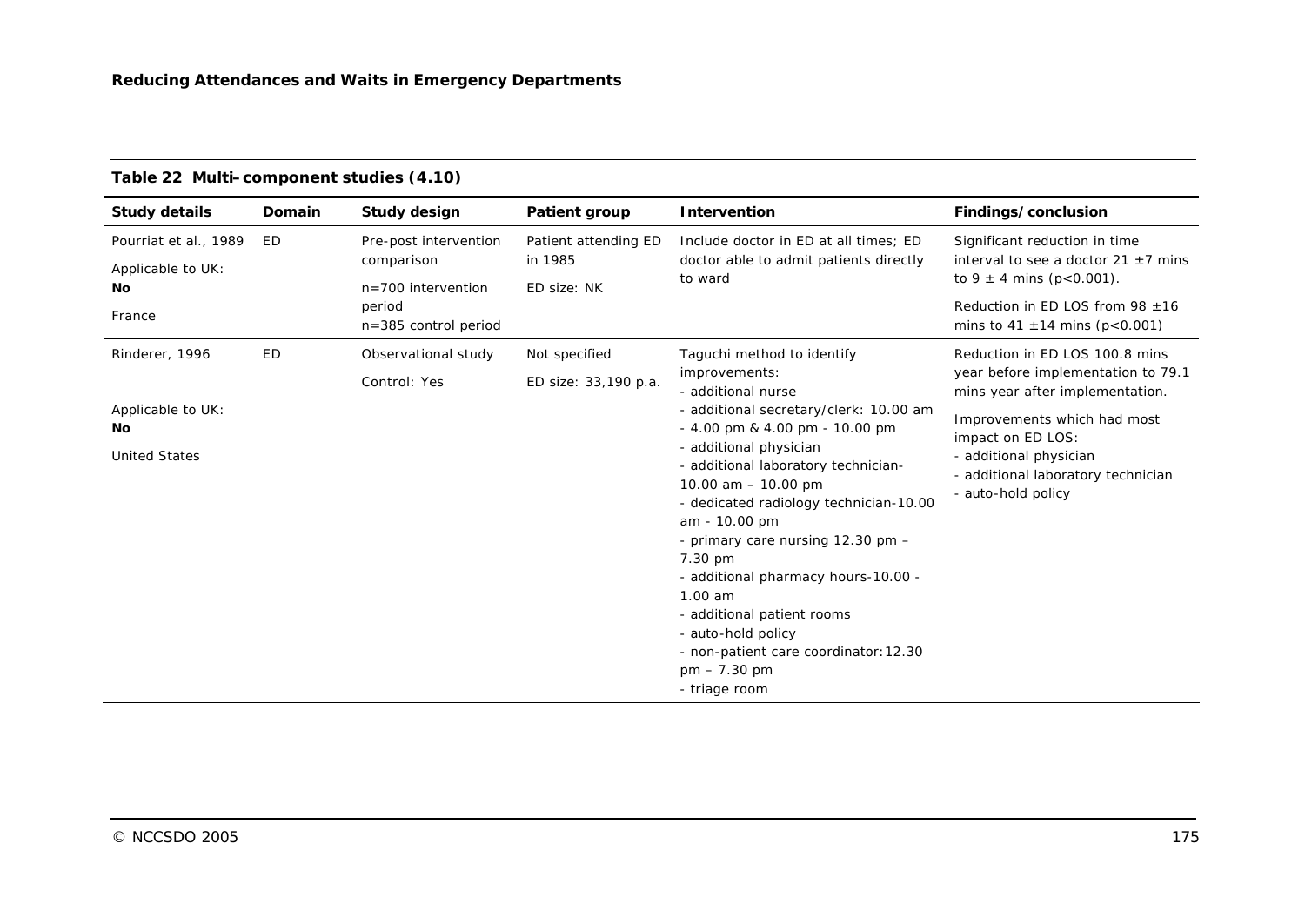| <b>Study details</b>                                                       | Domain                    | <b>Study design</b>                                       | Patient group                                                                                                                      | Intervention                                                                                                                                                                                         | Findings/conclusion                                                                                                                                                                                                     |  |
|----------------------------------------------------------------------------|---------------------------|-----------------------------------------------------------|------------------------------------------------------------------------------------------------------------------------------------|------------------------------------------------------------------------------------------------------------------------------------------------------------------------------------------------------|-------------------------------------------------------------------------------------------------------------------------------------------------------------------------------------------------------------------------|--|
| Spaite et al., 2002<br>Applicable to UK:<br>Limited                        | <b>ED</b>                 | Observational study<br>Historical control                 | ED users<br>ED size: 46 000 p.a.                                                                                                   | Number of innovations in the following<br>areas:<br>- staffing/internal process<br>- triage-registration                                                                                             | Reduction in median waiting time<br>interval (triage to patient room) 31<br>mins in Jan 1998 to 4 mins in July<br>1998                                                                                                  |  |
| <b>United States</b>                                                       |                           |                                                           |                                                                                                                                    | - diagnostic radiology<br>- laboratory<br>- bed availability                                                                                                                                         | Reduction of 92% in number of<br>LWBS.<br>Improved patient satisfaction                                                                                                                                                 |  |
| Jelinek et al., 1999<br>Applicable to UK:<br>Limited<br>Australia          | ED                        | Pre-post intervention<br>comparison<br>Historical control | ED users except:<br>- obstetrics &<br>qynaecology<br>- paediatrics<br>- burns & spinal<br>injuries<br>ED size: 35 000 p.a.         | Appointing chair/professor in<br>emergency medicine plus 8<br>consultants changing staffing from<br>residents to mostly registrars.<br>Appointing clinical nurse<br>educator/educational activities. | Improvements in:<br>- thrombolysis time- 89 mins down<br>to 41 mins<br>- complaint rates: 52 to 23<br>- missed fractures: 95 to 35<br>Re-engineering in ED can improve<br>quality of care over a range of<br>variables. |  |
| Lagoe et al., 2003<br>Applicable to UK:<br>Limited<br><b>United States</b> | ED<br>Prehospital<br>care | Observational study<br><b>Historical control</b>          | Ambulance<br>transports<br>Four general<br>hospitals, size:<br>1.41 000 p.a.<br>2. 21 000 p.a.<br>3. 49 000 p.a.<br>4, 42 000 p.a. | Information exchange concerning<br>ambulance diversion<br>Development of additional patient<br>resource within diversion hospital                                                                    | Reduction in diversion hours<br>between 24.8% and 33.6%                                                                                                                                                                 |  |

### **Table 22 (continued)**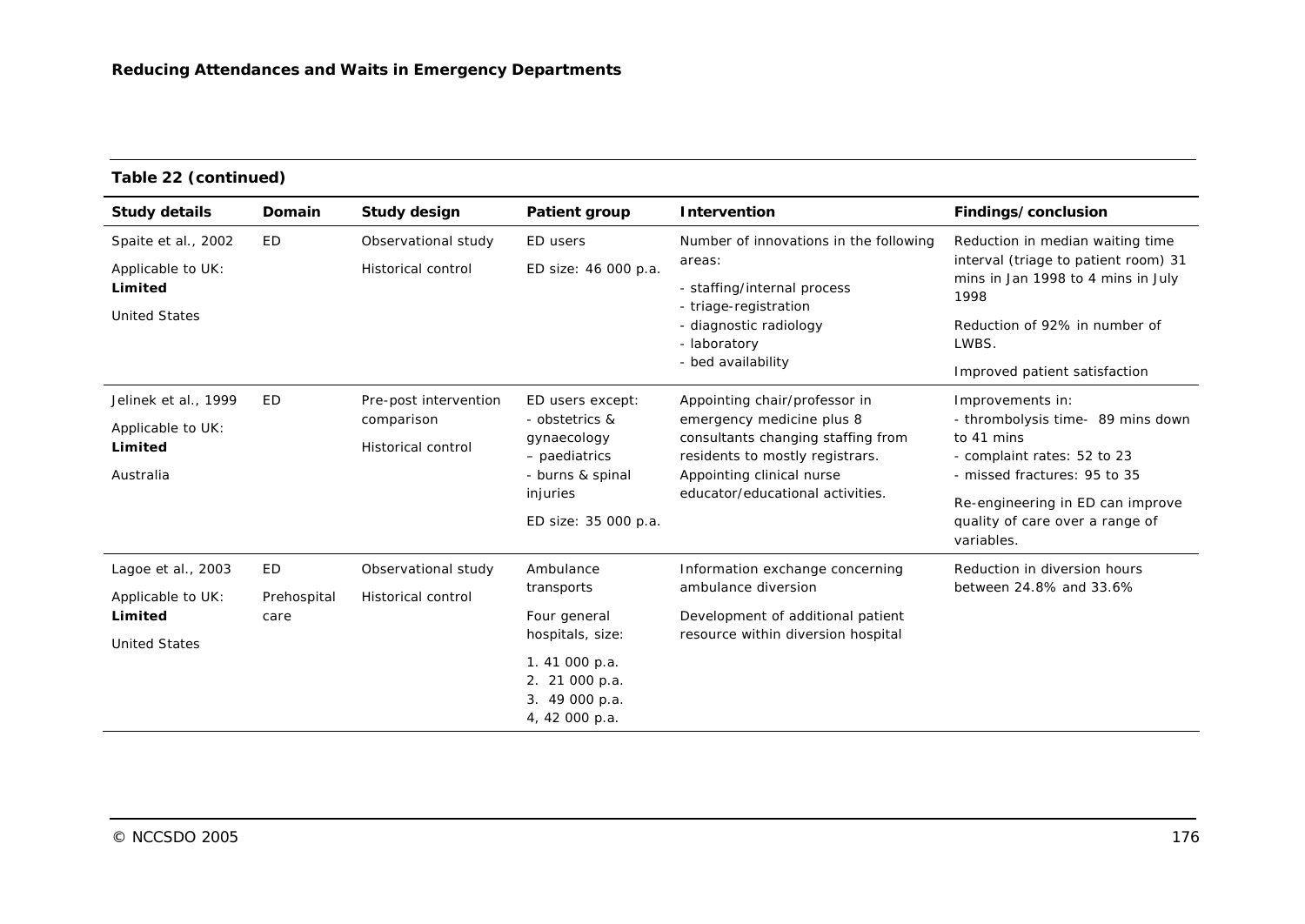|  | Table 22 (continued) |
|--|----------------------|
|--|----------------------|

| <b>Study details</b>                                    | <b>Domain</b> | Study design                                                                                                                        | Patient group                                                                                                           | <b>Intervention</b>                                                                                                                                                                       | Findings/conclusion                                                                   |
|---------------------------------------------------------|---------------|-------------------------------------------------------------------------------------------------------------------------------------|-------------------------------------------------------------------------------------------------------------------------|-------------------------------------------------------------------------------------------------------------------------------------------------------------------------------------------|---------------------------------------------------------------------------------------|
| Kyriacou et al.,<br>1999                                | ED            | Time Study Analysis<br>$(N=826)$                                                                                                    | Patients attending<br>the emergency                                                                                     | Time flow analysis of the patient<br>journey for 7 periods from Sept 1993                                                                                                                 | Overall reduction in median total<br>ED LOS from 6.8 to 4.6 hrs during                |
| Applicable to UK:<br><b>Yes</b><br><b>United States</b> |               | Sep 1993 n=127<br>Feb 1994 $n = 119$<br>Jan 1995 n=110<br>Dec 1995 $n = 113$<br>Jan 1997 n=106<br>Sep 1997 n=127<br>July 1998 n=124 | department with:<br>- chest pain<br>- vaginal bleeding<br>- abdominal pain<br>- extremity pain.<br>ED size: 41 000 p.a. | - July 1998<br>Interventions undertaken as a result<br>of time flow analysis including:<br>- automatic ordering of medical<br>records,<br>- nursing attendants to transport<br>specimens, | the first 5 time periods. In the last<br>two time periods ED LOS increased<br>to 6.0. |
|                                                         |               |                                                                                                                                     |                                                                                                                         | - printer in ED for laboratory results<br>- pneumatic tube for laboratory                                                                                                                 |                                                                                       |

Note. ED: emergency department; LOS: length of stay; LWBS: left without being seen; NK: not known.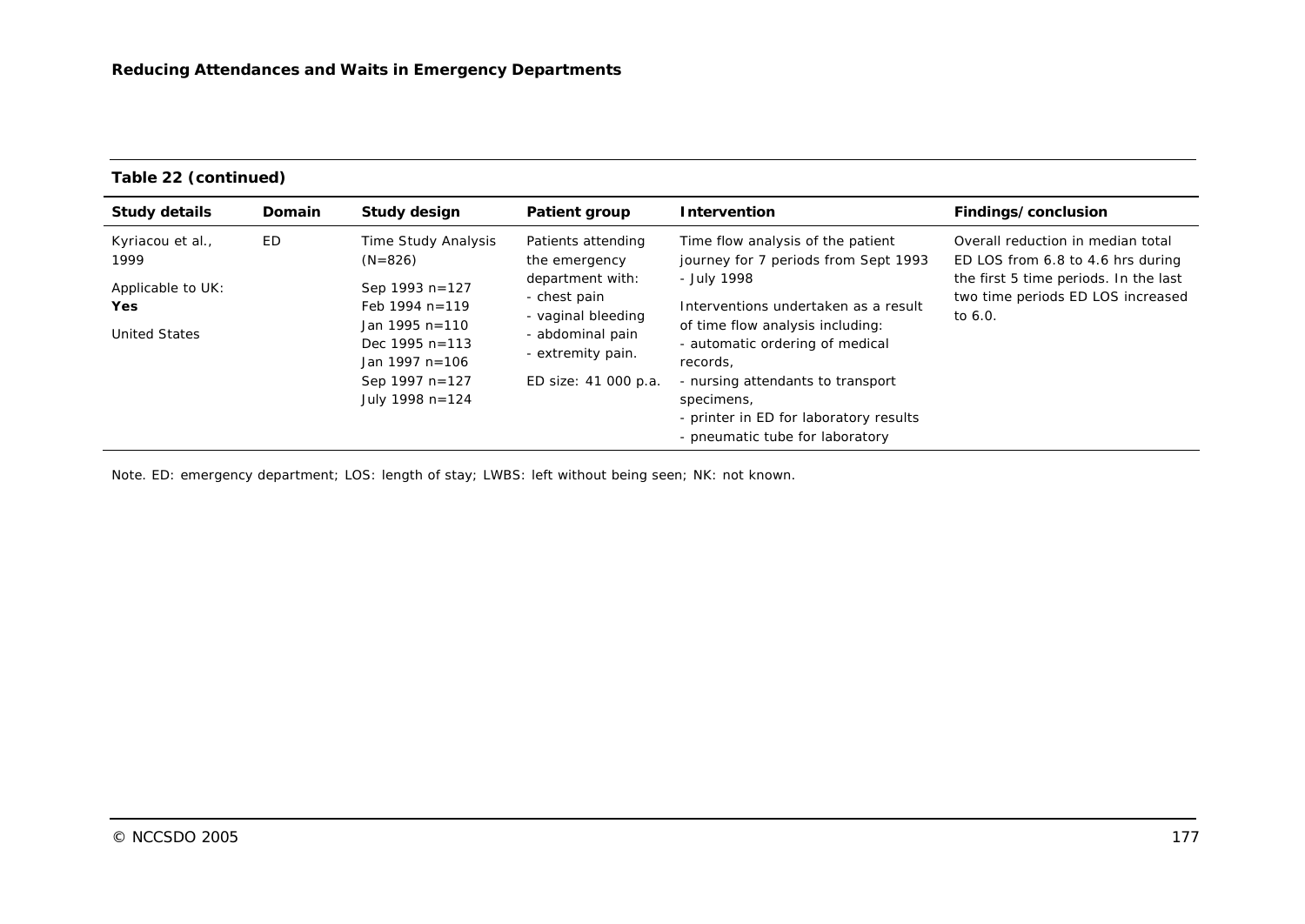# Chapter 5 Papers addressing economic issues

# *5.1 Identification of economic literature*

Papers were first identified through the search strategy described in chapter 2, by scanning the abstracts and/or titles for 'cost', 'costeffectiveness', 'economic evaluation' and other phrases indicative of a paper with potentially relevant economic content. This process identified 240 papers. Of these, 26 were excluded because no abstract or paper could be obtained. A further 26 were excluded because on reading the abstract it was judged that the paper had no relevance to economic evaluation. A further 28 papers were categorised as 'exhortation papers', with no primary economic content but highlighting the *need for economic evaluation* in the area. The largest group of articles was limited to consideration of cost (135). However, 54 of these appeared to only mention cost in passing and provided limited details, while the remaining 81 appeared to contain some information on costs. Only 25 papers were identified as possibly reporting a full economic evaluation (for example cost-effectiveness analysis).

### **Summary of findings**

The most common outcomes studied were:

- time saved for the emergency department, hospital or health sector
- time saved for the patient waiting time and total length of stay in the emergency department
- number of hospital admissions averted
- number of re-presentations averted
- throughput in the emergency department
- patient satisfaction
- inappropriate demand on the emergency department averted
- patient left without being seen
- ambulance diversion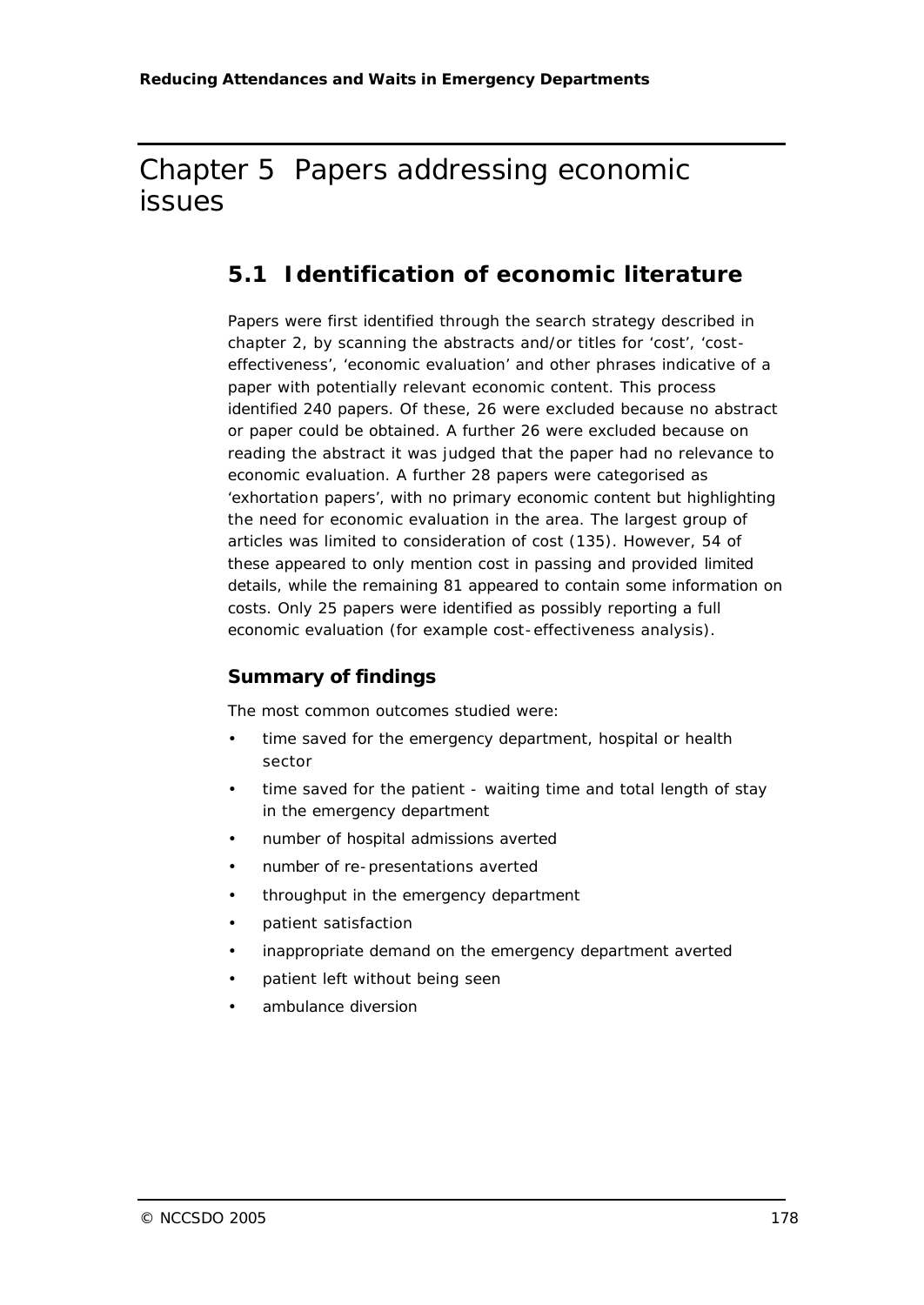| rable 23. Percentage or studies reporting the outcomes or interest |                         |    |  |
|--------------------------------------------------------------------|-------------------------|----|--|
| <b>Outcomes studied</b>                                            | <b>Reported outcome</b> |    |  |
|                                                                    | ℅                       | N  |  |
| 1. Time saved for the emergency department / hospital              | 99                      | 69 |  |
| 2. Number of hospital admissions averted                           | 23                      | 16 |  |
| 3. Number of re-presentations averted                              | 13                      | 9  |  |
| 4. Throughput in the emergency department                          | 26                      | 18 |  |
| 5. Time saved for the patient                                      | 55                      | 38 |  |
| 6. Patient satisfaction                                            | $12 \overline{ }$       | 9  |  |
| 7. Inappropriate demand on department averted                      | 10                      | 7  |  |
| 8. Patient left without being seen                                 | 9                       | 6  |  |
| 9. Ambulance diversion                                             | 4                       | 3  |  |

### **Table 23: Percentage of studies reporting the outcomes of interest**

All outcomes stated in section two should be evaluated against the costs associated with the intervention and the comparator. A true economic evaluation should report all cost (direct and indirect) so that the cost-effectiveness of the intervention against the comparator can be assessed. This is an essential requirement for justifying the adoption of the intervention as an alternative that can be generalised to similar settings. If, for example, the benefits of an intervention in terms of time savings (of a few minutes) for the emergency department are associated with a huge increase in direct costs (for example training and set-up) and indirect costs the cost-effectiveness of the intervention is suspect and recommendation of the intervention as beneficial may not be justified. Similarly if cost savings through averted hospital admissions are associated with increased number of representations and patient dissatisfaction, the cost-effectiveness of the intervention may be questionable.

Only a few (17%) of the studies reviewed have information on cost or resources used. Even when costs data are included in the study, they are inadequate to make proper judgements about the costeffectiveness of the intervention studied or to evaluate the quality of the costs analysis performed. Table 2 summarises the main features and findings of the few studies that have provided cost or resource use data. As can be seen from this brief review, the quality of cost information in most of the studies leaves scope for further research in the field to properly assess the cost-effectiveness of the interventions studied.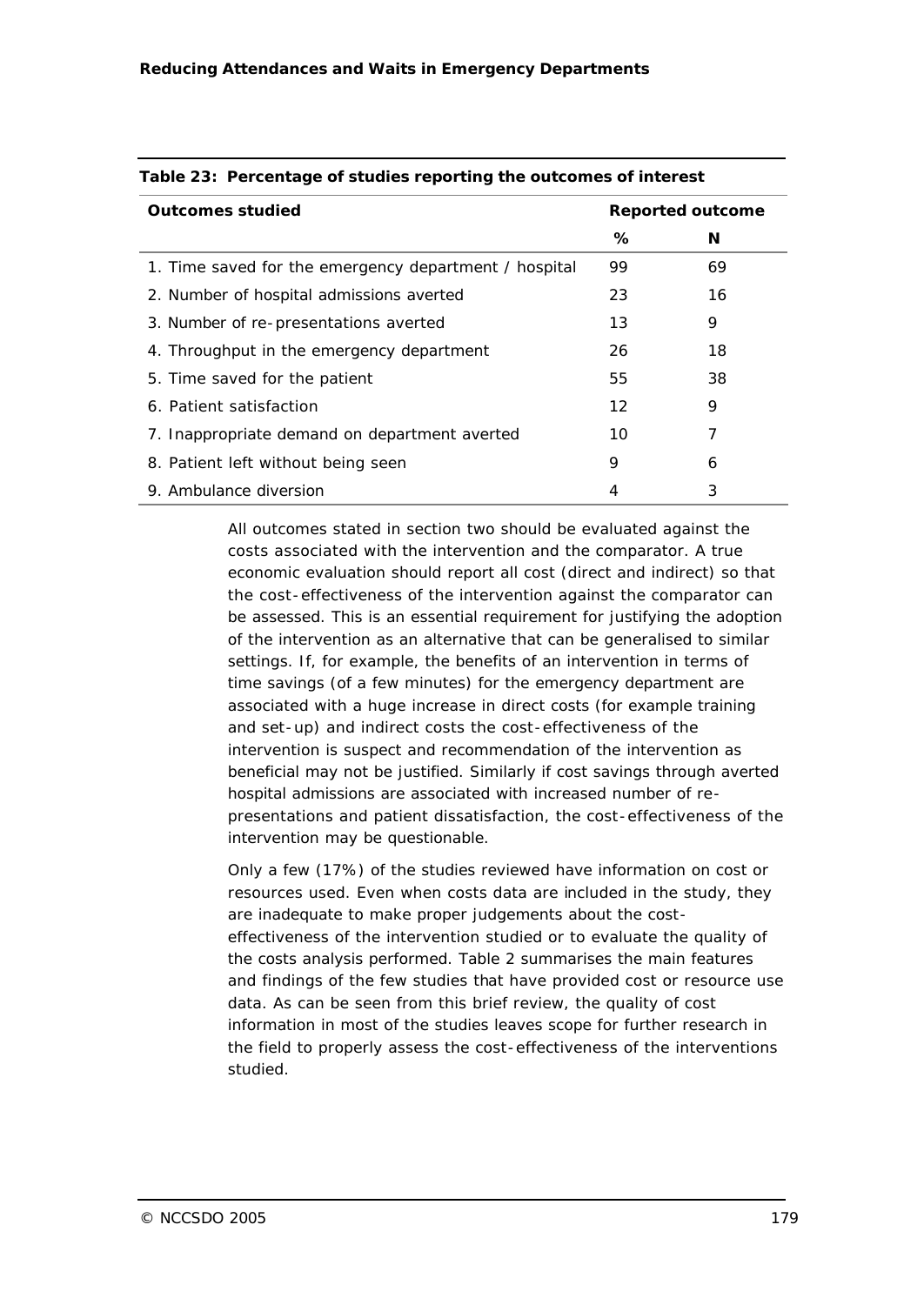| rable $24$ main mightigs of the cost-effective ress data |                                                                                                                                                                                   |                                                                                                                                                                                                                 |                                                                                                                                                                                                                                                                                                                 |                                                                                                                                                                                                                                                                                                                                                                                                                 |                                                                                                                          |
|----------------------------------------------------------|-----------------------------------------------------------------------------------------------------------------------------------------------------------------------------------|-----------------------------------------------------------------------------------------------------------------------------------------------------------------------------------------------------------------|-----------------------------------------------------------------------------------------------------------------------------------------------------------------------------------------------------------------------------------------------------------------------------------------------------------------|-----------------------------------------------------------------------------------------------------------------------------------------------------------------------------------------------------------------------------------------------------------------------------------------------------------------------------------------------------------------------------------------------------------------|--------------------------------------------------------------------------------------------------------------------------|
| <b>Study details</b>                                     | Intervention/c<br>omparator                                                                                                                                                       | <b>Outcomes studied</b>                                                                                                                                                                                         | Costs/resource use<br>reported                                                                                                                                                                                                                                                                                  | Findings about costs and<br>outcomes                                                                                                                                                                                                                                                                                                                                                                            | <b>Comments</b>                                                                                                          |
| Rivara et al.,<br>1986                                   | Triage of walk-<br>in-paediatric<br>patients by nurse<br>and referrals<br>outside the<br>institution for<br>non-urgent<br>cases.<br>All walk-in-<br>patients treated<br>in the ED | Number of<br>$\bullet$<br>appointments<br>kept by the<br>patients<br>Number of re-<br>presentations                                                                                                             | 1. Total cost of care for<br>those who underwent<br>triage<br>2. Total cost if all<br>patients were treated in<br>the ED                                                                                                                                                                                        | Costs:<br>$1. = $20,672$<br>$2. = $48,620$<br>Outcomes:<br>Appointments kept = $74\%$ vs.<br>97%<br>$Re-presentations = 8.4%$ for<br>intervention group                                                                                                                                                                                                                                                         | Intervention reported as cost-<br>effective<br>No breakdown of costs given<br>US study 1983. May not be<br>qeneralisable |
| Stiell et al., 1994                                      | Use of OAR by<br>ED physicians<br>when considering<br>radiography for<br>ankle injury.<br>/ No use of OAR                                                                         | Proportions<br>$\bullet$<br>referred for<br>ankle and foot<br>radiography<br>Time saved for<br>$\bullet$<br>the ED and the<br>patient<br>Number of re-<br>$\bullet$<br>presentations<br>Patient<br>satisfaction | 1. Charges for all ED<br>and subsequent<br>physician visits and<br>radiography for those<br>discharged without<br>radiography vs. those<br>who had radiography<br>2. Mean time spent in<br>ED from registration to<br>discharge for those<br>discharged without<br>radiography vs. those<br>who had radiography | Costs / resources:<br>1. = Mean = $$62 \text{ vs. } $173$<br>$2. = 80$ mins vs. 116 min<br>Outcomes:<br>- Ankle radiography = $60\%$ vs<br>93%<br>- Foot radiography = 27% vs.<br>33%<br>- Revisits for no radiography vs.<br>radiography group = $7\%$ vs. 20%<br>- Days off work for no<br>radiography vs. radiography<br>group = $3$ vs. $5$<br>- Patient satisfaction for no<br>radiography vs. radiography | Cost data does not refer to the<br>intervention and comparator groups.<br>Comparison is not straight forward<br>US study |

#### **Table 24 Main findings of the cost-effectiveness data**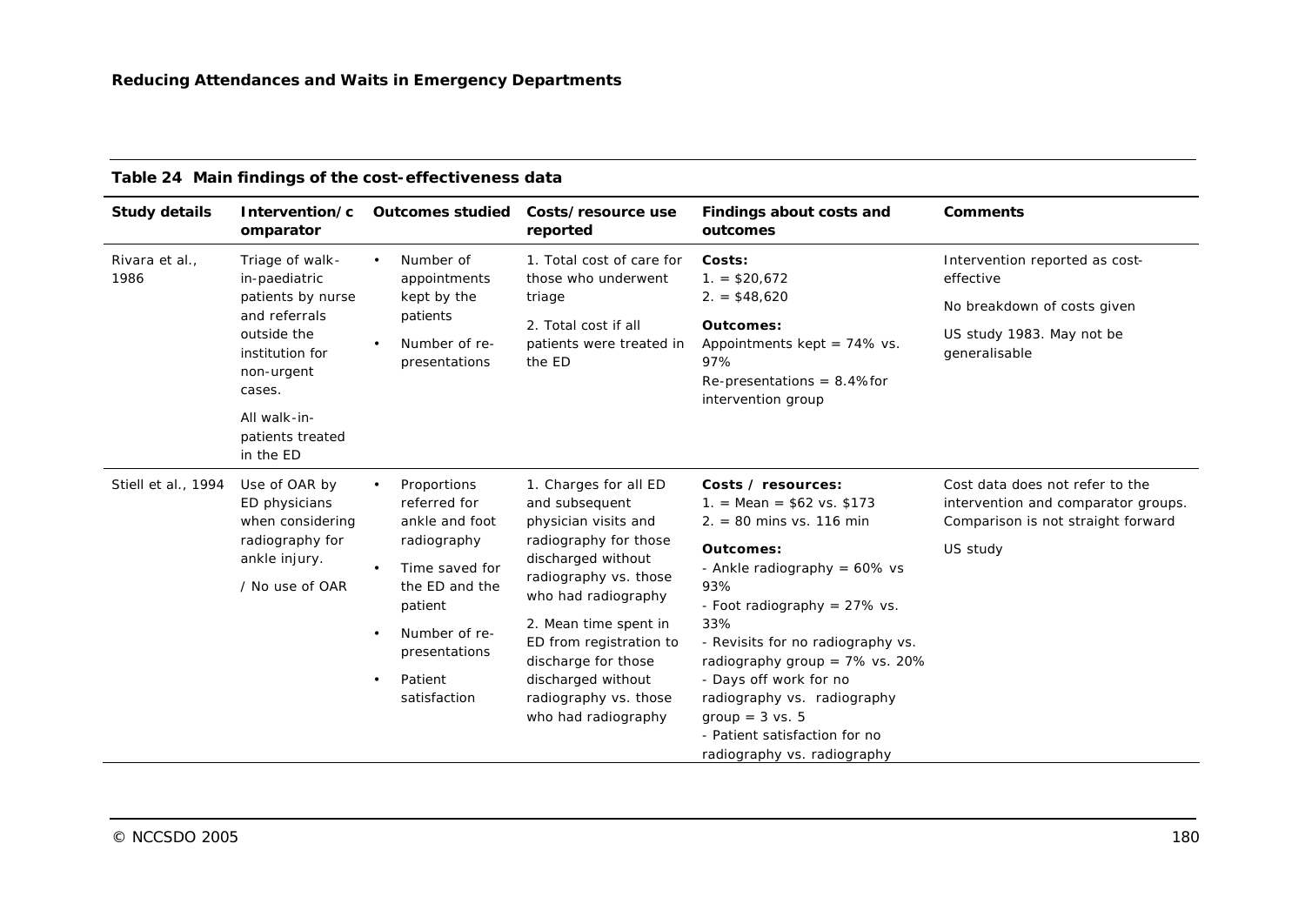group = 95% *vs.* 96%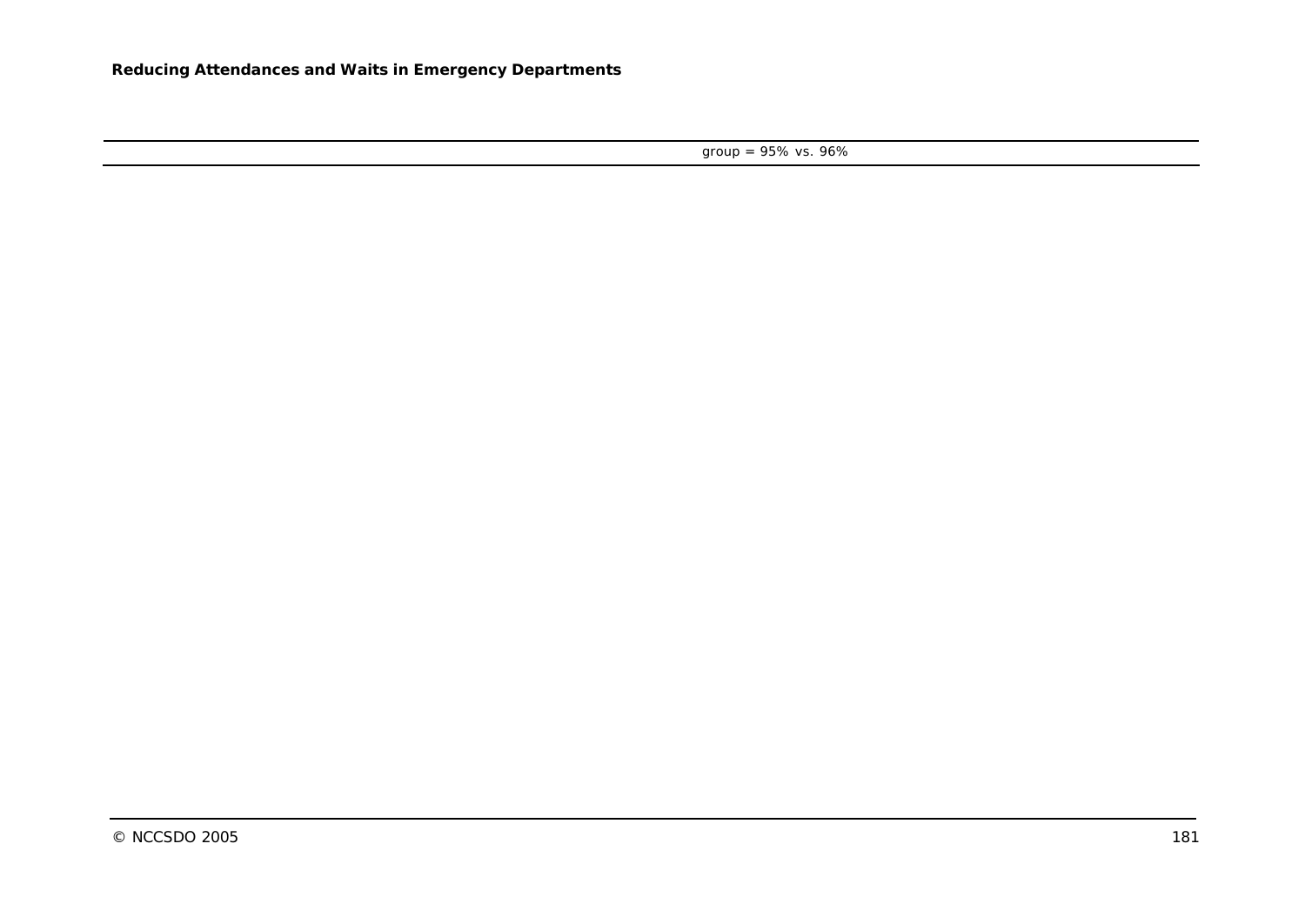| Table 24 (continued)       |                                                                                                                                                                                      |           |                                                                     |                                                                                                                                                                                                                                                                                           |                                                                                                                                                                                                                                                                         |                                                                                                                               |
|----------------------------|--------------------------------------------------------------------------------------------------------------------------------------------------------------------------------------|-----------|---------------------------------------------------------------------|-------------------------------------------------------------------------------------------------------------------------------------------------------------------------------------------------------------------------------------------------------------------------------------------|-------------------------------------------------------------------------------------------------------------------------------------------------------------------------------------------------------------------------------------------------------------------------|-------------------------------------------------------------------------------------------------------------------------------|
| <b>Study details</b>       | Intervention/<br>comparator                                                                                                                                                          |           | <b>Outcomes studied</b>                                             | Costs/resource use<br>reported                                                                                                                                                                                                                                                            | Findings about costs and<br>outcomes                                                                                                                                                                                                                                    | <b>Comments</b>                                                                                                               |
| Stewart et al.,<br>1998    | Home-based<br>intervention<br>$\text{(counselling + 1)}$<br>home visit by a<br>nurse or<br>pharmacist) for<br>patients<br>discharged from<br>acute hospital<br>care.<br>/ Usual care | $\bullet$ | Number of<br>unplanned<br>readmissions<br>Out-of-hospital<br>deaths | 1. Hospital-based costs<br>of care (salaries,<br>infrastructure,<br>transportation and<br>other professional<br>services)<br>2. Mean cost per<br>patient visited<br>3. Other community<br>based health care costs<br>(included primary care,<br>pharmacotheraphy and<br>home-visit costs) | Cost:<br>$1. = $A 2190 \text{ vs. } $A 2680 \text{ per}$<br>patient<br>$2. = $A 190$ per patient<br>$3. =$ Same for both groups<br>Outcomes:<br>Unplanned readmissions $= 154$<br>vs. 197<br>Out of hospital deaths = $1$ vs. 20                                        | Appears to be a good study<br>Australian study                                                                                |
| Nelson et al.,<br>2000 390 | Sedation by<br>orally<br>administered<br>midazolan for<br>repair of<br>lacerations in<br>children $<$ 10 yrs.<br>of age<br>/ No sedation                                             | $\bullet$ | Length of stay<br>(LOS) in the ED                                   | 1. Physician charges<br>2. Combined<br>nurse/hospital charges<br>(includes nurse fee,<br>cost of medication, a<br>pulse oximetry charge<br>and a facility fee)                                                                                                                            | Costs:<br>$1. =$ Same for both groups<br>2. = Intervention costs increased<br>by 18% to 28% depending on the<br>type of lacerations.<br>Outcomes:<br>Mean LOS increased by 17.1 min<br>for simple laceration.<br>Mean LOS increased by 30.9 min<br>for layered repairs. | Charges to the patients rather than<br>actual costs are included in the study<br>US study, 1996. May not be<br>generalisable? |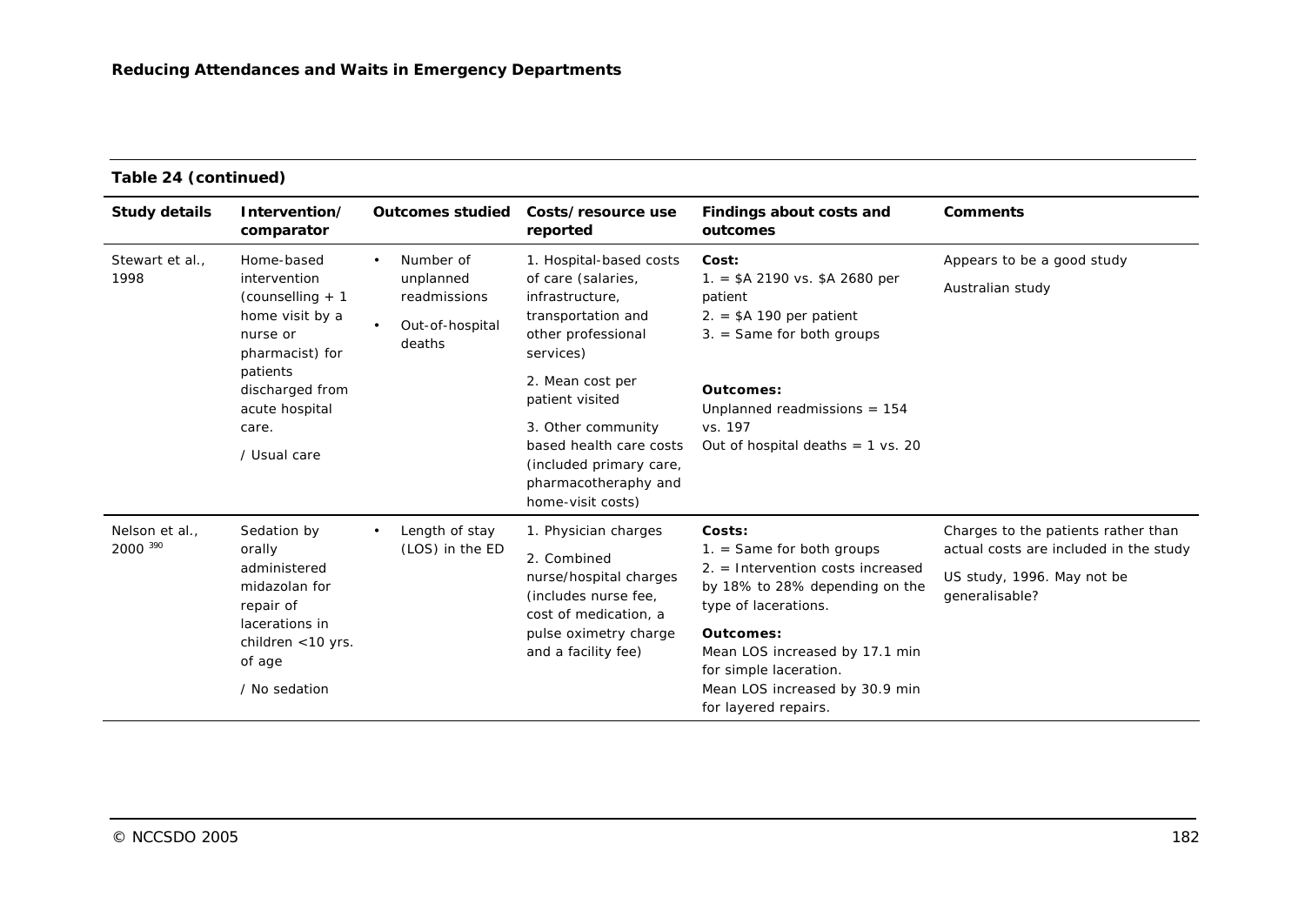| Table 24 (continued)    |                                                                                                                                |                                                                                                                                                   |                                                                                                            |                                                                                                                                                                                                                              |                                                                                                                                    |  |
|-------------------------|--------------------------------------------------------------------------------------------------------------------------------|---------------------------------------------------------------------------------------------------------------------------------------------------|------------------------------------------------------------------------------------------------------------|------------------------------------------------------------------------------------------------------------------------------------------------------------------------------------------------------------------------------|------------------------------------------------------------------------------------------------------------------------------------|--|
| <b>Study details</b>    | Intervention/c<br>omparator                                                                                                    | <b>Outcomes studied</b>                                                                                                                           | Costs/resource use<br>reported                                                                             | Findings about costs and<br>outcomes                                                                                                                                                                                         | <b>Comments</b>                                                                                                                    |  |
| Kelen et al.,<br>2001   | Managed ACU in<br>ED.<br>/ No ACU in ED                                                                                        | Number of<br>$\bullet$<br>those who left<br>without being<br>seen (LWBS)<br>Ambulance<br>$\bullet$<br>diversion                                   | 1. Extension in total<br>attending coverage<br>(physicians and nurse)<br>per day to<br>accommodate the ACU | Costs:<br>1. = Extension of 7 hrs a day.<br>Outcomes:<br>LWBS = $5\%$ vs. 10.1%<br>Ambulance diversion $= 2.8$ hrs<br>vs. 6.7 hrs per 100 patients                                                                           | No monetary equivalent of costs for<br>extended hours is given. No capital<br>or other costs are considered.<br>Study setting - ED |  |
| Gamboa et al.,<br>2002  | A new health<br>care model for<br>patients with<br>chronic<br>conditions.<br>/ Conventional<br>health care                     | Number of visits<br>$\bullet$<br>to ED<br>Number of<br>$\bullet$<br>hospital<br>admissions<br>Length of stay<br>$\bullet$<br>(LOS) in<br>hospital | Cannot understand the<br>details. The paper is in<br>Spanish                                               | Costs:<br>= Monthly savings of over 5<br>million pesetas for the attended<br>population.<br>Outcomes:<br>Visits to $ED = decreased by 50\%$<br>Hospital admissions = decreased<br>by 45 %<br>$LOS = decreased by 26%$        | Appears to be a good study.<br>However, need to look at the details<br>of cost analysis to comment further.<br>Spain               |  |
| Blaivas et al.,<br>2000 | Ultrasound<br>examination<br>performed by<br>EP.<br>/ Ultrasound<br>examination<br>performed by<br>the radiology<br>department | Length of stay<br>$\bullet$<br>(LOS)<br>Length of stay<br>$\bullet$<br>for those who<br>presented after<br>hours - 6pm to<br>6am                  | 1. Only the additional<br>cost of performing an<br>examination at night is<br>reported.                    | Costs:<br>$1. =$ Estimated at \$70 to \$100<br>above that of the examination<br>during the day.<br>Outcomes:<br>Median LOS = $3.40$ hrs vs. 4.39<br>hrs<br>Median LOS for after hours<br>patients = $3.20$ hrs vs. 4.37 hrs. | No proper cost data<br>US study, 1995 - 1998                                                                                       |  |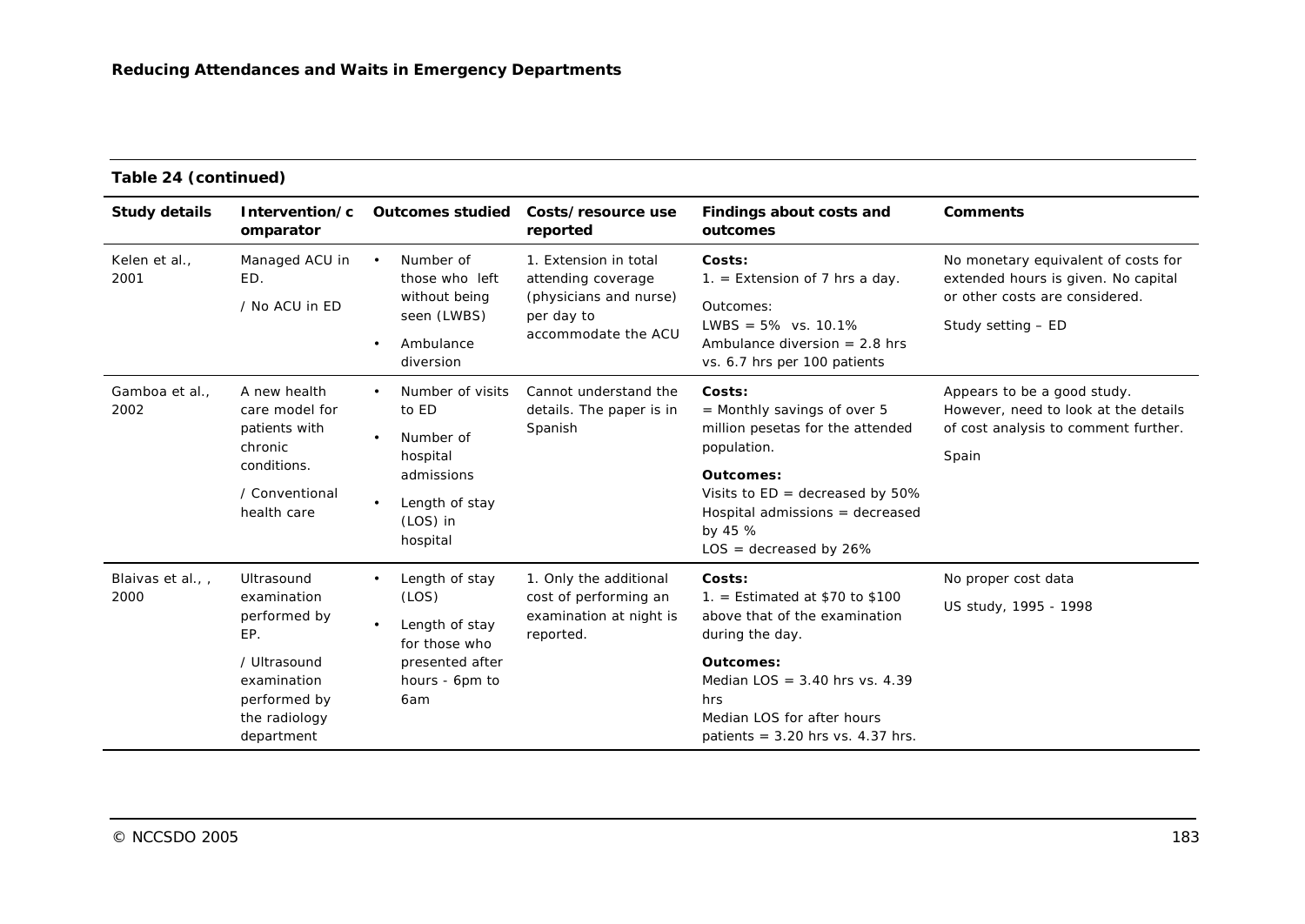| Table 24 (continued)      |                                                                                                                                                                                                                                     |                                                                                                       |                                                                                                                                                                                                              |                                                                                                                                                                                                 |                                                                                                                                  |
|---------------------------|-------------------------------------------------------------------------------------------------------------------------------------------------------------------------------------------------------------------------------------|-------------------------------------------------------------------------------------------------------|--------------------------------------------------------------------------------------------------------------------------------------------------------------------------------------------------------------|-------------------------------------------------------------------------------------------------------------------------------------------------------------------------------------------------|----------------------------------------------------------------------------------------------------------------------------------|
| <b>Study</b><br>details   | Intervention/<br>comparator                                                                                                                                                                                                         | <b>Outcomes</b><br>studied                                                                            | Costs/resource use<br>reported                                                                                                                                                                               | Findings about costs and<br>outcomes                                                                                                                                                            | <b>Comments</b>                                                                                                                  |
| Heaney &,<br>Paxton, 1997 | Nurse-led minor<br>injuries clinic<br>/No minor injuries<br>clinic                                                                                                                                                                  | • Number of<br>attendances in<br>other EDs in<br>the region                                           | 1. Cost per episode which<br>includes administrative<br>costs, domestic and<br>portering services costs,<br>supplies and pharmacy, staff<br>and material costs, cost for<br>physiotherapy and<br>radiography | Cost:<br>$1. = £32$ per patient<br>Outcomes:<br>Result for number of attendances in<br>other EDs is mixed, with increases in<br>some and decreases in others.                                   | From the information given,<br>it is not possible to comment<br>on the cost-effectiveness of<br>the intervention<br>Scotland     |
| Richards et<br>al., 2002  | Nurse telephone<br>triage of requests for<br>same day<br>appointments in<br>primary care<br>/ Standard<br>management                                                                                                                | • Time for<br>consultation<br>• Effect on A&E<br>attendances                                          | 1. Cost per patient which<br>includes cost of GP, nurse<br>time, prescription costs, cost<br>of tests and emergency care                                                                                     | Costs:<br>1. = Mean difference of $£1.48$ more<br>per patient for triage.<br>Outcomes:<br>Time for consultation $= 1.7$ mins more<br>than standard management.<br>Increased ED attendances.     | Intervention does not<br>appear to be cost-effective.<br>UK study                                                                |
| Nikolaus et<br>al., 1999  | Comprehensive<br>geriatric assessment<br>with in-hospital and<br>post-discharge follow-<br>up by an<br>interdisciplinary home<br>intervention team.<br>Assessment of ADL<br>and cognition followed<br>by usual care in<br>hospital. | • Length of stay<br>(LOS) in<br>hospital<br>• Survival rate<br>$\cdot$ Re-<br>hospitalisation<br>rate | 1. Total direct costs<br>including staff costs, i.e.,<br>nurses, physicians,<br>occupational therapists,<br>social workers                                                                                   | Costs:<br>$1. = DM3$ 365 000 vs. DM4 145 000<br>Outcomes:<br>$LOS = Reported as shortened by$<br>intervention<br>Survival rate = No difference<br>$Re-hospitalisation rate = No$<br>difference. | Outcomes are not reported<br>properly<br>No synthesis of costs and<br>benefits possible from the<br>information given<br>Germany |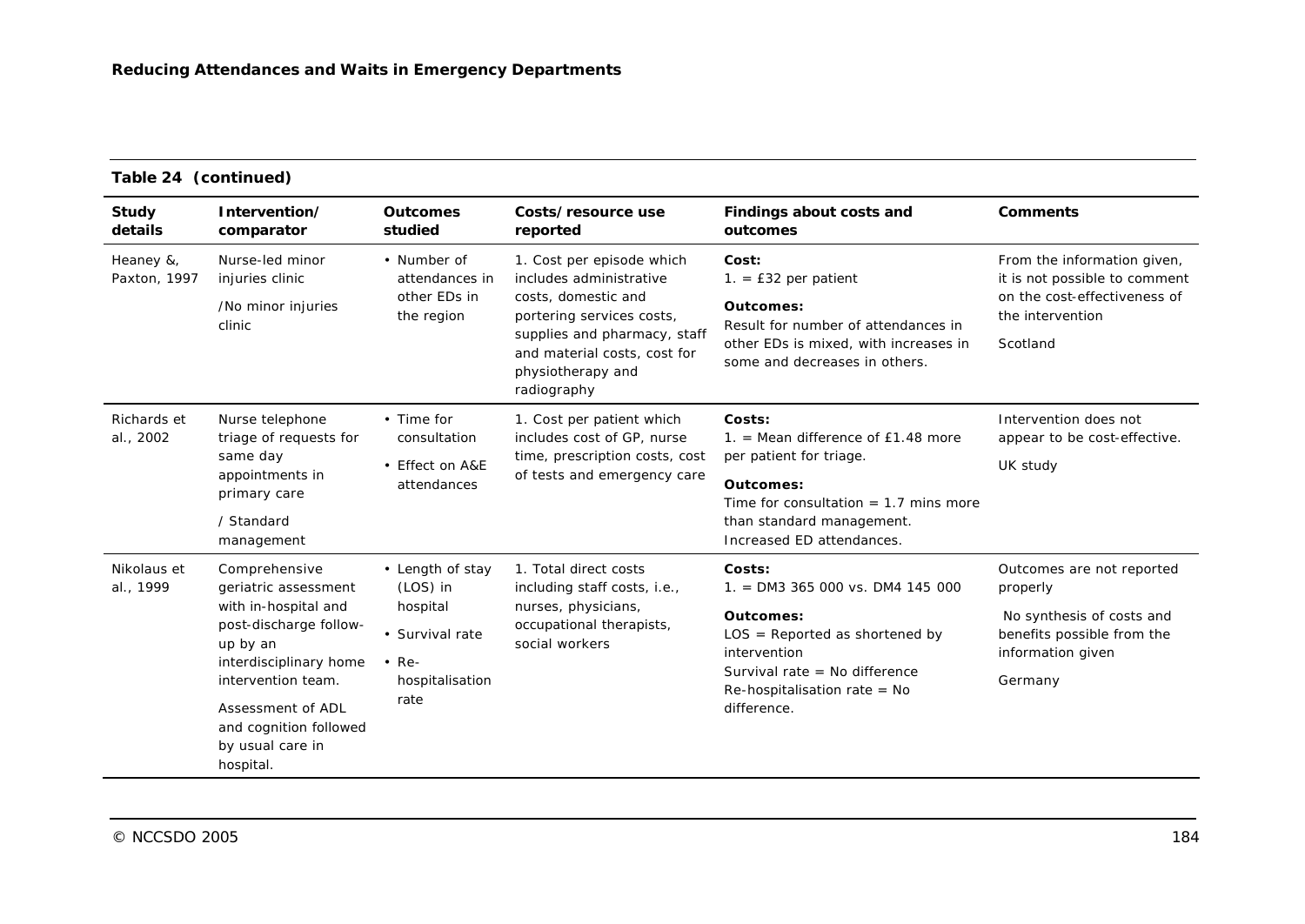| Table 24 (continued)                              |                                                                                                   |                                                                                                                                                  |                                                                                                                                                                            |                                                                                                                                                                                                                                                                                                                                                      |                                                                           |
|---------------------------------------------------|---------------------------------------------------------------------------------------------------|--------------------------------------------------------------------------------------------------------------------------------------------------|----------------------------------------------------------------------------------------------------------------------------------------------------------------------------|------------------------------------------------------------------------------------------------------------------------------------------------------------------------------------------------------------------------------------------------------------------------------------------------------------------------------------------------------|---------------------------------------------------------------------------|
| Study<br>details                                  | Intervention/<br>comparator                                                                       | <b>Outcomes</b><br>studied                                                                                                                       | Costs/resource use<br>reported                                                                                                                                             | Findings about costs and<br>outcomes                                                                                                                                                                                                                                                                                                                 | <b>Comments</b>                                                           |
| London<br>Ambulance<br>Service NHS<br>Trust, 2002 | 999 call patients<br>triaged to MIU, by<br>ambulance crew<br>All patients taken to<br>ED          | Ambulance<br>service job-<br>cycle time<br>Time to<br>$\bullet$<br>treatment<br>Total time of<br>$\bullet$<br>attendance<br>in receiving<br>unit | 1. Ambulance service<br>resources used<br>2. MIU and A&E resources<br>used<br>3. NHS follow-up resources<br>used<br>4. Patient costs (time costs -<br>waiting + treatment) | Costs / resources:<br>1. = saving of $E2,300$<br>2. = saving of $£22,764$<br>$3. =$ saving of £1,303<br>4. = mean of 93.1 mins $vs. 198.0$<br>mins.<br>Outcomes:<br>Mean ambulance job-cycle time =<br>43.9 mins vs. 56.6 mins.<br>Mean time to treatment $= 51.4$ mins<br>vs. 140.5 mins.<br>Mean attendance time $= 103.8$ mins<br>vs. 312.2 mins. | Detailed analysis of costs<br>and benefits carried out.<br>United Kingdom |
| Jelinek et<br>al., 1999 <sup>271</sup>            | Major staffing and<br>functional changes in<br>the ED.<br>/ No staffing and<br>functional changes | Throughput<br>$\bullet$<br>of short-stay<br>patients                                                                                             | 1. Total costs of ED                                                                                                                                                       | Costs:<br>1. = Increase of $$1.95$ million during<br>the study period.<br>Outcomes:<br>Short-stay patients treated = $725$ vs.<br>392<br>Throughput = $394$ more patients<br>treated.                                                                                                                                                                | No break-down of costs<br>provided<br>Australia                           |

Note. ACU: acute care unit; ED: emergency department; EP: emergency physician; LOS: length of stay; MIU: minor injuries unit; NK: not known; OAR: Ottawa ankle rules.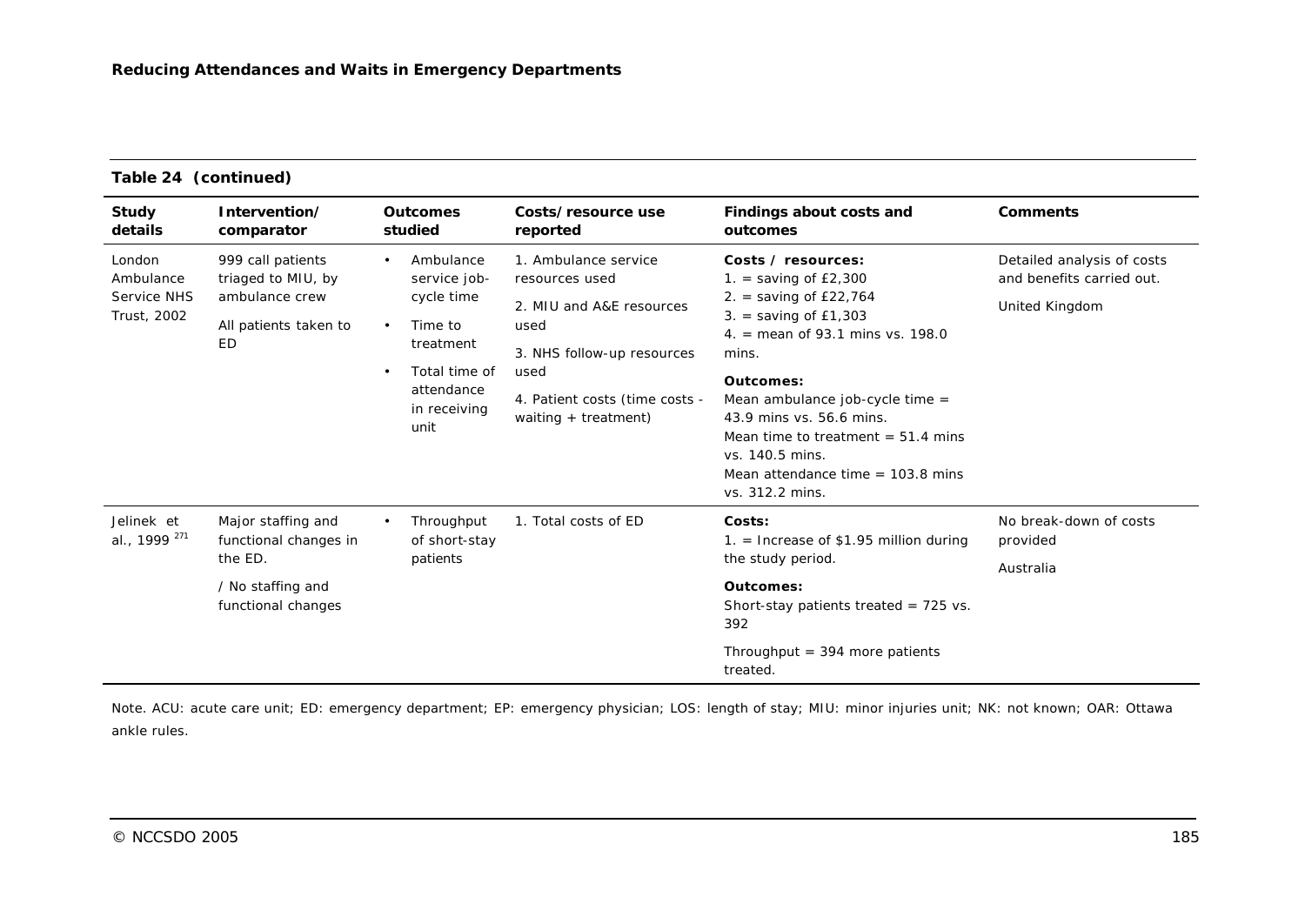# Chapter 6 Discussion

Reducing the time people have to wait is a priority for patients and is a UK government priority. This systematic literature review has demonstrated that waits and delays in emergency department care is a worldwide problem and there is a very extensive literature describing the extent of the problem and its possible causes. Much of the literature on causes is derived from the opinions of staff and considers the emergency department in isolation.

Waits and delays in emergency departments are the symptoms of a variety of problems and many result from inflow problems, internal flow problems or outflow problems for the emergency department. Most of the literature attributes the recent increase in overcrowding of emergency departments to decreases in bed availability and pays little attention to inflow or internal flows. In most systems it is likely that all three contribute.

Unfortunately although there is a vast amount of literature about waits and delays, most is rhetoric and anecdotal and most focuses on the extent of the problem. There is surprisingly little evidence about service delivery and organisation factors in emergency care that provides evidence to change the time course of a person's stay in the emergency department.

The inflow of patients to the emergency department may be affected by a variety of innovations in the community to either reduce people's usage of the health service in general or to divert them to other sources of care. There is some evidence that diversion of some appropriate 999 calls to NHS Direct, or similar advice lines, may reduce the workload of the ambulance service and therefore potentially the emergency department but there are some concerns regarding the safety of such systems that need clarifying. Once an ambulance crew arrives at the scene of an incident, they have traditionally conveyed the majority of cases to the emergency department. This is now changing and various initiatives are in place to allow a wider choice of destinations and to promote discharge of patents at scene. American studies suggest that the present training of paramedics is inadequate for this task and UK studies are needed to determine the safety and effectiveness of such systems, as well as the training requirements of the individuals.

The organisation of primary care is rapidly changing in the UK. There is however a dearth of evidence of the effects these changes are having and are likely to have, in the future, on the workload of emergency departments. The use of GPs in the emergency department has been shown in RCTs to be clinically and cost effective but the effect on patient flows has not been determined. At present there is no evidence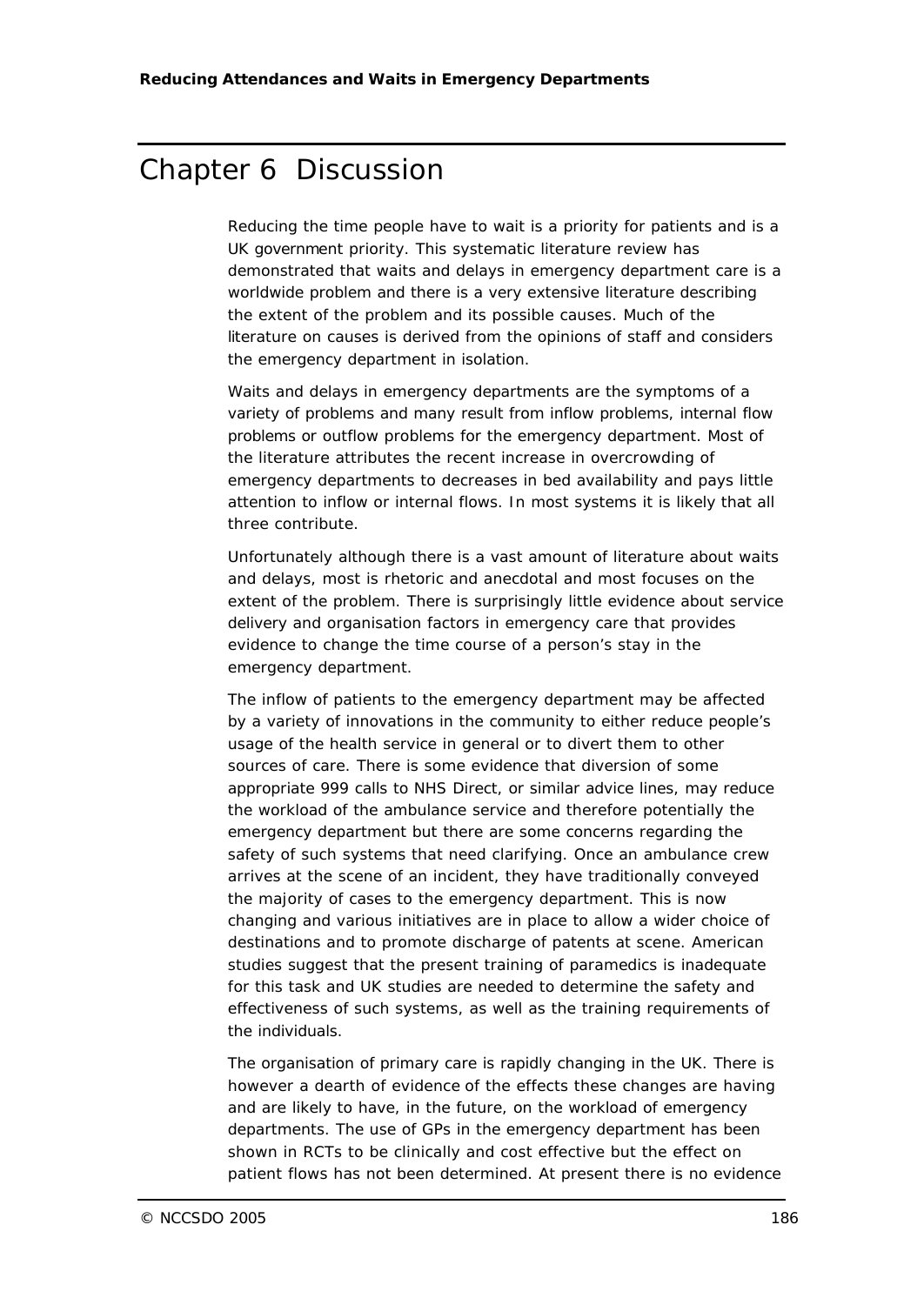for NHS Direct or NHS walk-in centres causing significant decreases in workload for emergency departments. In other health care systems the gatekeeping role of primary care has been extended and the use of copayments introduced to reduce emergency department attendances but there are concerns over its safety and whether it may exclude some in need of emergency treatment. Numbers of patients going through the emergency department can be reduced by triaging them out on arrival, however a few studies have suggested that some people may be inappropriately sent away although most studies have not shown any adverse events. None of these studies have been undertaken in the UK health system.

There are great opportunities to reduce the numbers attending emergency departments by secondary prevention. The small group of people who attend more than three times per year account for a large amount of the emergency department workload. Although there are many studies describing the characteristics of these patients, there are only a few studies of innovations most of which suggest that personalised programmes may reduce future use.

For the elderly and those with chronic disease a variety of interventions from educational programmes, to routine visiting and screening have been shown to be effective at reducing emergency department attendances and emergency admissions. Similarly several small studies have indicated that the use of social workers in the emergency department and subsequently can reduce subsequent health care usage. Education schemes across whole communities have not demonstrated any effect on emergency department attendances. Cochrane reviews have shown that those focused on specific groups may have an effect, but this has been variable.

Admission may also be avoided in a variety of conditions, including heart failure and thrombo-embolic disease as well as in hospital at home services, but most have not looked directly at emergency department attendance. Observation wards may also reduce length of stay but most studies have significant biases. Chest pain assessment units have not yet proven their benefit in reducing length of stay.

The internal flow of patients in the emergency department has been the subject of the most intensive scrutiny. There is good evidence, including several RCTs, that instituting near-patient testing reduces the delays for the large number of patients who have biochemical and haematological tests, but there is also evidence that many test results do not contribute to the admission or early management decisions. It may therefore be as effective to reduce the number of tests by having earlier senior opinion as to redesign diagnostic systems. Innovations to reduce delays in undertaking x-rays have received little attention, but again undertaking the tests within the emergency department seems to be effective in some small trials of ultrasound. Effective systems of delivery are important with laboratory results and there is some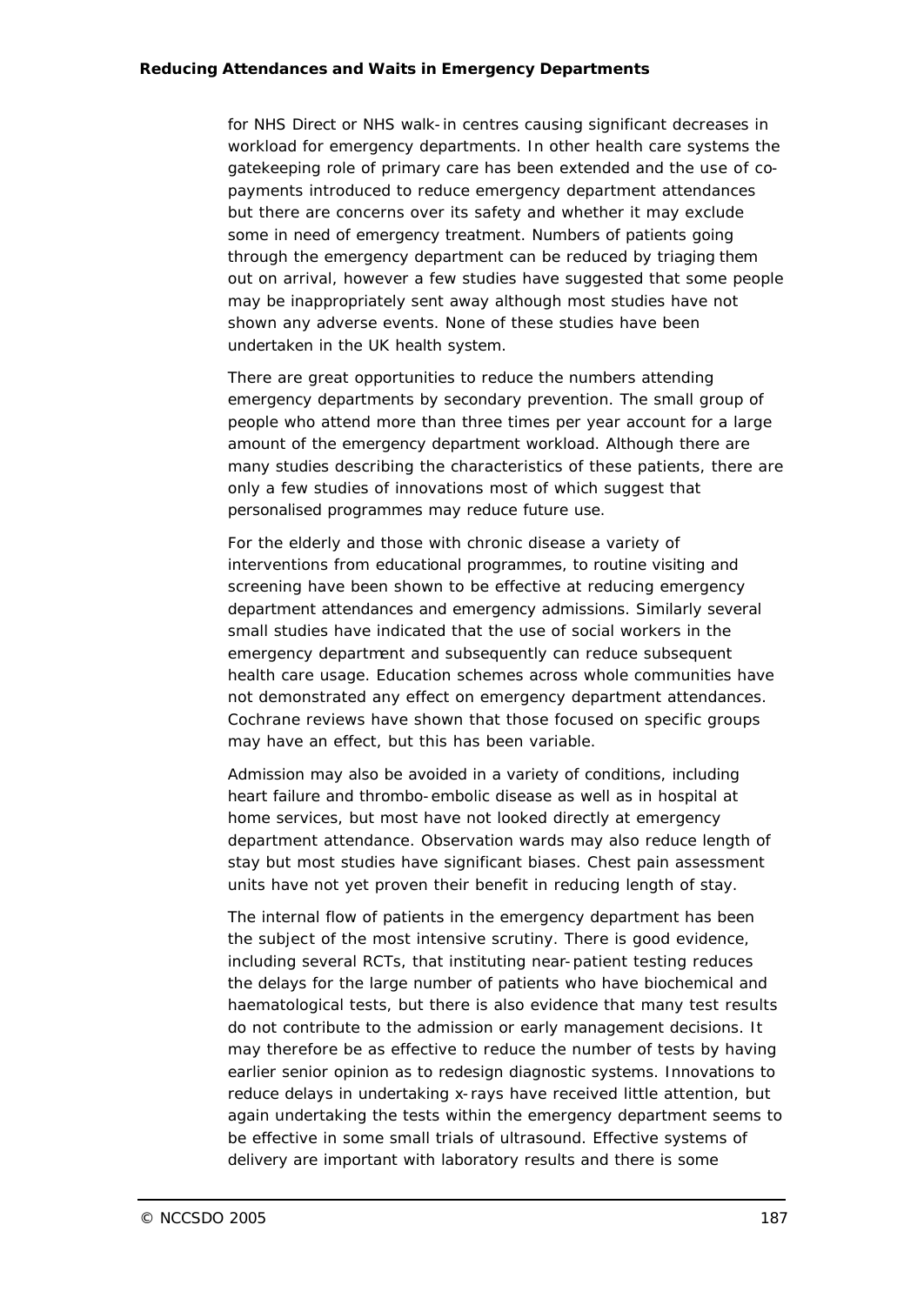evidence that stand-alone electronic reporting systems may delay care.

There is also good evidence, including RCTs, to support the use of fast track systems for minor injuries and the use of extra staff in establishing a fast track, rather than simply increasing the total workforce. Future research should focus on the configuration of such fast track systems and the resource requirements rather than comparing fast track with traditional models of care. Other fast track systems remain unproven. There is no evidence to support the role of traditional triage/prioritisation in reducing waits and some small studies suggest it may cause delays. It is important to remember that it does form an important risk management function so long as it is performed soon after arrival. However triage can reduce delays when it incorporates ordering of x-rays by the nurse; the future of this has to be questioned when fast track systems are introduced.

A wide variety of clinical innovations also help to reduce waits and delays in the emergency department including the application of local anaesthetic on arrival, wound closure techniques and asthma treatment regimes. Some delays in the clerical components may be speeded up by bedside registration and by voice recognition/transcription rather than writing notes but this is only supported by isolated small trials. While reducing waits is important it is also important that patients feel they have waited less. There are a few trials that suggest that better information, either written, by video or by an individual, improve the patient's perception of their wait.

The outflow of patients from the emergency department is dependent on a continuing flow of patients through the whole health and social care system, until the patient returns to their own home or definitive accommodation. In the immediate phase after the emergency department, the flow of patients requires effective bed management within the hospital. There is a small amount of literature describing various systems to improve bed management including use of predictive models and discharge planning but there have been no trials of these systems to determine their effects. Similarly research into delayed discharges has focused on the causes rather than on trialling any interventions to reduce them, whether because of issues in the health or social care sectors.

Human resources account for the largest expenditure in the NHS but most research focuses on system processes. There is no substantial research on the staffing requirements of the emergency care system either within the emergency department or in other areas of the system. Research shows that there are a wide variety of factors that influence emergency department attendances but that it is possible to predict 65% of the workload by hour. Matching this predicted workload to staffing requirements has been an elusive goal, partly because of the difficulty of linking workload, via casemix, to numbers of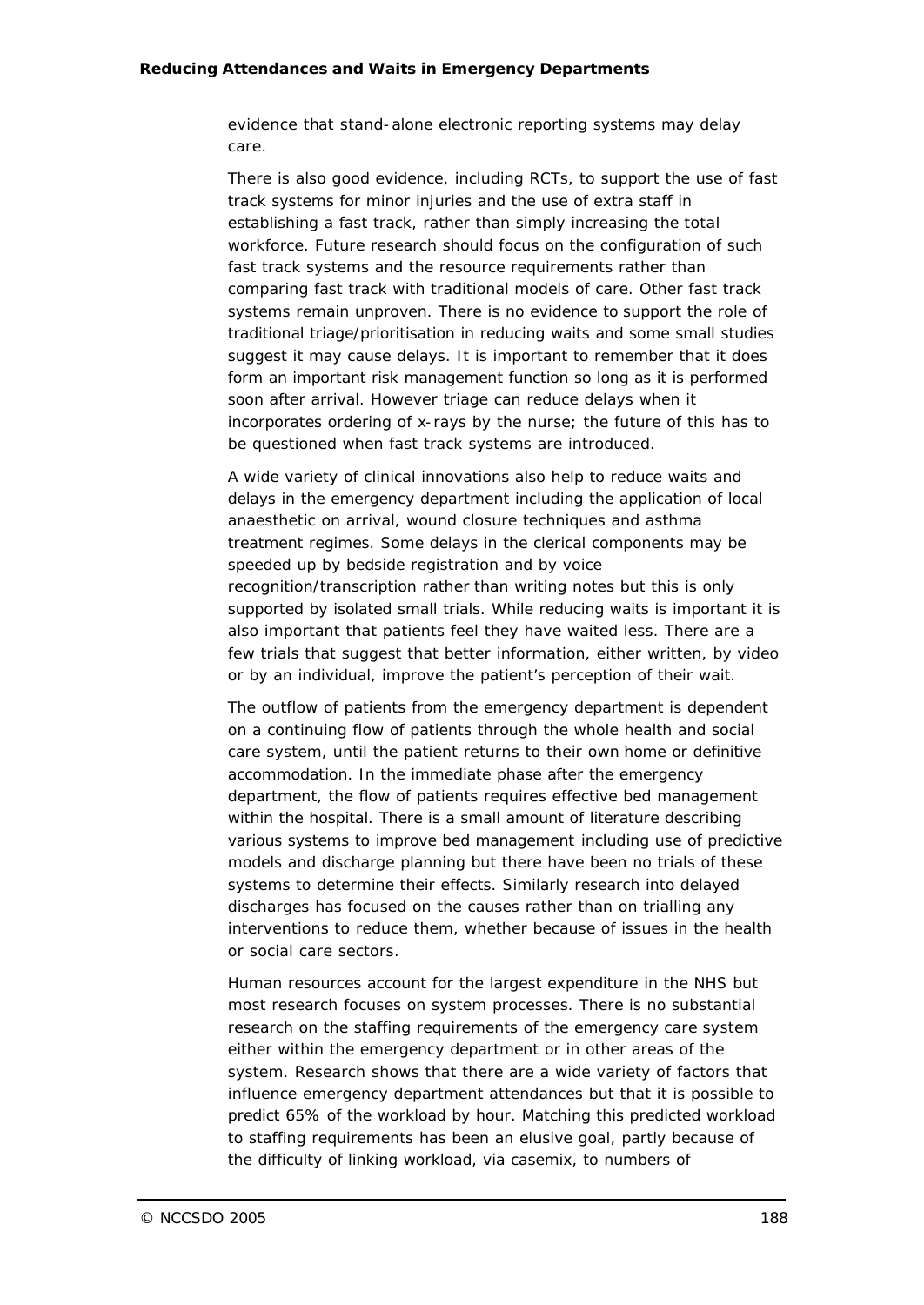attendances. Similarly most of the research on ways of working has been focused on establishing the safety of new models rather than the effect on waits and delays. There is some weak evidence that use of senior staff will reduce delays as well improving quality of care. Historically, emergency nurse practitioners were introduced to take over the role of junior doctors because of their reducing hours; subsequently they have further developed in a more patient-centred approach. Research has established the safety and effectiveness of emergency nurse practitioners but has not established that they help reduce waits per se, they may only be effective because of the increased staffing. A new role of emergency care practitioner is being established in the UK to work across hospital and community sectors with a broad-based training covering areas that have traditionally been across primary care, emergency medicine and ambulance care. There is not yet any evidence on the effect of this new role. The wide area of cultural and internal organisation and its effect on waits and delays in emergency care has not been the focus of any interventional studies.

Comparison of studies has been hampered by the lack of any uniform definition of overcrowding, delays and waits. In the UK there has been concentration on the total time spent in the emergency department, but other countries focus on number of ambulance diversions and cubicle occupancy. An American scale for overcrowding has been suggested recently (Derlet *et al.*, 2002). A wide variety of timings have been utilised as outcome measures including:

- arrival to triage
- triage to see doctor or nurse practitioner
- arrival to see doctor or nurse practitioner
- decision to admit to departure from the emergency department
- arrival to departure time from emergency department
- ambulance diversions.

Studies often state the size of department but rarely give sufficient information to allow case mix to compared; for example some studies exclude minor injuries, some only include those with insurance. As waits in emergency departments are often the symptom of problems across a whole health care system, the organisation of health care across the whole system will cause variation in applicability of studies. Therefore any studies outside the NHS have to be considered carefully before their generalisability in the UK is accepted. In particular, much of the literature emanates from America, where there is an insurance-based system and in some areas some groups are excluded from certain types of medical care.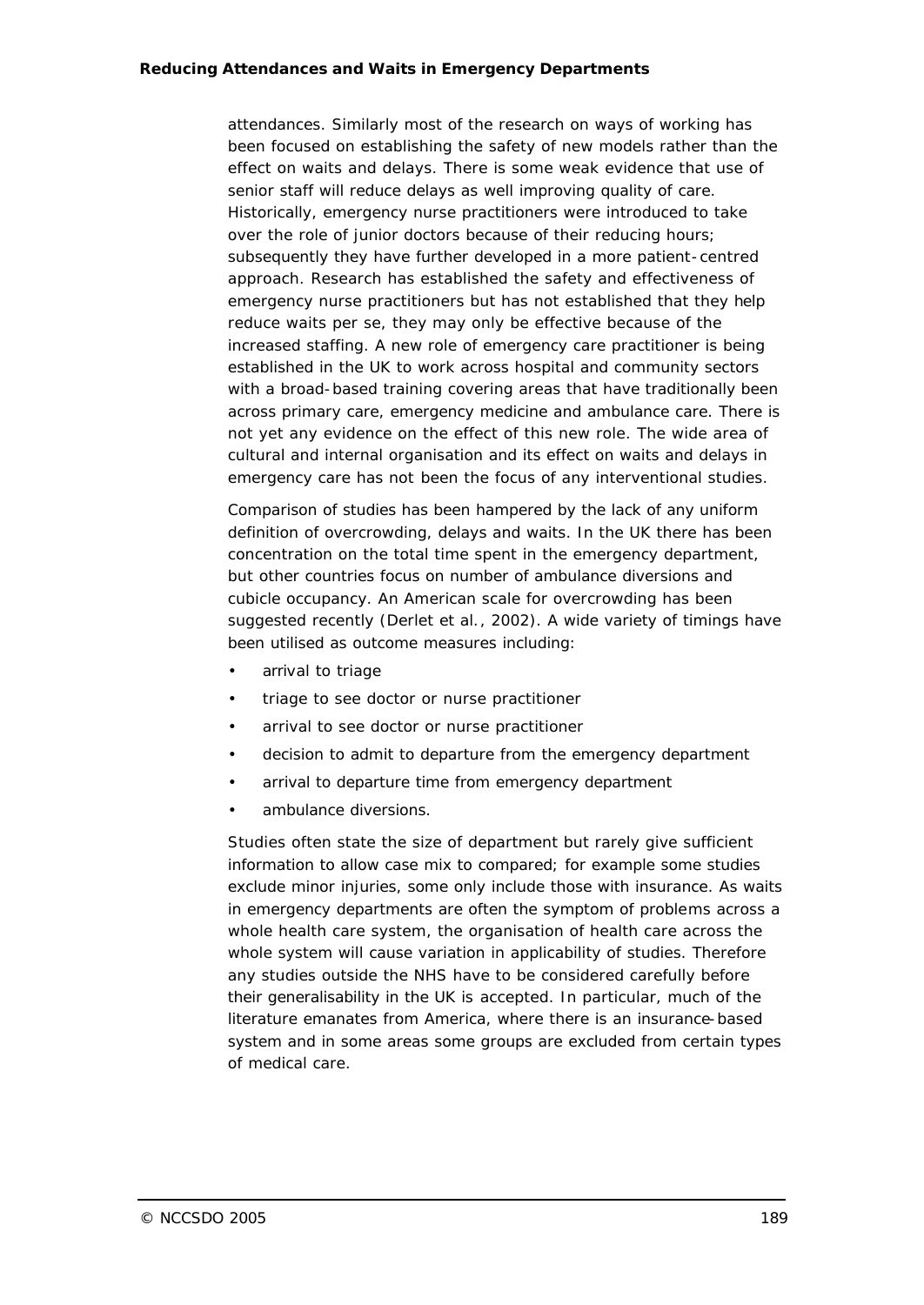## Chapter 7 Conclusions

The large literature in the area of overcrowding of emergency departments and delays and waits in the emergency care system is mainly anecdotal and tends to focus on assessing the extent of the situation or giving 'expert' opinion on causes and possible solutions. In searching for solutions it is vital to consider three factors.

- 1. The solutions in any locality are likely to depend on local causes, which are probably variable even within one health care system.
- 2. For any problem there may be several ways of solving it for example long waits for minor illness and injury patients may be solved by diverting cases away from the emergency department, introducing fast track systems, introducing emergency nurse practitioners or increasing existing staffing.
- 3. In line with the 'theory of constraints', the apparent cause may only be the most severe bottleneck in the system and other constraints are likely to appear as the initial cause is resolved

It is disappointing that despite a period of great change in the NHS and particularly in emergency care, more evidence has not been produced. This is likely to be because of the very short time frame that government has prescribed for such changes and also the use of the PDSA methodology, which will produce large numbers of case studies and small number trials without formal statistical evaluation.

There are however a few areas that have been supported by RCTs including the use of near-patient testing and fast track systems for minor illness and injury and some admission avoidance schemes, where implementation of present research findings needs to occur. Others have weaker evidence that suggests useful innovations that require studies with increased power, including the wide variety of interventions to reduce emergency department attendances by older people, frequent attenders and those with chronic disease, and the use of observation wards and clinical decision units.

Some areas have early evidence that raises concerns about their safety and that urgently need further evaluation as they are already being widely instituted in the NHS. Managers need to be aware of the risks of instituting such innovations to avoid their premature adoption because of the pressures for change. Full risk assessments to determine both benefits and potential hazards should be undertaken. These include discharge of patients from scene by paramedics and the role of pre-hospital emergency care practitioners. The diversion of some 999 calls to NHS Direct is already being evaluated. Primary care gatekeeping, triaging out of the emergency department and the use of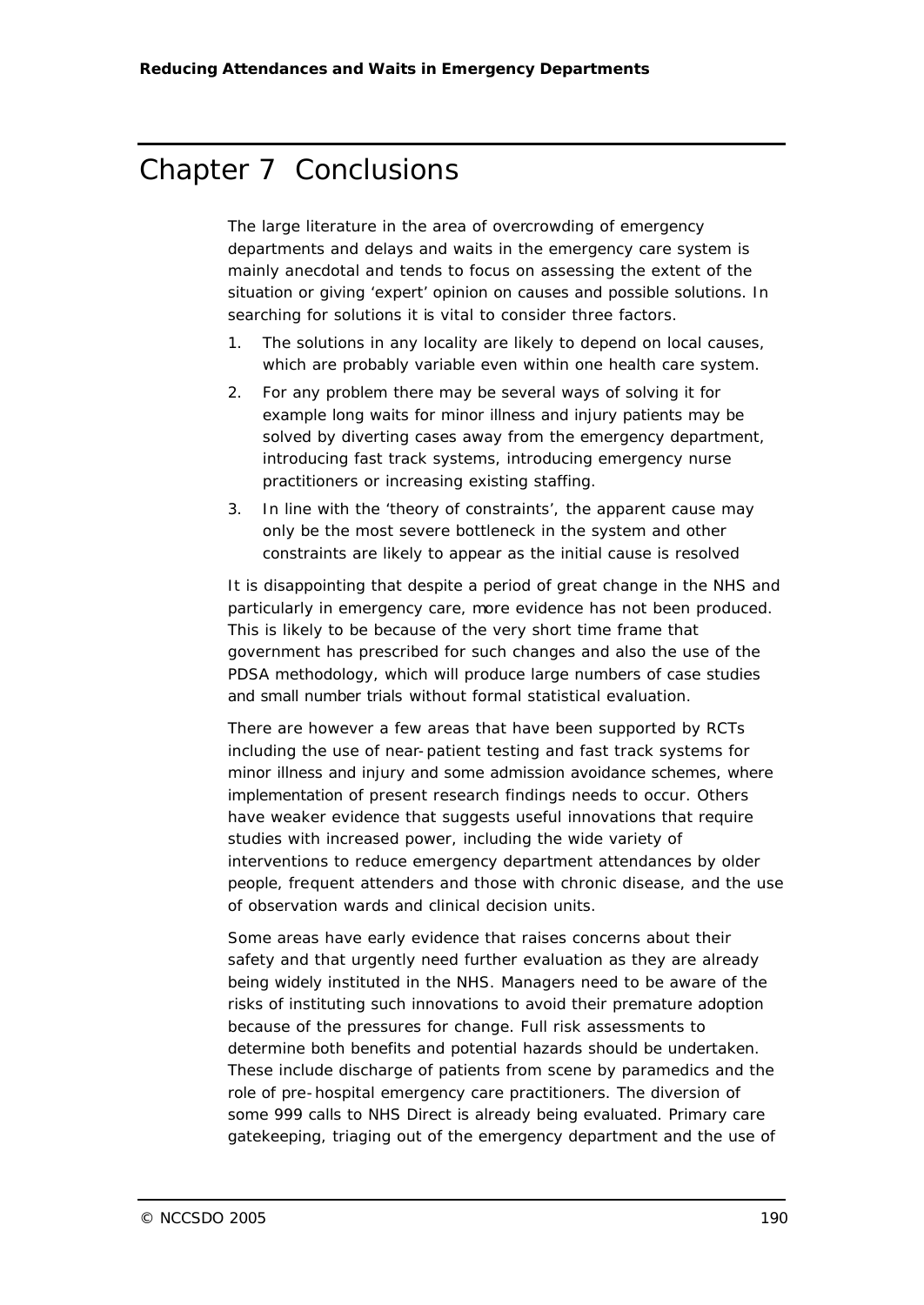co-payment systems are also potentially unsafe practices that need evaluation.

Other areas have initial evidence that suggests the innovations have had little effect on the time flows through the emergency department including the introduction of walk-in centres and NHS Direct.

Most areas do however need more high quality evaluation to determine how the NHS should proceed. The key areas needing research are bed management, reducing delayed discharges (both because of internal hospital processes and because of social care issues) and the changes in provision of emergency primary care, including its links with other components of the emergency care system. Research into staffing levels, new roles and utilisation of staff have received little attention and need further work. Some of the cultural issues are already being addressed but aspects such as the new emergency care networks have no planned evaluation (Department of Health, 2004).

It is important to remember that lack of evidence does not mean that the changes being implemented do not work and so should not suppress innovation. But it is also important that such innovations are analysed for the system-wide organisational, clinical and cost effectiveness.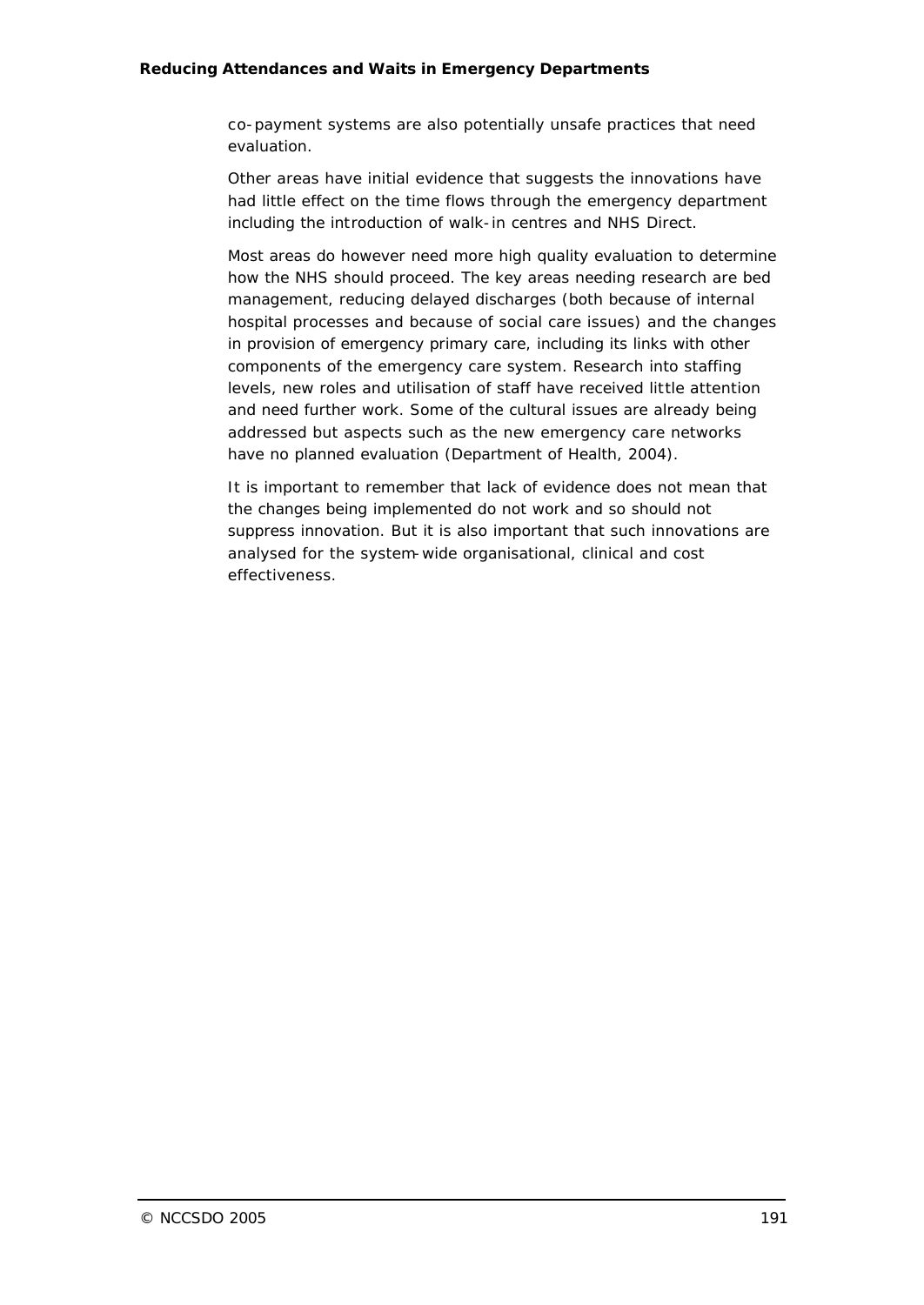### Chapter 8 Further research

This systematic literature review has highlighted the fact that there are very few innovations to reduce attendances at emergency departments and to reduce waits in emergency departments that are supported by high quality evidence. There are therefore, a large number of areas that need to be subjected to more rigorous evaluation. We recommend that the first step should be a prioritisation exercise to explore which areas should be undertaken first. This exercise would need to take account of not only the level of existing evidence but the strategic importance, potential system impact and patient safety issues of the innovation. The exercise should involve a broad spectrum of stakeholders including clinicians and managers from all sectors of emergency care, policy makers, researchers, health economists and representation from users (patients, carers and public) and appropriate national bodies.

The order of the recommendations below reflects this order, in the authors' opinion, but has not undergone a formal prioritisation process:

- Innovations in bed management and patient flow to reduce delays in the inpatient process and in discharge.
- Innovations to reduce attendance at emergency departments and in particular those involving patients with chronic illness and those who already attend frequently.
- Impact of emergency care networks.
- Effect of social care in hospital and home support in reducing emergency department attendance.
- The impact of various new models of primary care provision, especially out-of-hours care, on emergency department attendance.
- The effectiveness and safety of paramedics in discharging patients from the scene and determining destinations.
- The appropriate and effective staffing of emergency departments. The roles of health care professionals in emergency care, including new roles for professional groups and the appropriate training requirements of these individuals.
- The effects of different styles of team working in the emergency care system.
- Delivery of timely imaging in emergency departments.
- The safety of triaging patients out of the emergency department.
- The effect of alternative minor injury and illness services on emergency department attendances.
- Configuration of minor injury fast track systems.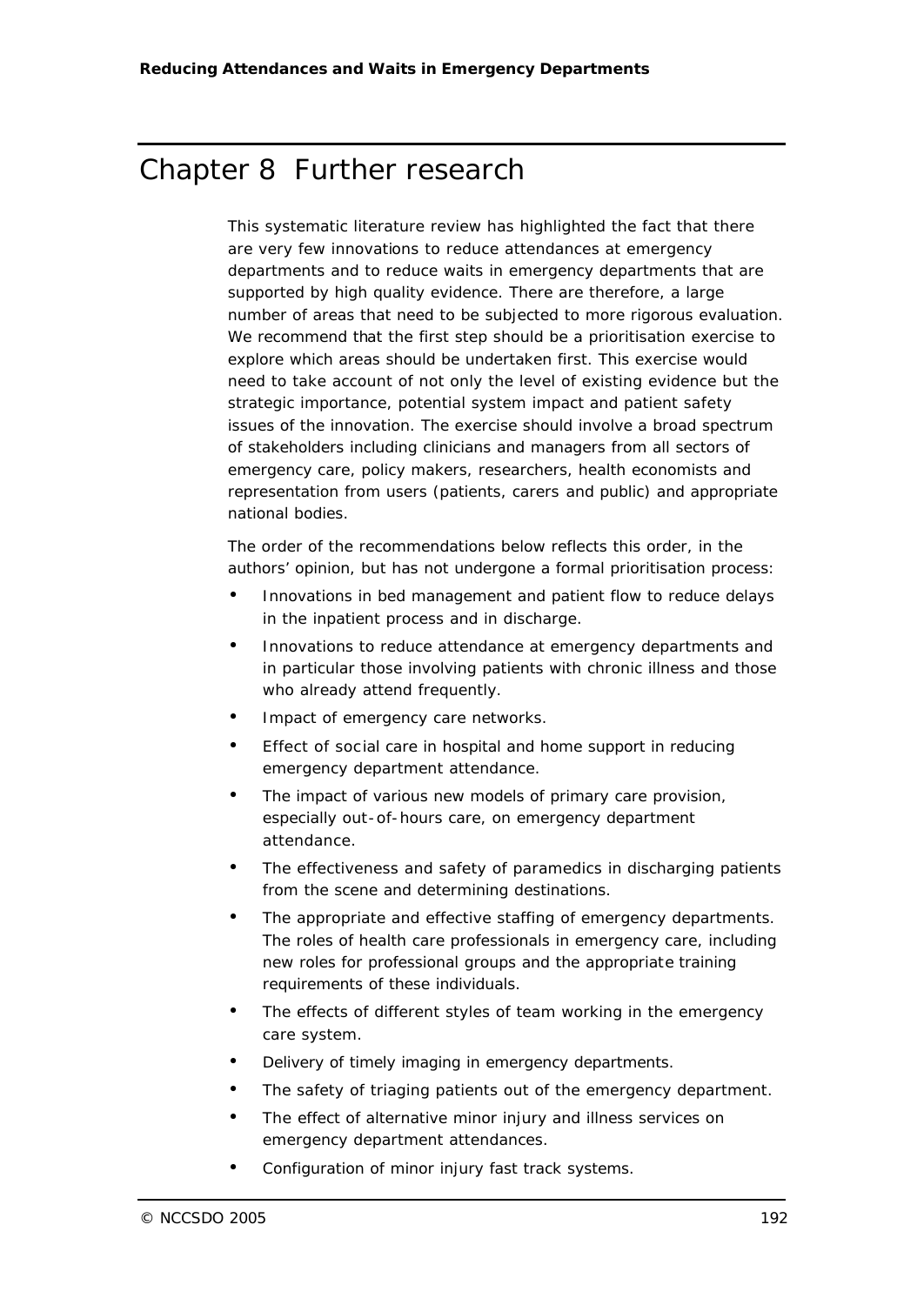• Factors that make education campaigns effective in assisting patients choose appropriate sources of emergency care.

There was a paucity of studies on patient and public opinion or studies in which they participated. This needs to be considered in all future research.

Work is also required on developing standard definitions and agreed outcome measures for use in research in emergency department waits and overcrowding. Warwick Medical School has already commenced work in this area.

In view of the large amount of work being undertaken in the area of improving access to emergency care, we would recommend that this literature review is updated in a maximum of two years.

Major research projects are underway in the following areas:

- Evaluation of diversion of 999 calls to NHS Direct (SDO Programme).
- Organisational issues in waits in the emergency department (SDO Programme).
- Causes and reduction of delayed discharges (Department of Health).
- Impact of walk-in centres on emergency departments (Department of Health).
- Outcome measures in emergency health care service delivery (Warwick University).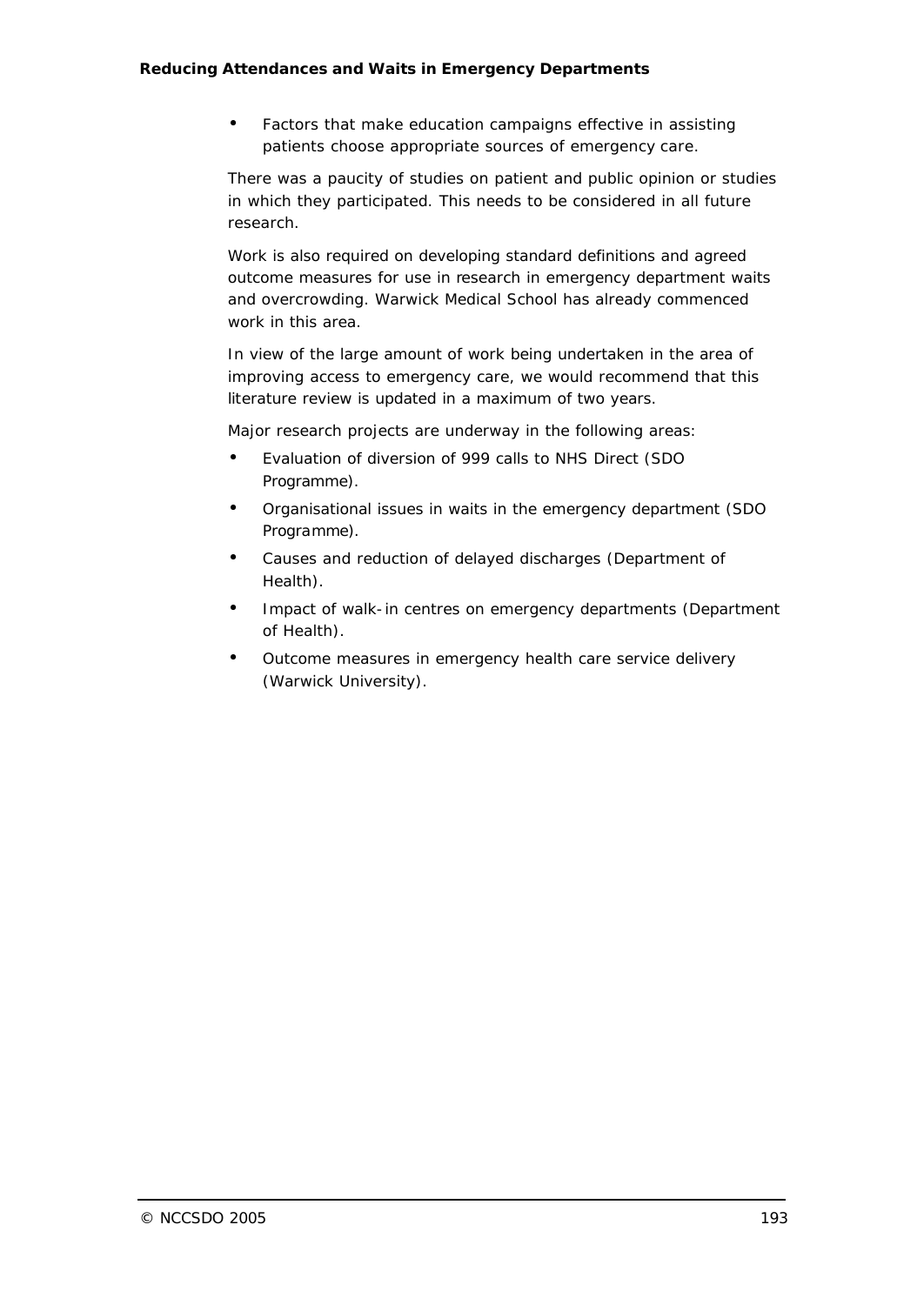# Chapter 9 Implementation of findings

### **Policy**

This work has been actively informing Department of Health policy throughout its production. Hence most of the innovations have already helped to inform developing policy.

There are some key areas of policy that either have no evidence available or, in some cases, are not supported by quality evidence.

NHS walk-in centres and NHS Direct have not been shown to reduce attendances at emergency departments, except possibly when colocated with the ED. Patient education has not been demo nstrated to reduce emergency department attendances. Similarly the effect of nurse practitioners on reducing waits has not been studied. All these initiatives have however been shown to have other advantages and benefits to patient care and the NHS.

Good evidence exists to support the following policies:

- fast track systems for minor injury patients
- chronic disease case management, home support and specialist nurse care to reduce emergency admissions.

Therefore these should be instituted locally.

Some policy areas have a marked lack of evidence and rely on expert opinion and experience from within the NHS. These areas should be priorities for future service delivery research and include:

- bed management
- reducing delayed discharges
- reorganisation of emergency primary care.

The effectiveness and safety of diverting 999 calls to nurse advice and of ambulance staff discharging patients at the scene has not been adequately assessed but is part of present policy.

Co-payments have been shown to reduce attendances but safety has not been assessed and they go against the current philosophy of the NHS of free care for all.

### **Local decisions**

Many of the innovations described above that are supported by present policy now require local implementation. Other innovations described in this study are at a level of detail that is not appropriate for national policy and should be explored at local level to determine their applicability. These include: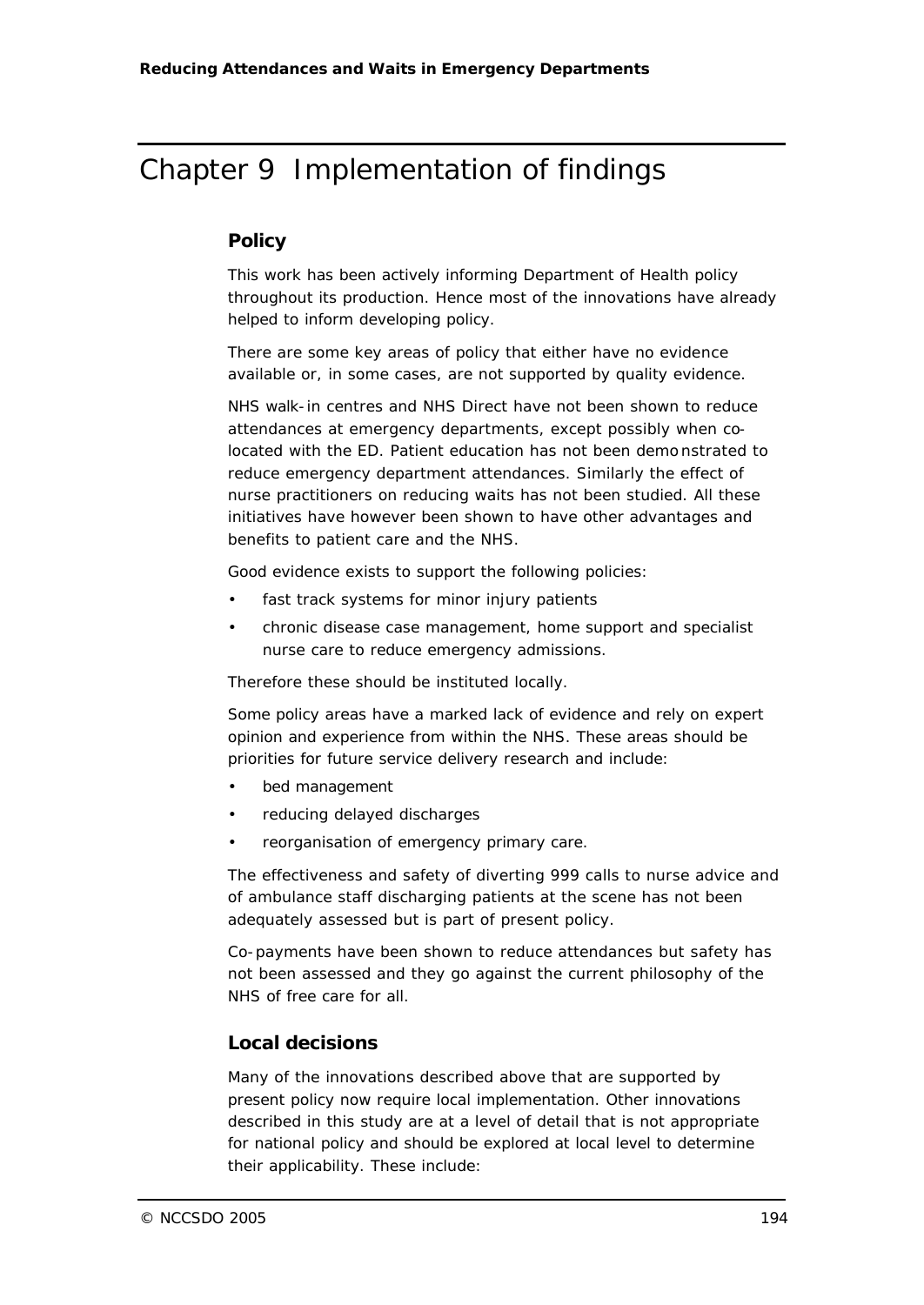- senior staff seeing patients at an earlier stage
- emergency department staff admission rights
- changes to the present triage systems
- escalation clinical teams
- rotational allocation of patients on arrival.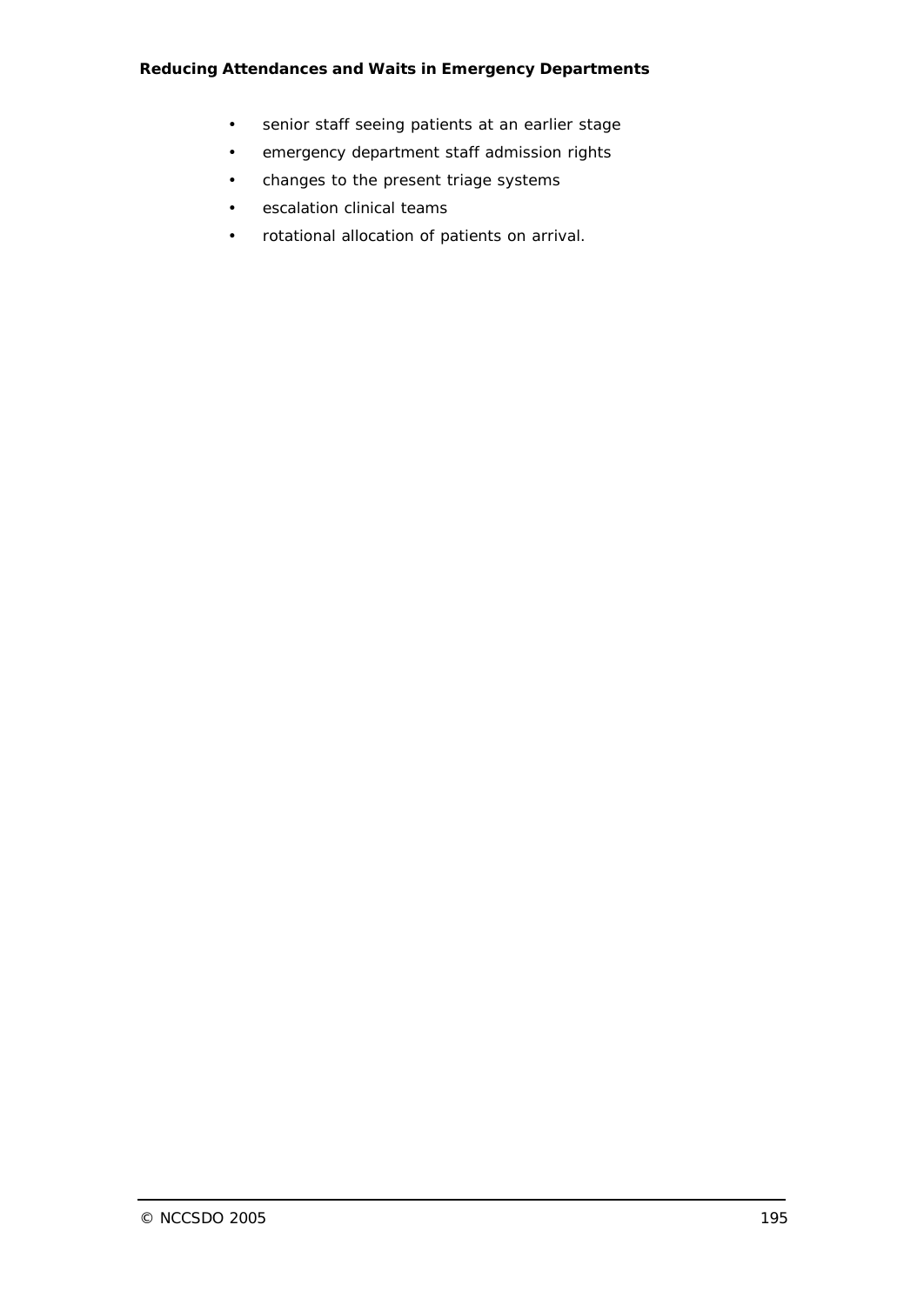| Table 25 Policy related to evidence |  |  |  |  |
|-------------------------------------|--|--|--|--|
|-------------------------------------|--|--|--|--|

| Evidence                                                                                                                                                                                                          | <b>Present policy status</b> | <b>Comments and links to policy</b>                             | <b>Actions required</b>                                                     |
|-------------------------------------------------------------------------------------------------------------------------------------------------------------------------------------------------------------------|------------------------------|-----------------------------------------------------------------|-----------------------------------------------------------------------------|
| It is possible to divert some 999 calls to advice lines<br>but the safety of such systems is still being<br>evaluated.                                                                                            | Supported by present policy  |                                                                 | Research evaluation<br>in progress                                          |
| The role of paramedics in either discharging patients<br>from scene or deciding on appropriate destinations<br>has not been adequately studied to confirm its safety<br>and effectiveness in the UK.              | Supported by present policy  |                                                                 | Needs safety<br>evaluation results<br>before widely<br>disseminated         |
| Primary care gatekeeping can reduce emergency<br>department attendance but its safety is unknown.                                                                                                                 | Supported by present policy  |                                                                 | Needs safety<br>evaluation results<br>before widely<br>disseminated         |
| Walk-in centres and NHS Direct have not been<br>demonstrated to reduce attendances at emergency<br>departments.                                                                                                   | Supported by present policy  |                                                                 | Further research<br>evaluation in progress                                  |
| Fast track systems for minor injuries reduce waits,<br>ideal configurations include senior staff.                                                                                                                 | Supported by present policy  | www.modern.nhs.uk/scripts/default.asp?Site_id=<br>$35$ &id=8196 | Widely utilised but<br>optimal configuration<br>needs further<br>evaluation |
| Attendance by the elderly, those with chronic disease<br>and those with multiple attendances may be reduced<br>by various interventions; trials are needed in this<br>area, including the role of social workers. | Supported by present policy  | Pilot sites are underway. See<br>www.natpact.nhs.uk/cms/2.php   | Awaiting results of<br>evaluation                                           |
| Patient education is unproven in most areas except<br>chronic disease management.                                                                                                                                 | Supported by present policy  | Several national and local programmes in<br>progress            | Less investment in<br>this area may be<br>appropriate                       |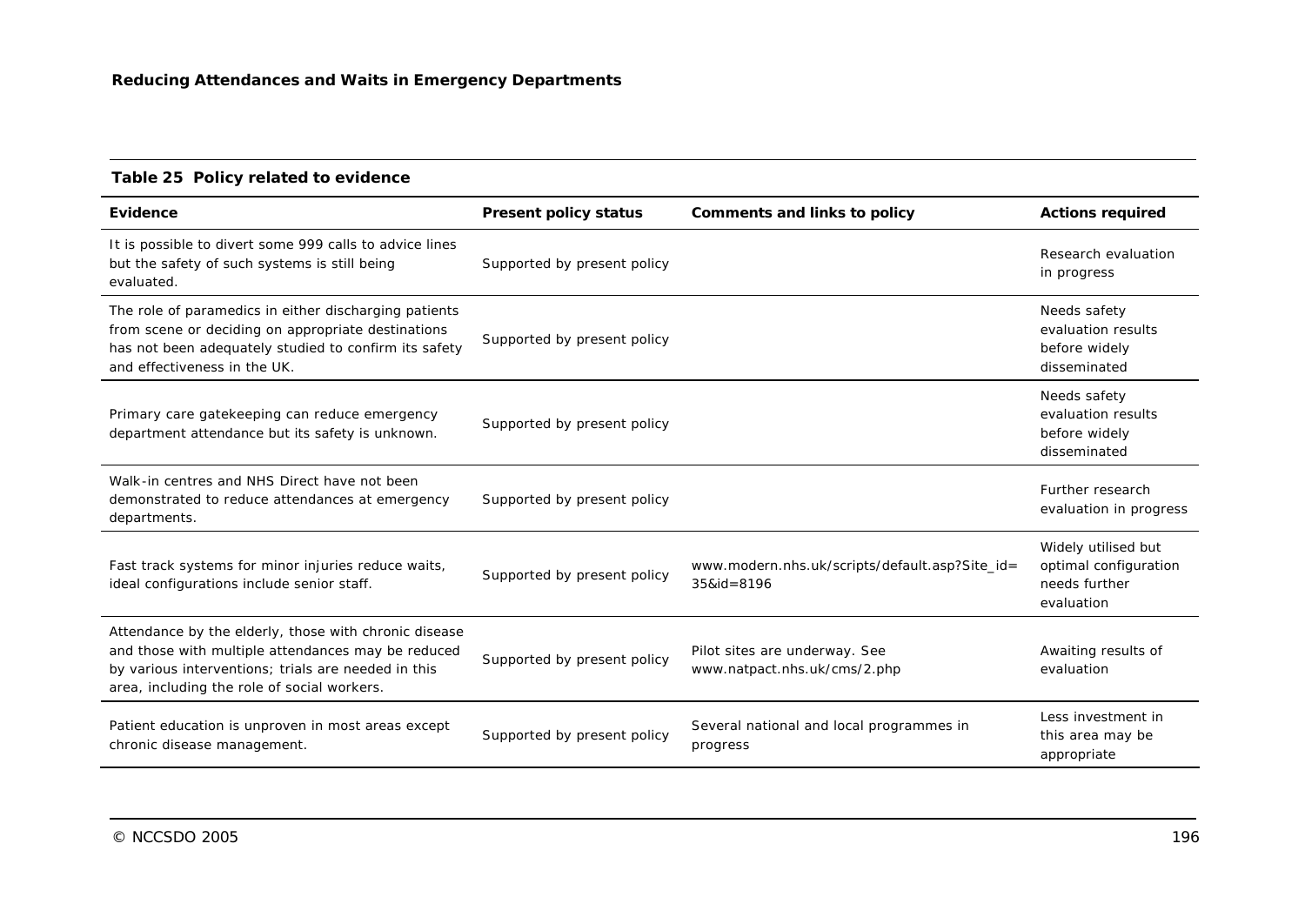| Table 25 (continued)                                                                                              |                                                                   |                                                                  |                                                                               |
|-------------------------------------------------------------------------------------------------------------------|-------------------------------------------------------------------|------------------------------------------------------------------|-------------------------------------------------------------------------------|
| <b>Evidence</b>                                                                                                   | <b>Present policy status</b>                                      | <b>Comments and links to policy</b>                              | <b>Actions required</b>                                                       |
| Phoning for advice before going to the emergency<br>department may reduce attendances.                            | Supported by present policy                                       |                                                                  | Needs to be linked<br>with evaluation of and<br>improvements to NHS<br>Direct |
| Specialist nurse care in heart failure, COPD and DVT<br>can reduce hospital admissions.                           | Supported by present policy                                       | Pilot sites are underway. See<br>www.natpact.nhs.uk/cms/2.php    | Awaiting results of<br>evaluation                                             |
| Home support (medical and social) can reduce<br>hospital admissions.                                              | Supported by present policy                                       | Pilot sites are underway. See<br>www.natpact.nhs.uk/cms/2.php    | Awaiting results of<br>evaluation                                             |
| Nurse practitioners are safe and effective but their<br>effect on waits is unknown.                               | Supported by present policy                                       |                                                                  | Further research<br>evaluation required                                       |
| The role of other health care professional in<br>emergency care needs evaluation.                                 | Supported by present policy                                       |                                                                  | Further research<br>evaluation required                                       |
| There is a lack of evidence of innovations in bed<br>management.                                                  | Present policy supported by<br>experience rather than<br>evidence | www.modern.nhs.uk/scripts/default.asp?Site_id=<br>$35$ &id=16491 | More evidence<br>required                                                     |
| There is a lack of evidence about innovations to<br>reduce delayed discharges from hospital.                      | Present policy supported by<br>experience rather than<br>evidence | Present innovations are not supported by<br>evidence             | More evidence<br>required                                                     |
| Co-payment systems reduce attendances but may<br>equally reduce attendances by those requiring<br>emergency care. | Not supported by present<br>policy                                |                                                                  | No action                                                                     |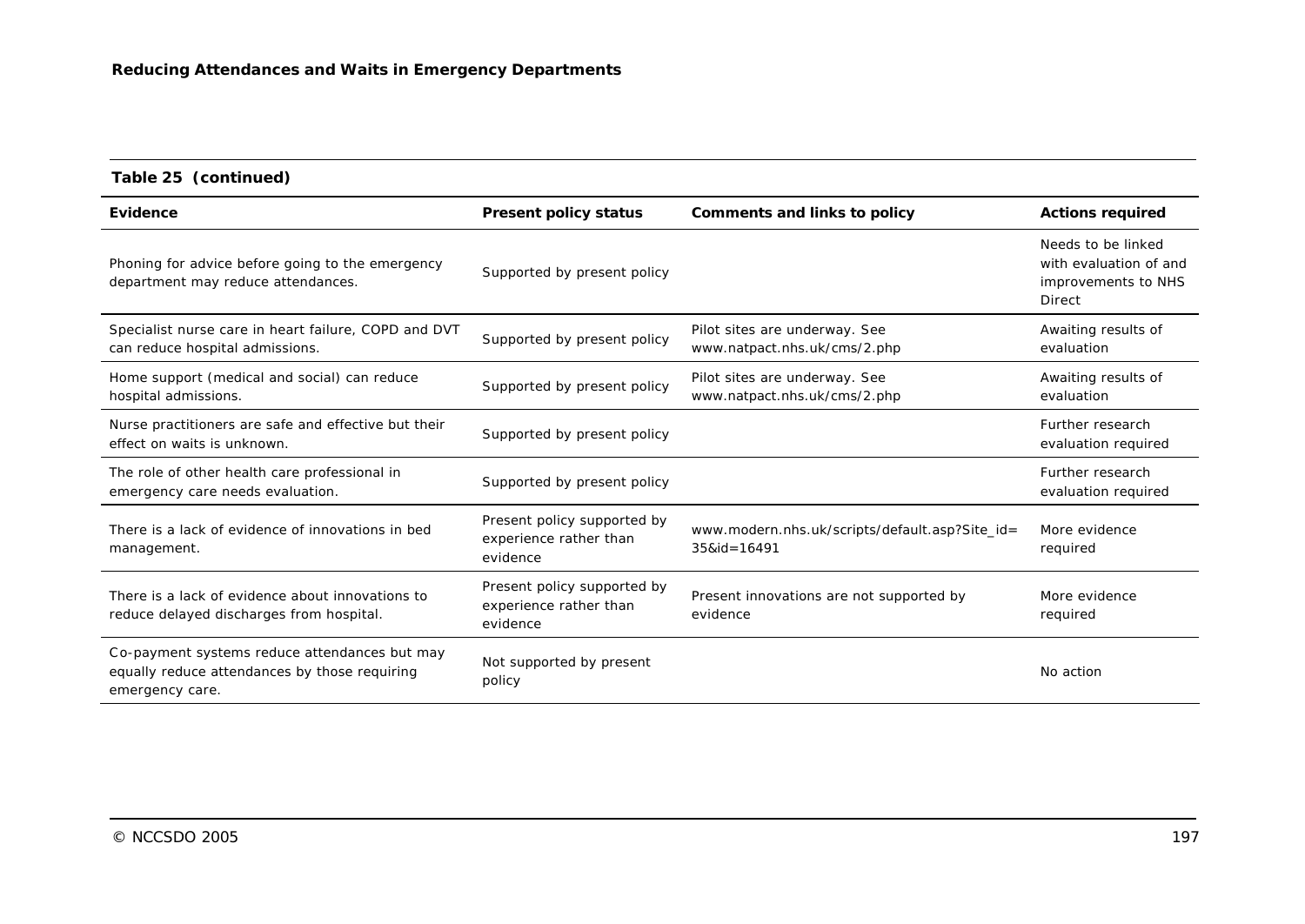| Table 25 (continued)                                                                                                             |                                                                         |                                                                                               |                                                                                       |  |  |
|----------------------------------------------------------------------------------------------------------------------------------|-------------------------------------------------------------------------|-----------------------------------------------------------------------------------------------|---------------------------------------------------------------------------------------|--|--|
| Evidence                                                                                                                         | <b>Present policy status</b>                                            | Comments and links to policy                                                                  | <b>Actions required</b>                                                               |  |  |
| Senior staff may reduce admissions and delays.                                                                                   | Local decision, with national<br>policy to support more<br>senior staff |                                                                                               |                                                                                       |  |  |
| Allowing emergency department staff to admit to<br>wards will reduce delays.                                                     | Local decision that is<br>supported by present policy                   |                                                                                               | Introduce unless good<br>reason locally                                               |  |  |
| There is no evidence around the effects on waiting<br>times of general practitioners working in emergency<br>departments.        | Local decision                                                          | Various models of GP working in the ED and in<br>collocated primary care centres are in place | More evidence<br>required                                                             |  |  |
| Triage is a risk management tool for busy periods; it<br>may cause delays in care.                                               | Local decision                                                          | Move away from triage for all patients at all times                                           | Move away from<br>triage for all patients<br>at all times                             |  |  |
| Triaging out of the emergency department can<br>reduce numbers but more work is required to asses<br>the safety of such systems. | Local decision                                                          | Collocation and provision of on-site primary care<br>are developing as preferred models in UK |                                                                                       |  |  |
| Observation wards may reduce length of stay and<br>avoid admission.                                                              | Local decision                                                          |                                                                                               | Appropriately<br>managed observation<br>and assessment units<br>should be established |  |  |
| Teams of staff available for unpredicted surges in<br>activity may reduce delays.                                                | Local decision                                                          | Unknown if used                                                                               | Local consideration                                                                   |  |  |
| Rotational allocation of patients may be better than<br>clinician self determination.                                            | Local decision                                                          | Unknown if used                                                                               | Local consideration                                                                   |  |  |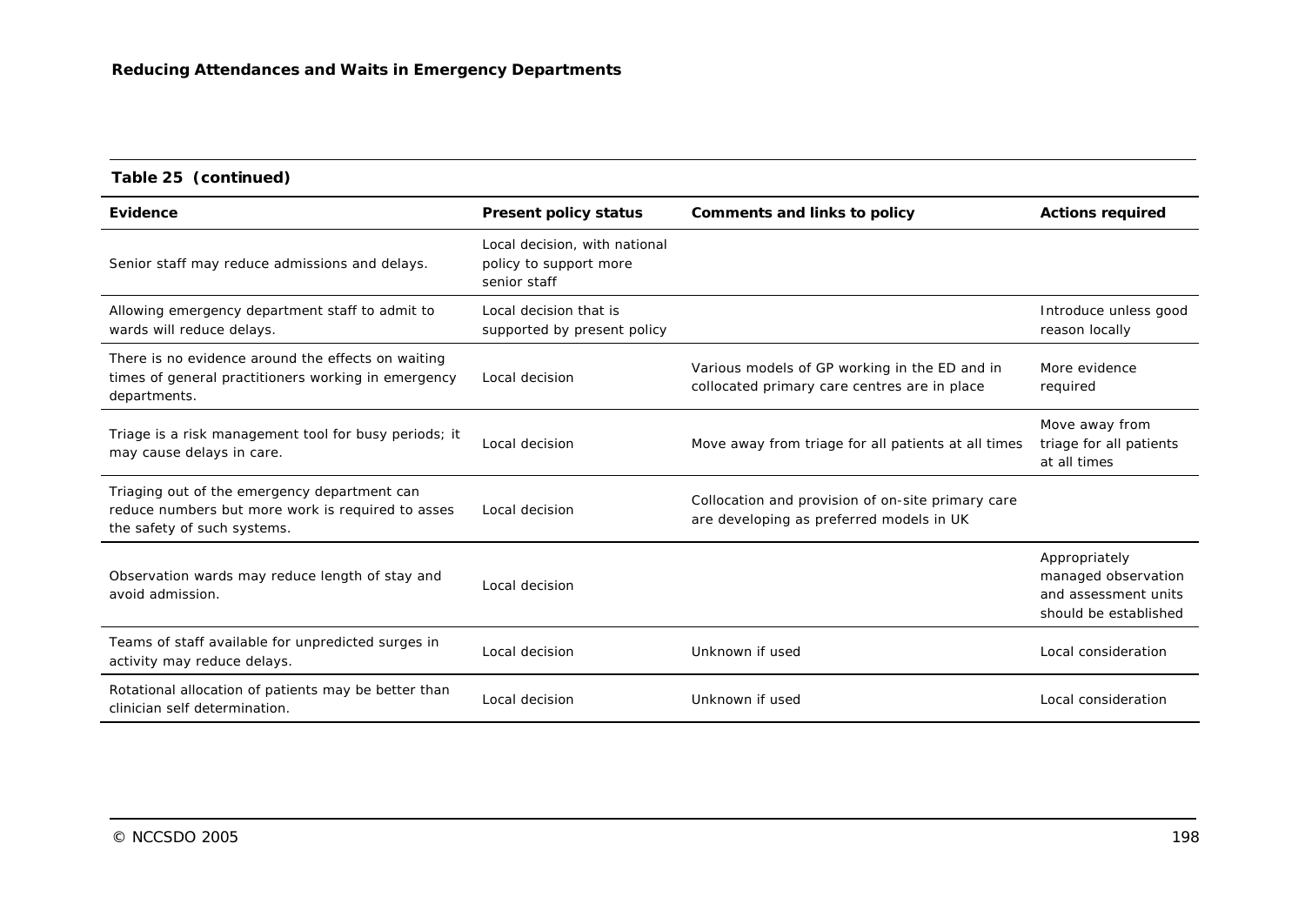## References

- Airey, D. and Franks, A.J. 1995. 'Major trauma workload within an English health region', *Injury* 26: 25–31.
- Allerman, G,, McKay, J,I, and Novotny-Dinsdale, V. 1985. 'Use of prehospital care providers in emergency departments: A national survey', *Journal of Emergency Nursing* 11:33-9.
- American College of Emergency Physicians. [n.d.]. The ACEP have produced a range of best practice resources, available online [March 2005] at www.acep.org/webportal/PracticeResources/
- Allerston, J. and Justham, D. 2000. 'A case-control study of the transit times through an accident and emergency department of ankle injured patients assessed using the Ottawa Ankle Rules', *Accident and Emergency Nursing* 8:148-154.
- Anderson, S., Hogskilde, P.D., Wettersley, J., Bredgaard, M., Sorensed, Moller, J.T., Dahl, J.B., Hogskilde, S. 2002. 'Appropriateness of leaving emergency medical service treated hypoglycemic patients at home: a retrospective study', *Acta Anaesthesiologica Scandinavica* 46:464-468.
- Andersson, G. and Karlberg, I. 2001. 'Lack of integration, and seasonal variations in demand explained performance problems and waiting times for patients at emergency departments: a three year evaluation of the shift of responsibility between primary and secondary care by closure of two acute hospitals', *Health Policy* 55:187-207.
- Andren, K.G. and Rosenquvist, U. 1985. 'Heavy users of an emergency department: psycho-social and medical characteristics, other health care contacts and the effect of a hospital social worker intervention', *Social Science and Medicine* 21:761-770.
- [Anon]. 1998a. 'These novel strategies decrease ED delays', RN 61:24.
- [Anon]. 1998b. 'Data from ED patient tracking system help identify xray cycle time improvements', *Data Strategies and Benchmarks*  $2:4-8.$
- [Anon]. 1998c. 'Diabetes program cuts ED visits 67% in first 6 months', *Disease State Management* 4:16-17.
- [Anon]. 1999. 'Albuquerque halts EMS triage program', *EMS Insider* 8.
- [Anon]. 2000a. 'Creating new emergency center registration process improves patients' satisfaction with time from arrival to treatment', *Joint Commission Benchmark* 2:6-7.
- [Anon]. 2000b. 'Teamwork helps cut ED wait times', *Healthcare Benchmarks*7:40-41.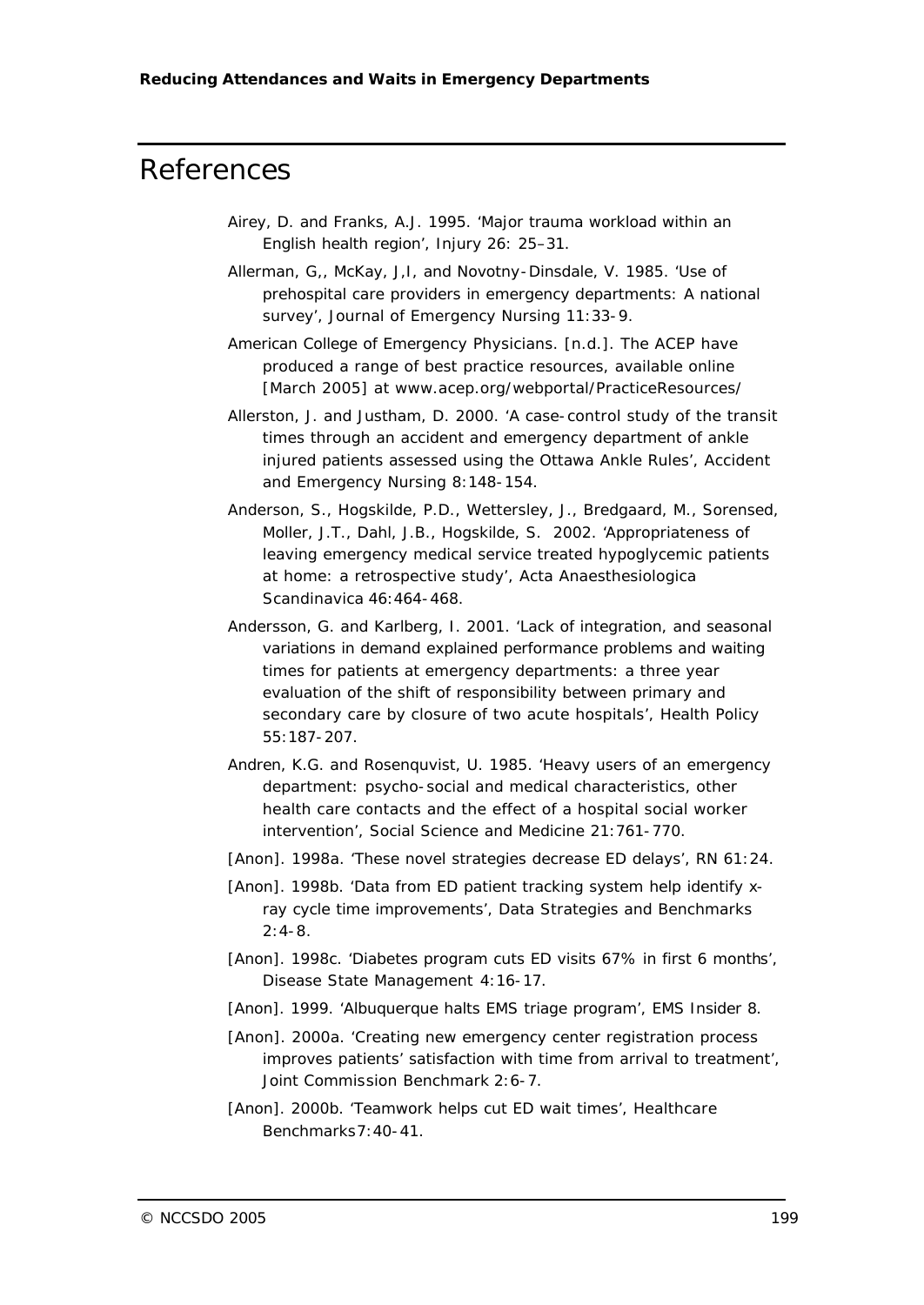- Anthony, M. and Dunne, M.O. 1997. 'The appropriateness of A&E attendances: A prospective study', *The Irish Medical Journal*  90:268-269.
- Ardagh, M.W., Wells, J.E., Cooper, K., Lyons, R., Patterson, R. and O'Donovan, P. 2002. 'Effect of a rapid assessment clinic on the waiting time to be seen by a doctor and the time spent in the department, for patients presenting to an urban emergency department: A controlled prospective trial', *New Zealand Medical Journal* 115: U28.
- Arizona College of Emergency Physicians. 2000. *Emergency department crowding & ambulance diversion*. Arizona: Arizona College of Emergency Physicians.
- Armstrong, A.M., Pennycook, A.G., Swann, I.J. 1991. 'Unplanned reattendance in the accident and emergency department', *Scottish Medical Journal* 36:111-114.
- Armstrong, S.H., Peden, N.R., Nimmo, S. and Alcorn, M. 2001. 'Appropriateness of bed usage for inpatients admitted as emergencies to internal medicine services', *Health Bulletin* 59:388- 395.
- Askenasi, R., Lheureux, P. and Gillet, J.B. 1989. 'Influence of tests on patient time in the emergency department', *Reanimation Soins Intensifs Medecine d'Urgence* 5:201-202.
- Asplin, B.R. 2001. 'Undertriage, overtriage or no triage?', *Annals of Emergency Medicine* 38:282-285.
- Audit Commission. 1996. *By Accident or Design: Improving A&E Services in England and Wales.* London: HMSO.
- Audit Commission. 1998. *By Accident or Design: A review of progress in A&E*. London: HMSO.
- Audit Commission. 2001. *By Accident or Design: Improving A&E Services in England and Wales.* London: HMSO.
- Audit Commission. 2003. *Acute hospital portfolio: Bed management*. [Online]. Available (March 2005) at www.healthcarecommission.org.uk/assetRoot/04/00/02/38/040002 38.pdf.
- Azzazy, H.M.E. and Christenson, R.H. 2002. 'Cardiac markers and point of care testing: A practical approach', *Journal of Clinical Ligand Assay* 25:325.
- Badgett, J.T. 1986. 'Can Medicaid format alter emergency department utilization patterns?', *Pediatric Emergency Care*. 2:67-70.
- Bagust, A., Place, M., and Posnett, J.W. 1999. 'Dynamics of bed use in accommodating emergency admissions: stochastic simulation model', *British Medical Journal* 319:155.
- Baker, D.W., Parker, R.M., Williams, M.V., Scott Clark, W. 1998. 'Health literacy and the risk of hospital admission', *Journal of General Internal Medicine* 13:791-798.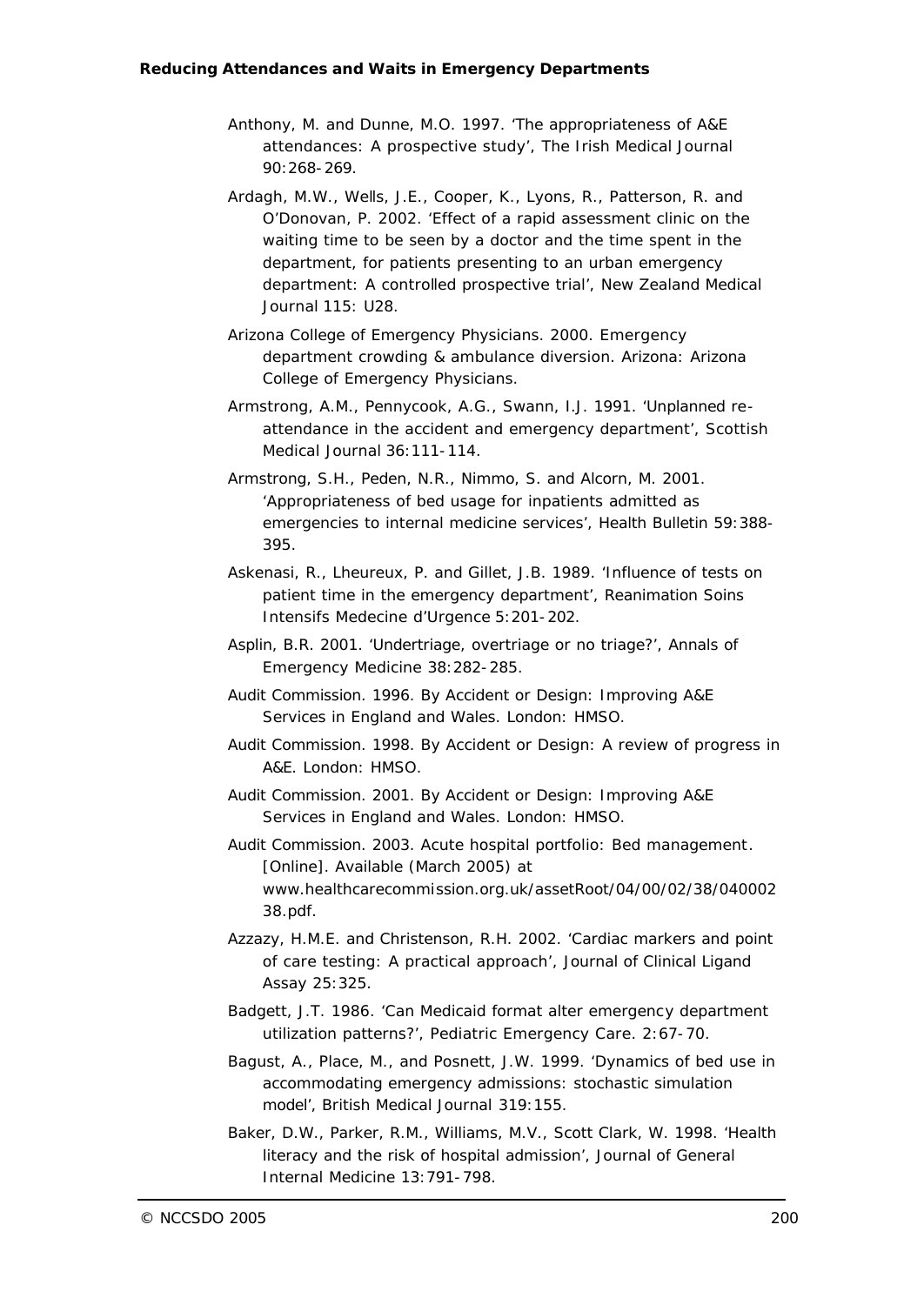- Baker, D.W., Stevens, C.D. and Brook, R.H. 1996. 'Determinants of emergency department use: are race and ethnicity important?', Annals of Emergency Medicine 28:677.
- Ball, J., Dixon, M. and Holt, L. 2000. 'Why are we waiting? Snapshots surveys of the impact of emergency pressures on patient care', *Emergency Nurse* 8:22-27.
- Banerjee, S. and Rhoden, W.E. 1998. 'Fast-tracking of myocardial infarction by paramedics', *Journal of the Royal College of Physicians* 32:36-8.
- Baraff, L.J., Lee, T.J., Kader, S. and Della-Penna, R. 1999. 'Effect of a practice guideline for emergency department care of falls in elderly patients on subsequent falls and hospitalisations for injuries', *Academic Emergency Medicine* 6:1224-31.
- Bayley, M., Schwartz, J. Shofer, F., Weiner, M., Sites, F., Traber, K. and Hollander, J. 2002. 'The financial burden of ED congestion and hospital overc rowding for chest pain patients awaiting admission', *Academic Emergency Medicine* 9:367-a.
- Bazarian, J.J., Schneider, S.M., Newman, V.J. and Chodosh, J. 1996. 'Do admitted patients held in the emergency department impact the throughput of treat-and-release patients?', *Academic Emergency Medicine* 3:1113-1118.
- Beales, J. 1997. 'Innovation in Accident and Emergency management: establishing a nurse practitioner-run minor/ injuries/primary care unit', *Accident and Emergency Nursing* 5:71-75.
- Beecham, L. 1999. 'Accident departments are not used properly', *British Medical Journal* 318:1293.
- Benavent, A.V. and Casares, R.F. 1994. 'Primary care as a determinant of the utilization of hospital emergency services', *Atencion Primaria* 14:825-828.
- Beney, J., Bero, L.A. and Bond, C. 2001. 'Expanding the roles of outpatient pharmacists: effects on health services utilisation, costs, and patient outcomes. (Cochrane Review)', in *The Cochrane Library*, Issue 4. Chichester, UK: John Wiley & Sons, Ltd.
- Benz, J.R. and Shank, J.C. 1982. 'Alteration of emergency room usage in a family practice residency programme', *Journal of Family Practice* 15:1135-1139.
- Birnbaum, A,, Gallagher, E.J., Utkewicz, M., Gennis, P. and Carter, W. 1994. 'Failure to validate a predictive model for refusal of care to ED patients', *Academic Emergency Medicine* 1:213-217.
- Blaivas, M., Sierzenski, P., Plecque, D. and Lambert, M. 2000. 'Do emergency physicians save time when locating a live intrauterine pregnancy with bedside ultrasonography?', *Academic Emergency Medicine*. 7:988-993.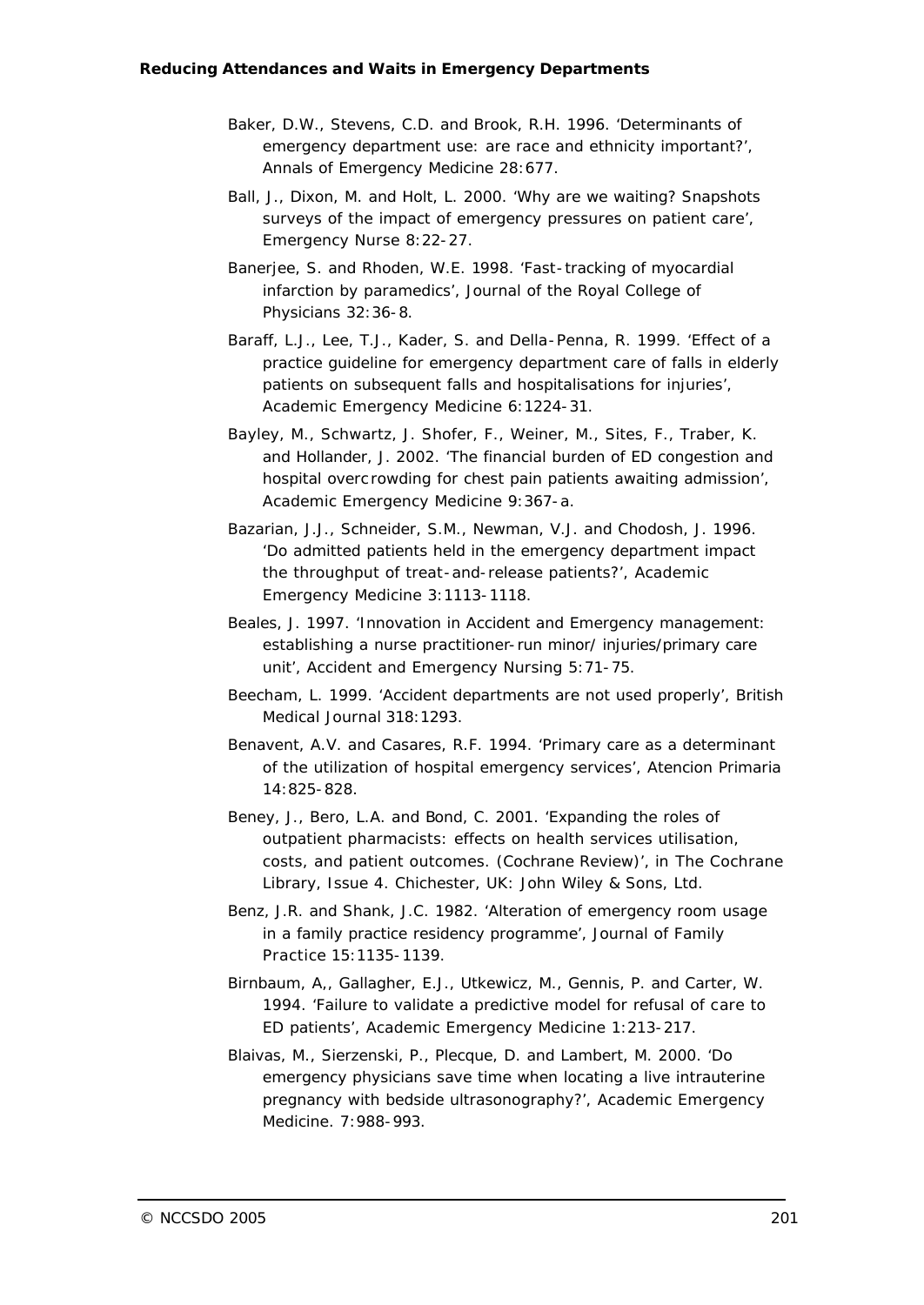- Blanco, A., Pileggi, C. and Angelillo, I.F. 2003. 'Non urgent visits to a hospital emergency department in Italy', *Public Health* 117:250- 255.
- Bloe, C. 2001. 'Nurse-initiated coronary thrombolysis', *Nursing Times* 97:40-42.
- Bluth, E.I., Lambert, D.J. and Lohmann, T.P. 1992. 'Improvements in "stat" laboratory turn-around time. A model continuous quality improvement project', *Archives of Internal Medicine* 152:837-840.
- Boaden, R., Proudlove, N. and Wilson, M. 1999. 'An exploratory study of bed management', *Journal of Management Medicine* 13:234-250.
- Boger, E. 2003. 'Electronic tracking board reduces ED patient length of stay at Indiana Hospital', *Journal of Emergency Nursing.* 29:39-43.
- Boland, A., Dundar, Y., Bagust, A., Haycox, A., Hill, R., Mujica Moto, R., Walley, T. and Dickson, R. 2003. 'Early thrombolysis for the treatment of acute myocardial infarction: a systematic review and economic evaluation', *Health Technology Assessment* 7:1-136.
- Bond, P.A. 2001. 'A staffed ED assessment room: impact on wait times for nonurgent patients at a Saudi Arabian hospital', *Journal of Emergency Nursing* 27:394-395.
- Boyack, V.J. and Bucknum, A.E. 1991. 'The quick response team: a pilot project', *Social Work in Health Care* 16:55-68.
- Boyle, P., Pineault, R. and Roberge, D. 1992. 'Assessing Quebec's multicomponent program to reduce emergency room overcrowding', *Canadian Public Policy* 1992;18:189-202.
- Brady, W.J., Brauning, N., Lee, D.S., Pietska, J.K., Kelly, P.O., Huff, S. and Martin, M.L. 2000 'Social needs in the elderly, recognition by emergency physicians and impact on additional medical care', *Academic Emergency Medicine* 7:571.
- Brandt, C.P., Coffee, T., Yurko, L., Yowler, C.J. and Fratianne, R.B. 2000. 'Triage of minor burn wounds: avoiding the emergency department', *Journal of Burn Care and Rehabilitation* 21:26-28.
- Brebner, J.A., Ruddick-Bracken, H., Norman, J.N. and Page, J.G. 1996. 'The nurse practitioner: management of minor trauma', *Accident and Emergency Nursing* 4:43-46.
- Brenchley, J., Sloan, J.P. and Thompson, P.K. 2000. 'Echoes of things to come. Ultrasound in UK emergency medicine practice', *Accident and Emergency Medicine* 17:170-175.
- Bridges, J., Spilsbury, K., Meyer, J. and Crouch, R. 1999. 'Older people in A&E: literature review and implications for British policy and practice', *Reviews in Clinical Gerontology* 9:127-137.
- Brillman, J., Mathers-Dunbar, L., Graff, L., Joseph, T., Leikin, J., Schultz, C., Severance, H. and Werne, C. 1995. 'Management of observation units', *Annals of Emergency Medicine* 25:823-830.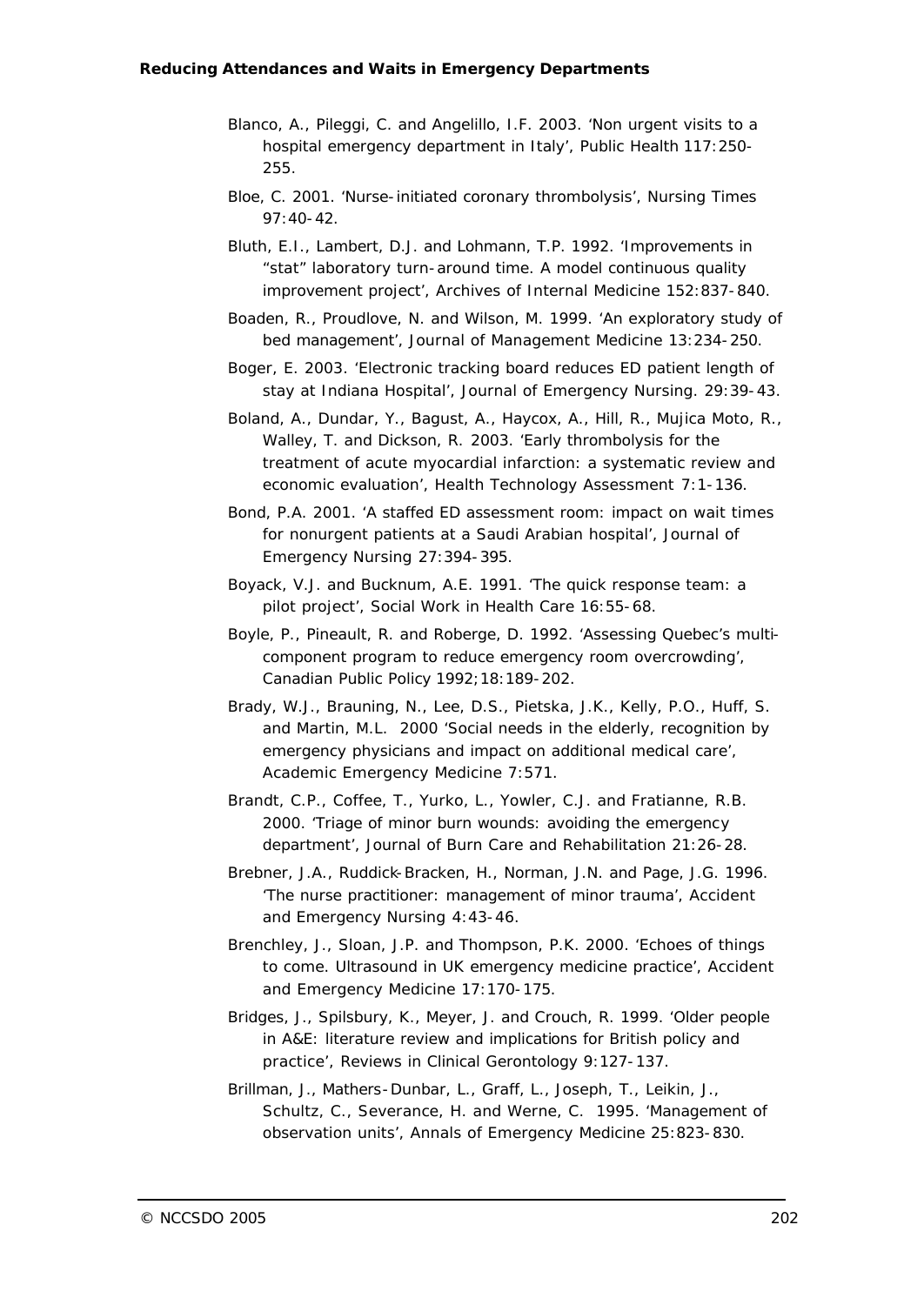- Brillman, J. and Tandberg, D. 1994. 'Observation unit impact on emergency department admissions for asthma', *American Journal of Emergency Medicine* 12:11-14.
- Brillman, J.C., Doezeman, D. and Tandberg, D. 1997. 'Triage: limitations in predicting need for emergency care hospital admissions', *Annals of Emergency Medicine* 27: 493-500.
- Brockmeyer, E., Halstrom, H.L. and Jensen, A. 1948. 'The life and works of A.K. Erlang', *Transactions of the Danish Academy of Technical Sciences* 2.
- Brogan, C., Pickard, D., Gray, A., Fairman, S. and Hill A. 1998. 'The use of out of hours health services: a cross sectional survey', *British Medical Journal* 316:524-527.
- Brook, N. 2001. 'Nurse-led discharge planning improves quality of care', *Nursing Times* 97:40.
- Brookoff, D. and Minniti-Hill, M. 1994. 'Emergency department based home care', *Annals of Emergency Medicine*23:1101-1106.
- Brown, R. 2000. 'Activities of accident and emergency consultants a time and motion study', *Journal of Accident and Emergency Medicine* 17:122-125.
- Browne, G.J., Giles, H., McCaskill, M.E., Fasher, B.J. and Lam L.T. 2001. 'The benefits of using clinical pathways for managing acute paediatric illness in an emergency department', *Journal of Quality in Clinical Practice* 21:50-55.
- Buesching, D.P., Jablonowoski, A. and Vesta, E. 1985. 'Inappropriate emergency department visits', *Annals of Emergency Medicine* 14:672-676.
- Burgher, S.W., Tandy, T.K. and Dawdy, M.R. 1998. 'Transvaginal ultrasonography by emergency physicians decreases patient time in the emergency department', *Academic Emergency Medicine* 5:802-807.
- Burnett, M.G. and Grover, S.A. 1996. 'Use of the emergency department for nonurgent care during regular business hours', *Canadian Medical Association Journal* 154:1345-1351.
- Byrne, G., Richardson, M., Brunsdon, J. and Patel, A. 2000. 'An evaluation of the care of patients with minor injuries in emergency settings', *Accident and Emergency Nursing* 8:101-109.
- Byrne, M., Murphy, A.W., Plunkett, P.K., McGee, H.M., Murray, A. and Bury, G. 2003. 'Frequent attenders to an emergency department: a study of primary health care use, medical profile, and psychosocial characteristics', *Annals of Emergency Medicine* 41:309-318.
- Bywaters, P. and McLeod, E. 2003. 'Social care's impact on emergency medicine: a model to test', *Emergency Medicine Journal* 20:134- 137.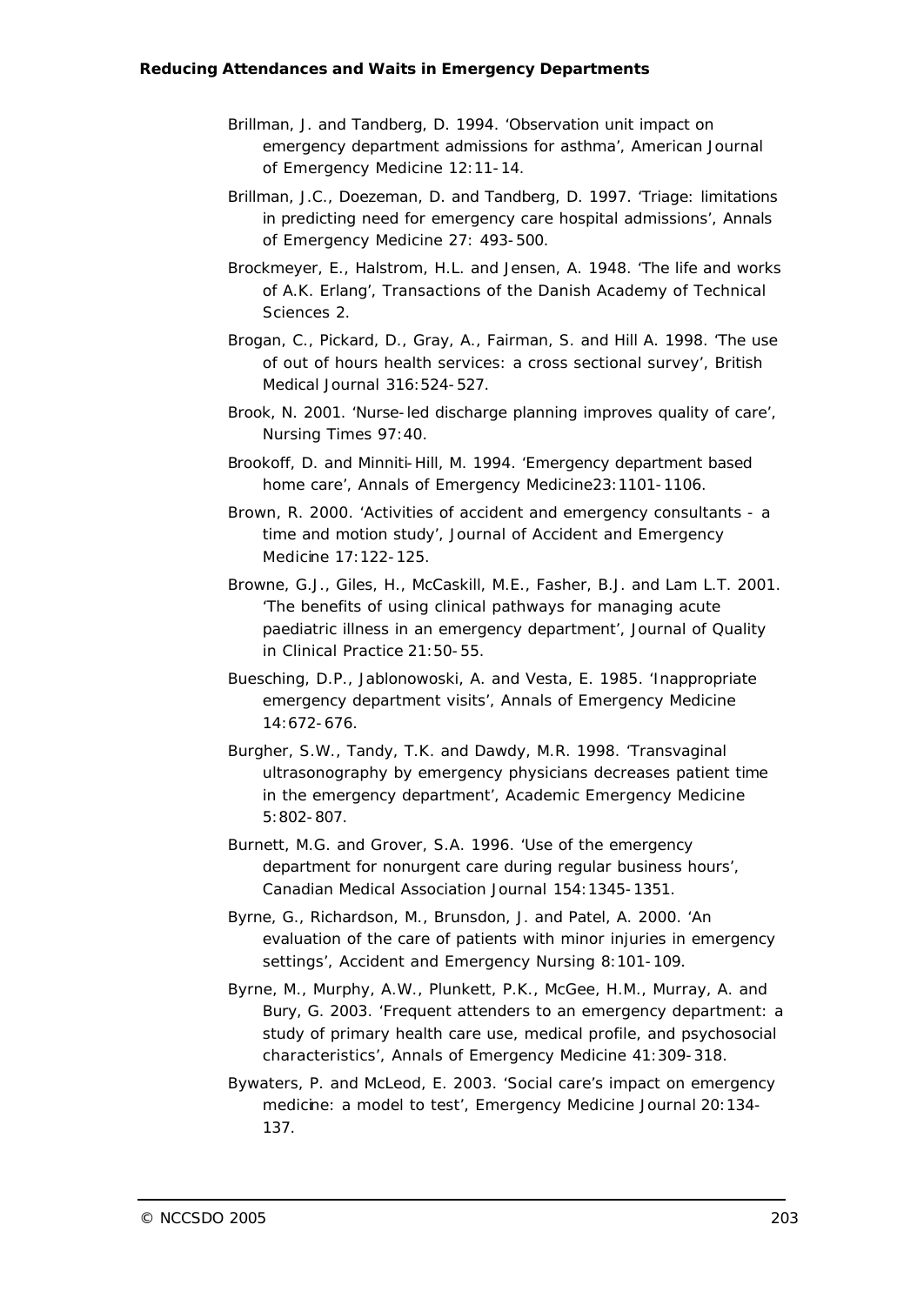- Bywaters, P., McLeod, E. and Cooke, M. 2002. 'A diversionary tactic? Social work in an emergency assessment unit', *Nursing Older People* 14:19-21.
- Calgary Health Region. [n.d.] 'Regional collaborative for system improvement 2004-2005' [Online]. Available(March 2005) at http://www.crha-health.ab.ca/qihi
- Cameron, P.A., Kennedy, M.P. and McNeil, J.J. 1999. 'The effects of bonus payments on emergency service performance in Victoria', *Medical Journal of Australia* 171:243-246.
- Campbell, J.L. 1994. 'General practitioner appointment systems, patient satisfaction, and use of accident and emergency services-a study in one geographical area', *Family Practice* 11:438-445.
- Cannaby, A., Parker, S. and Baker, R. 2003. 'Identifying barriers to improving the process of discharging patients from hospital'*, Primary Health Care* 4:49-56.
- Cardello, D.M. 1992. 'Implementation of a one-hour fast-track service: One hospital's experience', *Journal of Emergency Nursing* 18:239- 243.
- Cardin, S., Afilalo, M., Lang, E., Collet, J., Colacone, A., Tselios, C., Dankoff, J. and Guttman, A. 2003. 'Intervention to decrease emergency department crowding: Does it have an effect on return visits and hospital readmissions?' *Annals of Emergency Medicine* 41:173-185.
- Carlisle, R., Groom, L.M., Avery, A.J., Boot, D. and Earwicker, S. 1998. 'Relation of out of hours activity by general practice and accident and emergency services with deprivation in Nottingham: longitudinal survey.' *British Medical Journal* 316:520-523.
- Carver, J., Boyle, R., Chamberlain, D., Fisher, J., Quinn, T., Henderson, K. and Dancy, M. 2003. *Review of Early Thrombolysis. Faster and Better Treatment for Heart Attack Patients*. London: Department of Health.
- Castille, K. and Cooke, M. 2003. 'One size does not fit all', *Journal of Accident and Emergency Medicine* 20:119-120.
- Catellier, D.J., Conlisk, E.A., Vitt, C.M., Levin, K.S., Menon, M.P. and Upchurch, G.A. 2000. 'A community-based pharmaceutical care program for the elderly reduces emergency room and hospital use', *North Carolina Medical Journal* 61:99-103.
- Catnach, S., Pinkney, J., Woods, A. and Fairclough, P. 1992. 'Fast track admission for patients with acute myocardial infarction', *British Medical Journal* 304:380-381.
- Caunt, J. 1996. 'The advanced nurse practitioner in CCU. Care of the critically ill', 12:136-139.

Celenza, A., Fothergill, J., Kupek, E. and Shaw, R.J. 1996. 'Thunderstorm associated asthma: a detailed analysis of environmental factors', *British Medical Journal* 312:604-607.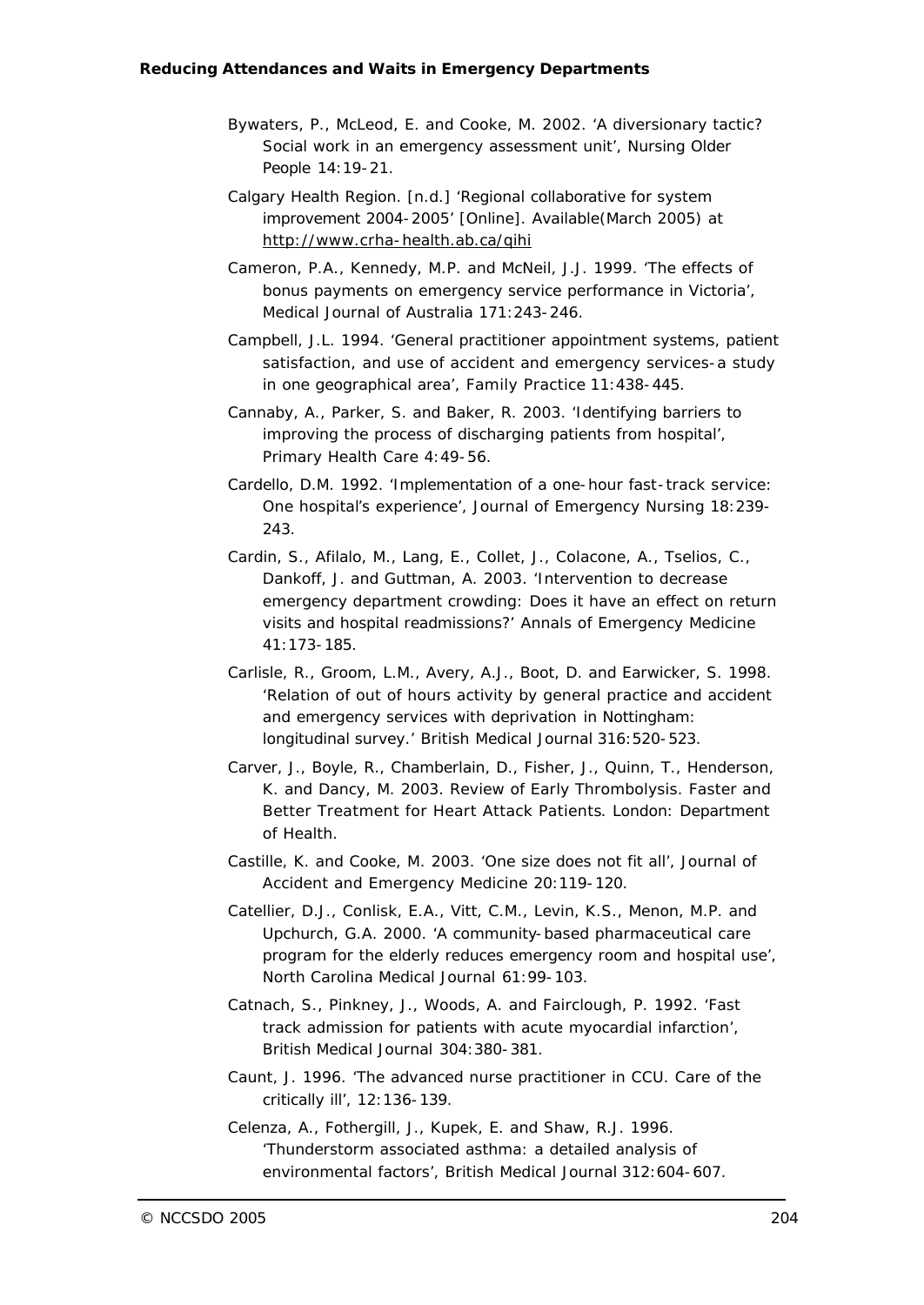- Chan, L., Reilly, K.M. and Salluzzo, R.F. 1997. 'Variables that affect patient throughput times in an academic emergency department', *American Journal of Medical Quality* 12:183-186.
- Chande, V.T. 1997. 'Effects of a new fee-for-service Medicaid managed care plan on pediatric emergency department utilization... including commentary by Rousseak-Harsany E.', *Ambulatory Child Health*  3:269-274.
- Chapman, D.B. and Torpy, J. 1997. 'Healthcare expenditures. Development of a heart failure center: a medical center and cardiology practice join forces to improve care and reduce costs*', American Journal of Managed Healthcare*. 3:431-437.
- Charalambous, C.P., Yarwood, S., Paschalides, C., Siddique, I., Paul, A. and Hirst, P. 2003. 'Reduced delays in A&E for elderly patients with hip fractures', *Annals of the Royal College of Surgeons of England* 85:200-203.
- Charles, A., Le Vasseur, S.A. and Castle, C. 1999. 'Suturing of minor lacerations by clinical nurse specialists in the emergency department', *Accident and Emergency Nursing* 7:34-38.
- Chen, R., Huang, Y. and Liu, X. 2003. 'Probe into the second-line onduty nurses enhancing night shift nursing work quality in emergency room', *Chinese Nursing Research* 17:42-43.
- Cheung, W.H., Heeney, L. and Pound, J.L. 2002. 'An advance triage system', *Accident and Emergency Nursing* 10:10-16.
- Ching, T.K., Leng, L.Y. and See, N.B. 1999. 'Initiation of x-rays by the triage nurse: competency and its effect on patients' total time spent in the accident and emergency department', *Professional Singapore Nurse* 26:22-26.
- Christakis, D.A., Mell, L., Koepsell, T.D., Zimmerman, F.J. and Connell, F.A. 2001. 'Association of lower continuity of care with greater risk of emergency department use and hospitalization in children', *Pediatrics* 107:524-529.
- Chung, C.H., Ng, C.P. and Lai, K.K. 2000. 'Delays by patients, emergency physicians, and surgeons in the management of acute appendicitis: retrospective study', *Hong Kong Medical Journal* 6:254-259.
- Cline, C.M.J., Israelsson, B.Y.A., Willenheimer, R.B., Broms, K. and Erhardt, L.R. 1998. 'Cost effective management programme for heart failure reduces hospitilisation', *Heart* 80: 442-446.
- Clinical Standards Advisory Group. 1995. *Urgent and Emergency Admissions to Hospital*. London: HMSO.
- Coats, T.J. and Michalis, S. 2001. 'Mathematical modelling of patient flow through an accident and emergency department', *Emergency Medicine Journal* 18:190-192.
- Cochrane, R.A., Edwards, A.T., Crosby, D.L., Roberts, C.J., Lewis, P.A., McGee, S., Meecham-Jones, S. and Jones, A. 1998. 'Senior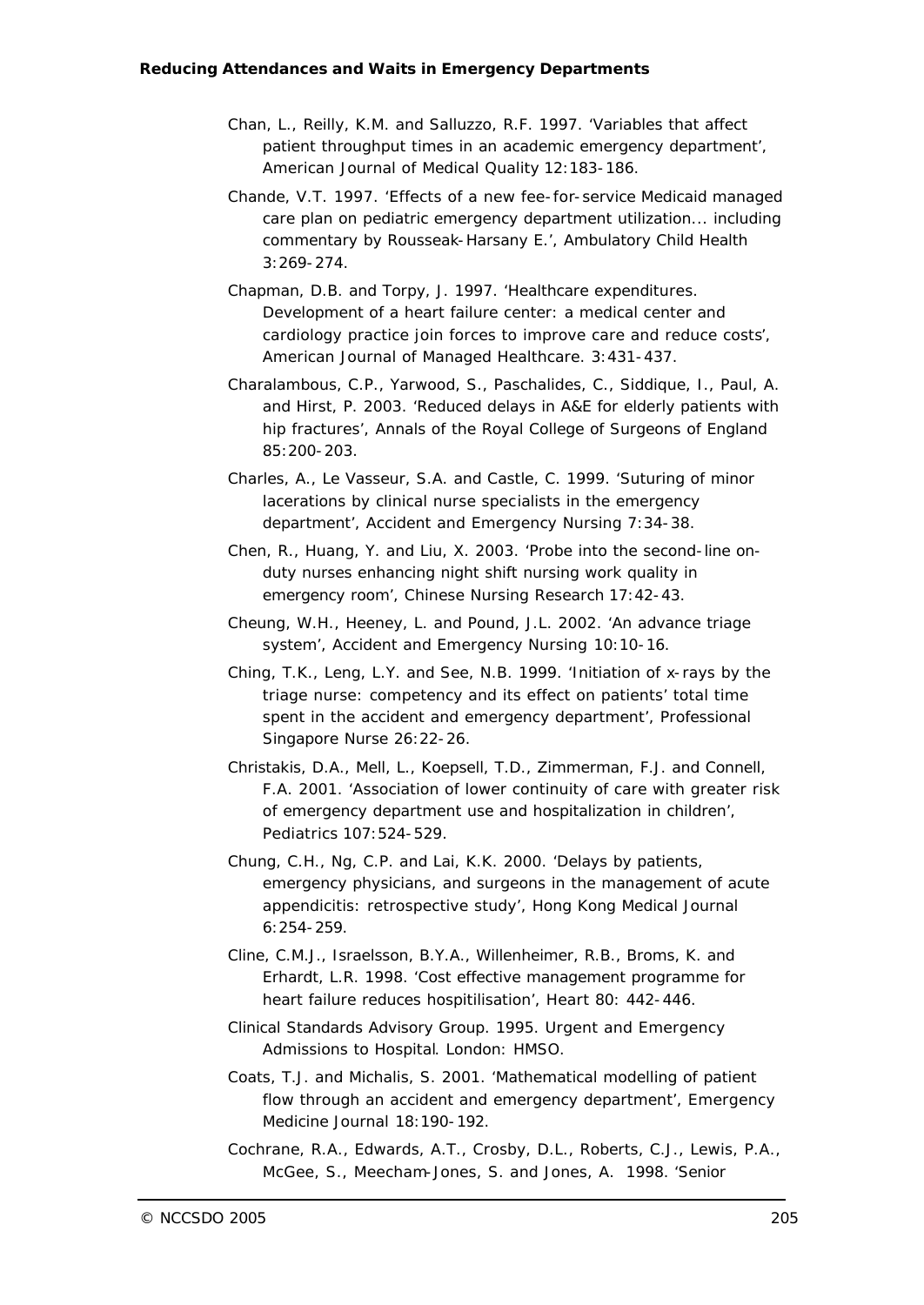surgeons and radiologists should assess emergency patients on presentation: a prospective randomized controlled trial', *Journal of the Royal College of Surgeons of Edinburgh* 43:324-327.

- Coleman, E.A., Eilertsen, T.B., Kramer, A.M., Magid, D.J., Beck, A. and Conner, D. 2001. 'Reducing emergency visits in older adults with chronic illness: a randomized, controlled trial of group visits', *Effective Clinical Practice* 4:49-57.
- Coleman, P., Irons, R. and Nicholl, J. 2001. 'Will alternative immediate care services reduce demands for nonurgent treatment at accident and emergency', *Emergency Medicine Journal* 18:482-487.
- Collymore, V.A., Roche, V.M.L. and Berman, D. 1997. 'Redesign of a hospital's internal medicine service', *Journal for Healthcare Quality*  19:28-31.
- Cooke, M. 1996. 'Employing general practitioners in accident and emergency departments. Better to increase number of consultants in accident and emergency medicine', *British Medical Journal* 313:628.
- Cooke, M.W., Wilson, S., Cox, P. and Roalfe, A. 2000. 'Public understanding of medical terminology: non-English speakers may not receive optimal care', *Journal of Accident and Emergency Medicine* 17:119-121.
- Cooke, M.W. 1999. *Primary Care Attenders in A&E Literature Review.* Coventry: University of Warwick.
- Cooke, M.W. 2001. *The Use of Criteria Based Dispatch in the Prioritisation of 999 Emergency Ambulance Calls*. [PhD]. Birmingham: The University of Birmingham.
- Cooke, M.W., Arora, P. and Mason, S. 2003. 'Discharge from triage: modelling the potential in different types of emergency department', *Emergency Medicine Journal* 20:131-125.
- Cooke, M.W., Higgins, J., Bridge, P. 2001. 'Minor injuries. The present state', *Emergency Medicine Journal* 18:321-323.
- Cooke, M.W., Higgins, J. and Kidd, P. 2003. 'Use of emergency observation and assessment wards: a systematic literature review', *Emergency Medicine Journal* 20:138-142.
- Cooke, M.W. and Jenner, T. 2002. *Public Attitudes and Perceptions of Accident and Emergency. Internal Report*. London: Department of Health.
- Cooke, M.W., Kelly, C., Khattab, A., Lendrum, K., Morrell, R. and Rubython, E.J. 1998. 'Accident and emergency 24 hour senior cover – a necessity or a luxury?' *Journal of Accident and Emergency Medicine* 15: 181-184.
- Cooke, M.W., Morrell, S., Wilson, S., Bridge, P., Edwards, S., Allan, T.F. and Holder, R.L. 1999. 'Does criteria based dispatch of 999 calls adequately detect the critically ill and injured?', *Pre-hospital Immediate Care* 3:191-195.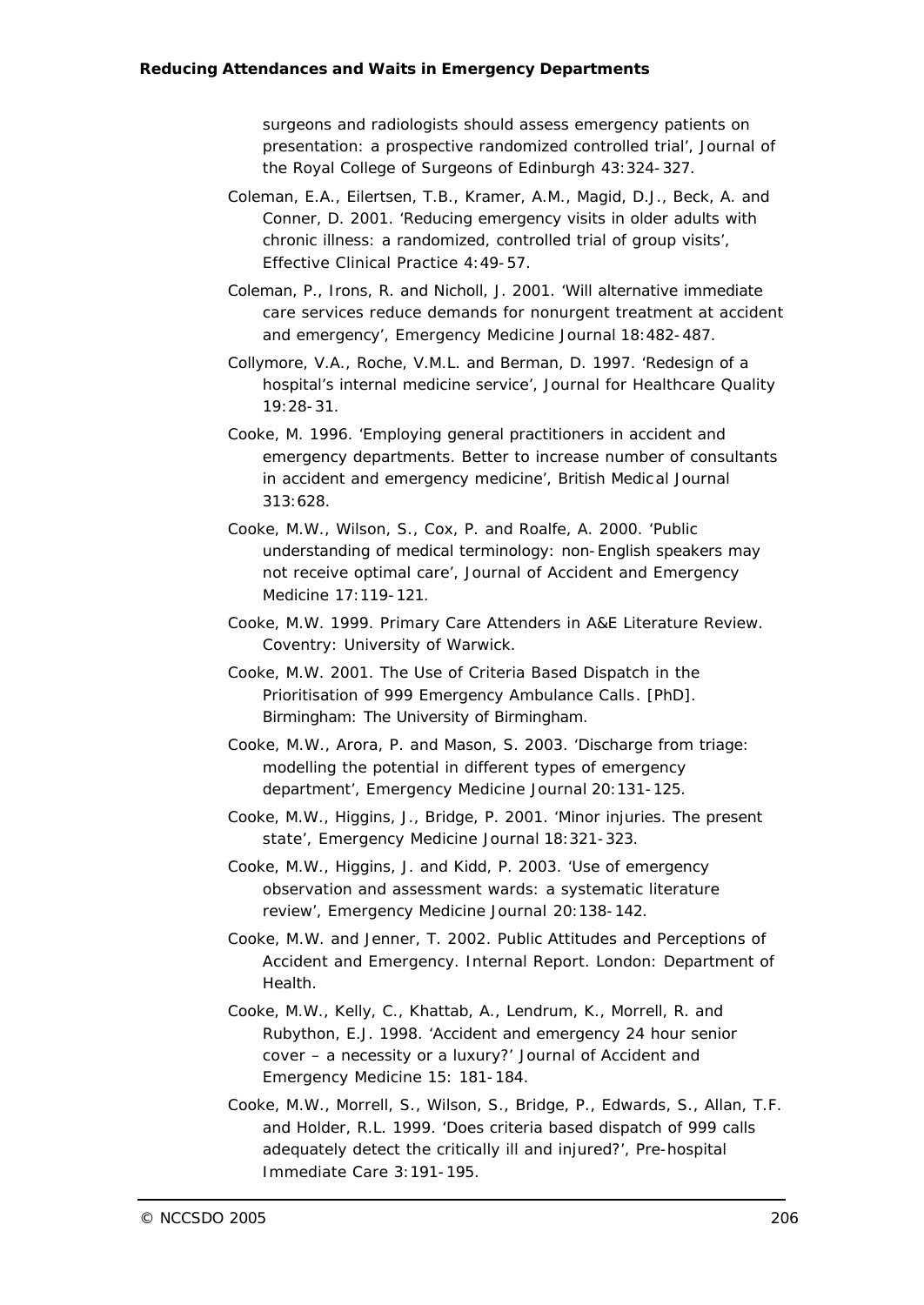- Cooke, M.W., Wilson, S. and Pearson, S. 2002. 'The effect of a separate stream for minor injuries on accident and emergency department waiting times', *Emergency Medicine Journal* 19:28-30.
- Corbett, S.W., White, P.D. and Wittlake, W.A. 2000. 'Benefits of an informational videotape for emergency department patients', *American Journal of Emergency Medicine* 18:67-71.
- Cottingham, R.L. 1998. 'Primary care problems in patients attending a semi-rural accident and emergency unit: a prospective study', *Journal of Accident and Emergency Medicine* 15: 168-169.
- Counselman, F.L., Graffeo, C.A. and Hill, J.T. 2000. 'Patient satisfaction with physician assistants (PAs) in an ED fast track', *American Journal of Emergency Medicine* 18:661-665.
- Cowdell, F., Lees, B. and Wade, M. 2002. 'Discharge planning. Armchair fan', *Health Service Journal* 112:28-29.
- Cragg, D.K., McKinley, R.K., Roland, M., Campbell, S.M., Van, F., Hastings, A.M., French, D.P., Manku-Scott, T.K. and Roberts, C. 1997. 'Comparison of out of hours care provided by patients' own general practitioners and commercial deputising services: a randomised controlled trial. I: the process of care', *British Medical Journal* 314:187-189.
- Crouch, R. 2001. 'Minor injuries/illness nurse treatment service', *Emergency Nurse* 9:18-22.
- Crouch, R. and Dale, J. 1994. 'Identifying feelings engendered during triage assessment in the accident and emergency department: the use of visual analogue scales', *Journal of Clinical Nursing* 3:289- 297.
- Cunningham, P.J., Clancy, C.M., Cohen, J.W. and Wilets, M. 1995. 'The use of hospital emergency departments for nonurgent health problems: a national perspective', *Medical Care Research and Review* 52:453-474.
- Dale, J. and Dolan, B. 1996. 'Do patients use minor injury units appropriately?', *Journal of Public Health Medicine* 18:152-156.
- Dale, J. and Green, J. 1991. 'How do nurses working in hospital emergency departments perceive local general practitioners? A study in six English hospitals', *Archives of Emergency Medicine* 8:210-216.
- Dale, J., Green, J., Reid, F., Glucksman, E. and Higgs, R. 1995a. 'Primary care in the accident and emergency department: II. Comparison of general practitioners and hospital doctors', *British Medical Journal* 311:427-430.
- Dale, J., Green, J., Reid, F., Glucksman, E. and Higgs R. 1995b. 'Primary care in the accident and emergency department: I. Prospective identification of patients', *British Medical Journal* 311:423-426.
- Dale, J., Higgins, J., Williams, S., Foster, T., Snooks, H., Crouch, R., Hartley-Sharpe, C., Glucksman, E., Hooper, R. and George, S.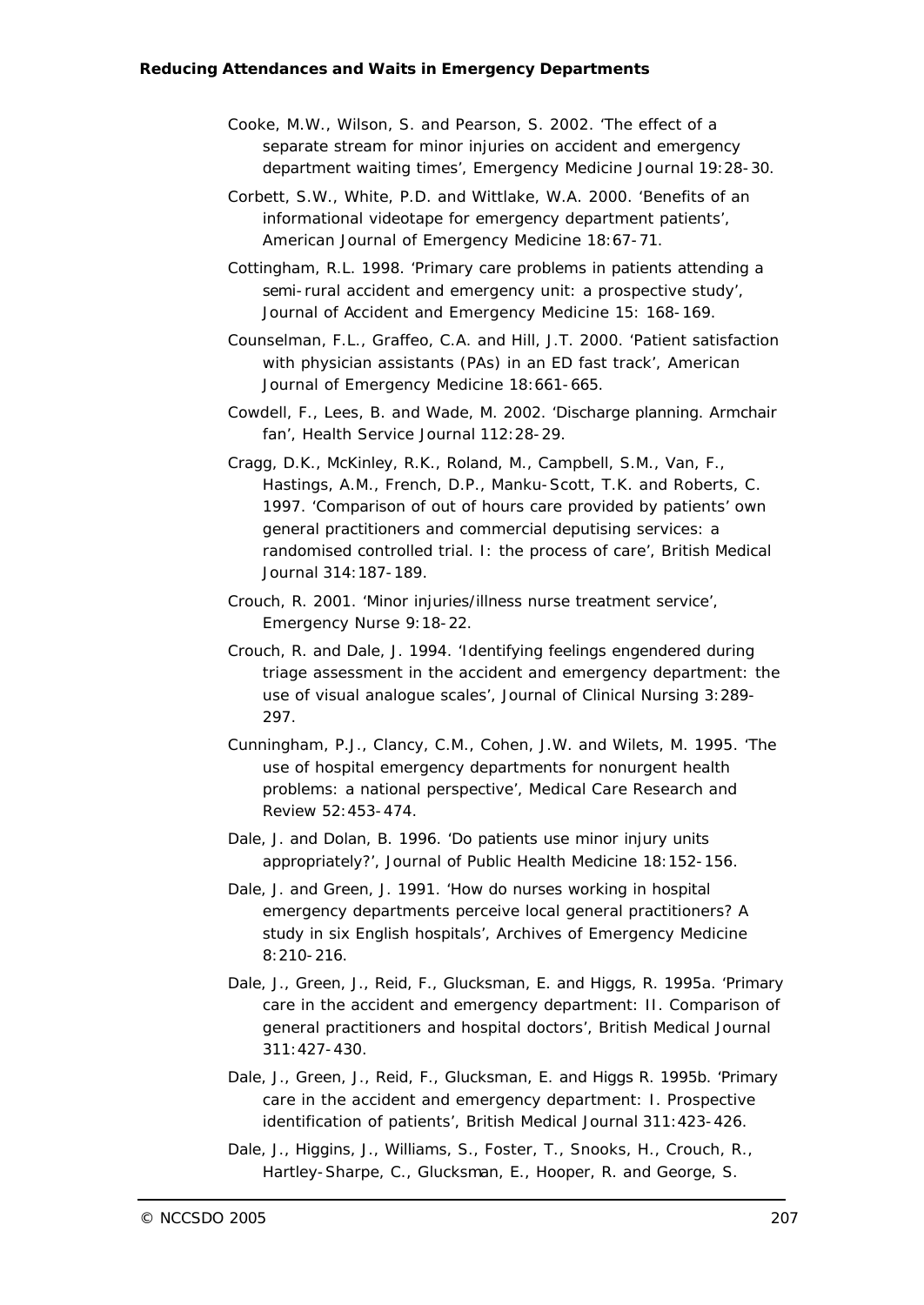2003. 'Computer assisted assessment and advice for "non-serious" 999 ambulance service callers: the potential impact on ambulance despatch.' *Emergency Medicine Journal* 20:178-183.

- Dale, J., Lang, H., Roberts, J.A., Green, J. and Glucksman, E. 1996. 'Cost effectiveness of treating primary care patients in accident and emergency: a comparison between general practitioners, senior house officers, and registrars', *British Medical Journal* 312:1340-1344.
- Dale, J., Williams, S., Foster, T. Higgins, J., Crouch, R., Snooks, H., Hartley Sharpe, C., Glucksman, E. and George S. 2000. . *The Clinical, Organisational and Cost Consequences of Computer-Assisted Telephone Advice to Category C 999 Ambulance Service Callers: Results of a Controlled Trial*. Warwick: The University of Warwick. Available (March 2005) at www.nelhec.warwick.ac.uk/EMeRG.htm
- Daly, S., Campbell, D.A. and Cameron, P.A. 2003. 'Short-stay units and observation medicine: a systematic review', *Medical Journal of Australia*. 178: 559-563.
- Darnell, J.C., Hiner, S.L., Neill, P.J., Mamlin, J.J., McDonald, C.J., Hui, S.L. and Tierney, W.M. 1985. 'After-hours telephone access to physicians with access to computerized medic al records. Experience in an inner-city general medicine clinic', *Medical Care* 23:20-26.
- Davies, J. 1994. 'No problem: establishing a nurse requested X-ray service', *Accident and Emergency Nursing* 2:54-56.
- Davies, M.M. and Heineke, J. 1994. 'Understanding the roles of the customer and the operation for better queue management', *International Journal of Operations and Production Management* 14:21-34.
- Dearden, C.H. 1995. 'Emergency delays', *British Medical Journal* 310:1199.
- Delfino, R.J., Murphy-Moulton, A.M., Burnett, R.T., Brook, J.R. and Becklake, M.R. 1997. 'Effects of air pollution on emergency room visits for respiratory illnesses in Montreal, Quebec', *American Journal of Respiratory and Critical Care Medicine*. 155:568-576.
- Delfino, R.J., Murphy-Moulton, A.M. and Becklake, M.R. 1998. 'Emergency room visits for respiratory illnesses among the elderly in Montreal: association with low level ozone exposure', *Environmental Research*. 1998;76:67-77.
- Denninghoff, K.R. and Moye, P.K. 1998. 'Teaching students during an emergency walk-in clinic rotation does not delay care', *Academic Medicine*. 73:1311.
- Department of Health. 1997. *Patient's Charter: Developing a New Charter and Changes to the Immediate Assessment in A&E Standard*. London: Department of Health.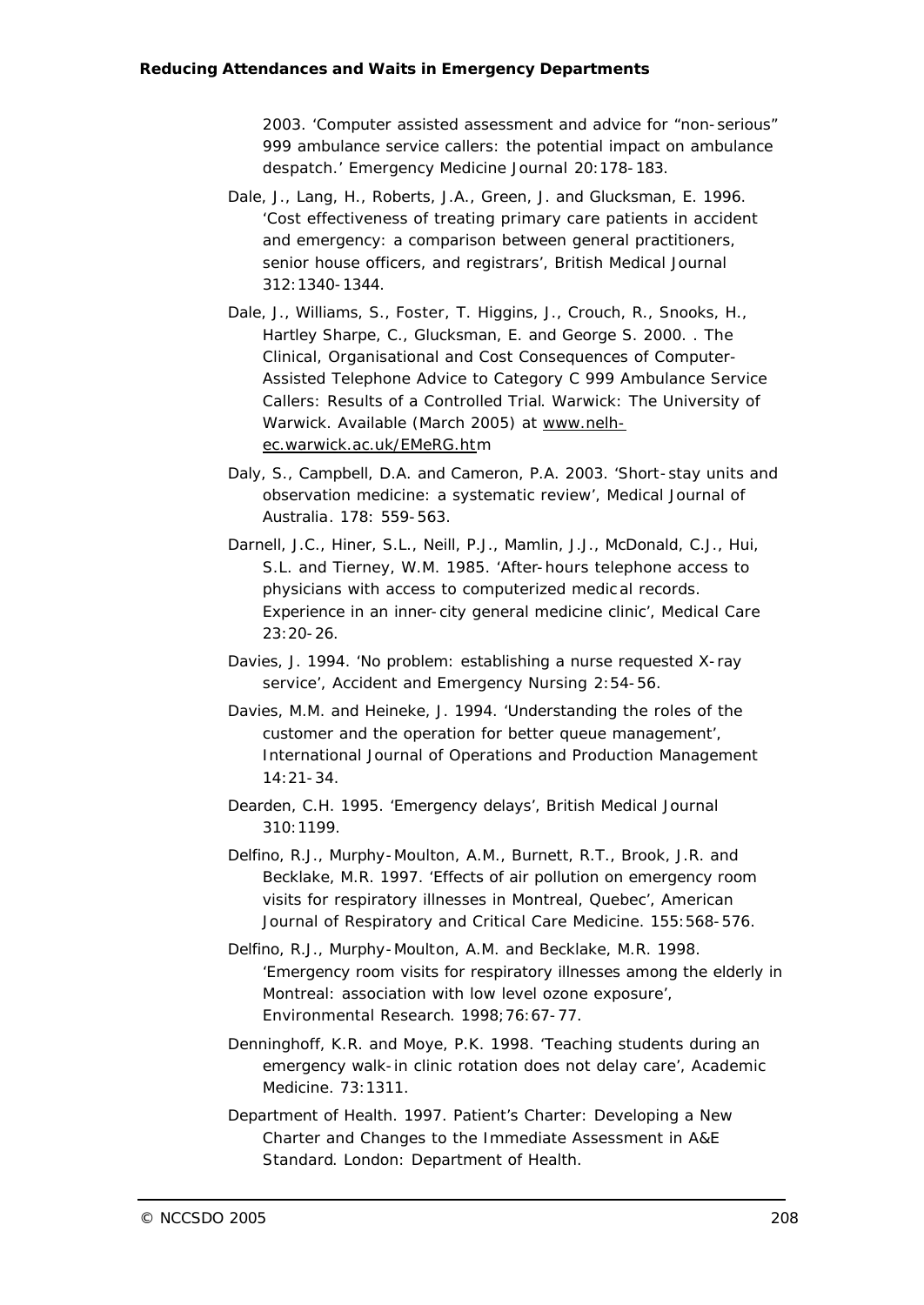- Department of Health. 2000. *The NHS Plan A Plan for Investment a Plan for Reform*. London: Department of Health.
- Department of Health. 2001. *Reforming Emergency Care: First steps to a new approach*. [Online]. Available (March 2005) from www.dh.gov.uk/Polic yAndGuidance/OrganisationPolicy/EmergencyC are/ModernisingEmergencyCare/fs/en
- Department of Health. 2002. *Information for Action A Good Practice Guide on Anticipatory Management in Healthcare*. London: Department of Health.
- Department of Health. 2003. *Clinical exceptions to the four hour emergency care target*. [Online]. Available at http://www.dh.gov.uk/assetRoot/04/07/95/56/04079556.pdf (accessed 28 March 2005).
- Department of Health. 2004. *Emergency Care Networks Checklist*. [Online]. Available (March 2005) at http://www.dh.gov.uk/assetRoot/04/08/69/02/04086902.pdf
- Department of Health. 2005a. *Hospital Activity Statistics: Total time in A&E.* [Online]. Available (March 2005) at http://www.performance.doh.gov.uk/hospitalactivity/data\_request s/total\_time\_ae.htm
- Department of Health. 2005b. *Hospital Activity Statistics: Admissions from A&E*. [Online]. Available (March 2005) at http://www.performance.doh.gov.uk/hospitalactivity/data\_request s/admissions from ae.htm
- Department of Health. 2005c. *Emergency Care Checklists*. [Online]. Available (March 2005) at http://www.dh.gov.uk/PolicyAndGuidance/OrganisationPolicy/Emer gencyCare/EmergencyCareChecklists/fs/en
- Department of Health. [n.d.] *NHS Direct Self-help Guide: Get the Right Treatment.* [Online]. Available (March, 2005) at http://www.nhsdirect.nhs.uk/selfhelp
- Derlet, R., Richards, J. and Kravitz, R. 2000. 'ED overcrowding: definition and magnitude', *Academic Emergency Medicine* 7:544.
- Derlet, R., Richards, J. and Kravitz, R. 2001. 'Frequent overcrowding in U.S. emergency departments', *Academic Emergency Medicine* 8:151-155.
- Derlet, R.W. 1992. 'ED overcrowding in New York City', *Journal of Emergency Medicine* 10: 93-94.
- Derlet, R.W., Kinser, D., Ray, L., Hamilton, B. and McKenzie, J. 1995. 'Prospective identification and triage on nonemergency patients out of an emergency department: A five year study', *Annals of Emergency Medicine* 25:215-223.
- Derlet, R.W. and Nishio, D. 1990. 'Refusing care to patients who present to an emergency department', *Annals of Emergency Medicine* 19:262-267.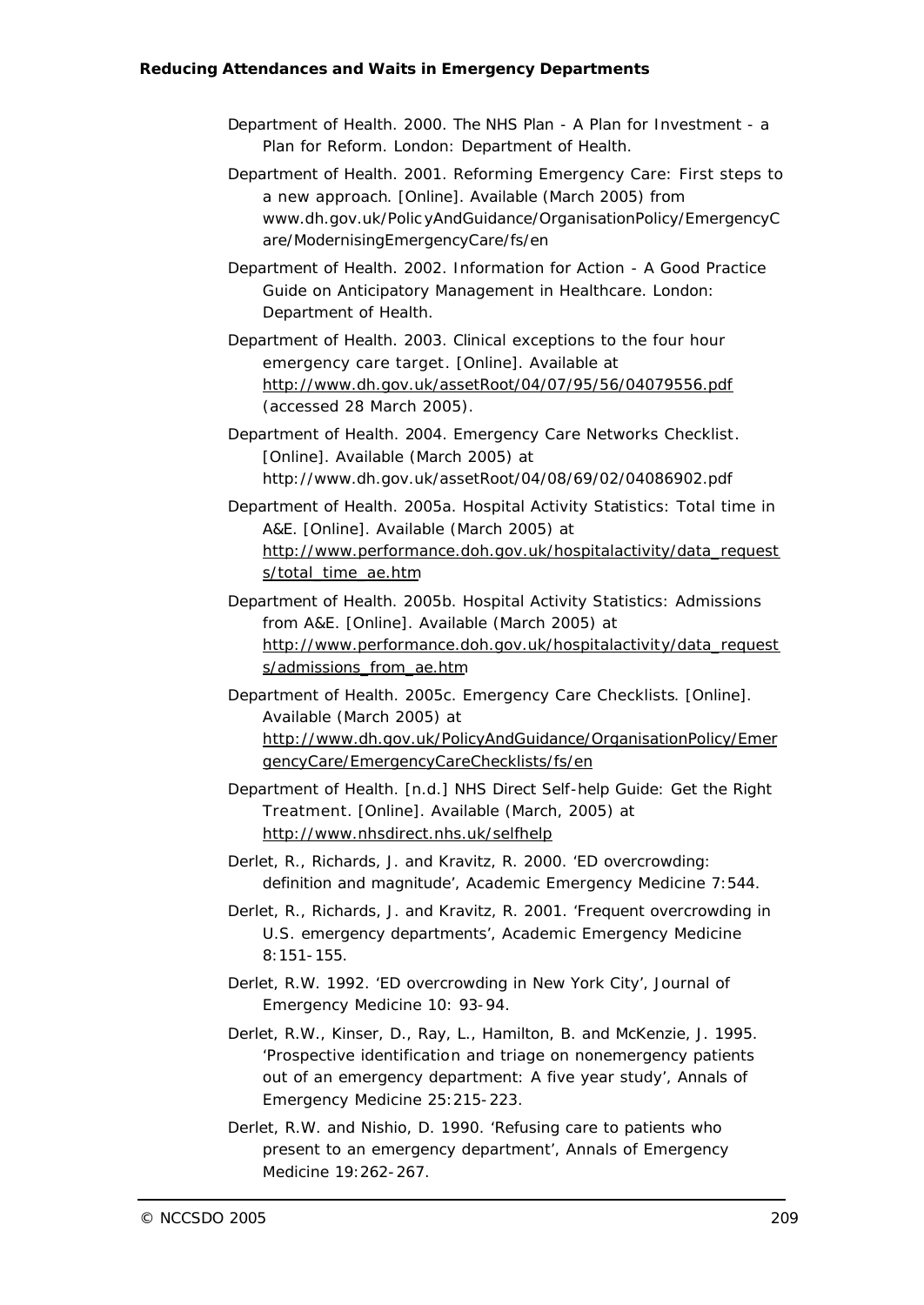- Derlet, R.W., Nishio, D., Cole, L.M. and Silva, J.Jr. 1992. 'Triage of patients out of the emergency department: three-year experience', *American Journal of Emergency Medicine* 10:195-199.
- Derlet, R.W. and Richards, J.R. 2000. 'Overcrowding in the nation's emergency departments: complex causes and disturbing effects', *Annals of Emergency Medicine* 35:63-68.
- Derlet, R.W., Weiss, S.J., Ernst, A.A., Nick, T.G., Arndahl, J., Richards, J.R., Fernandez, M., Schwab, R.A., Stair, T.O., Viccellio, P., Levy, D., Brautigan, M.W. and Johnson, A. 2002. 'Development of an emergency department overcrowding scale: results of the national ED overcrowding study (NEDOCS)', *Academic Emergency Medicine* 9: 366.
- Deykin, E.Y., Hsieh, C.C., Joshi, N. and McNamarra, J.J. 1986. 'Adolescent suicidal and self-destructive behavior. Results of an intervention study', *Journal of Adolescent Health Care.* 7:88-95.
- Dickhudt, J.S., Gjerdingen, D.K. and Asp, D.S. 1987. 'Emergency room use and abuse. How it varies with payment mechanism*', Minnesota Medicine* 70:571-574.
- Kollek, D. and Walker, A.F. 2002. 'Emergency department overcrowding', Canadian *Medical Association Journal* 167:626-627.
- Docimo, A.B., Pronovost, P.J., Davis, R.O., Concordia, E.B., Gabrish, C.M., Adessa, M.S. and Bessman, E. 2000. 'Using the online and offline change model to improve efficiency for fast-track patients in an emergency department', *Joint Commission Journal on Quality Improvement* 26:503-514.
- Dolan, B. and Dale, J. 1997. 'Characteristics of self referred patients attending minor injury units', *Emergency Medicine Journal* 14:212- 214.
- Dolan, B., Dale, J. and Morley, V. 1997. 'Nurse practitioners: their role in A&E and primary care', *Nursing Standard* 11:33-37.
- Doobinin, K.A., Heidt-Davis, P.E., Gross, T.K. and Isaacman, D.J. 2003. 'Nonurgent pediatric emergency department visits: Care-seeking behavior and parental knowledge of insurance*', Pediatric Emergency Care*. 19:10-14.
- Douglas, A.S., Rawles, J.M., Alexander, E. and Allan, T.M. 1991. 'Winter pressure on hospital beds', *British Medical Journal* 303:508-509.
- Downing, A. and Wilson, R. 2002. 'Temporal and demographic variations in attendance at accident and emergency departments', *Emergency Medicine Journal* 19:531-535.
- Driscoll PA, Vincent CA, Wilkinson M. The use of the accident and emergency department. *Archives of Emergency Medicine* 1987;4: 77-82.
- Drummond, A.J. 2002. 'No room at the inn: overcrowding in Ontario's emergency departments', *Canadian Journal of Emergency Medicine*  4:91-97.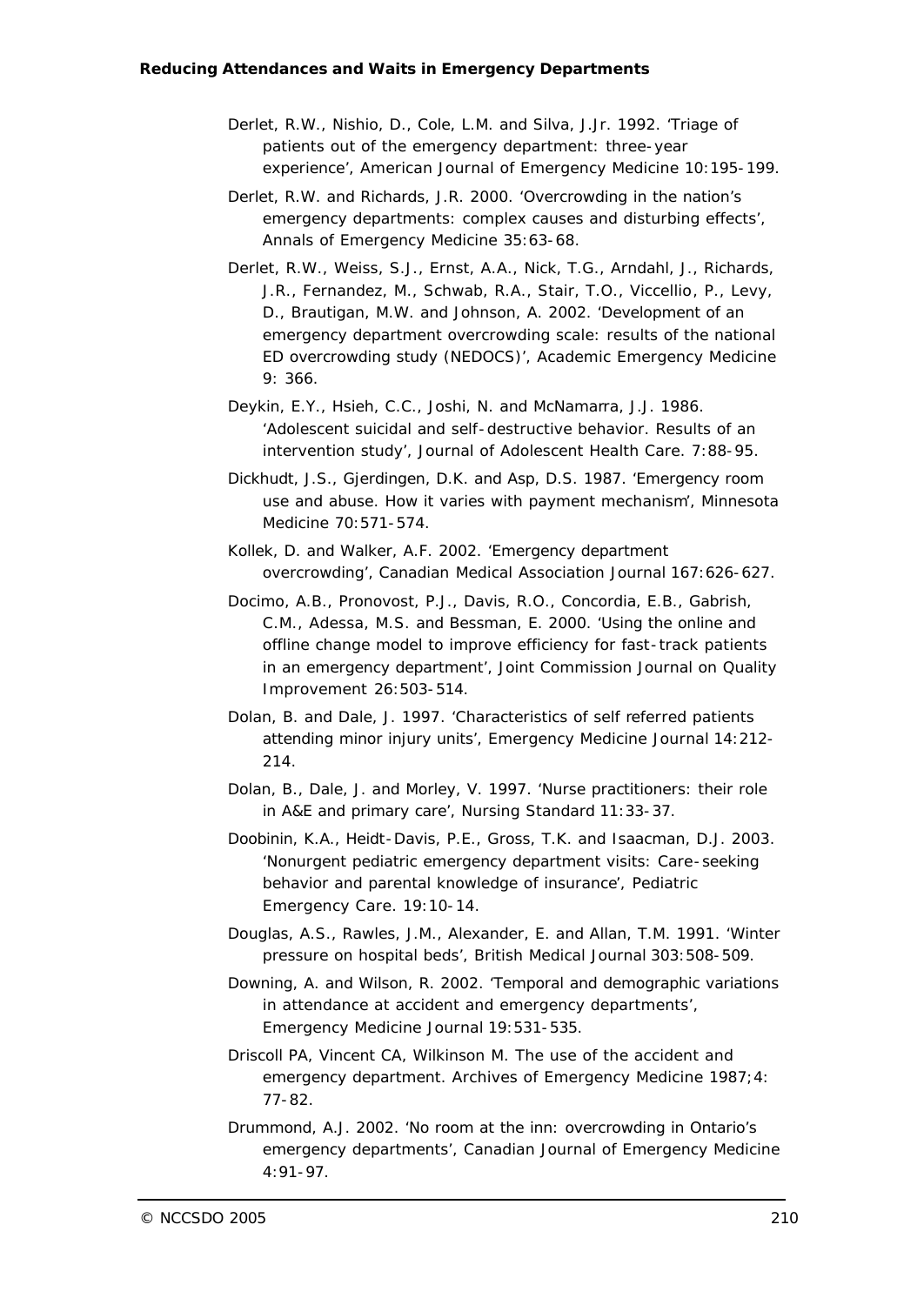- Duffin, C. 2001. 'Older people have longer waits for A&E treatment', *Nursing Standard* 15:8.
- Dunn, J. 1989. 'Psychiatric intervention in the community hospital emergency room', *Journal of Nursing Administration* 19: 36-40.
- Edhouse, J., Wardrope, J. and Morris, F.P. 1999. 'Call to needle times after acute myocardial infarction', *British Medical Journal* 318:597.
- Emergency Medical Services Committee. 2001. 'Policy statement. Patient nontransport', *Annals of Emergency Medicine* 38: 618.
- Emergency Medicine Practice Committee. 2002. 'Guidelines on the role of physician assistants in the emergency department', *Annals of Emergency Medicine* 40:547-548.
- Erickson, C., McErlean, M., Bartfield, J. and Verdile, V. 2001. 'Relationship between maloccurence and ED census and staffing'*, Academic Emergency Medicine* 8:499.
- Espinosa, J. 1997. 'ED redesign puts all patients on fast-track', *Patient Focused Care* 5:87-90.
- Estey, A., Ness, K., Saunders, D., Alibhai, A. and Bear, R.A. 2003. 'Understanding the causes of overcrowding in emergency departments in the Capital Health Region in Alberta focus group study', *Canadian Journal of Emergency Medicine* 5:87-94.
- Evans, D., Hodgkinson, B., Lambert, L. and Wood, J. 1999. 'Fall prevention: a systematic review'*, Clinical Effectiveness in Nursing*  3:106-111.
- Evans, T.C., Lucid, E.J. and Amann, C. 1993. 'Social work technician program', *Annals of Emergency Medicine* 22:841-844.
- Everitt, I.J. and Barnett, P. 2002. 'Comparison of two benzodiazepines used for sedation of children undergoing suturing of a laceration in an emergency department', *Pediatric Emergency Care*. 18:72-74.
- Ferber, M. and Becker, L. 1983. 'Impact of freestanding emergency centre on hospital emergency department use', *Annals of Emergency Medicine* 12:429-433.
- Fergusson, E., Li, J. and Taylor, B. 1998. 'Grandmothers' role in preventing unnecessary accident and emergency attendances: cohort study', *British Medical Journal* 317:1685.
- Fermann, G.J. and Suyama, J. 2002. 'Point of care testing in the emergency department', *Journal of Emergency Medic ine* 22: 393- 404.
- Fernandes, C.M., Price, A. and Christenson, J.M. 1997. 'Does reduced length of stay decrease the number of emergency department patients who leave without seeing a physician?', *Emergency Medicine* 15:397-399.
- Fernandes, C.M.B., Walker, R., Price, A., Marsden, J. and Haley, L. 1997. 'Root cause analysis of laboratory delays to an emergency department', *Journal of Emergency Medicine* 15:735-739.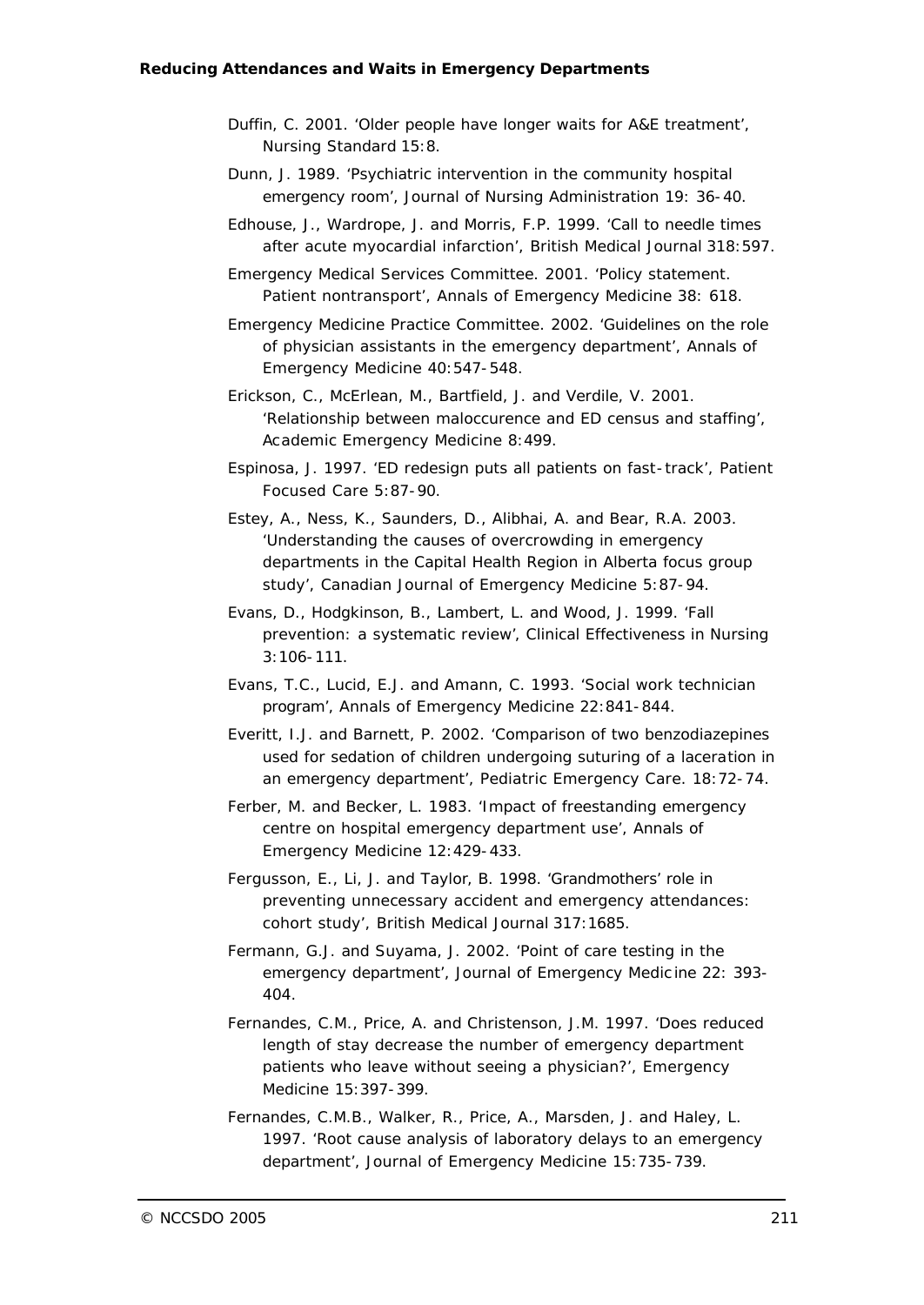- Fiessler, F., Szucs, P. and Richman, P.B. 2002. 'Does utilization of the Ottawa Ankle Rules by nurses and physicians reduce emergency department length of stay?', *American College of Emergency Physician (ACEP): Scientific Assembly*.
- Finlayson, B.J. 1996. 'Fast tracking patients with a proximal femoral fracture', *Journal of Accident and Emergency Medicine* 13:367.
- Fletcher, A., Cummings, J., Cooke, M. and Black, S. 2004. *Emergency Care Waits: Survey Using a National Representative Sample.* London: Department of Health.
- Foldes, S., Fischer, L. and Kaminsky, K. 1994. 'What is an emergency? The judgements of two physicians', *Annals of Emergency Medicine* 23:833-40.
- Foroughi, D and Chadwick, L. 1989. 'Accident and emergency abusers', *Practitioner* 233: 657-659.
- Forster, A.J., Stiell, I., Wells, G., Lee, A.J. and van Walraven, C. 2003. 'The effect of hospital occupancy on emergency department length of stay and patient disposition', *Academic Emergency Medicine* 10:127-133.
- Franaszek, J.B., Asplin, B.R., Brunner, B., Epstein, S.K., Fields, W.W., Hill, M.B., Kaplan, J.A., Krakover, B., Mitchiner, J.C., Nedza, S.M., Schneider, S.M., Taylor, T.B. and King, K. 2002. *Responding to emergency department crowding: A guidebook for chapters*. Dallas: American College of Emergency Physicians.
- Franco, S.M., Mitchell, C.K. and Buzon, R.M. 1997. 'Primary care physician access and gatekeeping: a key to reducing emergency department use', *Clinical Pediatrics*. 36:63-68.
- Frank-Soltysiak, M., Court, C. 2002. 'Waiting time and satisfaction of patients attending the emergency surgery unit of a university hospital center', *Presse Med*. 31(36):1690-1695. Nov 9.
- Freeman, G.K., Meakin, R.P., Lawrenson, R.A., Leydon, G.M. and Craig, G. 1999. 'Primary care units in A&E departments in North Thames in the 1990s: initial experience and future implications', *British Journal of General Practice* 49:107-110.
- French, D., Zwemer, F.L. and Schneider, S. 2002. 'The effects of the absence of emergency medicine residents in an academic emergency department', *Academic Emergency Department* 9: 1205-1210.
- Friedmann, P.D., Jin, L., Karrison, T.G., Hayley, D.C., Mulliken, R., Walter, J. and Chin, M.H. 2001. 'Early revisit, hospitalization, or death among older persons discharged from the ED', *American Journal of Emergency Medicine* 19:125-129.
- Gadomski, A.M., Perkis, V., Horton, L., Cross, S. and Stanton, B. 1995. 'Diverting managed care Medicaid patients from pediatric emergency department use', *Pediatrics* 95:170-178.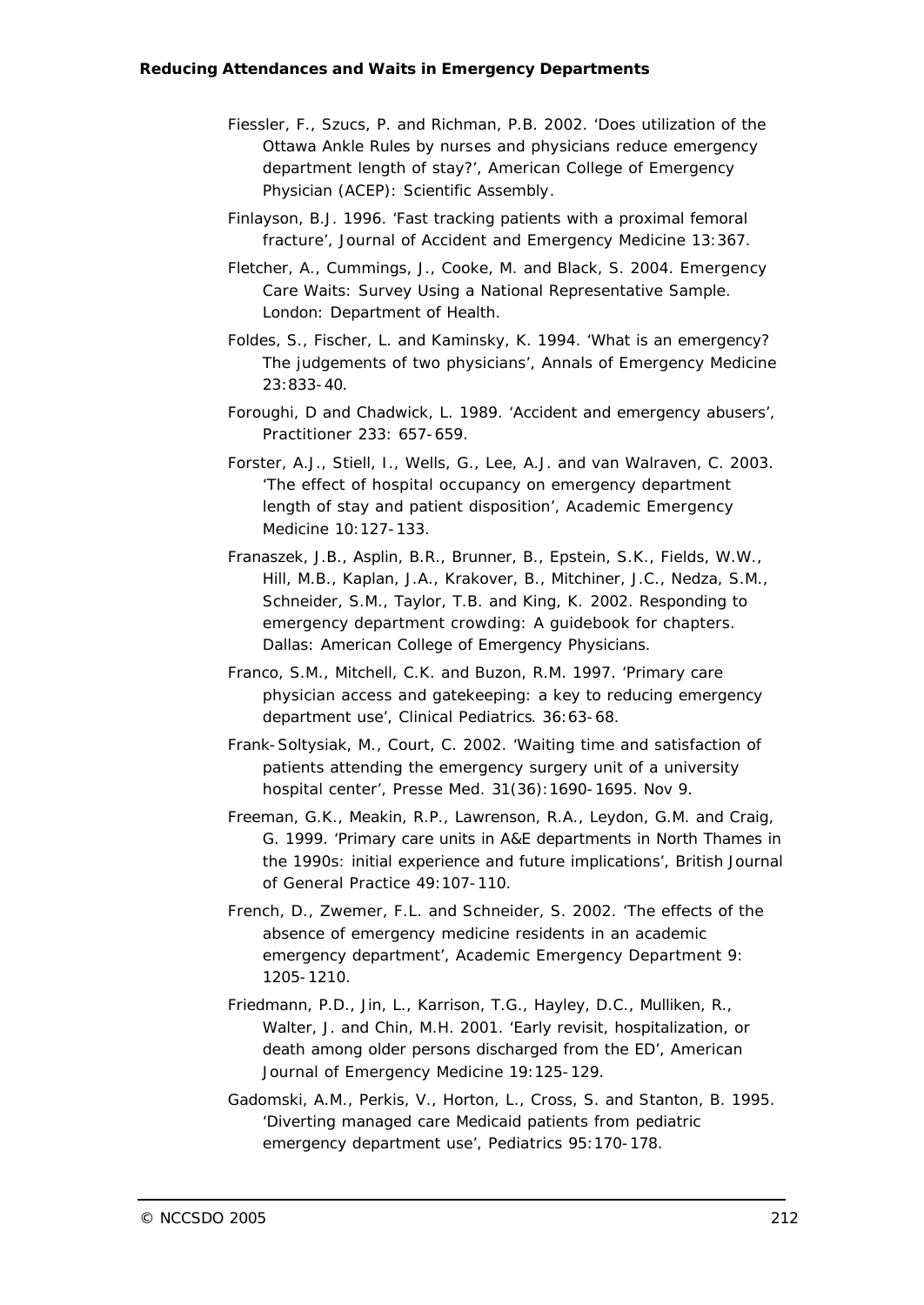- Gamboa Antinolo, F., Gomez Camacho, E., Villar Conde Ed, E., Vega Sanchez, J., Lopez Alonso, R. and Polo, J. 2002. 'The special attention to re-admitted patients can be effective. Cost-benefit analysis of a new health care model', *Revista Clinica Espanola* 202:320-325.
- Gamon, G., Driscoll, P., Cooper, A., Barnes, P. and Parr, B. 2002. 'Can emergency department-initiated thrombolysis supported by a thrombolysis co-ordinator reduce treatment times?', *Care of the Critically Ill* 18:104-106.
- Garbrick, L., Levitt, M.A., Barrett, M. and Graham, L. 1996. 'Agreement between emergency physicians and psychiatrists regarding admission decisions', *Academic Emergency Medicine* 3:1027-1030.
- Geller, J., Janson, P., McGovern, E., Valdini, A. 1999. 'Loneliness as a predictor of hospital emergency department use', *Journal of Family Practice* 48:801-804.
- George, S., Read, S., Westlake, L., Williams, B., Fraser-Moodie, A. and Pritty, P. 1992. 'Evaluation of nurse triage in a British accident and emergency department', *British Medical Journal* 304:876-878.
- Gerbeaux, P., Ledoray, V., Liauthaud, H., Torro, D., Takun, K., Thirree, R., Nelh, P. and Jean, P. 2001. 'Medical student effect on emergency department length of stay', *Annals of Emergency Medicine* 37:275-278.
- Gibney, D., Murphy, A.W., Barton, D., Byrne, C., Smith, M., Bury, G., Mullan, E., Plunkett, P.K. 1999. 'Randomized controlled trial of general practitioner versus usual medical care in a suburban accident and emergency department using an informal triage system', *British Journal of General Practice* 49:43-44.
- Gibney, D., Murphy, A.W., Smith, M., Bury, G., Plunkett, P.K. 1995. 'Attitudes of Dublin accident and emergency department doctors and nurses towards the services offered by local general practitioners', *Journal of Accident and Emergency Medicine* 12:262-265.
- Gibson, P.G., Coughlan, L., Wilson, A.J. and Shekelle, P.G. 1998. 'Limited asthma education reduces emergency department visits but does not improve patient outcomes', *Evidence Based Medicine* 3:121.
- Gibson, P.G., Powell, H., Coughlan, J., Wilson, A.J., Hensley, M.J., Abramson, M., Bauman, A.and Walters, E.H. 2002. 'Limited (information only) patient education programs for adults with asthma', in *The Cochrane Database of Systematic Reviews* (1), CD001005. Chichester, UK: John Wiley & Sons, Ltd.
- Gill, J.M., Reese, C.L. and Diamond, J.J. 1996. 'Disagreement among health care professionals about the care needs of emergency department patients', *Annals of Emergency Medicine* 28:474-479.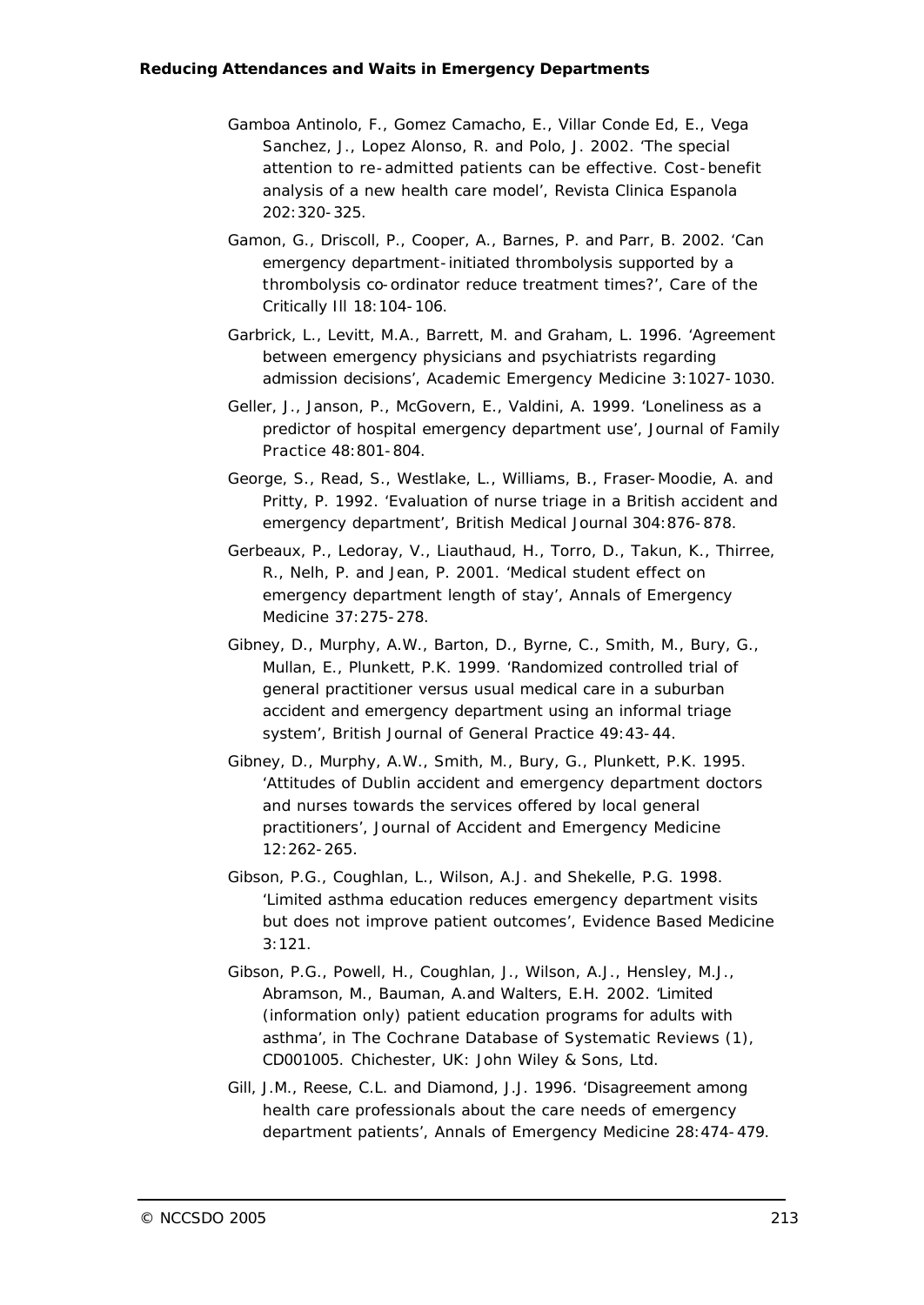- Glasby, J. 2003. *Hospital discharge: integrating health and social care*. Abingdon: Radcliffe Medical Press.
- Glasby J, Littlechild R. 2000.'Fighting fires? emergency hospital admission and the concept of prevention', *Journal of Management in Medicine* 14:109-118.
- Goldberg, R.J., Zautcke, J.L., Koenigsberg, M.D., Lee, R.W., Nagorka, F.W., Kling, M. and Ward, S.A. 1990. 'A review of prehospital care litigation in a large metropolitan EMS system' *Annals of Emergency Medicine* 19:557-561.
- Gomez, C.R., Malkoff, M.D., Sauer, C.M., Tulyapronchote, R., Burch, C.M., Banet, G.A. 1994. 'Code stroke: An attempt to shorten inhospital therapeutic delays', *Stroke* 25:1920-1923.
- Gomez, M.A., Anderson, J.L., Karagounis, L.A., Muhlestein, J.B. and Mooers, F.B. 1996. 'An emergency department-based protocol for rapidly ruling out myocardial ischaemia reduces hospital time and expense: results of a randomised study (ROMIO)', *Journal of the American College of Cardiology* 28:25-33.
- Gonzalez, E.R., Jones, L.A., Ornato, J.P., Bleecker, G.C., Strauss, M.J., Ballantine, L., Barton, J., Edwards, J., Elledge, C., Fiores, P., Kramer, S., Massie, J., MacKintyre, N., Miller, R., O'Brien, J., Patrizzio, J., Pigg, P., Powell, R. and Price, R. 1999. 'Hospital delays and problems with thrombolytic administration in patients receiving thrombolytic therapy: a multicenter prospective assessment', *Annals of Emergency Medicine* 21:1215-1221.
- Goodacre, S., Morris, F., Tesfayohannes, B., Sutton, G. 2001. 'Should ambulant patients be directed to reception or triage first?', *Emergency Medicine Journal* 18:441-443.
- Goodacre, S.W. 2000. 'Should we establish chest pain observation units in the UK? A systematic review and critical appraisal of the literature', *Journal of Accident and Emergency Medicine* 17:1-6.
- Goodacre, S.W. 1998. 'Role of the short stay observation ward in accident and emergency departments in the United Kingdom', *Journal of Accident and Emergency Medicine* 15:26-30.
- Goodacre, S.W., Morris, F.M., Campbell, S., Arnold, J., Angelini, K, 2002. 'A prospective, observational study of a chest pain observation unit in a British hospital', *Emergency Medicine Journal.* 19:117-121.
- Gordon, J.A. 2001. 'Cost-benefit analysis of social work services in the emergency department: A conceptual model', *Academic Emergency Medicine* 8:54-60.
- Gouin, S., Macarthur, C., Parkin, P. and Schuh, S. 1997. 'Effect of a pediatric observation unit on the rate of hospitalization for asthma', *Annals of Emergency Medicine* 29:218-222.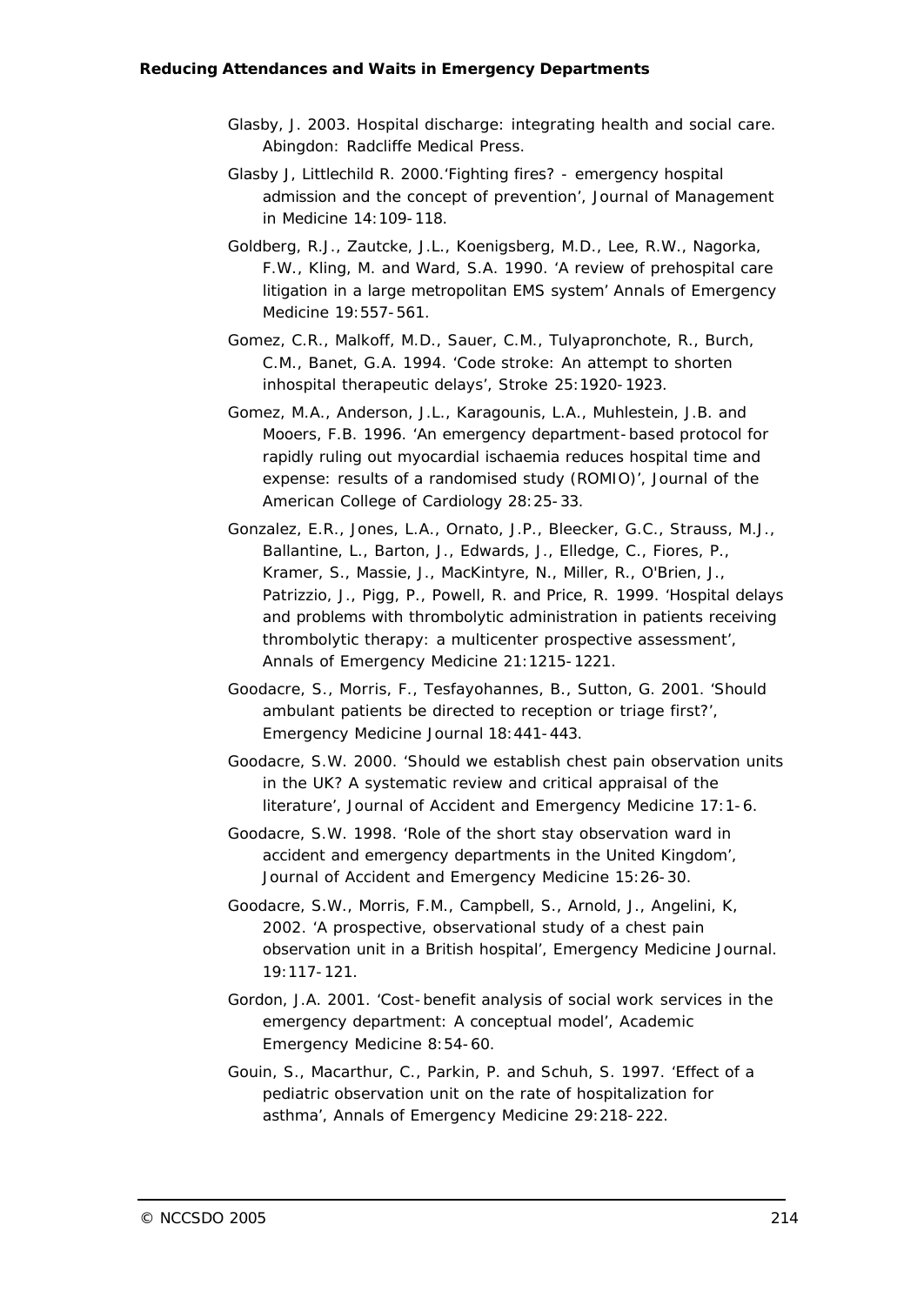- Graff, L. 1999. 'Overcrowding in the ED: an international symptom of health care system failure*', American Journal of Emergency Medicine* 17:208-209.
- Graff, L., Palmer, A., LaMonica, P. and Wolf, S. 2000. 'Triage patients for a rapid (5 minute) electrocardiogram: A rule based on presenting chief complaints', *Annals of Emergency Medicine* 36:554-560.
- Graffeo, J., Miller, A., Walter, J.J. 2000. 'Identifying high risk elderly patient being discharged home from the ED and characterising their unmet social needs', *Academic Emergency Medicine* 7:572.
- Graham, C.A., McLeod, L.S. and Steedman, D.J. 1998. 'Restricting extensions to permitted licensing hours does not influence the numbers of alcohol or assault related attendances at an inner city accident and emergency department', *Journal of Accident and Emergency Medicine* 15:23-25.
- Grant, S., Spain, D. and Green, D. 1999. 'Rapid assessment team reduces waiting time', *Emergency Medicine* 11:72-77.
- Green, J. and Dale, J. 1990. 'Health education and the inappropriate use of accident and emergency departments: the views of accident and emergency nurses', *Health Education Journal* 49:157- 161.
- Green, L.V. and Kolesar, P.J. 1987. 'On the validity and utility of queuing models of human service', *Annals of Operations Research* 9:469-479.
- Griffiths, B. and Collier, H. 2000. 'Working with NHS direct', *Nursing Times* 96:42.
- Grossman, L.K., Rich, L.N. and Johnson, C. 1998. 'Decreasing nonurgent emergency department utilization by Medicaid children', *Pediatrics*  $102:20-24$
- Grouse, A. and Bishop, R. 2001. 'Non-medical technicians reduce emergency department waiting times', *Emergency Medicine* 13:66- 69.
- Grumbach, K., Keane, D. and Bindman, A. 1993. 'Primary care and public emergency department overcrowding', *American Journal of Public Health* 83:372-378.
- Haby, M.M., Waters, E., Robertson, C.F., Gibson, P.G. and Ducharme, F.M. 2001. 'Interventions for educating children who have attended the emergency room for asthma*', Cochrane Database of Systematic Reviews (1)*, CD001290.
- Hadden, D.S.M., Dearden, C.H. and Rocke, L.G. 1996. 'Short stay observation patients: general wards are inappropriate*', Journal of Accident and Emergency Medicine* 13:166-168.
- Haddy, R.I., Schmaler, M.E. and Epting, R.J. 1987. 'Nonemergency emergency room use in patients with and without primary care physicians', *Journal of Family Practice* 24:389-392.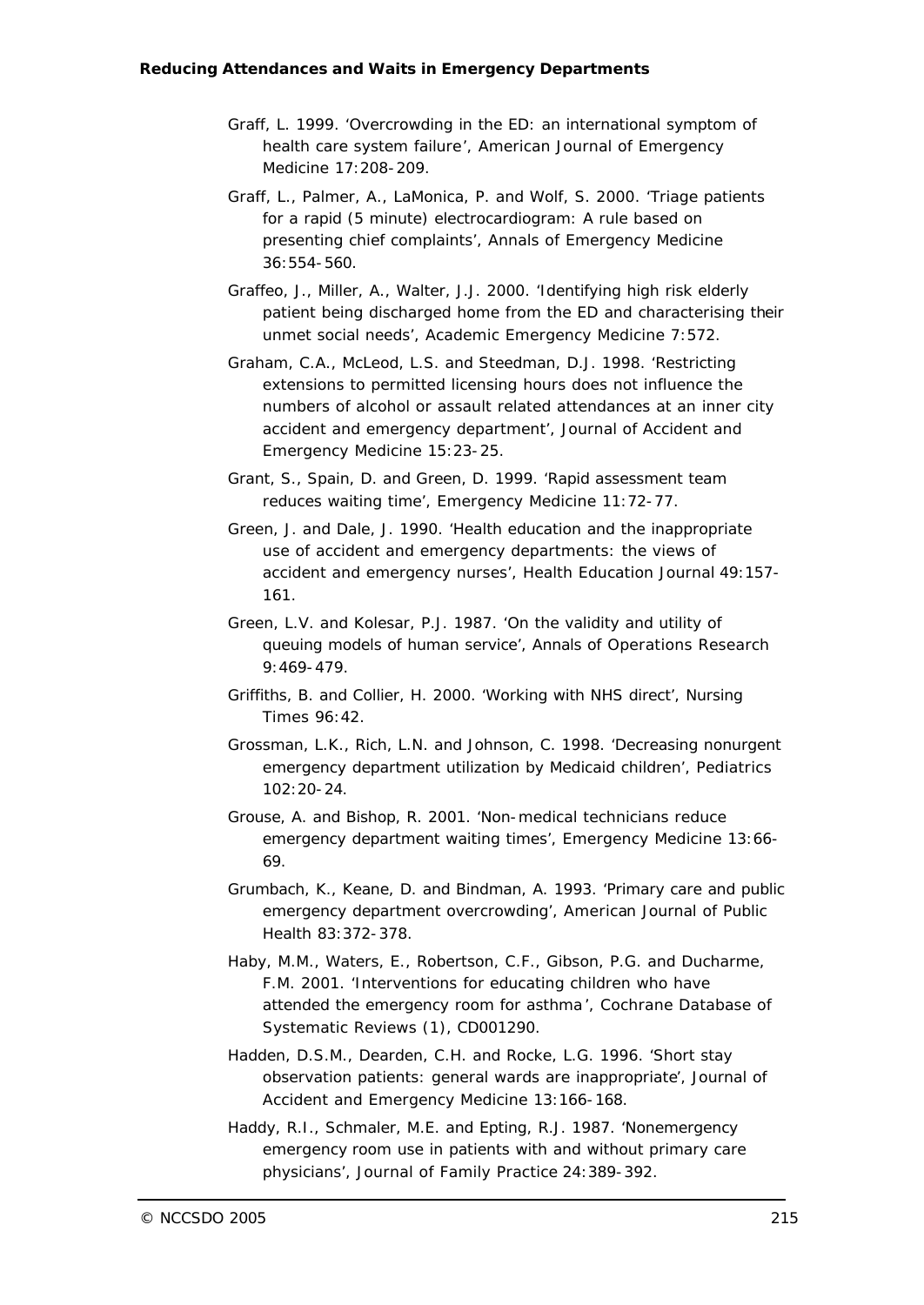- Hakim, R.B. and Ronsaville, D.S. 2002. 'Effect of compliance with health supervision guidelines among US infants on emergency department visits', *Archive of Pediatric Adolescent Medicine* 156:1015-1020.
- Hallam, L. and Henthorne, K. 1999. 'Cooperatives and their primary care emergency centres: organisation and impact', *Health Technology Assessment* 3:1-91.
- Hampers, L.C., Cha, S., Gutglass, D.J., Binns, H.J. and Krug, S.E. 1999. 'Fast track and the pediatric emergency department: resource utilization and patient outcomes', *Academic Emergency Medicine* 6:1153-1159.
- Hanlon, P., Beck, S., Robertson, G., Henderson, M., McQuillan, R., Capewell, S. and Dorward, A. 1997. 'Coping with the inexorable rise in medical admissions: evaluating a radical reorganisation of acute medical care in a Scottish district general hospital', *Health Bulletin* 55:176-184.
- Hann, C. 1997. 'Use of occupational therapists in A&E', *Emergency Nurse* 5:26-30.
- Hansagi, H. 1990. 'Referral of non-urgent cases from an emergency department: patient compliance, satisfaction and attitudes', *Scandinavian Journal of Social Medicine* 18:249-255.
- Hansagi, H., Alleback, P. and Edhag, O. 1989. 'Health care utilisation after referral from a hospital emergency department', *Scandinavian Journal of Social Medicine* 17:291-299.
- Hansagi, H., Carson, B., Oslo, M. and Edhag, O. 1997. 'Trial of a method of reducing inappropriate demands on a hospital emergency department', *Public Health* 101:99-105.
- Hansagi, H., Olsson, M., Sjoberg, S., Tomson, Y. and Goransson, S. 2001. Frequent use of the hospital emergency department is indicative of high use of other health care services', *Annals of Emergency Medicine* 37: 561-567.
- Hanumanthu, S., Butler, J., Chomsky, D., Davis, S. and Wilson, J.R. 1997. 'Effect of a Heart failure program on hospitalisation frequency and exercise tolerance', *Circulation* 96:2842-2848.
- Hardern, R.D. and Harmer, D.W. 1995. 'Guidelines to reduce x ray examinations in accident departments. Implementing guidelines may not improve outcome for patients', *British Medical Journal*  311:329.
- Hardy, C., Whitwell, D., Sarsfield, B. and Maimaris, C. 2001. 'Admission avoidance and early discharge of acute hospital admissions: an accident and emergency based scheme', *Emergency Medicine Journal* 18:435-440.
- Harish, Z., Bregante, A.C., Morgan, C., Fann, C.S.J., Callaghan, C.M., Witt, M.A., Levinson, K.A. and Caspe, W.B. 2001. 'A comprehensive inner-city asthma program reduces hospital and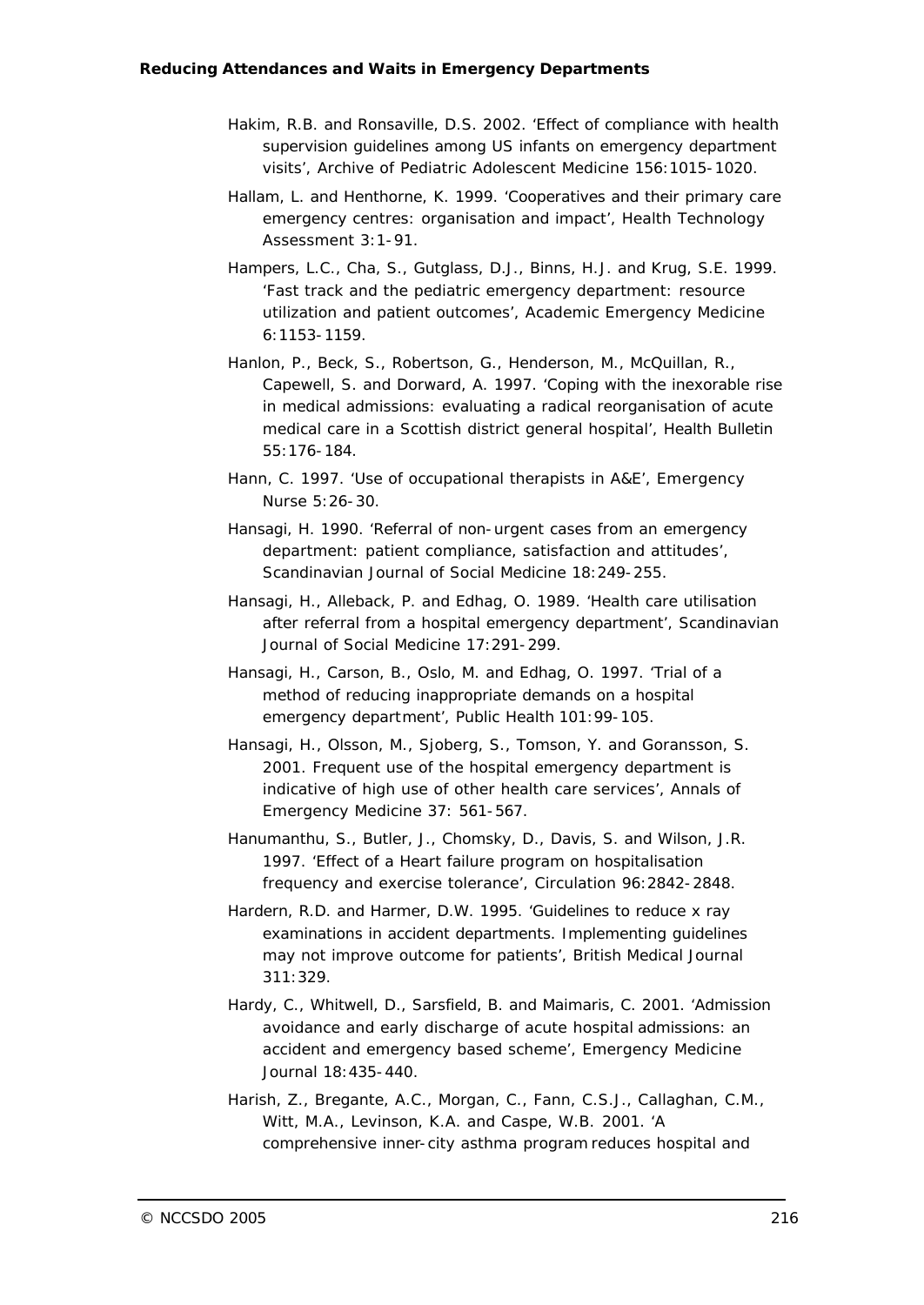emergency room utilization', *Annals of Allergy, Asthma and Immunology.* 86:185-189.

- Harrison, M.L., Graff, L.A. and Roos, N.P. 1995. 'Discharging patients earlier from Winnipeg hospitals: does it adversely affect quality of care?', *Canadian Medical Association Journal* 153:745-751.
- Hassan, T.B. 2003. 'Clinical decision units in the emergency department: old concepts, new paradigms, and refined gate keeping', *Emergency Medicine Journal* 20:123-125.
- Hauswald, M. 2002. 'Can paramedics safely decide which patients do not need ambulance transport or emergency department care?', *Prehospital Emergency Care* 6:383-386.
- Heaney, D. and Paxton, F. 1995. *First Year Interim Report Minor Injuries Clinic, Western Gen Hospital, Edinburgh*. Edinburgh University: Edinburgh.
- Heaney, D.J. and Paxton, F.M. 1997. *Evaluation of the Minor Injuries Clinic at the Western General Hospital, Edinburgh*. Edinburgh: Edinburgh University.
- Hedges, J.R., Trout, A. and Magnusson, A.R. 2002. 'Satisfied Patients Exiting the Emergency Department (SPEED)', *Academic Emergency Medicine* 9:15-21.
- Hendrickson, C., Lund, E. and Stromgard, E. 1984. 'Consequences of assessment and intervention among elderly people: a three year randomised controlled trial', *British Medical Journal* 289:1522-1524.
- Henry, G.L. 1990. 'Refusal of care-the ethical dilemma', *Annals of Emergency Medicine* 19:1198-1189.
- Heyworth, J. and Egleston, C. 1998. 'Telephone triage could help', *British Medical Journal* 317:207.
- Hider, P. 1999. 'Emergency department attendance: A critical appraisal of the key literature', *New Zealand Health Technology Assessment* 8.
- Higgins, G. and Becker, M.A. 2000. 'Continuous quality improvement approach to IL-372 documentation compliance in an academic emergency department, and its impact on dictation costs, billing practices, and average patient length of stay*', Academic Emergency Medicine* 7:269-275.
- Higgins, J., Wilson, S., Bridge, P. and Cooke, M.W. 2001. 'Communication difficulties during 999 ambulance calls: observational study', *British Medical Journal* 323:781-782.
- Hilditch, J.R. 1980. 'Changes in hospital emergency department use associated with increased family physician availability', *Journal of Family Practice* 11:91-6.
- Hill-Westmoreland, E.E., Soeken, K. and Spellbring, A.M. 2002. 'A metaanalysis of fall prevention programs for the elderly: how effective are they?', *Nursing Research* 51:1-8.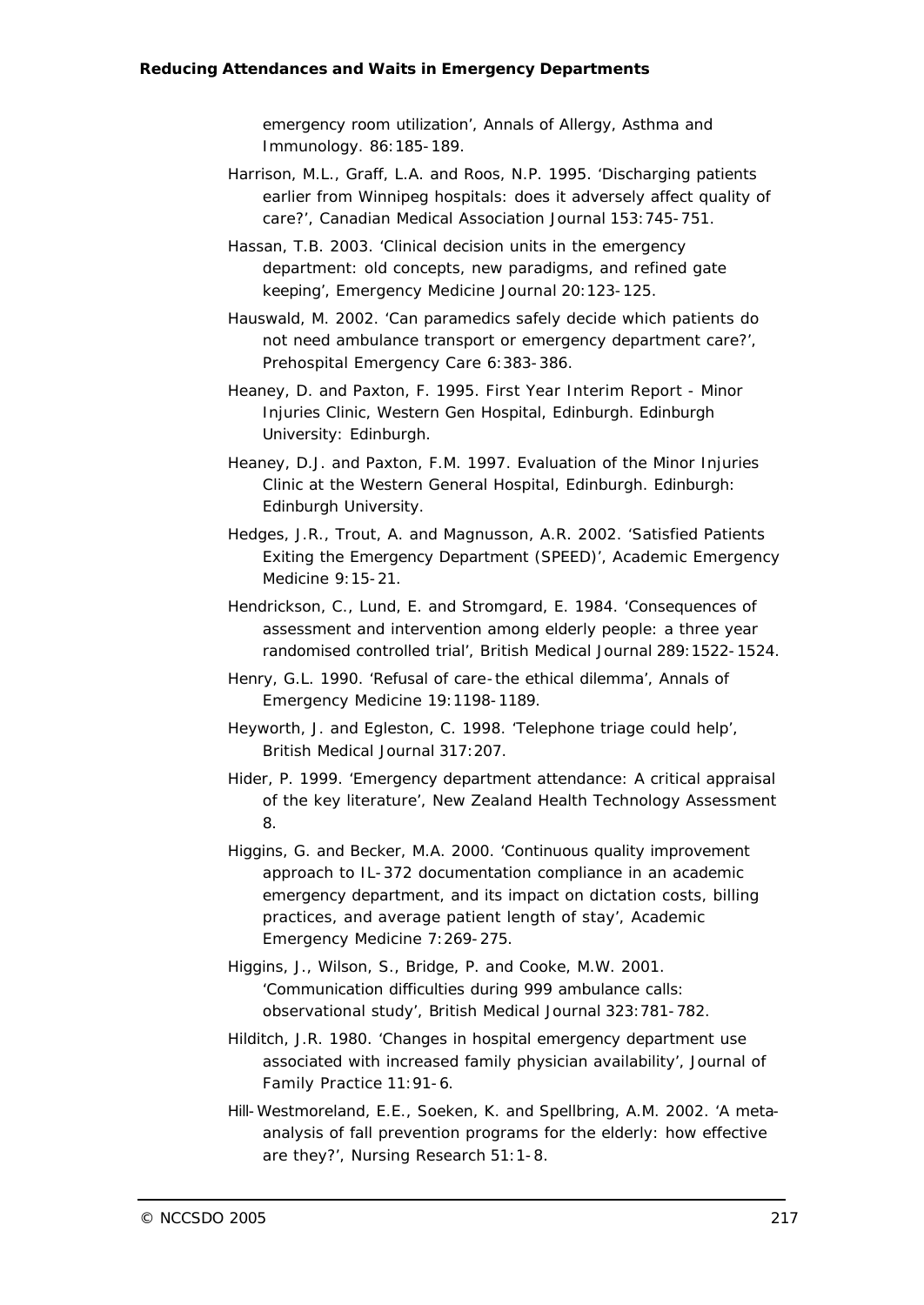- Hirschorn, D.S., Hinrichs, C.R., Gor, D.M., Shah, K. and Visvikus, G. 2001. 'Impact of a diagnostic workstation on workflow in the emergency department at a level I trauma center', *Journal of Digital Imaging* 14:199-201.
- Hirshon, J.M., Kirsch, T.D., Mysko, W.K. and Kelen, G.D. 1996. 'Effect of rotational patient assignment on emergency department length of stay', *Journal of Emergency Medicine.* 14:763-768.
- Hobbs, D., Sklar, D., Tandberg, D. and Kinzman, S.C. 1999. 'Factors predicting patients who leave without being seen', *Academic Emergency Medicine* 6:399-a.
- Hobday, P.J. 1988. 'Patients attending casualty from one group practice', *Practitioner* 232:552-545.
- Holleman, D.R.Jr., Bowling, R.L. and Gathy, C. 1996. 'Predicting daily visits to a walk-in clinic and emergency department using calendar and weather data', *Journal of General Internal Medicine* 11:237- 239.
- Hollingsworth, J.C., Chisholm, C.D., Giles, B.K., Cordell, W.H. and Nelson, D.R. 1998. 'How do physicians and nurses spend their time in the emergency department?', *Annals of Emergency Medicine* 31:87-91.
- Horii, S., Redfern, R., Feingold, E., Kundel, H., Nodine, C., Arnold, D., Abbuhl, S., Lowe, R. and Brikman, I. 2001. 'An automated results notification system for PACS', *Journal of Digital Imaging* 14:192- 198.
- Horrocks, S., Anderson, E. and Salisbury, C. 2002. 'Systematic review of whether nurse practitioners working in primary care can provide equivalent care to doctors', *British Medical Journal* 324:819-823.
- Hsu, R.T., Lambert, P.C., Dixon-Woods, M. and Kurinczuk, J.J. 2003. 'Effect of NHS walk-in centre on local primary healthcare services: before and after observational study', *British Medical Journal* 326:530-532.
- Hu, S.C. 1993. 'Computerized monitoring of emergency department patient flow', *American Journal of Emergency Medicine*. 11:8-11.
- Hull, S., Jones, I.R., Moser, K. and Fisher, J. 1998. 'The use and overlap of AED and general practice services by patients registered at two inner London general practices', *British Journal of General Practice* 48:1575-1579.
- Hull, S., Rees Jones, I. and Moser, K. 1998. 'Relation of rates of self referral to A&E departments to deprivation', *British Medical Journal*  317:538.
- Humphreys, T., Shofer, F.S., Jacobson, S., Coutifaris, C. and Stemhagen, A. 1992. 'Preformatted charts improve documentation in the emergency department', *Annals of Emergency Medicine* 21:534-540.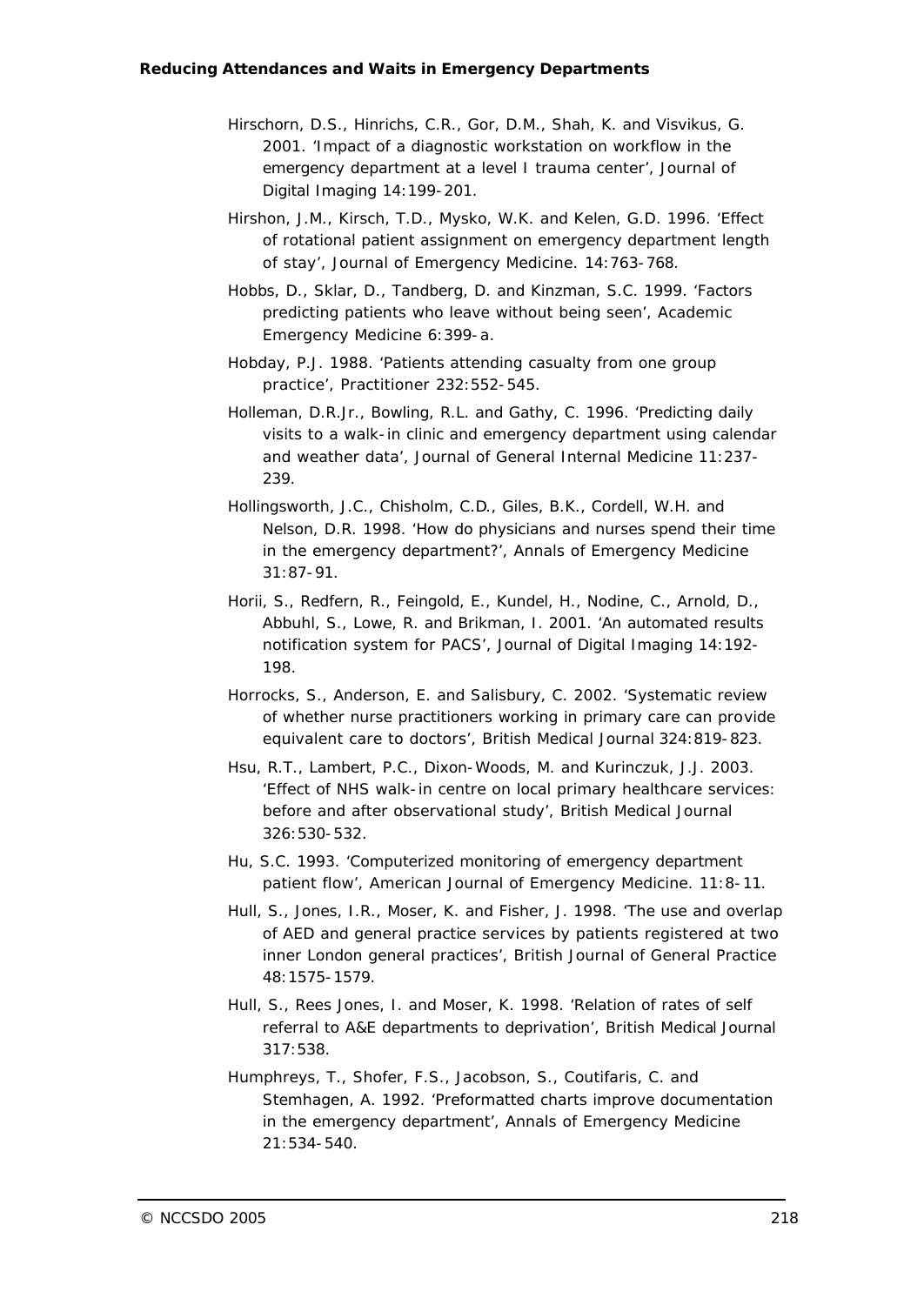- Hurley, R.E., Freund, D.A. and Taylor, D.E. 1989. 'Emergency room use and primary care case management: evidence from four Medicaid demonstration programmes', *American Journal of Public Health* 79:843-846.
- Hyde, C.J., Robert, I.E. and Sinclair, A.J. 2000. 'The effects of supporting discharge from hospital to home in older people', *Age and Ageing* 29:271-279.
- Ingram, D.R., Clarke, D.R. and Murdie, R.A. 1978. 'Distance and the decision to visit an emergency department' *Social Science & Medicine* 12:55-62.
- Institute for Healthcare Improvement. 2003*. How to Improve*. [Online]. Available (March 2005) at www.ihi.org (search under 'how to improve')
- Jaarsma-van Leeuwen, I., Hammacher, E.R., Hirsch, R. and Janssens, M. 2000. 'Patients without referral treated in the emergency room: patient characteristics and motives', *Nederlands Tijdschrift voor Geneeskunde* 144:428-431.
- Jankowski, R.F. and Mandalia, S. 1993. 'Comparison of attendance and emergency admission patterns at accident and emergency departments in and out of London', *British Medical Journal* 306:1241-1243.
- Jelinek, G.A., Mountain, D., O'Brien, D., Rogers, I.R. and Wilkes, G. 1999. 'Re-engineering an Australian Emergency Department: Can we measure success?', *Journal of Quality in Clinical Practice* 19:133-138.
- Johnston, B.D., Rivara, F.P., Droesch, R.M., Dunn, C. and Copass, M.K. 2002. 'Behavior change counseling in the emergency department to reduce injury risk: a randomized, controlled trial', *Pediatrics*  110:267-274.
- Johnston, J.D., Jupp, R.A. and Mitchell, W.D. 1997. 'Near-patient testing by proxy', *Annals of Clinical Biochemistry*.34:104-105.
- Jones, G. 1993. 'Minor injury in the community', *Nursing Standard* 7:35- 36.
- Jones, G. and Playforth, M.J. 2001. 'The effect of the introduction of NHS Direct on requests for telephone advice from an accident and emergency department', *Emergency Medicine Journal* 18:300-301.
- Jones, J. 2002. 'Overcrowded VUMC emergency department turns to technology', *The Reporter: Vanderbilt Medical Centre* [Online]. Available (March 2005) at http://www.mc.vanderbilt.edu/reporter/index.html?Show=y&ShowI ssue=2002-12-06
- Jones, P. and Peppiatt, E. 1996. 'Managing perceptions of waiting times in service queues', *International Journal of Service Industry Management* 7:47-61.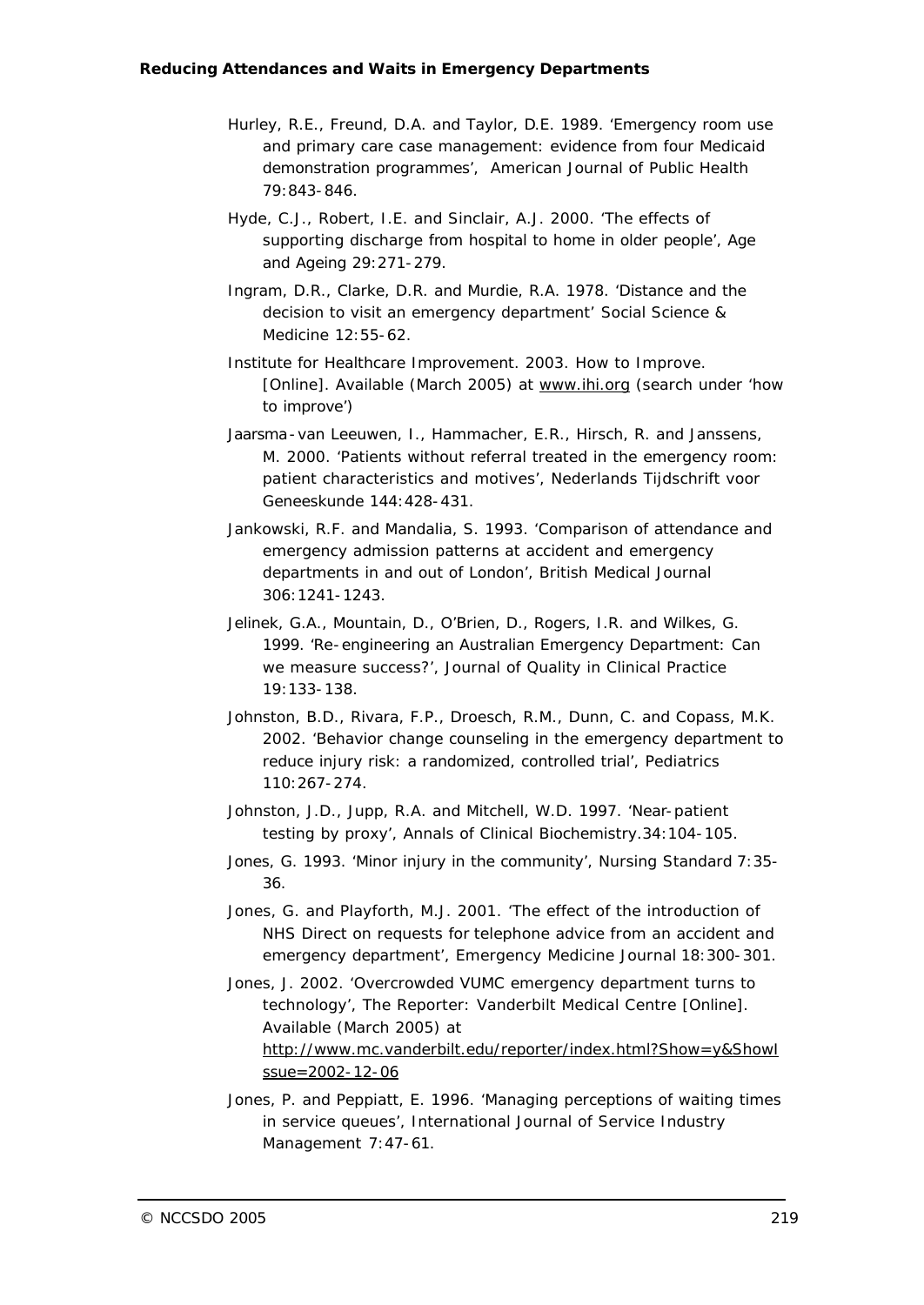- Jones, S.A., Joy, M.P. and Pearson, J. 2002. 'Forecasting demand of emergency care', *Health Care Management Science* 5: 297-305.
- Kamper, M., Mahoney, B.D., Nelson, S. and Peterson, J. 2001. 'Feasibility of paramedic treatment and referral of minor illnesses and injuries', *Prehospital Emergency Care* 5:371-378.
- Kanegaye, J.T., Vance, C.W., Chan, L. and Schonfeld, N. 1997. 'Comparison of skin stapling devices and standard sutures for pediatric scalp lacerations: a randomized study of cost and time benefits', *Journal of Pediatrics* 130: 808-813.
- Karpiel, M. and Williams, M. 1998. 'Developing a fast track program', *Journal of Ambulatory Care Manager* 2:35-48.
- Keehn, D.S., Roglitz, C. and Bowden, M.L. 1994. 'Impact of social work on recidivism and non-medical complaints in the emergency department', *Social Work in Health Care* 20:65-75.
- Keith, K., Bocka Kobernick, M., Krome, R. and Ross, M. 1989. 'Emergency department revisits', *Annals of Emergency Medicine* 18: 964-968.
- Kelen, G.D., Scheulen, J.J. and Hill, P.M. 2001. 'Effect of an emergency department (ED) managed acute care unit on ED overcrowding and emergency medical services diversion', *Academic Emergency Medicine* 8:1095-1100.
- Kellerman, A. 1994. 'Nonurgent emergency department visits: meeting an unmet need', *Journal of the American Medical Association*  271:1953-1954.
- Kelly, A.M., Chirnside, A.M. and Curry, C.H. 1993. 'An analysis of unscheduled return visits to an urban emergency department', *New Zealand Medical Journal* 106:334-336.
- Kelly, K.A. 1994. 'Referring patients from triage out of the emergency department to primary care settings: one successful emergency department experience', *Journal of Emergency Nursing* 20: 458- 463.
- Kendall, J., Reeves, B. and Clancy, M. 1998. 'Point of care testing: randomised controlled trial of clinical outcome', *British Medical Journal* 316:1052-1057.
- Kennedy, D. 1996. 'Judge condemns insensitive NHS over dying boy', *The Times* March 6, 1996.
- Kenny, R.A., O'Shea, D. and Walker, H.F. 2002. 'Impact of a dedicated syncope and falls facility for older adults on emergency beds*', Age and Ageing* 31: 272-275.
- Kereiakes, D., Gibler, B. and Martin, L. 1992. 'Relative importance of emergency medical system transport and the pre-hospital electrocardiogram on reducing hospital time delay to therapy for acute myocardial infarction: preliminary report from the Cincinnati heart project', *American Heart Journal* 123:835-839.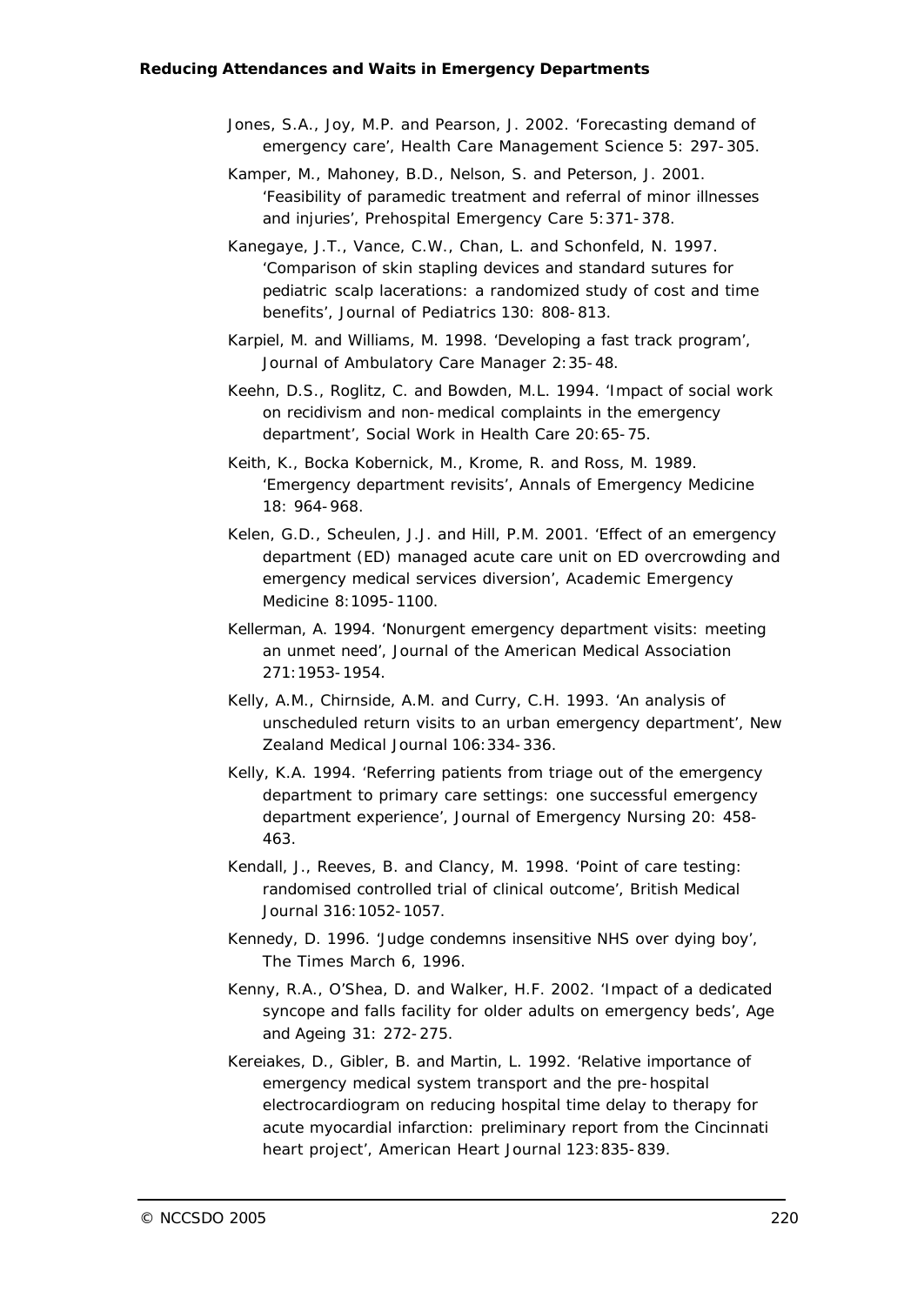- Kilic, Y.A., Agalar, F.A., Kunt, M. and Cakmakci, M. 1998. 'Prospective, double-blind, comparative fast-tracking trial in an academic emergency department during a period of limited resources', *European Journal of Emergency Medicine* 5:403-406.
- Kilpatrick, E.S. and Holding, S. 2001. 'Use of computer terminals on wards to assess emergency test results: a retrospective audit', *British Medical Journal* 322:1101-1103.
- King's Fund. 2001. *NHS Walk-in centres in London*. London: King's Fund Publishing.
- Kne, T., Young, R. and Spillane, L. 1998. 'Frequent ED users: patterns of use over time', *American Journal of Emergency Medicine* 16:648-652.
- Knott, J.C. and Meyer, A.D. 2003. 'Impact of blood testing on patient disposition from the emergency department', *Emergency Medicine* 15:121-125.
- Kokiko, J. and Mayer, T.A. 1997. 'Advanced triage/advanced interventions: improving patient satisfaction', *Topics in Emergency Medicine* 19:19-27.
- Kolesar, P.J. and Green, L.V. 1998. 'Insights on service system design from a normal approximation to Erlang's delay formula', *Production and Operations Management* 7:282-293.
- Kotagal, U.R., Schoettker, P.J., Atherton, H.D., Hornung, R.W., Bush, D., Pomerantz, W.J. and Schubert, C.J. 2002. 'Relationship between early primary care and emergency department use in early infancy by the medicaid population', *Archives of Pediatric Adolescent Medicine* 156:710-716.
- Krakau, I. and Hassler, E. 1999. 'Provision for clinic patients in the ED produces more nonemergency visits', *American Journal of Emergency Medicine* 17:18-20.
- Krochmal, P. and Riley, T.A. 1994. 'Increased health care costs associated with ED overcrowding', *American Journal of Emergency Medicine* 12:265-266.
- Krome, R.L. 1989. 'Observation care units', *Annals of Emergency Medicine* 18:705.
- Kyriacou, D.N. and Ricketts, V., Dyne, P.L., McCollough, M.D. and Talan, D.A. 1999. 'A 5-year time study analysis of emergency department patient care efficiency', *Annals of Emergency Medicine* 34:326-335.
- Lafrance, M. and Leduc, N. 2002. 'Prior use of a telephone-nursing triage service by patients of emergency servic es', *Revued Epidemiologie et de Sante Publique* 50:561-570.
- Lagoe, R.J., Kohlbrenner, J.C., Hall, L.D., Roizen, M., Nadle, P.A. and Hunt, R.C. 2003. 'Reducing ambulance diversion: A multi-hospital approach', *Prehospital Emergency Care* 7:99-108.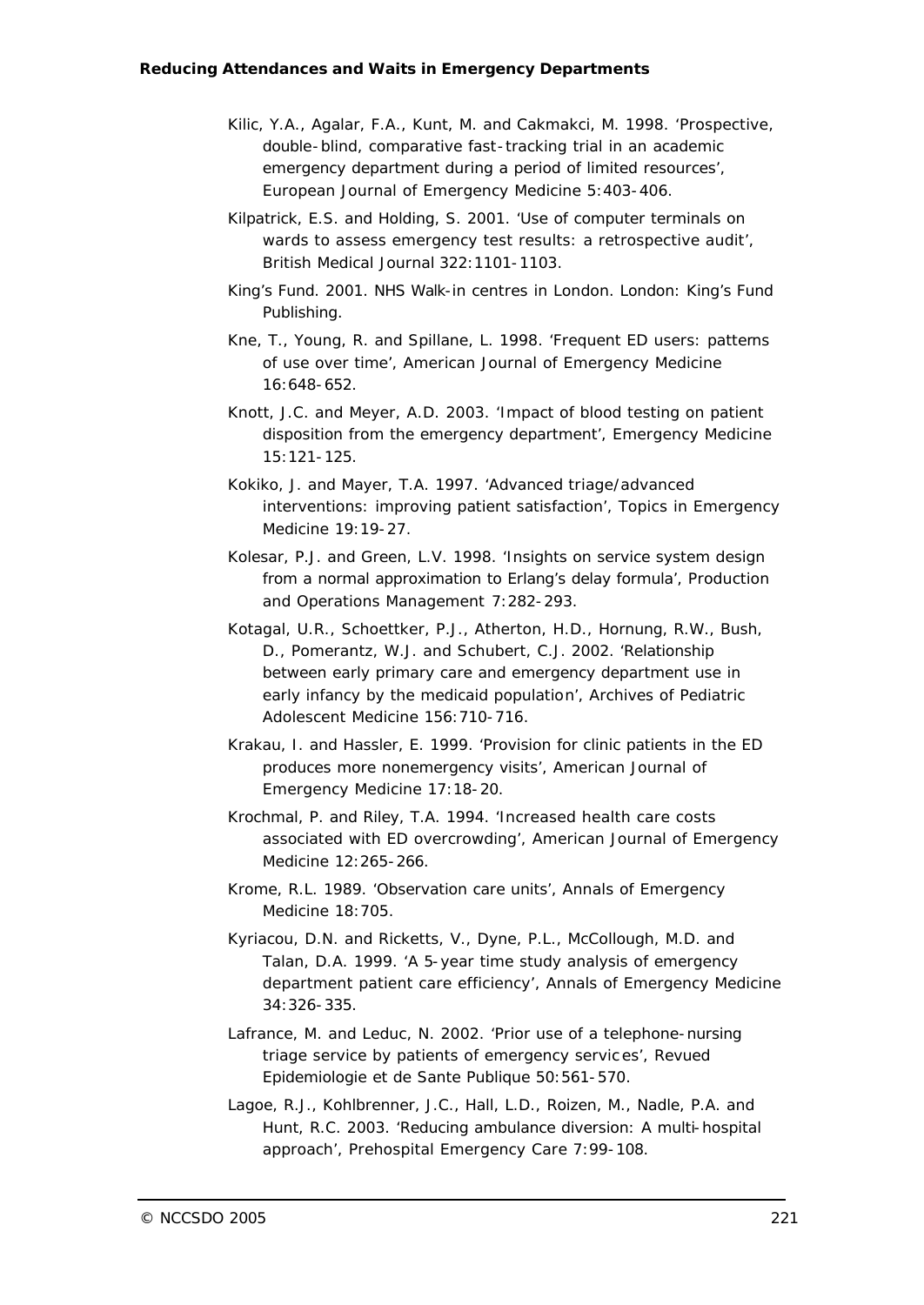- Lambe, S., Washington, D., Fink, A., Laouri, M., Liu, H., Scura Fosse, J., Brook, R.H. and Asch, S.M. 2003. 'Waiting times in California's emergency departments', *Annals of Emergency Medicine* 41: 34- 44.
- Lammers, R., Roiger, M., Rice, L., Overton, D. and Cucos, D. 2003. 'The effect of a new emergency medicine residency program on patient length of stay in a community hospital emergency department', *Academic Emergency Medicine* 10:725-730.
- Langford, E.J., Ishaque, M.A., Fothergill, J. and Touquet, R. 1994. 'The effect of the fast of Ramadan on accident and emergency attendances', *Journal of the Royal Society of Medicine* 87:517- 518.
- Langhorne, P., Dennis, M.S., Kalra, L., Shepperd, S., Wade, D.T. and Wolfe, C.D.A. 2001. 'Services for helping acute stroke patients avoid hospital admission. (Cochrane Review)', *in The Cochrane Library,* Issue 4. Chichester, UK: John Wiley & Sons, Ltd..
- Lanter, P., Kulkarni, A., Palivos, L., Miller, S., Roberts, R. and Rydman, R. 2001a. 'Efficacy of follow-up appointments in decreasing subsequent ED visits and hospital admissions', *Academic Emergency Medicine* 8:579.
- Lanter, P., Kulkarni, A., Palivos, L., Miller, S., Roberts, R. and Rydman, R. 2001b. 'The impact of primary care follow-up after an acute exacerbation of asthma on subsequent emergency department utilization and hospitalization', *Academic Emergency Medicine* 9:394-b.
- Larklin, G. and Lesko, S. 1999. 'What's an emergency department (ED) visit worth? Willingness to pay out-of-pocket costs for minor injury varies for physician and non-physician clinicians (NPCs)', *Academic Emergency Medicine* 6:403-a.
- Lateef, F. and Anantharaman, V. 2000. 'The short-stay emergency observation ward is here to stay', *American Journal of Emergency Medicine* 18: 629-34.
- Lattimer, V.A., George, S., Thompson, F., Thomas, E., Mullee, M., Turnbull, J., Smith, H., Moore, M., Bond, H. and Glasper, A. 1998. 'Safety and effectiveness of nurse telephone consultation in out of hours primary care: randomised controlled trial', *British Medical Journal* 317:1054-1059.
- Lau, F.L. and Leung, K.P. 1997. 'Waiting time in an urban accident and emergency department - a way to improve it', *Journal of Accident and Emergency Medicine* 302-3:299-301.
- Lau, S., Walkley, T. and Harding, J. 2000. 'Don't accept ED's claim it's too busy to benchmark emergency department', *Healthcare Benchmarks* 7:37-40.
- Law, H. and Sloan, J. 1999. 'Doctor's assistants do we need them?', *Journal of Accident and Emergency Medicine* 16:114-116.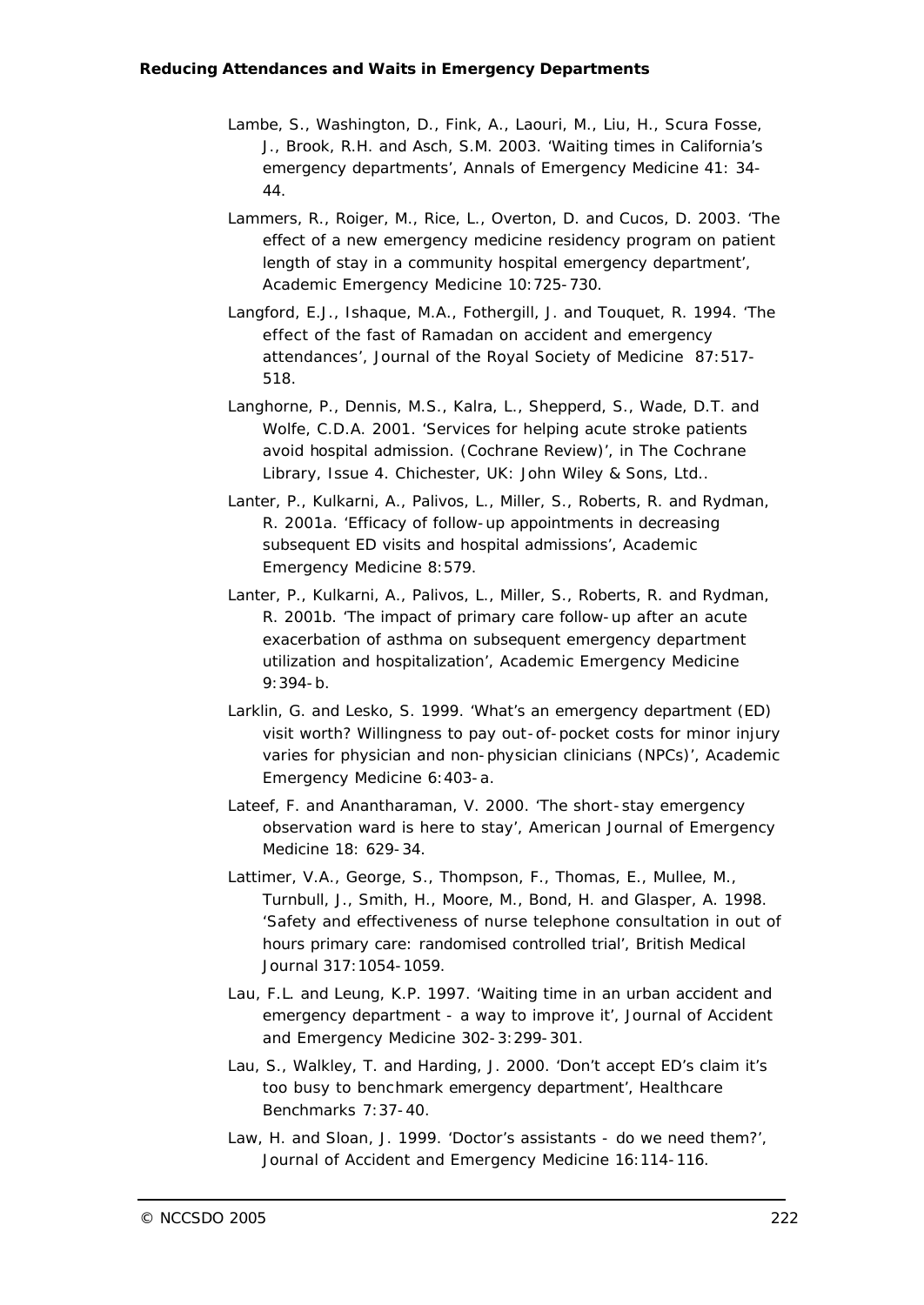- Lawrence, L.M. and Wright, S.W. 1998. 'Sedation of pediatric patients for minor laceration repair: effect on length of emergency department stay and patient charges', *Pediatric Emergency Care* 14:393-395.
- Leaman, A. 2001. 'The management of minor injuries-a personal view', *Emergency Medicine Journal* Suppl:2 pp. 2-3.
- Leaman, A.M. 2003. 'See and treat: a management driven method of achieving targets or a tool for better patient care? One size does not fit all', *Emergency Medicine Journal* 20:118.
- Lee, K.M., Wong, T.W., Chan, R., Lau, C.C., Fu, Y.K. and Fung, K.H. 1996. 'Accuracy and efficiency of x-ray requests initiated by triage nurses in an accident and emergency department', *Accident and Emergency Nursing* 4:179-181.
- Lee-Lewandrowski, E., Corboy, D., Lewandrowski, K., Sinclair, J., McDermot, S. and Benzer, T.I. 2003. 'Implementation of a pointof-care satellite laboratory in the emergency department of an academic medical center. Impact on test turnaround time and patient emergency department length of stay', *Archives of Pathology and Laboratory Medicine* 127:456-460.
- Lewis, B.A., McNabb, W.A., Rahman, S.U. and Rahmas, S.U. 1994. 'The role of the social worker in the accident and emergency department of a district general hospital', *Journal of Accident and Emergency Medicine* 11:21-24.
- Lewis, P. 1999. 'The role of paramedics in the ED', *Emergency Medical Services* 28:53-58.
- Lindley-Jones, M. and Finlayson, B.J. 2000. 'Triage nurse requested xrays - are they worthwhile?' *Journal of Accident and Emergency Medicine* 17:103-7.
- Lipley, N. 2000. 'Managers "hid" patients from snapshot survey' *Nursing Standard* 14:4.
- Liu, S., Hobgood, C. and Brice, J.H. 2003. 'Impact of critical bed status on emergency department patient flow and overcrowding', *Academic Emergency Medicine* 10:382-385.
- London Ambulance Service NHS Trust. 2002. *Evaluation of the costeffectiveness of direct triage and transportation to minor injuries units by ambulance crews*. London: London Ambulance Service NHS Trust. [Online]. Available (March 2005) at http://www.londonambulance.nhs.uk/aboutus/publication\_scheme/ media/MIU%20report.pdf
- Loveman, E., Royle, P. and Waugh, N. 2004. 'Specialist nurses in diabetes mellitus. (Cochrane Review)', in *The Cochrane Library*, Issue 3. . Chichester, UK: John Wiley & Sons, Ltd.
- Lowe, R.A. and Bindman, A.B. 1997. 'Judging who needs emergency department care: a prerequisite for policy-making', *American Journal of Emergency Medicine* 15:133-136.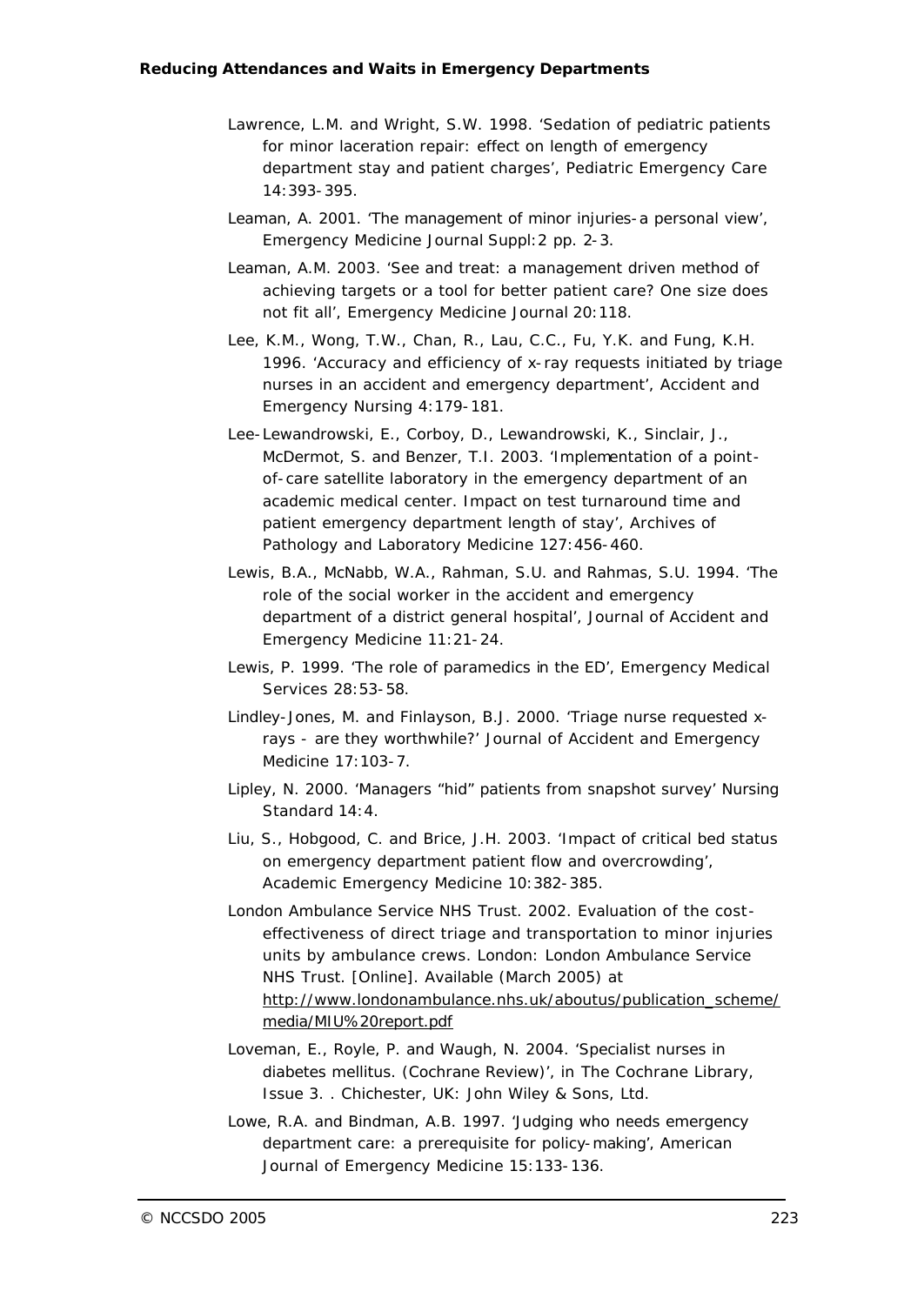- Lowe, R.A., Bindman, A.B. and Ulrich, S.K. 1994. 'Refusing care to emergency department patients: evaluation of published triage guidelines', *Annals of Emergency Medicine* 23:286-293.
- Lowy, A., Kohler, B. and Nicholl, J. 1994. 'Attendance at accident and emergency departments: unnecessary or inappropriate?', *Journal of Public Health Medicine* 16:134-140.
- Lucas, R. and Sanford, S. 1998. 'An analysis of frequent users of emergency care at an urban university hospital', *Annals of Emergency Medicine* 32:563-568.
- Mabrook, A.F. and Dale, B. 1998. 'Can nurse practitioners offer a quality service? An evaluation of a year's work of a nurse led minor injury unit', *Journal of Accident and Emergency Medicine* 15:266- 268.
- Macgregor, D.M. 2003. 'Effect of weather on attendance with injury at a paediatric emergency department', *Emergency Medicine Journal*  20:204-205.
- Macleod, A.J. and Freeland, P. 1992. 'Should nurses be allowed to request x-rays in an accident and emergency department?', *Archives of Emergency Medicine* 9:19-22.
- Magalski, A.E., Benenson, R.S., Cavanaugh, S.H. and Williams, E.D. 1999. 'A pneumonia clinical pathway decreases time to antibiotic treatment, length of stay and mortality', *Academic Emergency Medicine* 6:438-b.
- Magid, D.J., Koepsell, T.D., Every, N.R., Martin, J.S., Siscovick, D.S., Wagner, E.H. and Weaver, W.D. 1997. 'Absence of association between insurance copayments and delays in seeking emergency care among patients with myocardial infarction*', New England Journal of Medicine* 336:1722-1729.
- Mahon, M. 2003. 'ED triage: Is a five-level triage system best?', *American Journal of Nursing* 103:61-63.
- Maister, D.A. 1985. 'The psychology of waiting lines', in Czepiel, J.A., Soloman, M.R. and Surprenant, C.F. (eds.) *The Service Encounter* 113-123.
- Mallett, J. and Woolwich, C. 1990. 'Triage in accident and emergency departments', *Journal of Advanced Nursing* 15: 1443-1451.
- Mandelberg, J.H., Kuhn, R.E. and Kohn, M.A. 2000. 'Epidemiologic analysis of an urban, public emergency department's frequent users', *Academic Emergency Medicine* 7:637-646.
- Marill, K.A., Gauharou, E.S., Nelson, B.K., Peterson, M.A., Curtis, R.L. and Gonzalez, M.R. 1999. 'Prospective, randomized trial of template-assisted versus undirected written recording of physician records in the emergency department', *Annals of Emergency Medicine* 33: 500-509.
- Marinakis, H.A. and Zwemer, F.L.Jr. 2003. 'An inexpensive modification of the laboratory computer display changes emergency physicians'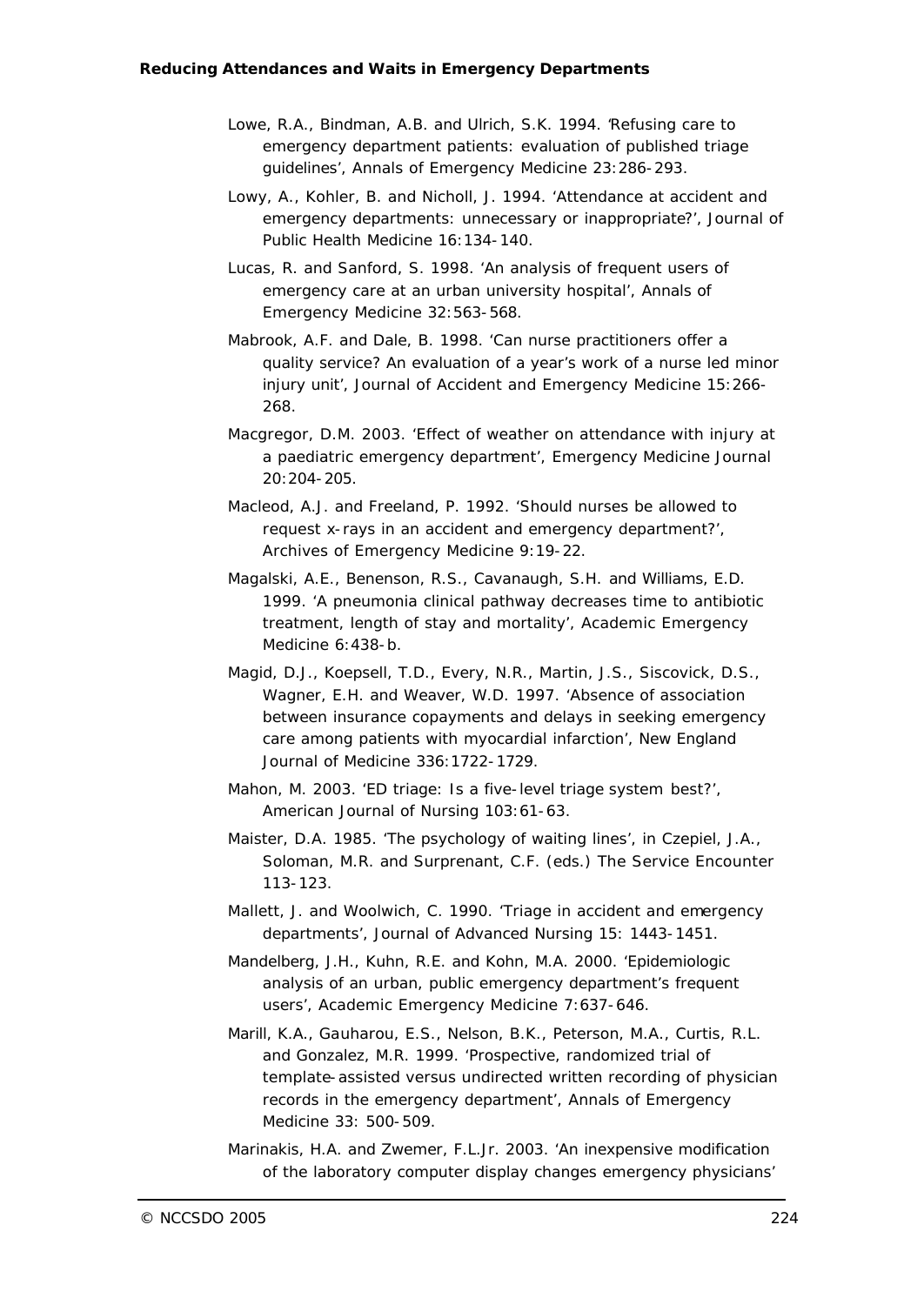work habits and perceptions', *Annals of Emergency Medicine* 41:186-190.

- Marks, G.B., Colquhoun, J.R., Girgis, S.T., Hjelmroos, K., Treloar, A.B.A., Hansen, P., Downs, S.H. and Car, N.G. 2001. 'Thunderstorm outflows preceding epidemics of asthma during spring and summer', *Thorax* 56:468-471.
- Marks, P.J., Daniel, T.D., Afolabi, O., Spiers, G., Nguyen-Van-Tam, J.S. 2002. 'Emergency (999) calls to the ambulance service that do not result in patient being transported to hospital: an epidemiological study', *Journal of Accident and Emergency Medicine* 19:449-452.
- Marsh, G. and Dawes, M. 1995. 'Establishing a minor illness nurse in a busy general practice', *British Medical Journal* 310:778-780.
- Mason, S., Wardrope, J. and Perrin, J. 2003. 'Developing a community paramedic practitioner intermediate care support scheme for older people with minor conditions', *Emergency Medicine Journal* 20:196- 198.
- Maynard, E.J. and Dodge, J.S. 1983. 'Introducing a community health center at Mosgiel, New Zealand: Effects on use of the hospital accident and emergency (A & E) department', *Medical Care* 21:379-388.
- McDermott, M.F., Murphy, D.G., Zalenski, R.J., Rydman, R.J., McCarren, M., Marder, D., Jovanovic, B., Kaur, K., Roberts, R.R., Isola, M., Mensah, E., Rajendran, R. and Kampe, L. 1997. 'A comparison between emergency diagnostic and treatment unit and inpatient care in the management of acute asthma', *Archives of Internal Medicine* 157:2055-2062.
- McDonagh, M.S., Smith, D.H. and Goddard, M. 2000. 'Measuring appropriate use of acute beds. A systematic review of methods and results', *Health Policy* 53:157-184.
- McGillis, H. 1996. 'Comprehensive program to improve care leads to reduced ED use by patients with asthma: One hospital's experience', *Journal of Emergency Nursing* 22: 18-23.
- McGinty, B. and Ghiz, J. 1993. 'Developing a nursing managed central transportation service', *Nursing Management* 24:62-65.
- McGuire, F. 1997. 'Using simulation to reduce length of stay in emergency departments', *Journal of the Society for Health Systems* 5:81-90.
- McKee, M., Gleadhill, D.N.S. and Watson, D. 1990. 'Accident and emergency attendance rates: variation among patients from different general practices', *British Journal of General Practice* 40:150-153.
- McKinley, R.K., Cragg, D.K., Hastings, A.M., French, D.P., Manku-Scott, T.K., Campbell, S.M., Roland, M.O. and Roberts, C. 1997. 'Comparison of out of hours care provided by patients' own general practitioners and by commercial deputising services: A randomised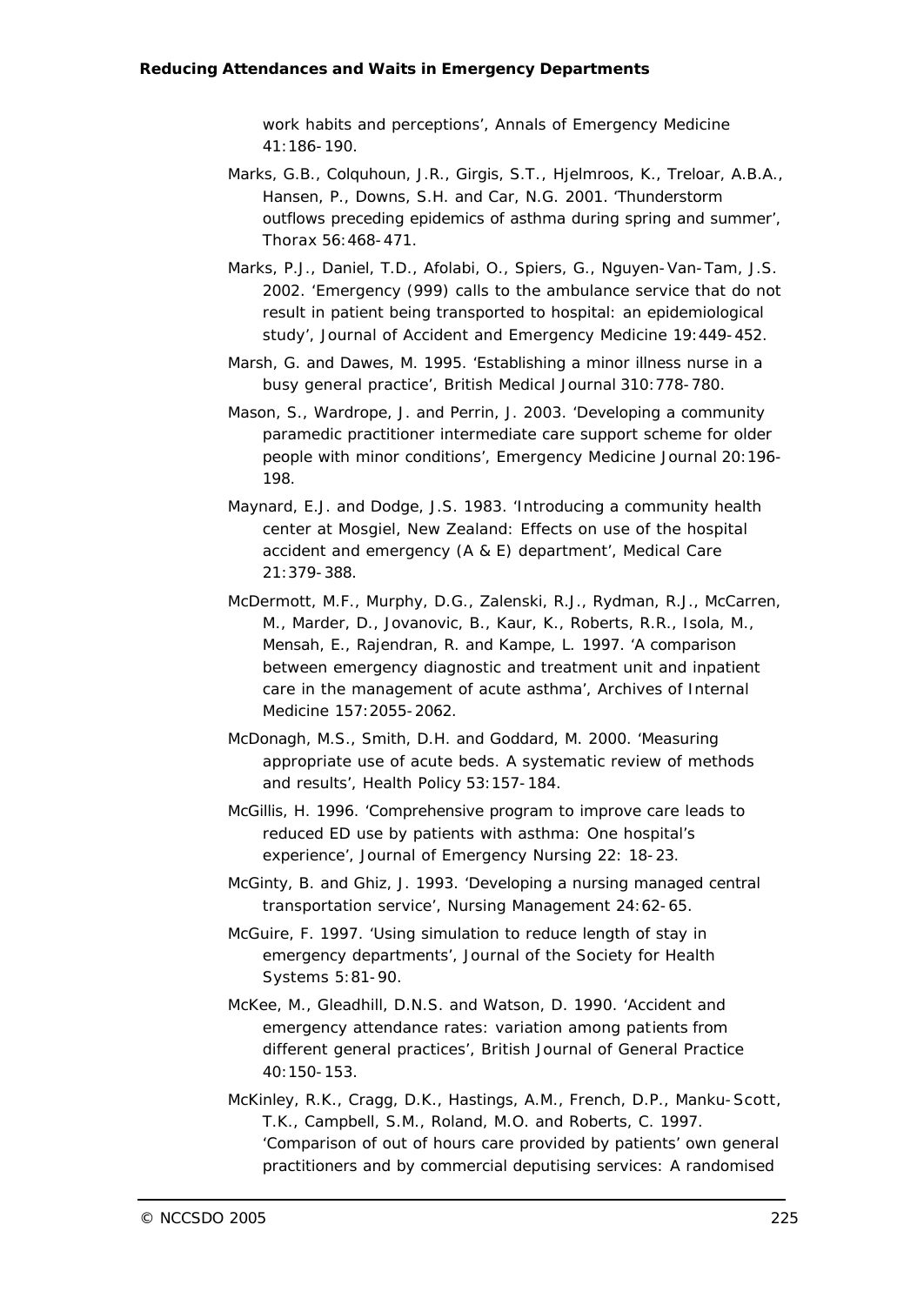controlled trial: the outcome of care', *British Medical Journal* 314:190-193.

McLauchlan, C.A.J. and Harris, A. 1998. 'Providing primary care in accident and emergency departments', *British Medical Journal* 317:207.

McLeod, E. and Olsson, M. 2004. *Older frequent emergency department attenders' appraisal of emergency department social work. A comparative UK and Swedish study* [Online]. Available at www2.warwick.ac.uk/fac/soc/shss/mrc/olderpeople/mcleod.doc .

McManus, M. 2001. *Emergency department overcrowding in Massachusetts: making room in our hospitals*. Waltham, MA: The Massachussetts Health Policy Forum.

McNally, E., de Lacey, G., Lovell, P. and Welch, T. 1995. 'Posters for accident departments: simple methods of sustaining reduction in x ray examinations', *British Medical Journal* 310:640-642.

Meek, S., Kendall, J., Porter, J. and Freij, R. 1998. 'Can accident and emergency nurse practitioners interpret radiographs? A multicentre study', *Emergency Medicine Journal* 15:105-107.

Meldon, S.W., Mion, L.C., Palmer, R.M., Drew, B.L., Connor, J.T., Lewicki, L.J., Bass, D.M. and Emerman, C.L. 2003. 'A brief riskstratification tool to predict repeat emergency department visits and hospitalizations in older patients discharged from the emergency department', *Academic Emergency Medicine* 10:224- 232.

Menec, V.H., Black, C., MacWilliam, L. and Aoki, F.Y. 2003. 'The impact of influenza-associated respiratory illnesses on hospitalizations, physician visits, emergency room visits, and mortality', *Canadian Journal of Public Health. Revue Canadienne de Sante Publique*. 94:59-63.

Meredith, L., Kilgore, S. and Steindel Smith, J.A. 1998. 'Evaluating stat testing options in an academic health center: therapeutic turnaround time and staff satisfaction', *Clinical Chemistry* 44:1597-1603.

Merritt, B., Naamon, E. and Morris, S.A. 2000. 'The influence of an urgent care center on the frequency of ED visits in an urban hospital setting', *American Journal of Emergency Medicine* 18:123- 125.

Met Office. 2002. *Forecasting the nation's health*. London: Met Office.

Miller, D.K., Lewis, L.M., Nork, M.J. and Morley, J.E. 1996. 'Controlled trial of a geriatric case-finding and liaison service in an emergency department', *Journal of the American Geriatric Society* 44:513- 520.

Millward, L.M., Morgan, A. and Kelly, M.P. 2003. *Prevention and reduction of accidental injury in children and older people evidence briefing*. London: Department of Health. Available online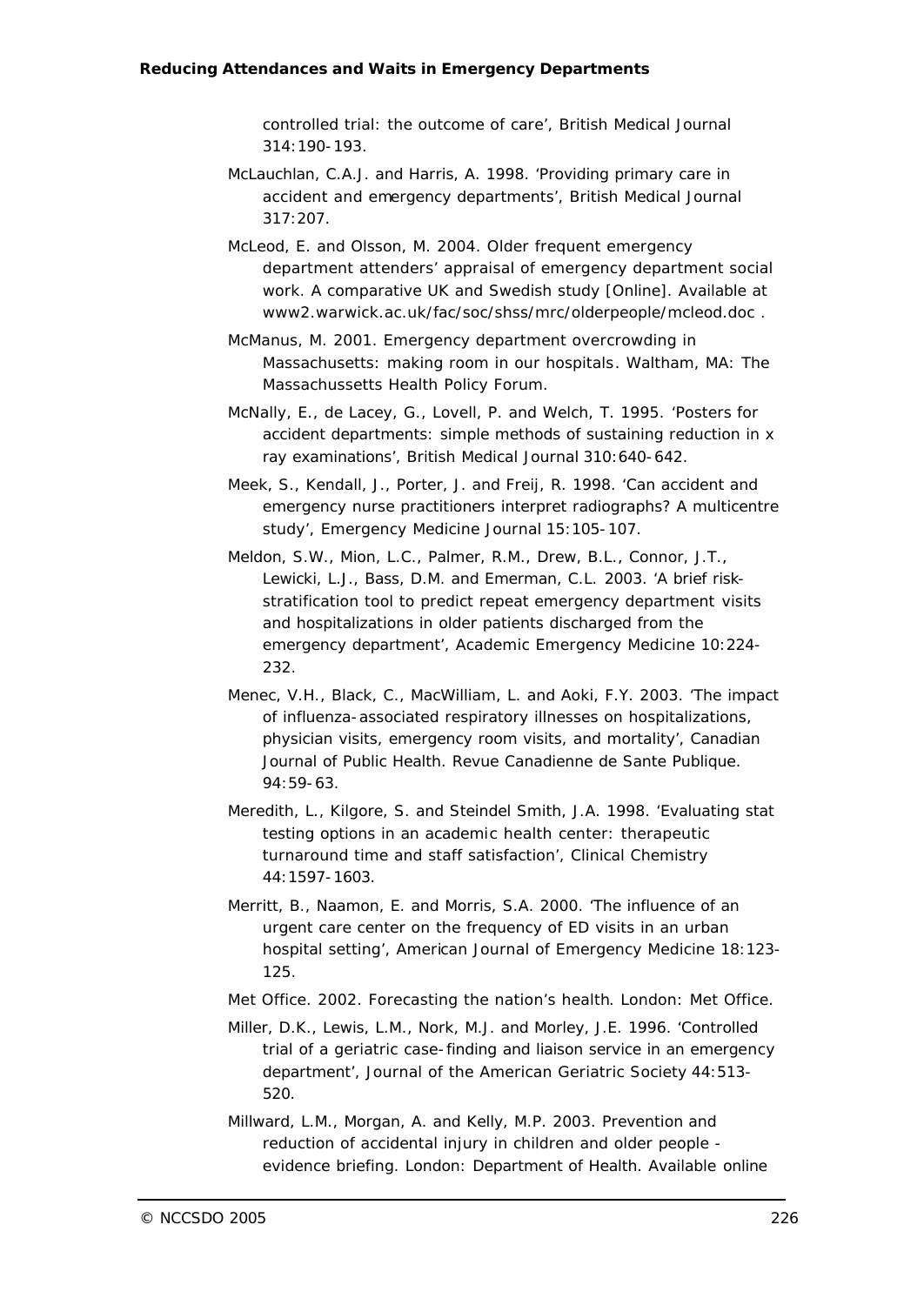(March 2005) at http://www.hdaonline.org.uk/documents/prev\_accidental\_injury.pdf

- Milner, P.C., Nicholl, J.P. and Williams, B.T. 1988. 'Variation in demand for accident and emergency departments in England from 1974', *Journal of Epidemiology and Community Health* 42:274-278.
- Miro, O., Antonio, M.J., Jimenez, S., De Dios, A., Sanchez, M., Borras, A. and Milla, J. 1999. 'Decreased health care quality associated with emergency department overcrowding', *European Journal of Emergency Medicine* 6:105-107.
- Miro, O., Sanchez, M., Espinosa, G., Coll-Vinent, B., Bragulat, E., Milla, J. and Wardrope, J. 2003. 'Analysis of patient flow in the emergency department and the effect of an extensive reorganisation', *Emergency Medicine Journal* 20:143-148.
- Monninkhof, E.M., van der Valk, P.D.L.P.M., van der Palen, J., van Herwaarden, C.L.A., Partidge, M.R., Walters, E.H. and Zielhuis, G.A. 2004. 'Self-management education for chronic obstructive pulmonary disease. (Cochrane Review)', in *The Cochrane Library*, Issue 3.. Chichester, UK: John Wiley & Sons, Ltd.
- Monsuez, J.J., Fergelot, H., Papon, B.J. and LeGall, J.R. 1993. 'Early social work intervention in the emergency department', *European Journal of Emergency Medicine* 2:489-492.
- Morgan, G. and Cooke, M.W. 2001. *Shared Learning Opportunities Project*. [Online]. Available (March 2005) at http://www2.warwick.ac.uk/fac/med/healthcom/emergencycare/re search/sharedlearning/
- Morrison, W.G., Pennycook, A.G., Makower, R.M. and Swann, I.J. 1990. 'The general practitioner's use and expectations of an accident and emergency department'. *Journal of the Royal Society of Medicine*, 83(4):237-240.
- Morrison, L.J., Verbeek, P.R., McDonald, A.C., Sawadsky, B.V. and Cook, D.J. 2000. 'Mortality and prehospital thrombolysis for acute myocardial infarction: A meta-analysis', *Journal of the American Medical Association* 283:2686-2692.
- Munro, J., Nicholl, J.P., O'Cathain, A. and Knowles, E. 2000. 'Impact of NHS Direct on demand for immediate care: observational study', *British Medical Journal* 321:150-153.
- Murphy, A.W. 1998. '"Inappropriate" attenders at accident and emergency departments I: Definition, incidence and reasons for attendance', *Family Practice* 15:23-32.
- Murphy, A.W., Bury, G., Plunkett, P.K., Gilbney, D., Smith, M. and Mullan, E. 1996. 'A comparison of general practitioner and usual medical care in an urban accident and emergency deaprtment in terms of process, health status and comparative costs', *British Medical Journal* 312:1135-1142.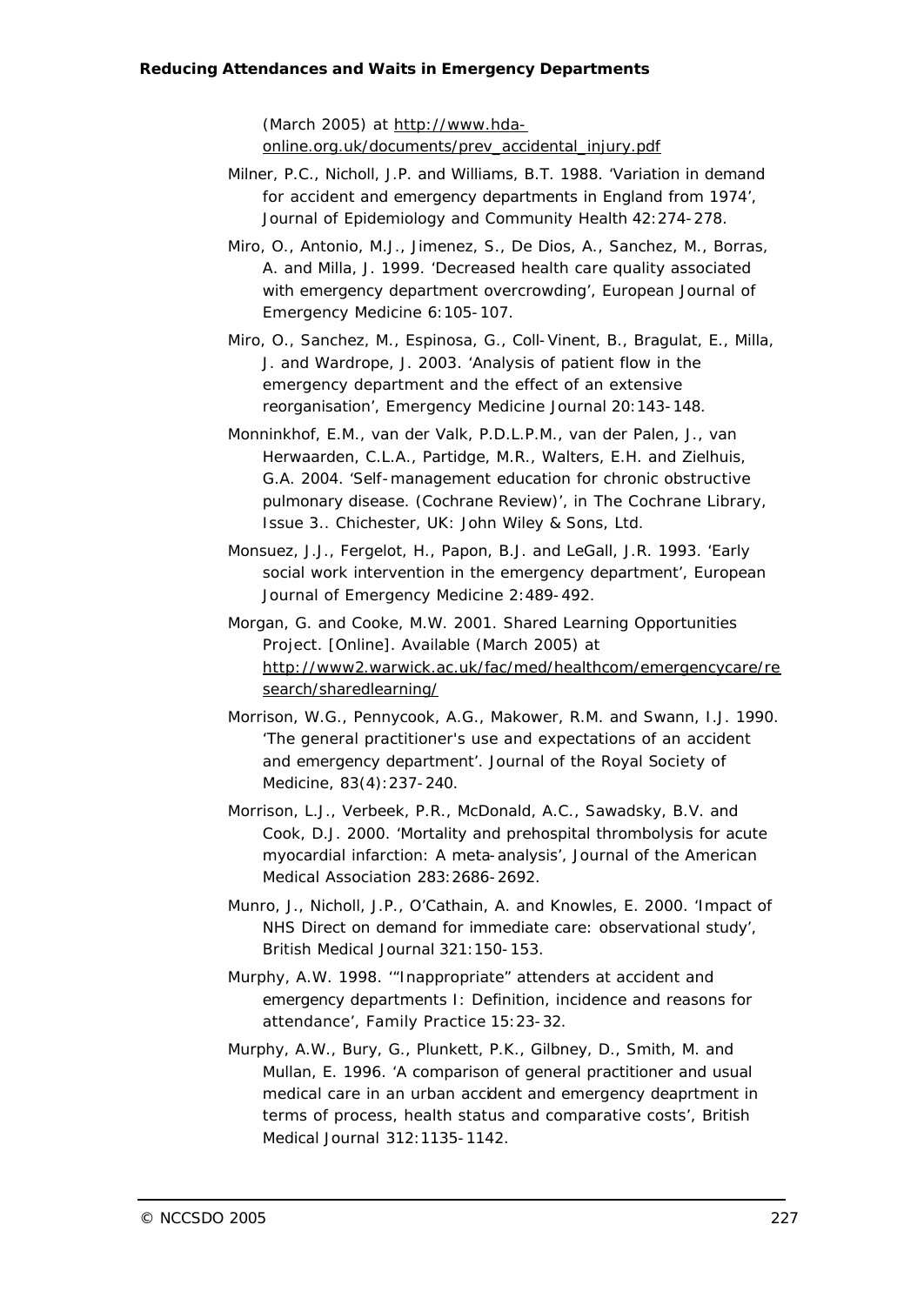- Murphy, A.W., Leonard, C., Plunkett, P.K., Bury, G., Lynham, F., Smith, M. and Gibney, D. 1997. 'Effect of the introduction of a financial incentive for fee paying A&E attenders to consult their general practitioner before attending the A&E department*', Family Practitioner* 14: 407-410.
- Murphy, A.W., Plunkett, P.K., Bury, G., Leonard, C., Walsh, J., Lynham, F. and Johnson, S. 2000. 'Effect of patients seeing a general practitioner in accident and emergency on their subsequent reattendance: Cohort study', *British Medical Journal* 320:903-904.
- Murphy, R., Eckersley, C., Driscoll, P. [n.d.]. *A comparison of medical admissions by an accident and emergency clinician and an on-call medical team*. Trafford Healthcare NHS Trust (unpublished).
- Murray, R.P., Leroux, M., Sabga, E., Palatnick, W., Ludwig, L. 1999. 'Effect of point of care testing on length of stay in an adult emergency department', *Journal of Emergency Medicine* 17:811- 814.
- Nathanson, L. 2003. 'Tracking the ED electronically', *Emergency Medical Services* 32:52.
- National Association of EMS Physicians. 2001. 'Patient nontransport' (position paper), *Prehospital Emergency Care* 5:288.
- Natsch, S., Kullberg, B.J., Meis, J.F.G.M., van der Meer J,W,M. 2000. 'Earlier initiation of antibiotic treatment for severe infections after interventions to improve the organization and specific guidelines in the emergency department', *Archives of Internal Medicine* 160:1317-1320.
- Naumann, S. and Miles, J.A. 2001. 'Managing waiting patients' perceptions: The role of process control', *Journal of Management in Medicine* 15:376-386.
- Nazarko, L. 1998. 'Improving discharge: the role of the discharge coordinator', *Nursing Standard* 12 (49):35-37.
- Neades, B.L. 1997. 'Expanding the role of the nurse in the accident and emergency department', *Postgraduate Medical Journal* 73:17-22.
- Nelson, D., Coleman, K. and Walker, J. 1997. 'Why are you waiting? Formulating an information pamphlet for use in an accident and emergency department', *Accident and Emergency Nursing* 5:39- 41.
- Nelson, D.S., Hoagland, J.R. and Kunkel, N.C. 2000. Costs of sedation using oral midazolam: Money, time, and parental attitudes', *Pediatric Emergency Care* 16:80-84.
- New Jersey Hospital Association. 2001. *A Full House: Updated hospital diversion guidelines*. [Online]. Available at http://www.njha.com/publications/pubCatalog/DiversionGuidelines. pdf (accessed 29 March 2005).
- New, T.D. 2000. 'Clinical decision support tools in A&E nursing: A preliminary study', *Nursing Standard* 14:32-39.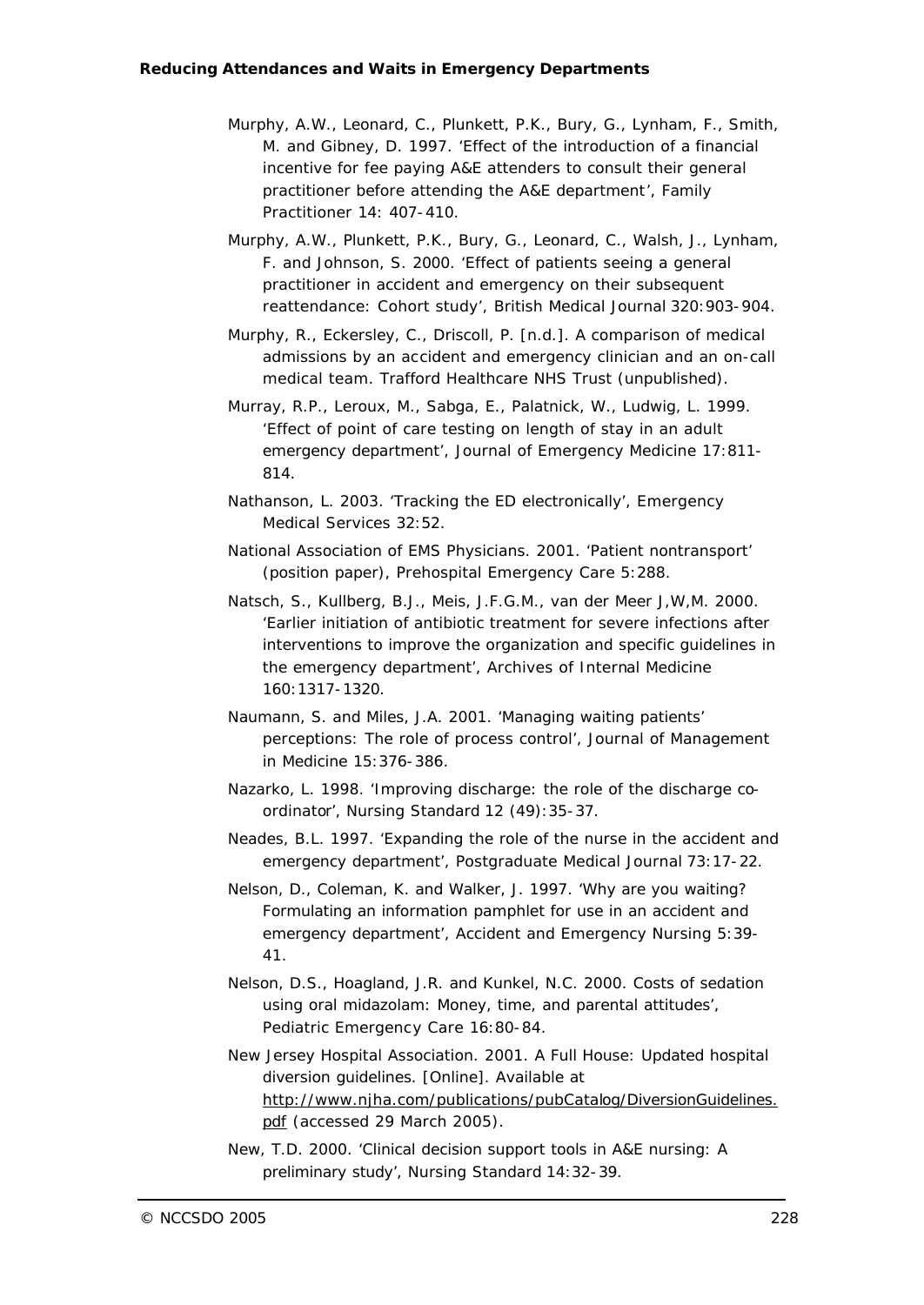- NHS Modernisation Agency. 2001*. Improving the flow of emergency admissions*. [Online]. Available (March 2005) at http://www.modern.nhs.uk/1164/Improving\_the\_flow.pdf
- NHS Modernisation Agency.2002. *An Improvement Leader's Guide to Matching Capacity and demand.* Ipswich: NHS Modernisation Agency.
- NHS Modernisation Agency. 2002. *See and Treat*. London: NHS Modernisation Agency. Available (April 2005) at http://www.modern.nhs.uk/esc/8237/See%20&Treat.pdf

NHS Modernisation Agency. [n.d.]. *Improvements in Emergency Care: Case Studies – Emergency Services Collaborative Volume II*. [Online]. Available (March 2005) at http://www.modern.nhs.uk/esc/7902/Emer\_case\_study.pdf

- NHS Modernisation Agency. 2003a. *Emergency Services Collaborative*. [Online]. Available (March 2005) at www.modern.nhs.uk/emergency
- NHS Modernisation Agency. 2003b. *Changing Workforce Programme: New ways of working in healthcare*. [Online]. Available (March 2005) at http://www.modern.nhs.uk/scripts/default.asp?site\_id=65
- Nicholl, J., Turner, J., Pickin, M. 1998. *A review of evidence and recommendations for the provision and organisation of emergency services*. Sheffield: University of Sheffield.
- Nicholl, J.P., Gilhooley, K., Parry, P., Turner, J. and Dixon, S*.* 1996. *The Safety and Reliability of Priority Dispatch Systems*. Sheffield: University of Sheffield Medical Care Research Unit.
- Nikolaus, T., Specht-Leible, N., Bach, M., Oster, P. and Schlierf, G. 1999. 'A randomized trial of comprehensive geriatric assessment and home intervention in the care of hospitalized patients', *Age and Ageing* 28:543-550.
- Nolan, T.W., Schall, M.W., Berwick, D.M. and Roessner, I. 1996. *Reducing Delays and Waiting Times Throughout the Healthcare System*. Boston: Institute for Healthcare Improvement.
- Norris, G., Young Pong, S.N., Koenig, J.Q., Larson, T.V., Sheppard, L. and Stout, J.W. 1999. 'An association between fine particles and asthma emergency department visits for children in Seattle', *Environmental Health Perspectives*. 107:489-493.
- Novak, T. and Pross, H. 1983. 'The role of deputising agencies in the delivery of primary health care services', *Canadian Medical Association Journal* 128:1079-1082.
- O'Brien, R.A., Shapiro, M.J., Woolard, R.W., O'Sullivan, P.S. and Stein, M.D. 1996. 'Inappropriate emergency department use: a comparison of three methodologies for identification', *Academic Emergency Medicine* 3:252-257.
- O'Connor, P.M., Dowey, K.E., Bell, P.M., Irwin, S.T. and Dearden, C.H. 1995. 'Unnecessary delays in accident and emergency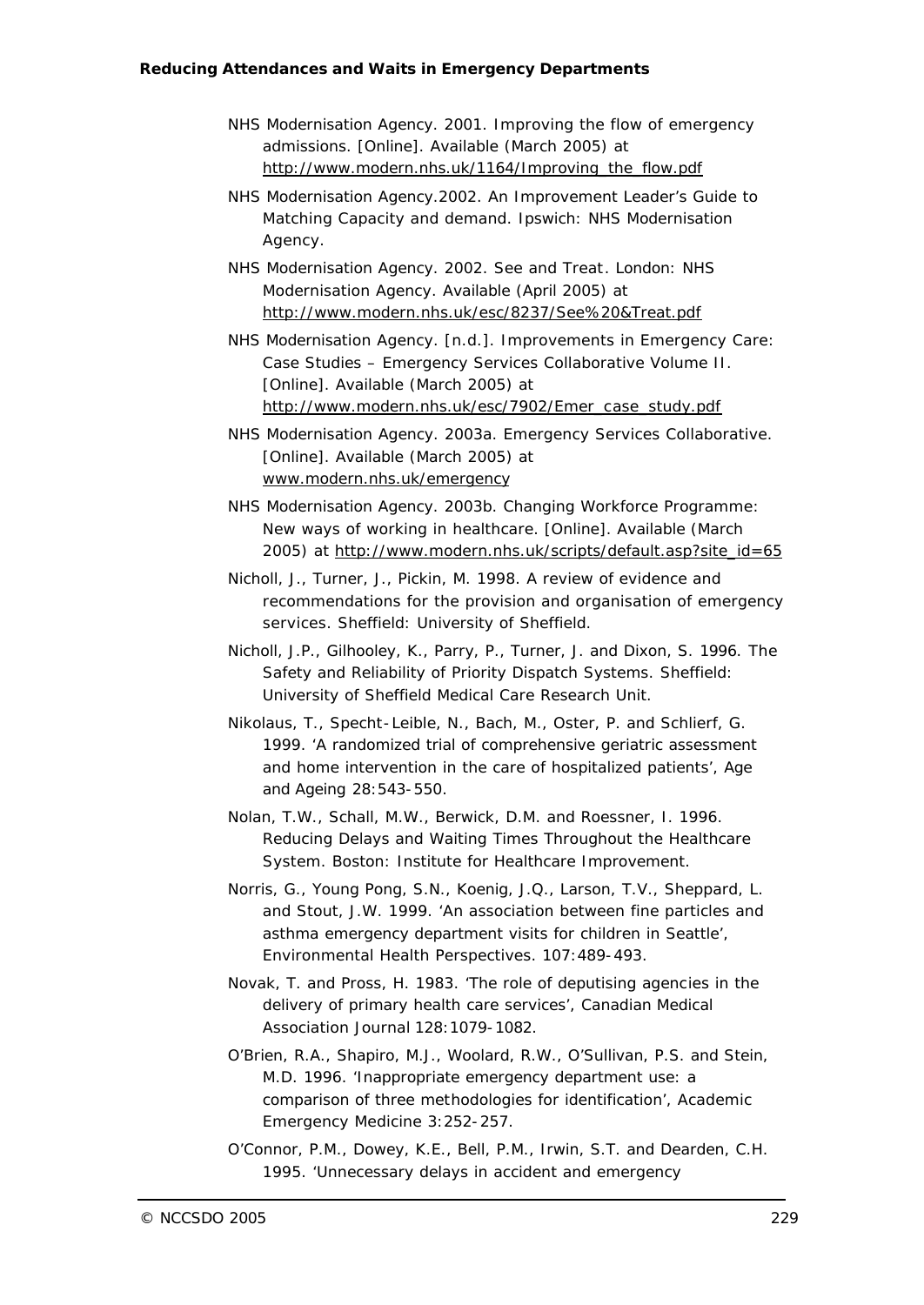departments: Do medical and surgical senior house officers need to vet admissions?', *Emergency Medicine Journal* 12(4):251-254.

- O'Grady, K., Manning, W.G., Newhouse, J.P. and Brook, R.H. 1985. 'The impact of cost sharing on emergency department use', *New England Journal of Medicine* 313:484-490.
- O'Meara, P. 2003. 'Would a prehospital practitioner model improve patient care in rural Australia?', *Emergency Medicine Journal* 20:199-203.
- O'Shea, J.S., Collins, E.W. and Pezzullo, J.C. 1984. 'An attempt to influence health care visits of frequent hospital emergency facility users', *Clinical Paediatrics* 23:559-562.
- Okin, R.L., Boccellari, A., Azocar, F., Shumway, M., O'Brien, K., Gelb, A., Kohn, M., Harding, P. and Wachsmuth, C. 2000. 'The effects of clinical case management of hospital service use among ED frequent users', *American Journal of Emergency Medicine* 18:603- 608.
- Oliver, D., Hopper, A. and Seed, P. 2000. 'Do hospital fall prevention programs work? A systematic review', *Journal of the American Geriatrics Society* 48: 1679-1689.
- Olshaker, J.S., Barish, R.A., Naradzay, J.F., Jerrard, D.A., Safir, E. and Campbell, L. 1999. 'Prescription noncompliance: contribution to emergency department visits and cost*', Journal of Emergency Medicine* 17:909-912.
- Olsson, M., Edhag, O. and Rosenquist, U. 1986. 'Emergency care. Identification of psychosocial problems', *Scandinavian Journal of Social Medicine* 14:87-91.
- Olsson, M. and Hansagi, H. 2001. 'Repeated use of the emergency department: qualitative study of the patient's perspective', *Emergency Medicine Journal* 18:430-434.
- Ornato, J.P. 1990. 'Role of the emergency department in decreasing the time to thrombolytic therapy in acute myocardial infarction', *American Journal of Hospital Pharmacy* 47:S11-S14.
- Owens, C.W., Ben-Shlomo, Y. and Moore, F.P. 1993. 'Accident and emergency in London. Better primary care won't affect self referrals', *British Medical Journal* 306:1751.
- Parfey, P.S., Gardner, E., Vasasour, H. Harnett, J.D., McManamon, C., McDonald, J. and Dawe, J. The feasibility and efficacy of early discharge planning initiated by the admitting department into acute care hospitals. *Clinical and Investigative Medicine* 1994;17: 88-96.
- Parris, W., McCarthy, S., Kelly, A.M. and Richardson, S. 1997. 'Do triage nurse-initiated X-rays for limb injuries reduce patient transit time?' *Accident and Emergency Nursing*. 5:14-15.
- Parsons, P.L. and McMurtry, C.T. 1997. 'Short communications. In response: NP care/discharge planning saves money*', Nurse Practitioner* 22:238-240.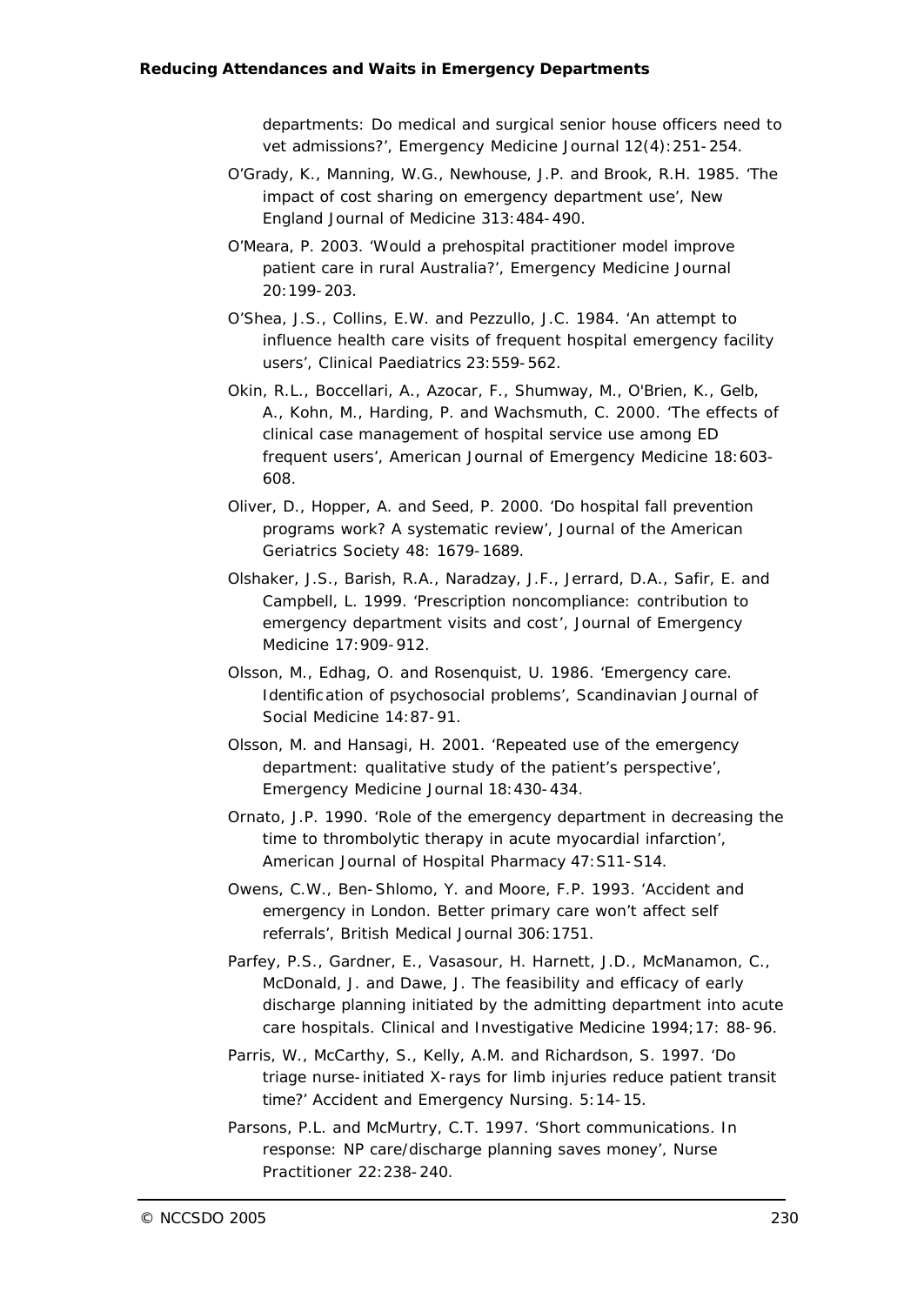- Partovi, S.N., Nelson, B.K., Bryan, E.D. and Walsh, M.J. 2001. 'Faculty triage shortens emergency department length of stay', *Academic Emergency Medicine* 8:990-995.
- Parvin, C., Lo, S., Deuser, S., Weaver, L., Lewis, L., Scott, M. 1996. 'Impact of point of care testing on patients' length of stay in a large emergency department', *Clinical Chemistry* 42:711-717.
- Patterson, C.J. and Mulley, G.P. 1999. 'The effectiveness of predischarge home assessment visits: a systematic review', *Clinical Rehabilitation* 13:101-104.
- Pearce, L. 2002. 'Complete turnaround. Tears, long trolley waits and a hostile local press characterised A&E in Bath', *Nursing Standard*  16:16-17.
- Pell, A.C., Miller, H.C., Robertson, C.E. and Fox, K.A. 1991. 'Effect of a 'fast track' admission for acute myocardial infarction on delay of thrombolysis', *British Medical Journal* 304:83-87.
- Pencheon, D., Lambert, M. and Hadridge, P. 1998. 'So many unanswered questions: the emergency care system of the future', *Journal of Accident and Emergency Medicine* 15: 49-53.
- Petersen, C. 1985. 'Cut your paperwork with this 4-minute E.D. admission form', *Nursing* 15:56-57.
- Petersen, L.A., Burstin, H.R., O'Neil, A.C., Orav, E.J. and Brennan, T.A. 1998. 'Nonurgent emergency department visits: the effect of having a regular doctor', *Medical Care* 36:1249-1255.
- Petrie, P.J., Sadiq, Z., Clague, J.E. and Horan, M.A. 1999. 'Readmission of patient discharged from emergency departments', *Age and Ageing* 28:499-500.
- Phadke, M.S. (n.d.) 'Introduction to robust design: Taguchi Method'. [Online]. Available (March 2005) at http://www.isixsigma.com/library/content/c020311a.asp
- Piehl, M.D., Clemens, C.J. and Joines, J.D. 2000. 'Narrowing the gap. Decreasing emergency department use by children enrolled in the Medicaid program by improving access to primary care', *Archives of Pediatrics and Adolescent Medicine* 154:791-795.
- Pierce, J. and Kellerman, A. 1990. 'Bounces: An analysis of short-term return visits to a public hospital emergency department', *Annals of Emergency Medicine* 19:752-757.
- Plorde, M.L., Peiguss, K. and Murray, J. 2001. *Appropriate destination and patient treatment (ADAPT) pilot project*. Seattle: Kent and Maple Valley Fire and Life Safety; Public Health-Seattle and King County; Health South; Multi Care and Maple Valley Urgent Care Clinics; Premera; Group Health; DSHS.
- Pointer, J.E., Levitt, M.A., Young, J.C., Promes, S.B., Messana, B.J. and Ader, M.E.J. 2001. 'Can paramedics using guidelines accurately triage patients?' *Annals of Emergency Medicine* 38:268-277.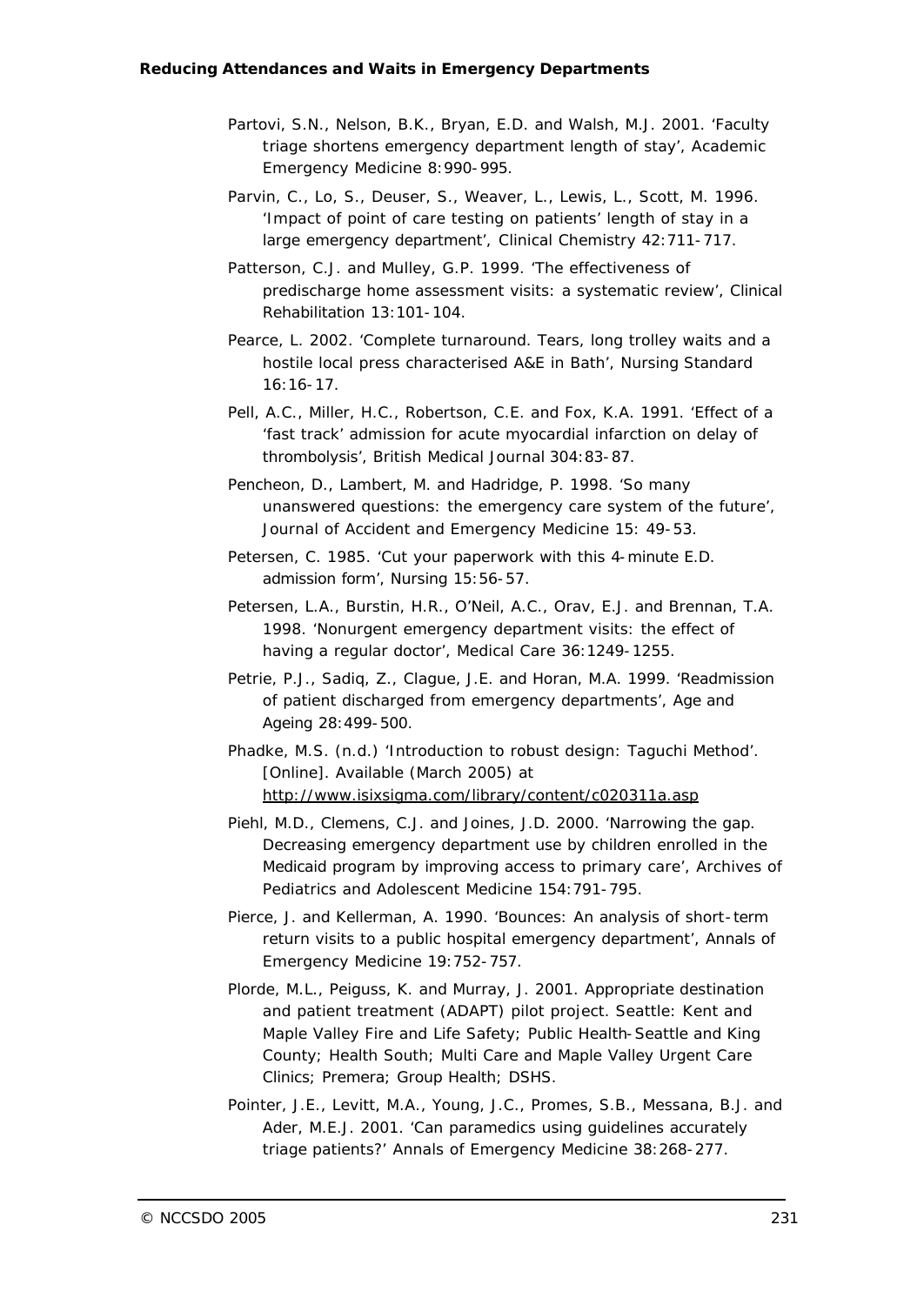- Poncia, H.D.M., Ryan, J. and Carver, M. 2000. 'Next day telephone follow up of the elderly: A needs assesment and critical incident monitoring tool for the accident and emergency department', *Emergency Medicine Journal* 17:337-340
- Pope, D., Fernandes, C., Bouthillette, F. and Etherington, J. 2000. 'Frequent users of the emergency department: A program to improve care and reduce visits', *Canadian Medical Association Journal* 162:1017-1020.
- Pourriat, J.L., Prudhomme, C., Laborie, J.M., Nemorin, M. and Cupa, M. 1989. Emergency department: Effect of structure on care delay', *Annales Francaises d'Anesthesie et de Reanimation* 8:Suppl:R73.
- Powell, D. and Peile, E. 2000. 'Joint working. It's a stitch up', *Health Service Journal* 110:24-25.
- Prasad, N., Wright, A., Hogg, K.J. and Dunn, F.G. 1997. 'Direct admission to the coronary care unit by the ambulance service for patients with suspected myocardial infarction', *Heart* 78:462-464.
- Preater, J. 2002. 'Queues in health', *Health Care Management Science*  5:283.
- Priestley, S., Kelly, A.M., Chow, L., Powell, C. and Williams, A. 2003. 'Application of topical anesthetic at triage reduces treatement time for children with lacerations. A randomized controlled trial', *Annals of Emergency Medicine* 41:34-40.
- Proudlove, N.C., Gordon, K. and Boaden, R. 2003. 'Can good bed management solve the overcrowding in accident and emergency departments?' *Emergency Medicine Journal* 20:149-155.
- Quinn, T., Allan, T.F., Thompson, D.R., Pawelec, J., Boyle, R.M. 1999. 'Identification of patients suitable for direct admission to a coronary care unit by ambulance paramedics: An observational study', *Pre-Hospital Immediate Care*. 3:126-130.
- Rajmohan, B. 2000. 'Audit of the effect of a fast tracking protocol on transfer time from A&E to ward for patients with hip fractures', *Injury* 31:585-589.
- Rajpar, S.F., Smith, M.A. and Cooke, M.W. 2000. 'Study of choice between accident and emergency departments and general practice centres for out of hours primary care problems', *Emergency Medicine Journal* 17:18-21.
- Ranjadayalan, K., Umachandran, V. and Timmis, A.D. 1992. 'Fast track admission for acute myocardial infarction', *British Medical Journal* 304:83-87.
- Rasmussen, S.W., Svendsen, R.N. and Gringer, K. 1997. 'Attendance pattern at an open casualty ward in Greater Copenhagen', *Ugeskrift for Laeger*. 159:6831-6834.
- Raw, M., McNeill, A. and West, R. 1999. 'Smoking cessation: evidence based recommendations for the healthcare system', *British Medical Journal* 318:182-185.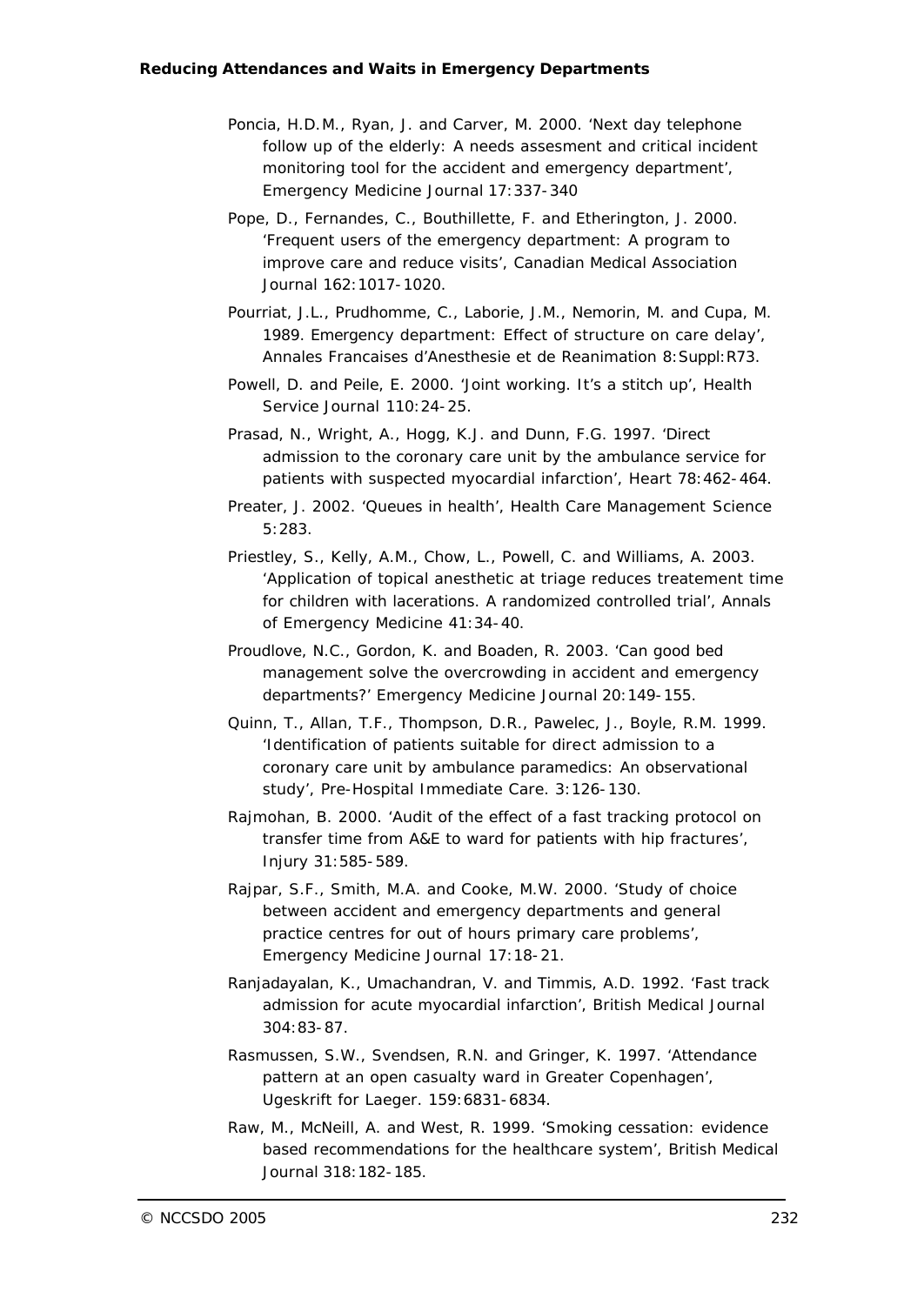- Read, S., Broadbent, J. and George, S. 1994. 'Do formal controls always achieve control? The case of triage in accident and emergency departments', *Health Services Management* 7:31-42.
- Rector, T.S., Venus, P.J. and Laine, A.J. 1999. 'Impact of mailing information about nonurgent care on emergency department visits by Medicaid beneficiaries enrolled in managed care', *American Journal of Managed Care*. 5:1505-1512.
- Redelmeier, D.A., Blair, P.J. and Collins, W.E. 1994. 'No place to unload: A preliminary analysis of the prevalence, risk factors, and consequences of ambulance diversion', *Annals of Emergency Medicine* 23:43-47.
- Redelmeier, D.A., Molin, J. and Tibshirani, R.J. 1995. 'A randomised trial of compassionate care for the homeless in an emergency department', *The Lancet* 345:1131-1134.
- Redfern, R.O., Langlotz, C.P., Abbuhl, S.B., Polansky, M., Horii, S.C. and Kundel, H.L. 2002. 'The effect of PACS on the time required for technologists to produce radiographic images in the emergency department radiology suite', *Journal of Digital Imaging* 15:153-160.
- Redmond, A.D. and Buxton, N. 1993. 'Consultant triage of minor cases in an accident and emergency department', *Archives of Emergency Medicine* 10:328-330.
- Reeder, T.J., Garrison, H.G. 2001. 'Real-time assessment of the overcrowded emergency department' *Academic Emergency Medicine* 8:1070-1074.
- Reeder, T.J., Burleson, D.L. and Garrison, H.G. 2003. 'The overcrowded emergency department: perception vs reality', *Academic Emergency Medicine* 10:1059-1064.
- Regan, G. 2000. 'Making a difference to A&E: analysis of the operational inefficencies in A&E departments in / major acute hospitals in Dublin', *Accident and Emergency Nursing* 8; 54-61.
- Rhee, K. and Dermyer, A. 1995. 'Patient satisfaction with a nurse practitioner in a university emergency service', *Annals of Emergency Medicine* 26- 130.
- Rhee, K.J. and Bird, J. 1996. 'Perceptions and satisfaction with emergency department care', *Journal of Emergency Medicine* 14: 679-683.
- Rich, M.W., Beckham, V., Wittenberg, C., Leven, C.L., Freedland, K.E. and Carney, R.M. 1995. 'A multidisciplinary intervention to prevent the readmission of elderly patients with congestive heart failure*', New England Journal of Medicine* 333: 1190-1195.
- Richards, D.A., Meakins, J., Tawfik, J., Godfrey, L., Dutton, E., Richardson, G. and Russell, D. 2002. Nurse telephone triage for same day appointments in general practice: multiple interrupted time series trial of effect on workload and costs. *British Medical Journal* 325:1214.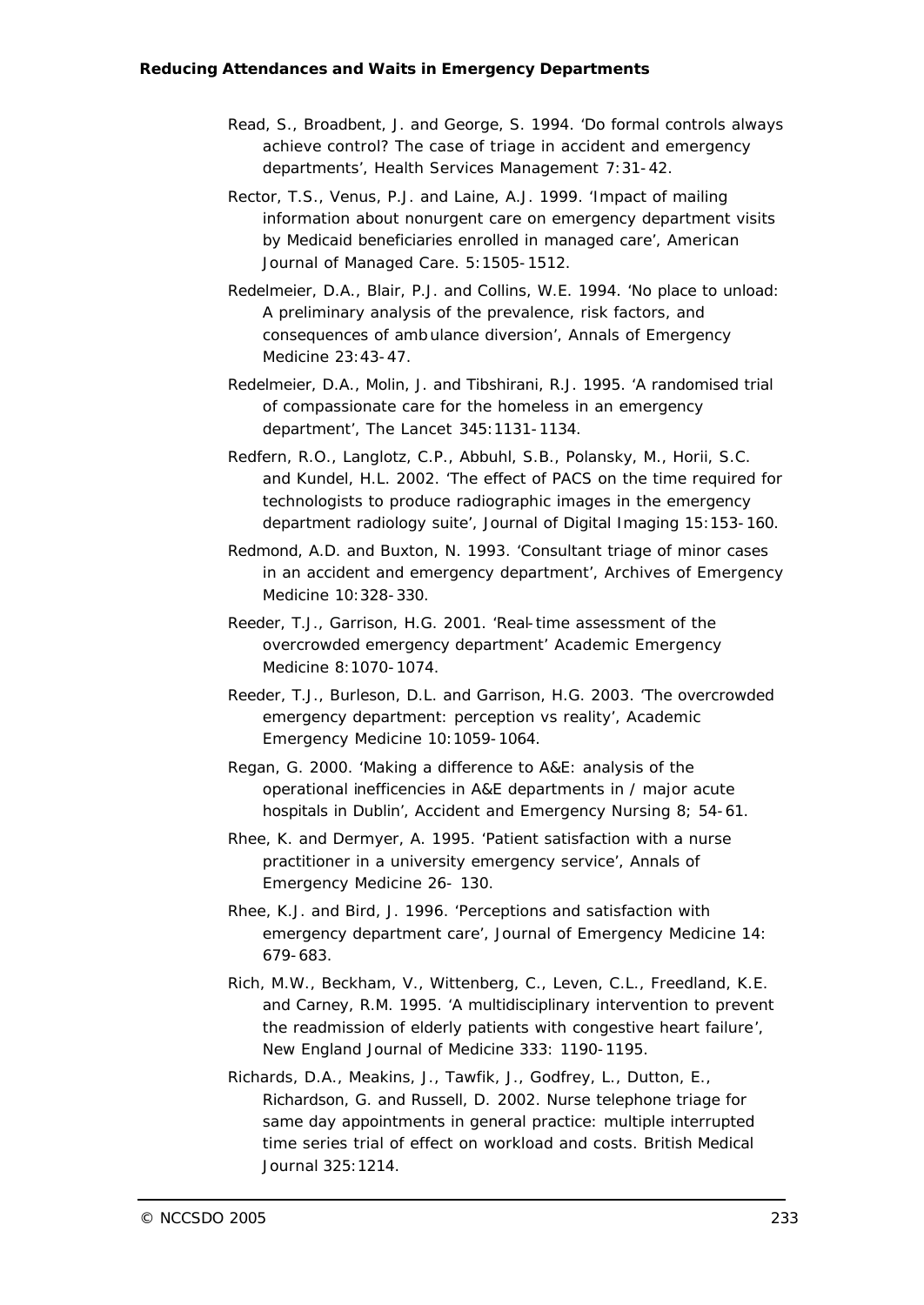- Richardson, D.B. 2001. 'Association of access block with decreased ED performance', *Academic Emergency Medicine* 8:575-a-576-a.
- Richardson, D.B. 2002. 'The access-block effect: relationship between delay to reaching an inpatient bed and inpatient length of stay', *Medical Journal of Australia* 177:492-495.
- Richardson, D.B. 2003a. 'Prospective confirmation that total daily patient care time can measure emergency department overcrowding', *Academic Emergency Medicine* 10:526-b-527-b.
- Richardson, D.B. 2003b. 'Relationship between total daily patient care time and performance as a measure of emergency department efficiency', *Academic Emergency Medicine* 10:527.
- Richardson, D.B. 2003c. 'Prospective confirmation total daily patient time as a measure of emergency department overcrowding', *Academic Emergency Medicine* 10:526-a.
- Rieffe, C., Oosterveld, P., Wijkel, D. and Wiefferink, C. 1999. 'Reasons why patients bypass their GP to visit a hospital emergency department', *Accident and Emergency Nursing* 7:217-225.
- Riley, J. 2001. *Creating a Generic Model of Accident and Emergency departments* Glasgow: Glasgow Caledonian.
- Rinderer, Z.M. 1996. 'A study of factors influencing emergency department patients' length of stay at one community hospital', *Journal of Emergency Nursing* 22:105-110.
- Rivara, F.P., Wall, H.P., Worley, P. and James, K.D. 1986. 'Pediatric nurse triage. Its efficacy, safety, and implications for care', *American Journal of Diseases of Children* 140:205-210.
- Roberts, E. and Mays, N. 1997. *Accident and emergency care at the primary-secondary interface: a systematic review of the evidence on substitution*. London: King's Fund Commission.
- Robertson, M.C., Devlin, N., Schuffham, P., Gardner, M.M., Buchner, D.M. and Campbell, A.J. 2001. 'Economic evaluation of a community based exercise programme to prevent falls', *Journal of Epidemiology and Community Health* 55:600-606.
- Rodriguez, G.C., Romera ,Garcia M.T., Menendez, R.J.J., Losa Campillo, J., Mendieta, L.J.M., Montabes, M.E., Arriola, B.P., Paniagua, C.E. and Alvarez, M.I. 1992. 'Length of stay in the hospital emergency department', *Gaceta Sanitaria* 6:113-116.
- Roland, M. and Morris, R. 1988. Are referrals by general practitioners influenced by the availability of consultants?', *British Medical Journal* 297:599.
- Rosen, M.P., Slewert, B., Sands, D.Z., Bromberg, R., Edlow, J., Raptopoulos, V. 2003. 'Value of abdominal CT in the emergency department for patients with abdominal pain', *European Radiology* 13:418-424.
- Rosenberg, E.E. and Pless, I.B. 1993. 'Can effective parent education occur during emergency room visits?' *Family Medicine* 25:598-601.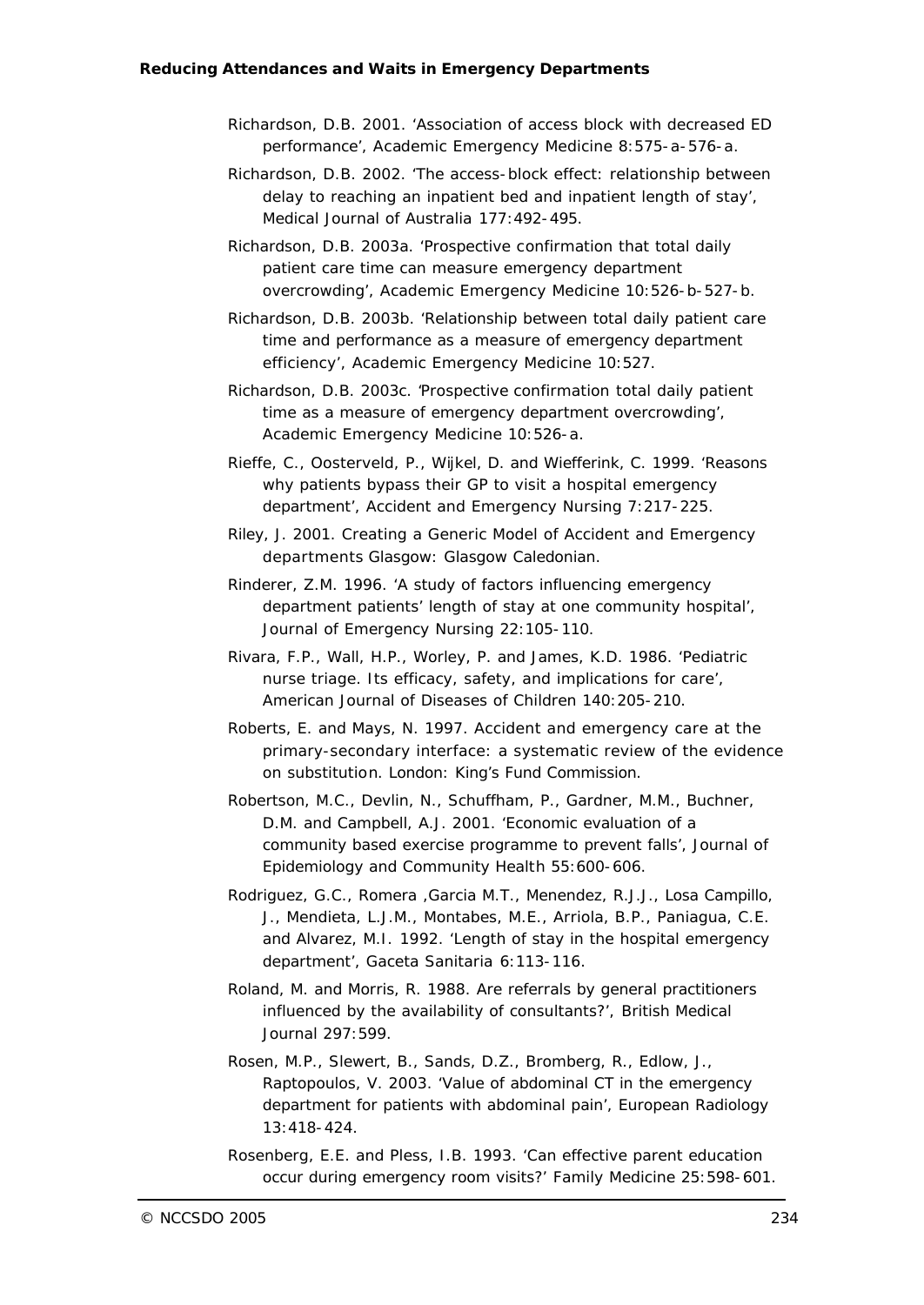- Rosenblatt, R.A., Wright, G.E., Baldwin, L., Chan, L., Clitherow, P., Chen, F.M. and Hart, L.G. 2000. 'The effect of the doctor-patient relationship on emergency department use among the elderly', *American Journal of Public Health* 90:97-102.
- Rosenstein, A.H., Hanel, J.B. and Martin, C. 2000. 'Timing is everything: Impact of emergency department care on hospital length of stay', *Journal of Clinical Outcomes Management* 7:31-36.
- Rosow, E., Adams, J., Coulombe, K., Race, K., Anderson, R. 2003. Virtual instrumentation and real-time executive dashboards. Solutions for health care systems', *Nursing Administration Quarterly* 27:58-76.
- Ross, M.A., Wilson, A.G. and McPherson, M. 2001. 'The impact of an ED observation unit bed on inpatient bed availability', *Academic Emergency Medicine* 8:576.
- Rotstein, Z., Barabash, G., Noy, S., Wilf-Miron, R. and Shani, M. 1996. 'Allocation of emergency ward patients to medicine departments: Increasing physicians' incentive to shorten length of stay', *Public Health Reviews* 24:37-48.
- Rotstein, Z., Wilf-Miron, R., Lavi, B. 1997. 'The dynamics of patient visits to a public hospital ED: A statistical model', *American Journal of Emergency Medicine* 15: 596-599.
- Rotstein, Z., Wilf-Miron, R., Lavi, B., Seidman, D.S., Shahaf, P., Shahar, A., Gabay, U. and Noy, S. 2002. 'Management by constraints: Considering patient volume when adding medical staff to the emergency department', *Israel Medical Association Journal* 4:170-173.
- Rowe, B.H., Spooner, C., Ducharme, F.M., Bretzlaff, J.A. and Bota, G.W. 2004. 'Early emergency department treatment of acute asthma with systemic corticosteroids. (Cochrane Review)', in *The Cochrane Library*, Issue 3. Chichester, UK: John Wiley & Sons, Ltd.
- Rowland, K., Maitra, A.K., Richardson, D.A., Hudson, K. and Woodhouse, K.W. 1990. 'The discharge of elderly patients from an accident and emergency department: functional changes and risk of readmission', *Age & Ageing* 19:415-418.
- Rucker, D.W., Setnik, G., Brennan, T.A., Burstin, H.R. and Richardson, D.B. 1999. 'Willingness to wait for an appointment rather than going to the ED', *Academic Emergency Medicine* 6:538-a.
- Rutherford, W.H., Illingworth, R.N., Marsden, Nelson, Redmond and Wilson. 1989. *Accident and Emergency Medicine*. Edinburgh: Churchill Livingstone.
- Ryan, B. 1995. 'Effects of formal triage on A&E waiting times', *Nursing Times* 91:14.
- Ryan, J., Ghani, M., Stainforth, P., Bryant, G. and Edwards, S. 1996. 'Fast tracking' patients with a proximal femoral fracture', *Journal of Accident and Emergency Medicine* 13:108-110.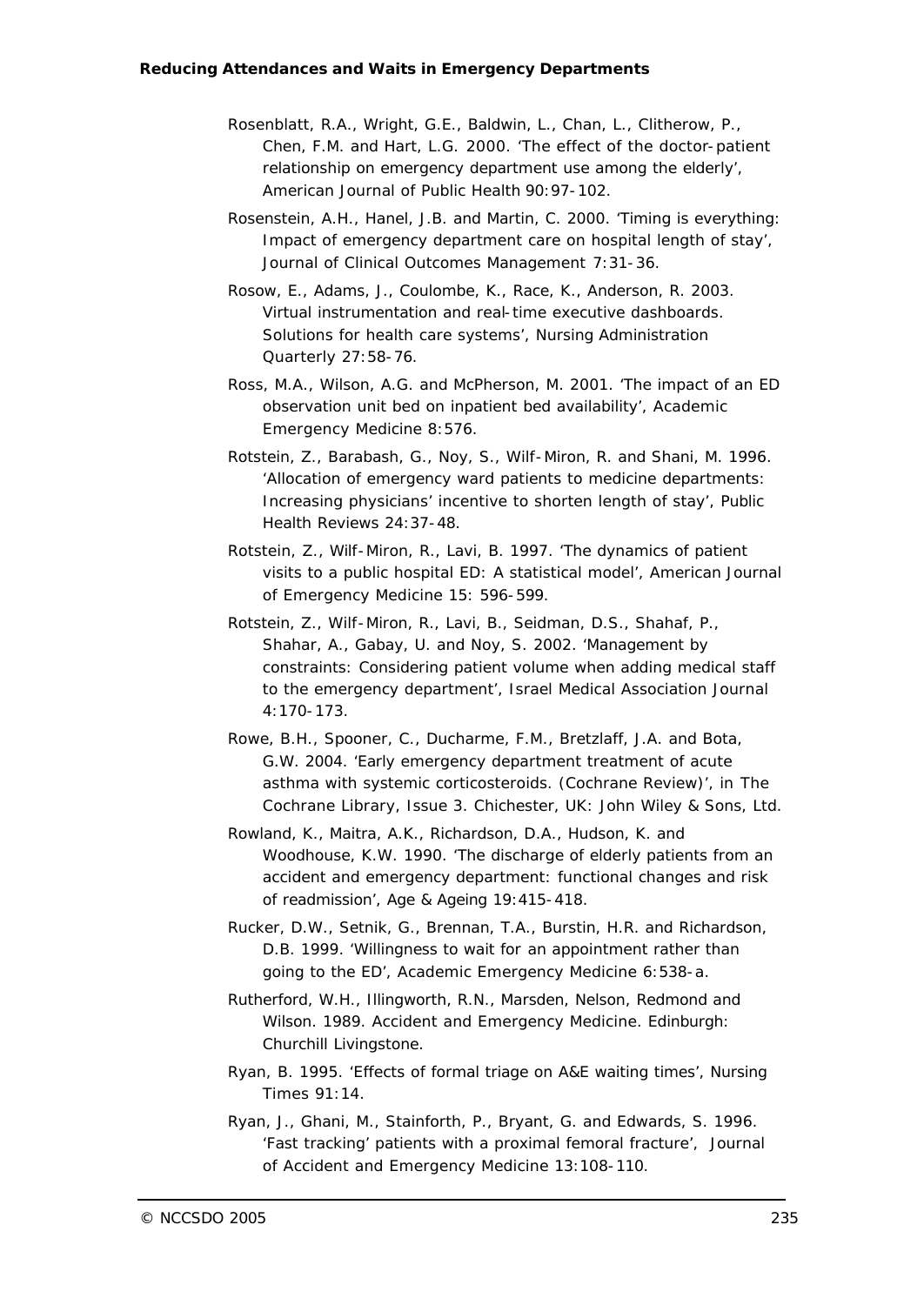- Ryan, J.M., Sing, S., Bryant, G., Edwards, S. and Staniforth, P. 2000. 'Fast tracking patients with a proximal femoral fracture - more than a broken bone', *Emergency Medicine Journal* 17:76.
- Sahnd, S. 1991. 'Making the ED waiting game a little easier to play', *RN* 54:19-20.
- Sakr, M. 2000. 'Randomised controlled study comparing the care and clinical outcome of patients with minor injuries treated by nurse practitioners versus senior house officers (BL)', Sheffield: Sheffield University.
- Sakr, M. 2003. *Emergency Nurse Practitioners*. [Online] Available (March 2005) at http://libraries.nelh.nhs.uk/emergency/ (search for 'emergency nurse practitioners').
- Sakr, M., Angus, J., Perrin, J., Nixon, C., Nicholl, J., Wardrope, J. 1999. 'Care of minor injuries by emergency nurse practitioners or junior doctors: A randomised controlled trial.' *The Lancet* 354:1321-1326.
- Salisbury, C. 1997a. 'Observational study of a general practice out of hours cooperative: measures of activity', *British Medical Journal* 314:182-186.
- Salisbury, C. 1997b. 'Postal survey of patients' satisfaction with a general practice out of hours co-operative', *British Medical Journal* 314:1594-1598.
- Salisbury, C., Chalder, M., Manku-Scott, T., Nicholas, R., Deave, T., Noble, S., Pope, C., Moore, L., Coast, J., Anderson, E., Weiss, M., Grant, C. and Sharp, D. 2002. *National Evaluation of NHS Walk-in Centres*. Bristol: University of Bristol.
- Sanders, J. 2000. 'A review of health professional attitudes and patient perceptions on 'innapropriate' accident and emergency attendances. The implications for current minor injury service provision in England and Wales', *Journal of Advanced Nursing* 31:1097-1105.
- Sandler, D.A. 1999. 'Call to needle times after acute myocardial infarction. Paramedics in Derbyshire can admit direct to coronary care unit when they diagnose myocardial infarction*', British Medical Journal* 318:1553-1554.
- Sands, V.M., Auerbach, P.S., Birnbaum, J. and Green, M. 1995. 'Evaluation of a portable clinical blood analyzer in the emergency department', *Academic Emergency Medicine*. 2:172-178.
- Santos Martin, M.D., Bascunana Morejon de Giron, J., Lumbreras Garcia, G., Alvarez, M. E., Martinez Pascual, B., Correcher, P., Hernando, de Larramendi, C. and Mancebo, A. L. 2000. 'Evaluation of the functional component underlying the frequent attendance to a hospital emergency service and its economic consequences', *Anales de Medicina Interna*. 17:410-415.
- Sarkozi, L., Simson, E. and Ramanathan, L. 2003. 'The effects of total laboratory automation on the management of a clinical chemistry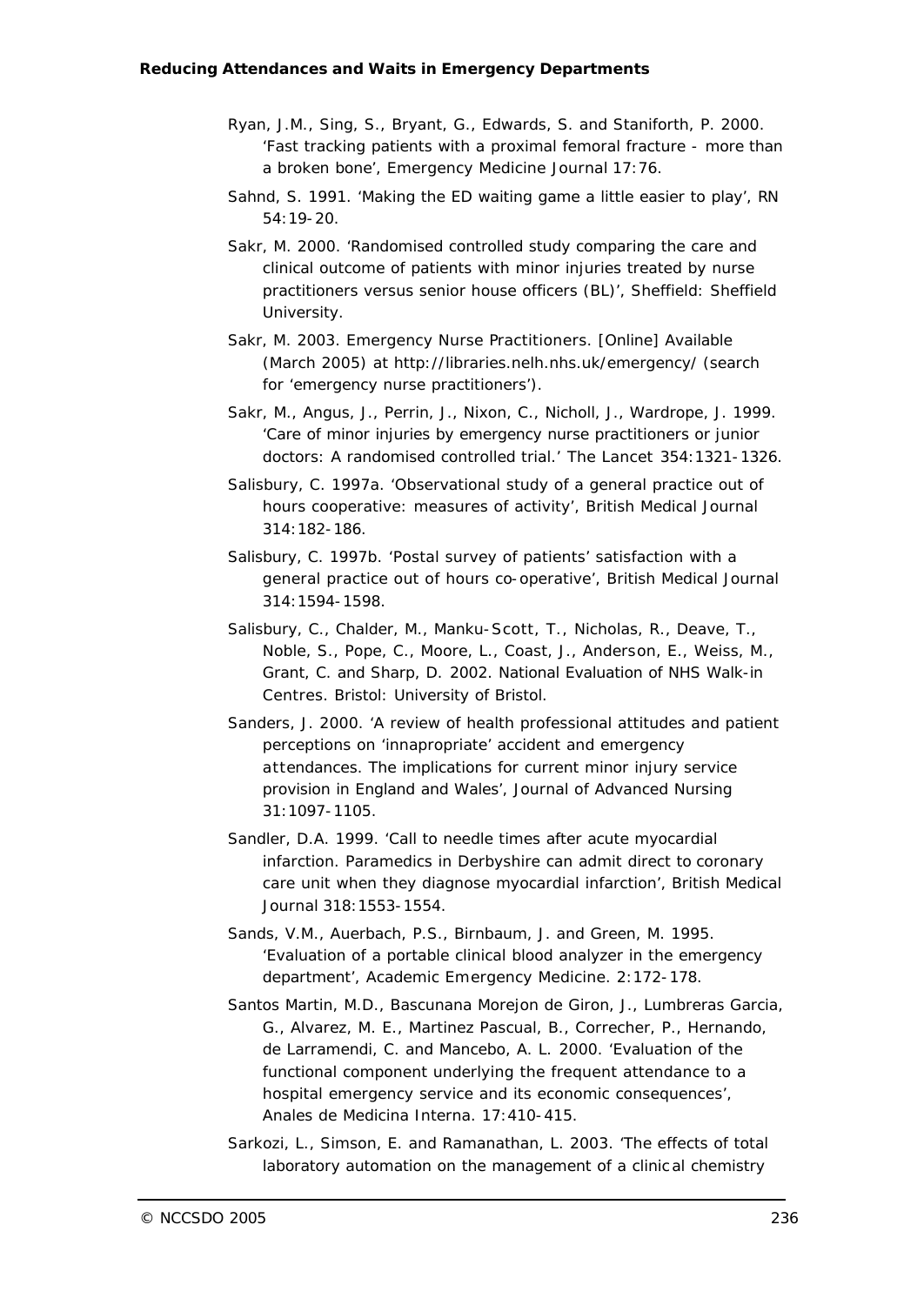laboratory. Retrospective analysis of 36 years*', Clinica Chimica Acta*. 329:89-94.

- Sarver, J.H., Cydulka, R.K. and Baker, D.W. 2002. 'Usual source of care and nonurgent emergency department use', *Academic Emergency Medicine* 9: 916-923.
- Saunders, C.E. and Gentile, D.A. 1988. 'Treatment of mild exacerbations of recurrent alcoholic pancreatitis in an emergency department observation unit', *Southern Medical Journal* 81:317- 320.
- Saunders, C.E., Makens, P.K. and Leblanc, L.J. 1989. 'Modeling emergency department operations using advanced computer simulation systems', *Annals of Emergency Medicine* 18:134-140.
- Saxena, S. and Wong, E.T. 1993. 'Does the emergency department need a dedicated stat laboratory? Continuous quality improvement as a management tool for the clinical laboratory', *American Journal of Clinical Pathology* 100:606-610.
- Saywell, R.M., Cordell, W.H., Nyhuis, A.W., Giles, B.K., Culler, S.D., Woods, J.R., Chu, D.K., McKinzie, J.P. and Rodman, G.H. 'The use of a break-even analysis: financial analysis of a fast-track program', *Academic Emergency Medicine* 2:739-745.
- Schafermeyer, R.W. and Brent, R.A. 2003. 'Hospital and emergency department crowding in the United States', *Emergency Medicine* 15:22-27.
- Scherer, Y.K. and Bruce, S. 2001. 'Knowledge, attitudes, and selfefficacy and compliance with medical regimen, number of emergency department visits, and hospitalizations in adults with asthma', *Heart and Lung: Journal of Acute and Critical Care* 30:250-257.
- Schmidt, T., Atcheson, R., Feduriuk, C., Mann, C., Pinney, T., Fuller, D. and Colbry, K. 2000. 'Evaluation of protocols allowing emergency medical technicians to determine need for treatment and transport', *Academic Emergency Medicine* 7:663-9.
- Schmidt, T., Neely, K.W., Adams, A.L., Newgard, C.D., Wittwer, L., Muhr, M. and Norton, R. 2003. 'Is it possible to safely triage callers to EMS dispatch centers to alternative resources?' *Prehospital Emergency Care* 7:368-374.
- Schmidt, T.A., Iserson, K.V., Freas, G.C., Adams, J.G., Burke, T.F., Derse, A.R., Goldfrank, L., Kalbfleisch, N.D., Keim, S.M., Krimm, J.R. and Larkn, G.L. 1995. 'Ethics of emergency department triage: SAEM position statement', *Academic Emergency Medicine* 2:990- 995.
- Schneider, S., Zwemer, F., Doniger, A., Dick, R., Czapranski, T. and Davis, E. 2001. 'Rochester, New York: A decade of emergency department overcrowding', *Academic Emergency Medicine* 8:1044- 1050.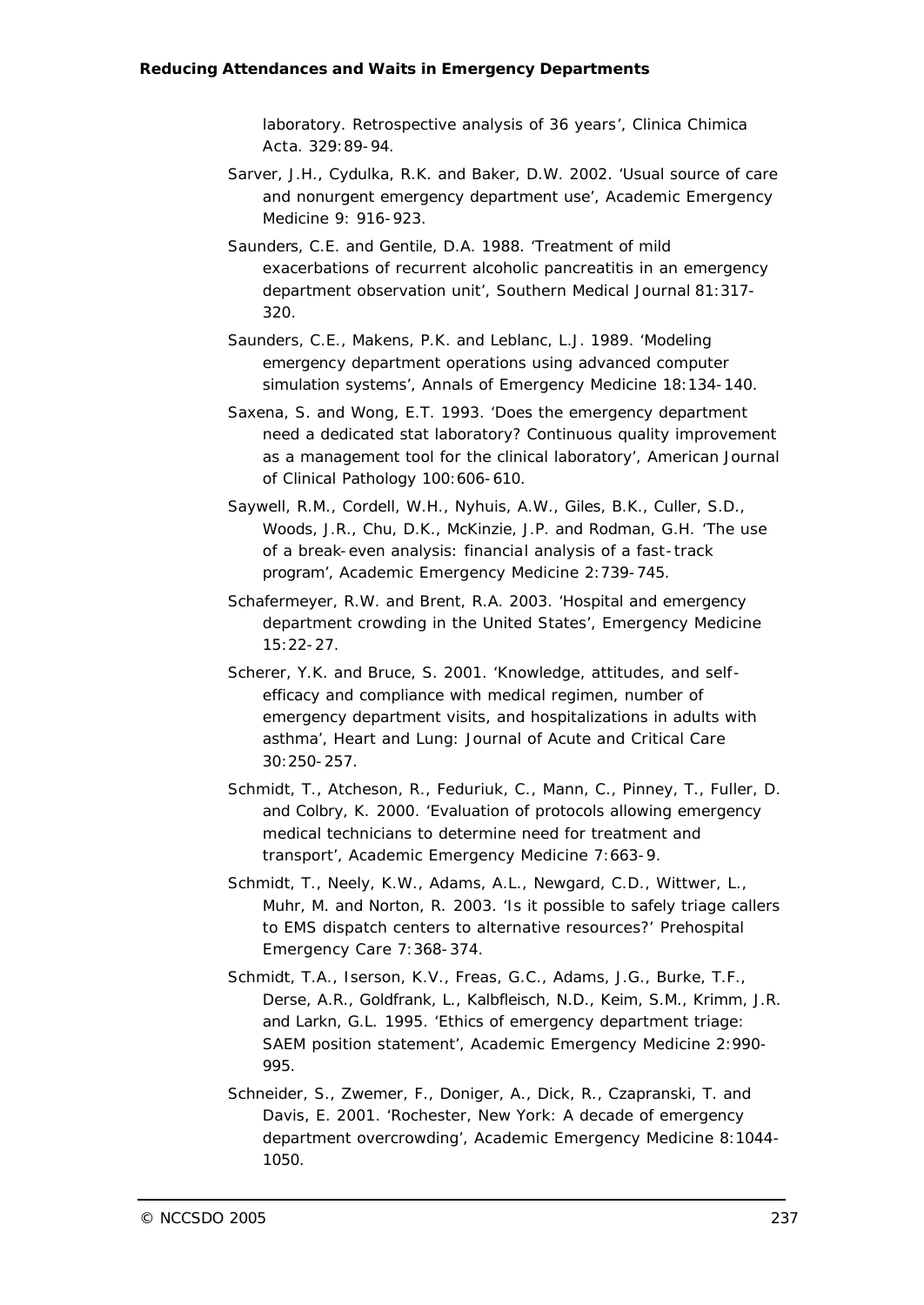- Schraibman, I.G., Milne, A.A. and Royle, E.M. 2001. 'Home versus inpatient treatment for deep vein thrombosis*', Cochrane Database of Systematic Reviews*. (2), CD003076.
- Schull, M.J. and Mamdani, M. 2001a. 'How influenza outbreaks affect emergency department overcrowding and ambulance diversion', *Academic Emergency Medicine* 8.574.
- Schull, M.J. and Mamdani, M. 2001b. 'Influenza virus as a determinant of emergency department overcrowding', *Canadian Journal of Emergency Medicine* 3:126-127.
- Schull, M.J., Morrison, L.J., Vermeulen, M. and Redelmeier, D.A. 2003. 'Emergency department overcrowding and ambulance transport delays for patients with chest pain*', Canadian Medical Association Journal* 168:277-283.
- Schull, M.J., Slaughter, P.M. and Redelmeier, D.A. 2001a. 'Urban emergency department overcrowding: Defining the problem and eliminating misconceptions', *Canadian Journal of Emergency Medicine* 4:76-83.
- Schull, M.J., Szalai, J.P., Schwartz, B. and Redelmeier, D.A. 2001b. 'Emergency department overcrowding following systematic hospital restructuring: trends at twenty hospitals over ten years', *Academic Emergency Medicine* 8:1037-1043.
- Scrivens, E., Cropper, S. and Beech, R. 1998. *Making Winter Monies Work: A Review of localy used methods for selecting and evaluating supply-side interventions*. Keele: Keele University.
- Seaberg, D.C. and Macleod, B.A. 1998. 'Correlation between triage nurse and physician ordering of ED tests', *American Journal of Emergency Medicine* 16:8-11.
- Selby, J.Y., Firman, B.H. and Swain, B.E. 1996. 'Effect of a copayment on use of the emergency department in a health maintenance organisation', *New England Journal of Medicine* 334:635-641.
- Selden, B.S., Schnitzer, P.G., Nolan, F.X. and Veronesi, J.F. 1991. 'The "no-patient" run: 2698 patients evaluated but not transported by paramedics', *Prehospital and Disaster Medicine* 6:135-142.
- Semke, J., VanDerWeele, T. and Weatherley, R. 1989. 'Delayed discharges for medical and surgical patients in an acute care hospital', *Social Work in Health Care* 14:15-31.
- Shah, N.M., Shah, M.A., Behbehani, J. 1996. 'Predictors of non-urgent utilization of hospital emergency services in Kuwait', *Social Science and Medicine* 42:1313-1323.
- Sharieff, G.Q., Hoecker, C. and Silva, P.D. 2001. 'Effects of a pediatric emergency department febrile infant protocol on time to antibiotic therapy', *Journal of Emergency Medicine* 21:1-6.
- Shaw, K.N. and Lavelle, J.M. 1998. 'VESAS: A solution to seasonal fluctuations in emergency department census', *Annals of Emergency Medicine* 32:698-702.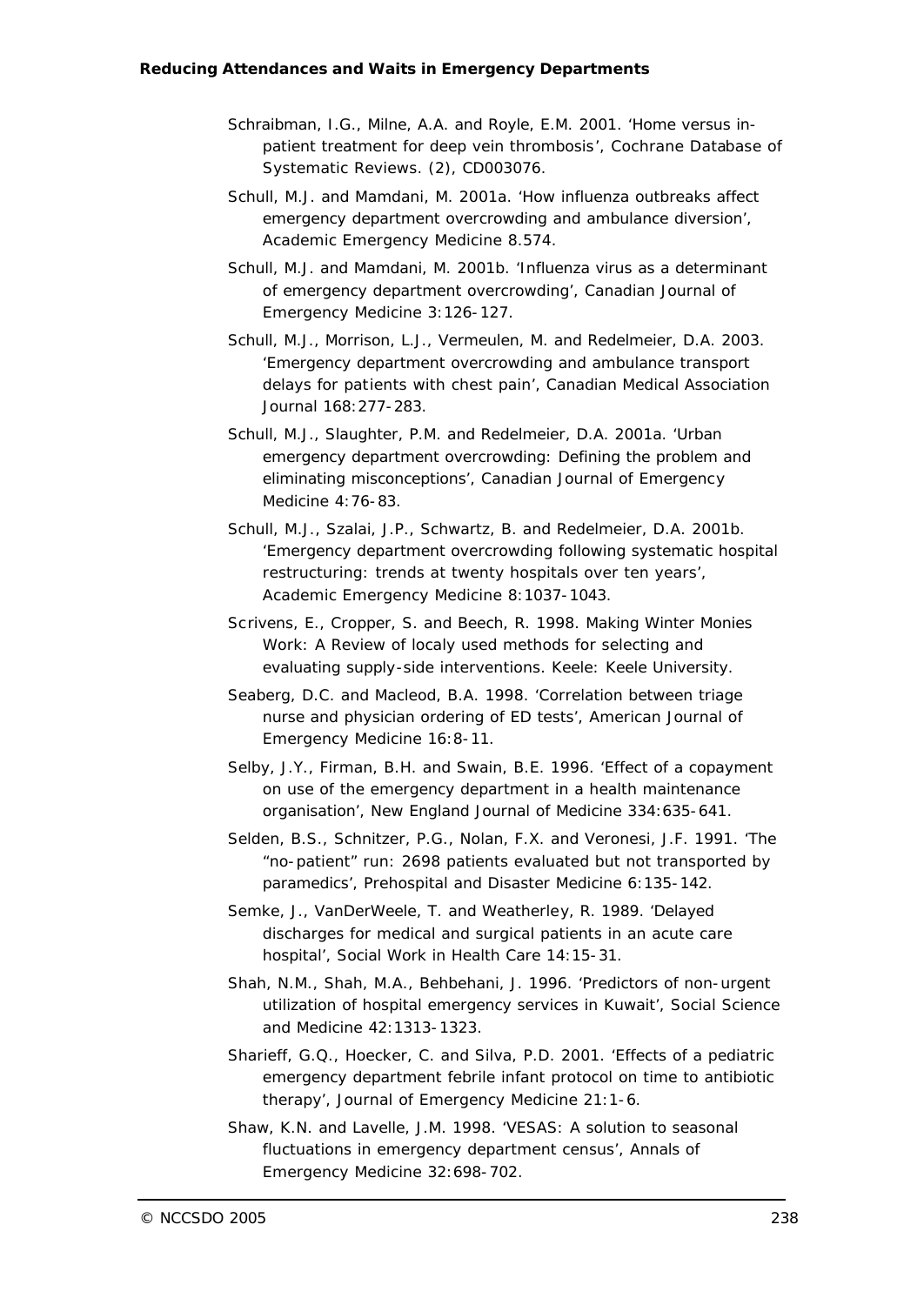- Shepperd, S. and Iliffe, S. 2004. 2004. 'Hospital at home versus inpatient hospital care (Cochrane Review)', in *The Cochrane Library*, Issue 3. Chichester, UK: John Wiley & Sons, Ltd.
- Shesser, R., Kirsch, T., Smith, J. and Hirsch, R. 1991. 'An analysis of emergency department use by patients with minor illness', *Annals of Internal Medicine* 20:743-748.
- Shih, C.H. 1997. 'Effect of emergency physician-performed pelvic sonography on length of stay in the emergency department', *Annals of Emergency Medicine* 29:348-351.
- Shih, F.Y., Ma, M.H., Chen, S.C., Wang, H.P., Fang, C.C., Shyu, R.S., Huang, G.T. and Wang, S.M. 1999. 'ED overcrowding in Taiwan: facts and strategies', *American Journal of Emergency Medicine* 17:198-202.
- Shrimpling, M. 2002. 'Redesigning triage to reduce waiting times', *Emergency Nurse* 10:34-37.
- Shum, C., Humphreys, A., Wheeler, D., Cochrane, M., Skoda, S. and Clement, S. 2000. 'Nurse management of patients with minor illnesses in general practice: Multicentre, randomised control trial*', British Medical Journal* 320:1038-1043.
- Siddharthan, K., Jones, W.J. and Johnson, J.A. 1996. 'A priority queuing model to reduce waiting times in emergency care', *International Journal of Health Care Quality Assurance* 9:10-16.
- Silberstein, S.D., Winner, P.K. and Chmiel, J.J. 2003. 'Migraine preventive medicine reduces resource utilisation', *Headache* 43:171-178.
- Silvestri, S., Rothrock, S.G., Kennedy, D., Ladde, J., Bryant, M. and Pagane, J. 2002. 'Can paramedics accurately identify patients who do not require emergency department care?', *Prehospital Emergency Care* 6:387-390.
- Simon, H.K., McLario, D., Daily, R., Lanese, C., Castillo, J. and Wright, J. 1996. 'Fast tracking patients in an urban pediatric emergency department', *American Journal of Emergency Medicine* 14:242- 244.
- Simpson, A.N., Wardrope, J. and Burke, D. 2001. 'The Sheffield experiment: The effects of centralising accident and emergency services in a large urban setting', *Emergency Medicine Journal* 18:193-197.
- Sin, D.D. and Man, S.F. 2002. 'Low-dose inhaled corticosteroid therapy and risk of emergency department visits for asthma', *Archives of Internal Medicine*. 162:1591-1595.
- Sinclair, D. and Ackroyd-Stolarz, S. 2000. 'Home care and emergency medicine: A pilot project to discharge patients safely from the emergency department', *Academic Emergency Medicine* 7:951- 954.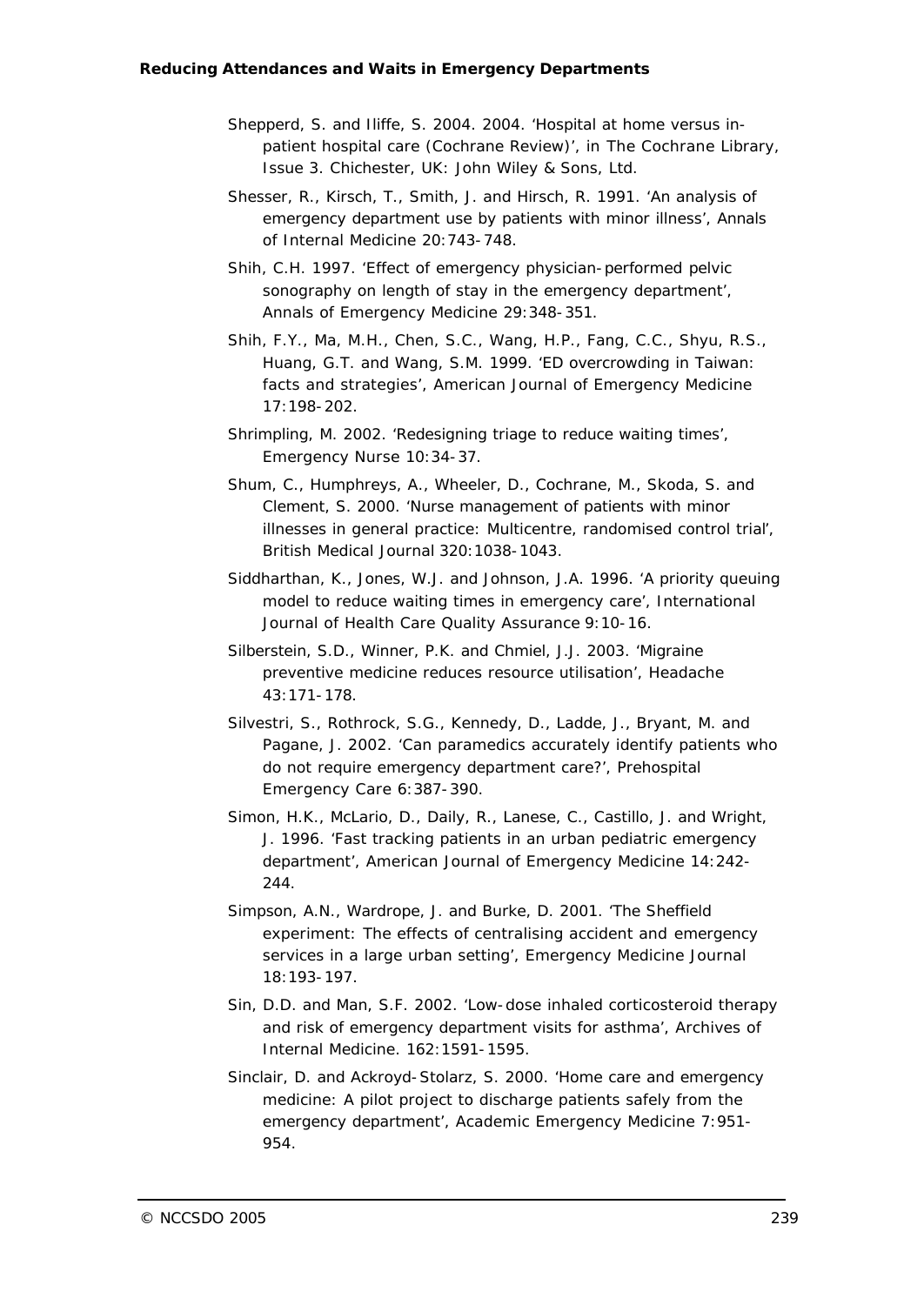- Sinclair, D. and Green, R. 1998. 'Emergency department observation unit: can it be funded through reduced inpatient admission?' *Annals of Emergency Medicine* 32: 670-675.
- Singer, A.J., Chretien, J., Viccellio, A.W., Schiavone, F. and Thode, H.C. 2002. 'Insertion of IVs by residents: Does it save time?' *American Journal of Emergency Medicine* 20:385-387.
- Singh, P. 1995. 'Managing chronic congestive heart failure in the home', *Home Healthcare Nurse* 13:11-13.
- Singh, S. 1988. 'Self-referral to accident and emergency department: Patients' perc eptions', *British Medical Journal* 297:1179-1180.
- Sjönell, G. 1986. 'Effect of establishing a primary care health centre on the utilisation of primary health care and other outpatient care in a Swedish urban area', *Family Practice* 3:148-54.
- Sklar, D.P., Herring, M., Roth, P.B. and Besante, R. 1989. 'Emergency department technicians in a university-county hospital: A 15-year experience', *Annals of Emergency Medicine*. 18: 401-405.
- Small, K.G. and Seime, R.J. 1986. 'The use of education to reduce utilization of emergency health care services: a case illustration', *Journal of Behavior Therapy and Experimental Psychiatry*. 17:43- 46.
- Smart, D., Pollard, C. and Walpole, B. 1999. Mental health triage in emergency medicine*', Australian & New Zealand Journal of Psychiatry* 33:57-66.
- Smeltzer, C.H. and Curtis, L. 1987. 'An analysis of emergency department time: laying the groundwork for efficiency standards', *Quality Review Bulletin*. 13:240-242.
- Smith, B., Appleton, S., Adams, R., Southcott, A. and Ruffin, R. 2001. 'Home care by outreach nursing for chronic obstructive pulmonary disease. (Cochrane Review)' in *The Cochrane Library*, Issue 4. Chichester, UK: John Wiley & Sons, Ltd.
- Smith, S.R., Woodard, R. and Strunk, R.C. 2001a. 'Follow-up after an ED visit for asthma', *Academic Emergency Medicine* 8:418.
- Smith, W.R., Culley, L., Plorde, M., Murray, J.A., Hearne, T., Goldberg, P. and Eisenberg, M. 2001b. 'Emergency medical services telephone referral programme', *Prehospital Emergency Care* 5:174- 180.
- Snooks, H., Dale, J., Kearsley, N., Halter, M. and Redhead, J. 2001. '*Development and impact of emergency ambulance '"treat and 'refer" protocols for non-serious 999 patients',* London: London Ambulance Service.
- Snooks, H., Kearsley, N., Dale, J. and Halter, M. 2000. 'New models of care for 999 callers with conditions that are neither life threatening nor serious: results of a national survey', *Pre Hospital Immediate Care* 4:180-182.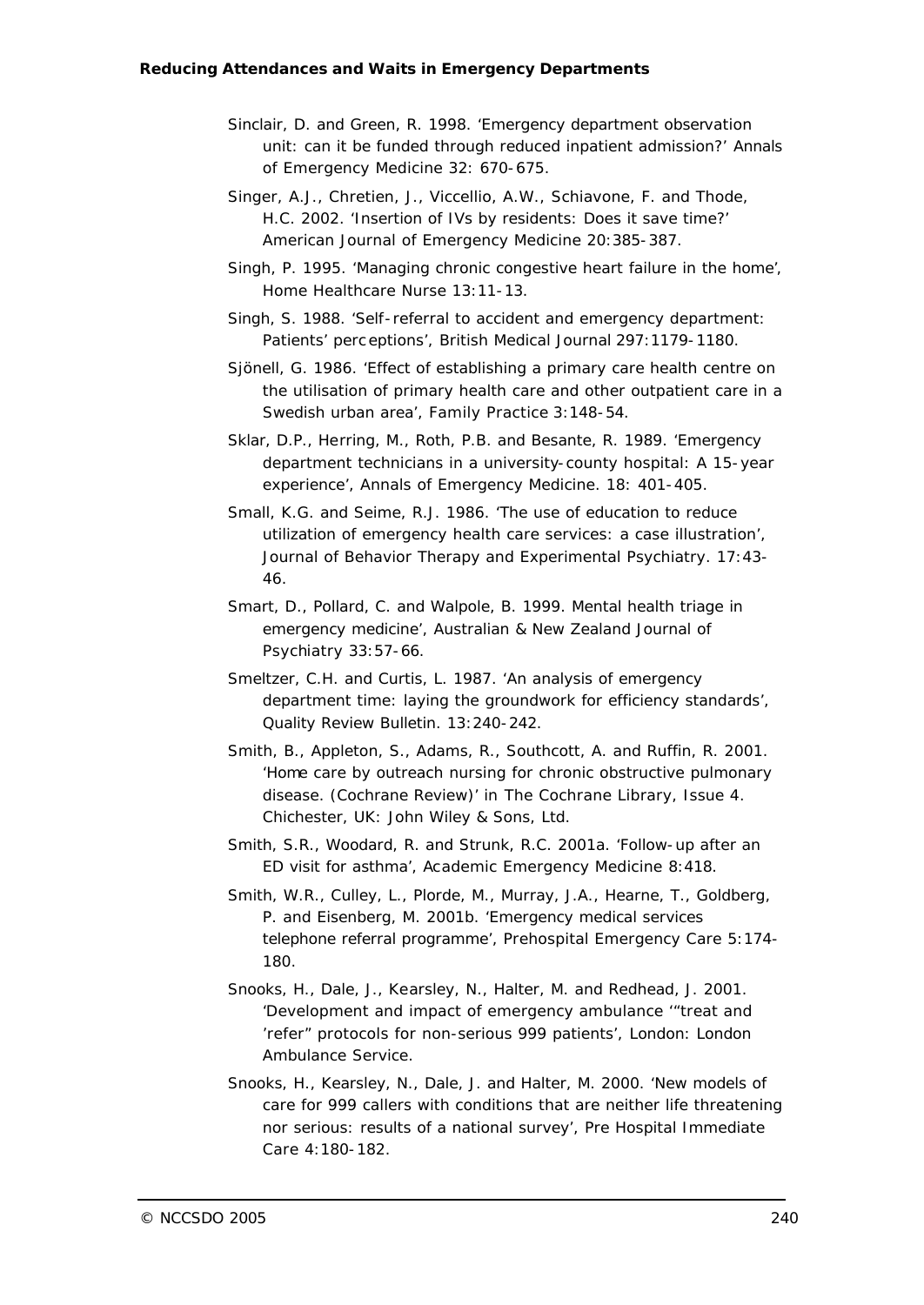- Snooks, H., Williams, S. and Crouch, R. 2002. 'NHS emergency response to 999 calls: Alternatives for cases that are neither life threatening nor serious', *British Medical Journal* 325:330-333.
- Snooks, H., Wrigley, H., George, S., Thomas, E., Smith, H. and Glasper, A. 1998. 'Appropriateness of use of emergency ambulances', *Journal of Accident and Emergency Medicine* 15:212-215.
- Solomon, D.D. and Johnson, R.W. 1999. 'ED pledge: See doc in 30 minutes or visit is free', *Healthcare Benchmarks* 6:18-19.
- Sommers, L.S., Marton, K.I., Barbaccia, J.C. and Randolph, J. 2000. 'Physician, nurse, and social worker collaboration in primary care for chronically ill seniors', *Archives of Internal Medicine* 160:1825- 1833.
- Soskoline, V. and Auslander, G.K. 1993. 'Follow up evaluation of discharge planning by social workers in an acute care centre in Israel', *Social Work in Health Care* 18:23-48.
- Sowney, R. 1999. 'Older people in A&E: A position statement', *Emergency Nurse* 7:6-7.
- Spaite, D.W., Bartholomeaux, F., Guisto, J., Lindberg, E., Hull, B., Eyherabide, A., Lanyon, S., Criss, E.A., Valenzuela, T.D. and Conroy, C. 2002. 'Rapid process redesign in a university-based emergency department: Decreasing waiting time intervals and improving patient satisfaction', *Annals of Emergency Medicine* 39:168-177.
- Spillane, L., Lumb, E. and Cobaugh, E. 1997. 'Frequent users of the emergency department: Can we intervene?', *Academic Emergency Medicine* 4:574-580.
- Staffordshire Ambulance Service NHS Trust. 2001. *The deployment of community paramedic officers within urban areas of Staffordshire*. Staffordshire: Staffordshire Ambulance Service.
- Steindel, S.J. and Howanitz, P.J. 2001. 'Physician satisfaction and emergency department laboratory test turnaround time', *Archives of Pathology and Laboratory Medicine* 125: 863-871.
- Stewart, S., Pearson, S., Luke, C.G., Horowitz, J.D., Bazarian, J.J., Schneider, S.M., Newman, V.J. and Chodosh, J. 1998. 'Effects of home-based interventions on unplanned re-admissions and out-ofhospital deaths', *Journal of the American Geriatrics Society* 46:174-180.
- Steyn, R. [n.d.] *Improving Patient Flow*. [Online]. Available (March 2005) at http://www.steyn.org.uk
- Stiell, I.G., McKnight, R.D., Greenberg, G.H., McDowell, I., Nair, R.C., Wells, G.A., Johns, C. and Worthington, J.R. 1994. 'Implementation of the Ottawa ankle rules', *Journal of the American Medical Association* 271:827-832.
- Stiell, I.G., Wells, G.A., Hoag, R.H., Sivilotti, M.L., Cacciotti, T.F., Verbeek, P.R., Greenway, K.T., McDowell, I., Cwinn, A.A.,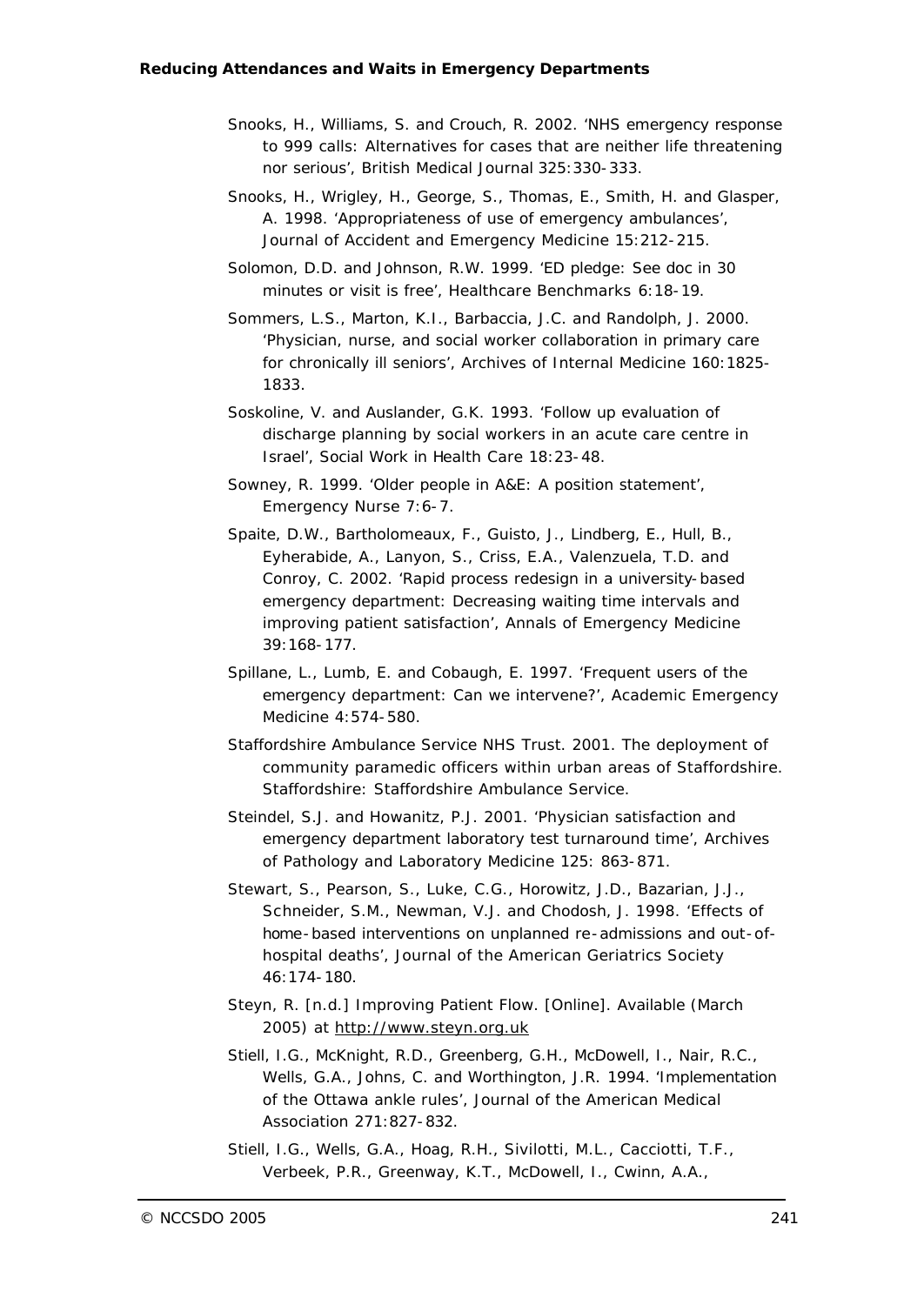Greenberg, G.H., Nichol, G. and Michael, J.A. 1997. 'Implementation of the Ottawa knee rule for the use of radiography in acute knee injuries', *Journal of the American Medical Association* 278: 2075- 2079.

- Stirling, G., Higgins, J. and Cooke, M.W. 2001. 'Violence in A&E departments: A systematic review of the literature', *Accident and Emergency Nursing* 9:77-85.
- Stoddart, D., Ireland, A.J., Crawford, R., Kelly, B. 1999. 'Impact on an accident and emergency department of Glasgow's new primary care emergency service', *Health Bulletin* 57:186-191.
- Strachan, H., Forster, A. and Stillie, G. 2001. 'The impact of a decision support system on the role of the nurse in a primary care emergency centre', *ITIN* (the official journal of the British Computer Society Nursing Specialist Group) 13:3-7.
- Straus, J.H., Orr, S.T. and Charney, E. 1983. 'Referrals from an emergency room to primary care practices at an urban hospital', *American Journal of Public Health* 73:57-61.
- Sun, B.C., Burstin, H.R. and Brennan, T.A. 2003. 'Predictors and Outcomes of Frequent Emergency Department Users', *Emergency Medic ine Journal* 10:320-328.
- Sunyer, J., Saez, M., Murillo, C., Castellsague, J., Martinez, F. and Anto, J.M. 1993. 'Air pollution and emergency room admissions for chronic obstructive pulmonary disease: A 5-year study', *American Journal of Epidemiology* 137:701-705.
- Szabo, P. 2003. 'Bed-der than ever', *Health Management Technology* 24:58-59.
- Tachakra, S., Uko Uche, C. and Stinson, A. 2002. 'Four years' experience of telemedicine support of a minor accident and treatment service', *Journal of Telemedicine and Telecare* 8 Suppl 2:87-89.
- Takakuwa, K.M., Shofer, F.S., Boedec, C. and Reyes, I.M. 2003. 'The effect of bedside registration on patient encounter times in an urban academic emergency department', *Academic Emergency Medicine* 10:525-a.
- Taylor, C., Forrest-Hay, A., Meek, S. 2002. 'ROMEO: A rapid rule out strategy for low risk chest pain. Does it work in a UK emergency department?', *Emergency Medicine Journal* 19:395-399.
- Taylor, C.J., Bull, F., Burdis, C. and Ferguson, D.G. 1997. 'Workload management in A&E: Counting the uncountable and predicting the unpredictable', *Journal of Accident and Emergency Medicine* 14:88-91.
- Thakker, Y., Sheldon, T.A., Long, R. and MacFaul, R. 1994. 'Paediatric inpatient utilisation in a district general hospital', *Archives of Disease in Childhood* 70:488-492.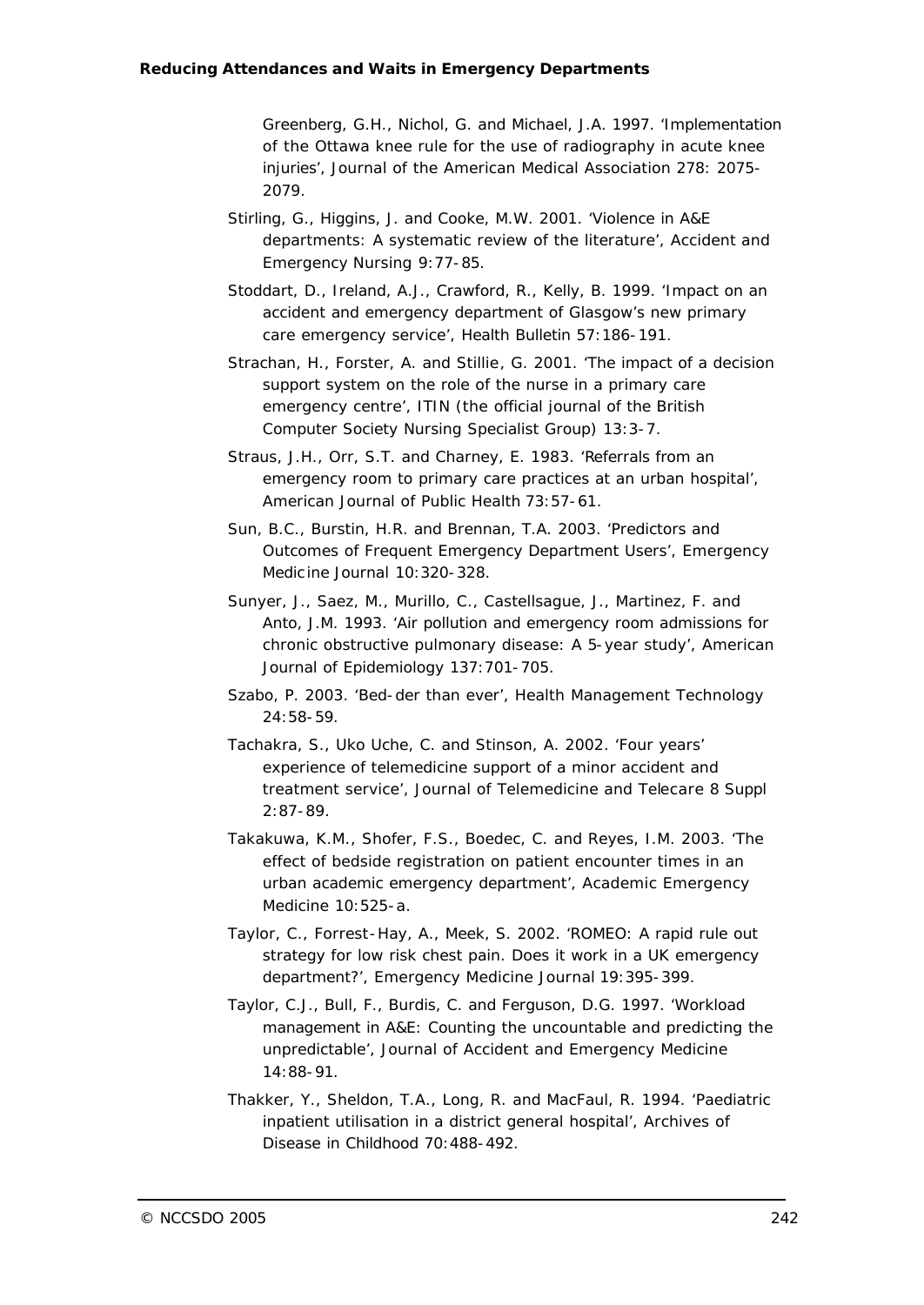National Institute of Clinical Studies (NICS). 2005. *NICS Projects: Emergency Care Community of Practice*. [Online]. Available (March 2005) at www.nicsl.com.au/projects\_projects\_detail.aspx?view=6&type=Nor mal

The Schumacher Group. 2002. *Emergency department overcrowding: causes and effects*. QI/RM newsletter. [Online]. Available (March 2005) at www.tsged.com/Newsletters/Emergency\_Department\_Overcrowdin g.htm

- Theodoro, D.L., Blaivas, M., Duggal, S., Snyder, G. and Lucas, M. 2002. 'Emergency physician-performed lower extremity doppler results in significant time savings', *Academic Emergency Medicine* 9: 541-a.
- Thompson, D.A. and Adams, S.L. 1996. 'The full moon and ED patient volumes: Unearthing a myth', *American Journal of Emergency Medicine*. 14:161-164.

Thompson, D.A. and Yarnold, P.R. 1995. 'Relating patient satisfaction to waiting time perceptions and expectations: The disconfirmation paradigm', *Academic Emergency Medicine* 2:1057-1062.

Thompson, D.A., Yarnold, P.R., Adams, S.L. and Spacone, A.B. 1996. 'How accurate are waiting time perceptions of patients in the emergency department?', *Annals of Emergency Medicine*. 28:652- 656.

Thompson, J. 1999. 'Coroners and lack of emergency resources', *Journal of Emergency Medicine* 17:541-542.

Thomson, H., Kohli, H.S. and Brookes, M. 1995. 'Non-emergency attenders at a district general hospital accident and emergency department', *Emergency Medicine Journal* 12:279-281.

Thurston, J. and Field, S. 1996. 'Should accident and emergency nurses request radiographs? Results of a multicentre evaluation', *Emergency Medicine Journal* 13:86-89.

Timerding, B.L., Barsan, W.G., Hedges, J.R., Brott, T.G., VanLigten, P.F., Spilker, J.A. and Olinger, C.P.1989. 'Stroke patient evaluation in the emergency department before pharmacologic therapy', *American Journal of Emergency Medicine* 7:11-15.

Tinkoff, G.H., O'Connor, R.E. and Fulda, G.J. 1996. 'Impact of a twotiered trauma response in the emergency department: Promoting efficient resource utilization', *Journal of Trauma - Injury, Infection and Critical Care*. 41:735-740.

Townsend, J., Piper, M., Frank, A.O., Dyer, S., North, W.R.S. and Meade, T.W. 1988. 'Reduction in hospital readmission stay of elderly patients by a community based hospital discharge scheme: A randomised controlled trial', *British Medical Journal* 297:544-547.

Tran, T.P., Schutte, W.P., Muelleman, R.L., Wadman, M.C. 2002. 'Provision of clinically based information improves patients'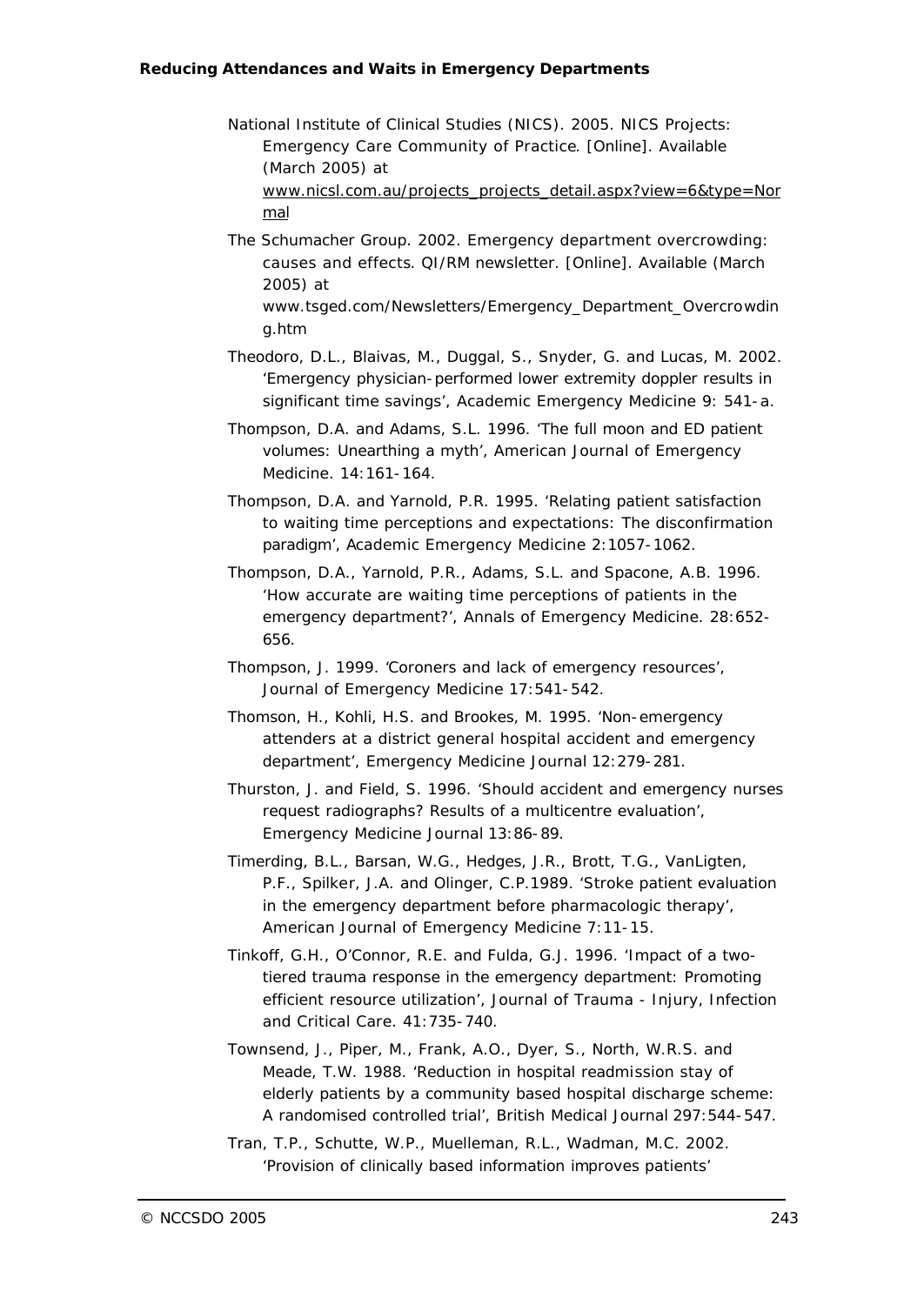perceived length of stay and satisfaction with EP*', American Journal of Emergency Medicine* 20:506-509.

- Trossman, S. 2000. 'Waiting for care: Too many patients, too little staff', *American Nurse* 32:1-2.
- Trout, A., Magnusson, A.R. and Hedges, J.R. 2000. 'Patient satisfaction investigations and the emergency department', *Academic Emergency Medicine* 7:695-709.
- Trudeau, S., Ladue, M. 1996. 'Wireless bedside registration in the emergency department', *Journal of Emergency Nursing* 22: 57-60.
- Turner, V.F., Bentley, P.J., Hodgson, S.A., Collard, P.J., Drimatis, R., Rabune, C. and Wilson, A.J. 2002. 'Telephone triage in Western Australia', *Medical Journal of Australia* 176:100-103.
- Tye, C.C. 1997. 'The emergency nurse practitioner role in major accident and emergency departments: Professional issues and the research agenda', *Journal of Advanced Nursing* 26:364-370.
- Van Haastregt, J.C.M., Diederiks, J.P.M., van Rossum, E., de Witte, L.P. and Crebolder, H.F.J.M. 2000. 'Effects of preventative home visits to elderly people living in the community: Systematic review', *British Medical Journal* 320:754-758.
- Van Heyningen, C., Watson, I.D. and Morrice, A.E. 1999. 'Point-of-care testing outcomes in an emergency department', *Clinical Chemistry*  45:437-438.
- Van Looy, B., Gemmel, P. and Van Dierdonck, R. 2003. *Services Management*. Harlow: Prentice Hall.
- Velsted, P. and Christensen, M.B. 2001. 'The effect of an out of hours reform on attendance at casualty wards. The Danish example', *Scandinavian Journal of Primary Health Care* 19:95-98.
- Vetter, N. 2003. 'Inappropriately delayed discharge from hospital: What do we know?' *British Medical Journal* 326:927.
- Walley, P. 2003a. 'Designing the accident and emergency system: Lessons from manufacturing', *Emergency Medicine Journal* 20:126- 130.
- Walley, P. 2003b. *A Report into the Implementation of the Modernisation Agency's 'Ideal Design of Emergency Access' (IDEA) Project.* Warwick: Warwick University. [Online]. Available (March 2005) at www.modern.nhs.uk/esc/8237/Final%20Review%20Report%20Sept

03.doc

- Walls, C.A., Rhodes, K.V. and Kennedy, J.J. 2002. 'The emergency department as usual source of medical care: Estimated from the 1998 National Health Interview survey', *Academic Emergency Medicine* 9:1140-1145.
- Walsh, M. and Little, S. 2001. 'Study of a nurse practitioner working in a paramedic role', *Emergency Nurse* 9:11-14.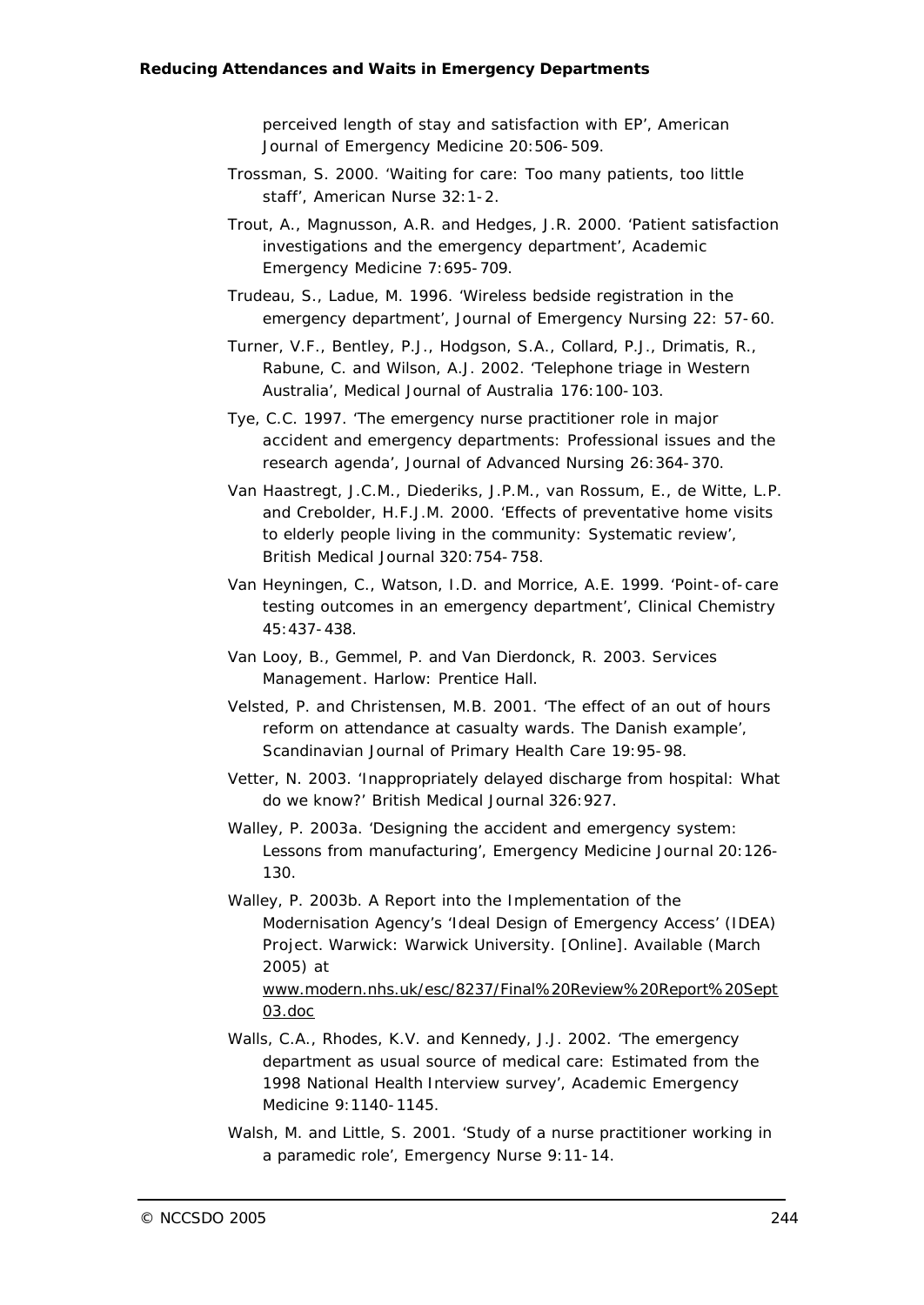- Wanklyn, P., Hosker, H. and Pearson, S. 1997. 'Slowing the rate of acute medical admissions', *Journal of the Royal College of Physicians* 31:173-176.
- Ward, P., Huddy, J., Hargreaves, S., Touquet, R., Hurley, J. and Fothergill, J. 1996. 'Primary care in London: An evaluation of general practitioners working in an inner city accident and emergency department', *Journal of Accident and Emergency Medicine* 13:11-15.
- Washington, D.L., Stevens, C.D., Shekelle, P.G., Baker, D.W., Fink, A. and Brook, R.H. 2000. 'Safely directing patients to appropriate levels of care: Guideline-driven triage in the emergency service*', Annals of Emergency Medicine* 36:15-22.
- Washington, D.L., Stevens, C.D., Shekelle, P.G., Henneman, P.L. and Brook, R.H. 2002. 'Next -day care for emergency department users with nonacute conditions. A randomized, controlled trial', *Annals of Internal Medicine* 137:707-714.
- Wasson, J., Gaudette, C., Whaley, F., Sauvigne, A., Baribeau, P. and Welch, H.G. 1992. 'Telephone care as a substitute for routine clinic follow-up', *Journal of the American Medical Association* 267:1788- 1793.
- Weigland, J. and Gerson, L. 1995. 'Preventive care in the emergency department: Should emergency departments institute a falls prevention program for elder patients? A systematic review', *Academic Emergency Medicine* 8:823-826.
- Weigland, J.V. and Gerson, L. 2001. 'Preventative care in the emergency department: Should emergency departments institute a falls prevention programme for elder Patients? A systematic review', *Academic Emergency Medicine* 8:823-826.
- Weinberger, M., Oddone, E.Z. and Henderson, W.G. 1996. 'The Veterans Cooperative study group on primary care and hospital readmissions. Does increased access to primary care reduce hospital readmissions?' *New England Journal of Medicine* 334: 1441-1447.
- Whiting, P., Joseph, C.A., Zambon, M., Nunn, M., Fleming, D. and Watson, J.M. 1999. 'Influenza activity in England and Wales: October 1998 to June 1999', *Communicable Disease and Public Health* 2:273-279.
- Willert, C., Davis, A.T., Herman, J.J., Holson, B.B. and Zieserl, E. 1985. 'Short-term holding room treatment of asthmatic children', *Journal of Pediatrics* 106:707-711.
- Williams, A.G., Jelinek, G.A., Rogers, I.R., Wenban, J.A. and Jacobs, I.G. 2000. 'The effect on hospital admission profiles of establishing an emergency department observation ward', *Medical Journal of Australia* 173:411-414.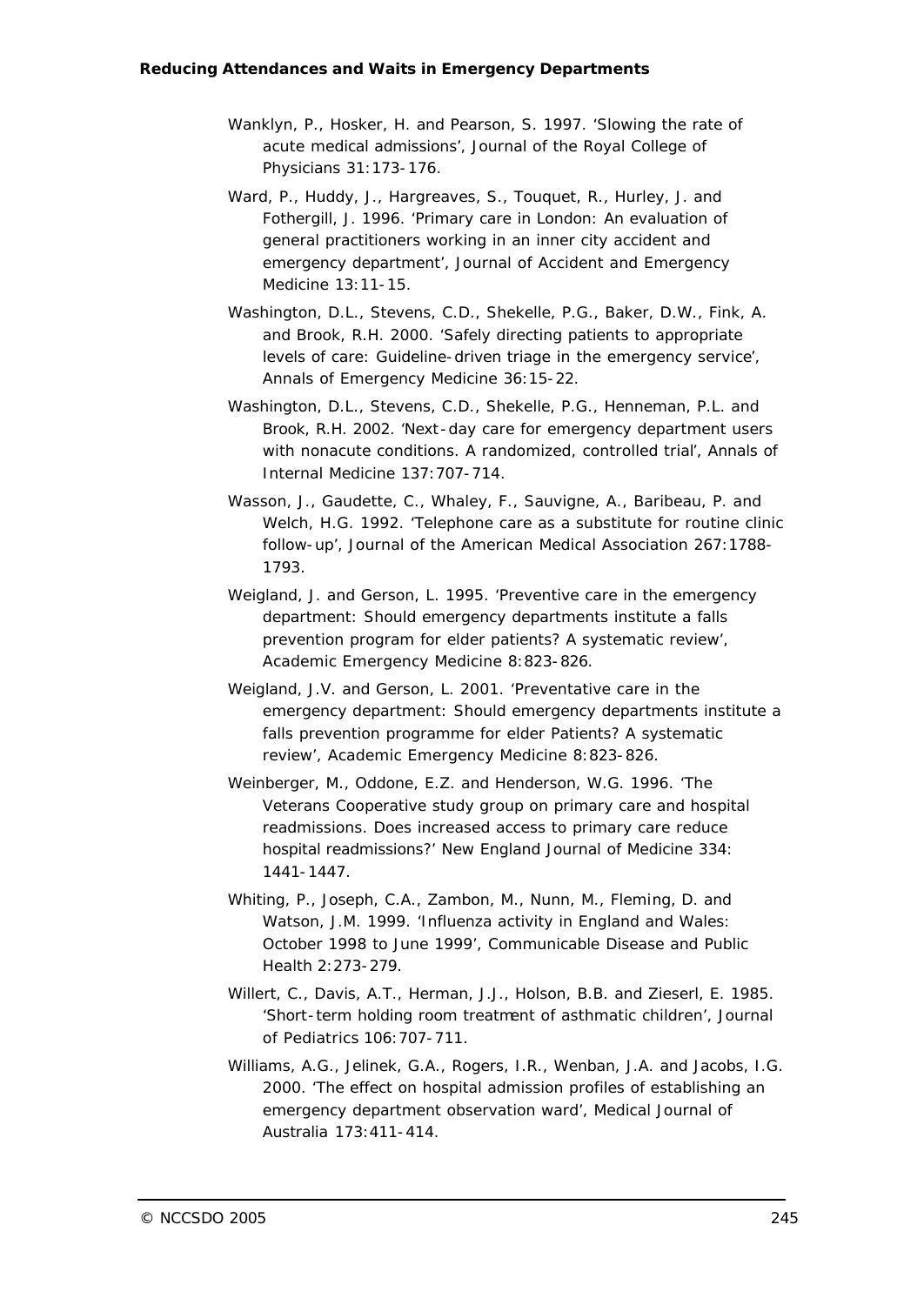- Williams, B.T., Dixon, R.A. and Knowelden, J. 1973. 'Emergency admission to hospital from a deputizing service. A controlled study of duration of stay and outcome', *British Journal of Preventive and Social Medicine* 27:126-128.
- Williams, J.L. 1998. 'Guidelines to reducing delays in administration of thrombolytic therapy in acute myocardial infarction', *Drugs* 55:689- 698.
- Wilmshurst, P., Purchase, A., Webb, C., Jowett, C. and Quinn, T. 2000. 'Improving door to needle times with nurse initiated thrombolysis', *Heart* 84:262-266.
- Wilson, S., Cooke, M.W., Morrell, R., Bridge, P. and Allan, T. 2002. 'A systematic review of the evidence supporting the use of priority dispatch of emergency ambulances', *Prehospital Emergency Care* 6:42-49.
- Windle, J., Mackway-Jones, K. 2003. 'Don't throw triage out with the bathwater', *Emergency Medicine Journal* 20:119-120.
- Wisecup, J.W. 1992. 'Paramedics in the emergency department', *Journal of Emergency Nursing* 18: 372-373.
- Witt, D.J. 1995. 'Transcription services in the ED', *American Journal of Emergency Medicine* 13: 34-36.
- Woo, J., McCabe, J.B., Chauncey, D., Schug, T. and Henry, J.B. 1993. 'The evaluation of a portable clinical analyzer in the emergency department', *American Journal of Clinical Pathology* 100:599-605.
- Wrenn, K. and Rice, N. 1994. 'Social work services in an emergency department: An integral part of the health care safety net', *Academic Emergency Medicine* 1:247-253.
- Xu, X., Li, B. and Huang, H. 1995. 'Air pollution and unscheduled hospital outpatient and emergency room visits', *Environmental Health Perspectives* 103:286-289.
- Yoon, P. 2003. *Emergency department fast-track system*. Canada: Alberta Heritage Foundation for Medical Research.
- Yoon, P., Steiner, I. and Reinhardt, G. 2003. 'Analysis of factors influencing length of stay in the emergency department', *Canadian Journal of Emergency Medicine* 5:155-161.
- Young, G.P. and Lowe, R.A. 1997. 'Adverse outcomes of managed care gatekeeping', *Academic Emergency Medicine* 4:1129-1136.
- Young, G.P., Wagner, M.B., Kellermann, A.L., Ellis, J. and Bouley, D. 1996. 'Ambulatory visits to hospital emergency departments. Patterns and reasons for use. 24 hours in the ED study group', *Journal of the American Medical Association* 276: 460-465.
- Zick, R.G. and Olsen, J. 2001. 'Voice recognition software versus a traditional transcription service for physician charting in the ED', *American Journal of Emergency Medicine* 19:295-298.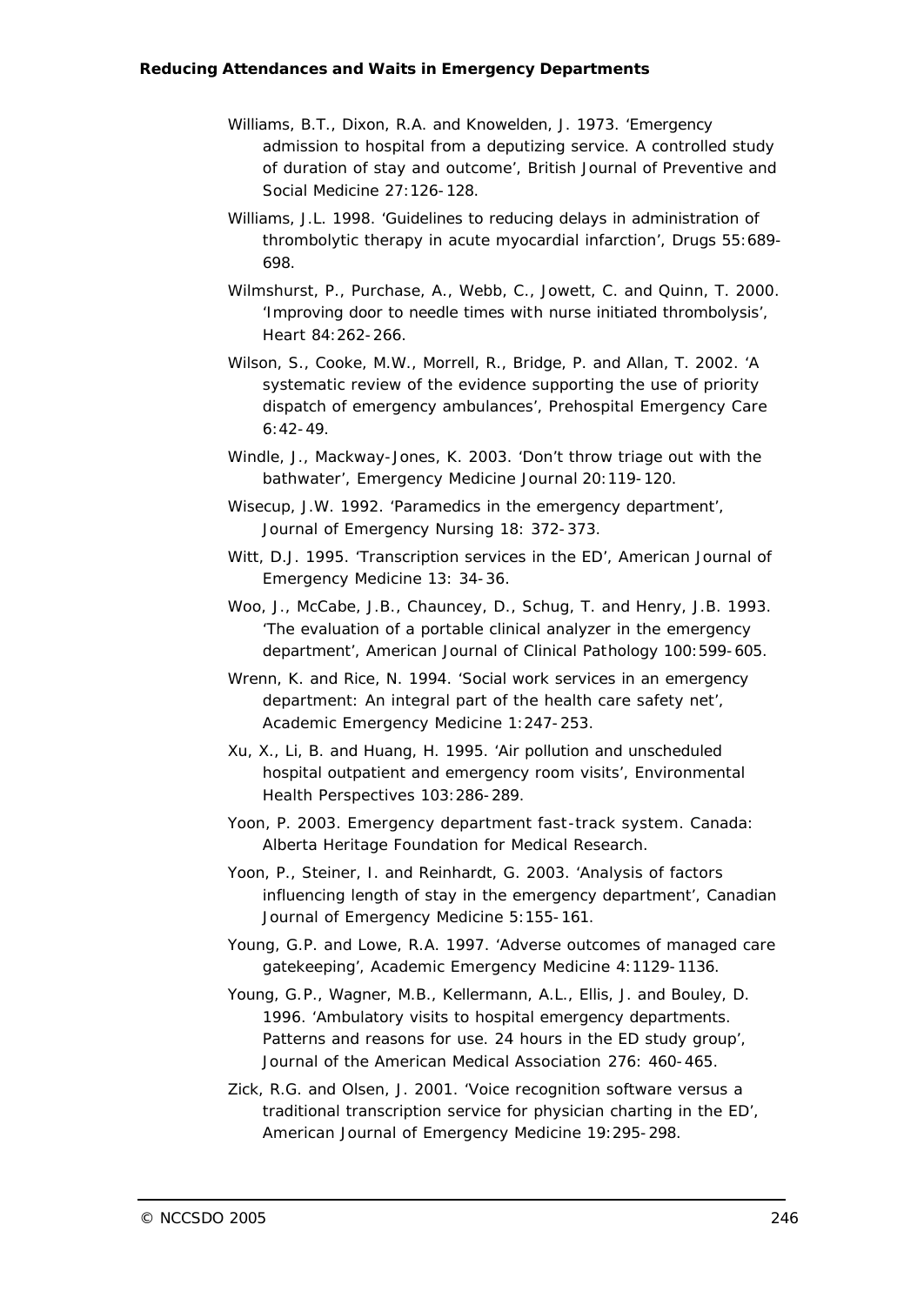# *Appendices*

## Appendix 1 Search strategy

The sources searched for this review are listed below.

## **Database searches**

BIDS (Bath Information and Data Services) BIND (British Nursing Index) BIOME Database CINAHL (Cumulative Index to Nursing and Allied Health Literature) COCHRANE Database COIN (Department of Health circulars) DARE (Database of Abstracts of Reviews of Effects) MEDLINE (Ovid) NHS ED (NHS Economic Evaluation Database) HTA (Health Technology Assessment) EMBASE Database LIBCAT (Department of Health) NRR (National Research Register) POINT (Department of Health publications) PsycINFO SIGLE (System for Information on Grey Literature in Europe) THESIS Database TRIP+ Database The search strategy overleaf was developed to search the MEDLINE

database. Subsequent database searches utilised the same format modified only to accommodate differences in search capabilities.

Copies of search strategies for these databases are available from the authors.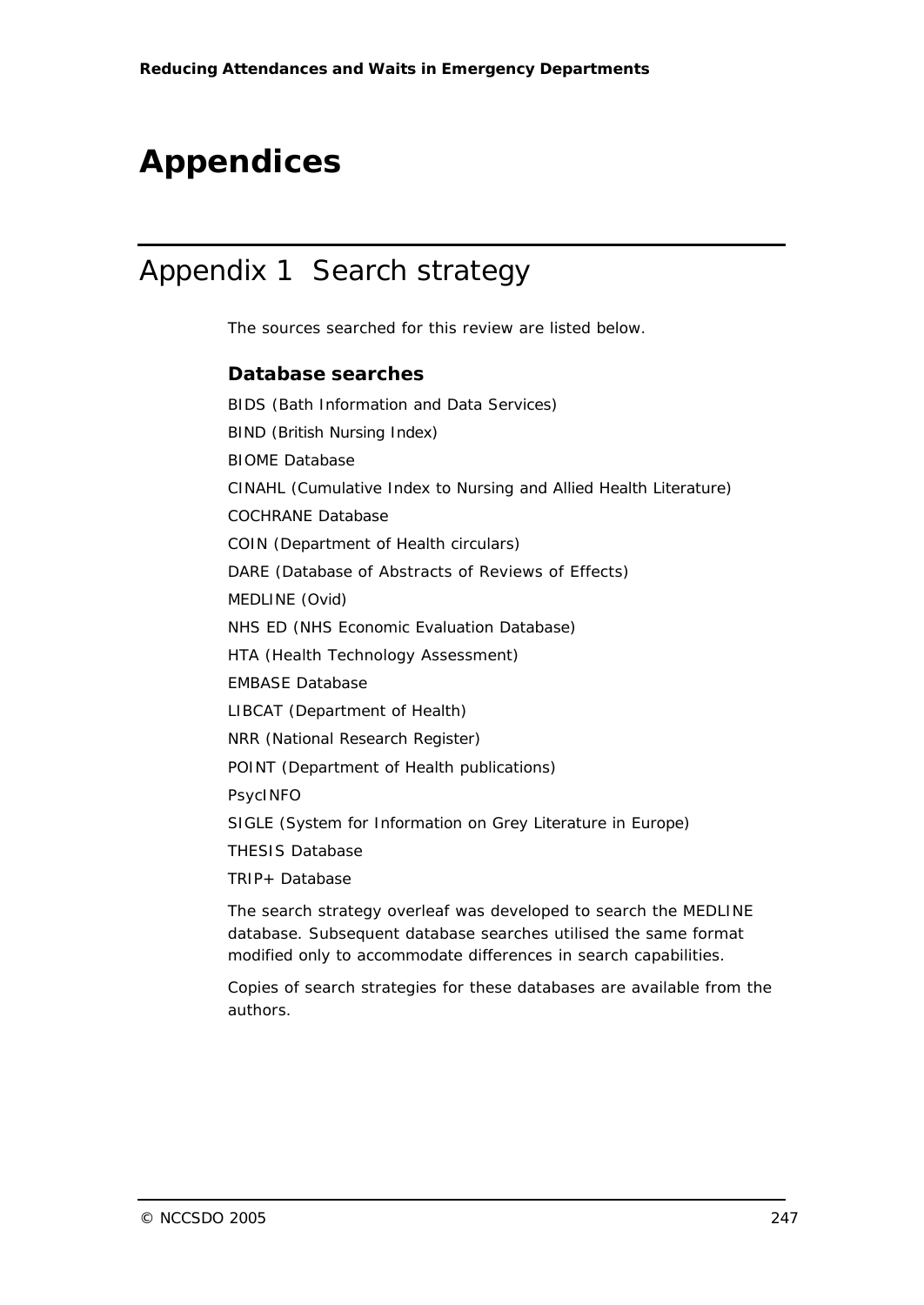## **MEDLINE (Ovid): 1985-2003**

- exp Emergency Service, Hospital/ or A&E.mp.
- exp Emergency Medicine/ or "Accident and Emergency".mp.
- exp Emergency Medical Services/ or "Emergency Department".mp.
- Casualty.mp.
- exp Emergency Medical Services/ or Emergicenters.mp.
- "Minor Injur\$ Unit\$ .mp. [mp=title, abstract, cas registry/ec number word, mesh subject heading]
- exp Primary Health Care/ or "Primary Health Care".mp.
- exp Emergency Medical Services/ or "Pre-hospital Care" .mp.
- exp Emergency Medical Services/ or "Prehospital Care" .mp.
- exp Social Work/ or "Social Work\$".mp.
- "Social Care".mp.
- exp Emergency Medicine/
- 1 or 2 or 3 or 4 or 5 or 6 or 7 or 8 or 9 or 10 or 11 or 12
- 14 exp Waiting Lists/ or Wait\$.mp.
- "Wait\$ List\$".mp.
- exp Time Factors/ or "Waiting Time\$".mp.
- "Trolley Wait\$".mp. or exp Emergency Service, Hospital/
- exp Emergency Service, Hospital/ or Overcrowding.mp.
- exp Emergency Service, Hospital/ or Attendance\$.mp.
- exp Health Services Misuse/ or "Inappropriate Attend\$.mp."
- "Unscheduled Attend\$.mp."
- exp Time Factors/ or Delay\$.mp.
- 14 or 15 or 16 or 17 or 18 or 19 or 20 or 21 or 22
- 13 and 23
- limit 24 to human
- limit 25 to yr=1985-2003

## **Journal search**

## *Electronic search*

Academic Emergency Medicine American Journal of Emergency Medicine Annals of Emergency Medicine Applied Nursing Research Clinical Excellence EMS Insider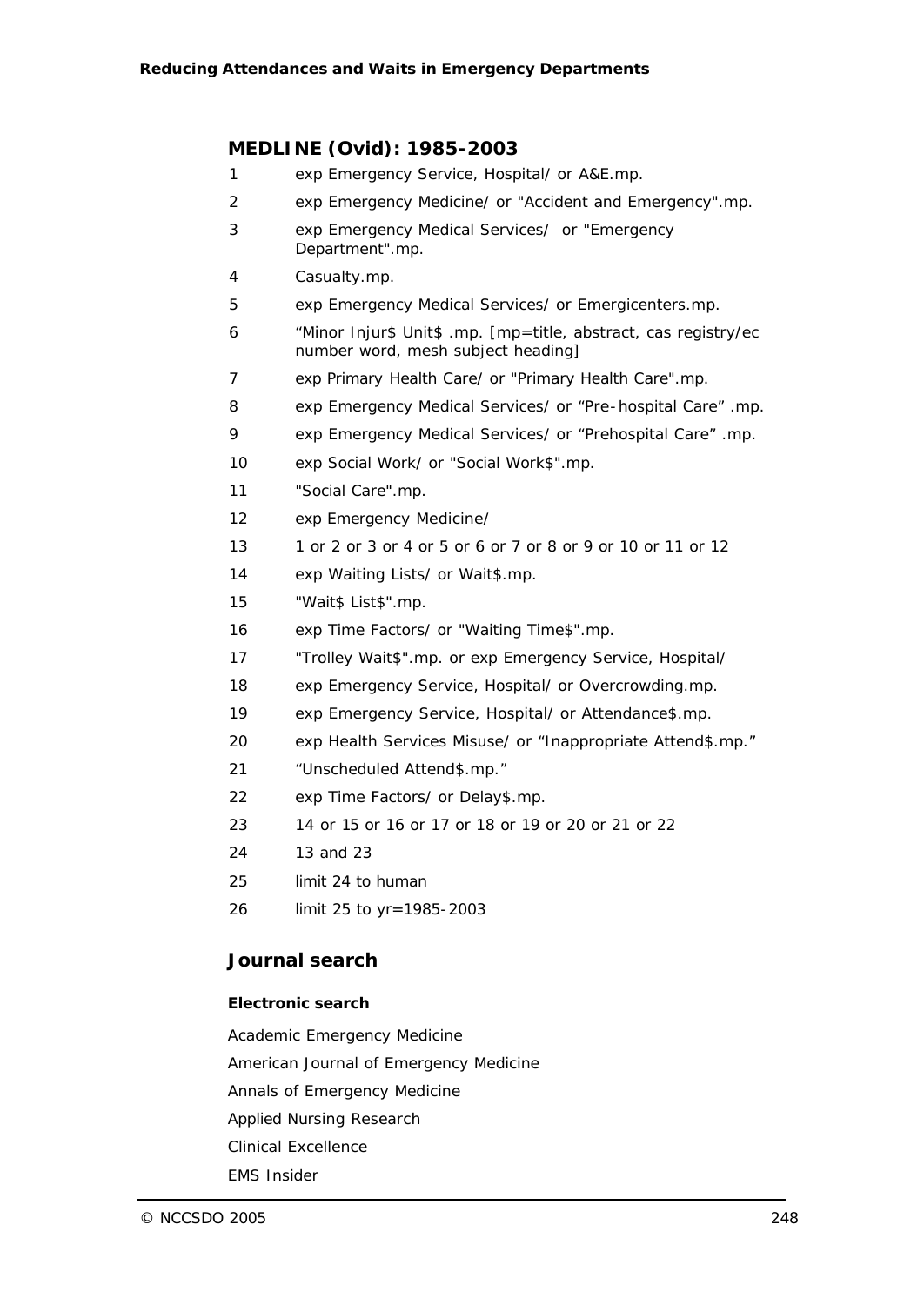EMS Manager and Supervisor International Journal of Operations and Production Management International Journal of Trauma Nursing JEMS Journal of Accident and Emergency Medicine Journal of Emergency Nursing Journal of Management in Medicine Journal of Professional Nursing Nurse Practitioners Nursing Outlook Prehospital Emergency Care RCN Publishing

## *Hand search*

Academic Emergency Medicine Accident and Emergency Nursing Ambulance UK Annals of Emergency Medicine British Medical Journal Emergency Medical Journal Emergency Nurse Journal of A&E Medicine Journal of Emergency Medicine Journal of Emergency Nursing Nurse Practitioner Nursing Times Pre-Hospital Immediate Care Royal Nurse Today's Emergency

Internet searches were also undertaken using the biomedical search engine BIOME (http://biome.ac.uk), the meta-search engine Search.com (www.search.com) and the Google search engine (www.google.com).

Key researchers were contacted and adverts placed in key journals, the Emergency Care Network and on internet mailing lists.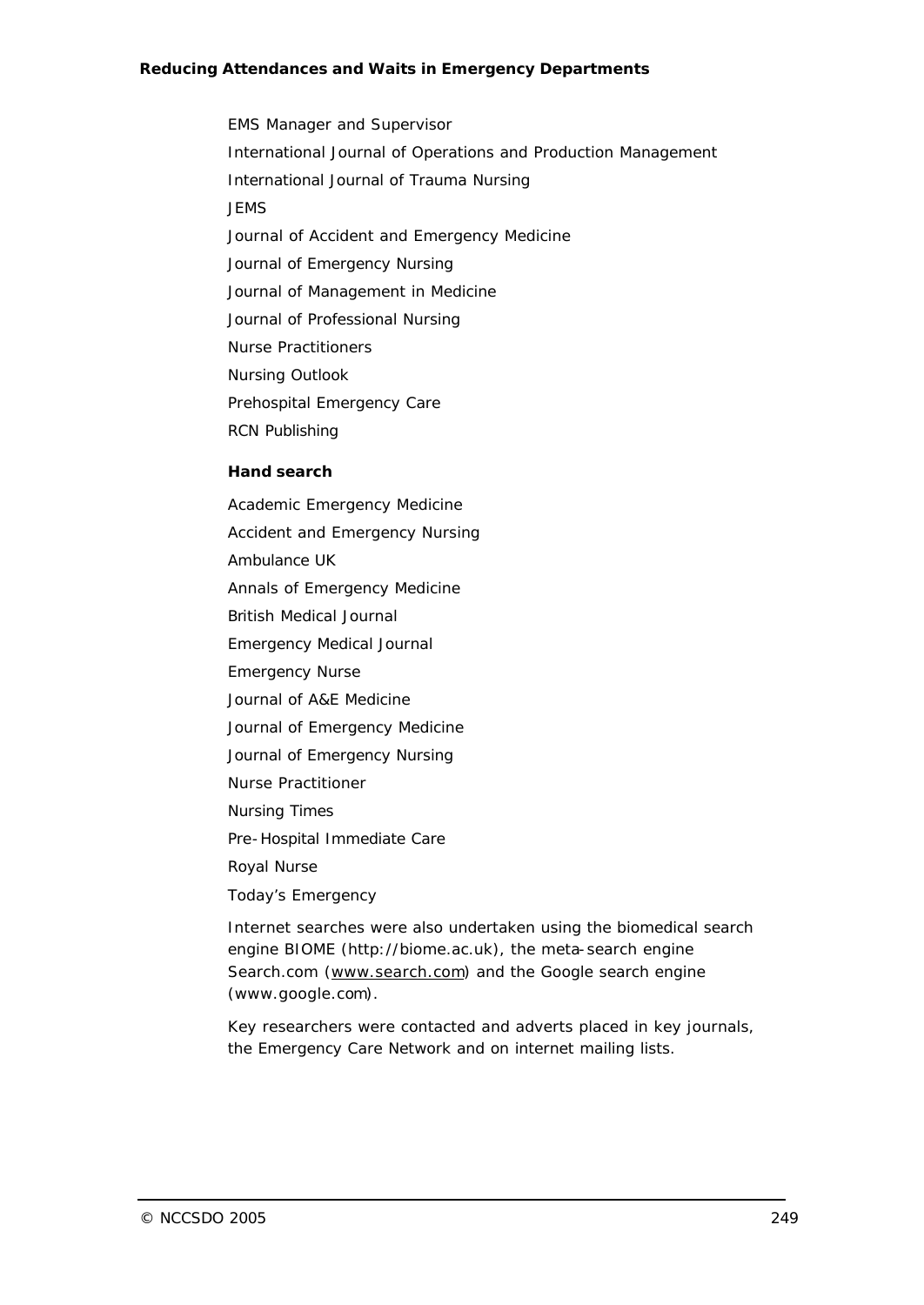## Appendix 2 Sources for case studies and other information

## **Case studies**

A range of useful case studies can be found at: www.warwick.ac.uk/go/emergencycare

## **Information on issues in emergency care**

A variety of sources have been collated and can be accessed at:

## www.warwick.ac.uk/go/edwaits

The documents available include key publications from the Department of Health, NHS Modernisation Agency and National Service Frameworks as well as journal and review articles.